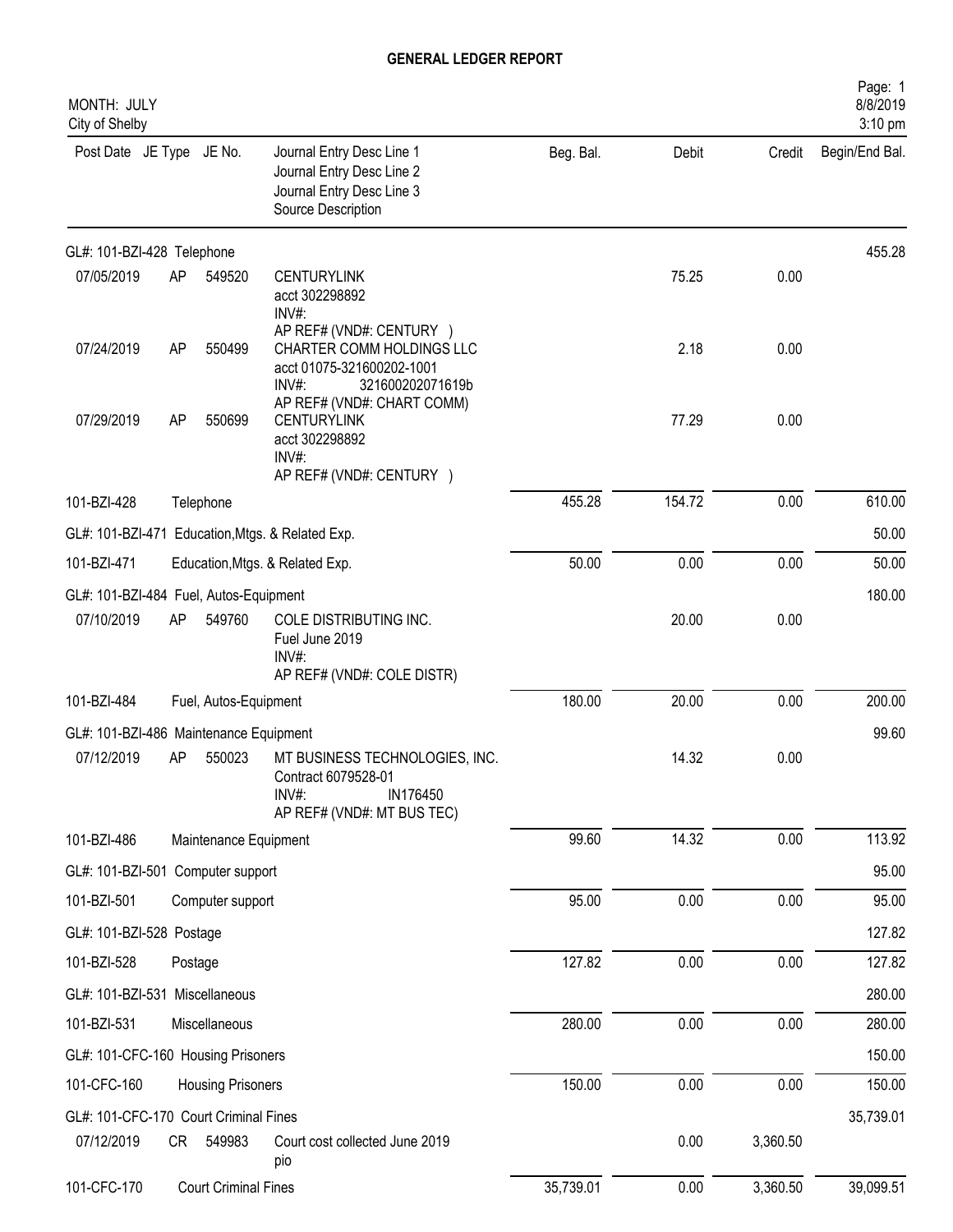| MONTH: JULY<br>City of Shelby             |      |                         |                                                                                                                          |            |          |           | Page: 2<br>8/8/2019<br>3:10 pm |
|-------------------------------------------|------|-------------------------|--------------------------------------------------------------------------------------------------------------------------|------------|----------|-----------|--------------------------------|
| Post Date JE Type JE No.                  |      |                         | Journal Entry Desc Line 1<br>Journal Entry Desc Line 2<br>Journal Entry Desc Line 3<br>Source Description                | Beg. Bal.  | Debit    | Credit    | Begin/End Bal.                 |
| GL#: 101-CFC-171 Court Cost               |      |                         |                                                                                                                          |            |          |           | 17,941.90                      |
| 07/12/2019                                | CR   | 549983                  | Court cost collected June 2019<br>pio                                                                                    |            | 0.00     | 2,633.00  |                                |
| 101-CFC-171                               |      | Court Cost              |                                                                                                                          | 17,941.90  | 0.00     | 2,633.00  | 20,574.90                      |
| GL#: 101-CFC-172 State Highway Fines      |      |                         |                                                                                                                          |            |          |           | 7,381.80                       |
| 07/12/2019                                | CR — | 549983                  | Court cost collected June 2019<br>pio                                                                                    |            | 0.00     | 868.00    |                                |
| 101-CFC-172                               |      | State Highway Fines     |                                                                                                                          | 7,381.80   | 0.00     | 868.00    | 8,249.80                       |
| GL#: 101-CFC-173 Civil Court              |      |                         |                                                                                                                          |            |          |           | 28,568.99                      |
| 07/12/2019                                | CR   | 549983                  | Court cost collected June 2019<br>pio                                                                                    |            | 0.00     | 4,069.00  |                                |
| 101-CFC-173                               |      | Civil Court             |                                                                                                                          | 28,568.99  | 0.00     | 4,069.00  | 32,637.99                      |
| GL#: 101-CFC-175 Witness/Jury Fee Refund  |      |                         |                                                                                                                          |            |          |           | 12.00                          |
| 101-CFC-175                               |      | Witness/Jury Fee Refund |                                                                                                                          | 12.00      | 0.00     | 0.00      | 12.00                          |
| GL#: 101-CFC-178 Miscellaneous Court Fees |      |                         |                                                                                                                          |            |          |           | 6,849.33                       |
| 07/08/2019                                | CR   | 549966                  | Public Defender reimbursement from April<br>pio                                                                          |            | 0.00     | 1,016.40  |                                |
| 07/12/2019                                | CR   | 549983                  | Court cost collected June 2019<br>pio                                                                                    |            | 0.00     | 362.88    |                                |
| 101-CFC-178                               |      |                         | Miscellaneous Court Fees                                                                                                 | 6,849.33   | 0.00     | 1,379.28  | 8,228.61                       |
| GL#: 101-CFS-151 General government       |      |                         |                                                                                                                          |            |          |           | 499,899.90                     |
| 07/02/2019                                | CR   |                         | 549637 Administrative cost July 2019<br>pio                                                                              |            | 0.00     | 83,316.65 |                                |
| 101-CFS-151                               |      | General government      |                                                                                                                          | 499,899.90 | 0.00     | 83,316.65 | 583,216.55                     |
| GL#: 101-CON-400 Wages                    |      |                         |                                                                                                                          |            |          |           | 18,538.00                      |
| 07/10/2019                                | AP   | 549681                  | <b>CITY PAYROLL FUND</b><br>Wages 6/23/19-7/6/19<br>INV#:                                                                |            | 1,426.00 | 0.00      |                                |
| 07/24/2019                                | AP   | 550435                  | AP REF# (VND#: CITY PAYRO)<br><b>CITY PAYROLL FUND</b><br>Wages 7/7/19-7/20/19<br>$INV#$ :<br>AP REF# (VND#: CITY PAYRO) |            | 1,426.00 | 0.00      |                                |
| 101-CON-400                               |      | Wages                   |                                                                                                                          | 18,538.00  | 2,852.00 | 0.00      | 21,390.00                      |
|                                           |      |                         | GL#: 101-CON-415 Public Employees Retire.System                                                                          |            |          |           | 2,595.38                       |
| 07/05/2019                                | AP   | 549544                  | OH PUBLIC EMPLOYEES RETIREMENT<br>Employer portion 5/26/19-<br>INV#:                                                     |            | 399.29   | 0.00      |                                |
| 07/29/2019                                | AP   | 550715                  | AP REF# (VND#: OPERS<br>OH PUBLIC EMPLOYEES RETIREMENT<br>Employer portion 6/23/19-<br>INV#:                             |            | 399.29   | 0.00      |                                |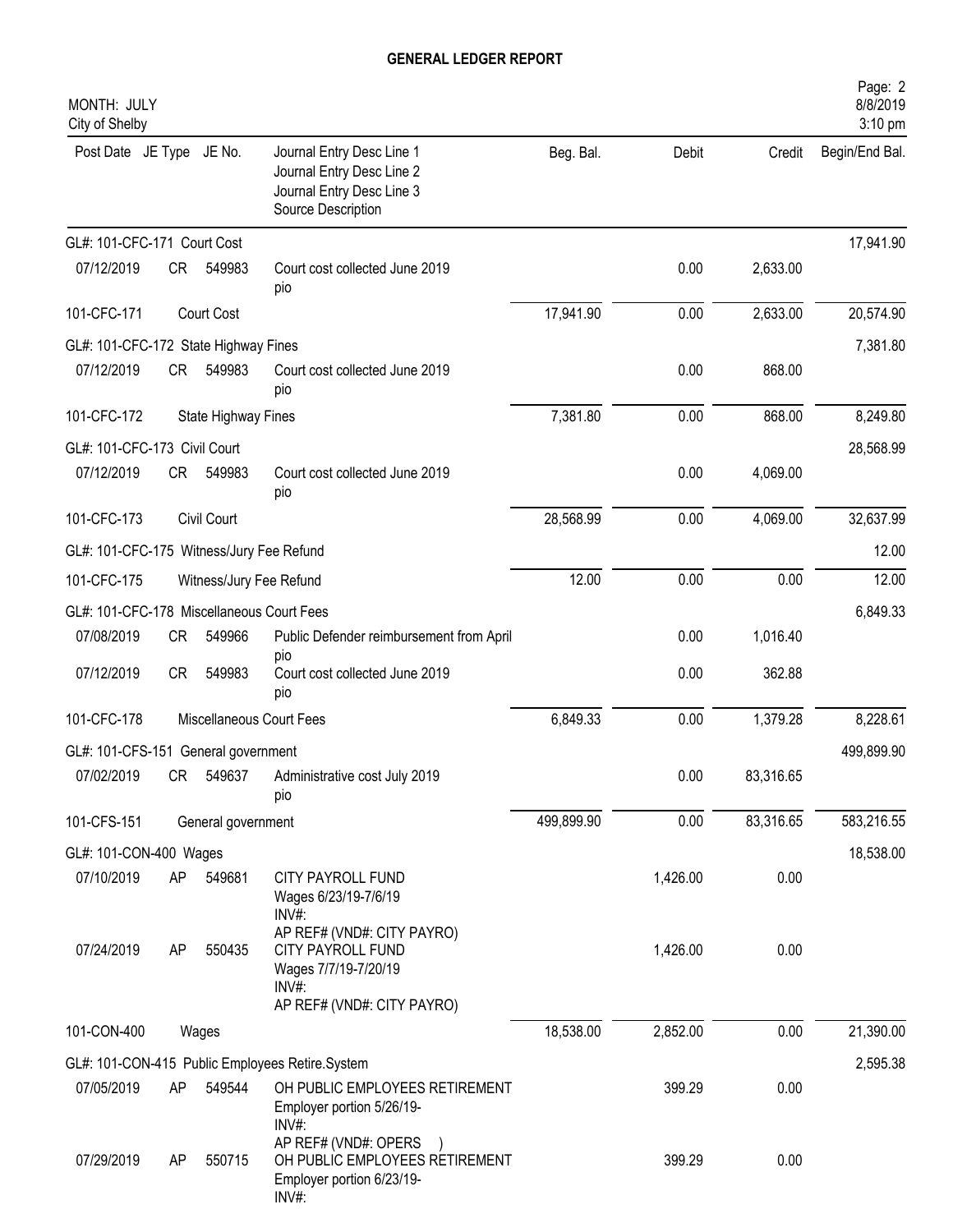| MONTH: JULY<br>City of Shelby         |    |                      |                                                                                                                             |           |        |        | Page: 3<br>8/8/2019<br>3:10 pm |
|---------------------------------------|----|----------------------|-----------------------------------------------------------------------------------------------------------------------------|-----------|--------|--------|--------------------------------|
| Post Date JE Type JE No.              |    |                      | Journal Entry Desc Line 1<br>Journal Entry Desc Line 2<br>Journal Entry Desc Line 3<br>Source Description                   | Beg. Bal. | Debit  | Credit | Begin/End Bal.                 |
|                                       |    |                      | GL#: 101-CON-415 Public Employees Retire.System<br>AP REF# (VND#: OPERS )                                                   |           |        |        | 2,595.38                       |
| 101-CON-415                           |    |                      | Public Employees Retire.System                                                                                              | 2,595.38  | 798.58 | 0.00   | 3,393.96                       |
| GL#: 101-CON-417 FICA                 |    |                      |                                                                                                                             |           |        |        | 268.78                         |
| 07/10/2019                            | AP | 549683               | PAYROLL FUND<br>FICA 6/23/19-7/6/19<br>INV#:                                                                                |           | 20.69  | 0.00   |                                |
| 07/24/2019                            | AP | 550437               | AP REF# (VND#: PAYROLL FU)<br>PAYROLL FUND<br>FICA 7/7/19-7/20/19<br>INV#:<br>AP REF# (VND#: PAYROLL FU)                    |           | 20.74  | 0.00   |                                |
| 101-CON-417                           |    | <b>FICA</b>          |                                                                                                                             | 268.78    | 41.43  | 0.00   | 310.21                         |
| GL#: 101-CON-419 Life Insurance       |    |                      |                                                                                                                             |           |        |        | 360.00                         |
| 07/02/2019                            | AP | 549293               | AMERICAN UNITED LIFE INS CO<br>policy G 00608125-002-000<br>INV#:<br>AP REF# (VND#: AMERICAN U)                             |           | 60.00  | 0.00   |                                |
| 101-CON-419                           |    | Life Insurance       |                                                                                                                             | 360.00    | 60.00  | 0.00   | 420.00                         |
| GL#: 101-CON-420 Workers Compensation |    |                      |                                                                                                                             |           |        |        | 214.00                         |
| 07/05/2019                            | AP | 549542               | BUREAU OF WORKERS COMPENSATION<br>Policy 37005502<br>$INV#$ :<br>1005934658                                                 |           | 40.00  | 0.00   |                                |
| 07/24/2019                            | AP | 550513               | AP REF# (VND#: BWC<br>COMPMANAGEMENT, INC<br>2020 Group retro rating 6142<br>INV#:<br>1202158<br>AP REF# (VND#: COMPMANAGE) |           | 10.00  | 0.00   |                                |
| 101-CON-420                           |    | Workers Compensation |                                                                                                                             | 214.00    | 50.00  | 0.00   | 264.00                         |
|                                       |    |                      | GL#: 101-CON-435 Property and Liability Insuran                                                                             |           |        |        | 10.00                          |
| 101-CON-435                           |    |                      | Property and Liability Insuran                                                                                              | 10.00     | 0.00   | 0.00   | 10.00                          |
|                                       |    |                      | GL#: 101-CON-471 Education, Mtgs. & Related Exp.                                                                            |           |        |        | 47.49                          |
| 101-CON-471                           |    |                      | Education, Mtgs. & Related Exp.                                                                                             | 47.49     | 0.00   | 0.00   | 47.49                          |
| GL#: 101-CON-473 Office Supplies      |    |                      |                                                                                                                             |           |        |        | 293.07                         |
| 07/17/2019                            | AP | 550202               | <b>SAMS CLUB</b><br>various office supplies<br>INV#:                                                                        |           | 199.05 | 0.00   |                                |
| 07/24/2019                            | AP | 550483               | AP REF# (VND#: SAMS CLUB)<br>QUILL CORPORATION<br>order 126536241<br>INV#:<br>8597039<br>AP REF# (VND#: QUILL CORP)         |           | 44.48  | 0.00   |                                |
| 101-CON-473                           |    | Office Supplies      |                                                                                                                             | 293.07    | 243.53 | 0.00   | 536.60                         |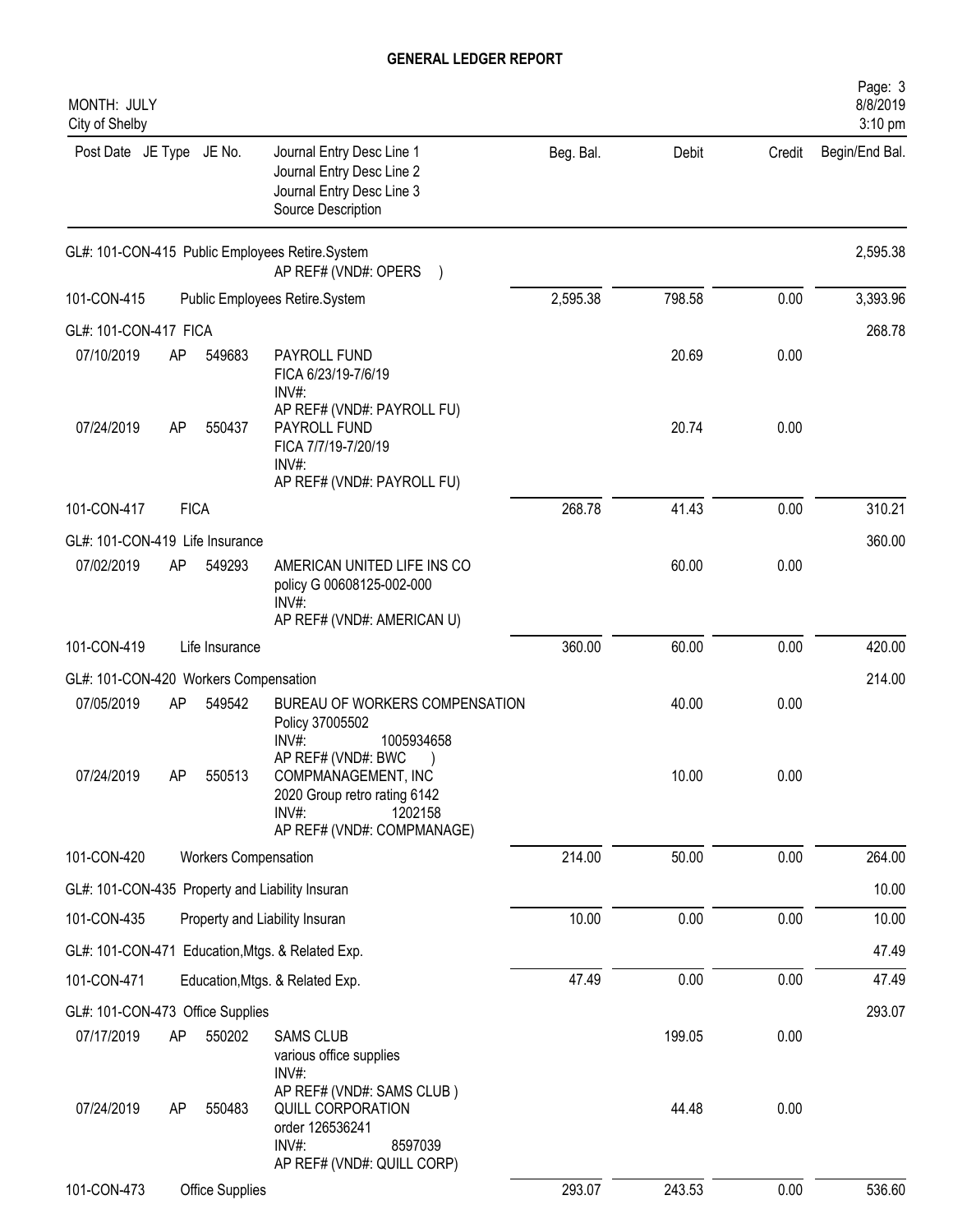| MONTH: JULY<br>City of Shelby           |    |                        |                                                                                                                          |           |          |        | Page: 4<br>8/8/2019<br>3:10 pm |
|-----------------------------------------|----|------------------------|--------------------------------------------------------------------------------------------------------------------------|-----------|----------|--------|--------------------------------|
| Post Date JE Type JE No.                |    |                        | Journal Entry Desc Line 1<br>Journal Entry Desc Line 2<br>Journal Entry Desc Line 3<br>Source Description                | Beg. Bal. | Debit    | Credit | Begin/End Bal.                 |
| GL#: 101-CON-480 Legal Advertising      |    |                        |                                                                                                                          |           |          |        | 2,294.14                       |
| 07/10/2019                              | AP | 549750                 | DAILY GLOBE<br>June ordinances and public<br>$INV#$ :<br>AP REF# (VND#: DAILY GLOB)                                      |           | 309.90   | 0.00   |                                |
| 101-CON-480                             |    | Legal Advertising      |                                                                                                                          | 2,294.14  | 309.90   | 0.00   | 2,604.04                       |
| GL#: 101-CON-486 Maintenance Equipment  |    |                        |                                                                                                                          |           |          |        | 99.60                          |
| 07/12/2019                              | AP | 550023                 | MT BUSINESS TECHNOLOGIES, INC.<br>Contract 6079528-01<br>INV#:<br>IN176450<br>AP REF# (VND#: MT BUS TEC)                 |           | 14.32    | 0.00   |                                |
| 101-CON-486                             |    | Maintenance Equipment  |                                                                                                                          | 99.60     | 14.32    | 0.00   | 113.92                         |
| GL#: 101-CON-528 Postage                |    |                        |                                                                                                                          |           |          |        | 100.00                         |
| 101-CON-528                             |    | Postage                |                                                                                                                          | 100.00    | 0.00     | 0.00   | 100.00                         |
| GL#: 101-CON-531 Miscellaneous          |    |                        |                                                                                                                          |           |          |        | 147.60                         |
| 101-CON-531                             |    | Miscellaneous          |                                                                                                                          | 147.60    | 0.00     | 0.00   | 147.60                         |
| GL#: 101-CRT-400 Wages                  |    |                        |                                                                                                                          |           |          |        | 18,500.04                      |
| 07/10/2019                              | AP | 549681                 | CITY PAYROLL FUND<br>Wages 6/23/19-7/6/19<br>$INV#$ :                                                                    |           | 1,423.08 | 0.00   |                                |
| 07/24/2019                              | AP | 550435                 | AP REF# (VND#: CITY PAYRO)<br><b>CITY PAYROLL FUND</b><br>Wages 7/7/19-7/20/19<br>$INV#$ :<br>AP REF# (VND#: CITY PAYRO) |           | 1,423.08 | 0.00   |                                |
| 101-CRT-400                             |    | Wages                  |                                                                                                                          | 18,500.04 | 2,846.16 | 0.00   | 21,346.20                      |
| GL#: 101-CRT-403 Assistant Judges Wages |    |                        |                                                                                                                          |           |          |        | 569.24                         |
| 07/10/2019                              | AP | 549681                 | <b>CITY PAYROLL FUND</b><br>Wages 6/23/19-7/6/19<br>$INV#$ :<br>AP REF# (VND#: CITY PAYRO)                               |           | 426.93   | 0.00   |                                |
| 101-CRT-403                             |    | Assistant Judges Wages |                                                                                                                          | 569.24    | 426.93   | 0.00   | 996.17                         |
| GL#: 101-CRT-404 Clerks wages           |    |                        |                                                                                                                          |           |          |        | 50,217.06                      |
| 07/10/2019                              | AP | 549681                 | CITY PAYROLL FUND<br>Wages 6/23/19-7/6/19<br>INV#:                                                                       |           | 4,136.48 | 0.00   |                                |
| 07/24/2019                              | AP | 550435                 | AP REF# (VND#: CITY PAYRO)<br>CITY PAYROLL FUND<br>Wages 7/7/19-7/20/19<br>INV#:<br>AP REF# (VND#: CITY PAYRO)           |           | 3,986.00 | 0.00   |                                |
| 101-CRT-404                             |    | Clerks wages           |                                                                                                                          | 50,217.06 | 8,122.48 | 0.00   | 58,339.54                      |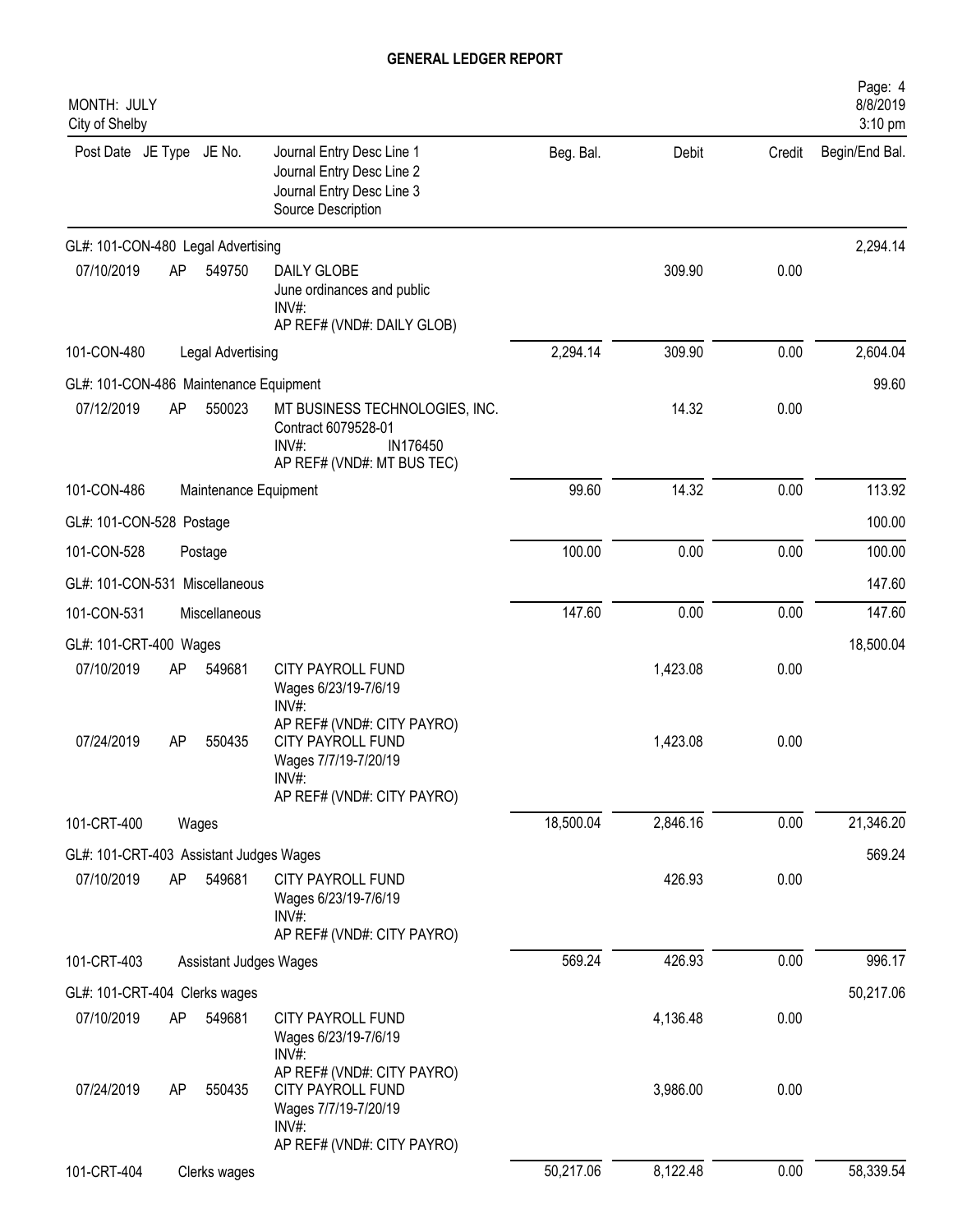| MONTH: JULY<br>City of Shelby         |             |                      |                                                                                                                      |           |          |        | Page: 5<br>8/8/2019<br>3:10 pm |
|---------------------------------------|-------------|----------------------|----------------------------------------------------------------------------------------------------------------------|-----------|----------|--------|--------------------------------|
| Post Date JE Type JE No.              |             |                      | Journal Entry Desc Line 1<br>Journal Entry Desc Line 2<br>Journal Entry Desc Line 3<br>Source Description            | Beg. Bal. | Debit    | Credit | Begin/End Bal.                 |
| GL#: 101-CRT-405 Court Officers Wages |             |                      |                                                                                                                      |           |          |        | 17,276.52                      |
| 07/10/2019                            | AP          | 549681               | CITY PAYROLL FUND<br>Wages 6/23/19-7/6/19<br>INV#:                                                                   |           | 1,974.47 | 0.00   |                                |
| 07/24/2019                            | AP          | 550435               | AP REF# (VND#: CITY PAYRO)<br><b>CITY PAYROLL FUND</b><br>Wages 7/7/19-7/20/19<br>INV#<br>AP REF# (VND#: CITY PAYRO) |           | 1,818.47 | 0.00   |                                |
| 101-CRT-405                           |             | Court Officers Wages |                                                                                                                      | 17,276.52 | 3,792.94 | 0.00   | 21,069.46                      |
|                                       |             |                      | GL#: 101-CRT-415 Public Employees Retire.System                                                                      |           |          |        | 11,146.37                      |
| 07/05/2019                            | AP          | 549544               | OH PUBLIC EMPLOYEES RETIREMENT<br>Employer portion 5/26/19-<br>$INV#$ :                                              |           | 2,084.56 | 0.00   |                                |
| 07/29/2019                            | AP          | 550715               | AP REF# (VND#: OPERS<br>OH PUBLIC EMPLOYEES RETIREMENT<br>Employer portion 6/23/19-<br>INV#                          |           | 2,126.43 | 0.00   |                                |
|                                       |             |                      | AP REF# (VND#: OPERS                                                                                                 |           |          |        |                                |
| 101-CRT-415                           |             |                      | Public Employees Retire.System                                                                                       | 11,146.37 | 4,210.99 | 0.00   | 15,357.36                      |
| GL#: 101-CRT-417 FICA                 |             |                      |                                                                                                                      |           |          |        | 1,238.25                       |
| 07/10/2019                            | AP          | 549683               | PAYROLL FUND<br>FICA 6/23/19-7/6/19<br>INV#:                                                                         |           | 141.91   | 0.00   |                                |
| 07/24/2019                            | AP          | 550437               | AP REF# (VND#: PAYROLL FU)<br>PAYROLL FUND<br>FICA 7/7/19-7/20/19<br>$INV#$ :<br>AP REF# (VND#: PAYROLL FU)          |           | 104.80   | 0.00   |                                |
| 101-CRT-417                           | <b>FICA</b> |                      |                                                                                                                      | 1,238.25  | 246.71   | 0.00   | 1,484.96                       |
| GL#: 101-CRT-418 Hospitalization      |             |                      |                                                                                                                      |           |          |        | 28,443.84                      |
| 07/02/2019                            | AP          | 549291               | <b>US BANK ICS</b><br>Acct 19-OME095<br>$INV#$ :<br>AP REF# (VND#: US BANK IC)                                       |           | 4,740.64 | 0.00   |                                |
| 101-CRT-418                           |             | Hospitalization      |                                                                                                                      | 28,443.84 | 4,740.64 | 0.00   | 33,184.48                      |
| GL#: 101-CRT-419 Life Insurance       |             |                      |                                                                                                                      |           |          |        | 288.00                         |
| 07/02/2019                            | AP          | 549293               | AMERICAN UNITED LIFE INS CO<br>policy G 00608125-002-000<br>$INV#$ :<br>AP REF# (VND#: AMERICAN U)                   |           | 48.00    | 0.00   |                                |
| 101-CRT-419                           |             | Life Insurance       |                                                                                                                      | 288.00    | 48.00    | 0.00   | 336.00                         |
| GL#: 101-CRT-420 Workers Compensation |             |                      |                                                                                                                      |           |          |        | 1,059.00                       |
| 07/05/2019                            | AP          | 549542               | BUREAU OF WORKERS COMPENSATION<br>Policy 37005502                                                                    |           | 132.00   | 0.00   |                                |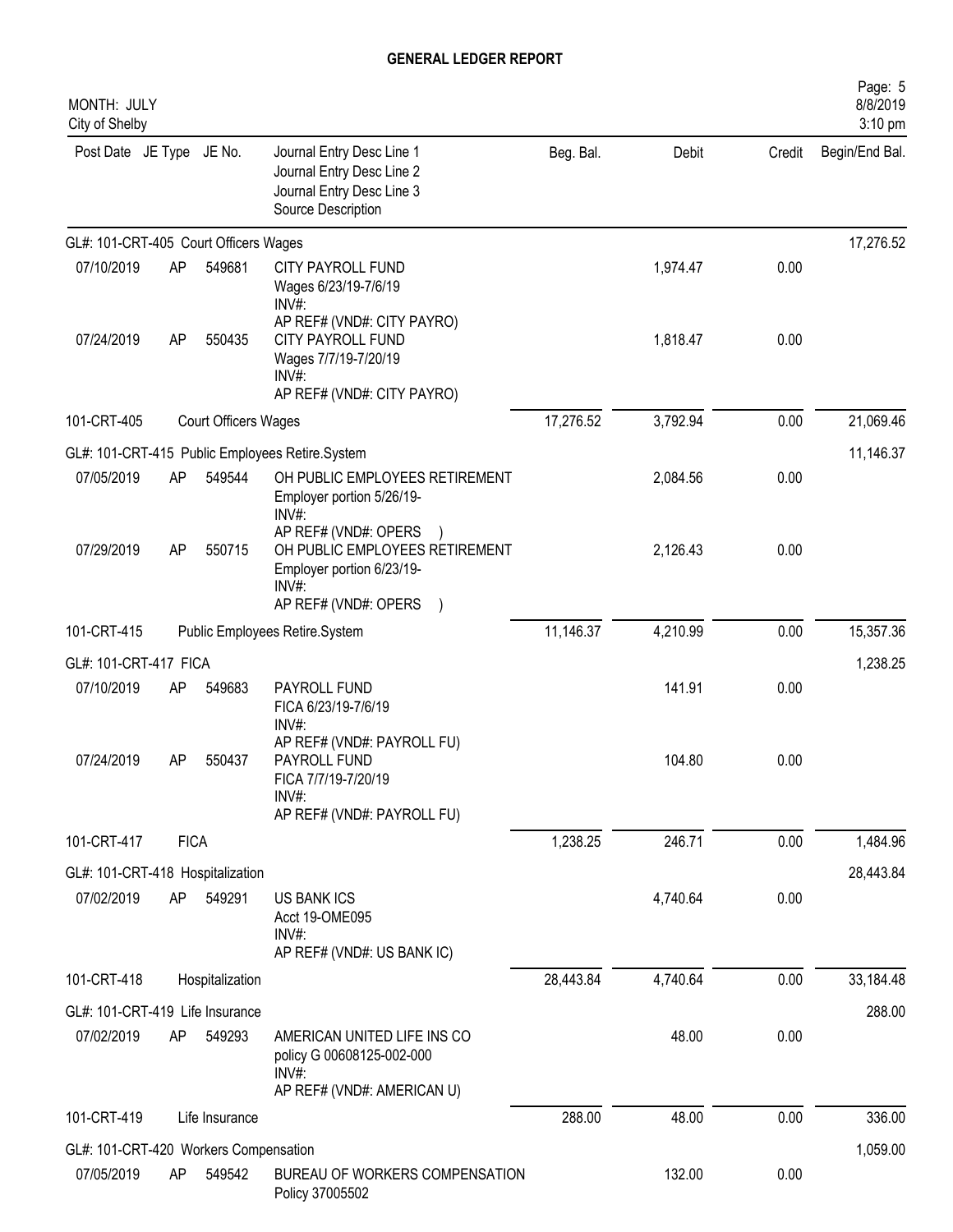| MONTH: JULY<br>City of Shelby         |           |                             |                                                                                                                                                    |           |        |        | Page: 6<br>8/8/2019<br>3:10 pm |
|---------------------------------------|-----------|-----------------------------|----------------------------------------------------------------------------------------------------------------------------------------------------|-----------|--------|--------|--------------------------------|
| Post Date JE Type JE No.              |           |                             | Journal Entry Desc Line 1<br>Journal Entry Desc Line 2<br>Journal Entry Desc Line 3<br>Source Description                                          | Beg. Bal. | Debit  | Credit | Begin/End Bal.                 |
| GL#: 101-CRT-420 Workers Compensation |           |                             |                                                                                                                                                    |           |        |        | 1,059.00                       |
| 07/24/2019                            | <b>AP</b> | 550513                      | INV#:<br>1005934658<br>AP REF# (VND#: BWC<br>COMPMANAGEMENT, INC<br>2020 Group retro rating 6142<br>INV#:<br>1202158<br>AP REF# (VND#: COMPMANAGE) |           | 34.00  | 0.00   |                                |
| 101-CRT-420                           |           | <b>Workers Compensation</b> |                                                                                                                                                    | 1,059.00  | 166.00 | 0.00   | 1,225.00                       |
| GL#: 101-CRT-421 Unemployment         |           |                             |                                                                                                                                                    |           |        |        | 0.00                           |
| 07/12/2019                            | AP        | 550003                      | OHIO DEPT. OF JOB & FAMILY SER<br>employer # 0803787-00-9<br>INV#:<br>AP REF# (VND#: ODJFS                                                         |           | 100.00 | 0.00   |                                |
| 101-CRT-421                           |           | Unemployment                |                                                                                                                                                    | 0.00      | 100.00 | 0.00   | 100.00                         |
| GL#: 101-CRT-425 Natural Gas          |           |                             |                                                                                                                                                    |           |        |        | 2,927.14                       |
| 07/17/2019                            | AP        | 550198                      | <b>COLUMBIA GAS</b><br>acc 193879540010003<br>$INV#$ :<br>39963<br>AP REF# (VND#: COL. GAS )                                                       |           | 178.60 | 0.00   |                                |
| 101-CRT-425                           |           | Natural Gas                 |                                                                                                                                                    | 2,927.14  | 178.60 | 0.00   | 3,105.74                       |
| GL#: 101-CRT-428 Telephone            |           |                             |                                                                                                                                                    |           |        |        | 2,102.66                       |
| 07/05/2019                            | AP        | 549520                      | <b>CENTURYLINK</b><br>acct 302298892<br>INV#:                                                                                                      |           | 352.11 | 0.00   |                                |
| 07/29/2019                            | <b>AP</b> | 550699                      | AP REF# (VND#: CENTURY )<br><b>CENTURYLINK</b><br>acct 302298892<br>INV#:<br>AP REF# (VND#: CENTURY )                                              |           | 359.63 | 0.00   |                                |
| 101-CRT-428                           |           | Telephone                   |                                                                                                                                                    | 2,102.66  | 711.74 | 0.00   | 2,814.40                       |
|                                       |           |                             | GL#: 101-CRT-435 Property and Liability Insuran                                                                                                    |           |        |        | 165.00                         |
| 101-CRT-435                           |           |                             | Property and Liability Insuran                                                                                                                     | 165.00    | 0.00   | 0.00   | 165.00                         |
|                                       |           |                             | GL#: 101-CRT-471 Education, Mtgs. & Related Exp.                                                                                                   |           |        |        | 3,148.20                       |
| 101-CRT-471                           |           |                             | Education, Mtgs. & Related Exp.                                                                                                                    | 3,148.20  | 0.00   | 0.00   | 3,148.20                       |
| GL#: 101-CRT-472 Supplies             |           |                             |                                                                                                                                                    |           |        |        | 140.68                         |
| 101-CRT-472                           |           | Supplies                    |                                                                                                                                                    | 140.68    | 0.00   | 0.00   | 140.68                         |
| GL#: 101-CRT-473 Office Supplies      |           |                             |                                                                                                                                                    |           |        |        | 1,147.87                       |
| 07/10/2019                            | AP        | 549714                      | QUILL CORPORATION<br>order 125830345<br>$INV#$ :<br>8202853                                                                                        |           | 63.99  | 0.00   |                                |
| 07/10/2019                            | <b>AP</b> | 549716                      | AP REF# (VND#: QUILL CORP)<br>QUILL CORPORATION                                                                                                    |           | 128.67 | 0.00   |                                |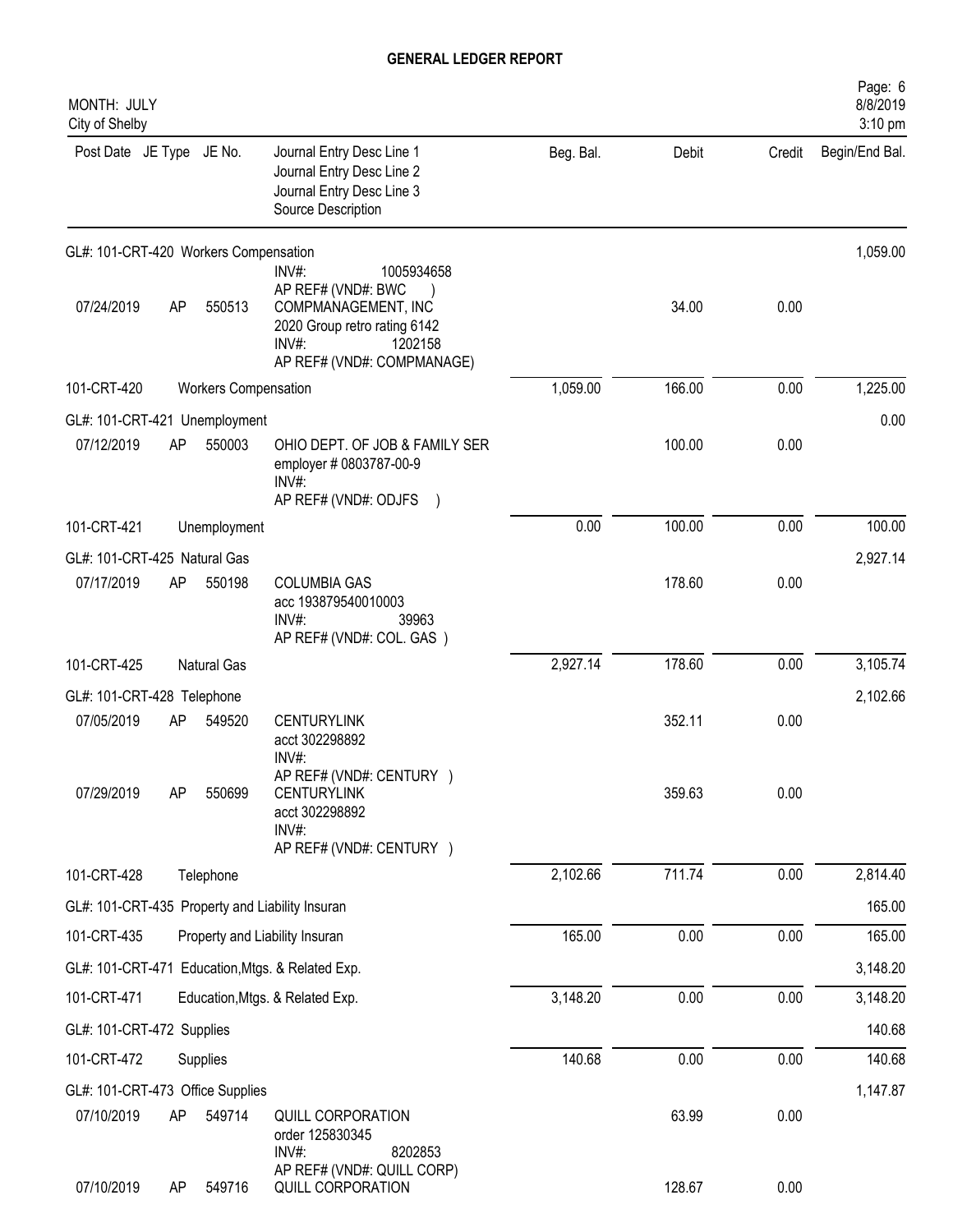| MONTH: JULY<br>City of Shelby              |    |                           |                                                                                                                                                           |           |          |        | Page: 7<br>8/8/2019<br>3:10 pm |
|--------------------------------------------|----|---------------------------|-----------------------------------------------------------------------------------------------------------------------------------------------------------|-----------|----------|--------|--------------------------------|
| Post Date JE Type JE No.                   |    |                           | Journal Entry Desc Line 1<br>Journal Entry Desc Line 2<br>Journal Entry Desc Line 3<br>Source Description                                                 | Beg. Bal. | Debit    | Credit | Begin/End Bal.                 |
| GL#: 101-CRT-473 Office Supplies           |    |                           |                                                                                                                                                           |           |          |        | 1,147.87                       |
| 07/17/2019                                 | AP | 550192                    | order 125830344<br>$INV#$ :<br>8074056<br>AP REF# (VND#: QUILL CORP)<br>AMAZON INC<br>rubber stamp<br>INV#:<br>483597933983<br>AP REF# (VND#: AMAZON INC) |           | 38.85    | 0.00   |                                |
| 101-CRT-473                                |    | Office Supplies           |                                                                                                                                                           | 1,147.87  | 231.51   | 0.00   | 1,379.38                       |
| GL#: 101-CRT-476 Law Library Fees          |    |                           |                                                                                                                                                           |           |          |        | 9,321.70                       |
| 101-CRT-476                                |    | Law Library Fees          |                                                                                                                                                           | 9,321.70  | 0.00     | 0.00   | 9,321.70                       |
| GL#: 101-CRT-478 Court appointed attorneys |    |                           |                                                                                                                                                           |           |          |        | 10,735.02                      |
| 07/05/2019                                 | AP | 549558                    | <b>COUNTY TREASURER</b><br>Public defender application<br>INV#:<br>AP REF# (VND#: COUNTY TRE)                                                             |           | 1,305.00 | 0.00   |                                |
| 101-CRT-478                                |    | Court appointed attorneys |                                                                                                                                                           | 10,735.02 | 1,305.00 | 0.00   | 12,040.02                      |
| GL#: 101-CRT-486 Maintenance Equipment     |    |                           |                                                                                                                                                           |           |          |        | 301.20                         |
| 07/02/2019                                 | AP | 549273                    | MT BUSINESS TECHNOLOGIES, INC.<br>Contract 6075651-01<br>$INV#$ :<br>IN167610<br>AP REF# (VND#: MT BUS TEC)                                               |           | 60.24    | 0.00   |                                |
| 07/29/2019                                 | AP | 550703                    | MT BUSINESS TECHNOLOGIES, INC.<br>contract 6075651-01<br>IN185520<br>$INV#$ :<br>AP REF# (VND#: MT BUS TEC)                                               |           | 60.24    | 0.00   |                                |
| 101-CRT-486                                |    | Maintenance Equipment     |                                                                                                                                                           | 301.20    | 120.48   | 0.00   | 421.68                         |
| GL#: 101-CRT-501 Computer support          |    |                           |                                                                                                                                                           |           |          |        | 6,372.76                       |
| 101-CRT-501                                |    | Computer support          |                                                                                                                                                           | 6,372.76  | 0.00     | 0.00   | 6,372.76                       |
| GL#: 101-CRT-528 Postage                   |    |                           |                                                                                                                                                           |           |          |        | 4,054.36                       |
| 07/24/2019                                 | AP | 550439                    | TOTALFUNDS BY HASLER<br>Postage purchased 6/13/19<br>INV#:                                                                                                |           | 1,000.00 | 0.00   |                                |
| 07/24/2019                                 | AP | 550441                    | AP REF# (VND#: TOTALFUNDS)<br>TOTALFUNDS BY HASLER<br>Postage purchased 6/14/19<br>INV#:<br>AP REF# (VND#: TOTALFUNDS)                                    |           | 1,000.00 | 0.00   |                                |
| 101-CRT-528                                |    | Postage                   |                                                                                                                                                           | 4,054.36  | 2,000.00 | 0.00   | 6,054.36                       |
|                                            |    |                           | GL#: 101-CRT-530 Office Equipment/Furn/Fixtures                                                                                                           |           |          |        | 5,462.43                       |
| 07/30/2019                                 | AP | 550847                    | DTE INC.<br>Fix voicemail at court<br>$INV#$ :<br>47314<br>AP REF# (VND#: DTE INC )                                                                       |           | 45.00    | 0.00   |                                |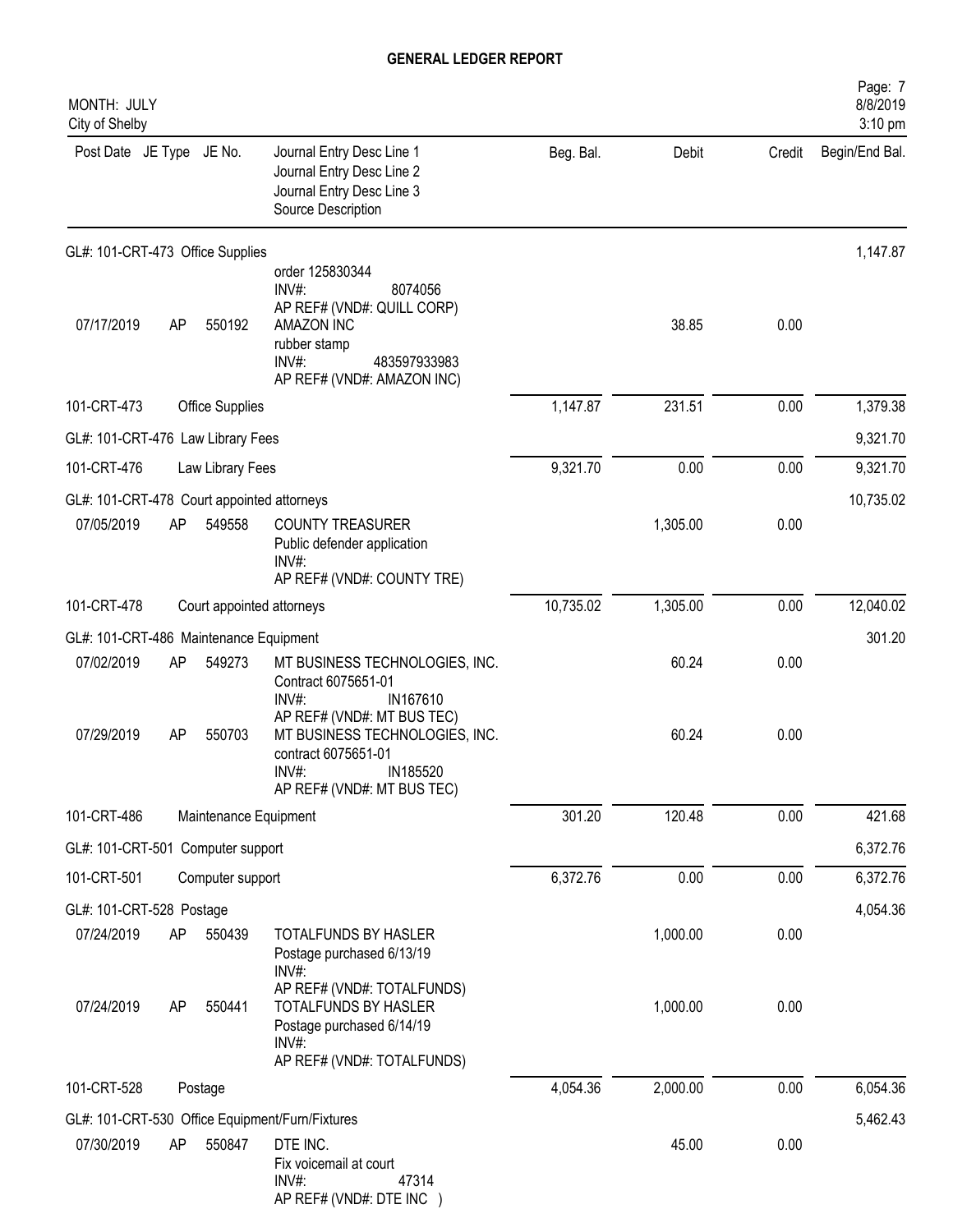| MONTH: JULY<br>City of Shelby     |    |                  |                                                                                                                              |           |          |          | Page: 8<br>8/8/2019<br>3:10 pm |
|-----------------------------------|----|------------------|------------------------------------------------------------------------------------------------------------------------------|-----------|----------|----------|--------------------------------|
| Post Date JE Type JE No.          |    |                  | Journal Entry Desc Line 1<br>Journal Entry Desc Line 2<br>Journal Entry Desc Line 3<br>Source Description                    | Beg. Bal. | Debit    | Credit   | Begin/End Bal.                 |
| 101-CRT-530                       |    |                  | Office Equipment/Furn/Fixtures                                                                                               | 5,462.43  | 45.00    | 0.00     | 5,507.43                       |
| GL#: 101-CRT-531 Miscellaneous    |    |                  |                                                                                                                              |           |          | 2,465.59 |                                |
| 07/05/2019                        | AP | 549556           | NOTARY COMMISSION CLERK<br>Notary renewal Shannon Small<br>INV#:                                                             |           | 15.00    | 0.00     |                                |
| 07/10/2019                        | AP | 549712           | AP REF# (VND#: NOTARY COM)<br>HUMPHREY/DALE//<br>June 2019 mileage<br>INV#:                                                  |           | 171.10   | 0.00     |                                |
| 07/10/2019                        | AP | 549762           | AP REF# (VND#: HUMPHREY/D)<br>AUTOMATIC DATA PROCESSING<br>Processing charges 6/22/19<br>INV#:<br>538039706                  |           | 24.47    | 0.00     |                                |
| 07/17/2019                        | AP | 550138           | AP REF# (VND#: ADP<br>AUTOMATIC DATA PROCESSING<br>processing charges through<br>INV#:<br>538791916                          |           | 26.24    | 0.00     |                                |
| 07/24/2019                        | AP | 550515           | AP REF# (VND#: ADP<br>AUTOMATIC DATA PROCESSING<br>Human Capital through 7/15/19<br>INV#:<br>539262095<br>AP REF# (VND#: ADP |           | 24.59    | 0.00     |                                |
| 101-CRT-531                       |    | Miscellaneous    |                                                                                                                              | 2,465.59  | 261.40   | 0.00     | 2,726.99                       |
| GL#: 101-CRT-617 Leases-Equipment |    |                  |                                                                                                                              |           |          |          | 124.70                         |
| 101-CRT-617                       |    | Leases-Equipment |                                                                                                                              | 124.70    | 0.00     | 0.00     | 124.70                         |
| GL#: 101-DOF-400 Wages            |    |                  |                                                                                                                              |           |          |          | 28,321.62                      |
| 07/10/2019                        | AP | 549681           | CITY PAYROLL FUND<br>Wages 6/23/19-7/6/19<br>INV#:                                                                           |           | 2,181.04 | 0.00     |                                |
| 07/24/2019                        | AP | 550435           | AP REF# (VND#: CITY PAYRO)<br><b>CITY PAYROLL FUND</b><br>Wages 7/7/19-7/20/19<br>$INV#$ :<br>AP REF# (VND#: CITY PAYRO)     |           | 2,181.04 | 0.00     |                                |
| 101-DOF-400                       |    | Wages            |                                                                                                                              | 28,321.62 | 4,362.08 | 0.00     | 32,683.70                      |
|                                   |    |                  | GL#: 101-DOF-401 Assist. Dir. of Finance Wages                                                                               |           |          |          | 31,143.54                      |
| 07/10/2019                        | AP | 549681           | CITY PAYROLL FUND<br>Wages 6/23/19-7/6/19<br>INV#:                                                                           |           | 2,242.66 | 0.00     |                                |
| 07/24/2019                        | AP | 550435           | AP REF# (VND#: CITY PAYRO)<br>CITY PAYROLL FUND<br>Wages 7/7/19-7/20/19<br>INV#:<br>AP REF# (VND#: CITY PAYRO)               |           | 2,242.66 | 0.00     |                                |
| 101-DOF-401                       |    |                  | Assist. Dir. of Finance Wages                                                                                                | 31,143.54 | 4,485.32 | 0.00     | 35,628.86                      |
| GL#: 101-DOF-404 Clerks wages     |    |                  |                                                                                                                              |           |          |          | 5,200.00                       |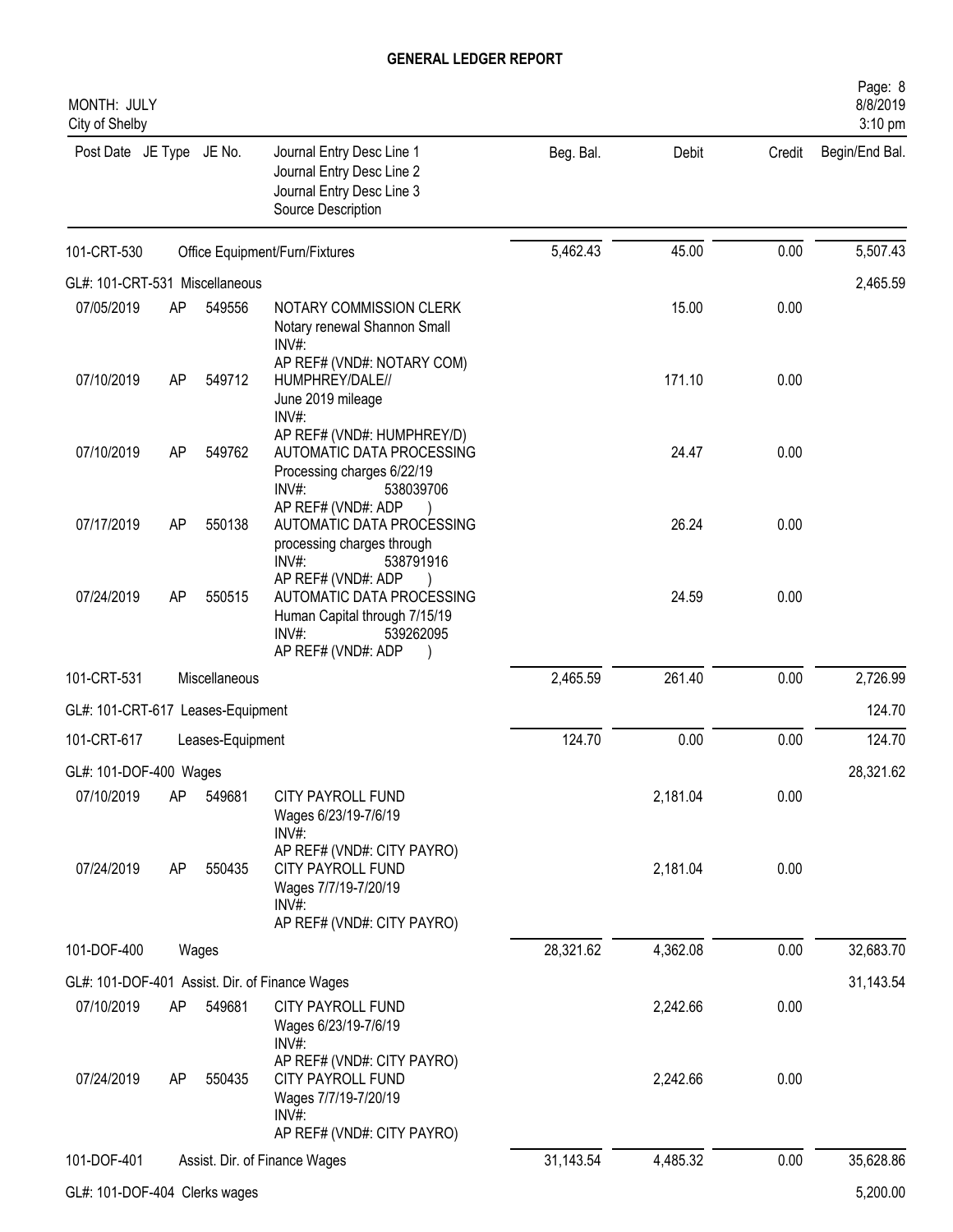| MONTH: JULY<br>City of Shelby         |             |                 |                                                                                                           |           |          |        | Page: 9<br>8/8/2019<br>3:10 pm |
|---------------------------------------|-------------|-----------------|-----------------------------------------------------------------------------------------------------------|-----------|----------|--------|--------------------------------|
| Post Date JE Type JE No.              |             |                 | Journal Entry Desc Line 1<br>Journal Entry Desc Line 2<br>Journal Entry Desc Line 3<br>Source Description | Beg. Bal. | Debit    | Credit | Begin/End Bal.                 |
| GL#: 101-DOF-404 Clerks wages         |             |                 |                                                                                                           |           |          |        | 5,200.00                       |
| 07/10/2019                            | AP          | 549681          | CITY PAYROLL FUND<br>Wages 6/23/19-7/6/19<br>$INV#$ :                                                     |           | 400.00   | 0.00   |                                |
| 07/24/2019                            | AP          | 550435          | AP REF# (VND#: CITY PAYRO)<br>CITY PAYROLL FUND<br>Wages 7/7/19-7/20/19<br>INV#:                          |           | 400.00   | 0.00   |                                |
| 101-DOF-404                           |             | Clerks wages    | AP REF# (VND#: CITY PAYRO)                                                                                | 5,200.00  | 800.00   | 0.00   | 6,000.00                       |
|                                       |             |                 | GL#: 101-DOF-415 Public Employees Retire.System                                                           |           |          |        | 8,702.38                       |
| 07/05/2019                            | AP          | 549544          | OH PUBLIC EMPLOYEES RETIREMENT<br>Employer portion 5/26/19-                                               |           | 1,350.66 | 0.00   |                                |
| 07/29/2019                            | AP          | 550715          | $INV#$ :<br>AP REF# (VND#: OPERS<br>OH PUBLIC EMPLOYEES RETIREMENT<br>Employer portion 6/23/19-<br>INV#   |           | 1,350.66 | 0.00   |                                |
|                                       |             |                 | AP REF# (VND#: OPERS                                                                                      |           |          |        |                                |
| 101-DOF-415                           |             |                 | Public Employees Retire.System                                                                            | 8,702.38  | 2,701.32 | 0.00   | 11,403.70                      |
| GL#: 101-DOF-417 FICA                 |             |                 |                                                                                                           |           |          |        | 937.64                         |
| 07/10/2019                            | AP          | 549683          | PAYROLL FUND<br>FICA 6/23/19-7/6/19<br>INV#:                                                              |           | 69.95    | 0.00   |                                |
| 07/24/2019                            | AP          | 550437          | AP REF# (VND#: PAYROLL FU)<br>PAYROLL FUND<br>FICA 7/7/19-7/20/19<br>INV#:<br>AP REF# (VND#: PAYROLL FU)  |           | 69.94    | 0.00   |                                |
| 101-DOF-417                           | <b>FICA</b> |                 |                                                                                                           | 937.64    | 139.89   | 0.00   | 1,077.53                       |
| GL#: 101-DOF-418 Hospitalization      |             |                 |                                                                                                           |           |          |        | 19,561.32                      |
| 07/02/2019                            | AP          | 549291          | <b>US BANK ICS</b><br>Acct 19-OME095<br>$INV#$ :<br>AP REF# (VND#: US BANK IC)                            |           | 3,260.22 | 0.00   |                                |
| 101-DOF-418                           |             | Hospitalization |                                                                                                           | 19,561.32 | 3,260.22 | 0.00   | 22,821.54                      |
| GL#: 101-DOF-419 Life Insurance       |             |                 |                                                                                                           |           |          |        | 144.00                         |
| 07/02/2019                            | AP          | 549293          | AMERICAN UNITED LIFE INS CO<br>policy G 00608125-002-000<br>INV#<br>AP REF# (VND#: AMERICAN U)            |           | 24.00    | 0.00   |                                |
| 101-DOF-419                           |             | Life Insurance  |                                                                                                           | 144.00    | 24.00    | 0.00   | 168.00                         |
| GL#: 101-DOF-420 Workers Compensation |             |                 |                                                                                                           |           |          |        | 1,073.00                       |
| 07/05/2019                            | AP          | 549542          | BUREAU OF WORKERS COMPENSATION<br>Policy 37005502                                                         |           | 151.00   | 0.00   |                                |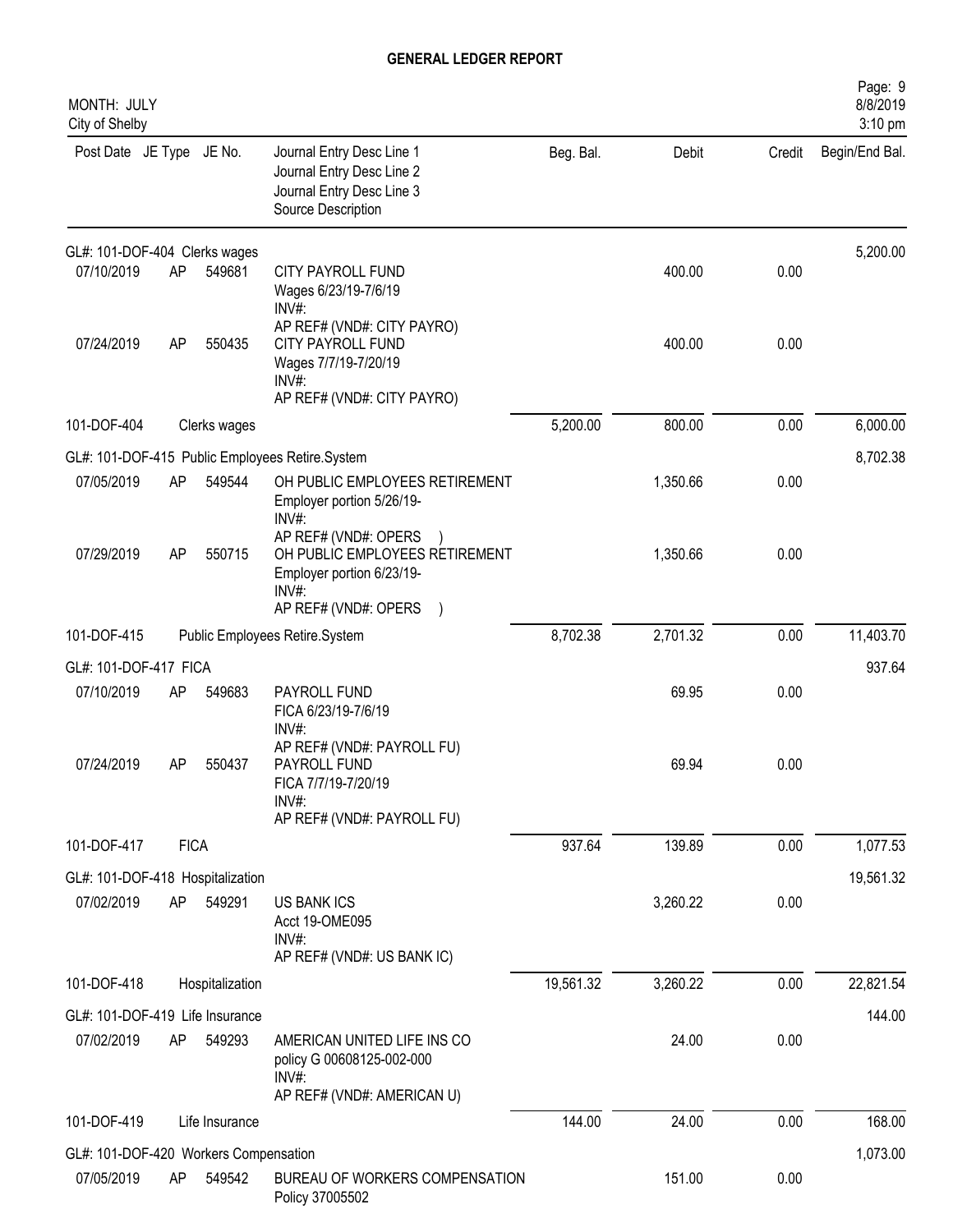| MONTH: JULY<br>City of Shelby          |    |                             |                                                                                                                                                    |           |        |        | Page: 10<br>8/8/2019<br>$3:10$ pm |
|----------------------------------------|----|-----------------------------|----------------------------------------------------------------------------------------------------------------------------------------------------|-----------|--------|--------|-----------------------------------|
| Post Date JE Type JE No.               |    |                             | Journal Entry Desc Line 1<br>Journal Entry Desc Line 2<br>Journal Entry Desc Line 3<br>Source Description                                          | Beg. Bal. | Debit  | Credit | Begin/End Bal.                    |
| GL#: 101-DOF-420 Workers Compensation  |    |                             |                                                                                                                                                    |           |        |        | 1,073.00                          |
| 07/24/2019                             | AP | 550513                      | INV#:<br>1005934658<br>AP REF# (VND#: BWC<br>COMPMANAGEMENT, INC<br>2020 Group retro rating 6142<br>INV#:<br>1202158<br>AP REF# (VND#: COMPMANAGE) |           | 29.00  | 0.00   |                                   |
| 101-DOF-420                            |    | <b>Workers Compensation</b> |                                                                                                                                                    | 1,073.00  | 180.00 | 0.00   | 1,253.00                          |
| GL#: 101-DOF-428 Telephone             |    |                             |                                                                                                                                                    |           |        |        | 543.25                            |
| 07/05/2019                             | AP | 549520                      | <b>CENTURYLINK</b><br>acct 302298892<br>INV#:                                                                                                      |           | 89.14  | 0.00   |                                   |
| 07/24/2019                             | AP | 550499                      | AP REF# (VND#: CENTURY )<br>CHARTER COMM HOLDINGS LLC<br>acct 01075-321600202-1001<br>$INV#$ :<br>321600202071619b                                 |           | 2.18   | 0.00   |                                   |
| 07/29/2019                             | AP | 550699                      | AP REF# (VND#: CHART COMM)<br><b>CENTURYLINK</b><br>acct 302298892<br>$INV#$ :<br>AP REF# (VND#: CENTURY )                                         |           | 92.72  | 0.00   |                                   |
| 101-DOF-428                            |    | Telephone                   |                                                                                                                                                    | 543.25    | 184.04 | 0.00   | 727.29                            |
|                                        |    |                             | GL#: 101-DOF-435 Property and Liability Insuran                                                                                                    |           |        |        | 60.00                             |
| 101-DOF-435                            |    |                             | Property and Liability Insuran                                                                                                                     | 60.00     | 0.00   | 0.00   | 60.00                             |
|                                        |    |                             | GL#: 101-DOF-471 Education, Mtgs. & Related Exp.                                                                                                   |           |        |        | 135.08                            |
| 101-DOF-471                            |    |                             | Education, Mtgs. & Related Exp.                                                                                                                    | 135.08    | 0.00   | 0.00   | 135.08                            |
| GL#: 101-DOF-473 Office Supplies       |    |                             |                                                                                                                                                    |           |        |        | 109.64                            |
| 07/17/2019                             | AP | 550202                      | <b>SAMS CLUB</b><br>various office supplies<br>INV#:                                                                                               |           | 89.91  | 0.00   |                                   |
| 07/24/2019                             | AP | 550483                      | AP REF# (VND#: SAMS CLUB)<br>QUILL CORPORATION<br>order 126536241<br>INV#:<br>8597039                                                              |           | 25.14  | 0.00   |                                   |
| 07/30/2019                             | AP | 550849                      | AP REF# (VND#: QUILL CORP)<br>G & L SUPPLY<br>Roll towels & toilet cleaner<br>INV#:<br>616666<br>AP REF# (VND#: G & L SUPP)                        |           | 27.66  | 0.00   |                                   |
| 101-DOF-473                            |    | <b>Office Supplies</b>      |                                                                                                                                                    | 109.64    | 142.71 | 0.00   | 252.35                            |
| GL#: 101-DOF-486 Maintenance Equipment |    |                             |                                                                                                                                                    |           |        |        | 174.60                            |
| 07/12/2019                             | AP | 550023                      | MT BUSINESS TECHNOLOGIES, INC.<br>Contract 6079528-01<br>$INV#$ :<br>IN176450<br>AP REF# (VND#: MT BUS TEC)                                        |           | 14.32  | 0.00   |                                   |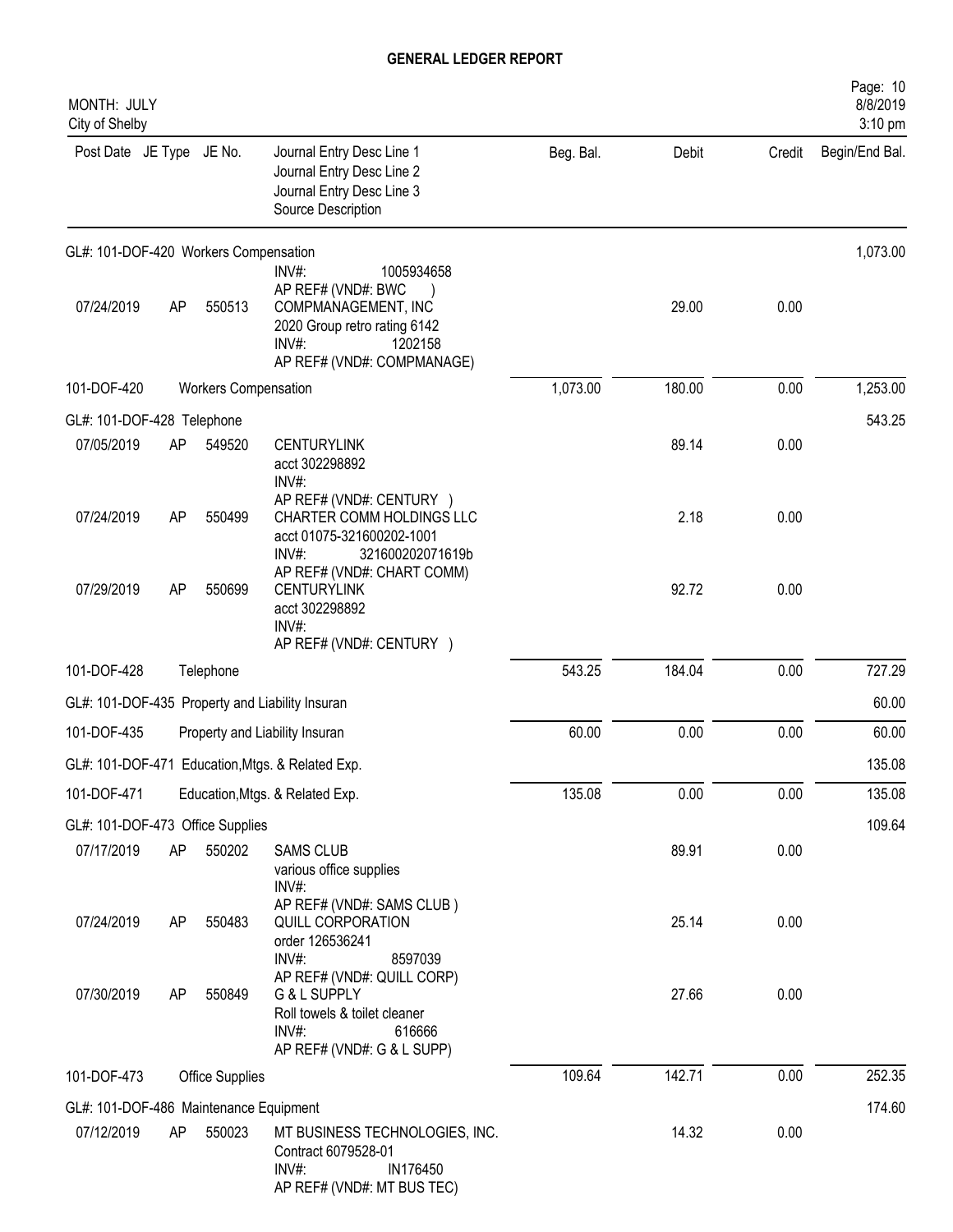| MONTH: JULY<br>City of Shelby       |    |                        |                                                                                                                   |           |          |        | Page: 11<br>8/8/2019<br>3:10 pm |
|-------------------------------------|----|------------------------|-------------------------------------------------------------------------------------------------------------------|-----------|----------|--------|---------------------------------|
| Post Date JE Type JE No.            |    |                        | Journal Entry Desc Line 1<br>Journal Entry Desc Line 2<br>Journal Entry Desc Line 3<br>Source Description         | Beg. Bal. | Debit    | Credit | Begin/End Bal.                  |
| 101-DOF-486                         |    | Maintenance Equipment  |                                                                                                                   | 174.60    | 14.32    | 0.00   | 188.92                          |
| GL#: 101-DOF-501 Computer support   |    |                        |                                                                                                                   |           |          |        | 798.25                          |
| 101-DOF-501                         |    | Computer support       |                                                                                                                   | 798.25    | 0.00     | 0.00   | 798.25                          |
| GL#: 101-DOF-528 Postage            |    |                        |                                                                                                                   |           |          |        | 160.32                          |
| 101-DOF-528                         |    | Postage                |                                                                                                                   | 160.32    | 0.00     | 0.00   | 160.32                          |
|                                     |    |                        | GL#: 101-DOF-530 Office Equipment/Furn/Fixtures                                                                   |           |          |        | 99.00                           |
| 101-DOF-530                         |    |                        | Office Equipment/Furn/Fixtures                                                                                    | 99.00     | 0.00     | 0.00   | 99.00                           |
| GL#: 101-DOF-531 Miscellaneous      |    |                        |                                                                                                                   |           |          |        | 666.00                          |
| 101-DOF-531                         |    | Miscellaneous          |                                                                                                                   | 666.00    | 0.00     | 0.00   | 666.00                          |
| GL#: 101-DOL-400 Wages              |    |                        |                                                                                                                   |           |          |        | 23,204.84                       |
| 07/10/2019                          | AP | 549681                 | <b>CITY PAYROLL FUND</b><br>Wages 6/23/19-7/6/19<br>INV#:                                                         |           | 1,787.00 | 0.00   |                                 |
| 07/24/2019                          | AP | 550435                 | AP REF# (VND#: CITY PAYRO)<br>CITY PAYROLL FUND<br>Wages 7/7/19-7/20/19<br>$INV#$ :<br>AP REF# (VND#: CITY PAYRO) |           | 1,787.00 | 0.00   |                                 |
| 101-DOL-400                         |    | Wages                  |                                                                                                                   | 23,204.84 | 3,574.00 | 0.00   | 26,778.84                       |
| GL#: 101-DOL-402 Secretary Wages    |    |                        |                                                                                                                   |           |          |        | 8,840.00                        |
| 07/10/2019                          | AP | 549681                 | <b>CITY PAYROLL FUND</b><br>Wages 6/23/19-7/6/19<br>INV#:                                                         |           | 680.00   | 0.00   |                                 |
| 07/24/2019                          | AP | 550435                 | AP REF# (VND#: CITY PAYRO)<br>CITY PAYROLL FUND<br>Wages 7/7/19-7/20/19<br>INV#:<br>AP REF# (VND#: CITY PAYRO)    |           | 680.00   | 0.00   |                                 |
| 101-DOL-402                         |    | <b>Secretary Wages</b> |                                                                                                                   | 8,840.00  | 1,360.00 | 0.00   | 10,200.00                       |
|                                     |    |                        | GL#: 101-DOL-415 Public Employees Retire.System                                                                   |           |          |        | 4,468.52                        |
| 07/05/2019                          | AP | 549544                 | OH PUBLIC EMPLOYEES RETIREMENT<br>Employer portion 5/26/19-<br>$INV#$ :                                           |           | 690.77   | 0.00   |                                 |
| 07/29/2019                          | AP | 550715                 | AP REF# (VND#: OPERS<br>OH PUBLIC EMPLOYEES RETIREMENT<br>Employer portion 6/23/19-<br>INV#:                      |           | 690.77   | 0.00   |                                 |
| 101-DOL-415                         |    |                        | AP REF# (VND#: OPERS )<br>Public Employees Retire.System                                                          | 4,468.52  | 1,381.54 | 0.00   | 5,850.06                        |
|                                     |    |                        |                                                                                                                   |           |          |        |                                 |
| GL#: 101-DOL-417 FICA<br>07/10/2019 | AP | 549683                 | PAYROLL FUND                                                                                                      |           | 33.09    | 0.00   | 432.45                          |
|                                     |    |                        |                                                                                                                   |           |          |        |                                 |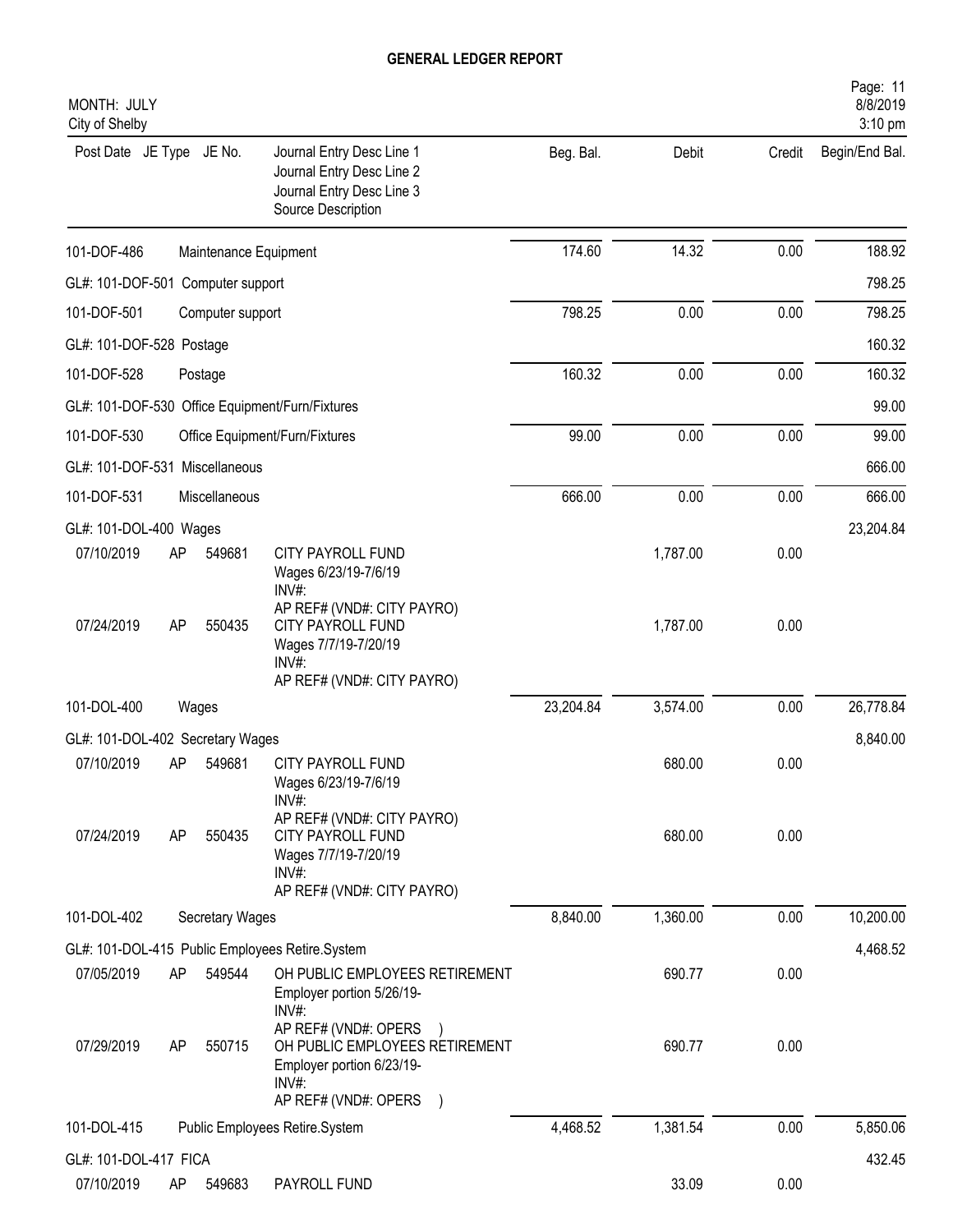| MONTH: JULY<br>City of Shelby         |             |                             |                                                                                                                                                |           |          |        | Page: 12<br>8/8/2019<br>3:10 pm |
|---------------------------------------|-------------|-----------------------------|------------------------------------------------------------------------------------------------------------------------------------------------|-----------|----------|--------|---------------------------------|
| Post Date JE Type JE No.              |             |                             | Journal Entry Desc Line 1<br>Journal Entry Desc Line 2<br>Journal Entry Desc Line 3<br>Source Description                                      | Beg. Bal. | Debit    | Credit | Begin/End Bal.                  |
| GL#: 101-DOL-417 FICA                 |             |                             |                                                                                                                                                |           |          |        | 432.45                          |
| 07/24/2019                            | AP          | 550437                      | FICA 6/23/19-7/6/19<br>$INV#$ :<br>AP REF# (VND#: PAYROLL FU)<br>PAYROLL FUND<br>FICA 7/7/19-7/20/19<br>$INV#$ :<br>AP REF# (VND#: PAYROLL FU) |           | 33.08    | 0.00   |                                 |
| 101-DOL-417                           | <b>FICA</b> |                             |                                                                                                                                                | 432.45    | 66.17    | 0.00   | 498.62                          |
| GL#: 101-DOL-418 Hospitalization      |             |                             |                                                                                                                                                |           |          |        | 12,001.32                       |
| 07/02/2019                            | AP          | 549291                      | <b>US BANK ICS</b><br>Acct 19-OME095<br>INV#:<br>AP REF# (VND#: US BANK IC)                                                                    |           | 2,000.22 | 0.00   |                                 |
| 101-DOL-418                           |             | Hospitalization             |                                                                                                                                                | 12,001.32 | 2,000.22 | 0.00   | 14,001.54                       |
| GL#: 101-DOL-419 Life Insurance       |             |                             |                                                                                                                                                |           |          |        | 72.00                           |
| 07/02/2019                            | AP          | 549293                      | AMERICAN UNITED LIFE INS CO<br>policy G 00608125-002-000<br>$INV#$ :<br>AP REF# (VND#: AMERICAN U)                                             |           | 12.00    | 0.00   |                                 |
| 101-DOL-419                           |             | Life Insurance              |                                                                                                                                                | 72.00     | 12.00    | 0.00   | 84.00                           |
| GL#: 101-DOL-420 Workers Compensation |             |                             |                                                                                                                                                |           |          |        | 346.11                          |
| 07/05/2019                            | AP          | 549542                      | BUREAU OF WORKERS COMPENSATION<br>Policy 37005502<br>1005934658<br>INV#:                                                                       |           | 56.00    | 0.00   |                                 |
| 07/24/2019                            | AP          | 550513                      | AP REF# (VND#: BWC<br>COMPMANAGEMENT, INC<br>2020 Group retro rating 6142<br>INV#:<br>1202158<br>AP REF# (VND#: COMPMANAGE)                    |           | 13.00    | 0.00   |                                 |
| 101-DOL-420                           |             | <b>Workers Compensation</b> |                                                                                                                                                | 346.11    | 69.00    | 0.00   | 415.11                          |
|                                       |             |                             | GL#: 101-DOL-435 Property and Liability Insuran                                                                                                |           |          |        | 30.00                           |
| 101-DOL-435                           |             |                             | Property and Liability Insuran                                                                                                                 | 30.00     | 0.00     | 0.00   | 30.00                           |
|                                       |             |                             | GL#: 101-DOL-471 Education, Mtgs. & Related Exp.                                                                                               |           |          |        | 350.00                          |
| 101-DOL-471                           |             |                             | Education, Mtgs. & Related Exp.                                                                                                                | 350.00    | 0.00     | 0.00   | 350.00                          |
| GL#: 101-DOL-474 Special Counsel      |             |                             |                                                                                                                                                |           |          |        | 910.62                          |
| 101-DOL-474                           |             | Special Counsel             |                                                                                                                                                | 910.62    | 0.00     | 0.00   | 910.62                          |
| GL#: 101-DOL-475 Law Books            |             |                             |                                                                                                                                                |           |          |        | 97.08                           |
| 101-DOL-475                           |             | Law Books                   |                                                                                                                                                | 97.08     | 0.00     | 0.00   | 97.08                           |
| GL#: 101-DOL-528 Postage              |             |                             |                                                                                                                                                |           |          |        | 50.00                           |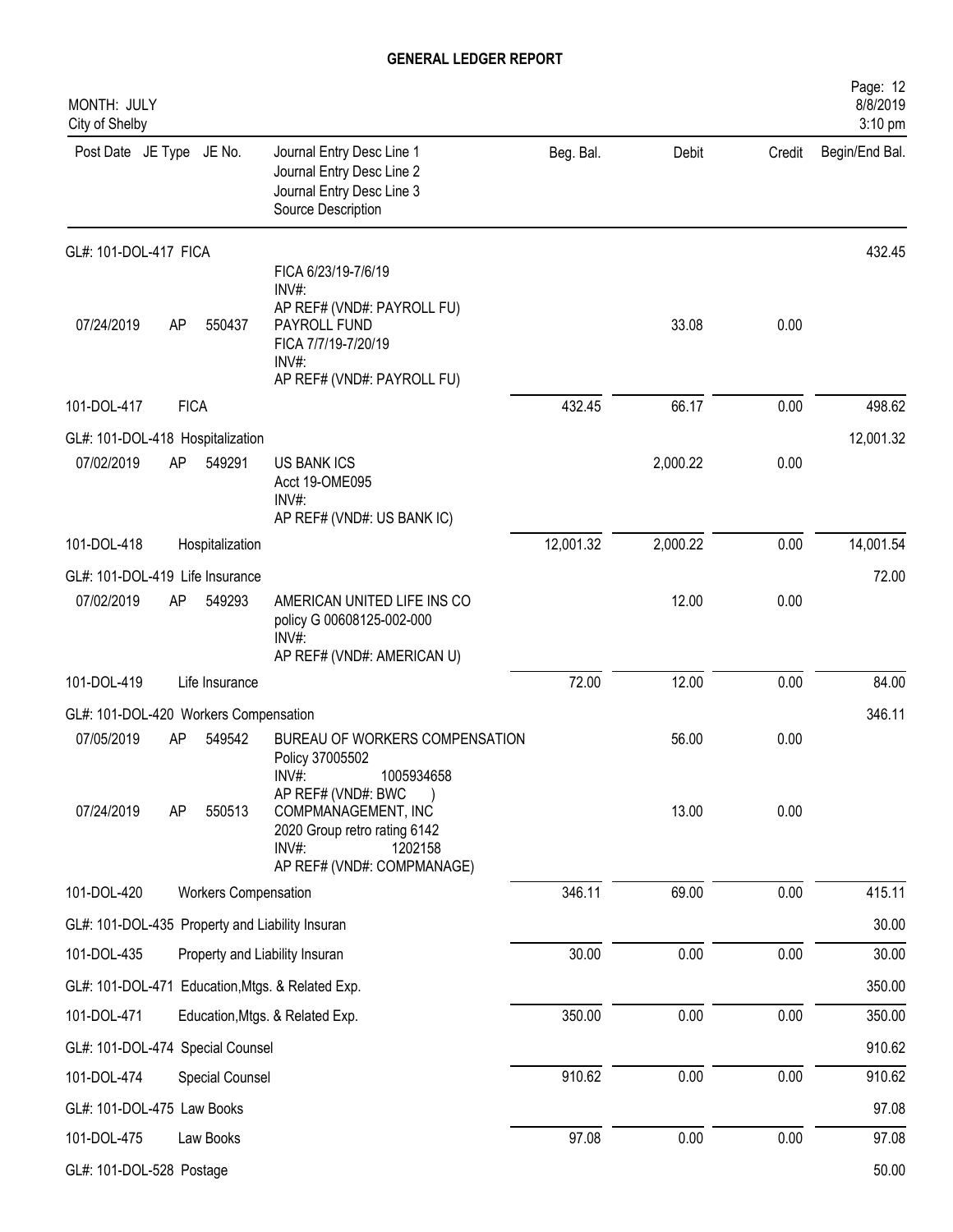| MONTH: JULY<br>City of Shelby         |    |                      |                                                                                                                           |           |          |        | Page: 13<br>8/8/2019<br>3:10 pm |
|---------------------------------------|----|----------------------|---------------------------------------------------------------------------------------------------------------------------|-----------|----------|--------|---------------------------------|
| Post Date JE Type JE No.              |    |                      | Journal Entry Desc Line 1<br>Journal Entry Desc Line 2<br>Journal Entry Desc Line 3<br>Source Description                 | Beg. Bal. | Debit    | Credit | Begin/End Bal.                  |
| 101-DOL-528                           |    | Postage              |                                                                                                                           | 50.00     | 0.00     | 0.00   | 50.00                           |
| GL#: 101-DOL-606 Office Expense       |    |                      |                                                                                                                           |           |          |        | 9,000.00                        |
| 07/02/2019                            | AP | 549315               | EYSTER/GORDON M.//<br>July 2019 office expenses<br>INV#:<br>AP REF# (VND#: EYSTER, GOR)                                   |           | 1,500.00 | 0.00   |                                 |
| 101-DOL-606                           |    | Office Expense       |                                                                                                                           | 9,000.00  | 1,500.00 | 0.00   | 10,500.00                       |
| GL#: 101-ECD-501 Computer support     |    |                      |                                                                                                                           |           |          |        | 118.75                          |
| 101-ECD-501                           |    | Computer support     |                                                                                                                           | 118.75    | 0.00     | 0.00   | 118.75                          |
| GL#: 101-ECD-531 Miscellaneous        |    |                      |                                                                                                                           |           |          |        | 998.40                          |
| 101-ECD-531                           |    | Miscellaneous        |                                                                                                                           | 998.40    | 0.00     | 0.00   | 998.40                          |
| GL#: 101-ECD-546 Economic Development |    |                      |                                                                                                                           |           |          |        | 35,237.00                       |
| 101-ECD-546                           |    | Economic Development |                                                                                                                           | 35,237.00 | 0.00     | 0.00   | 35,237.00                       |
| GL#: 101-ENG-400 Wages                |    |                      |                                                                                                                           |           |          |        | 30,850.80                       |
| 07/10/2019                            | AP | 549681               | CITY PAYROLL FUND<br>Wages 6/23/19-7/6/19<br>INV#:                                                                        |           | 2,361.60 | 0.00   |                                 |
| 07/24/2019                            | AP | 550435               | AP REF# (VND#: CITY PAYRO)<br>CITY PAYROLL FUND<br>Wages 7/7/19-7/20/19<br>$INV#$ :<br>AP REF# (VND#: CITY PAYRO)         |           | 2,386.60 | 0.00   |                                 |
| 101-ENG-400                           |    | Wages                |                                                                                                                           | 30,850.80 | 4,748.20 | 0.00   | 35,599.00                       |
|                                       |    |                      | GL#: 101-ENG-415 Public Employees Retire.System                                                                           |           |          |        | 4,379.72                        |
| 07/05/2019                            | AP | 549544               | OH PUBLIC EMPLOYEES RETIREMENT<br>Employer portion 5/26/19-<br>$INV#$ :                                                   |           | 661.26   | 0.00   |                                 |
| 07/29/2019                            | AP | 550715               | AP REF# (VND#: OPERS<br>OH PUBLIC EMPLOYEES RETIREMENT<br>Employer portion 6/23/19-<br>$INV#$ :<br>AP REF# (VND#: OPERS ) |           | 661.26   | 0.00   |                                 |
| 101-ENG-415                           |    |                      | Public Employees Retire.System                                                                                            | 4,379.72  | 1,322.52 | 0.00   | 5,702.24                        |
| GL#: 101-ENG-417 FICA                 |    |                      |                                                                                                                           |           |          |        | 447.34                          |
| 07/10/2019                            | AP | 549683               | PAYROLL FUND<br>FICA 6/23/19-7/6/19<br>$INV#$ :                                                                           |           | 34.24    | 0.00   |                                 |
| 07/24/2019                            | AP | 550437               | AP REF# (VND#: PAYROLL FU)<br>PAYROLL FUND<br>FICA 7/7/19-7/20/19<br>INV#:<br>AP REF# (VND#: PAYROLL FU)                  |           | 34.61    | 0.00   |                                 |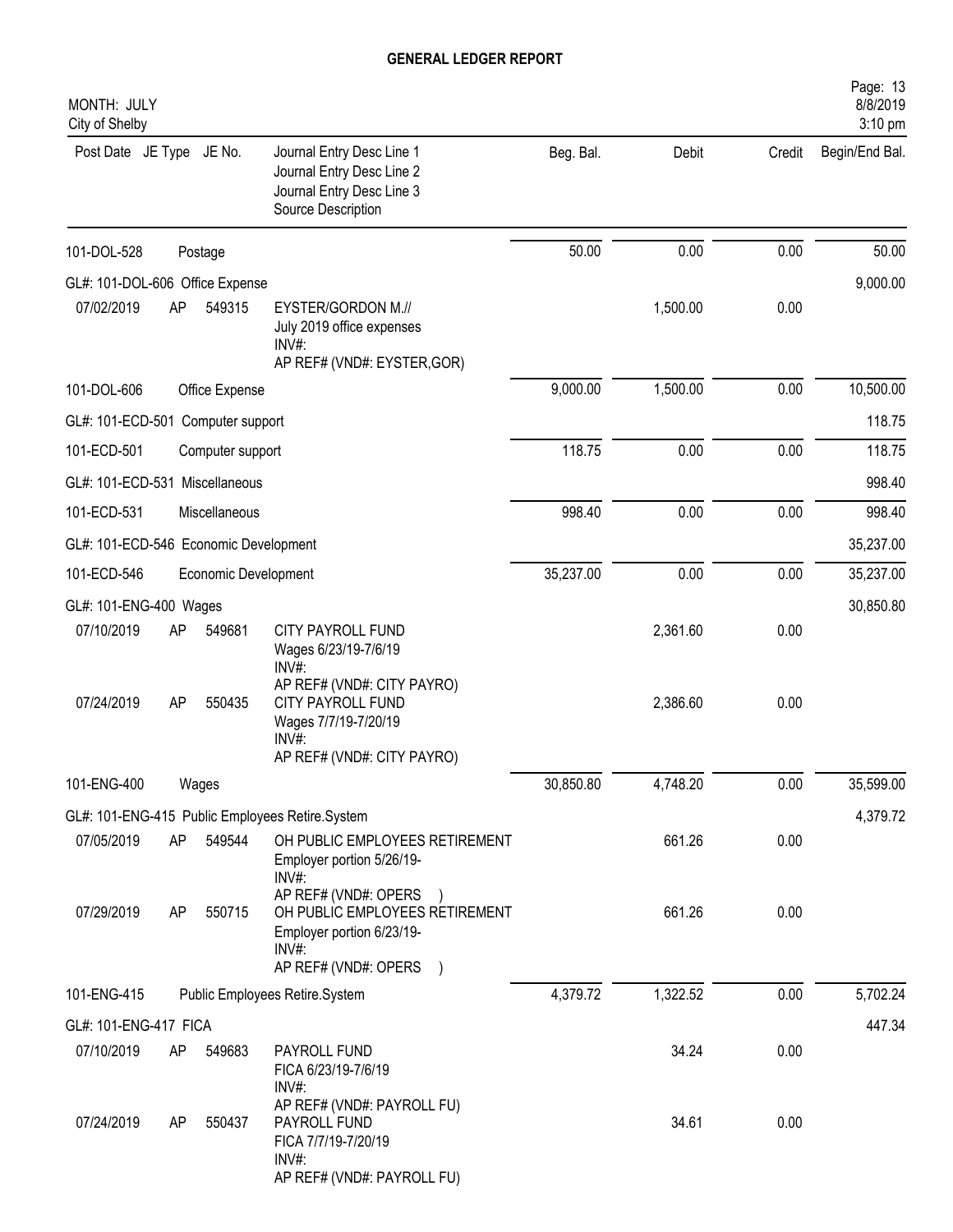| MONTH: JULY<br>City of Shelby                   |             |                             |                                                                                                                             |           |          |        | Page: 14<br>8/8/2019<br>3:10 pm |
|-------------------------------------------------|-------------|-----------------------------|-----------------------------------------------------------------------------------------------------------------------------|-----------|----------|--------|---------------------------------|
| Post Date JE Type JE No.                        |             |                             | Journal Entry Desc Line 1<br>Journal Entry Desc Line 2<br>Journal Entry Desc Line 3<br>Source Description                   | Beg. Bal. | Debit    | Credit | Begin/End Bal.                  |
| 101-ENG-417                                     | <b>FICA</b> |                             |                                                                                                                             | 447.34    | 68.85    | 0.00   | 516.19                          |
| GL#: 101-ENG-418 Hospitalization                |             |                             |                                                                                                                             |           |          |        | 9,780.66                        |
| 07/02/2019                                      | AP          | 549291                      | <b>US BANK ICS</b><br>Acct 19-OME095<br>INV#:<br>AP REF# (VND#: US BANK IC)                                                 |           | 1,630.11 | 0.00   |                                 |
| 101-ENG-418                                     |             | Hospitalization             |                                                                                                                             | 9,780.66  | 1,630.11 | 0.00   | 11,410.77                       |
| GL#: 101-ENG-419 Life Insurance                 |             |                             |                                                                                                                             |           |          |        | 72.00                           |
| 07/02/2019                                      | AP          | 549293                      | AMERICAN UNITED LIFE INS CO<br>policy G 00608125-002-000<br>INV#:<br>AP REF# (VND#: AMERICAN U)                             |           | 12.00    | 0.00   |                                 |
| 101-ENG-419                                     |             | Life Insurance              |                                                                                                                             | 72.00     | 12.00    | 0.00   | 84.00                           |
| GL#: 101-ENG-420 Workers Compensation           |             |                             |                                                                                                                             |           |          |        | 511.00                          |
| 07/05/2019                                      | AP          | 549542                      | BUREAU OF WORKERS COMPENSATION<br>Policy 37005502<br>INV#:<br>1005934658                                                    |           | 75.00    | 0.00   |                                 |
| 07/24/2019                                      | AP          | 550513                      | AP REF# (VND#: BWC<br>COMPMANAGEMENT, INC<br>2020 Group retro rating 6142<br>INV#:<br>1202158<br>AP REF# (VND#: COMPMANAGE) |           | 20.00    | 0.00   |                                 |
| 101-ENG-420                                     |             | <b>Workers Compensation</b> |                                                                                                                             | 511.00    | 95.00    | 0.00   | 606.00                          |
| GL#: 101-ENG-428 Telephone                      |             |                             |                                                                                                                             |           |          |        | 556.46                          |
| 07/05/2019                                      | AP          | 549520                      | <b>CENTURYLINK</b><br>acct 302298892<br>INV#:                                                                               |           | 93.04    | 0.00   |                                 |
| 07/29/2019                                      | AP          | 550699                      | AP REF# (VND#: CENTURY )<br><b>CENTURYLINK</b><br>acct 302298892<br>INV#:<br>AP REF# (VND#: CENTURY )                       |           | 94.82    | 0.00   |                                 |
| 101-ENG-428                                     |             | Telephone                   |                                                                                                                             | 556.46    | 187.86   | 0.00   | 744.32                          |
| GL#: 101-ENG-435 Property and Liability Insuran |             |                             |                                                                                                                             |           |          |        | 20.00                           |
| 101-ENG-435                                     |             |                             | Property and Liability Insuran                                                                                              | 20.00     | 0.00     | 0.00   | 20.00                           |
|                                                 |             |                             | GL#: 101-ENG-471 Education, Mtgs. & Related Exp.                                                                            |           |          |        | 1,011.42                        |
| 101-ENG-471                                     |             |                             | Education, Mtgs. & Related Exp.                                                                                             | 1,011.42  | 0.00     | 0.00   | 1,011.42                        |
| GL#: 101-ENG-473 Office Supplies                |             |                             |                                                                                                                             |           |          |        | 22.52                           |
| 07/17/2019                                      | AP          | 550202                      | <b>SAMS CLUB</b><br>various office supplies<br>INV#:                                                                        |           | 29.98    | 0.00   |                                 |
| 07/24/2019                                      | AP          | 550483                      | AP REF# (VND#: SAMS CLUB)<br>QUILL CORPORATION                                                                              |           | 47.09    | 0.00   |                                 |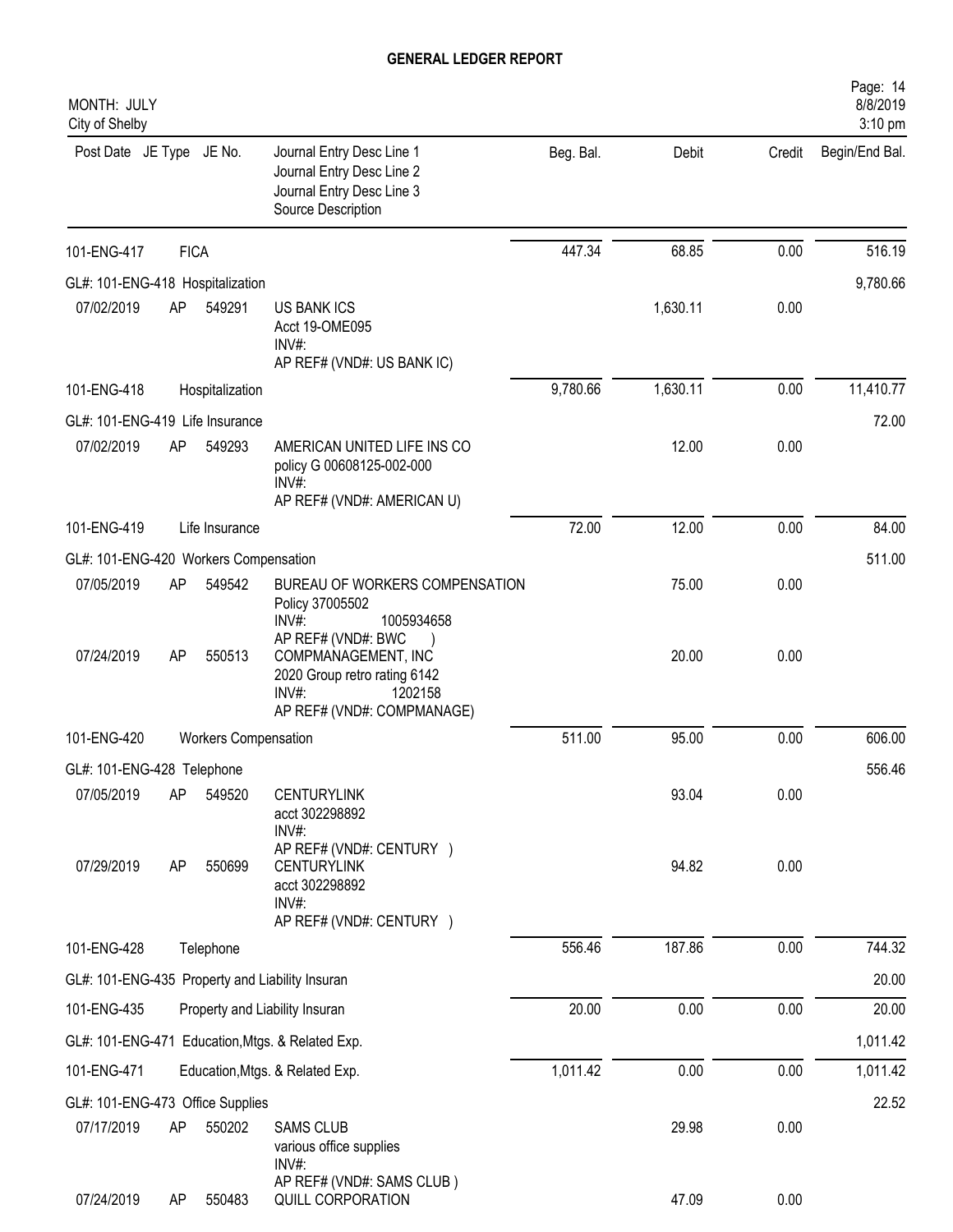| MONTH: JULY<br>City of Shelby          |    |                        |                                                                                                                                                                    |           |           |        | Page: 15<br>8/8/2019<br>3:10 pm |
|----------------------------------------|----|------------------------|--------------------------------------------------------------------------------------------------------------------------------------------------------------------|-----------|-----------|--------|---------------------------------|
| Post Date JE Type JE No.               |    |                        | Journal Entry Desc Line 1<br>Journal Entry Desc Line 2<br>Journal Entry Desc Line 3<br>Source Description                                                          | Beg. Bal. | Debit     | Credit | Begin/End Bal.                  |
| GL#: 101-ENG-473 Office Supplies       |    |                        |                                                                                                                                                                    |           |           |        | 22.52                           |
| 07/30/2019                             | AP | 550849                 | order 126536241<br>INV#:<br>8597039<br>AP REF# (VND#: QUILL CORP)<br>G & L SUPPLY<br>Roll towels & toilet cleaner<br>INV#:<br>616666<br>AP REF# (VND#: G & L SUPP) |           | 27.66     | 0.00   |                                 |
| 101-ENG-473                            |    | <b>Office Supplies</b> |                                                                                                                                                                    | 22.52     | 104.73    | 0.00   | 127.25                          |
| GL#: 101-ENG-484 Fuel, Autos-Equipment |    |                        |                                                                                                                                                                    |           |           |        | 325.00                          |
| 07/10/2019                             | AP | 549760                 | COLE DISTRIBUTING INC.<br>Fuel June 2019<br>INV#:<br>AP REF# (VND#: COLE DISTR)                                                                                    |           | 75.00     | 0.00   |                                 |
| 101-ENG-484                            |    | Fuel, Autos-Equipment  |                                                                                                                                                                    | 325.00    | 75.00     | 0.00   | 400.00                          |
| GL#: 101-ENG-486 Maintenance Equipment |    |                        |                                                                                                                                                                    |           |           |        | 99.60                           |
| 07/12/2019                             | AP | 550023                 | MT BUSINESS TECHNOLOGIES, INC.<br>Contract 6079528-01<br>INV#:<br>IN176450<br>AP REF# (VND#: MT BUS TEC)                                                           |           | 14.32     | 0.00   |                                 |
| 101-ENG-486                            |    | Maintenance Equipment  |                                                                                                                                                                    | 99.60     | 14.32     | 0.00   | 113.92                          |
| GL#: 101-ENG-500 Engineering           |    |                        |                                                                                                                                                                    |           |           |        | 10,574.98                       |
| 07/10/2019                             | AP | 549786                 | F. E. KROCKA AND ASSOC. INC.<br>ADA transition plan<br>40868<br>INV#                                                                                               |           | 400.00    | 0.00   |                                 |
| 07/10/2019                             | AP | 549790                 | AP REF# (VND#: KROCKA/F.E)<br>F. E. KROCKA AND ASSOC. INC.<br>Contract engineering services<br>INV#:<br>40871<br>AP REF# (VND#: KROCKA/F.E)                        |           | 666.66    | 0.00   |                                 |
| 101-ENG-500                            |    | Engineering            |                                                                                                                                                                    | 10,574.98 | 1,066.66  | 0.00   | 11,641.64                       |
| GL#: 101-ENG-501 Computer support      |    |                        |                                                                                                                                                                    |           |           |        | 365.65                          |
| 101-ENG-501                            |    | Computer support       |                                                                                                                                                                    | 365.65    | 0.00      | 0.00   | 365.65                          |
| GL#: 101-ENG-528 Postage               |    |                        |                                                                                                                                                                    |           |           |        | 75.00                           |
| 101-ENG-528                            |    | Postage                |                                                                                                                                                                    | 75.00     | 0.00      | 0.00   | 75.00                           |
| GL#: 101-FIR-400 Wages                 |    |                        |                                                                                                                                                                    |           |           |        | 429,902.78                      |
| 07/10/2019                             | AP | 549681                 | CITY PAYROLL FUND<br>Wages 6/23/19-7/6/19<br>INV#:                                                                                                                 |           | 34,427.61 | 0.00   |                                 |
| 07/24/2019                             | AP | 550435                 | AP REF# (VND#: CITY PAYRO)<br>CITY PAYROLL FUND<br>Wages 7/7/19-7/20/19<br>INV#:<br>AP REF# (VND#: CITY PAYRO)                                                     |           | 33,388.22 | 0.00   |                                 |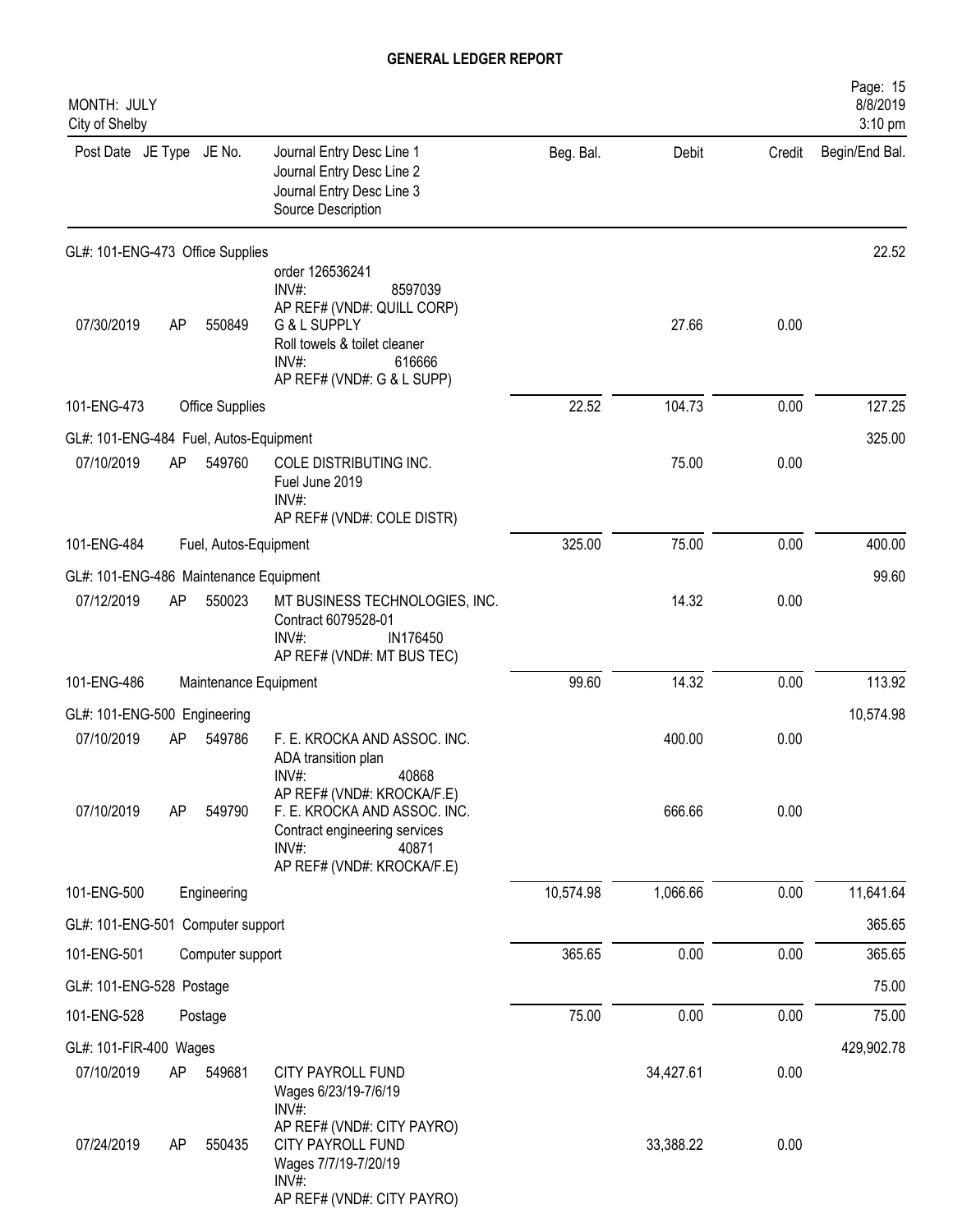| MONTH: JULY<br>City of Shelby         |             |                     |                                                                                                                      |            |           |        | Page: 16<br>8/8/2019<br>3:10 pm |
|---------------------------------------|-------------|---------------------|----------------------------------------------------------------------------------------------------------------------|------------|-----------|--------|---------------------------------|
| Post Date JE Type JE No.              |             |                     | Journal Entry Desc Line 1<br>Journal Entry Desc Line 2<br>Journal Entry Desc Line 3<br>Source Description            | Beg. Bal.  | Debit     | Credit | Begin/End Bal.                  |
| 101-FIR-400                           | Wages       |                     |                                                                                                                      | 429,902.78 | 67,815.83 | 0.00   | 497,718.61                      |
| GL#: 101-FIR-408 Part-Pay Fire Wages  |             |                     |                                                                                                                      |            |           |        | 7,275.84                        |
| 07/24/2019                            | AP          | 550435              | CITY PAYROLL FUND<br>Wages 7/7/19-7/20/19<br>INV#:<br>AP REF# (VND#: CITY PAYRO)                                     |            | 823.68    | 0.00   |                                 |
| 101-FIR-408                           |             | Part-Pay Fire Wages |                                                                                                                      | 7,275.84   | 823.68    | 0.00   | 8,099.52                        |
|                                       |             |                     | GL#: 101-FIR-415 Public Employees Retire.System                                                                      |            |           |        | 291.83                          |
| 07/05/2019                            | AP          | 549544              | OH PUBLIC EMPLOYEES RETIREMENT<br>Employer portion 5/26/19-<br>INV#:                                                 |            | 27.97     | 0.00   |                                 |
| 07/29/2019                            | AP          | 550715              | AP REF# (VND#: OPERS<br>OH PUBLIC EMPLOYEES RETIREMENT<br>Employer portion 6/23/19-<br>INV#:<br>AP REF# (VND#: OPERS |            | 20.97     | 0.00   |                                 |
| 101-FIR-415                           |             |                     | Public Employees Retire.System                                                                                       | 291.83     | 48.94     | 0.00   | 340.77                          |
| GL#: 101-FIR-417 FICA                 |             |                     |                                                                                                                      |            |           |        | 6,178.26                        |
| 07/10/2019                            | AP          | 549683              | PAYROLL FUND<br>FICA 6/23/19-7/6/19<br>INV#:                                                                         |            | 447.69    | 0.00   |                                 |
| 07/24/2019                            | AP          | 550437              | AP REF# (VND#: PAYROLL FU)<br>PAYROLL FUND<br>FICA 7/7/19-7/20/19<br>INV#:<br>AP REF# (VND#: PAYROLL FU)             |            | 493.98    | 0.00   |                                 |
| 101-FIR-417                           | <b>FICA</b> |                     |                                                                                                                      | 6,178.26   | 941.67    | 0.00   | 7,119.93                        |
| GL#: 101-FIR-418 Hospitalization      |             |                     |                                                                                                                      |            |           |        | 116,469.78                      |
| 07/02/2019                            | AP          | 549291              | <b>US BANK ICS</b><br>Acct 19-OME095<br>$INV#$ :<br>AP REF# (VND#: US BANK IC)                                       |            | 19,411.63 | 0.00   |                                 |
| 101-FIR-418                           |             | Hospitalization     |                                                                                                                      | 116,469.78 | 19,411.63 | 0.00   | 135,881.41                      |
| GL#: 101-FIR-419 Life Insurance       |             |                     |                                                                                                                      |            |           |        | 936.00                          |
| 07/02/2019                            | AP          | 549293              | AMERICAN UNITED LIFE INS CO<br>policy G 00608125-002-000<br>INV#:<br>AP REF# (VND#: AMERICAN U)                      |            | 134.80    | 0.00   |                                 |
| 101-FIR-419                           |             | Life Insurance      |                                                                                                                      | 936.00     | 134.80    | 0.00   | 1,070.80                        |
| GL#: 101-FIR-420 Workers Compensation |             |                     |                                                                                                                      |            |           |        | 7,641.00                        |
| 07/05/2019                            | AP          | 549542              | BUREAU OF WORKERS COMPENSATION<br>Policy 37005502<br>INV#:<br>1005934658<br>AP REF# (VND#: BWC                       |            | 1,214.00  | 0.00   |                                 |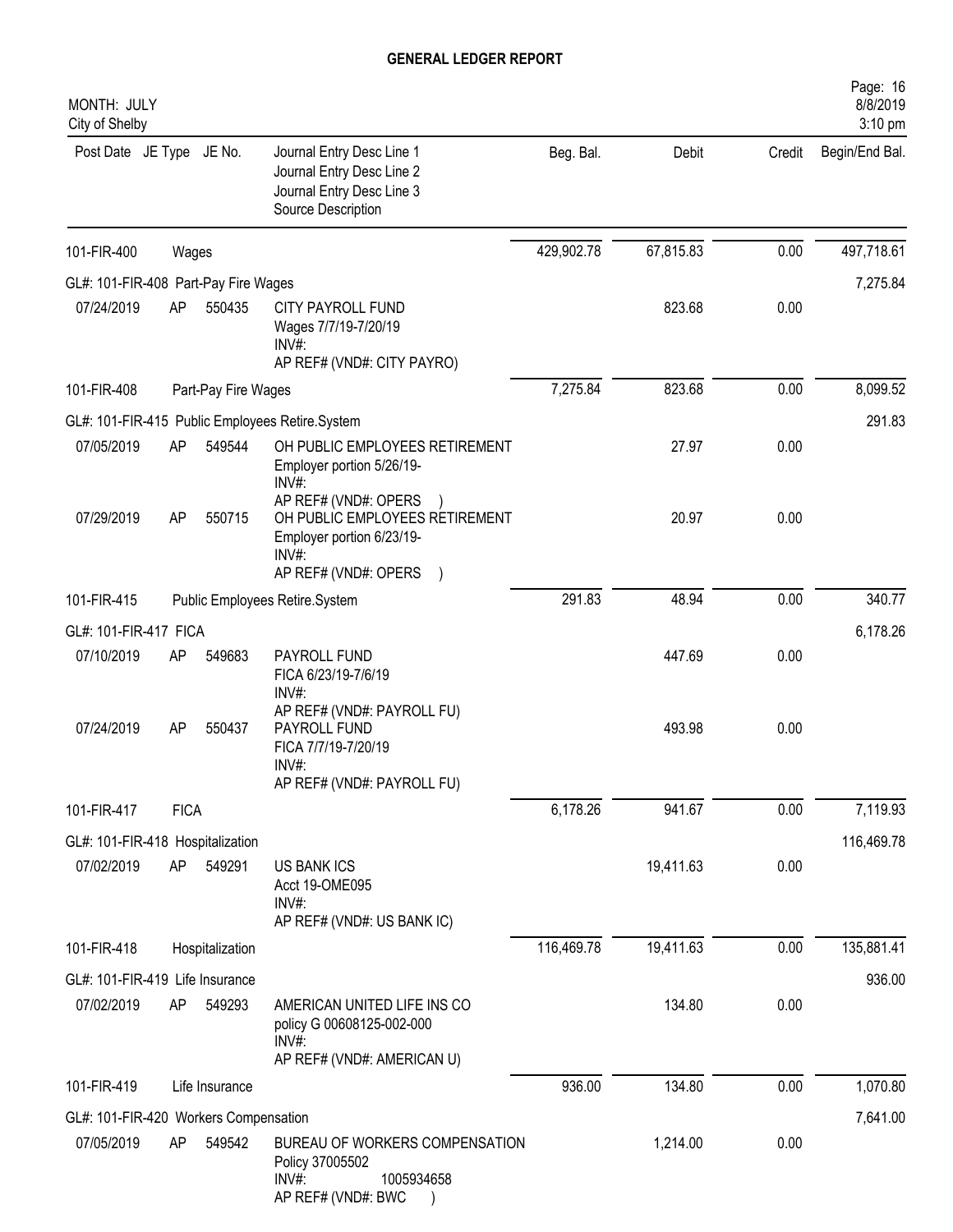| MONTH: JULY<br>City of Shelby                    |                             |                    |                                                                                                                 |           |          |        | Page: 17<br>8/8/2019<br>3:10 pm |
|--------------------------------------------------|-----------------------------|--------------------|-----------------------------------------------------------------------------------------------------------------|-----------|----------|--------|---------------------------------|
| Post Date JE Type JE No.                         |                             |                    | Journal Entry Desc Line 1<br>Journal Entry Desc Line 2<br>Journal Entry Desc Line 3<br>Source Description       | Beg. Bal. | Debit    | Credit | Begin/End Bal.                  |
| GL#: 101-FIR-420 Workers Compensation            |                             |                    |                                                                                                                 |           |          |        | 7,641.00                        |
| 07/24/2019                                       | AP                          | 550513             | COMPMANAGEMENT, INC<br>2020 Group retro rating 6142<br>$INV#$ :<br>1202158<br>AP REF# (VND#: COMPMANAGE)        |           | 310.00   | 0.00   |                                 |
| 101-FIR-420                                      | <b>Workers Compensation</b> |                    |                                                                                                                 |           | 1,524.00 | 0.00   | 9,165.00                        |
| GL#: 101-FIR-425 Natural Gas                     |                             |                    |                                                                                                                 |           |          |        | 2,336.74                        |
| 07/17/2019                                       | AP                          | 550200             | <b>COLUMBIA GAS</b><br>acct 124015720030006<br>INV#:<br>39192<br>AP REF# (VND#: COL. GAS)                       |           | 65.32    | 0.00   |                                 |
| 101-FIR-425                                      |                             | <b>Natural Gas</b> |                                                                                                                 | 2,336.74  | 65.32    | 0.00   | 2,402.06                        |
| GL#: 101-FIR-428 Telephone                       |                             |                    |                                                                                                                 |           |          |        | 1,776.14                        |
| 07/05/2019                                       | AP                          | 549520             | <b>CENTURYLINK</b><br>acct 302298892<br>INV#:                                                                   |           | 253.19   | 0.00   |                                 |
| 07/24/2019                                       | AP                          | 550499             | AP REF# (VND#: CENTURY )<br>CHARTER COMM HOLDINGS LLC<br>acct 01075-321600202-1001<br>INV#:<br>321600202071619b |           | 13.10    | 0.00   |                                 |
| 07/24/2019                                       | AP                          | 550543             | AP REF# (VND#: CHART COMM)<br><b>SPRINT</b><br>Acct 838001017<br>INV#:<br>838001017-220                         |           | 25.64    | 0.00   |                                 |
| 07/29/2019                                       | AP                          | 550699             | AP REF# (VND#: SPRINT LOC)<br><b>CENTURYLINK</b><br>acct 302298892<br>INV#:<br>AP REF# (VND#: CENTURY )         |           | 259.91   | 0.00   |                                 |
| 101-FIR-428                                      |                             | Telephone          |                                                                                                                 | 1,776.14  | 551.84   | 0.00   | 2,327.98                        |
| GL#: 101-FIR-435 Property and Liability Insuran  |                             |                    |                                                                                                                 |           |          |        | 3,790.00                        |
| 101-FIR-435                                      |                             |                    | Property and Liability Insuran                                                                                  | 3,790.00  | 0.00     | 0.00   | 3,790.00                        |
| GL#: 101-FIR-471 Education, Mtgs. & Related Exp. |                             |                    |                                                                                                                 |           |          |        | 565.29                          |
| 101-FIR-471                                      |                             |                    | Education, Mtgs. & Related Exp.                                                                                 | 565.29    | 0.00     | 0.00   | 565.29                          |
| GL#: 101-FIR-472 Supplies                        |                             |                    |                                                                                                                 |           |          |        | 591.19                          |
| 101-FIR-472                                      |                             | Supplies           |                                                                                                                 | 591.19    | 0.00     | 0.00   | 591.19                          |
| GL#: 101-FIR-473 Office Supplies                 |                             |                    |                                                                                                                 |           |          |        | 778.38                          |
| 101-FIR-473                                      |                             | Office Supplies    |                                                                                                                 | 778.38    | 0.00     | 0.00   | 778.38                          |
| GL#: 101-FIR-484 Fuel, Autos-Equipment           |                             |                    |                                                                                                                 |           |          |        | 4,100.00                        |
| 07/10/2019                                       | AP                          | 549760             | COLE DISTRIBUTING INC.<br>Fuel June 2019<br>INV#:                                                               |           | 700.00   | 0.00   |                                 |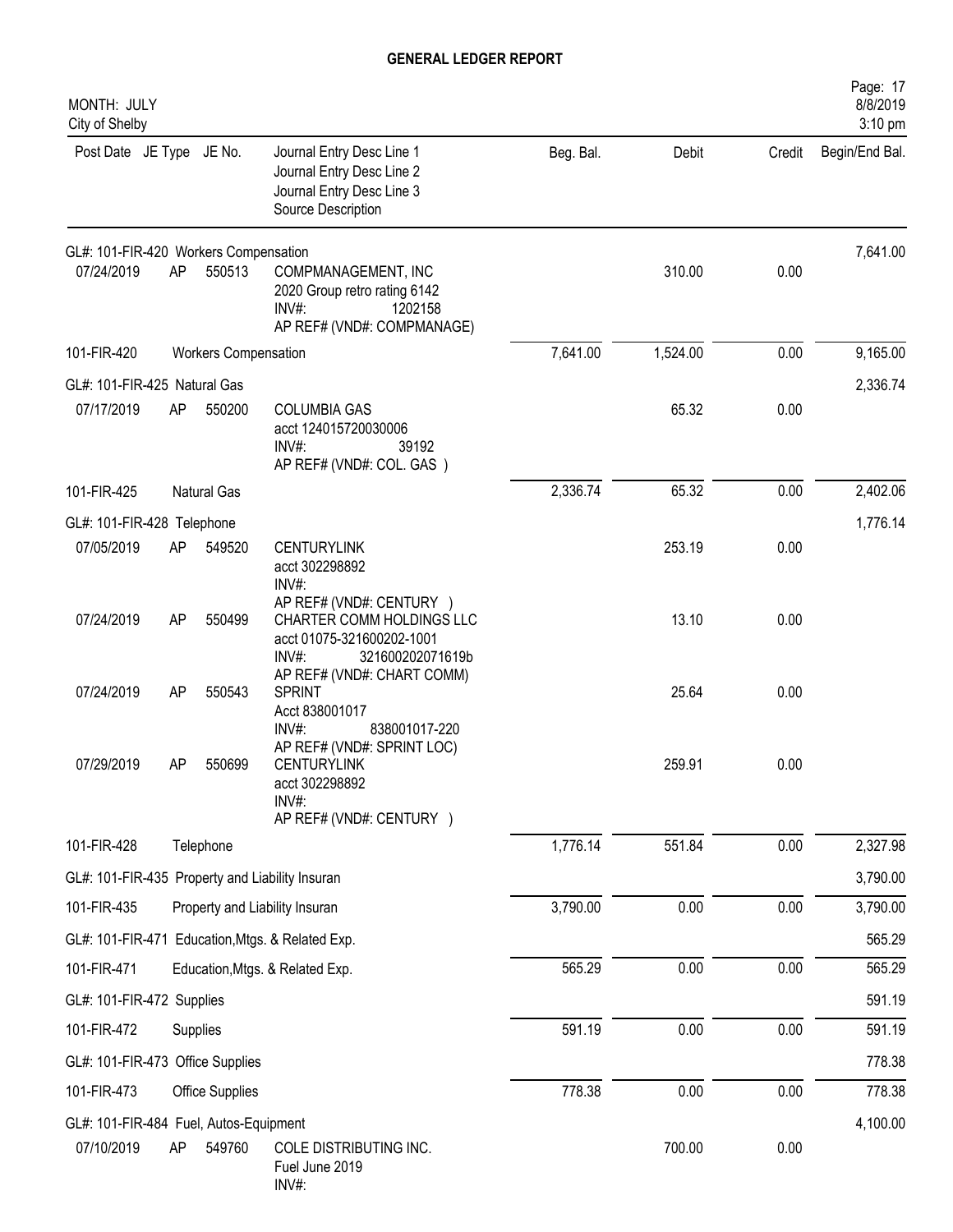| MONTH: JULY<br>City of Shelby              |         |                        |                                                                                                                                                       |           |        |        | Page: 18<br>8/8/2019<br>3:10 pm |
|--------------------------------------------|---------|------------------------|-------------------------------------------------------------------------------------------------------------------------------------------------------|-----------|--------|--------|---------------------------------|
| Post Date JE Type JE No.                   |         |                        | Journal Entry Desc Line 1<br>Journal Entry Desc Line 2<br>Journal Entry Desc Line 3<br>Source Description                                             | Beg. Bal. | Debit  | Credit | Begin/End Bal.                  |
| GL#: 101-FIR-484 Fuel, Autos-Equipment     |         |                        | AP REF# (VND#: COLE DISTR)                                                                                                                            |           |        |        | 4,100.00                        |
| 101-FIR-484                                |         | Fuel, Autos-Equipment  |                                                                                                                                                       | 4,100.00  | 700.00 | 0.00   | 4,800.00                        |
| GL#: 101-FIR-486 Maintenance Equipment     |         |                        |                                                                                                                                                       |           |        |        | 198.25                          |
| 07/24/2019                                 | AP      | 550495                 | RICHLAND UNIFORM, INC.<br>Fix velcro jacket<br>$INV#$ :<br>11780<br>AP REF# (VND#: RICH UNIFO)                                                        |           | 30.00  | 0.00   |                                 |
| 101-FIR-486                                |         | Maintenance Equipment  |                                                                                                                                                       | 198.25    | 30.00  | 0.00   | 228.25                          |
| GL#: 101-FIR-489 Volunteer Fire Assessment |         |                        |                                                                                                                                                       |           |        |        | 150.00                          |
| 101-FIR-489                                |         |                        | <b>Volunteer Fire Assessment</b>                                                                                                                      | 150.00    | 0.00   | 0.00   | 150.00                          |
| GL#: 101-FIR-501 Computer support          |         |                        |                                                                                                                                                       |           |        |        | 795.00                          |
| 101-FIR-501                                |         | Computer support       |                                                                                                                                                       | 795.00    | 0.00   | 0.00   | 795.00                          |
|                                            |         |                        | GL#: 101-FIR-507 Maintenance Building/Grounds                                                                                                         |           |        |        | 4,260.25                        |
| 101-FIR-507                                |         |                        | Maintenance Building/Grounds                                                                                                                          | 4,260.25  | 0.00   | 0.00   | 4,260.25                        |
| GL#: 101-FIR-528 Postage                   |         |                        |                                                                                                                                                       |           |        |        | 117.62                          |
| 101-FIR-528                                | Postage |                        |                                                                                                                                                       | 117.62    | 0.00   | 0.00   | 117.62                          |
| GL#: 101-FIR-531 Miscellaneous             |         |                        |                                                                                                                                                       |           |        |        | 3,794.30                        |
| 07/02/2019                                 | AP      | 549297                 | SCHMIDT SECURITY PRO<br>Criminal check Mike Friebel<br>INV#<br>0351942-IN                                                                             |           | 70.00  | 0.00   |                                 |
| 07/10/2019                                 | AP      | 549762                 | AP REF# (VND#: SCHMIDT SE)<br>AUTOMATIC DATA PROCESSING<br>Processing charges 6/22/19<br>$INV#$ :<br>538039706                                        |           | 63.63  | 0.00   |                                 |
| 07/10/2019                                 | AP      | 549792                 | AP REF# (VND#: ADP<br>AVITA HEALTH SYSTEM<br>Mike Friebel physical<br>INV#:<br>WW29458                                                                |           | 109.00 | 0.00   |                                 |
| 07/17/2019                                 | AP      | 550138                 | AP REF# (VND#: AVITA HEAL)<br>AUTOMATIC DATA PROCESSING<br>processing charges through                                                                 |           | 68.22  | 0.00   |                                 |
| 07/24/2019                                 | AP      | 550515                 | INV#:<br>538791916<br>AP REF# (VND#: ADP<br>AUTOMATIC DATA PROCESSING<br>Human Capital through 7/15/19<br>$INV#$ :<br>539262095<br>AP REF# (VND#: ADP |           | 63.94  | 0.00   |                                 |
| 101-FIR-531                                |         | Miscellaneous          |                                                                                                                                                       | 3,794.30  | 374.79 | 0.00   | 4,169.09                        |
| GL#: 101-FIR-532 Labor Relations           |         |                        |                                                                                                                                                       |           |        |        | 2,994.46                        |
| 101-FIR-532                                |         | <b>Labor Relations</b> |                                                                                                                                                       | 2,994.46  | 0.00   | 0.00   | 2,994.46                        |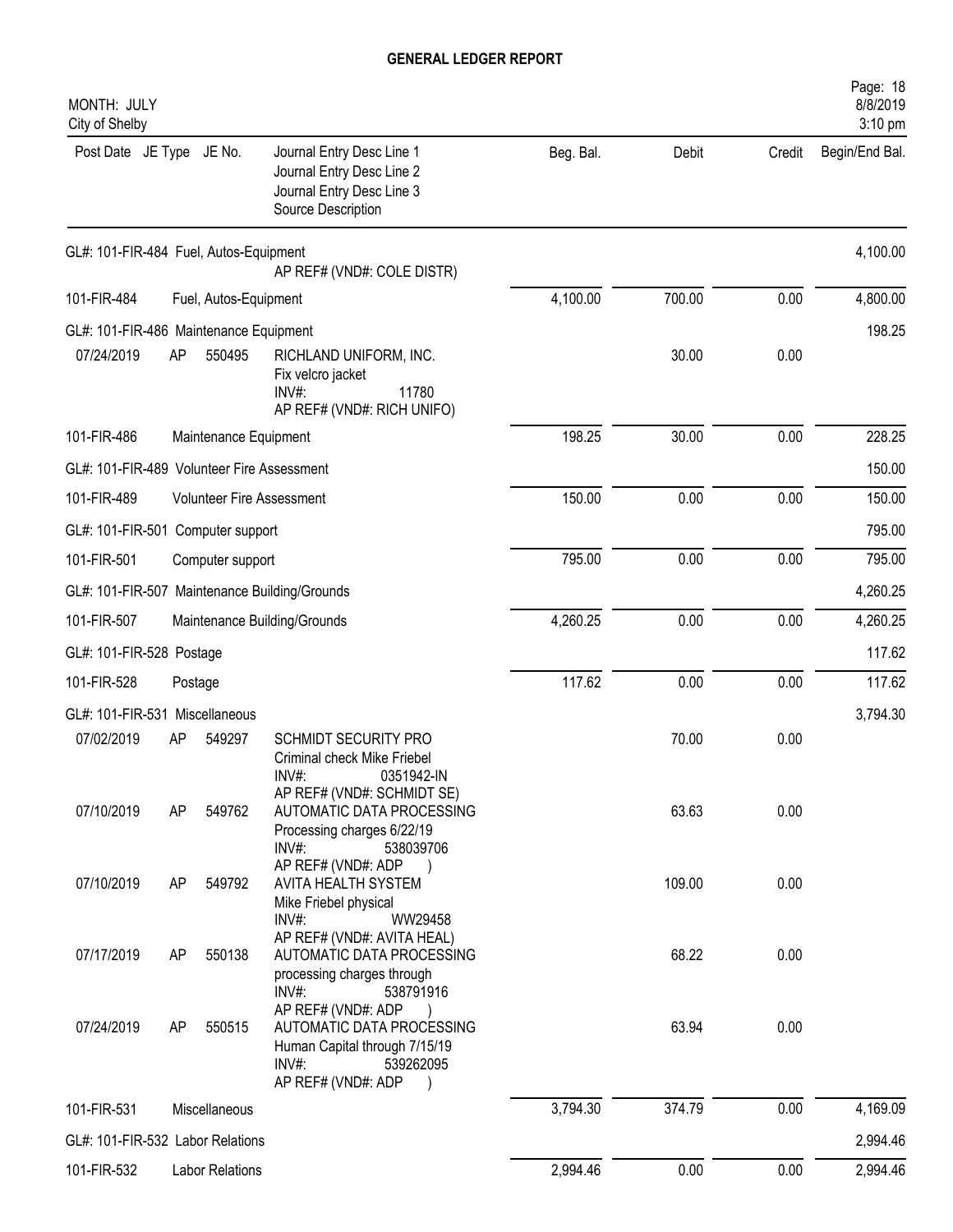| MONTH: JULY<br>City of Shelby                                                                                                            |            |          |          | Page: 19<br>8/8/2019<br>3:10 pm |
|------------------------------------------------------------------------------------------------------------------------------------------|------------|----------|----------|---------------------------------|
| Post Date JE Type<br>JE No.<br>Journal Entry Desc Line 1<br>Journal Entry Desc Line 2<br>Journal Entry Desc Line 3<br>Source Description | Beg. Bal.  | Debit    | Credit   | Begin/End Bal.                  |
| GL#: 101-FIR-575 Safety Related                                                                                                          |            |          |          | 200.00                          |
| 101-FIR-575<br>Safety Related                                                                                                            | 200.00     | 0.00     | 0.00     | 200.00                          |
| GL#: 101-IGT-121 Local government                                                                                                        |            |          |          | 82,111.02                       |
| 07/10/2019<br>CR<br>549972<br>ACH local government from state<br>pio                                                                     |            | 0.00     | 1,862.17 |                                 |
| 101-IGT-121<br>Local government                                                                                                          | 82,111.02  | 0.00     | 1,862.17 | 83,973.19                       |
| GL#: 101-IGT-123 Cigarette Tax                                                                                                           |            |          |          | 1,750.00                        |
| 101-IGT-123<br>Cigarette Tax                                                                                                             | 1,750.00   | 0.00     | 0.00     | 1,750.00                        |
| GL#: 101-IGT-125 Liquor Tax                                                                                                              |            |          |          | 9,263.10                        |
| 101-IGT-125<br>Liquor Tax                                                                                                                | 9,263.10   | 0.00     | 0.00     | 9,263.10                        |
| GL#: 101-IGT-128 Property tax rollback                                                                                                   |            |          |          | 16,382.37                       |
| 101-IGT-128<br>Property tax rollback                                                                                                     | 16,382.37  | 0.00     | 0.00     | 16,382.37                       |
| GL#: 101-IGT-142 State Grants or Aid                                                                                                     |            |          |          | 5,500.00                        |
| 101-IGT-142<br>State Grants or Aid                                                                                                       | 5,500.00   | 0.00     | 0.00     | 5,500.00                        |
| GL#: 101-IGT-143 County Grant or Aid                                                                                                     |            |          |          | 110,966.13                      |
| 07/15/2019<br><b>CR</b><br>550322<br>Taxi Subsidy from county June 2019<br>pio                                                           |            | 0.00     | 1,305.00 |                                 |
| 101-IGT-143<br>County Grant or Aid                                                                                                       | 110,966.13 | 0.00     | 1,305.00 | 112,271.13                      |
| GL#: 101-LTX-111 REAL ESTATE TAXES                                                                                                       |            |          |          | 120,586.25                      |
| 101-LTX-111<br>REAL ESTATE TAXES                                                                                                         | 120,586.25 | 0.00     | 0.00     | 120,586.25                      |
| GL#: 101-LTX-112 PERSONAL PROPERTY TAX                                                                                                   |            |          |          | 1,791.61                        |
| 101-LTX-112<br>PERSONAL PROPERTY TAX                                                                                                     | 1,791.61   | 0.00     | 0.00     | 1,791.61                        |
| GL#: 101-LTX-113 Manufactured Home Tax                                                                                                   |            |          |          | 277.49                          |
| 101-LTX-113<br>Manufactured Home Tax                                                                                                     | 277.49     | 0.00     | 0.00     | 277.49                          |
| GL#: 101-LTX-115 Bed Tax                                                                                                                 |            |          |          | 701.29                          |
| 07/23/2019<br>CR 550596<br>Relax Inn 1st Qrt bed tax 420.83, 54.71<br>late fees, 2nd Qrt 761.74<br>pio                                   |            | 0.00     | 1,237.28 |                                 |
| 101-LTX-115<br>Bed Tax                                                                                                                   | 701.29     | 0.00     | 1,237.28 | 1,938.57                        |
| GL#: 101-MAY-400 Wages                                                                                                                   |            |          |          | 29,778.54                       |
| 07/10/2019<br>549681<br>CITY PAYROLL FUND<br>AP<br>Wages 6/23/19-7/6/19<br>INV#:                                                         |            | 2,293.24 | 0.00     |                                 |
| AP REF# (VND#: CITY PAYRO)<br>CITY PAYROLL FUND<br>07/24/2019<br>550435<br>AP<br>Wages 7/7/19-7/20/19<br>INV#:                           |            | 2,293.24 | 0.00     |                                 |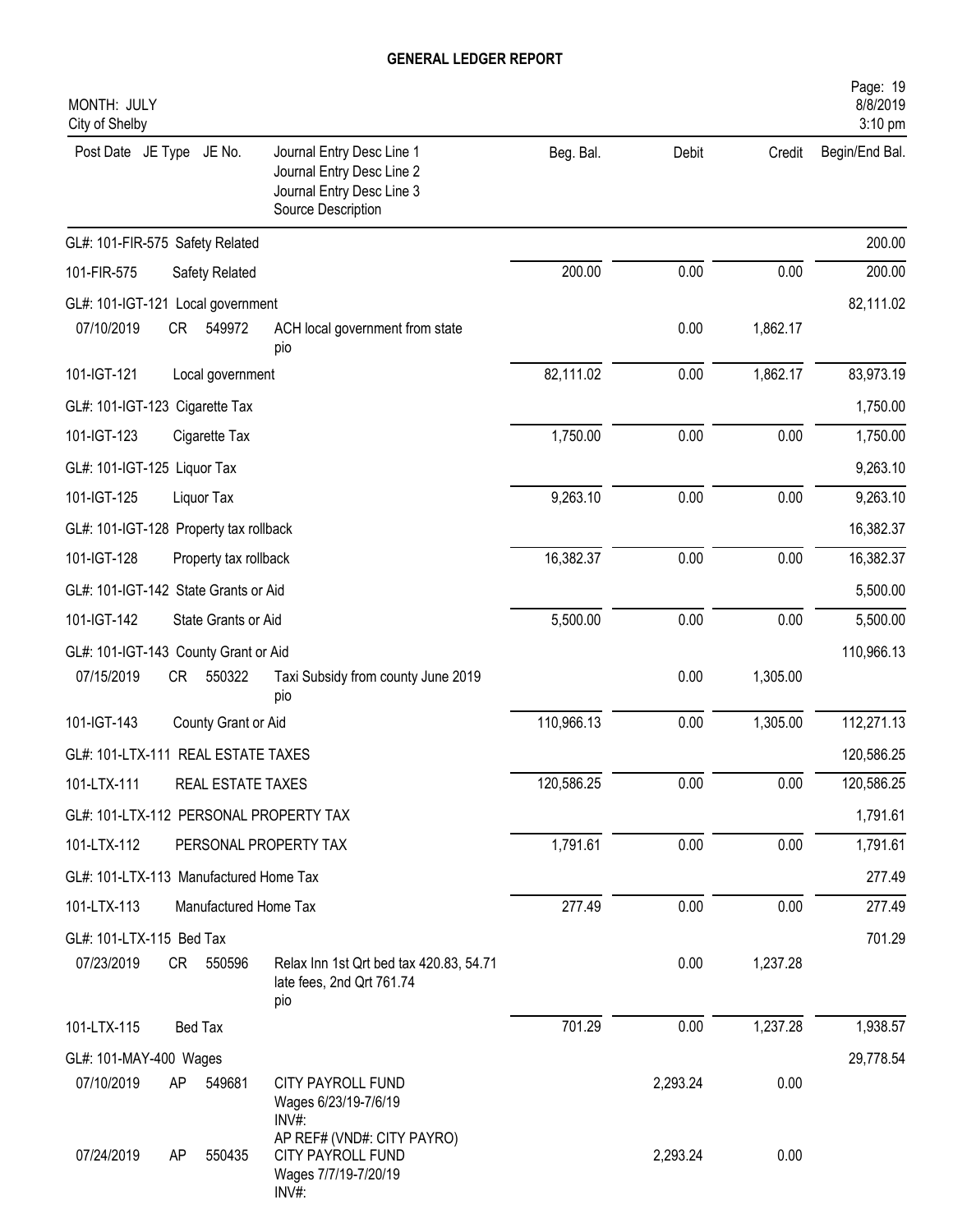| MONTH: JULY<br>City of Shelby    |             |                        |                                                                                                                         |           |          |        | Page: 20<br>8/8/2019<br>3:10 pm |
|----------------------------------|-------------|------------------------|-------------------------------------------------------------------------------------------------------------------------|-----------|----------|--------|---------------------------------|
| Post Date JE Type JE No.         |             |                        | Journal Entry Desc Line 1<br>Journal Entry Desc Line 2<br>Journal Entry Desc Line 3<br>Source Description               | Beg. Bal. | Debit    | Credit | Begin/End Bal.                  |
| GL#: 101-MAY-400 Wages           |             |                        | AP REF# (VND#: CITY PAYRO)                                                                                              |           |          |        | 29,778.54                       |
| 101-MAY-400                      |             | Wages                  |                                                                                                                         | 29,778.54 | 4,586.48 | 0.00   | 34,365.02                       |
| GL#: 101-MAY-402 Secretary Wages |             |                        |                                                                                                                         |           |          |        | 10,400.00                       |
| 07/10/2019                       | AP          | 549681                 | CITY PAYROLL FUND<br>Wages 6/23/19-7/6/19<br>INV#:                                                                      |           | 800.00   | 0.00   |                                 |
| 07/24/2019                       | AP          | 550435                 | AP REF# (VND#: CITY PAYRO)<br><b>CITY PAYROLL FUND</b><br>Wages 7/7/19-7/20/19<br>INV#<br>AP REF# (VND#: CITY PAYRO)    |           | 800.00   | 0.00   |                                 |
| 101-MAY-402                      |             | <b>Secretary Wages</b> |                                                                                                                         | 10,400.00 | 1,600.00 | 0.00   | 12,000.00                       |
|                                  |             |                        | GL#: 101-MAY-415 Public Employees Retire.System                                                                         |           |          |        | 5,703.67                        |
| 07/05/2019                       | AP          | 549544                 | OH PUBLIC EMPLOYEES RETIREMENT<br>Employer portion 5/26/19-<br>INV#:                                                    |           | 866.11   | 0.00   |                                 |
| 07/29/2019                       | AP          | 550715                 | AP REF# (VND#: OPERS<br>OH PUBLIC EMPLOYEES RETIREMENT<br>Employer portion 6/23/19-<br>$INV#$ :<br>AP REF# (VND#: OPERS |           | 866.11   | 0.00   |                                 |
| 101-MAY-415                      |             |                        | Public Employees Retire.System                                                                                          | 5,703.67  | 1,732.22 | 0.00   | 7,435.89                        |
| GL#: 101-MAY-417 FICA            |             |                        |                                                                                                                         |           |          |        | 582.59                          |
| 07/10/2019                       | AP.         | 549683                 | PAYROLL FUND                                                                                                            |           | 44.85    | 0.00   |                                 |
|                                  |             |                        | FICA 6/23/19-7/6/19<br>INV#:<br>AP REF# (VND#: PAYROLL FU)                                                              |           |          |        |                                 |
| 07/24/2019                       | AP          | 550437                 | PAYROLL FUND<br>FICA 7/7/19-7/20/19<br>INV#:<br>AP REF# (VND#: PAYROLL FU)                                              |           | 44.85    | 0.00   |                                 |
| 101-MAY-417                      | <b>FICA</b> |                        |                                                                                                                         | 582.59    | 89.70    | 0.00   | 672.29                          |
| GL#: 101-MAY-418 Hospitalization |             |                        |                                                                                                                         |           |          |        | 19,561.32                       |
| 07/02/2019                       | AP          | 549291                 | <b>US BANK ICS</b><br>Acct 19-OME095<br>INV#:<br>AP REF# (VND#: US BANK IC)                                             |           | 3,260.22 | 0.00   |                                 |
| 101-MAY-418                      |             | Hospitalization        |                                                                                                                         | 19,561.32 | 3,260.22 | 0.00   | 22,821.54                       |
| GL#: 101-MAY-419 Life Insurance  |             |                        |                                                                                                                         |           |          |        | 144.00                          |
| 07/02/2019                       | AP          | 549293                 | AMERICAN UNITED LIFE INS CO<br>policy G 00608125-002-000<br>INV#:<br>AP REF# (VND#: AMERICAN U)                         |           | 24.00    | 0.00   |                                 |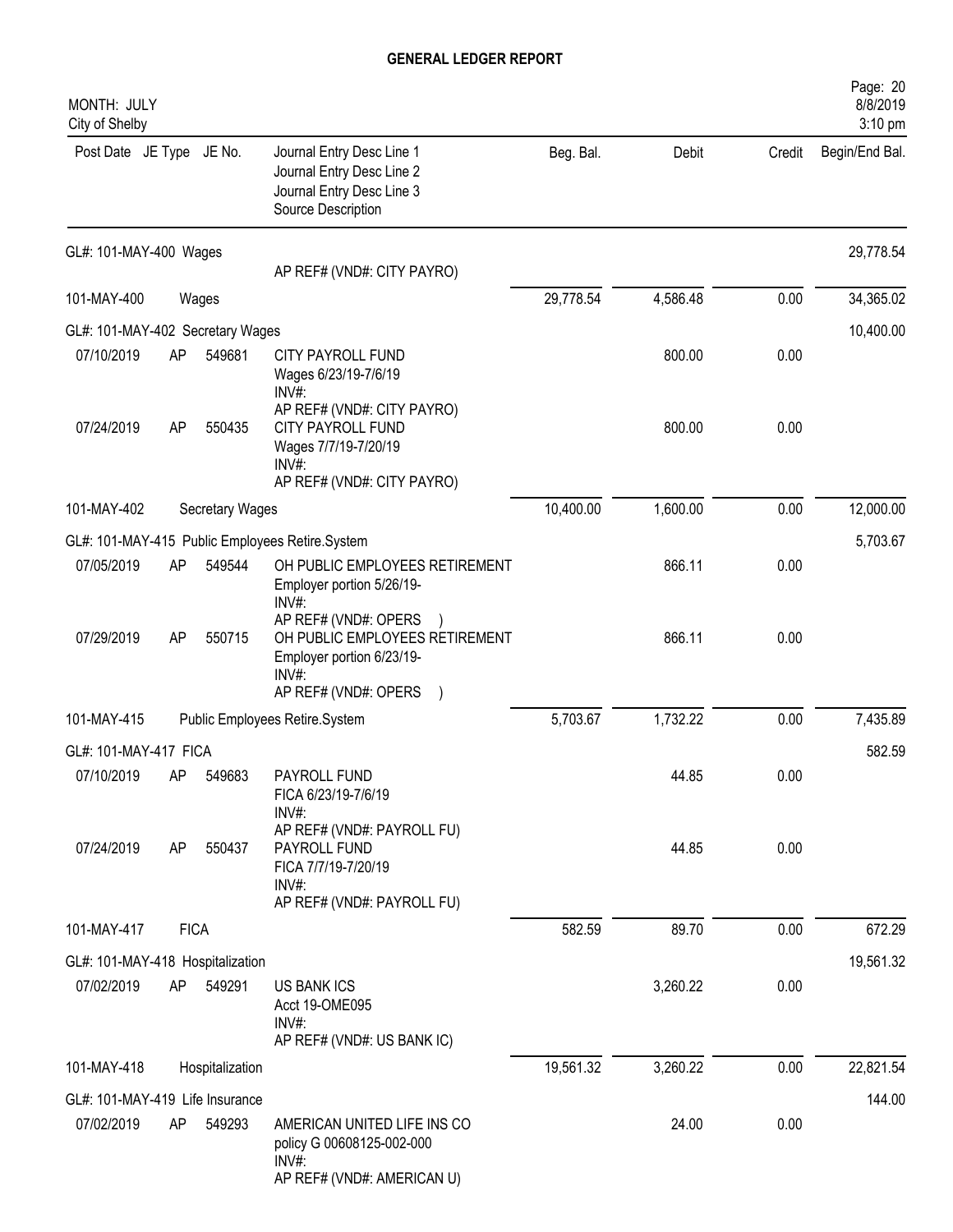| MONTH: JULY<br>City of Shelby                   |    |                             |                                                                                                                                |           |        |        | Page: 21<br>8/8/2019<br>3:10 pm |
|-------------------------------------------------|----|-----------------------------|--------------------------------------------------------------------------------------------------------------------------------|-----------|--------|--------|---------------------------------|
| Post Date JE Type JE No.                        |    |                             | Journal Entry Desc Line 1<br>Journal Entry Desc Line 2<br>Journal Entry Desc Line 3<br>Source Description                      | Beg. Bal. | Debit  | Credit | Begin/End Bal.                  |
| 101-MAY-419                                     |    | Life Insurance              |                                                                                                                                | 144.00    | 24.00  | 0.00   | 168.00                          |
| GL#: 101-MAY-420 Workers Compensation           |    |                             |                                                                                                                                |           |        |        | 543.00                          |
| 07/05/2019                                      | AP | 549542                      | BUREAU OF WORKERS COMPENSATION<br>Policy 37005502<br>INV#:<br>1005934658                                                       |           | 75.00  | 0.00   |                                 |
| 07/24/2019                                      | AP | 550513                      | AP REF# (VND#: BWC<br>COMPMANAGEMENT, INC<br>2020 Group retro rating 6142<br>INV#:<br>1202158<br>AP REF# (VND#: COMPMANAGE)    |           | 20.00  | 0.00   |                                 |
| 101-MAY-420                                     |    | <b>Workers Compensation</b> |                                                                                                                                | 543.00    | 95.00  | 0.00   | 638.00                          |
| GL#: 101-MAY-428 Telephone                      |    |                             |                                                                                                                                |           |        |        | 543.27                          |
| 07/05/2019                                      | AP | 549520                      | <b>CENTURYLINK</b><br>acct 302298892<br>INV#:                                                                                  |           | 89.14  | 0.00   |                                 |
| 07/24/2019                                      | AP | 550499                      | AP REF# (VND#: CENTURY )<br>CHARTER COMM HOLDINGS LLC<br>acct 01075-321600202-1001<br>321600202071619b<br>INV#                 |           | 2.18   | 0.00   |                                 |
| 07/29/2019                                      | AP | 550699                      | AP REF# (VND#: CHART COMM)<br><b>CENTURYLINK</b><br>acct 302298892<br>INV#:<br>AP REF# (VND#: CENTURY )                        |           | 92.72  | 0.00   |                                 |
| 101-MAY-428                                     |    | Telephone                   |                                                                                                                                | 543.27    | 184.04 | 0.00   | 727.31                          |
| GL#: 101-MAY-435 Property and Liability Insuran |    |                             |                                                                                                                                |           |        |        | 30.00                           |
| 101-MAY-435                                     |    |                             | Property and Liability Insuran                                                                                                 | 30.00     | 0.00   | 0.00   | 30.00                           |
|                                                 |    |                             | GL#: 101-MAY-471 Education, Mtgs. & Related Exp.                                                                               |           |        |        | 39.00                           |
| 101-MAY-471                                     |    |                             | Education, Mtgs. & Related Exp.                                                                                                | 39.00     | 0.00   | 0.00   | 39.00                           |
| GL#: 101-MAY-473 Office Supplies                |    |                             |                                                                                                                                |           |        |        | 185.00                          |
| 07/17/2019                                      | AP | 550202                      | <b>SAMS CLUB</b><br>various office supplies<br>INV#:                                                                           |           | 39.95  | 0.00   |                                 |
| 07/24/2019                                      | AP | 550483                      | AP REF# (VND#: SAMS CLUB)<br>QUILL CORPORATION<br>order 126536241<br>INV#:<br>8597039                                          |           | 5.63   | 0.00   |                                 |
| 07/24/2019                                      | AP | 550485                      | AP REF# (VND#: QUILL CORP)<br>QUILL CORPORATION<br>order 126536242<br>$INV#$ :<br>8643975                                      |           | 13.24  | 0.00   |                                 |
| 07/30/2019                                      | AP | 550849                      | AP REF# (VND#: QUILL CORP)<br>G & L SUPPLY<br>Roll towels & toilet cleaner<br>$INV#$ :<br>616666<br>AP REF# (VND#: G & L SUPP) |           | 27.66  | 0.00   |                                 |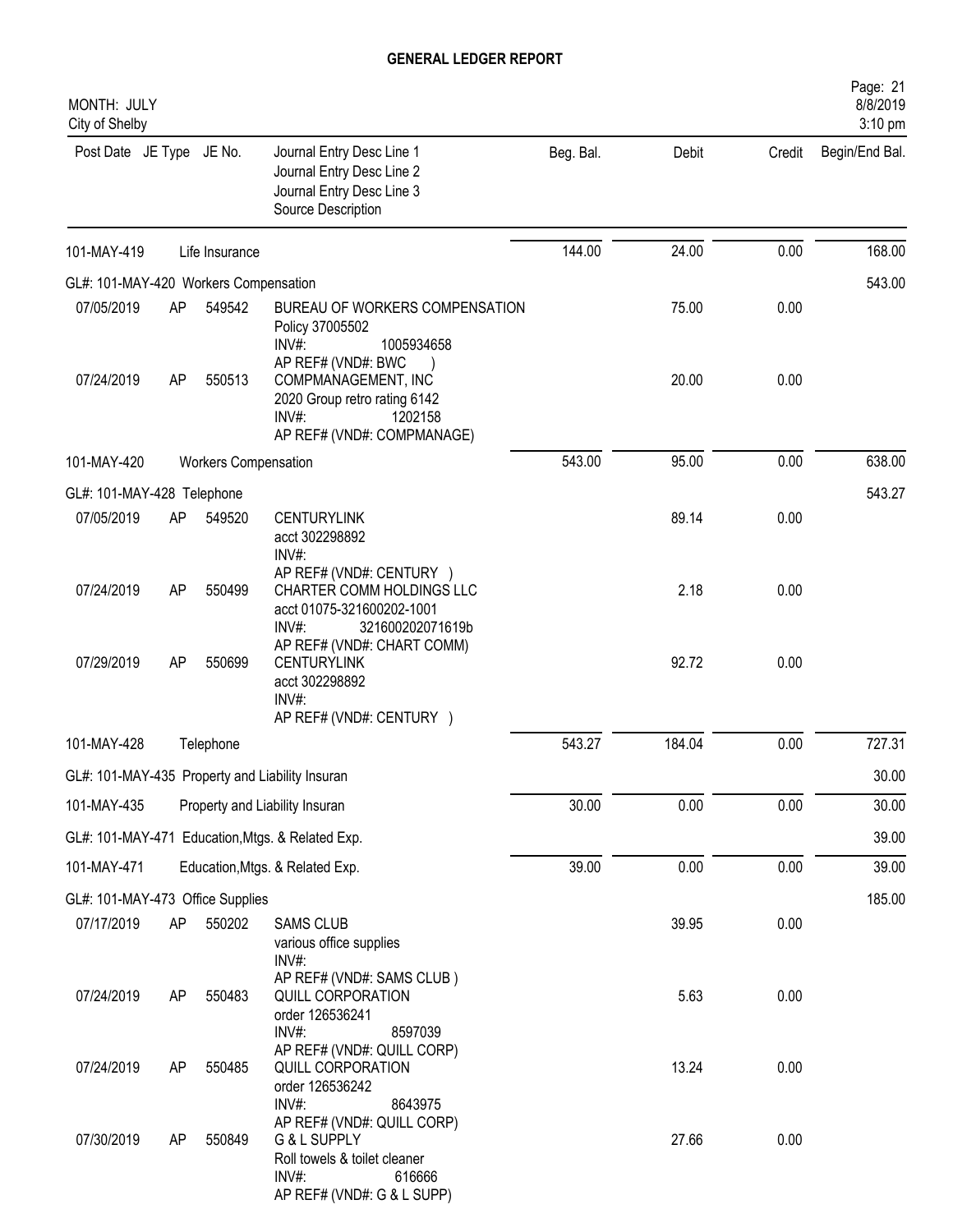| MONTH: JULY<br>City of Shelby          |    |                       |                                                                                                           |           |       |           | Page: 22<br>8/8/2019<br>3:10 pm |
|----------------------------------------|----|-----------------------|-----------------------------------------------------------------------------------------------------------|-----------|-------|-----------|---------------------------------|
| Post Date JE Type JE No.               |    |                       | Journal Entry Desc Line 1<br>Journal Entry Desc Line 2<br>Journal Entry Desc Line 3<br>Source Description | Beg. Bal. | Debit | Credit    | Begin/End Bal.                  |
| 101-MAY-473                            |    | Office Supplies       |                                                                                                           | 185.00    | 86.48 | 0.00      | 271.48                          |
| GL#: 101-MAY-486 Maintenance Equipment |    |                       |                                                                                                           |           |       |           | 209.60                          |
| 07/12/2019                             | AP | 550023                | MT BUSINESS TECHNOLOGIES, INC.<br>Contract 6079528-01<br>INV#:<br>IN176450<br>AP REF# (VND#: MT BUS TEC)  |           | 14.32 | 0.00      |                                 |
| 101-MAY-486                            |    | Maintenance Equipment |                                                                                                           | 209.60    | 14.32 | 0.00      | 223.92                          |
| GL#: 101-MAY-501 Computer support      |    |                       |                                                                                                           |           |       |           | 255.35                          |
| 101-MAY-501                            |    | Computer support      |                                                                                                           | 255.35    | 0.00  | 0.00      | 255.35                          |
| GL#: 101-MAY-528 Postage               |    |                       |                                                                                                           |           |       |           | 82.22                           |
| 101-MAY-528                            |    | Postage               |                                                                                                           | 82.22     | 0.00  | 0.00      | 82.22                           |
| GL#: 101-MAY-531 Miscellaneous         |    |                       |                                                                                                           |           |       |           | 210.00                          |
| 101-MAY-531                            |    | Miscellaneous         |                                                                                                           | 210.00    | 0.00  | 0.00      | 210.00                          |
| GL#: 101-MIS-147 Local Grants          |    |                       |                                                                                                           |           |       |           | 8,500.00                        |
| 101-MIS-147                            |    | <b>Local Grants</b>   |                                                                                                           | 8,500.00  | 0.00  | 0.00      | 8,500.00                        |
| GL#: 101-MIS-200 Interest              |    |                       |                                                                                                           |           |       |           | 49,583.18                       |
| 07/31/2019                             | CR | 551109                | General checking accout interest                                                                          |           | 0.00  | 4,706.20  |                                 |
| 07/31/2019                             | CR | 551112                | pio<br>Interest general money market<br>pio                                                               |           | 0.00  | 1,857.76  |                                 |
| 101-MIS-200                            |    | Interest              |                                                                                                           | 49,583.18 | 0.00  | 6,563.96  | 56,147.14                       |
| GL#: 101-MIS-205 Miscellaneous Income  |    |                       |                                                                                                           |           |       |           | 95,859.58                       |
| 07/01/2019                             | CR | 549630                | Community EMS May rent for old fire stat                                                                  |           | 0.00  | 539.00    |                                 |
| 07/02/2019                             | CR | 549631                | pio<br>Legacy long distance inmate phone May<br>pio                                                       |           | 0.00  | 11.95     |                                 |
| 07/10/2019                             | CR | 549974                | School Resource Officer Magers June<br>2019 payment from Pioneer<br>pio                                   |           | 0.00  | 5,890.87  |                                 |
| 07/15/2019                             | CR | 550320                | Sale of metal building at old fire<br>station                                                             |           | 0.00  | 1,440.00  |                                 |
| 07/15/2019                             | CR | 550321                | pio<br>SRO Swisher June 2019 payment from<br>Shelby City Schools                                          |           | 0.00  | 5,864.97  |                                 |
| 07/16/2019                             | CR | 550330                | pio<br>Community EMS June 2019 rent at old<br>fire station                                                |           | 0.00  | 539.00    |                                 |
| 07/30/2019                             | CR | 550934                | pio<br>Legacy Long Distance inmate phone<br>reimbursement June 2019<br>pio                                |           | 0.00  | 32.57     |                                 |
| 101-MIS-205                            |    | Miscellaneous Income  |                                                                                                           | 95,859.58 | 0.00  | 14,318.36 | 110,177.94                      |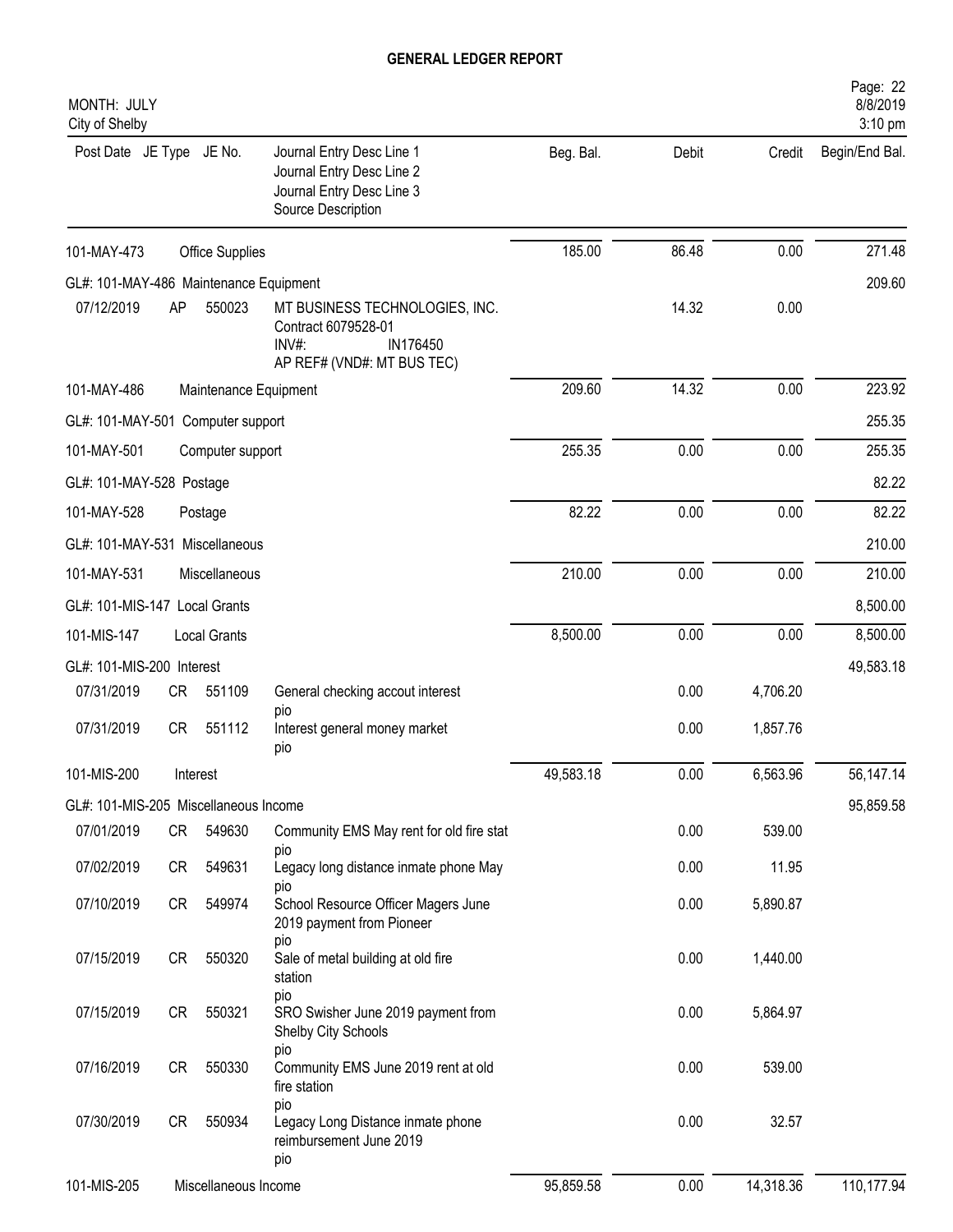| MONTH: JULY<br>City of Shelby          |           |                       |                                                                                                           |            |        |           | Page: 23<br>8/8/2019<br>3:10 pm |
|----------------------------------------|-----------|-----------------------|-----------------------------------------------------------------------------------------------------------|------------|--------|-----------|---------------------------------|
| Post Date JE Type JE No.               |           |                       | Journal Entry Desc Line 1<br>Journal Entry Desc Line 2<br>Journal Entry Desc Line 3<br>Source Description | Beg. Bal.  | Debit  | Credit    | Begin/End Bal.                  |
| GL#: 101-MIS-209 Kwh Tax-Electric      |           |                       |                                                                                                           |            |        |           | 180,762.00                      |
| 07/05/2019                             | CR        | 549652                | KWH tax June 2019<br>pio                                                                                  |            | 0.00   | 25,764.00 |                                 |
| 101-MIS-209                            |           | Kwh Tax-Electric      |                                                                                                           | 180,762.00 | 0.00   | 25,764.00 | 206,526.00                      |
| GL#: 101-MIS-210 Taxi Fares            |           |                       |                                                                                                           |            |        |           | 955.00                          |
| 07/03/2019                             | CR        | 549649                | Taxi fares                                                                                                |            | 0.00   | 13.00     |                                 |
| 07/12/2019                             | CR        | 549990                | pio<br>Taxi fares                                                                                         |            | 0.00   | 55.00     |                                 |
| 07/20/2019                             | <b>CR</b> | 550395                | pio<br>Taxi fares                                                                                         |            | 0.00   | 37.00     |                                 |
| 07/31/2019                             | <b>CR</b> | 550940                | pio<br>Taxi fares<br>pio                                                                                  |            | 0.00   | 26.00     |                                 |
| 101-MIS-210                            |           | <b>Taxi Fares</b>     |                                                                                                           | 955.00     | 0.00   | 131.00    | 1,086.00                        |
| GL#: 101-MIS-441 Auditor Fees          |           |                       |                                                                                                           |            |        |           | 3,243.33                        |
| 101-MIS-441                            |           | <b>Auditor Fees</b>   |                                                                                                           | 3,243.33   | 0.00   | 0.00      | 3,243.33                        |
| GL#: 101-MIS-443 DRETAC Fees           |           |                       |                                                                                                           |            |        |           | 857.79                          |
| 101-MIS-443                            |           | <b>DRETAC Fees</b>    |                                                                                                           | 857.79     | 0.00   | 0.00      | 857.79                          |
| GL#: 101-MIS-483 State Audit           |           |                       |                                                                                                           |            |        |           | 1,813.00                        |
| 07/10/2019                             | AP        | 549754                | TREASURER, STATE OF OHIO<br>Financial audit<br>INV#:<br>AP REF# (VND#: TREAS.STAT)                        |            | 80.00  | 0.00      |                                 |
| 101-MIS-483                            |           | State Audit           |                                                                                                           | 1,813.00   | 80.00  | 0.00      | 1,893.00                        |
| GL#: 101-MIS-484 Fuel, Autos-Equipment |           |                       |                                                                                                           |            |        |           | 245.58                          |
| 07/10/2019                             | AP        | 549760                | COLE DISTRIBUTING INC.<br>Fuel June 2019<br>INV#:<br>AP REF# (VND#: COLE DISTR)                           |            | 150.00 | 0.00      |                                 |
| 101-MIS-484                            |           | Fuel, Autos-Equipment |                                                                                                           | 245.58     | 150.00 | 0.00      | 395.58                          |
| GL#: 101-MIS-485 Maintenance, Autos    |           |                       |                                                                                                           |            |        |           | 214.81                          |
| 07/10/2019                             | AP        | 549816                | SHELBY PARTS CO.<br>service dept parts 6/7/19<br>$INV#$ :<br>321813<br>AP REF# (VND#: SHELBY PAR)         |            | 25.00  | 0.00      |                                 |
| 101-MIS-485                            |           | Maintenance, Autos    |                                                                                                           | 214.81     | 25.00  | 0.00      | 239.81                          |
| GL#: 101-MIS-508 Real estate taxes     |           |                       |                                                                                                           |            |        |           | 2,054.96                        |
| 101-MIS-508                            |           | Real estate taxes     |                                                                                                           | 2,054.96   | 0.00   | 0.00      | 2,054.96                        |
| GL#: 101-MIS-531 Miscellaneous         |           |                       |                                                                                                           |            |        |           | 21,254.97                       |
| 07/05/2019                             | AP        | 549538                | FENNER/BRIAN S. //<br>Remove gas line from metal                                                          |            | 85.00  | 0.00      |                                 |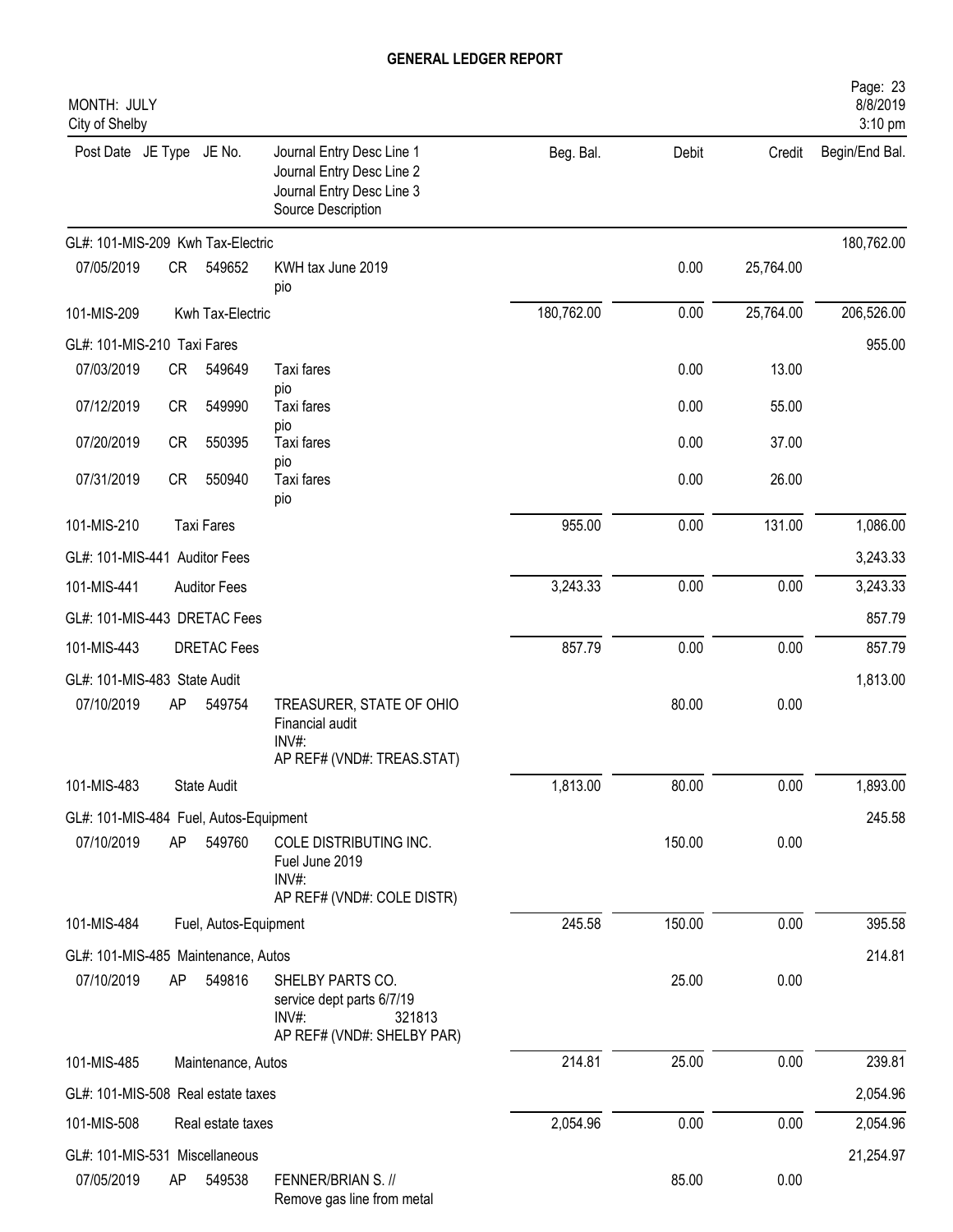| MONTH: JULY<br>City of Shelby            |           |                              |                                                                                                                       |           |          |        | Page: 24<br>8/8/2019<br>3:10 pm |
|------------------------------------------|-----------|------------------------------|-----------------------------------------------------------------------------------------------------------------------|-----------|----------|--------|---------------------------------|
| Post Date JE Type JE No.                 |           |                              | Journal Entry Desc Line 1<br>Journal Entry Desc Line 2<br>Journal Entry Desc Line 3<br>Source Description             | Beg. Bal. | Debit    | Credit | Begin/End Bal.                  |
| GL#: 101-MIS-531 Miscellaneous           |           |                              |                                                                                                                       |           |          |        | 21,254.97                       |
| 07/10/2019                               | <b>AP</b> | 549742                       | INV#:<br>AP REF# (VND#: FENNER/BRI)<br>RICHLAND CTY. REGIONAL PLANNIN<br>Participation fee 2019<br>INV#:              |           | 5,254.00 | 0.00   |                                 |
| 07/10/2019                               | <b>AP</b> | 549762                       | AP REF# (VND#: R C R P C )<br>AUTOMATIC DATA PROCESSING<br>Processing charges 6/22/19<br>INV#:<br>538039706           |           | 44.05    | 0.00   |                                 |
| 07/17/2019                               | <b>AP</b> | 550138                       | AP REF# (VND#: ADP<br>AUTOMATIC DATA PROCESSING<br>processing charges through<br>INV#:<br>538791916                   |           | 47.23    | 0.00   |                                 |
| 07/24/2019                               | <b>AP</b> | 550515                       | AP REF# (VND#: ADP<br>AUTOMATIC DATA PROCESSING<br>Human Capital through 7/15/19<br>$INV#$ :<br>539262095             |           | 44.27    | 0.00   |                                 |
| 07/29/2019                               | <b>AP</b> | 550713                       | AP REF# (VND#: ADP<br><b>BRICKER &amp; ECKLER LLP</b><br>Iternet rate schedule and<br>INV#:<br>744938                 |           | 2,032.50 | 0.00   |                                 |
| 07/29/2019                               | AP        | 550727                       | AP REF# (VND#: BRICKER & )<br><b>COLUMBIA GAS</b><br>acct 124301580010001<br>INV#:<br>40355                           |           | 128.21   | 0.00   |                                 |
| 07/30/2019                               | AP        | 550843                       | AP REF# (VND#: COL. GAS)<br>TRIDICO SIGN CO<br>Repair clock at city hall<br>INV#:<br>6772<br>AP REF# (VND#: TRIDICO ) |           | 100.00   | 0.00   |                                 |
| 101-MIS-531                              |           | Miscellaneous                |                                                                                                                       | 21,254.97 | 7,735.26 | 0.00   | 28,990.23                       |
| GL#: 101-MIS-584 GAAP Conversion         |           |                              |                                                                                                                       |           |          |        | 2,193.00                        |
| 101-MIS-584                              |           | <b>GAAP Conversion</b>       |                                                                                                                       | 2,193.00  | 0.00     | 0.00   | 2,193.00                        |
| GL#: 101-MIS-624 Revenue Sharing         |           |                              |                                                                                                                       |           |          |        | 5,520.94                        |
| 101-MIS-624                              |           | Revenue Sharing              |                                                                                                                       | 5,520.94  | 0.00     | 0.00   | 5,520.94                        |
| GL#: 101-MIS-652 Historic Preservation   |           |                              |                                                                                                                       |           |          |        | 15,567.46                       |
| 101-MIS-652                              |           | <b>Historic Preservation</b> |                                                                                                                       | 15,567.46 | 0.00     | 0.00   | 15,567.46                       |
| GL#: 101-PAL-184 Contractor Registration |           |                              |                                                                                                                       |           |          |        | 1,850.00                        |
| 07/03/2019                               | CR        | 549650                       | 5 contractor registrations @ 50 each<br>1 fence permit @ 10                                                           |           | 0.00     | 250.00 |                                 |
| 07/12/2019                               | CR        | 549992                       | pio<br>2 contractor registrations @ 50 each,<br>2 fence permits @ 10 each                                             |           | 0.00     | 100.00 |                                 |
| 07/20/2019                               | <b>CR</b> | 550399                       | pio<br>3 contractor registrations @ 50 each,<br>1 zoning @ 10                                                         |           | 0.00     | 150.00 |                                 |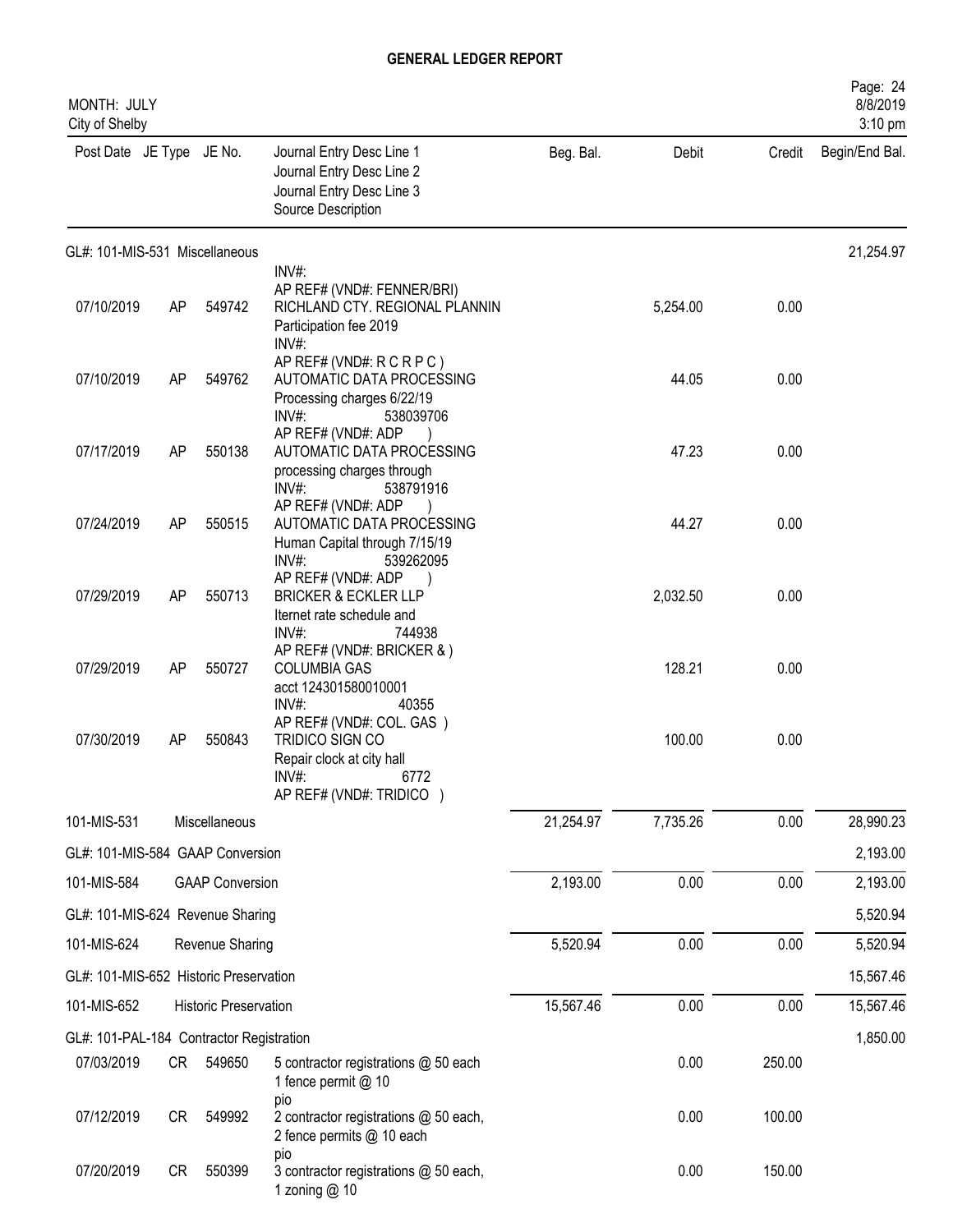| MONTH: JULY<br>City of Shelby                 |           |                                |                                                                                                                |            |           |        | Page: 25<br>8/8/2019<br>3:10 pm |
|-----------------------------------------------|-----------|--------------------------------|----------------------------------------------------------------------------------------------------------------|------------|-----------|--------|---------------------------------|
| Post Date JE Type JE No.                      |           |                                | Journal Entry Desc Line 1<br>Journal Entry Desc Line 2<br>Journal Entry Desc Line 3<br>Source Description      | Beg. Bal.  | Debit     | Credit | Begin/End Bal.                  |
| GL#: 101-PAL-184 Contractor Registration      |           |                                |                                                                                                                |            |           |        | 1,850.00                        |
| 07/31/2019                                    | <b>CR</b> | 550939                         | pio<br>2 contractor registrations @ 50 each,<br>1 zoning @ 10<br>pio                                           |            | 0.00      | 100.00 |                                 |
| 101-PAL-184                                   |           | <b>Contractor Registration</b> |                                                                                                                | 1,850.00   | 0.00      | 600.00 | 2,450.00                        |
| GL#: 101-PAL-185 Sewer Permits                |           |                                |                                                                                                                |            |           |        | 10.00                           |
| 101-PAL-185                                   |           | <b>Sewer Permits</b>           |                                                                                                                | 10.00      | 0.00      | 0.00   | 10.00                           |
| GL#: 101-PAL-188 Building permits             |           |                                |                                                                                                                |            |           |        | 185.00                          |
| 07/03/2019                                    | <b>CR</b> | 549650                         | 5 contractor registrations @ 50 each<br>1 fence permit @ 10<br>pio                                             |            | 0.00      | 10.00  |                                 |
| 07/12/2019                                    | <b>CR</b> | 549992                         | 2 contractor registrations @ 50 each,<br>2 fence permits @ 10 each<br>pio                                      |            | 0.00      | 20.00  |                                 |
| 101-PAL-188                                   |           | <b>Building permits</b>        |                                                                                                                | 185.00     | 0.00      | 30.00  | 215.00                          |
| GL#: 101-PAL-189 Zoning permits               |           |                                |                                                                                                                |            |           |        | 505.00                          |
| 07/20/2019                                    | <b>CR</b> | 550399                         | 3 contractor registrations @ 50 each,<br>1 zoning $@10$                                                        |            | 0.00      | 10.00  |                                 |
| 07/24/2019                                    | <b>CR</b> | 550599                         | pio<br>1 zoning variance @ 60<br>pio                                                                           |            | 0.00      | 60.00  |                                 |
| 07/31/2019                                    | <b>CR</b> | 550939                         | 2 contractor registrations @ 50 each,<br>1 zoning @ 10<br>pio                                                  |            | 0.00      | 10.00  |                                 |
| 101-PAL-189                                   |           | Zoning permits                 |                                                                                                                | 505.00     | 0.00      | 80.00  | 585.00                          |
| GL#: 101-PAL-197 Miscellaneous Lic. & Permits |           |                                |                                                                                                                |            |           |        | 455.00                          |
| 101-PAL-197                                   |           |                                | Miscellaneous Lic. & Permits                                                                                   | 455.00     | 0.00      | 0.00   | 455.00                          |
| GL#: 101-POL-400 Wages                        |           |                                |                                                                                                                |            |           |        | 537,361.64                      |
| 07/10/2019                                    | AP        | 549681                         | CITY PAYROLL FUND<br>Wages 6/23/19-7/6/19<br>$INV#$ :                                                          |            | 46,808.21 | 0.00   |                                 |
| 07/24/2019                                    | AP        | 550435                         | AP REF# (VND#: CITY PAYRO)<br>CITY PAYROLL FUND<br>Wages 7/7/19-7/20/19<br>INV#:<br>AP REF# (VND#: CITY PAYRO) |            | 39,737.87 | 0.00   |                                 |
| 101-POL-400                                   |           | Wages                          |                                                                                                                | 537,361.64 | 86,546.08 | 0.00   | 623,907.72                      |
| GL#: 101-POL-406 Dispatcher Wages             |           |                                |                                                                                                                |            |           |        | 78,197.86                       |
| 07/10/2019                                    | AP        | 549681                         | CITY PAYROLL FUND<br>Wages 6/23/19-7/6/19<br>INV#:<br>AP REF# (VND#: CITY PAYRO)                               |            | 6,295.78  | 0.00   |                                 |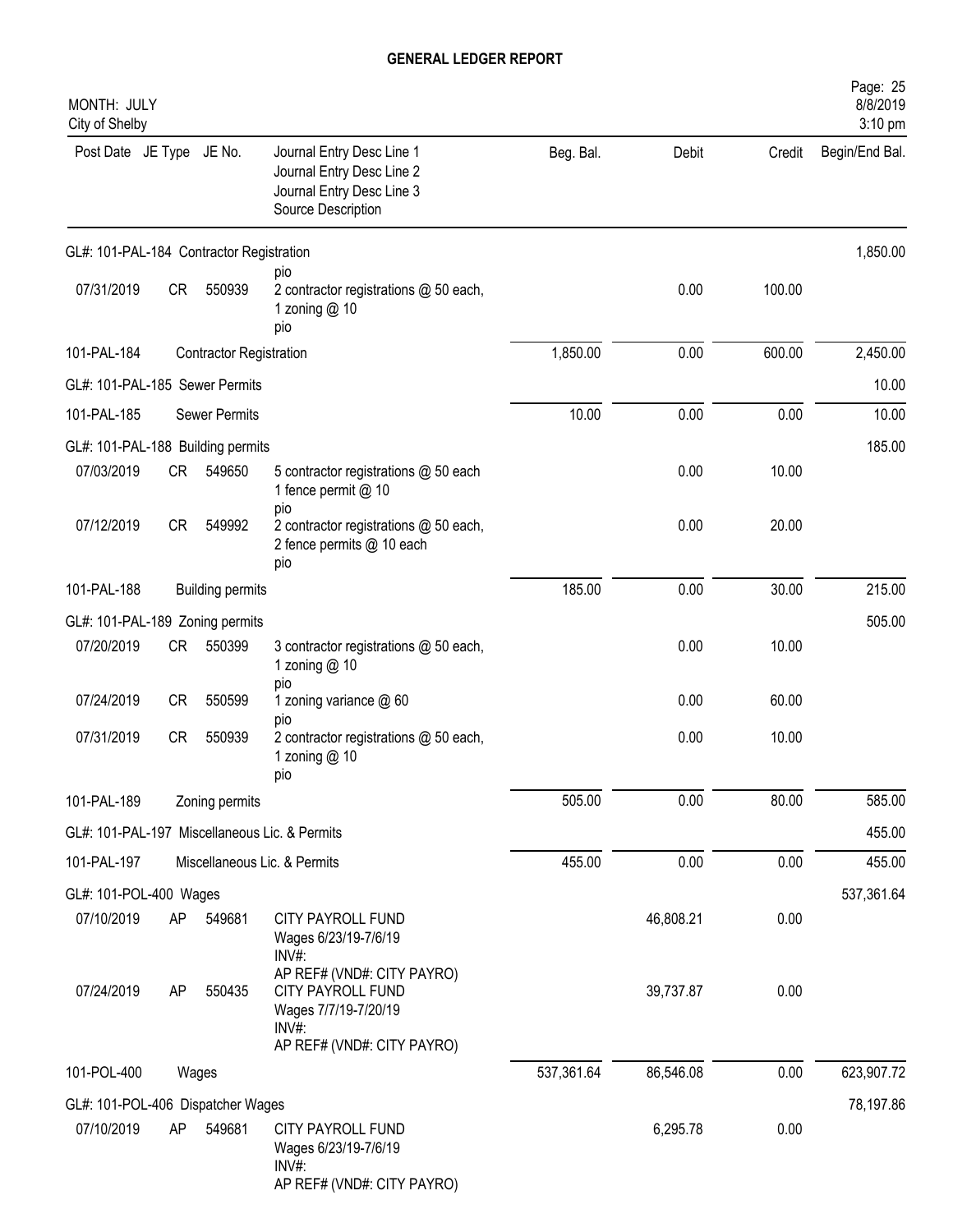| MONTH: JULY<br>City of Shelby                   |             |                               |                                                                                                                         |            |           |        | Page: 26<br>8/8/2019<br>3:10 pm |
|-------------------------------------------------|-------------|-------------------------------|-------------------------------------------------------------------------------------------------------------------------|------------|-----------|--------|---------------------------------|
| Post Date JE Type JE No.                        |             |                               | Journal Entry Desc Line 1<br>Journal Entry Desc Line 2<br>Journal Entry Desc Line 3<br>Source Description               | Beg. Bal.  | Debit     | Credit | Begin/End Bal.                  |
| GL#: 101-POL-406 Dispatcher Wages<br>07/24/2019 | AP          | 550435                        | <b>CITY PAYROLL FUND</b><br>Wages 7/7/19-7/20/19<br>$INV#$ :<br>AP REF# (VND#: CITY PAYRO)                              |            | 5,522.94  | 0.00   | 78,197.86                       |
| 101-POL-406                                     |             | Dispatcher Wages              |                                                                                                                         | 78,197.86  | 11,818.72 | 0.00   | 90,016.58                       |
| GL#: 101-POL-407 Auxiliary Police Wages         |             |                               |                                                                                                                         |            |           |        | 126.30                          |
| 101-POL-407                                     |             | <b>Auxiliary Police Wages</b> |                                                                                                                         | 126.30     | 0.00      | 0.00   | 126.30                          |
|                                                 |             |                               | GL#: 101-POL-415 Public Employees Retire.System                                                                         |            |           |        | 10,809.56                       |
| 07/05/2019                                      | AP          | 549544                        | OH PUBLIC EMPLOYEES RETIREMENT<br>Employer portion 5/26/19-<br>INV#:                                                    |            | 1,524.03  | 0.00   |                                 |
| 07/29/2019                                      | AP          | 550715                        | AP REF# (VND#: OPERS<br>OH PUBLIC EMPLOYEES RETIREMENT<br>Employer portion 6/23/19-<br>$INV#$ :<br>AP REF# (VND#: OPERS |            | 1,650.16  | 0.00   |                                 |
| 101-POL-415                                     |             |                               | Public Employees Retire.System                                                                                          | 10,809.56  | 3,174.19  | 0.00   | 13,983.75                       |
| GL#: 101-POL-417 FICA                           |             |                               |                                                                                                                         |            |           |        | 8,927.46                        |
| 07/10/2019                                      | AP          | 549683                        | PAYROLL FUND<br>FICA 6/23/19-7/6/19<br>INV#:                                                                            |            | 770.00    | 0.00   |                                 |
| 07/24/2019                                      | AP          | 550437                        | AP REF# (VND#: PAYROLL FU)<br>PAYROLL FUND<br>FICA 7/7/19-7/20/19<br>INV#:<br>AP REF# (VND#: PAYROLL FU)                |            | 656.25    | 0.00   |                                 |
| 101-POL-417                                     | <b>FICA</b> |                               |                                                                                                                         | 8,927.46   | 1,426.25  | 0.00   | 10,353.71                       |
| GL#: 101-POL-418 Hospitalization                |             |                               |                                                                                                                         |            |           |        | 180,942.21                      |
| 07/02/2019                                      | AP          | 549291                        | <b>US BANK ICS</b><br>Acct 19-OME095<br>INV#:<br>AP REF# (VND#: US BANK IC)                                             |            | 30,972.09 | 0.00   |                                 |
| 101-POL-418                                     |             | Hospitalization               |                                                                                                                         | 180,942.21 | 30,972.09 | 0.00   | 211,914.30                      |
| GL#: 101-POL-419 Life Insurance                 |             |                               |                                                                                                                         |            |           |        | 1,326.00                        |
| 07/02/2019                                      | AP          | 549293                        | AMERICAN UNITED LIFE INS CO<br>policy G 00608125-002-000<br>INV#:<br>AP REF# (VND#: AMERICAN U)                         |            | 204.00    | 0.00   |                                 |
| 101-POL-419                                     |             | Life Insurance                |                                                                                                                         | 1,326.00   | 204.00    | 0.00   | 1,530.00                        |
| GL#: 101-POL-420 Workers Compensation           |             |                               |                                                                                                                         |            |           |        | 13,589.45                       |
| 07/05/2019                                      | AP          | 549542                        | BUREAU OF WORKERS COMPENSATION<br>Policy 37005502                                                                       |            | 1,677.00  | 0.00   |                                 |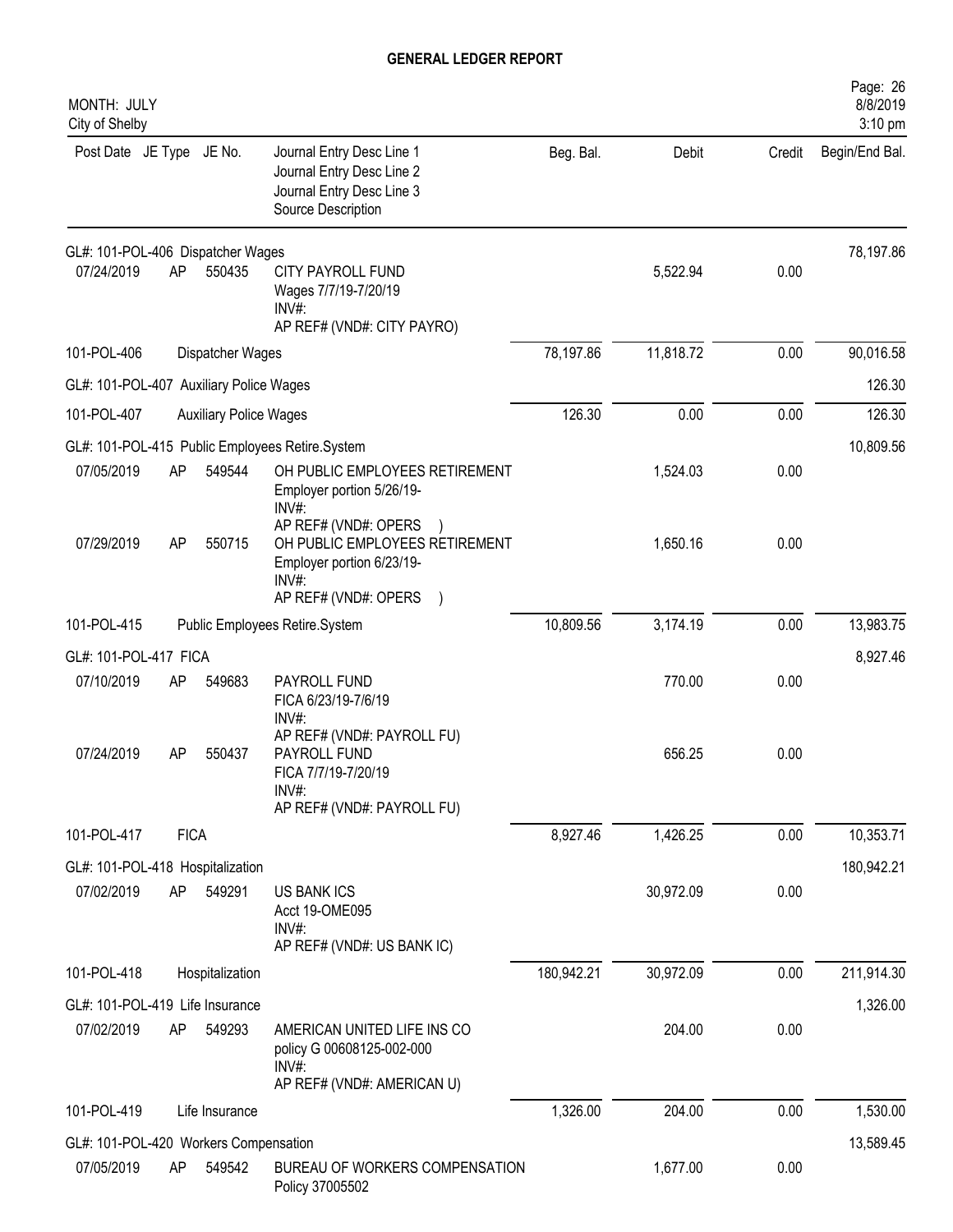| MONTH: JULY<br>City of Shelby         |    |                      |                                                                                                                                                    |           |          |        | Page: 27<br>8/8/2019<br>3:10 pm |
|---------------------------------------|----|----------------------|----------------------------------------------------------------------------------------------------------------------------------------------------|-----------|----------|--------|---------------------------------|
| Post Date JE Type JE No.              |    |                      | Journal Entry Desc Line 1<br>Journal Entry Desc Line 2<br>Journal Entry Desc Line 3<br>Source Description                                          | Beg. Bal. | Debit    | Credit | Begin/End Bal.                  |
| GL#: 101-POL-420 Workers Compensation |    |                      |                                                                                                                                                    |           |          |        | 13,589.45                       |
| 07/24/2019                            | AP | 550513               | INV#:<br>1005934658<br>AP REF# (VND#: BWC<br>COMPMANAGEMENT, INC<br>2020 Group retro rating 6142<br>INV#:<br>1202158<br>AP REF# (VND#: COMPMANAGE) |           | 428.00   | 0.00   |                                 |
| 101-POL-420                           |    | Workers Compensation |                                                                                                                                                    | 13,589.45 | 2,105.00 | 0.00   | 15,694.45                       |
| GL#: 101-POL-421 Unemployment         |    |                      |                                                                                                                                                    |           |          |        | 0.00                            |
| 07/12/2019                            | AP | 550003               | OHIO DEPT. OF JOB & FAMILY SER<br>employer # 0803787-00-9<br>$INV#$ :<br>AP REF# (VND#: ODJFS                                                      |           | 200.00   | 0.00   |                                 |
| 101-POL-421                           |    | Unemployment         |                                                                                                                                                    | 0.00      | 200.00   | 0.00   | 200.00                          |
| GL#: 101-POL-425 Natural Gas          |    |                      |                                                                                                                                                    |           |          |        | 2,927.17                        |
| 07/17/2019                            | AP | 550198               | <b>COLUMBIA GAS</b><br>acc 193879540010003<br>INV#:<br>39963<br>AP REF# (VND#: COL. GAS)                                                           |           | 178.61   | 0.00   |                                 |
| 101-POL-425                           |    | Natural Gas          |                                                                                                                                                    | 2,927.17  | 178.61   | 0.00   | 3,105.78                        |
| GL#: 101-POL-428 Telephone            |    |                      |                                                                                                                                                    |           |          |        | 2,171.94                        |
| 07/05/2019                            | AP | 549520               | <b>CENTURYLINK</b><br>acct 302298892<br>INV#:                                                                                                      |           | 363.72   | 0.00   |                                 |
| 07/29/2019                            | AP | 550699               | AP REF# (VND#: CENTURY )<br><b>CENTURYLINK</b><br>acct 302298892<br>INV#:<br>AP REF# (VND#: CENTURY )                                              |           | 378.06   | 0.00   |                                 |
| 101-POL-428                           |    | Telephone            |                                                                                                                                                    | 2,171.94  | 741.78   | 0.00   | 2,913.72                        |
|                                       |    |                      | GL#: 101-POL-435 Property and Liability Insuran                                                                                                    |           |          |        | 400.00                          |
| 101-POL-435                           |    |                      | Property and Liability Insuran                                                                                                                     | 400.00    | 0.00     | 0.00   | 400.00                          |
|                                       |    |                      | GL#: 101-POL-471 Education, Mtgs. & Related Exp.                                                                                                   |           |          |        | 2,465.00                        |
| 101-POL-471                           |    |                      | Education, Mtgs. & Related Exp.                                                                                                                    | 2,465.00  | 0.00     | 0.00   | 2,465.00                        |
| GL#: 101-POL-472 Supplies             |    |                      |                                                                                                                                                    |           |          |        | 1,954.79                        |
| 07/02/2019                            | AP | 549299               | DAS HARDWARE LLC<br>Police June 2019<br>INV#:<br>AP REF# (VND#: DAS HARDWA)                                                                        |           | 22.99    | 0.00   |                                 |
| 101-POL-472                           |    | Supplies             |                                                                                                                                                    | 1,954.79  | 22.99    | 0.00   | 1,977.78                        |
| GL#: 101-POL-473 Office Supplies      |    |                      |                                                                                                                                                    |           |          |        | 567.33                          |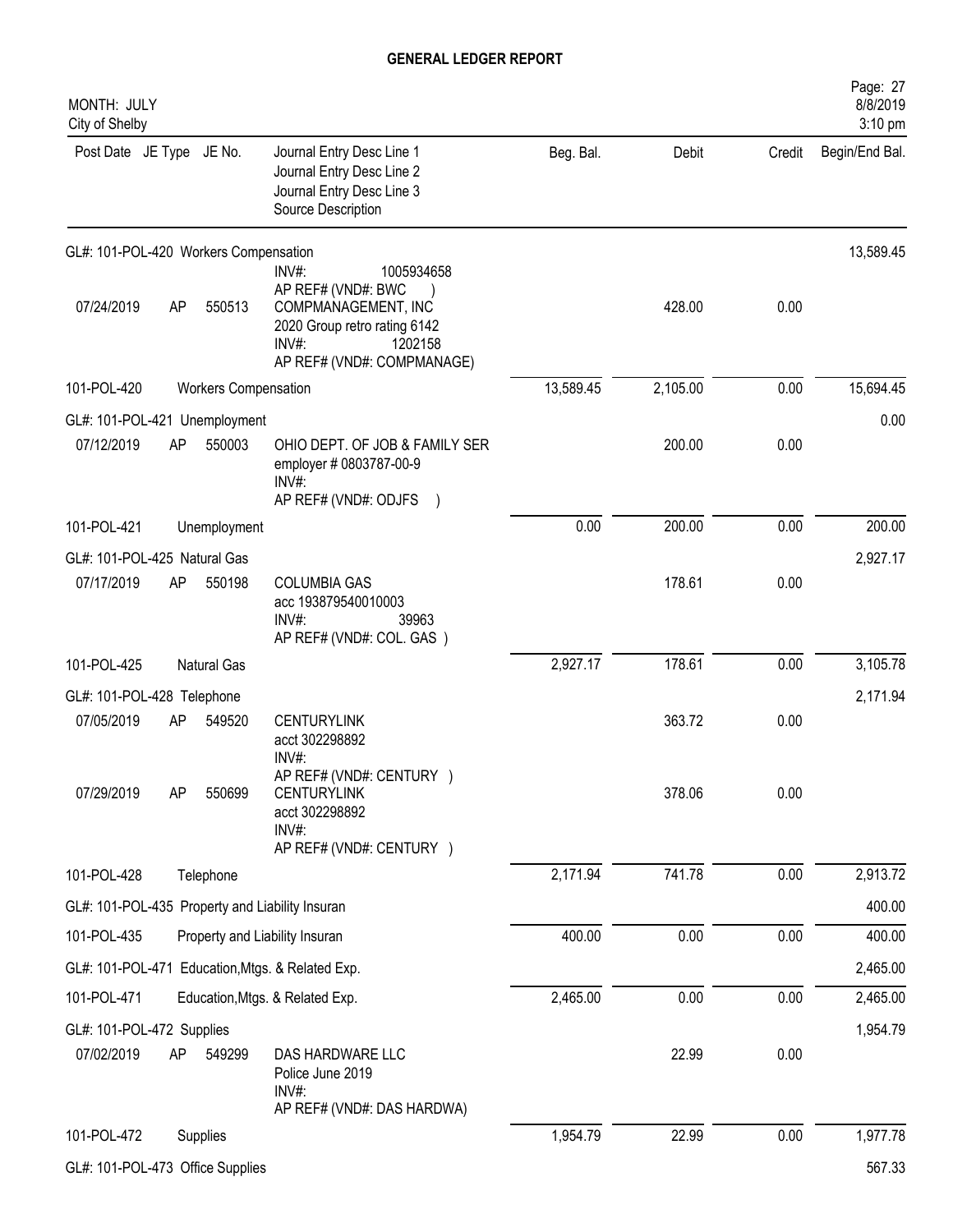| MONTH: JULY<br>City of Shelby          |    |                       |                                                                                                                                             |           |          |        | Page: 28<br>8/8/2019<br>$3:10$ pm |
|----------------------------------------|----|-----------------------|---------------------------------------------------------------------------------------------------------------------------------------------|-----------|----------|--------|-----------------------------------|
| Post Date JE Type JE No.               |    |                       | Journal Entry Desc Line 1<br>Journal Entry Desc Line 2<br>Journal Entry Desc Line 3<br>Source Description                                   | Beg. Bal. | Debit    | Credit | Begin/End Bal.                    |
| 101-POL-473                            |    | Office Supplies       |                                                                                                                                             | 567.33    | 0.00     | 0.00   | 567.33                            |
| GL#: 101-POL-484 Fuel, Autos-Equipment |    |                       |                                                                                                                                             |           |          |        | 9,645.51                          |
| 07/10/2019                             | AP | 549760                | COLE DISTRIBUTING INC.<br>Fuel June 2019<br>INV#:<br>AP REF# (VND#: COLE DISTR)                                                             |           | 2,300.00 | 0.00   |                                   |
| 101-POL-484                            |    | Fuel, Autos-Equipment |                                                                                                                                             | 9,645.51  | 2,300.00 | 0.00   | 11,945.51                         |
| GL#: 101-POL-485 Maintenance, Autos    |    |                       |                                                                                                                                             |           |          |        | 1,887.13                          |
| 07/05/2019                             | AP | 549528                | DONLEY FORD SHELBY INC<br>4 tires for 2010 Dodge Charger<br>INV#:<br>86203                                                                  |           | 70.00    | 0.00   |                                   |
| 07/05/2019                             | AP | 549530                | AP REF# (VND#: DONLEY FOR)<br>CAPITAL TIRE INC<br>4 tires<br>$INV#$ :<br>30224037                                                           |           | 408.36   | 0.00   |                                   |
| 07/10/2019                             | AP | 549814                | AP REF# (VND#: CAPITAL TI)<br>SHELBY PARTS CO.<br>oil & filter<br>INV#<br>321966                                                            |           | 34.22    | 0.00   |                                   |
| 07/25/2019                             | AP | 550656                | AP REF# (VND#: SHELBY PAR)<br>SHELBY TIRE<br>2 trailer tires, police dept<br>$INV#$ :<br>AP REF# (VND#: SHELBY TIR)                         |           | 130.00   | 0.00   |                                   |
| 101-POL-485                            |    | Maintenance, Autos    |                                                                                                                                             | 1,887.13  | 642.58   | 0.00   | 2,529.71                          |
| GL#: 101-POL-486 Maintenance Equipment |    |                       |                                                                                                                                             |           |          |        | 300.53                            |
| 07/12/2019                             | AP | 550023                | MT BUSINESS TECHNOLOGIES, INC.<br>Contract 6079528-01<br>$INV#$ :<br>IN176450                                                               |           | 14.32    | 0.00   |                                   |
| 07/17/2019                             | AP | 550206                | AP REF# (VND#: MT BUS TEC)<br>PARR PUBLIC SAFETY EQUIPMENT<br>car radars                                                                    |           | 600.00   | 0.00   |                                   |
| 07/31/2019                             | AP | 550861                | INV#:<br><b>INV71987</b><br>AP REF# (VND#: PARR PUBLI)<br>PARR PUBLIC SAFETY EQUIPMENT<br>Radar test/certify<br>$INV#$ :<br><b>INV72187</b> |           | 150.00   | 0.00   |                                   |
| 07/31/2019                             | AP | 550863                | AP REF# (VND#: PARR PUBLI)<br>PARR PUBLIC SAFETY EQUIPMENT<br>Freight and insurance for<br>$INV#$ :<br><b>INV72187b</b>                     |           | 25.00    | 0.00   |                                   |
|                                        |    |                       | AP REF# (VND#: PARR PUBLI)                                                                                                                  |           |          |        |                                   |
| 101-POL-486                            |    | Maintenance Equipment |                                                                                                                                             | 300.53    | 789.32   | 0.00   | 1,089.85                          |
| GL#: 101-POL-487 Prisoner supplies     |    |                       |                                                                                                                                             |           |          |        | 6,527.33                          |
| 07/10/2019                             | AP | 549734                | COLONIAL COIN LAUNDRY<br>June 2019 inmate laundry<br>$INV#$ :                                                                               |           | 213.00   | 0.00   |                                   |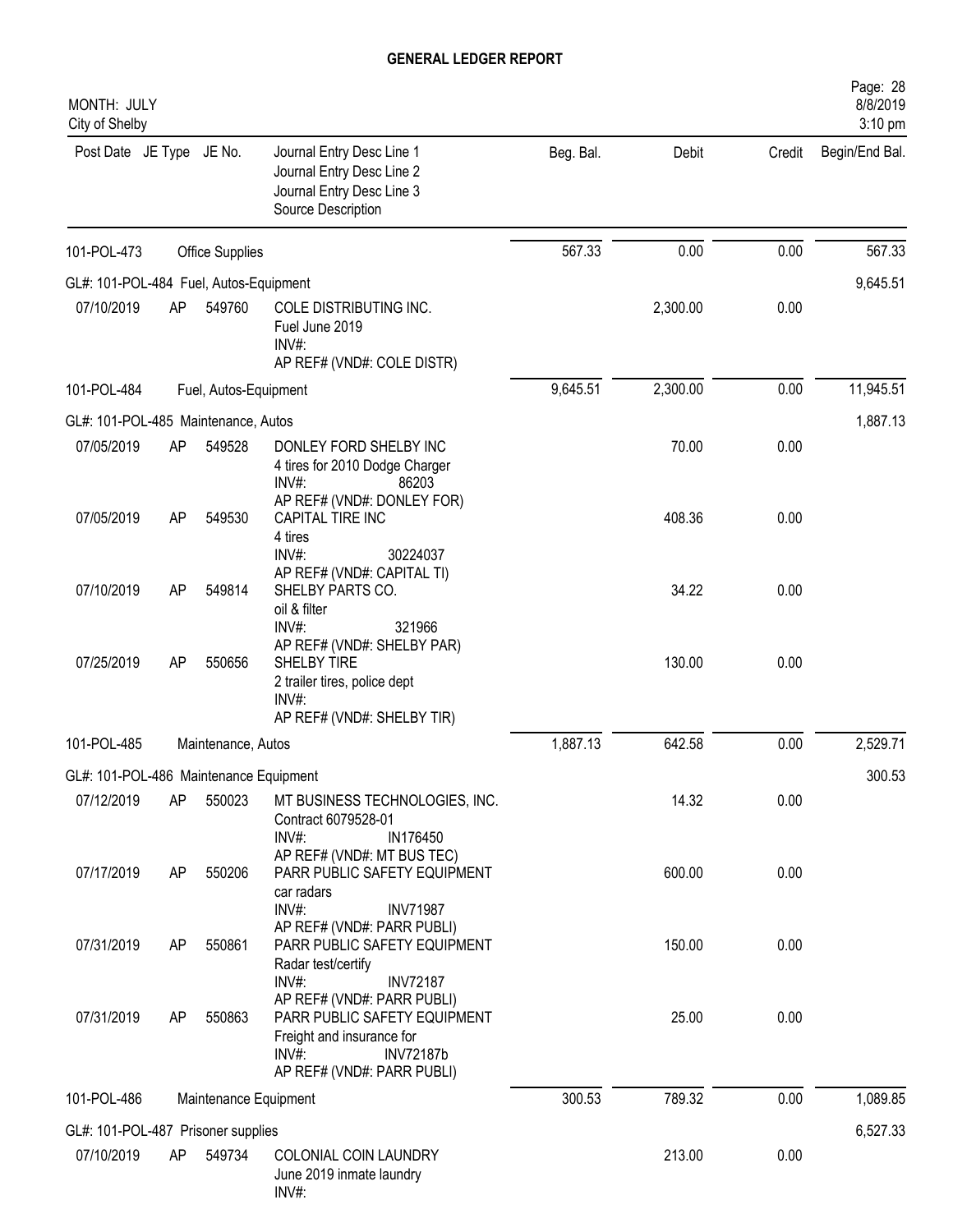| MONTH: JULY<br>City of Shelby      |    |                   |                                                                                                                                            |           |          |        | Page: 29<br>8/8/2019<br>3:10 pm |
|------------------------------------|----|-------------------|--------------------------------------------------------------------------------------------------------------------------------------------|-----------|----------|--------|---------------------------------|
| Post Date JE Type JE No.           |    |                   | Journal Entry Desc Line 1<br>Journal Entry Desc Line 2<br>Journal Entry Desc Line 3<br>Source Description                                  | Beg. Bal. | Debit    | Credit | Begin/End Bal.                  |
| GL#: 101-POL-487 Prisoner supplies |    |                   |                                                                                                                                            |           |          |        | 6,527.33                        |
| 07/10/2019                         | AP | 549822            | AP REF# (VND#: COLON COIN)<br><b>CRESTWOOD CARE CENTER</b><br>Inmate meals June 2019<br>$INV#$ :                                           |           | 1,184.00 | 0.00   |                                 |
| 07/17/2019                         | AP | 550208            | AP REF# (VND#: CRESTWOOD)<br>G & L SUPPLY<br>Tribase cleaner<br>$INV#$ :<br>614977                                                         |           | 49.62    | 0.00   |                                 |
| 07/17/2019                         | AP | 550210            | AP REF# (VND#: G & L SUPP)<br><b>DISCOUNT DRUG MART</b><br>Rubbing Alcohol<br>INV#:<br>00137192<br>AP REF# (VND#: DISCOUNT D)              |           | 11.16    | 0.00   |                                 |
| 101-POL-487                        |    | Prisoner supplies |                                                                                                                                            | 6,527.33  | 1,457.78 | 0.00   | 7,985.11                        |
| GL#: 101-POL-501 Computer support  |    |                   |                                                                                                                                            |           |          |        | 17,377.47                       |
| 07/05/2019                         | AP | 549554            | US BANK EQUIPMENT FINANCE<br>acct 1450993<br>$INV#$ :<br>388029159                                                                         |           | 465.15   | 0.00   |                                 |
| 07/10/2019                         | AP | 549812            | AP REF# (VND#: US BANK EQ)<br>SUNDANCE SYSTEMS INC<br>Pay plan lease 7/1/19-6/30/20<br>$INV#$ :<br>98-3633                                 |           | 8,433.25 | 0.00   |                                 |
| 07/24/2019                         | AP | 550501            | AP REF# (VND#: SUNDANCE S)<br>AT&T MOBILITY II LLC<br>acct 287289902889<br>$INV#$ :<br>287289902889x07192019<br>AP REF# (VND#: AT&T MOBIL) |           | 393.66   | 0.00   |                                 |
| 101-POL-501                        |    | Computer support  |                                                                                                                                            | 17,377.47 | 9,292.06 | 0.00   | 26,669.53                       |
|                                    |    |                   | GL#: 101-POL-507 Maintenance Building/Grounds                                                                                              |           |          |        | 3,374.55                        |
| 07/05/2019                         | AP | 549532            | TDR LAWN AND LANDSCAPING<br>June lawn mowing<br>$INV#$ :<br>7185                                                                           |           | 340.00   | 0.00   |                                 |
| 07/05/2019                         | AP | 549534            | AP REF# (VND#: TDR LAWN)<br>TDR LAWN AND LANDSCAPING<br>Spring maintenance with mulch<br>$INV#$ :<br>7215<br>AP REF# (VND#: TDR LAWN)      |           | 1,775.00 | 0.00   |                                 |
| 101-POL-507                        |    |                   | Maintenance Building/Grounds                                                                                                               | 3,374.55  | 2,115.00 | 0.00   | 5,489.55                        |
| GL#: 101-POL-528 Postage           |    |                   |                                                                                                                                            |           |          |        | 231.76                          |
| 101-POL-528                        |    | Postage           |                                                                                                                                            | 231.76    | 0.00     | 0.00   | 231.76                          |
| GL#: 101-POL-531 Miscellaneous     |    |                   |                                                                                                                                            |           |          |        | 7,417.64                        |
| 07/05/2019                         | AP | 549522            | TREASURER, STATE OF OHIO<br>Urine GC/MS confrimation<br>INV#:<br>hp19-1915                                                                 |           | 107.00   | 0.00   |                                 |
| 07/05/2019                         | AP | 549524            | AP REF# (VND#: TREAS.STAT)<br>TREASURER, STATE OF OHIO                                                                                     |           | 37.00    | 0.00   |                                 |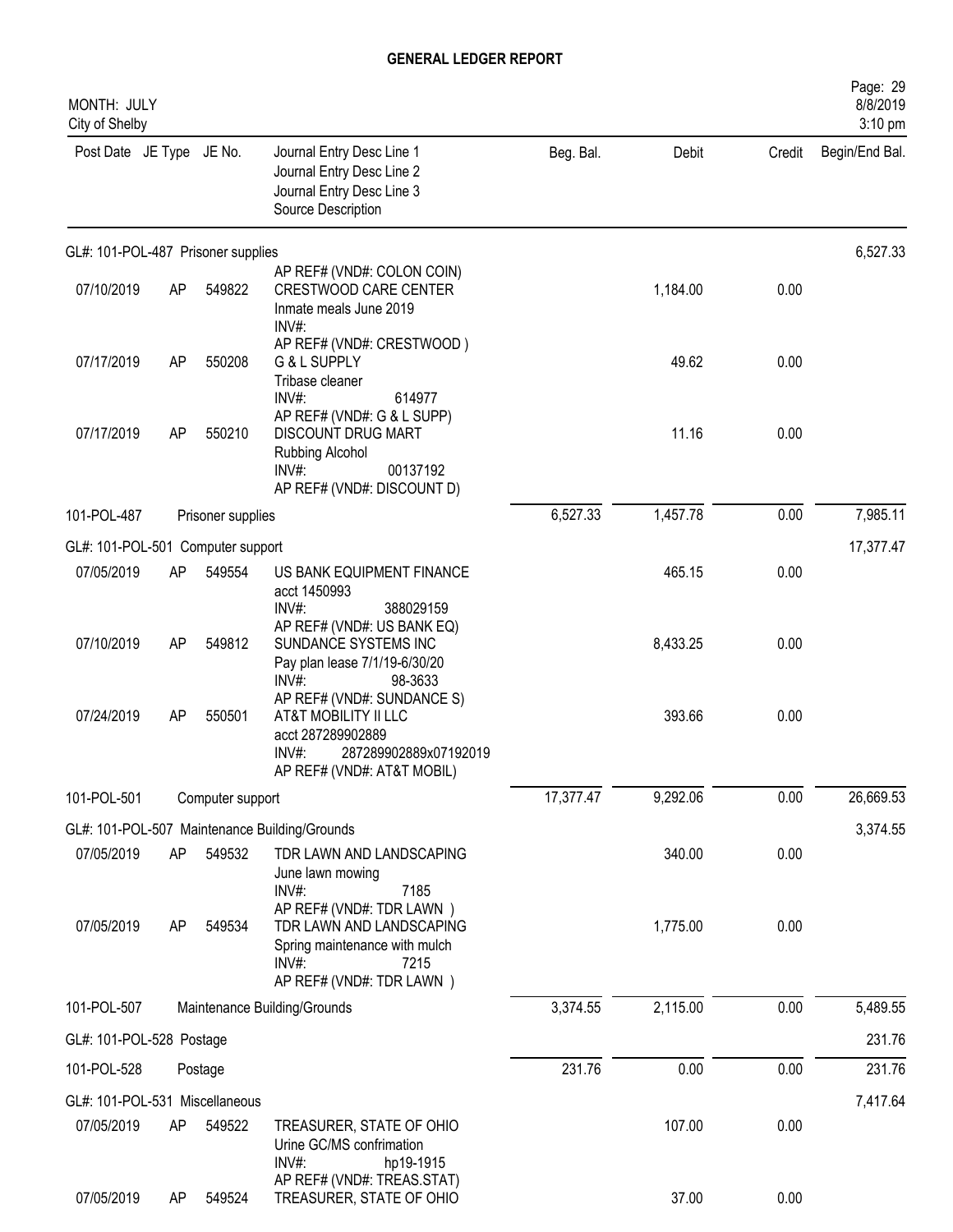| MONTH: JULY<br>City of Shelby               |    |                        |                                                                                                               |           |          |        | Page: 30<br>8/8/2019<br>3:10 pm |
|---------------------------------------------|----|------------------------|---------------------------------------------------------------------------------------------------------------|-----------|----------|--------|---------------------------------|
| Post Date JE Type JE No.                    |    |                        | Journal Entry Desc Line 1<br>Journal Entry Desc Line 2<br>Journal Entry Desc Line 3<br>Source Description     | Beg. Bal. | Debit    | Credit | Begin/End Bal.                  |
| GL#: 101-POL-531 Miscellaneous              |    |                        |                                                                                                               |           |          |        | 7,417.64                        |
|                                             |    |                        | Alcohol analysis Andy Shepherd<br>INV#<br>HP19-1915b                                                          |           |          |        |                                 |
| 07/05/2019                                  | AP | 549526                 | AP REF# (VND#: TREAS.STAT)<br>TREASURER, STATE OF OHIO<br>Alcohol analysis Debra Crose<br>INV#:<br>HP19-1915c |           | 37.00    | 0.00   |                                 |
| 07/10/2019                                  | AP | 549762                 | AP REF# (VND#: TREAS.STAT)<br>AUTOMATIC DATA PROCESSING<br>Processing charges 6/22/19<br>INV#:<br>538039706   |           | 68.52    | 0.00   |                                 |
| 07/12/2019                                  | AP | 550001                 | AP REF# (VND#: ADP<br>AVITA HEALTH SYSTEM<br>Drug screen for Barnhart<br>INV#:<br>WW27541                     |           | 44.00    | 0.00   |                                 |
| 07/17/2019                                  | AP | 550138                 | AP REF# (VND#: AVITA HEAL)<br>AUTOMATIC DATA PROCESSING<br>processing charges through<br>INV#:                |           | 73.47    | 0.00   |                                 |
| 07/24/2019                                  | AP | 550515                 | 538791916<br>AP REF# (VND#: ADP<br>AUTOMATIC DATA PROCESSING<br>Human Capital through 7/15/19<br>INV#:        |           | 68.86    | 0.00   |                                 |
| 07/29/2019                                  | AP | 550711                 | 539262095<br>AP REF# (VND#: ADP<br><b>PRADCO</b><br>QV Law Enforcement for<br>INV#:<br>AP REF# (VND#: PRADCO  |           | 130.00   | 0.00   |                                 |
| 101-POL-531                                 |    | Miscellaneous          |                                                                                                               | 7,417.64  | 565.85   | 0.00   | 7,983.49                        |
| GL#: 101-POL-532 Labor Relations            |    |                        |                                                                                                               |           |          |        | 5,318.19                        |
| 07/17/2019                                  | AP | 550204                 | CLEMANS, NELSON & ASSOC., INC.<br>Post Arbitration<br>$INV#$ :<br>8818<br>AP REF# (VND#: CLEMANS NE)          |           | 1,072.50 | 0.00   |                                 |
| 101-POL-532                                 |    | <b>Labor Relations</b> |                                                                                                               | 5,318.19  | 1,072.50 | 0.00   | 6,390.69                        |
| GL#: 101-POL-549 LEADS Computer             |    |                        |                                                                                                               |           |          |        | 3,600.00                        |
| 07/10/2019                                  | AP | 549736                 | TREASURER, STATE OF OHIO<br>LEADS 3rd quarter 2019 access<br>INV#:<br>20L0043<br>AP REF# (VND#: TREAS.STAT)   |           | 1,800.00 | 0.00   |                                 |
| 101-POL-549                                 |    | <b>LEADS Computer</b>  |                                                                                                               | 3,600.00  | 1,800.00 | 0.00   | 5,400.00                        |
| GL#: 101-POL-600 Prisoner Housing/Treatment |    |                        |                                                                                                               |           |          |        | 20,048.06                       |
| 07/02/2019                                  | AP | 549277                 | <b>CRAWFORD COUNTY SHERIFF</b><br>Inmate housing May 2019<br>INV#:                                            |           | 935.00   | 0.00   |                                 |
| 07/10/2019                                  | AP | 549738                 | AP REF# (VND#: CRAW. CTY)<br>HAHN TRULY NOLEN MANSFIELD<br>June pest control                                  |           | 125.00   | 0.00   |                                 |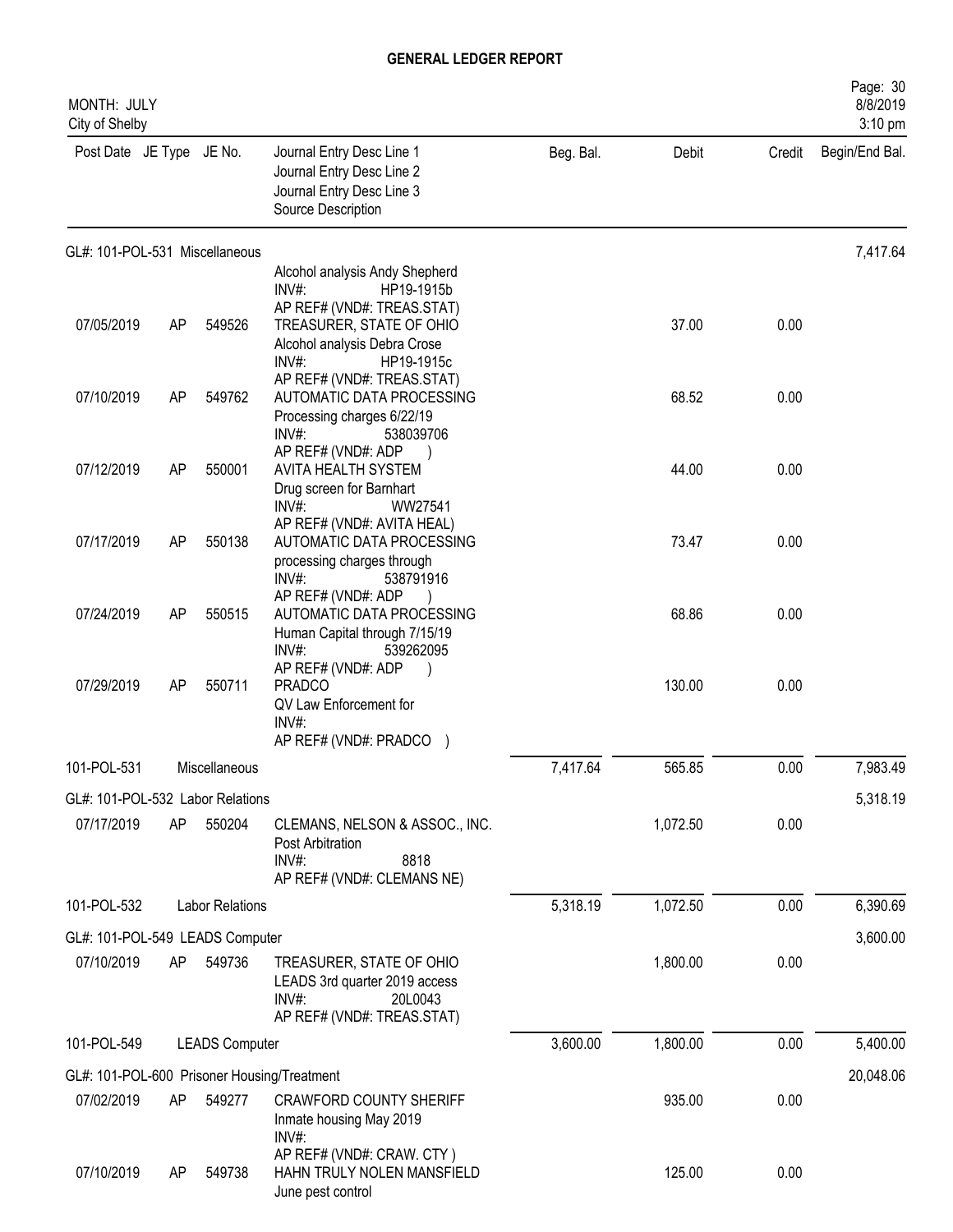| MONTH: JULY<br>City of Shelby          |    |                         |                                                                                                                                              |           |          |        | Page: 31<br>8/8/2019<br>3:10 pm |
|----------------------------------------|----|-------------------------|----------------------------------------------------------------------------------------------------------------------------------------------|-----------|----------|--------|---------------------------------|
| Post Date JE Type JE No.               |    |                         | Journal Entry Desc Line 1<br>Journal Entry Desc Line 2<br>Journal Entry Desc Line 3<br>Source Description                                    | Beg. Bal. | Debit    | Credit | Begin/End Bal.                  |
|                                        |    |                         | GL#: 101-POL-600 Prisoner Housing/Treatment                                                                                                  |           |          |        | 20,048.06                       |
| 07/10/2019                             | AP | 549810                  | INV#:<br>52648<br>AP REF# (VND#: HAHN TRULY)<br>HURON COUNTY SHERIFF<br>June 2019 inmate housing<br>INV#:                                    |           | 1,102.00 | 0.00   |                                 |
| 07/24/2019                             | AP | 550497                  | AP REF# (VND#: HURON CO)<br>CHARTER COMM HOLDINGS LLC<br>acct 01075-321600202-1001<br>INV#:<br>321600202071619<br>AP REF# (VND#: CHART COMM) |           | 16.00    | 0.00   |                                 |
| 101-POL-600                            |    |                         | Prisoner Housing/Treatment                                                                                                                   | 20,048.06 | 2,178.00 | 0.00   | 22,226.06                       |
| GL#: 101-POL-617 Leases-Equipment      |    |                         |                                                                                                                                              |           |          |        | 2,390.28                        |
| 07/29/2019                             | AP | 550701                  | US BANK EQUIPMENT FINANCE<br>acct 390430932<br>INV#:<br>390430932<br>AP REF# (VND#: US BANK EQ)                                              |           | 446.61   | 0.00   |                                 |
| 101-POL-617                            |    | Leases-Equipment        |                                                                                                                                              | 2,390.28  | 446.61   | 0.00   | 2,836.89                        |
| GL#: 101-POL-626 Prisoner Medical      |    |                         |                                                                                                                                              |           |          |        | 657.71                          |
| 07/05/2019                             | AP | 549562                  | THIRD STREET COMM CLINIC INC<br>dental treatment Benjamin<br>INV#:                                                                           |           | 68.90    | 0.00   |                                 |
| 07/17/2019                             | AP | 550136                  | AP REF# (VND#: THIRD STRE)<br>OH HEALTH MEDCENTRAL HOSP<br>Emergency room care for<br>INV#:                                                  |           | 294.47   | 0.00   |                                 |
| 07/17/2019                             | AP | 550212                  | AP REF# (VND#: OH HEA MED)<br>DISCOUNT DRUG MART<br>Prescription<br>INV#:<br>00411302                                                        |           | 30.42    | 0.00   |                                 |
| 07/17/2019                             | AP | 550214                  | AP REF# (VND#: DISCOUNT D)<br>DISCOUNT DRUG MART<br>Prescription<br>INV#:<br>AP REF# (VND#: DISCOUNT D)                                      |           | 19.24    | 0.00   |                                 |
| 101-POL-626                            |    | <b>Prisoner Medical</b> |                                                                                                                                              | 657.71    | 413.03   | 0.00   | 1,070.74                        |
| GL#: 101-TRA-428 Telephone             |    |                         |                                                                                                                                              |           |          |        | 155.16                          |
| 07/24/2019                             | AP | 550543                  | <b>SPRINT</b><br>Acct 838001017<br>$INV#$ :<br>838001017-220<br>AP REF# (VND#: SPRINT LOC)                                                   |           | 25.34    | 0.00   |                                 |
| 101-TRA-428                            |    | Telephone               |                                                                                                                                              | 155.16    | 25.34    | 0.00   | 180.50                          |
| GL#: 101-TRA-484 Fuel, Autos-Equipment |    |                         |                                                                                                                                              |           |          |        | 846.97                          |
| 07/10/2019                             | AP | 549760                  | COLE DISTRIBUTING INC.<br>Fuel June 2019<br>INV#:                                                                                            |           | 120.24   | 0.00   |                                 |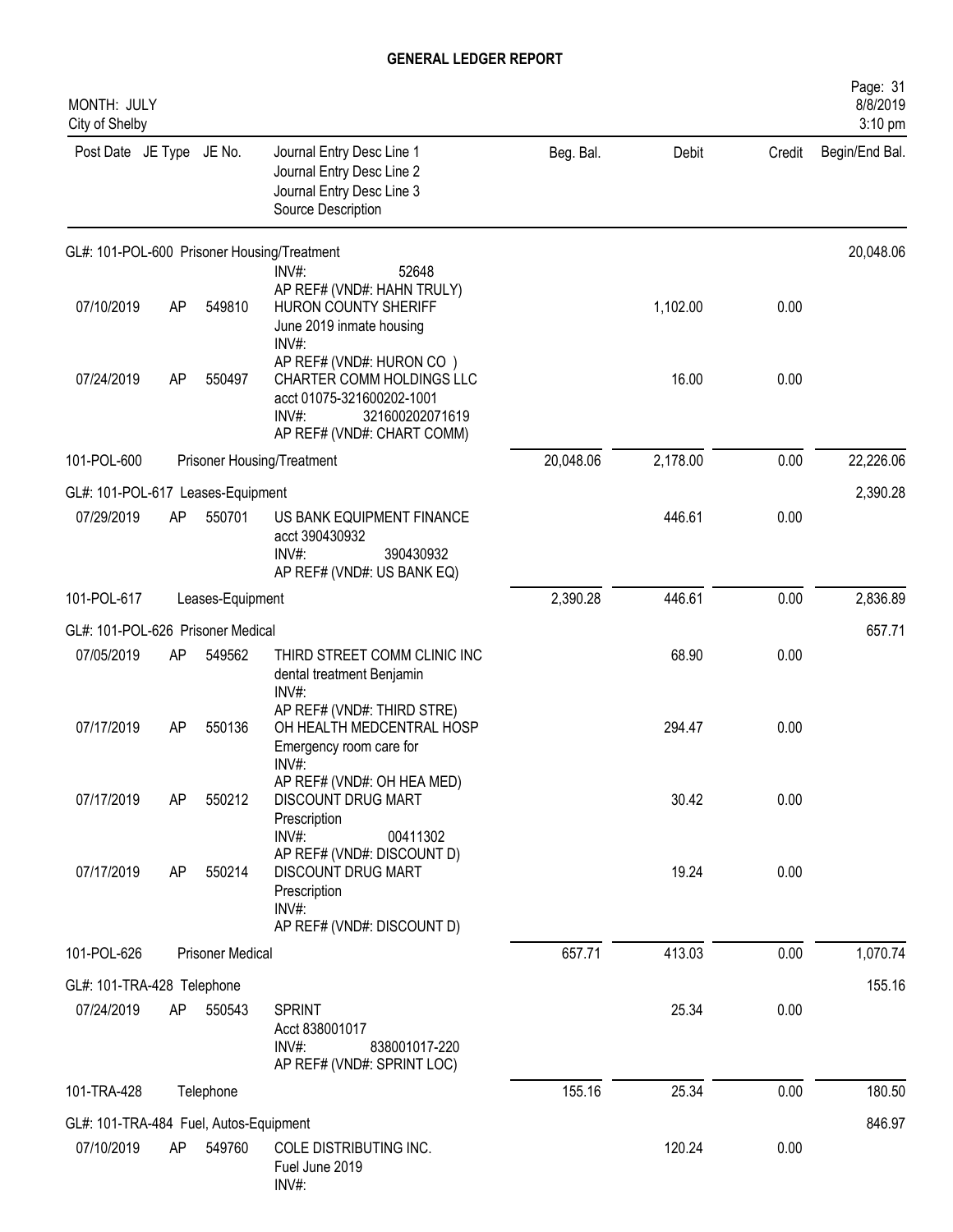| MONTH: JULY<br>City of Shelby             |     |                                 |                                                                                                                             |              |          |        | Page: 32<br>8/8/2019<br>3:10 pm |
|-------------------------------------------|-----|---------------------------------|-----------------------------------------------------------------------------------------------------------------------------|--------------|----------|--------|---------------------------------|
| Post Date JE Type JE No.                  |     |                                 | Journal Entry Desc Line 1<br>Journal Entry Desc Line 2<br>Journal Entry Desc Line 3<br>Source Description                   | Beg. Bal.    | Debit    | Credit | Begin/End Bal.                  |
| GL#: 101-TRA-484 Fuel, Autos-Equipment    |     |                                 | AP REF# (VND#: COLE DISTR)                                                                                                  |              |          |        | 846.97                          |
| 101-TRA-484                               |     | Fuel, Autos-Equipment           |                                                                                                                             | 846.97       | 120.24   | 0.00   | 967.21                          |
| GL#: 101-TRA-485 Maintenance, Autos       |     |                                 |                                                                                                                             |              |          |        | 771.29                          |
| 07/10/2019                                | AP  | 549816                          | SHELBY PARTS CO.<br>service dept parts 6/7/19<br>INV#:<br>321813<br>AP REF# (VND#: SHELBY PAR)                              |              | 62.99    | 0.00   |                                 |
| 101-TRA-485                               |     | Maintenance, Autos              |                                                                                                                             | 771.29       | 62.99    | 0.00   | 834.28                          |
| GL#: 101-TRA-531 Miscellaneous            |     |                                 |                                                                                                                             |              |          |        | 2,896.00                        |
| 07/10/2019                                | AP  | 549824                          | RICHLAND COUNTY TRANSIT BOARD<br>Semi-annual local support<br>$INV#$ :<br>7879<br>AP REF# (VND#: RICHLAND C)                |              | 3,366.50 | 0.00   |                                 |
| 101-TRA-531                               |     | Miscellaneous                   |                                                                                                                             | 2,896.00     | 3,366.50 | 0.00   | 6,262.50                        |
| GL#: 101-TRA-604 Temporary Labor Services |     |                                 |                                                                                                                             |              |          |        | 12,238.73                       |
| 07/10/2019                                | AP  | 549796                          | ADVANTAGE STAFFING LTD<br>Taxi wages 6/29/19<br>INV#:<br>40547                                                              |              | 478.96   | 0.00   |                                 |
| 07/12/2019                                | AP  | 549999                          | AP REF# (VND#: ADVANTAGE)<br>ADVANTAGE STAFFING LTD<br>Taxi wages 7/6/19<br>$INV#$ :<br>40590                               |              | 357.76   | 0.00   |                                 |
| 07/24/2019                                | AP. | 550487                          | AP REF# (VND#: ADVANTAGE)<br>ADVANTAGE STAFFING LTD<br>Taxi wages 7/13/19<br>INV#:<br>40613                                 |              | 478.96   | 0.00   |                                 |
| 07/29/2019                                | AP  | 550707                          | AP REF# (VND#: ADVANTAGE)<br>ADVANTAGE STAFFING LTD<br>Taxi wages 7/20/19<br>$INV#$ :<br>40659<br>AP REF# (VND#: ADVANTAGE) |              | 478.96   | 0.00   |                                 |
| 101-TRA-604                               |     | <b>Temporary Labor Services</b> |                                                                                                                             | 12,238.73    | 1,794.64 | 0.00   | 14,033.37                       |
| GL#: 101-TRS-240 Transfer City Income Tax |     |                                 |                                                                                                                             |              |          |        | 1,334,969.00                    |
| 101-TRS-240                               |     | Transfer City Income Tax        |                                                                                                                             | 1,334,969.00 | 0.00     | 0.00   | 1,334,969.00                    |
| GL#: 101-TRS-241 Transfers Miscellaneous  |     |                                 |                                                                                                                             |              |          |        | 196.66                          |
| 101-TRS-241                               |     | <b>Transfers Miscellaneous</b>  |                                                                                                                             | 196.66       | 0.00     | 0.00   | 196.66                          |
| GL#: 101-TRS-451 Transfer-Street Fund     |     |                                 |                                                                                                                             |              |          |        | 20,000.00                       |
| 101-TRS-451                               |     | Transfer-Street Fund            |                                                                                                                             | 20,000.00    | 0.00     | 0.00   | 20,000.00                       |
|                                           |     |                                 | GL#: 101-TRS-452 Transfer-Police Pension Fund                                                                               |              |          |        | 90,000.00                       |
| 101-TRS-452                               |     |                                 | Transfer-Police Pension Fund                                                                                                | 90,000.00    | 0.00     | 0.00   | 90,000.00                       |
|                                           |     |                                 |                                                                                                                             |              |          |        |                                 |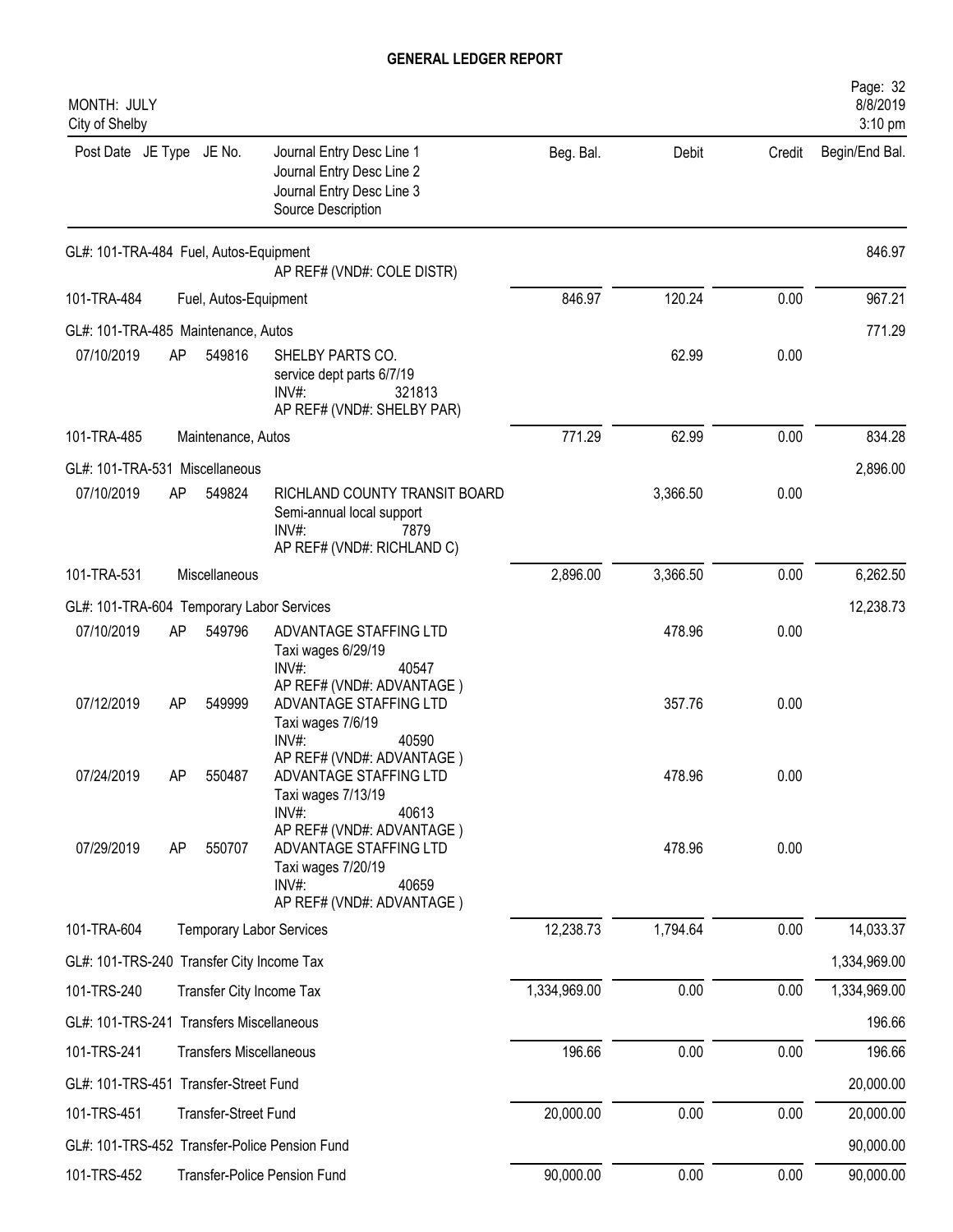| MONTH: JULY<br>City of Shelby                 |           |                      |                                                                                                               |            |            |            | Page: 33<br>8/8/2019<br>3:10 pm |
|-----------------------------------------------|-----------|----------------------|---------------------------------------------------------------------------------------------------------------|------------|------------|------------|---------------------------------|
| Post Date JE Type                             |           | JE No.               | Journal Entry Desc Line 1<br>Journal Entry Desc Line 2<br>Journal Entry Desc Line 3<br>Source Description     | Beg. Bal.  | Debit      | Credit     | Begin/End Bal.                  |
| GL#: 101-TRS-453 Transfer-Fire Pension Fund   |           |                      |                                                                                                               |            |            |            | 90,000.00                       |
| 101-TRS-453                                   |           |                      | <b>Transfer-Fire Pension Fund</b>                                                                             | 90,000.00  | 0.00       | 0.00       | 90,000.00                       |
| GL#: 101-TRS-456 Transfer-Police Equipment    |           |                      |                                                                                                               |            |            |            | 16,000.00                       |
| 101-TRS-456                                   |           |                      | Transfer-Police Equipment                                                                                     | 16,000.00  | 0.00       | 0.00       | 16,000.00                       |
| GL#: 101-TRS-457 Transfer-City Administration |           |                      |                                                                                                               |            |            |            | 10,000.00                       |
| 101-TRS-457                                   |           |                      | Transfer-City Administration                                                                                  | 10,000.00  | 0.00       | 0.00       | 10,000.00                       |
|                                               |           |                      | Fund: 101 - GENERAL FUND Totals:                                                                              |            | 347,612.83 | 147,518.20 |                                 |
| GL#: 200-IGT-116 License Tax                  |           |                      |                                                                                                               |            |            |            | 23,963.29                       |
| 07/01/2019                                    | <b>CR</b> | 549625               | Auto distribution May 2019<br>pio                                                                             |            | 0.00       | 4,606.78   |                                 |
| 200-IGT-116                                   |           | License Tax          |                                                                                                               | 23,963.29  | 0.00       | 4,606.78   | 28,570.07                       |
|                                               |           |                      | GL#: 200-IGT-117 License Tax(Local Permissive)                                                                |            |            |            | 34,278.33                       |
| 07/09/2019                                    | CR        | 549967               | ACH permissive license tax from state<br>pio                                                                  |            | 0.00       | 5,737.68   |                                 |
| 200-IGT-117                                   |           |                      | License Tax(Local Permissive)                                                                                 | 34,278.33  | 0.00       | 5,737.68   | 40,016.01                       |
| GL#: 200-IGT-126 Gasoline Tax                 |           |                      |                                                                                                               |            |            |            | 143,535.32                      |
| 07/15/2019                                    | <b>CR</b> | 550323               | ACH gasoline excise tax from state<br>pio                                                                     |            | 0.00       | 24,885.06  |                                 |
| 200-IGT-126                                   |           | Gasoline Tax         |                                                                                                               | 143,535.32 | 0.00       | 24,885.06  | 168,420.38                      |
| GL#: 200-MIS-205 Miscellaneous Income         |           |                      |                                                                                                               |            |            |            | 1,426.00                        |
| 07/03/2019                                    | CR        | 549648               | 2016 & 2017 mowing of 86 Broadway<br>pio                                                                      |            | 0.00       | 144.00     |                                 |
| 07/12/2019                                    | CR        | 549991               | 2018 mowing of 44 Vernon Rd<br>pio                                                                            |            | 0.00       | 216.00     |                                 |
| 200-MIS-205                                   |           | Miscellaneous Income |                                                                                                               | 1,426.00   | 0.00       | 360.00     | 1,786.00                        |
| GL#: 200-STR-400 Wages                        |           |                      |                                                                                                               |            |            |            | 90,891.37                       |
| 07/10/2019                                    | AP        | 549681               | CITY PAYROLL FUND<br>Wages 6/23/19-7/6/19<br>$INV#$ :                                                         |            | 6,565.31   | 0.00       |                                 |
| 07/24/2019                                    | AP        | 550435               | AP REF# (VND#: CITY PAYRO)<br>CITY PAYROLL FUND<br>Wages 7/7/19-7/20/19<br>INV#<br>AP REF# (VND#: CITY PAYRO) |            | 7,498.50   | 0.00       |                                 |
| 200-STR-400                                   |           | Wages                |                                                                                                               | 90,891.37  | 14,063.81  | 0.00       | 104,955.18                      |
|                                               |           |                      | GL#: 200-STR-415 Public Employees Retire.System                                                               |            |            |            | 11,743.21                       |
| 07/05/2019                                    | AP        | 549544               | OH PUBLIC EMPLOYEES RETIREMENT<br>Employer portion 5/26/19-<br>INV#:                                          |            | 2,085.61   | 0.00       |                                 |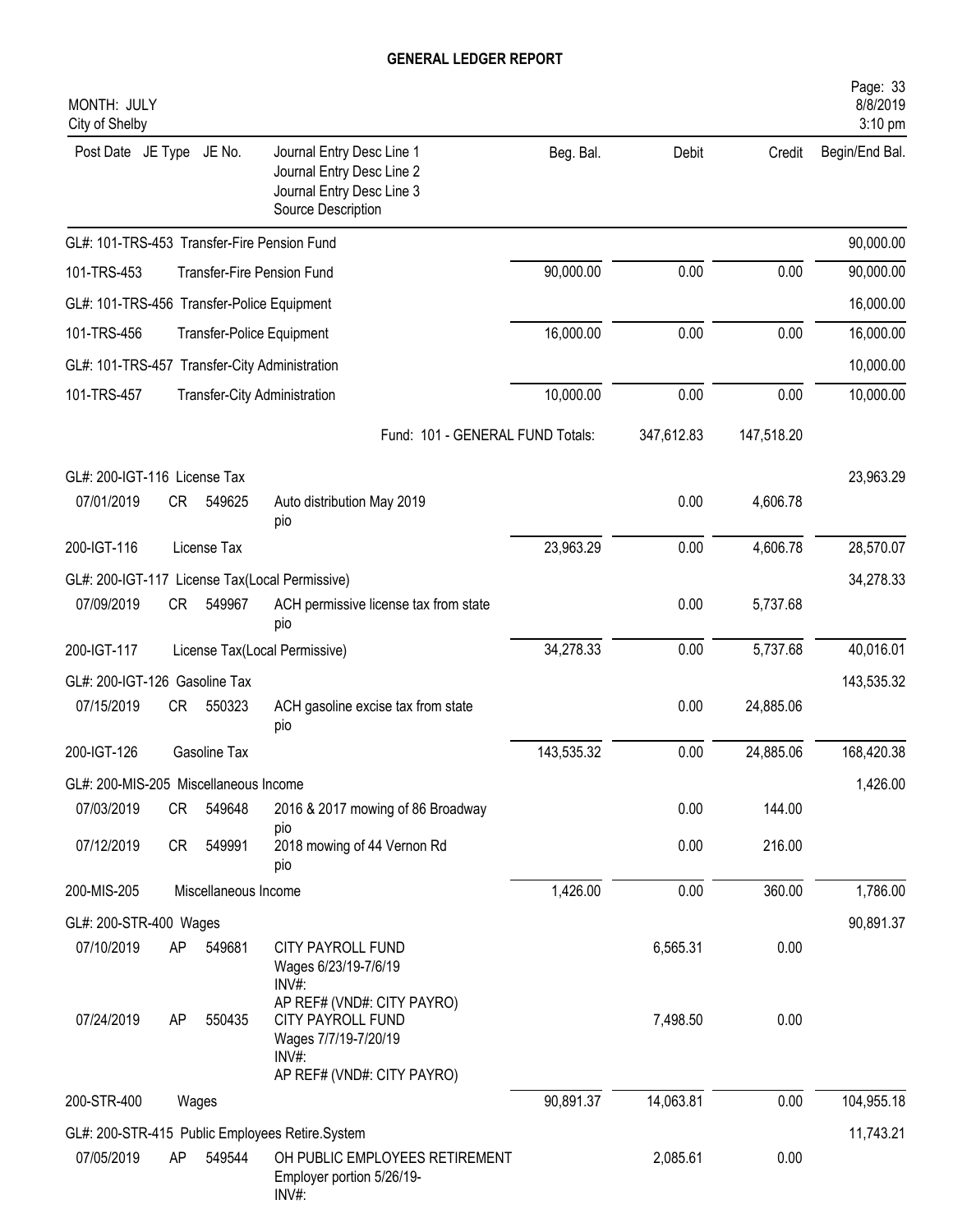| MONTH: JULY<br>City of Shelby         |             |                             |                                                                                                                                |           |          |        | Page: 34<br>8/8/2019<br>3:10 pm |
|---------------------------------------|-------------|-----------------------------|--------------------------------------------------------------------------------------------------------------------------------|-----------|----------|--------|---------------------------------|
| Post Date JE Type JE No.              |             |                             | Journal Entry Desc Line 1<br>Journal Entry Desc Line 2<br>Journal Entry Desc Line 3<br>Source Description                      | Beg. Bal. | Debit    | Credit | Begin/End Bal.                  |
|                                       |             |                             | GL#: 200-STR-415 Public Employees Retire.System<br>AP REF# (VND#: OPERS                                                        |           |          |        | 11,743.21                       |
| 07/29/2019                            | AP          | 550715                      | OH PUBLIC EMPLOYEES RETIREMENT<br>Employer portion 6/23/19-<br>$INV#$ :<br>AP REF# (VND#: OPERS )                              |           | 1,591.01 | 0.00   |                                 |
| 200-STR-415                           |             |                             | Public Employees Retire.System                                                                                                 | 11,743.21 | 3,676.62 | 0.00   | 15,419.83                       |
| GL#: 200-STR-417 FICA                 |             |                             |                                                                                                                                |           |          |        | 1,349.16                        |
| 07/10/2019                            | AP          | 549683                      | PAYROLL FUND<br>FICA 6/23/19-7/6/19<br>INV#:                                                                                   |           | 120.80   | 0.00   |                                 |
| 07/24/2019                            | <b>AP</b>   | 550437                      | AP REF# (VND#: PAYROLL FU)<br>PAYROLL FUND<br>FICA 7/7/19-7/20/19<br>$INV#$ :                                                  |           | 108.74   | 0.00   |                                 |
|                                       |             |                             | AP REF# (VND#: PAYROLL FU)                                                                                                     |           |          |        |                                 |
| 200-STR-417                           | <b>FICA</b> |                             |                                                                                                                                | 1,349.16  | 229.54   | 0.00   | 1,578.70                        |
| GL#: 200-STR-418 Hospitalization      |             |                             |                                                                                                                                |           |          |        | 21,484.83                       |
| 07/02/2019                            | AP          | 549291                      | <b>US BANK ICS</b><br>Acct 19-OME095<br>INV#:<br>AP REF# (VND#: US BANK IC)                                                    |           | 4,939.23 | 0.00   |                                 |
| 200-STR-418                           |             | Hospitalization             |                                                                                                                                | 21,484.83 | 4,939.23 | 0.00   | 26,424.06                       |
| GL#: 200-STR-419 Life Insurance       |             |                             |                                                                                                                                |           |          |        | 273.36                          |
| 07/02/2019                            | AP          | 549293                      | AMERICAN UNITED LIFE INS CO<br>policy G 00608125-002-000<br>INV#:<br>AP REF# (VND#: AMERICAN U)                                |           | 43.56    | 0.00   |                                 |
| 200-STR-419                           |             | Life Insurance              |                                                                                                                                | 273.36    | 43.56    | 0.00   | 316.92                          |
| GL#: 200-STR-420 Workers Compensation |             |                             |                                                                                                                                |           |          |        | 2,341.00                        |
| 07/05/2019                            | AP          | 549542                      | BUREAU OF WORKERS COMPENSATION<br>Policy 37005502<br>INV#:<br>1005934658                                                       |           | 265.00   | 0.00   |                                 |
| 07/24/2019                            | AP          | 550513                      | AP REF# (VND#: BWC<br>COMPMANAGEMENT, INC<br>2020 Group retro rating 6142<br>$INV#$ :<br>1202158<br>AP REF# (VND#: COMPMANAGE) |           | 68.00    | 0.00   |                                 |
| 200-STR-420                           |             | <b>Workers Compensation</b> |                                                                                                                                | 2,341.00  | 333.00   | 0.00   | 2,674.00                        |
| GL#: 200-STR-421 Unemployment         |             |                             |                                                                                                                                |           |          |        | 0.00                            |
| 07/12/2019                            | AP          | 550003                      | OHIO DEPT. OF JOB & FAMILY SER<br>employer # 0803787-00-9<br>$INV#$ :<br>AP REF# (VND#: ODJFS                                  |           | 100.00   | 0.00   |                                 |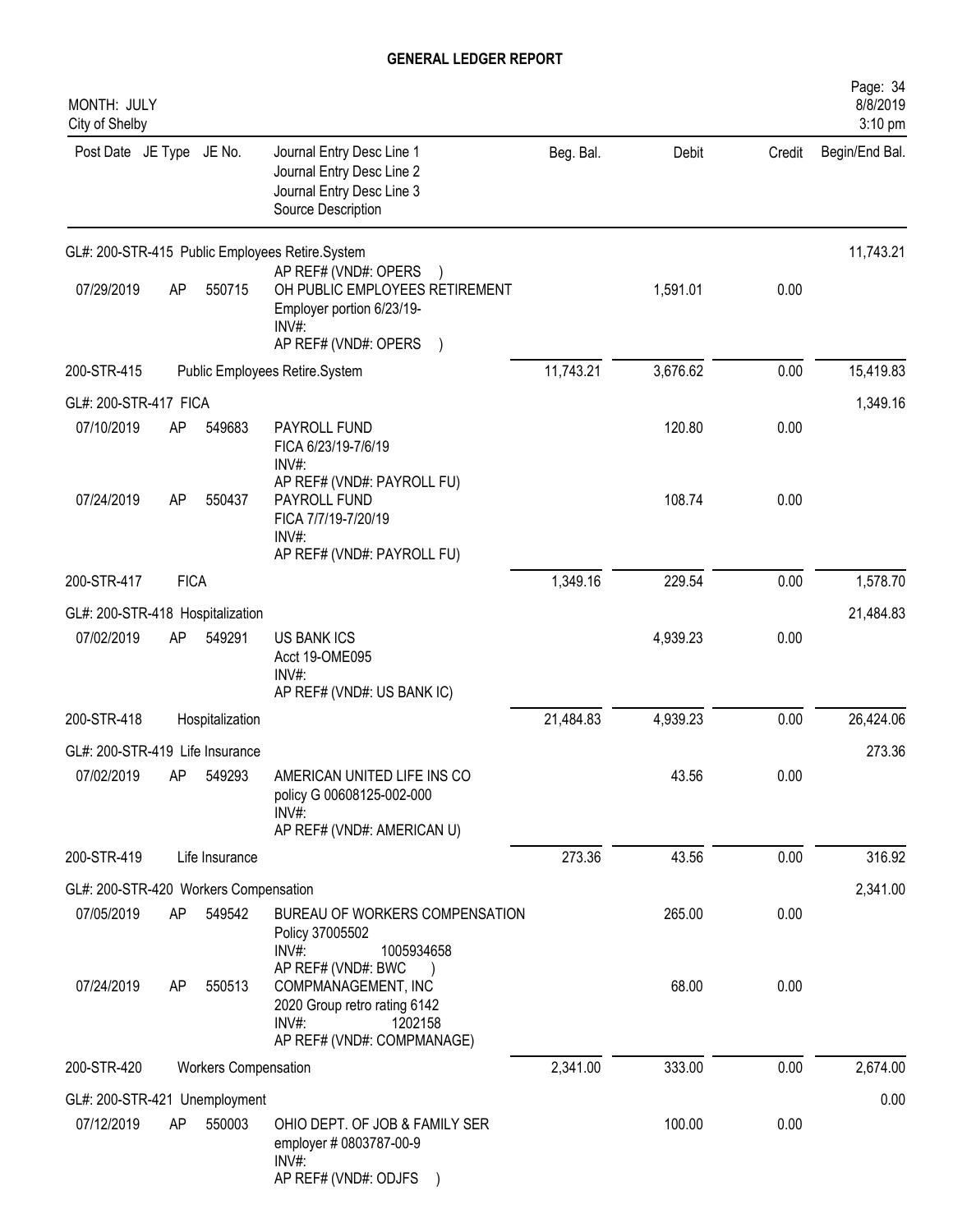| MONTH: JULY<br>City of Shelby                   |    |                       |                                                                                                                 |           |          |        | Page: 35<br>8/8/2019<br>3:10 pm |
|-------------------------------------------------|----|-----------------------|-----------------------------------------------------------------------------------------------------------------|-----------|----------|--------|---------------------------------|
| Post Date JE Type JE No.                        |    |                       | Journal Entry Desc Line 1<br>Journal Entry Desc Line 2<br>Journal Entry Desc Line 3<br>Source Description       | Beg. Bal. | Debit    | Credit | Begin/End Bal.                  |
| 200-STR-421                                     |    | Unemployment          |                                                                                                                 | 0.00      | 100.00   | 0.00   | 100.00                          |
| GL#: 200-STR-425 Natural Gas                    |    |                       |                                                                                                                 |           |          |        | 1,521.26                        |
| 07/19/2019                                      | AP | 550381                | <b>COLUMBIA GAS</b><br>acct 124225390010003<br>INV#:<br>39301<br>AP REF# (VND#: COL. GAS)                       |           | 42.93    | 0.00   |                                 |
| 200-STR-425                                     |    | Natural Gas           |                                                                                                                 | 1,521.26  | 42.93    | 0.00   | 1,564.19                        |
| GL#: 200-STR-428 Telephone                      |    |                       |                                                                                                                 |           |          |        | 391.89                          |
| 07/05/2019                                      | AP | 549520                | <b>CENTURYLINK</b><br>acct 302298892<br>INV#:                                                                   |           | 56.82    | 0.00   |                                 |
| 07/24/2019                                      | AP | 550499                | AP REF# (VND#: CENTURY )<br>CHARTER COMM HOLDINGS LLC<br>acct 01075-321600202-1001<br>INV#:<br>321600202071619b |           | 9.36     | 0.00   |                                 |
| 07/29/2019                                      | AP | 550699                | AP REF# (VND#: CHART COMM)<br><b>CENTURYLINK</b><br>acct 302298892<br>INV#:<br>AP REF# (VND#: CENTURY )         |           | 58.32    | 0.00   |                                 |
| 200-STR-428                                     |    | Telephone             |                                                                                                                 | 391.89    | 124.50   | 0.00   | 516.39                          |
| GL#: 200-STR-435 Property and Liability Insuran |    |                       |                                                                                                                 |           |          |        | 166.00                          |
| 200-STR-435                                     |    |                       | Property and Liability Insuran                                                                                  | 166.00    | 0.00     | 0.00   | 166.00                          |
| GL#: 200-STR-472 Supplies                       |    |                       |                                                                                                                 |           |          |        | 808.24                          |
| 200-STR-472                                     |    | Supplies              |                                                                                                                 | 808.24    | 0.00     | 0.00   | 808.24                          |
| GL#: 200-STR-473 Office Supplies                |    |                       |                                                                                                                 |           |          |        | 81.90                           |
| 200-STR-473                                     |    | Office Supplies       |                                                                                                                 | 81.90     | 0.00     | 0.00   | 81.90                           |
| GL#: 200-STR-483 State Audit                    |    |                       |                                                                                                                 |           |          |        | 589.00                          |
| 07/10/2019                                      | AP | 549754                | TREASURER, STATE OF OHIO<br>Financial audit<br>INV#:                                                            |           | 25.00    | 0.00   |                                 |
|                                                 |    |                       | AP REF# (VND#: TREAS.STAT)                                                                                      |           |          |        |                                 |
| 200-STR-483                                     |    | State Audit           |                                                                                                                 | 589.00    | 25.00    | 0.00   | 614.00                          |
| GL#: 200-STR-484 Fuel, Autos-Equipment          |    |                       |                                                                                                                 |           |          |        | 8,164.24                        |
| 07/10/2019                                      | AP | 549760                | COLE DISTRIBUTING INC.<br>Fuel June 2019<br>INV#:<br>AP REF# (VND#: COLE DISTR)                                 |           | 1,800.00 | 0.00   |                                 |
| 200-STR-484                                     |    | Fuel, Autos-Equipment |                                                                                                                 | 8,164.24  | 1,800.00 | 0.00   | 9,964.24                        |
| GL#: 200-STR-485 Maintenance, Autos             |    |                       |                                                                                                                 |           |          |        | 1,203.96                        |
| 07/10/2019                                      | AP | 549816                | SHELBY PARTS CO.                                                                                                |           | 100.00   | 0.00   |                                 |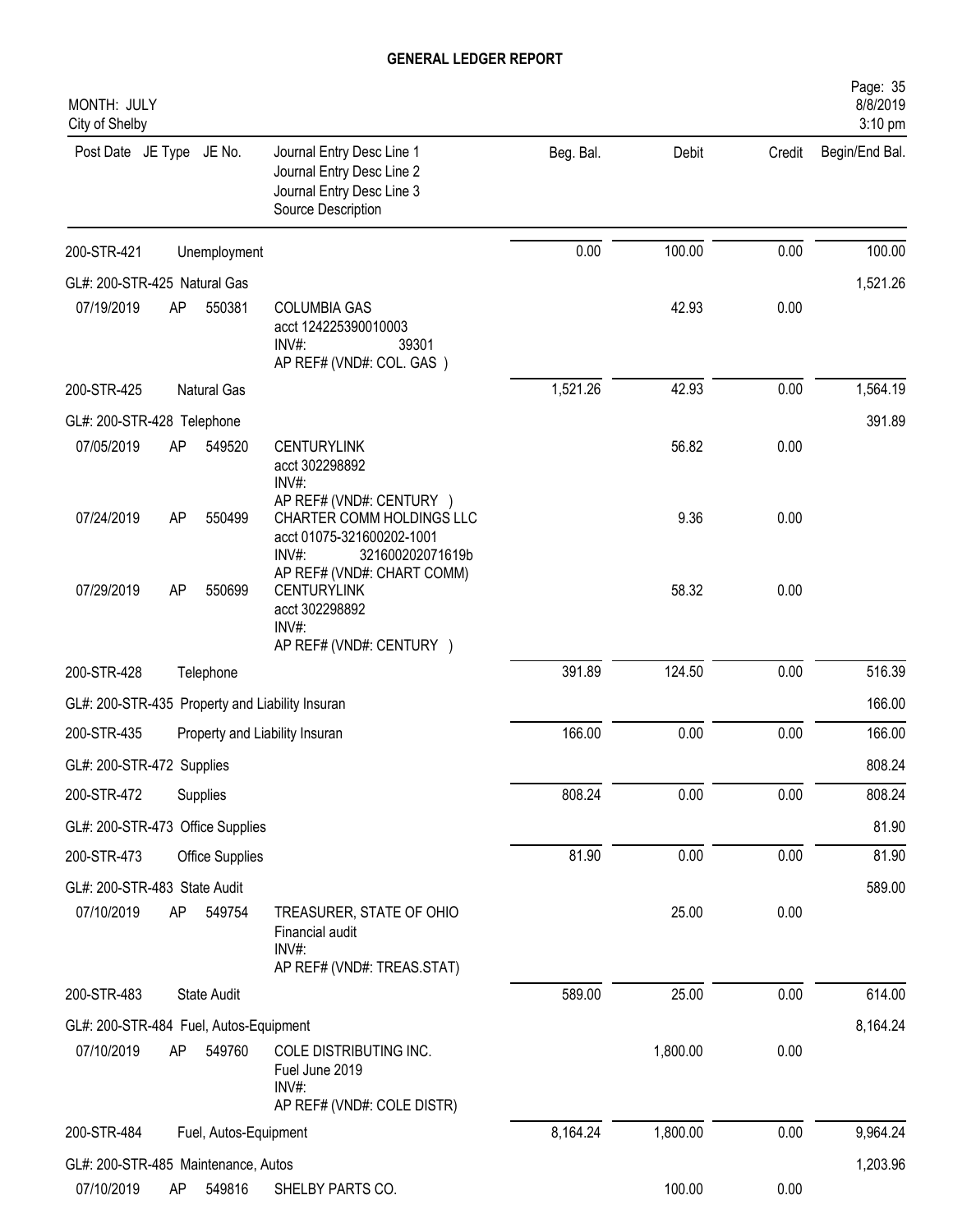| MONTH: JULY<br>City of Shelby          |    |                             |                                                                                                                                                                            |           |          |        | Page: 36<br>8/8/2019<br>3:10 pm |
|----------------------------------------|----|-----------------------------|----------------------------------------------------------------------------------------------------------------------------------------------------------------------------|-----------|----------|--------|---------------------------------|
| Post Date JE Type JE No.               |    |                             | Journal Entry Desc Line 1<br>Journal Entry Desc Line 2<br>Journal Entry Desc Line 3<br>Source Description                                                                  | Beg. Bal. | Debit    | Credit | Begin/End Bal.                  |
| GL#: 200-STR-485 Maintenance, Autos    |    |                             |                                                                                                                                                                            |           |          |        | 1,203.96                        |
| 07/17/2019                             | AP | 550182                      | service dept parts 6/7/19<br>$INV#$ :<br>321813<br>AP REF# (VND#: SHELBY PAR)<br>ADVANCE AUTO PARTS<br>diesel exhaust fluid<br>INV#:<br>8475<br>AP REF# (VND#: ADVANCE AU) |           | 40.00    | 0.00   |                                 |
| 200-STR-485                            |    | Maintenance, Autos          |                                                                                                                                                                            | 1,203.96  | 140.00   | 0.00   | 1,343.96                        |
| GL#: 200-STR-486 Maintenance Equipment |    |                             |                                                                                                                                                                            |           |          |        | 14,717.76                       |
| 07/25/2019                             | AP | 550658                      | MANSFIELD FREIGHTLINER INC<br>Sensor & valve<br>$INV#$ :<br>52524<br>AP REF# (VND#: MANS FREIG)                                                                            |           | 330.71   | 0.00   |                                 |
| 200-STR-486                            |    | Maintenance Equipment       |                                                                                                                                                                            | 14,717.76 | 330.71   | 0.00   | 15,048.47                       |
| GL#: 200-STR-492 Administrative Costs  |    |                             |                                                                                                                                                                            |           |          |        | 10,500.00                       |
| 07/02/2019                             | AP | 549317                      | <b>GENERAL FUND-SHELBY</b><br>Administrative cost July 2019<br>$INV#$ :<br>AP REF# (VND#: GENERAL )                                                                        |           | 1,750.00 | 0.00   |                                 |
| 200-STR-492                            |    | <b>Administrative Costs</b> |                                                                                                                                                                            | 10,500.00 | 1,750.00 | 0.00   | 12,250.00                       |
|                                        |    |                             | GL#: 200-STR-507 Maintenance Building/Grounds                                                                                                                              |           |          |        | 5,192.22                        |
| 200-STR-507                            |    |                             | Maintenance Building/Grounds                                                                                                                                               | 5,192.22  | 0.00     | 0.00   | 5,192.22                        |
| GL#: 200-STR-510 Clothing Allowance    |    |                             |                                                                                                                                                                            |           |          |        | 1,892.97                        |
| 07/17/2019                             | AP | 550144                      | SPORTSMANS DEN<br>5 jeans Steve Schneider<br>$INV#$ :                                                                                                                      |           | 157.45   | 0.00   |                                 |
| 07/17/2019                             | AP | 550146                      | AP REF# (VND#: SPORTSMANS)<br>SPORTSMANS DEN<br>Jeans for Dietz & Schroeter<br>INV#:                                                                                       |           | 206.99   | 0.00   |                                 |
| 07/17/2019                             | AP | 550148                      | AP REF# (VND#: SPORTSMANS)<br>SPORTSMANS DEN<br>Jeans for Ballengee                                                                                                        |           | 256.44   | 0.00   |                                 |
| 07/17/2019                             | AP | 550150                      | $INV#$ :<br>AP REF# (VND#: SPORTSMANS)<br>SPORTSMANS DEN<br>jeans for Konnor Korbas                                                                                        |           | 80.98    | 0.00   |                                 |
| 07/17/2019                             | AP | 550152                      | INV#:<br>AP REF# (VND#: SPORTSMANS)<br>SPORTSMANS DEN                                                                                                                      |           | 107.97   | 0.00   |                                 |
| 07/17/2019                             | AP | 550154                      | jeans for Ron Shepherd<br>$INV#$ :<br>AP REF# (VND#: SPORTSMANS)<br>SPORTSMANS DEN<br>jeans for Shatzer<br>INV#:                                                           |           | 148.46   | 0.00   |                                 |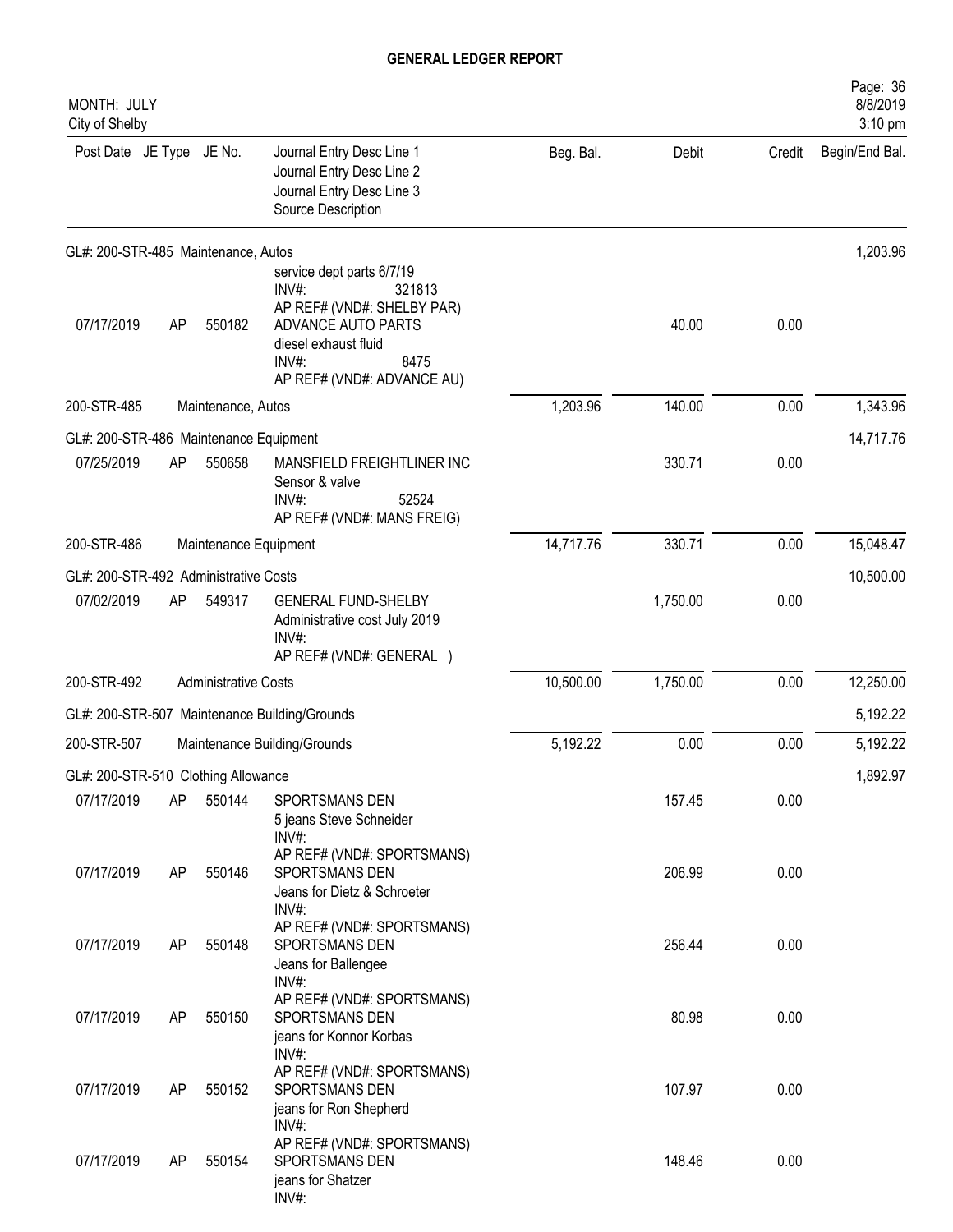| MONTH: JULY<br>City of Shelby       |    |                           |                                                                                                                                 |           |          |        | Page: 37<br>8/8/2019<br>3:10 pm |
|-------------------------------------|----|---------------------------|---------------------------------------------------------------------------------------------------------------------------------|-----------|----------|--------|---------------------------------|
| Post Date JE Type JE No.            |    |                           | Journal Entry Desc Line 1<br>Journal Entry Desc Line 2<br>Journal Entry Desc Line 3<br>Source Description                       | Beg. Bal. | Debit    | Credit | Begin/End Bal.                  |
| GL#: 200-STR-510 Clothing Allowance |    |                           |                                                                                                                                 |           |          |        | 1,892.97                        |
| 07/17/2019                          | AP | 550156                    | AP REF# (VND#: SPORTSMANS)<br>SPORTSMANS DEN<br>jeans for Esterline<br>INV#:                                                    |           | 97.17    | 0.00   |                                 |
| 07/17/2019                          | AP | 550158                    | AP REF# (VND#: SPORTSMANS)<br>SPORTSMANS DEN<br>jeans for Keiser<br>INV#:                                                       |           | 157.27   | 0.00   |                                 |
| 07/25/2019                          | AP | 550650                    | AP REF# (VND#: SPORTSMANS)<br>SPORTSMANS DEN<br>Boots for Shatzer<br>INV#:                                                      |           | 109.99   | 0.00   |                                 |
| 07/25/2019                          | AP | 550652                    | AP REF# (VND#: SPORTSMANS)<br>SPORTSMANS DEN<br>Irish Setter for Ballengee<br>INV#:<br>AP REF# (VND#: SPORTSMANS)               |           | 159.99   | 0.00   |                                 |
| 200-STR-510                         |    | <b>Clothing Allowance</b> |                                                                                                                                 | 1,892.97  | 1,482.71 | 0.00   | 3,375.68                        |
| GL#: 200-STR-515 Equipment          |    |                           |                                                                                                                                 |           |          |        | 2,738.52                        |
| 200-STR-515                         |    | Equipment                 |                                                                                                                                 | 2,738.52  | 0.00     | 0.00   | 2,738.52                        |
| GL#: 200-STR-528 Postage            |    |                           |                                                                                                                                 |           |          |        | 320.00                          |
| 200-STR-528                         |    | Postage                   |                                                                                                                                 | 320.00    | 0.00     | 0.00   | 320.00                          |
| GL#: 200-STR-531 Miscellaneous      |    |                           |                                                                                                                                 |           |          |        | 3,364.57                        |
| 07/10/2019                          | AΡ | 549762                    | AUTOMATIC DATA PROCESSING<br>Processing charges 6/22/19<br>$INV#$ :<br>538039706                                                |           | 34.26    | 0.00   |                                 |
| 07/17/2019                          | AP | 550138                    | AP REF# (VND#: ADP<br>AUTOMATIC DATA PROCESSING<br>processing charges through<br>INV#:<br>538791916                             |           | 36.74    | 0.00   |                                 |
| 07/24/2019                          | AP | 550515                    | AP REF# (VND#: ADP<br>AUTOMATIC DATA PROCESSING<br>Human Capital through 7/15/19<br>$INV#$ :<br>539262095<br>AP REF# (VND#: ADP |           | 34.43    | 0.00   |                                 |
| 200-STR-531                         |    | Miscellaneous             |                                                                                                                                 | 3,364.57  | 105.43   | 0.00   | 3,470.00                        |
| GL#: 200-STR-532 Labor Relations    |    |                           |                                                                                                                                 |           |          |        | 350.00                          |
| 200-STR-532                         |    | <b>Labor Relations</b>    |                                                                                                                                 | 350.00    | 0.00     | 0.00   | 350.00                          |
| GL#: 200-STR-534 Street Materials   |    |                           |                                                                                                                                 |           |          |        | 14,425.96                       |
| 07/17/2019                          | AP | 550160                    | SWARTZ POTATO FARM<br>fabric roll<br>INV#:<br>30290<br>AP REF# (VND#: SWARTZ POT)                                               |           | 345.00   | 0.00   |                                 |
| 200-STR-534                         |    | <b>Street Materials</b>   |                                                                                                                                 | 14,425.96 | 345.00   | 0.00   | 14,770.96                       |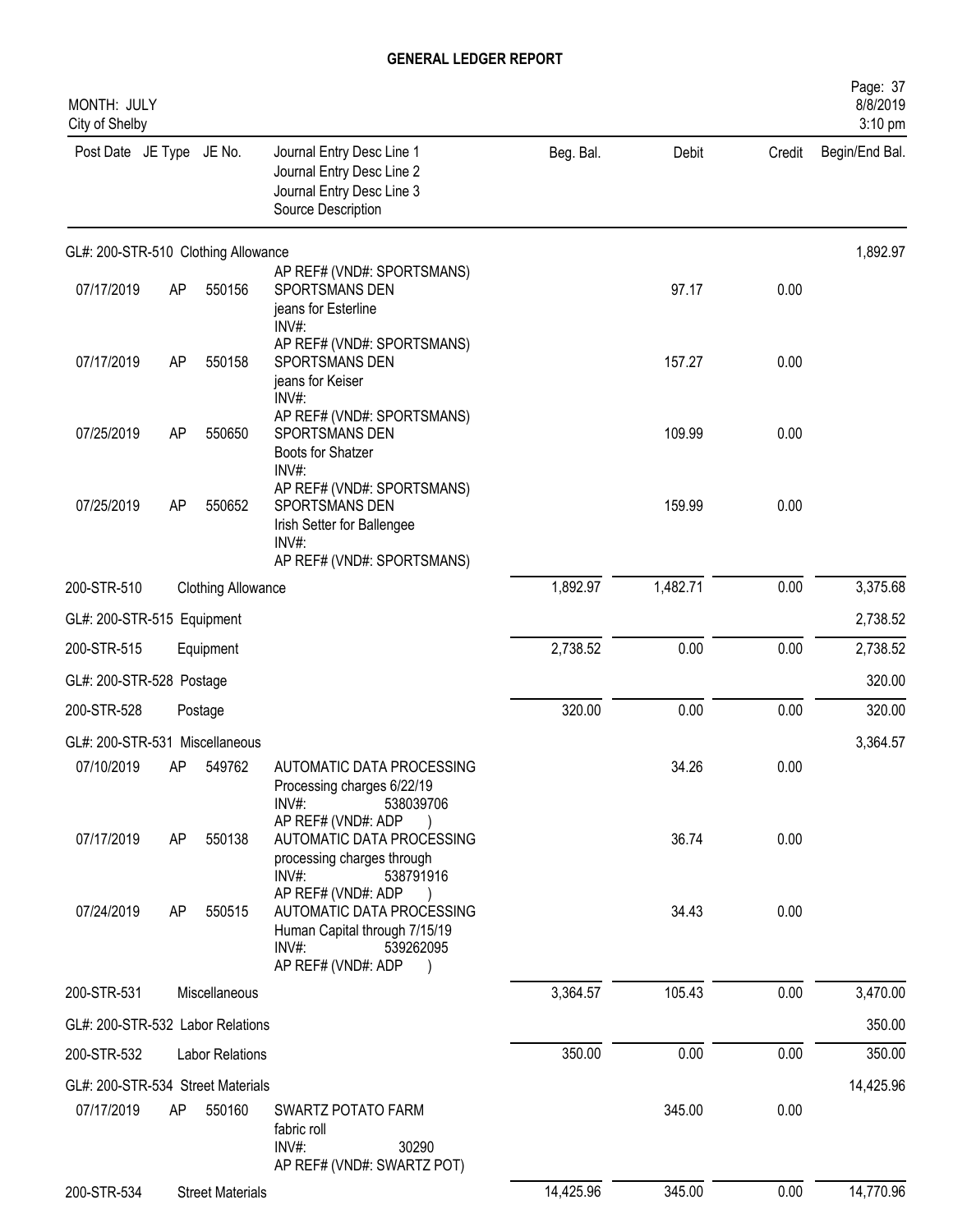| MONTH: JULY<br>City of Shelby              |    |                              |                                                                                                             |           |           |           | Page: 38<br>8/8/2019<br>3:10 pm |
|--------------------------------------------|----|------------------------------|-------------------------------------------------------------------------------------------------------------|-----------|-----------|-----------|---------------------------------|
| Post Date JE Type JE No.                   |    |                              | Journal Entry Desc Line 1<br>Journal Entry Desc Line 2<br>Journal Entry Desc Line 3<br>Source Description   | Beg. Bal. | Debit     | Credit    | Begin/End Bal.                  |
| GL#: 200-STR-535 Street Resurfacing        |    |                              |                                                                                                             |           |           |           | 10,600.00                       |
| 07/25/2019                                 | AP | 550660                       | MID STATE BLACK TOP INC<br>Asphalt repairs 7/8/19 & 7/9/19<br>$INV#$ :<br>1060<br>AP REF# (VND#: MID STATE) |           | 9,400.00  | 0.00      |                                 |
| 200-STR-535                                |    | <b>Street Resurfacing</b>    |                                                                                                             | 10,600.00 | 9,400.00  | 0.00      | 20,000.00                       |
| GL#: 200-STR-575 Safety Related            |    |                              |                                                                                                             |           |           |           | 325.00                          |
| 200-STR-575                                |    | Safety Related               |                                                                                                             | 325.00    | 0.00      | 0.00      | 325.00                          |
| GL#: 200-STR-584 GAAP Conversion           |    |                              |                                                                                                             |           |           |           | 432.00                          |
| 07/17/2019                                 | AP | 550230                       | PLATTENBURG & ASSOCIATES INC<br>Final billing for GAAP<br>$INV#$ :<br>54019<br>AP REF# (VND#: PLATTENBUR)   |           | 160.00    | 0.00      |                                 |
| 200-STR-584                                |    | <b>GAAP Conversion</b>       |                                                                                                             | 432.00    | 160.00    | 0.00      | 592.00                          |
| GL#: 200-TRS-244 Transfer General Fund     |    |                              |                                                                                                             |           |           |           | 20,000.00                       |
| 200-TRS-244                                |    | <b>Transfer General Fund</b> |                                                                                                             | 20,000.00 | 0.00      | 0.00      | 20,000.00                       |
|                                            |    |                              | Fund: 200 - STREET FUND Totals:                                                                             |           | 39,092.04 | 35,589.52 |                                 |
| GL#: 205-IGT-116 License Tax<br>07/01/2019 | CR | 549625                       | Auto distribution May 2019                                                                                  |           | 0.00      | 373.52    | 1,942.98                        |
|                                            |    |                              | pio                                                                                                         |           |           |           |                                 |
| 205-IGT-116                                |    | License Tax                  |                                                                                                             | 1,942.98  | 0.00      | 373.52    | 2,316.50                        |
| GL#: 205-IGT-126 Gasoline Tax              |    |                              |                                                                                                             |           |           |           | 11,638.00                       |
| 07/15/2019                                 |    | CR 550323                    | ACH gasoline excise tax from state<br>pio                                                                   |           | 0.00      | 2,017.71  |                                 |
| 205-IGT-126                                |    | Gasoline Tax                 |                                                                                                             | 11,638.00 | 0.00      | 2,017.71  | 13,655.71                       |
| GL#: 205-MIS-205 Miscellaneous Income      |    |                              |                                                                                                             |           |           |           | 39.00                           |
| 205-MIS-205                                |    | Miscellaneous Income         |                                                                                                             | 39.00     | 0.00      | 0.00      | 39.00                           |
| GL#: 205-STH-400 Wages                     |    |                              |                                                                                                             |           |           |           | 10,598.40                       |
| 07/10/2019                                 | AP | 549681                       | CITY PAYROLL FUND<br>Wages 6/23/19-7/6/19<br>INV#:<br>AP REF# (VND#: CITY PAYRO)                            |           | 1,766.40  | 0.00      |                                 |
| 205-STH-400                                |    | Wages                        |                                                                                                             | 10,598.40 | 1,766.40  | 0.00      | 12,364.80                       |
|                                            |    |                              | GL#: 205-STH-415 Public Employees Retire.System                                                             |           |           |           | 2,211.36                        |
| 07/29/2019                                 | AP | 550715                       | OH PUBLIC EMPLOYEES RETIREMENT<br>Employer portion 6/23/19-<br>INV#:<br>AP REF# (VND#: OPERS                |           | 494.60    | 0.00      |                                 |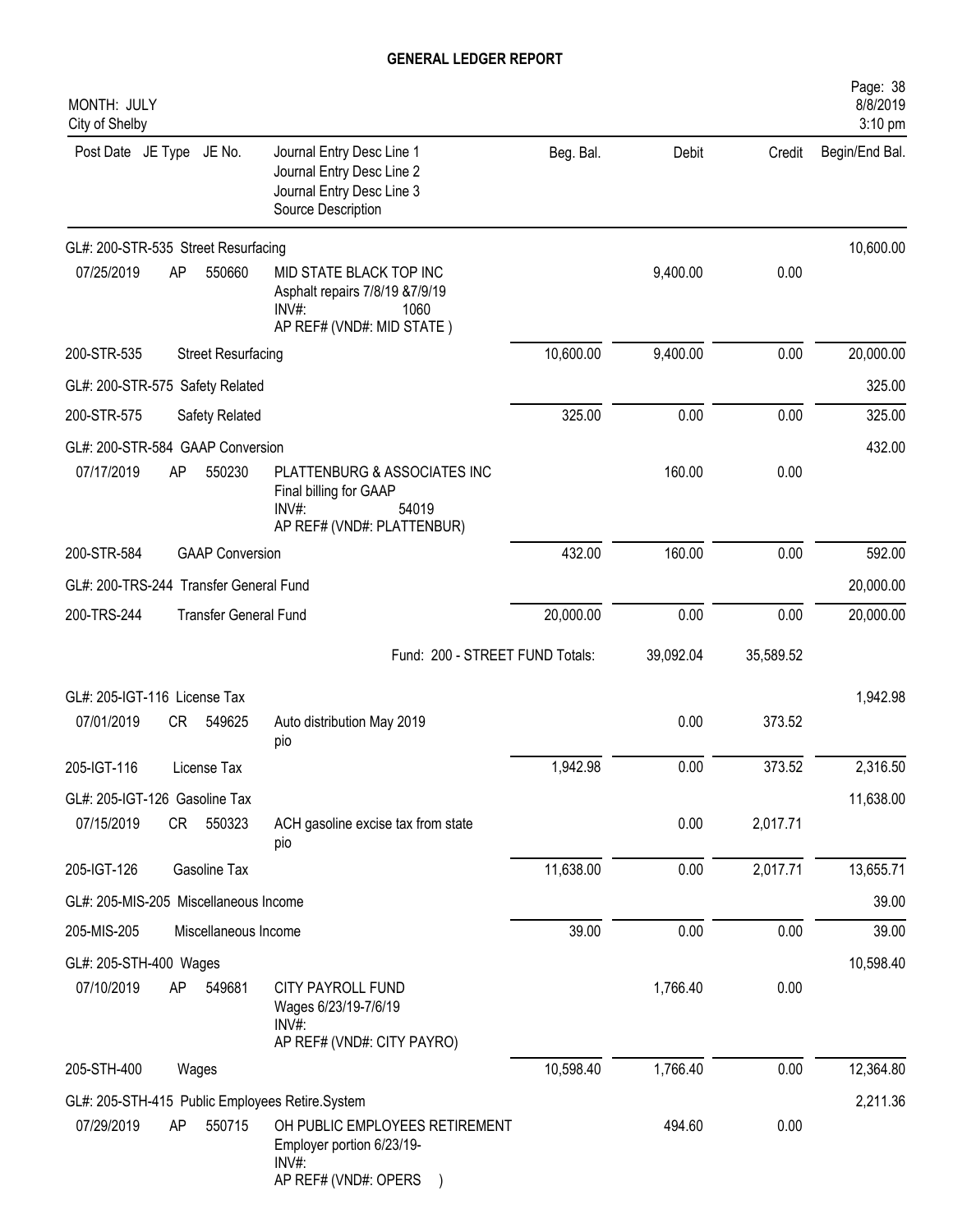| MONTH: JULY<br>City of Shelby         |             |                             |                                                                                                                                      |           |                 |              | Page: 39<br>8/8/2019<br>3:10 pm |
|---------------------------------------|-------------|-----------------------------|--------------------------------------------------------------------------------------------------------------------------------------|-----------|-----------------|--------------|---------------------------------|
| Post Date JE Type JE No.              |             |                             | Journal Entry Desc Line 1<br>Journal Entry Desc Line 2<br>Journal Entry Desc Line 3<br>Source Description                            | Beg. Bal. | Debit           | Credit       | Begin/End Bal.                  |
| 205-STH-415                           |             |                             | Public Employees Retire.System                                                                                                       | 2,211.36  | 494.60          | 0.00         | 2,705.96                        |
| GL#: 205-STH-417 FICA                 |             |                             |                                                                                                                                      |           |                 |              | 204.90                          |
| 205-STH-417                           | <b>FICA</b> |                             |                                                                                                                                      | 204.90    | 0.00            | 0.00         | 204.90                          |
| GL#: 205-STH-418 Hospitalization      |             |                             |                                                                                                                                      |           |                 |              | 8,150.55                        |
| 205-STH-418                           |             | Hospitalization             |                                                                                                                                      | 8,150.55  | 0.00            | 0.00         | 8,150.55                        |
| GL#: 205-STH-419 Life Insurance       |             |                             |                                                                                                                                      |           |                 |              | 144.00                          |
| 07/02/2019                            | AP          | 549293                      | AMERICAN UNITED LIFE INS CO<br>policy G 00608125-002-000<br>$INV#$ :                                                                 |           | 24.00           | 0.00         |                                 |
| 205-STH-419                           |             | Life Insurance              | AP REF# (VND#: AMERICAN U)                                                                                                           | 144.00    | 24.00           | 0.00         | 168.00                          |
| GL#: 205-STH-420 Workers Compensation |             |                             |                                                                                                                                      |           |                 |              | 0.00                            |
| 07/24/2019                            | AP          | 550513                      | COMPMANAGEMENT, INC<br>2020 Group retro rating 6142<br>INV#:<br>1202158<br>AP REF# (VND#: COMPMANAGE)                                |           | 10.00           | 0.00         |                                 |
| 205-STH-420                           |             | <b>Workers Compensation</b> |                                                                                                                                      | 0.00      | 10.00           | 0.00         | 10.00                           |
|                                       |             |                             | Fund: 205 - State Highway Fund Totals:                                                                                               |           | 2,295.00        | 2,391.23     |                                 |
| GL#: 210-IGT-144 County Sales Tax     |             |                             |                                                                                                                                      |           |                 |              | 33,655.15                       |
| 07/01/2019                            | CR          | 549626                      | Permissive sales tax from county June<br>pio                                                                                         |           | 0.00            | 6,731.03     |                                 |
| 210-IGT-144                           |             | County Sales Tax            |                                                                                                                                      | 33,655.15 | 0.00            | 6,731.03     | 40,386.18                       |
| GL#: 210-SST-491 Marking Supplies     |             |                             |                                                                                                                                      |           |                 |              | 0.00                            |
| 07/30/2019<br>07/30/2019              | AP<br>AP    | 550825<br>550827            | SHERWIN WILLIAMS<br>Highway paint<br>INV#:<br>1386-5<br>AP REF# (VND#: SHERWIN WI)<br>SHERWIN WILLIAMS<br>brushes<br>INV#:<br>1387-3 |           | 321.27<br>20.24 | 0.00<br>0.00 |                                 |
| 210-SST-491                           |             | <b>Marking Supplies</b>     | AP REF# (VND#: SHERWIN WI)                                                                                                           | 0.00      | 341.51          | 0.00         | 341.51                          |
| GL#: 210-SST-492 Administrative Costs |             |                             |                                                                                                                                      |           |                 |              | 2,125.02                        |
| 07/02/2019                            | AP          | 549317                      | <b>GENERAL FUND-SHELBY</b><br>Administrative cost July 2019<br>INV#:<br>AP REF# (VND#: GENERAL )                                     |           | 354.17          | 0.00         |                                 |
| 210-SST-492                           |             | <b>Administrative Costs</b> |                                                                                                                                      | 2,125.02  | 354.17          | 0.00         | 2,479.19                        |
| GL#: 210-SST-499 Salt                 |             |                             |                                                                                                                                      |           |                 |              | 14,489.00                       |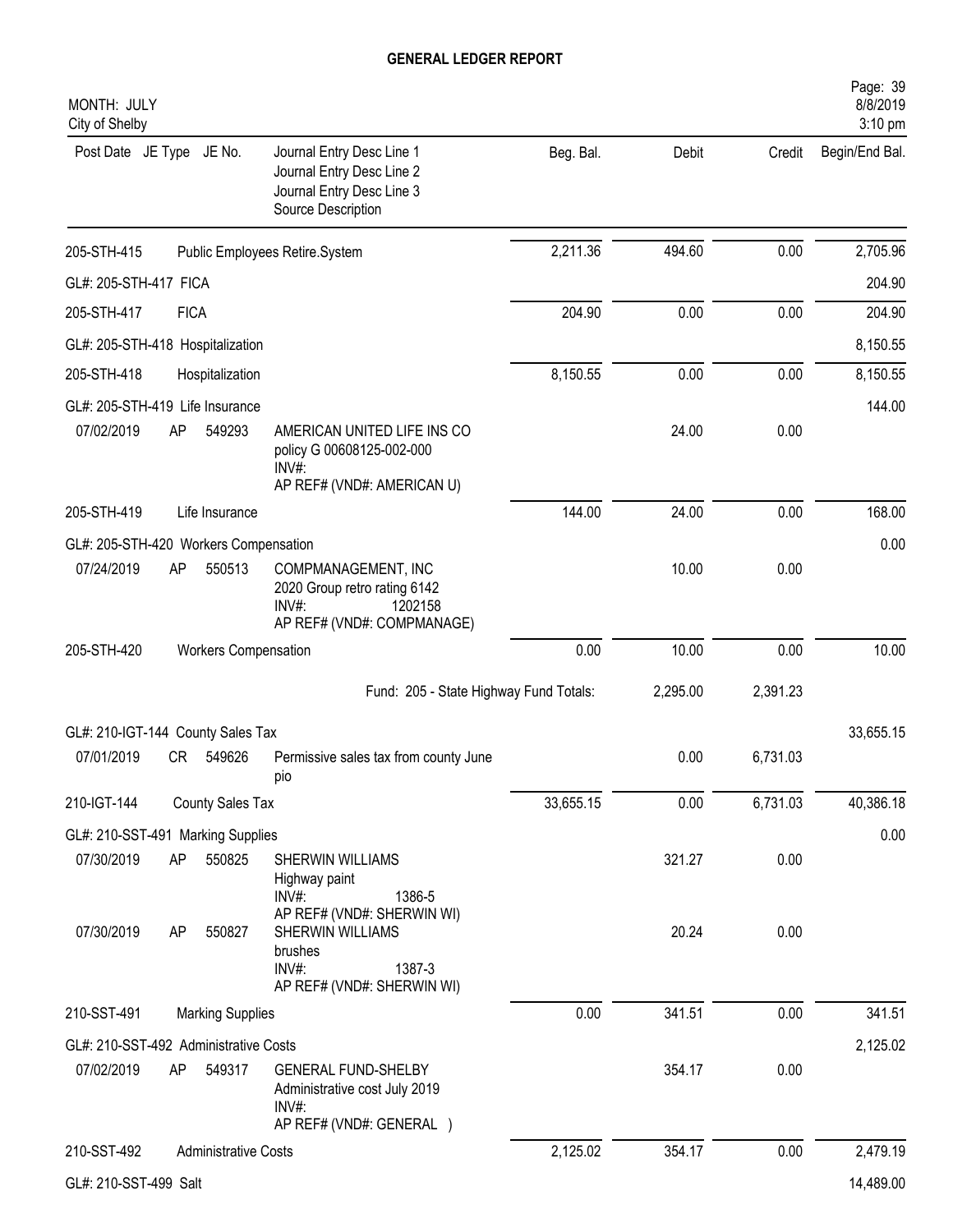| MONTH: JULY<br>City of Shelby       |             |                           |                                                                                                                        |           |           |          | Page: 40<br>8/8/2019<br>3:10 pm |
|-------------------------------------|-------------|---------------------------|------------------------------------------------------------------------------------------------------------------------|-----------|-----------|----------|---------------------------------|
| Post Date JE Type JE No.            |             |                           | Journal Entry Desc Line 1<br>Journal Entry Desc Line 2<br>Journal Entry Desc Line 3<br>Source Description              | Beg. Bal. | Debit     | Credit   | Begin/End Bal.                  |
| GL#: 210-SST-499 Salt               |             |                           |                                                                                                                        |           |           |          | 14,489.00                       |
| 210-SST-499                         | Salt        |                           |                                                                                                                        | 14,489.00 | 0.00      | 0.00     | 14,489.00                       |
| GL#: 210-SST-534 Street Materials   |             |                           |                                                                                                                        |           |           |          | 1,790.25                        |
| 210-SST-534                         |             | <b>Street Materials</b>   |                                                                                                                        | 1,790.25  | 0.00      | 0.00     | 1,790.25                        |
| GL#: 210-SST-535 Street Resurfacing |             |                           |                                                                                                                        |           |           |          | 0.00                            |
| 07/25/2019                          | AP          | 550662                    | MID STATE BLACK TOP INC<br>Asphalt repairs 7/8/19 & 7/9/19<br>1060b<br>INV#:<br>AP REF# (VND#: MID STATE)              |           | 900.00    | 0.00     |                                 |
| 210-SST-535                         |             | <b>Street Resurfacing</b> |                                                                                                                        | 0.00      | 900.00    | 0.00     | 900.00                          |
|                                     |             |                           | Fund: 210 - Street Sales Tax Fund Totals:                                                                              |           | 1,595.68  | 6,731.03 |                                 |
| GL#: 220-CIT-400 Wages              |             |                           |                                                                                                                        |           |           |          | 45,679.96                       |
| 07/10/2019                          | AP          | 549681                    | CITY PAYROLL FUND<br>Wages 6/23/19-7/6/19<br>$INV#$ :                                                                  |           | 28,333.20 | 0.00     |                                 |
| 07/24/2019                          | AP          | 550435                    | AP REF# (VND#: CITY PAYRO)<br>CITY PAYROLL FUND<br>Wages 7/7/19-7/20/19<br>INV#:<br>AP REF# (VND#: CITY PAYRO)         |           | 2,309.20  | 0.00     |                                 |
| 220-CIT-400                         | Wages       |                           |                                                                                                                        | 45,679.96 | 30,642.40 | 0.00     | 76,322.36                       |
|                                     |             |                           | GL#: 220-CIT-415 Public Employees Retire.System                                                                        |           |           |          | 6,453.43                        |
| 07/05/2019                          | AP.         | 549544                    | OH PUBLIC EMPLOYEES RETIREMENT<br>Employer portion 5/26/19-<br>INV#:                                                   |           | 922.67    | 0.00     |                                 |
| 07/29/2019                          | AP          | 550715                    | AP REF# (VND#: OPERS<br>OH PUBLIC EMPLOYEES RETIREMENT<br>Employer portion 6/23/19-<br>INV#:<br>AP REF# (VND#: OPERS ) |           | 766.43    | 0.00     |                                 |
| 220-CIT-415                         |             |                           | Public Employees Retire.System                                                                                         | 6,453.43  | 1,689.10  | 0.00     | 8,142.53                        |
| GL#: 220-CIT-417 FICA               |             |                           |                                                                                                                        |           |           |          | 305.26                          |
| 07/10/2019                          | AP          | 549683                    | PAYROLL FUND<br>FICA 6/23/19-7/6/19<br>INV#:                                                                           |           | 22.26     | 0.00     |                                 |
| 07/24/2019                          | AP          | 550437                    | AP REF# (VND#: PAYROLL FU)<br>PAYROLL FUND<br>FICA 7/7/19-7/20/19<br>$INV#$ :<br>AP REF# (VND#: PAYROLL FU)            |           | 33.48     | 0.00     |                                 |
| 220-CIT-417                         | <b>FICA</b> |                           |                                                                                                                        | 305.26    | 55.74     | 0.00     | 361.00                          |
| GL#: 220-CIT-418 Hospitalization    |             |                           |                                                                                                                        |           |           |          | 9,331.62                        |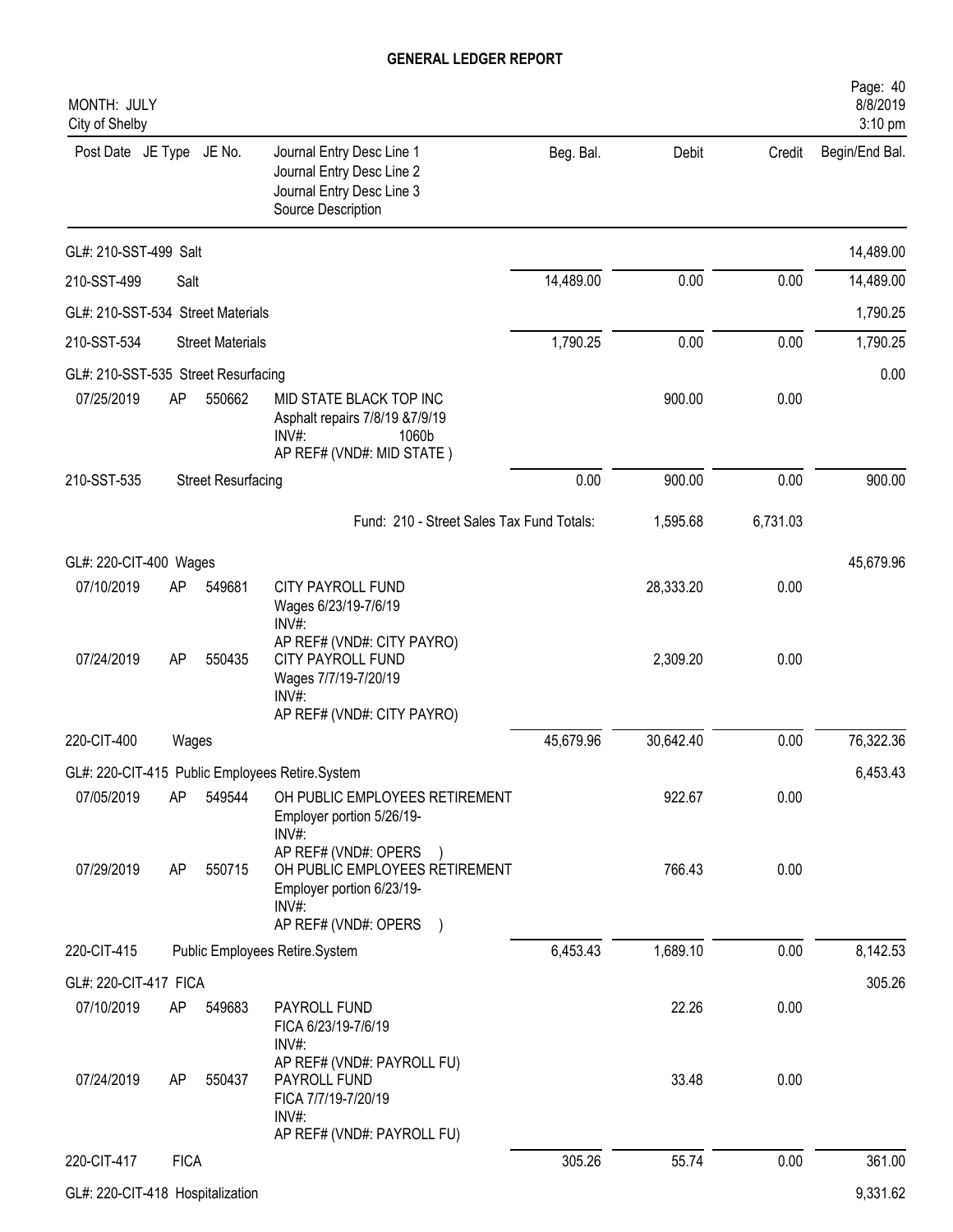| MONTH: JULY<br>City of Shelby                   |    |                             |                                                                                                                                               |           |          |        | Page: 41<br>8/8/2019<br>3:10 pm |
|-------------------------------------------------|----|-----------------------------|-----------------------------------------------------------------------------------------------------------------------------------------------|-----------|----------|--------|---------------------------------|
| Post Date JE Type JE No.                        |    |                             | Journal Entry Desc Line 1<br>Journal Entry Desc Line 2<br>Journal Entry Desc Line 3<br>Source Description                                     | Beg. Bal. | Debit    | Credit | Begin/End Bal.                  |
| GL#: 220-CIT-418 Hospitalization                |    |                             |                                                                                                                                               |           |          |        | 9,331.62                        |
| 07/02/2019                                      | AP | 549291                      | <b>US BANK ICS</b><br>Acct 19-OME095<br>$INV#$ :<br>AP REF# (VND#: US BANK IC)                                                                |           | 1,555.27 | 0.00   |                                 |
| 220-CIT-418                                     |    | Hospitalization             |                                                                                                                                               | 9,331.62  | 1,555.27 | 0.00   | 10,886.89                       |
| GL#: 220-CIT-419 Life Insurance                 |    |                             |                                                                                                                                               |           |          |        | 144.00                          |
| 07/02/2019                                      | AP | 549293                      | AMERICAN UNITED LIFE INS CO<br>policy G 00608125-002-000<br>INV#:                                                                             |           | 24.00    | 0.00   |                                 |
| 220-CIT-419                                     |    | Life Insurance              | AP REF# (VND#: AMERICAN U)                                                                                                                    | 144.00    | 24.00    | 0.00   | 168.00                          |
| GL#: 220-CIT-420 Workers Compensation           |    |                             |                                                                                                                                               |           |          |        | 603.00                          |
| 07/05/2019                                      | AP | 549542                      | BUREAU OF WORKERS COMPENSATION<br>Policy 37005502<br>INV#:<br>1005934658                                                                      |           | 88.00    | 0.00   |                                 |
| 07/24/2019                                      | AP | 550513                      | AP REF# (VND#: BWC<br>COMPMANAGEMENT, INC<br>2020 Group retro rating 6142<br>1202158<br>$INV#$ :<br>AP REF# (VND#: COMPMANAGE)                |           | 22.00    | 0.00   |                                 |
| 220-CIT-420                                     |    | <b>Workers Compensation</b> |                                                                                                                                               | 603.00    | 110.00   | 0.00   | 713.00                          |
| GL#: 220-CIT-428 Telephone                      |    |                             |                                                                                                                                               |           |          |        | 569.22                          |
| 07/05/2019                                      | AP | 549520                      | <b>CENTURYLINK</b><br>acct 302298892<br>INV#                                                                                                  |           | 93.04    | 0.00   |                                 |
| 07/24/2019                                      | AP | 550499                      | AP REF# (VND#: CENTURY )<br>CHARTER COMM HOLDINGS LLC<br>acct 01075-321600202-1001<br>INV#:<br>321600202071619b<br>AP REF# (VND#: CHART COMM) |           | 2.18     | 0.00   |                                 |
| 07/29/2019                                      | AP | 550699                      | <b>CENTURYLINK</b><br>acct 302298892<br>$INV#$ :<br>AP REF# (VND#: CENTURY )                                                                  |           | 94.82    | 0.00   |                                 |
| 220-CIT-428                                     |    | Telephone                   |                                                                                                                                               | 569.22    | 190.04   | 0.00   | 759.26                          |
| GL#: 220-CIT-435 Property and Liability Insuran |    |                             |                                                                                                                                               |           |          |        | 400.00                          |
| 220-CIT-435                                     |    |                             | Property and Liability Insuran                                                                                                                | 400.00    | 0.00     | 0.00   | 400.00                          |
| GL#: 220-CIT-473 Office Supplies                |    |                             |                                                                                                                                               |           |          |        | 231.76                          |
| 07/17/2019                                      | AP | 550202                      | <b>SAMS CLUB</b><br>various office supplies<br>$INV#$ :                                                                                       |           | 11.34    | 0.00   |                                 |
| 07/24/2019                                      | AP | 550483                      | AP REF# (VND#: SAMS CLUB)<br>QUILL CORPORATION<br>order 126536241                                                                             |           | 310.38   | 0.00   |                                 |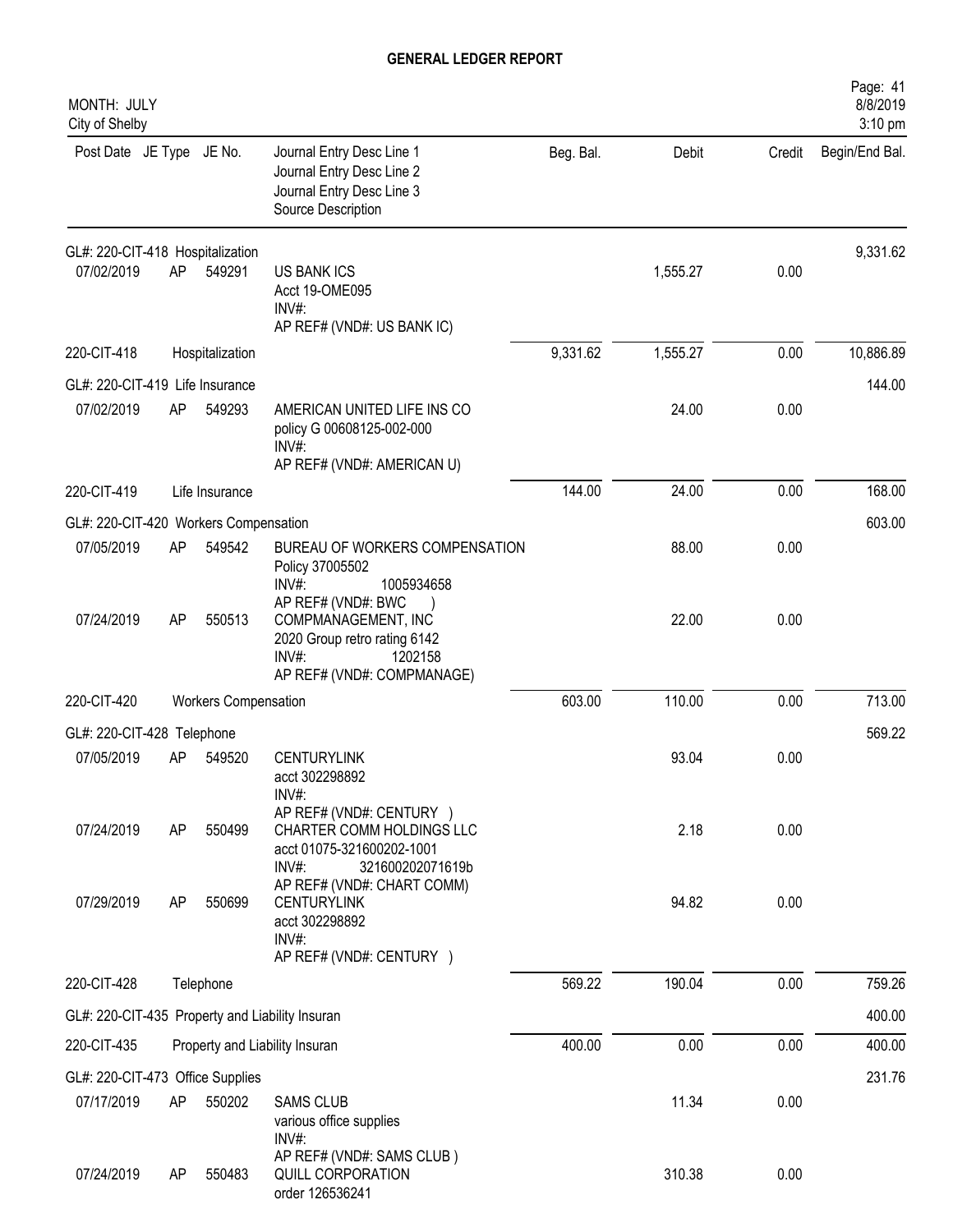| MONTH: JULY<br>City of Shelby          |    |                             |                                                                                                                                                    |           |          |        | Page: 42<br>8/8/2019<br>3:10 pm |
|----------------------------------------|----|-----------------------------|----------------------------------------------------------------------------------------------------------------------------------------------------|-----------|----------|--------|---------------------------------|
| Post Date JE Type JE No.               |    |                             | Journal Entry Desc Line 1<br>Journal Entry Desc Line 2<br>Journal Entry Desc Line 3<br>Source Description                                          | Beg. Bal. | Debit    | Credit | Begin/End Bal.                  |
| GL#: 220-CIT-473 Office Supplies       |    |                             |                                                                                                                                                    |           |          |        | 231.76                          |
| 07/30/2019                             | AP | 550849                      | 8597039<br>$INV#$ :<br>AP REF# (VND#: QUILL CORP)<br>G & L SUPPLY<br>Roll towels & toilet cleaner<br>INV#:<br>616666<br>AP REF# (VND#: G & L SUPP) |           | 27.66    | 0.00   |                                 |
| 220-CIT-473                            |    | Office Supplies             |                                                                                                                                                    | 231.76    | 349.38   | 0.00   | 581.14                          |
| GL#: 220-CIT-483 State Audit           |    |                             |                                                                                                                                                    |           |          |        | 294.00                          |
| 07/10/2019                             | AP | 549754                      | TREASURER, STATE OF OHIO<br>Financial audit<br>INV#:<br>AP REF# (VND#: TREAS.STAT)                                                                 |           | 14.00    | 0.00   |                                 |
| 220-CIT-483                            |    | <b>State Audit</b>          |                                                                                                                                                    | 294.00    | 14.00    | 0.00   | 308.00                          |
| GL#: 220-CIT-486 Maintenance Equipment |    |                             |                                                                                                                                                    |           |          |        | 130.55                          |
| 07/12/2019                             | AP | 550023                      | MT BUSINESS TECHNOLOGIES, INC.<br>Contract 6079528-01<br>$INV#$ :<br>IN176450<br>AP REF# (VND#: MT BUS TEC)                                        |           | 14.32    | 0.00   |                                 |
| 220-CIT-486                            |    | Maintenance Equipment       |                                                                                                                                                    | 130.55    | 14.32    | 0.00   | 144.87                          |
| GL#: 220-CIT-492 Administrative Costs  |    |                             |                                                                                                                                                    |           |          |        | 45,000.00                       |
| 07/02/2019                             | AP | 549317                      | <b>GENERAL FUND-SHELBY</b><br>Administrative cost July 2019<br>$INV#$ :<br>AP REF# (VND#: GENERAL )                                                |           | 7,500.00 | 0.00   |                                 |
| 220-CIT-492                            |    | <b>Administrative Costs</b> |                                                                                                                                                    | 45,000.00 | 7,500.00 | 0.00   | 52,500.00                       |
| GL#: 220-CIT-501 Computer support      |    |                             |                                                                                                                                                    |           |          |        | 3,589.97                        |
| 220-CIT-501                            |    | Computer support            |                                                                                                                                                    | 3,589.97  | 0.00     | 0.00   | 3,589.97                        |
| GL#: 220-CIT-506 Refunds               |    |                             |                                                                                                                                                    |           |          |        | 50,255.83                       |
| 07/05/2019                             | AP | 549540                      | REED/HUNTER//<br>2018 tax refund<br>INV#:                                                                                                          |           | 698.39   | 0.00   |                                 |
| 07/10/2019                             | AP | 549744                      | AP REF# (VND#: REED/HUNTE)<br>NUTTER/JUDITH A//<br>2018 tax refund<br>INV#:                                                                        |           | 293.00   | 0.00   |                                 |
| 07/10/2019                             | AP | 549746                      | AP REF# (VND#: NUTTER/JUD)<br>MAYER/ALISON M//<br>2018 tax refund<br>INV#:                                                                         |           | 176.34   | 0.00   |                                 |
| 07/10/2019                             | AP | 549748                      | AP REF# (VND#: MAYER/ALIS)<br>SIDNEY ELECTRIC CO<br>2018 tax refund<br>INV#:<br>AP REF# (VND#: SIDNEY ELE)                                         |           | 50.00    | 0.00   |                                 |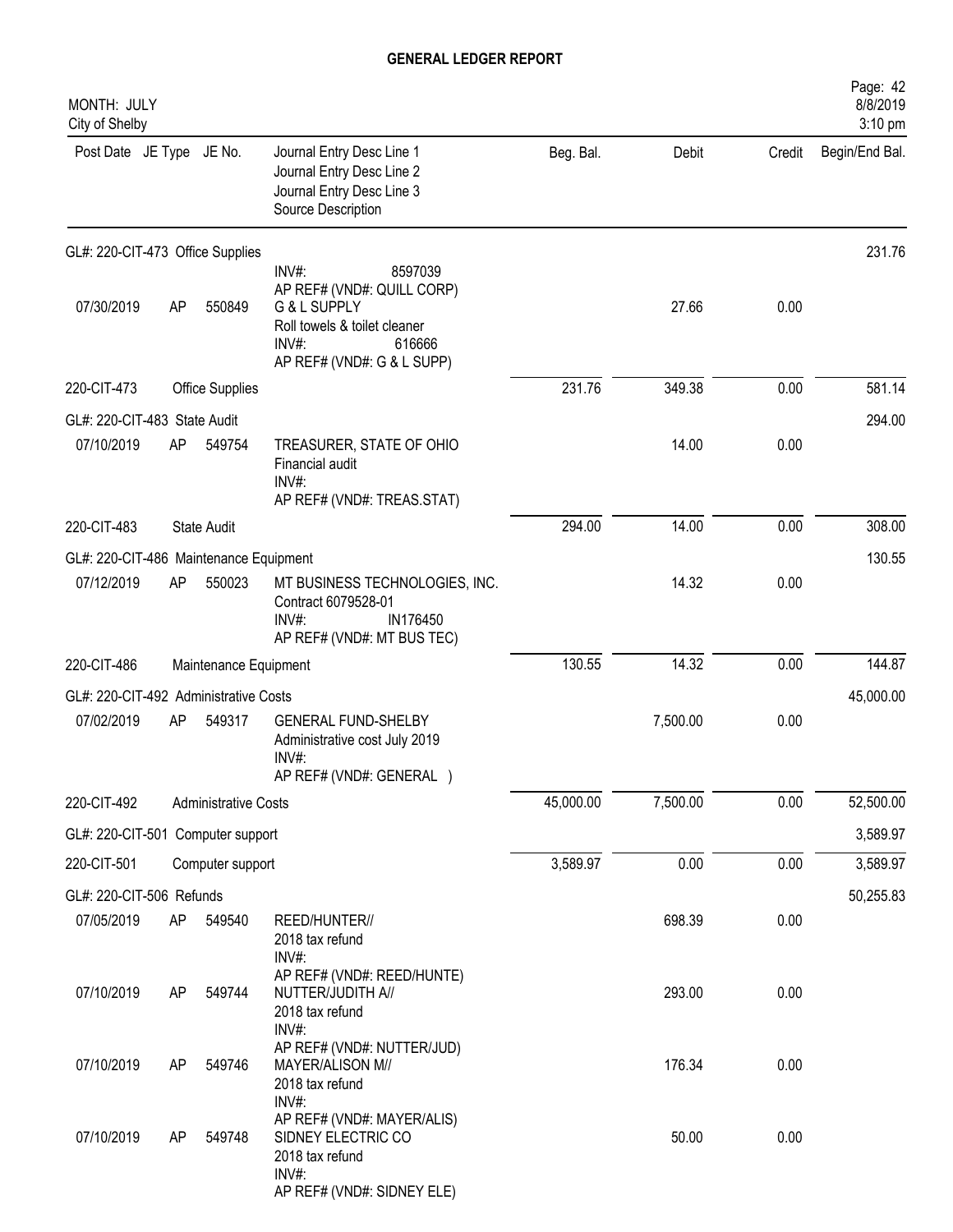| MONTH: JULY<br>City of Shelby |    |        |                                                                                                                 |           |        |        | Page: 43<br>8/8/2019<br>3:10 pm |
|-------------------------------|----|--------|-----------------------------------------------------------------------------------------------------------------|-----------|--------|--------|---------------------------------|
| Post Date JE Type JE No.      |    |        | Journal Entry Desc Line 1<br>Journal Entry Desc Line 2<br>Journal Entry Desc Line 3<br>Source Description       | Beg. Bal. | Debit  | Credit | Begin/End Bal.                  |
| GL#: 220-CIT-506 Refunds      |    |        |                                                                                                                 |           |        |        | 50,255.83                       |
| 07/17/2019                    | AP | 550226 | TUTTLE/KYLEE A//<br>2018 tax refund<br>INV#:                                                                    |           | 57.00  | 0.00   |                                 |
| 07/17/2019                    | AP | 550228 | AP REF# (VND#: TUTTLE/KYL)<br>NOLAND/BRADFORD R & TRISHA L//<br>2018 tax refund<br>INV#:                        |           | 318.92 | 0.00   |                                 |
| 07/24/2019                    | AP | 550517 | AP REF# (VND#: NOLAND/BRA)<br>LUSK/JANET L//<br>2018 tax refund<br>$INV#$ :                                     |           | 279.00 | 0.00   |                                 |
| 07/24/2019                    | AP | 550519 | AP REF# (VND#: LUSK/JANET)<br>SIFFERLIN/JAMES & SHARON//<br>2018 tax refund<br>$INV#$ :                         |           | 300.00 | 0.00   |                                 |
| 07/24/2019                    | AP | 550521 | AP REF# (VND#: SIFFER/JAM)<br>MORSE/JEFFREY//<br>2018 tax refund                                                |           | 52.08  | 0.00   |                                 |
| 07/24/2019                    | AP | 550523 | INV#:<br>AP REF# (VND#: MORSE/JEFF)<br>VAIL/ERIC W. & DIANNE M.//<br>2018 tax refund                            |           | 34.00  | 0.00   |                                 |
| 07/24/2019                    | AP | 550525 | INV#:<br>AP REF# (VND#: VAIL/ERIC)<br>RIDENOUR II/CHARLES//<br>2018 tax refund                                  |           | 85.00  | 0.00   |                                 |
| 07/24/2019                    | AP | 550527 | $INV#$ :<br>AP REF# (VND#: RIDENOU/CH)<br>DENNIN/LYDIA H//<br>2018 tax refund                                   |           | 179.00 | 0.00   |                                 |
| 07/24/2019                    | AP | 550529 | INV#:<br>AP REF# (VND#: DENNIN/LYD)<br>HEYDINGER/DAVID M//<br>2018 tax refund                                   |           | 39.00  | 0.00   |                                 |
| 07/24/2019                    | AP | 550531 | INV#:<br>AP REF# (VND#: HEYDIN/DAV)<br><b>BAYS/KIERSTYN M//</b><br>2018 tax refund                              |           | 12.93  | 0.00   |                                 |
| 07/24/2019                    | AP | 550533 | INV#:<br>AP REF# (VND#: BAYS/KIERS)<br>SIEMENS BUILDING TECH INC<br>2017 tax refund                             |           | 488.00 | 0.00   |                                 |
| 07/24/2019                    | AP | 550535 | $INV#$ :<br>AP REF# (VND#: SIEMENS BU)<br>PROVCHY/DENISE//<br>2018 tax refund                                   |           | 89.00  | 0.00   |                                 |
| 07/24/2019                    | AP | 550537 | INV#:<br>AP REF# (VND#: PROVCHY/DE)<br>BERKANI/RYAN//<br>2018 tax refund<br>INV#:<br>AP REF# (VND#: BERKANI/RY) |           | 470.00 | 0.00   |                                 |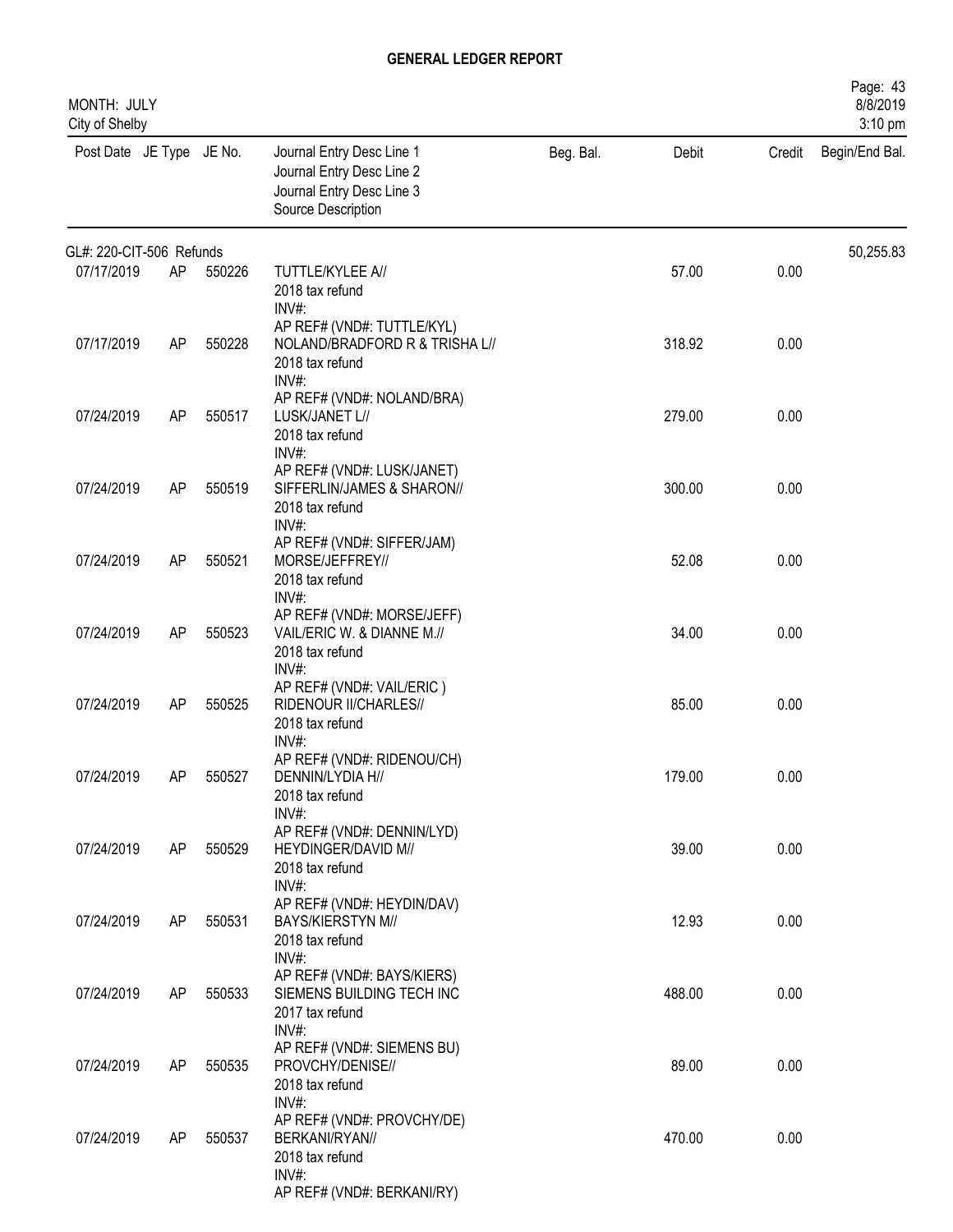| MONTH: JULY<br>City of Shelby    |    |                        |                                                                                                                    |           |          |           | Page: 44<br>8/8/2019<br>3:10 pm |
|----------------------------------|----|------------------------|--------------------------------------------------------------------------------------------------------------------|-----------|----------|-----------|---------------------------------|
| Post Date JE Type JE No.         |    |                        | Journal Entry Desc Line 1<br>Journal Entry Desc Line 2<br>Journal Entry Desc Line 3<br>Source Description          | Beg. Bal. | Debit    | Credit    | Begin/End Bal.                  |
| GL#: 220-CIT-506 Refunds         |    |                        |                                                                                                                    |           |          |           | 50,255.83                       |
| 07/29/2019                       | AP | 550717                 | <b>BENTZ/ADAM W//</b><br>2018 tax refund<br>$INV#$ :                                                               |           | 282.32   | 0.00      |                                 |
| 07/29/2019                       | AP | 550719                 | AP REF# (VND#: BENTZ/ADAM)<br>FUHRMANN/BLAINE A//<br>2018 tax refund<br>INV#:                                      |           | 12.79    | 0.00      |                                 |
| 07/29/2019                       | AP | 550721                 | AP REF# (VND#: FUHRMANN/B)<br><b>BEER/SPENCER J//</b><br>2018 tax refund<br>$INV#$ :<br>AP REF# (VND#: BEER/SPENC) |           | 11.06    | 0.00      |                                 |
| 220-CIT-506                      |    | Refunds                |                                                                                                                    | 50,255.83 | 3,927.83 | 0.00      | 54,183.66                       |
| GL#: 220-CIT-528 Postage         |    |                        |                                                                                                                    |           |          |           | 1,731.71                        |
| 220-CIT-528                      |    | Postage                |                                                                                                                    | 1,731.71  | 0.00     | 0.00      | 1,731.71                        |
| GL#: 220-CIT-531 Miscellaneous   |    |                        |                                                                                                                    |           |          |           | 753.13                          |
| 07/10/2019                       | AP | 549752                 | DAILY GLOBE<br>Classified add income tax<br>INV#:<br>AP REF# (VND#: DAILY GLOB)                                    |           | 74.90    | 0.00      |                                 |
| 220-CIT-531                      |    | Miscellaneous          |                                                                                                                    | 753.13    | 74.90    | 0.00      | 828.03                          |
| GL#: 220-CIT-584 GAAP Conversion |    |                        |                                                                                                                    |           |          |           | 1,301.00                        |
| 07/17/2019                       | AP | 550230                 | PLATTENBURG & ASSOCIATES INC<br>Final billing for GAAP<br>54019<br>$INV#$ :<br>AP REF# (VND#: PLATTENBUR)          |           | 10.00    | 0.00      |                                 |
| 220-CIT-584                      |    | <b>GAAP Conversion</b> |                                                                                                                    | 1,301.00  | 10.00    | 0.00      | 1,311.00                        |
| GL#: 220-LTX-114 Income Tax      |    |                        |                                                                                                                    |           |          |           | 2,263,701.41                    |
| 07/03/2019                       | CR | 549640                 | Income tax deposit, 2019 totals<br>Jordan<br>pio                                                                   |           | 0.00     | 26,280.05 |                                 |
| 07/03/2019                       | CR | 549641                 | Income tax deposit, 2018 totals<br>Jordan<br>pio                                                                   |           | 0.00     | 736.04    |                                 |
| 07/12/2019                       | CR | 549981                 | Income tax deposit, 2018 totals                                                                                    |           | 0.00     | 709.94    |                                 |
| 07/12/2019                       | CR | 549982                 | pio<br>Income tax deposit, 2019 totals                                                                             |           | 0.00     | 35,230.37 |                                 |
| 07/16/2019                       | CR | 550335                 | pio<br>Income tax deposit, 2019 totals<br>Schrote                                                                  |           | 0.00     | 74,178.17 |                                 |
| 07/22/2019                       | CR | 550585                 | pio<br>Income tax deposit, 2019 totals                                                                             |           | 0.00     | 78,082.53 |                                 |
| 07/22/2019                       | CR | 550589                 | pio<br>Income tax deposit, 2018 totals<br>pio                                                                      |           | 0.00     | 3,962.58  |                                 |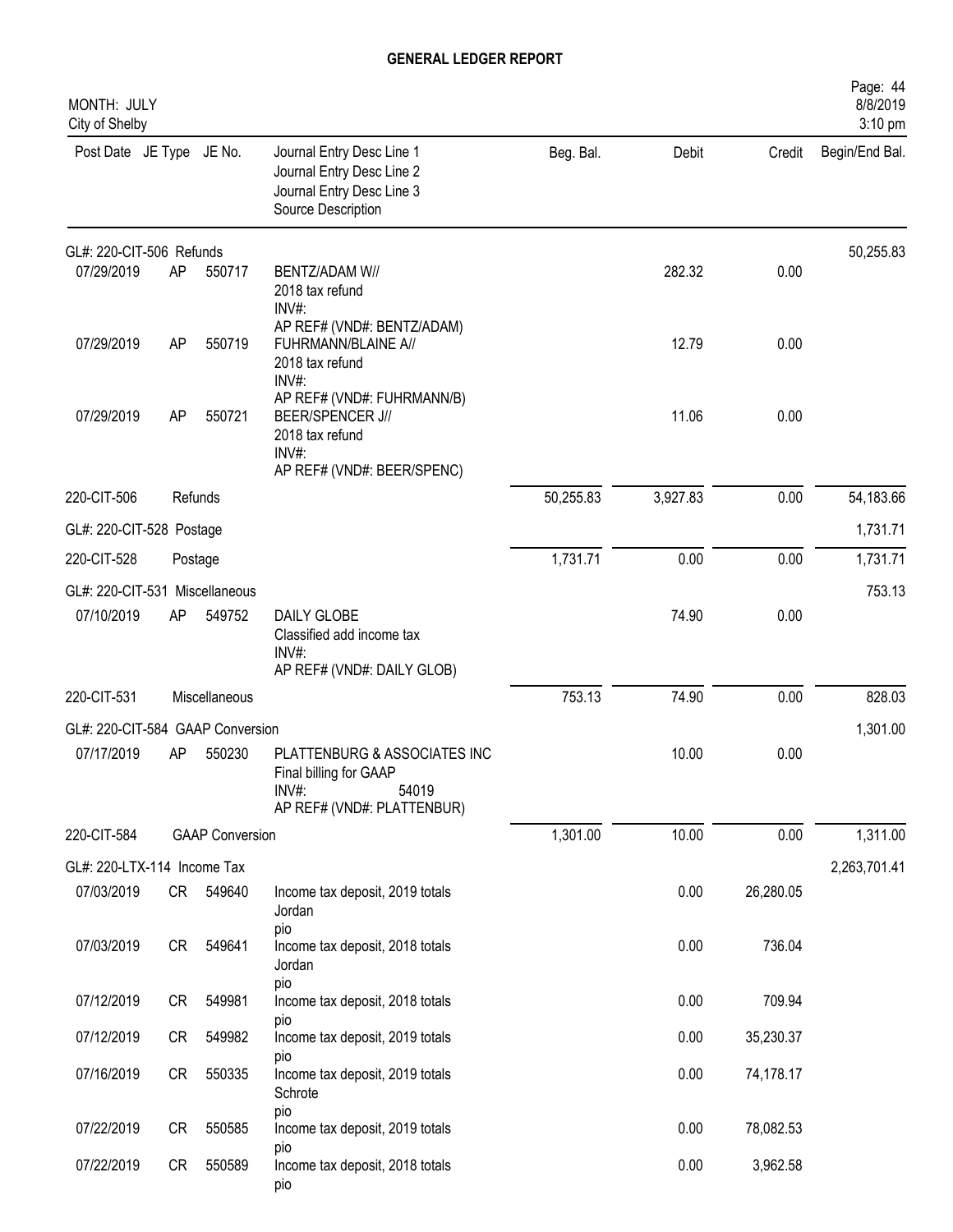| MONTH: JULY<br>City of Shelby            |           |                              |                                                                                                                |              |           |            | Page: 45<br>8/8/2019<br>3:10 pm |
|------------------------------------------|-----------|------------------------------|----------------------------------------------------------------------------------------------------------------|--------------|-----------|------------|---------------------------------|
| Post Date JE Type JE No.                 |           |                              | Journal Entry Desc Line 1<br>Journal Entry Desc Line 2<br>Journal Entry Desc Line 3<br>Source Description      | Beg. Bal.    | Debit     | Credit     | Begin/End Bal.                  |
| GL#: 220-LTX-114 Income Tax              |           |                              |                                                                                                                |              |           |            | 2,263,701.41                    |
| 07/23/2019                               | <b>CR</b> | 550595                       | Income tax deposit, 2019 totals                                                                                |              | 0.00      | 20,941.72  |                                 |
| 07/23/2019                               | <b>CR</b> | 550597                       | pio<br>Income tax deposit, 2018 totals                                                                         |              | 0.00      | 1,668.55   |                                 |
| 07/31/2019                               | <b>CR</b> | 550936                       | pio<br>Income tax deposit, 2019 totals                                                                         |              | 0.00      | 12,484.62  |                                 |
| 07/31/2019                               | <b>CR</b> | 550943                       | pio<br>Income tax deposit, 2018 totals<br>Jordan                                                               |              | 0.00      | 538.59     |                                 |
| 07/31/2019                               | <b>CR</b> | 550944                       | pio<br>Income tax deposit, 2019 totals<br>Jordan<br>pio                                                        |              | 0.00      | 11,669.49  |                                 |
| 220-LTX-114                              |           | Income Tax                   |                                                                                                                | 2,263,701.41 | 0.00      | 266,482.65 | 2,530,184.06                    |
| GL#: 220-MIS-205 Miscellaneous Income    |           |                              |                                                                                                                |              |           |            | 432.00                          |
| 220-MIS-205                              |           | Miscellaneous Income         |                                                                                                                | 432.00       | 0.00      | 0.00       | 432.00                          |
| GL#: 220-TRS-446 Transfer-General Fund   |           |                              |                                                                                                                |              |           |            | 1,334,969.00                    |
| 220-TRS-446                              |           | <b>Transfer-General Fund</b> |                                                                                                                | 1,334,969.00 | 0.00      | 0.00       | 1,334,969.00                    |
| GL#: 220-TRS-447                         |           |                              | Transfer-Capital Improvement                                                                                   |              |           |            | 70,261.53                       |
| 220-TRS-447                              |           |                              | Transfer-Capital Improvement                                                                                   | 70,261.53    | 0.00      | 0.00       | 70,261.53                       |
| GL#: 220-TRS-465 Transfer-Sidewalks (3%) |           |                              |                                                                                                                |              |           |            | 8,179.70                        |
| 220-TRS-465                              |           | Transfer-Sidewalks (3%)      |                                                                                                                | 8,179.70     | 0.00      | 0.00       | 8,179.70                        |
|                                          |           |                              | GL#: 220-TRS-466 Trans Streets, Alleys & Basins                                                                |              |           |            | 264,476.96                      |
| 220-TRS-466                              |           |                              | Trans Streets, Alleys & Basins                                                                                 | 264,476.96   | 0.00      | 0.00       | 264,476.96                      |
|                                          |           |                              | GL#: 220-TRS-467 Transfer Police/Court Const                                                                   |              |           |            | 419,471.78                      |
| 220-TRS-467                              |           |                              | <b>Transfer Police/Court Const</b>                                                                             | 419,471.78   | 0.00      | 0.00       | 419,471.78                      |
|                                          |           |                              | Fund: 220 - City Income Tax Fund Totals:                                                                       |              | 46,156.98 | 266,482.65 |                                 |
| GL#: 225-HEA-400 Wages                   |           |                              |                                                                                                                |              |           |            | 53,083.46                       |
| 07/10/2019                               | AP        | 549681                       | CITY PAYROLL FUND<br>Wages 6/23/19-7/6/19<br>INV#:                                                             |              | 2,984.95  | 0.00       |                                 |
| 07/24/2019                               | AP        | 550435                       | AP REF# (VND#: CITY PAYRO)<br>CITY PAYROLL FUND<br>Wages 7/7/19-7/20/19<br>INV#:<br>AP REF# (VND#: CITY PAYRO) |              | 3,009.95  | 0.00       |                                 |
| 225-HEA-400                              |           | Wages                        |                                                                                                                | 53,083.46    | 5,994.90  | 0.00       | 59,078.36                       |
|                                          |           |                              | GL#: 225-HEA-415 Public Employees Retire.System                                                                |              |           |            | 7,392.19                        |
| 07/05/2019                               | AP        | 549544                       | OH PUBLIC EMPLOYEES RETIREMENT                                                                                 |              | 835.78    | 0.00       |                                 |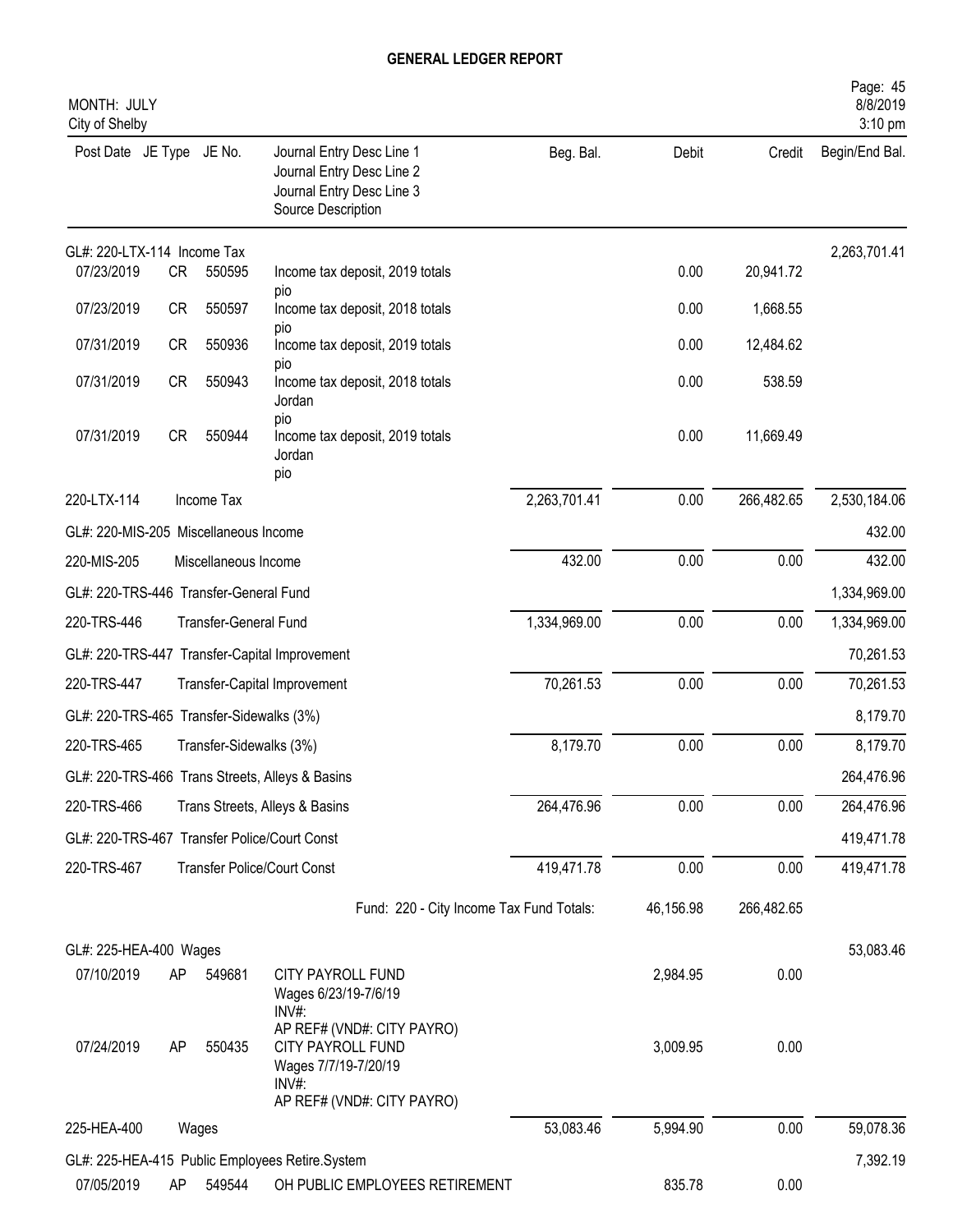| MONTH: JULY<br>City of Shelby         |             |                      |                                                                                                                                                                 |           |          |        | Page: 46<br>8/8/2019<br>3:10 pm |
|---------------------------------------|-------------|----------------------|-----------------------------------------------------------------------------------------------------------------------------------------------------------------|-----------|----------|--------|---------------------------------|
| Post Date JE Type JE No.              |             |                      | Journal Entry Desc Line 1<br>Journal Entry Desc Line 2<br>Journal Entry Desc Line 3<br>Source Description                                                       | Beg. Bal. | Debit    | Credit | Begin/End Bal.                  |
|                                       |             |                      | GL#: 225-HEA-415 Public Employees Retire.System                                                                                                                 |           |          |        | 7,392.19                        |
| 07/29/2019                            | AP          | 550715               | Employer portion 5/26/19-<br>INV#:<br>AP REF# (VND#: OPERS<br>OH PUBLIC EMPLOYEES RETIREMENT<br>Employer portion 6/23/19-<br>$INV#$ :<br>AP REF# (VND#: OPERS ) |           | 835.78   | 0.00   |                                 |
| 225-HEA-415                           |             |                      | Public Employees Retire.System                                                                                                                                  | 7,392.19  | 1,671.56 | 0.00   | 9,063.75                        |
| GL#: 225-HEA-417 FICA                 |             |                      |                                                                                                                                                                 |           |          |        | 769.71                          |
| 07/10/2019                            | AP          | 549683               | PAYROLL FUND<br>FICA 6/23/19-7/6/19<br>$INV#$ :                                                                                                                 |           | 43.29    | 0.00   |                                 |
| 07/24/2019                            | AP          | 550437               | AP REF# (VND#: PAYROLL FU)<br>PAYROLL FUND<br>FICA 7/7/19-7/20/19<br>INV#:<br>AP REF# (VND#: PAYROLL FU)                                                        |           | 43.63    | 0.00   |                                 |
| 225-HEA-417                           | <b>FICA</b> |                      |                                                                                                                                                                 | 769.71    | 86.92    | 0.00   | 856.63                          |
| GL#: 225-HEA-418 Hospitalization      |             |                      |                                                                                                                                                                 |           |          |        | 12,591.81                       |
| 07/02/2019                            | AP          | 549291               | <b>US BANK ICS</b><br>Acct 19-OME095<br>INV#:<br>AP REF# (VND#: US BANK IC)                                                                                     |           | 1,630.11 | 0.00   |                                 |
| 225-HEA-418                           |             | Hospitalization      |                                                                                                                                                                 | 12,591.81 | 1,630.11 | 0.00   | 14,221.92                       |
| GL#: 225-HEA-419 Life Insurance       |             |                      |                                                                                                                                                                 |           |          |        | 112.80                          |
| 07/02/2019                            | AP          | 549293               | AMERICAN UNITED LIFE INS CO<br>policy G 00608125-002-000<br>$INV#$ :<br>AP REF# (VND#: AMERICAN U)                                                              |           | 12.00    | 0.00   |                                 |
| 225-HEA-419                           |             | Life Insurance       |                                                                                                                                                                 | 112.80    | 12.00    | 0.00   | 124.80                          |
| GL#: 225-HEA-420 Workers Compensation |             |                      |                                                                                                                                                                 |           |          |        | 908.00                          |
| 07/05/2019                            | AP          | 549542               | BUREAU OF WORKERS COMPENSATION<br>Policy 37005502<br>INV#:<br>1005934658                                                                                        |           | 115.00   | 0.00   |                                 |
| 07/24/2019                            | AP          | 550513               | AP REF# (VND#: BWC<br>COMPMANAGEMENT, INC<br>2020 Group retro rating 6142<br>$INV#$ :<br>1202158<br>AP REF# (VND#: COMPMANAGE)                                  |           | 29.00    | 0.00   |                                 |
| 225-HEA-420                           |             | Workers Compensation |                                                                                                                                                                 | 908.00    | 144.00   | 0.00   | 1,052.00                        |
| GL#: 225-HEA-421 Unemployment         |             |                      |                                                                                                                                                                 |           |          |        | 0.00                            |
| 07/12/2019                            | AP          | 550003               | OHIO DEPT. OF JOB & FAMILY SER<br>employer # 0803787-00-9<br>INV#:                                                                                              |           | 200.00   | 0.00   |                                 |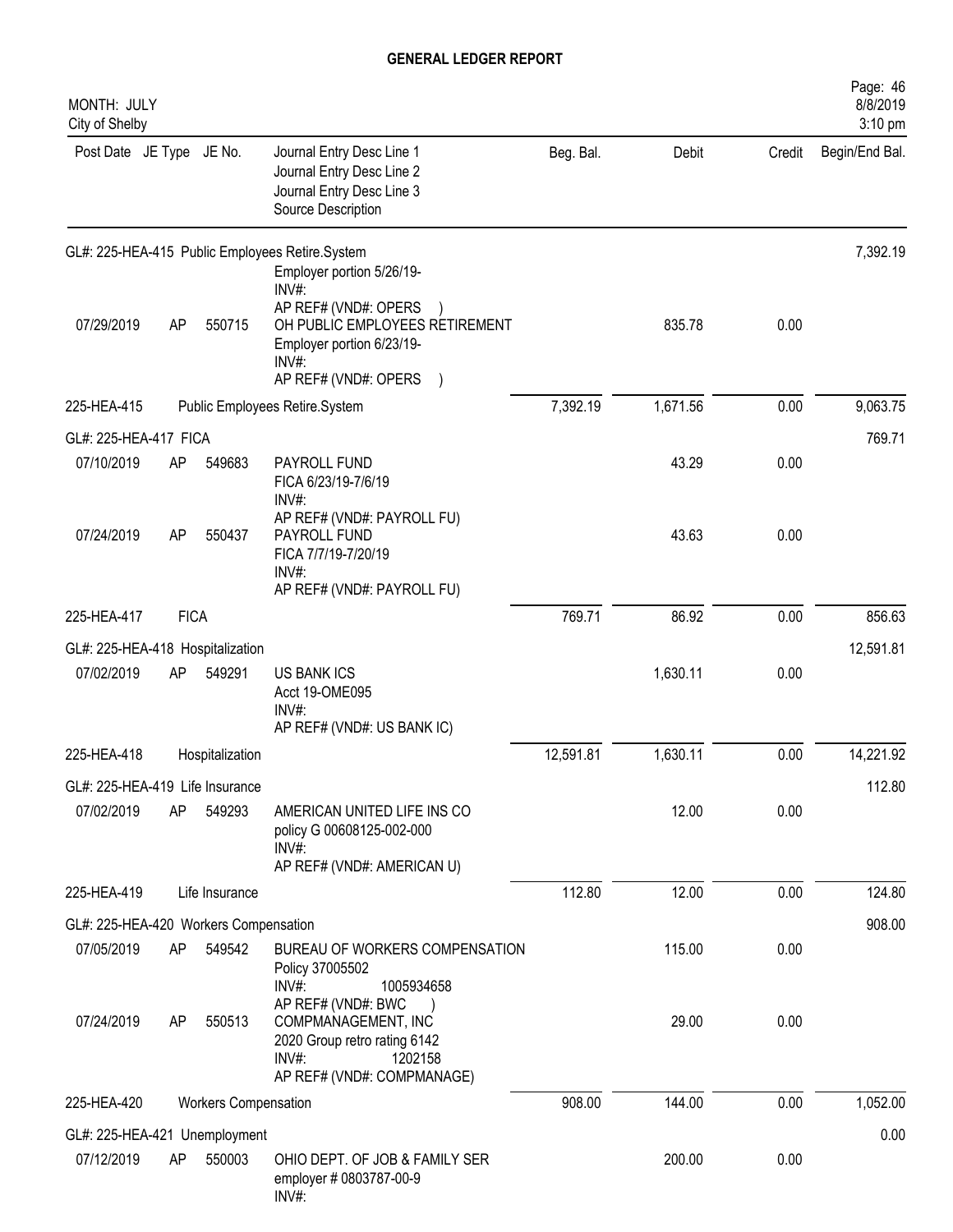| MONTH: JULY<br>City of Shelby                   |    |                     |                                                                                                                                                  |           |        |        | Page: 47<br>8/8/2019<br>3:10 pm |
|-------------------------------------------------|----|---------------------|--------------------------------------------------------------------------------------------------------------------------------------------------|-----------|--------|--------|---------------------------------|
| Post Date JE Type JE No.                        |    |                     | Journal Entry Desc Line 1<br>Journal Entry Desc Line 2<br>Journal Entry Desc Line 3<br>Source Description                                        | Beg. Bal. | Debit  | Credit | Begin/End Bal.                  |
| GL#: 225-HEA-421 Unemployment                   |    |                     |                                                                                                                                                  |           |        |        | 0.00                            |
|                                                 |    |                     | AP REF# (VND#: ODJFS )                                                                                                                           | 0.00      | 200.00 | 0.00   | 200.00                          |
| 225-HEA-421                                     |    | Unemployment        |                                                                                                                                                  |           |        |        |                                 |
| GL#: 225-HEA-428 Telephone<br>07/05/2019        | AP | 549520              | <b>CENTURYLINK</b><br>acct 302298892<br>INV#:                                                                                                    |           | 93.04  | 0.00   | 575.34                          |
| 07/24/2019                                      | AP | 550499              | AP REF# (VND#: CENTURY )<br>CHARTER COMM HOLDINGS LLC<br>acct 01075-321600202-1001<br>$INV#$ :<br>321600202071619b<br>AP REF# (VND#: CHART COMM) |           | 3.22   | 0.00   |                                 |
| 07/29/2019                                      | AP | 550699              | <b>CENTURYLINK</b><br>acct 302298892<br>INV#:<br>AP REF# (VND#: CENTURY )                                                                        |           | 94.82  | 0.00   |                                 |
| 225-HEA-428                                     |    | Telephone           |                                                                                                                                                  | 575.34    | 191.08 | 0.00   | 766.42                          |
| GL#: 225-HEA-435 Property and Liability Insuran |    |                     |                                                                                                                                                  |           |        |        | 400.00                          |
| 225-HEA-435                                     |    |                     | Property and Liability Insuran                                                                                                                   | 400.00    | 0.00   | 0.00   | 400.00                          |
| GL#: 225-HEA-441 Auditor Fees                   |    |                     |                                                                                                                                                  |           |        |        | 1,781.77                        |
| 225-HEA-441                                     |    | <b>Auditor Fees</b> |                                                                                                                                                  | 1,781.77  | 0.00   | 0.00   | 1,781.77                        |
| GL#: 225-HEA-443 DRETAC Fees                    |    |                     |                                                                                                                                                  |           |        |        | 780.42                          |
| 225-HEA-443                                     |    | <b>DRETAC Fees</b>  |                                                                                                                                                  | 780.42    | 0.00   | 0.00   | 780.42                          |
|                                                 |    |                     | GL#: 225-HEA-471 Education, Mtgs. & Related Exp.                                                                                                 |           |        |        | 1,801.60                        |
| 225-HEA-471                                     |    |                     | Education, Mtgs. & Related Exp.                                                                                                                  | 1,801.60  | 0.00   | 0.00   | 1,801.60                        |
| GL#: 225-HEA-472 Supplies                       |    |                     |                                                                                                                                                  |           |        |        | 256.79                          |
| 225-HEA-472                                     |    | Supplies            |                                                                                                                                                  | 256.79    | 0.00   | 0.00   | 256.79                          |
| GL#: 225-HEA-473 Office Supplies                |    |                     |                                                                                                                                                  |           |        |        | 84.88                           |
| 07/29/2019                                      | AP | 550709              | TREASURER, STATE OF OHIO<br>Birth & death paper<br>INV#:<br>20200237                                                                             |           | 249.65 | 0.00   |                                 |
| 07/30/2019                                      | AP | 550841              | AP REF# (VND#: TREAS.STAT)<br>MANSFIELD RUBBER STAMP<br>Notary stamp for Beth Conrad<br>INV#:<br>105743                                          |           | 42.05  | 0.00   |                                 |
| 07/30/2019                                      | AP | 550849              | AP REF# (VND#: MANS RUBBE)<br>G & L SUPPLY<br>Roll towels & toilet cleaner<br>INV#:<br>616666<br>AP REF# (VND#: G & L SUPP)                      |           | 27.66  | 0.00   |                                 |
| 225-HEA-473                                     |    | Office Supplies     |                                                                                                                                                  | 84.88     | 319.36 | 0.00   | 404.24                          |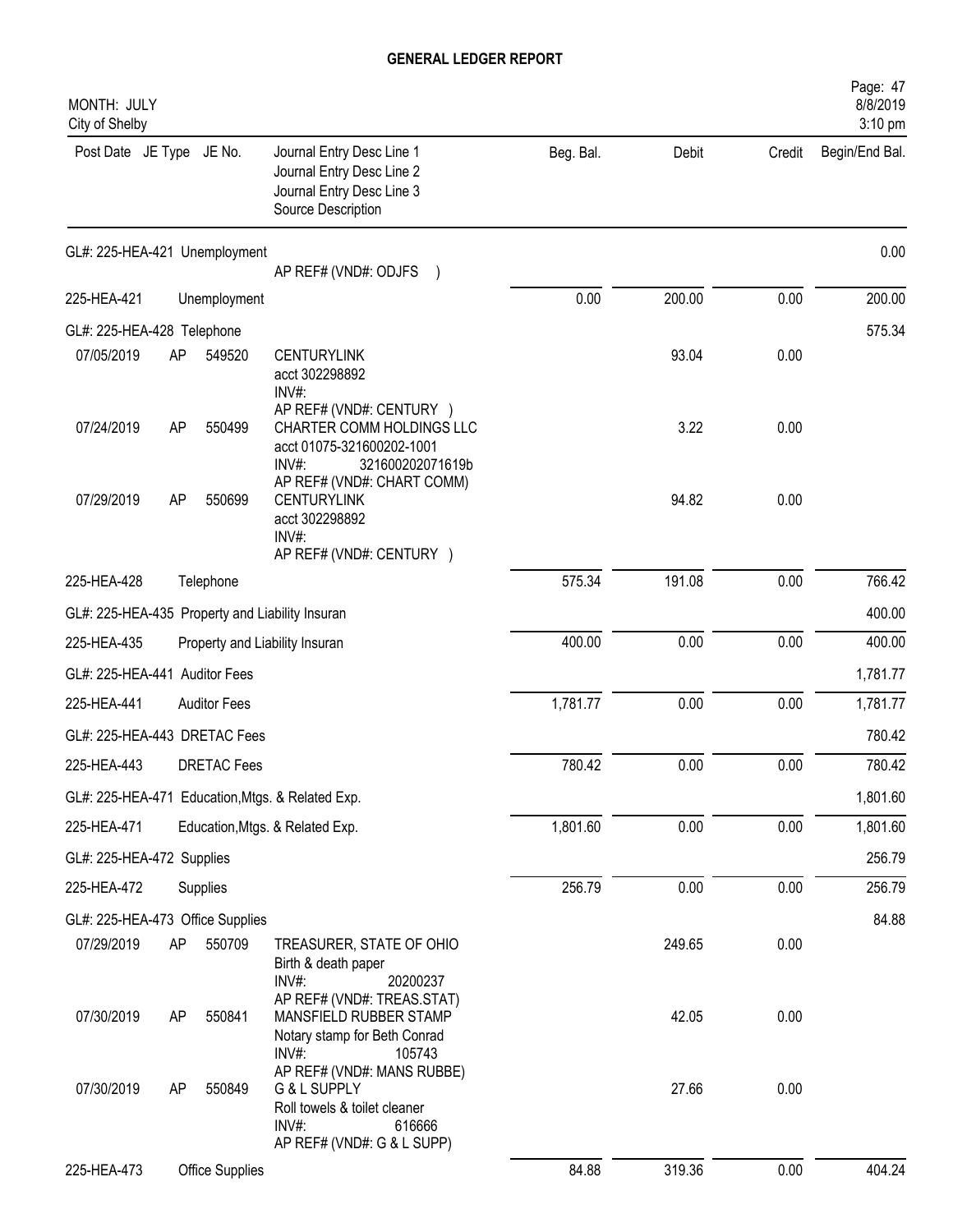| MONTH: JULY<br>City of Shelby          |    |                             |                                                                                                                     |           |          |        | Page: 48<br>8/8/2019<br>3:10 pm |
|----------------------------------------|----|-----------------------------|---------------------------------------------------------------------------------------------------------------------|-----------|----------|--------|---------------------------------|
| Post Date JE Type JE No.               |    |                             | Journal Entry Desc Line 1<br>Journal Entry Desc Line 2<br>Journal Entry Desc Line 3<br>Source Description           | Beg. Bal. | Debit    | Credit | Begin/End Bal.                  |
| GL#: 225-HEA-483 State Audit           |    |                             |                                                                                                                     |           |          |        | 883.00                          |
| 07/10/2019                             | AP | 549754                      | TREASURER, STATE OF OHIO<br>Financial audit<br>INV#:<br>AP REF# (VND#: TREAS.STAT)                                  |           | 40.00    | 0.00   |                                 |
| 225-HEA-483                            |    | State Audit                 |                                                                                                                     | 883.00    | 40.00    | 0.00   | 923.00                          |
| GL#: 225-HEA-484 Fuel, Autos-Equipment |    |                             |                                                                                                                     |           |          |        | 800.00                          |
| 07/10/2019                             | AP | 549760                      | COLE DISTRIBUTING INC.<br>Fuel June 2019<br>$INV#$ :<br>AP REF# (VND#: COLE DISTR)                                  |           | 200.00   | 0.00   |                                 |
| 225-HEA-484                            |    | Fuel, Autos-Equipment       |                                                                                                                     | 800.00    | 200.00   | 0.00   | 1,000.00                        |
| GL#: 225-HEA-485 Maintenance, Autos    |    |                             |                                                                                                                     |           |          |        | 213.05                          |
| 07/10/2019                             | AP | 549816                      | SHELBY PARTS CO.<br>service dept parts 6/7/19<br>$INV#$ :<br>321813                                                 |           | 23.44    | 0.00   |                                 |
| 07/10/2019                             | AP | 549818                      | AP REF# (VND#: SHELBY PAR)<br>SHELBY PARTS CO.<br>Service dept parts June<br>$INV#$ :<br>AP REF# (VND#: SHELBY PAR) |           | 1.56     | 0.00   |                                 |
| 225-HEA-485                            |    | Maintenance, Autos          |                                                                                                                     | 213.05    | 25.00    | 0.00   | 238.05                          |
| GL#: 225-HEA-486 Maintenance Equipment |    |                             |                                                                                                                     |           |          |        | 345.28                          |
| 07/12/2019                             | AP | 550023                      | MT BUSINESS TECHNOLOGIES, INC.<br>Contract 6079528-01<br>IN176450<br>INV#:<br>AP REF# (VND#: MT BUS TEC)            |           | 42.95    | 0.00   |                                 |
| 225-HEA-486                            |    | Maintenance Equipment       |                                                                                                                     | 345.28    | 42.95    | 0.00   | 388.23                          |
| GL#: 225-HEA-492 Administrative Costs  |    |                             |                                                                                                                     |           |          |        | 10,999.98                       |
| 07/02/2019                             | AP | 549317                      | <b>GENERAL FUND-SHELBY</b><br>Administrative cost July 2019<br>INV#:<br>AP REF# (VND#: GENERAL )                    |           | 1,833.33 | 0.00   |                                 |
| 225-HEA-492                            |    | <b>Administrative Costs</b> |                                                                                                                     | 10,999.98 | 1,833.33 | 0.00   | 12,833.31                       |
| GL#: 225-HEA-493 Health Contract       |    |                             |                                                                                                                     |           |          |        | 4,427.96                        |
| 07/05/2019                             | AP | 549550                      | <b>GALION CITY HEALTH DEPT</b><br>Communicable disease June 2019<br>INV#:<br>AP REF# (VND#: GALION CIT)             |           | 476.75   | 0.00   |                                 |
| 225-HEA-493                            |    | <b>Health Contract</b>      |                                                                                                                     | 4,427.96  | 476.75   | 0.00   | 4,904.71                        |
| GL#: 225-HEA-496 State License Fees    |    |                             |                                                                                                                     |           |          |        | 2,185.00                        |
| 07/30/2019                             | AP | 550835                      | TREASURER, STATE OF OHIO<br>Mobile food service                                                                     |           | 56.00    | 0.00   |                                 |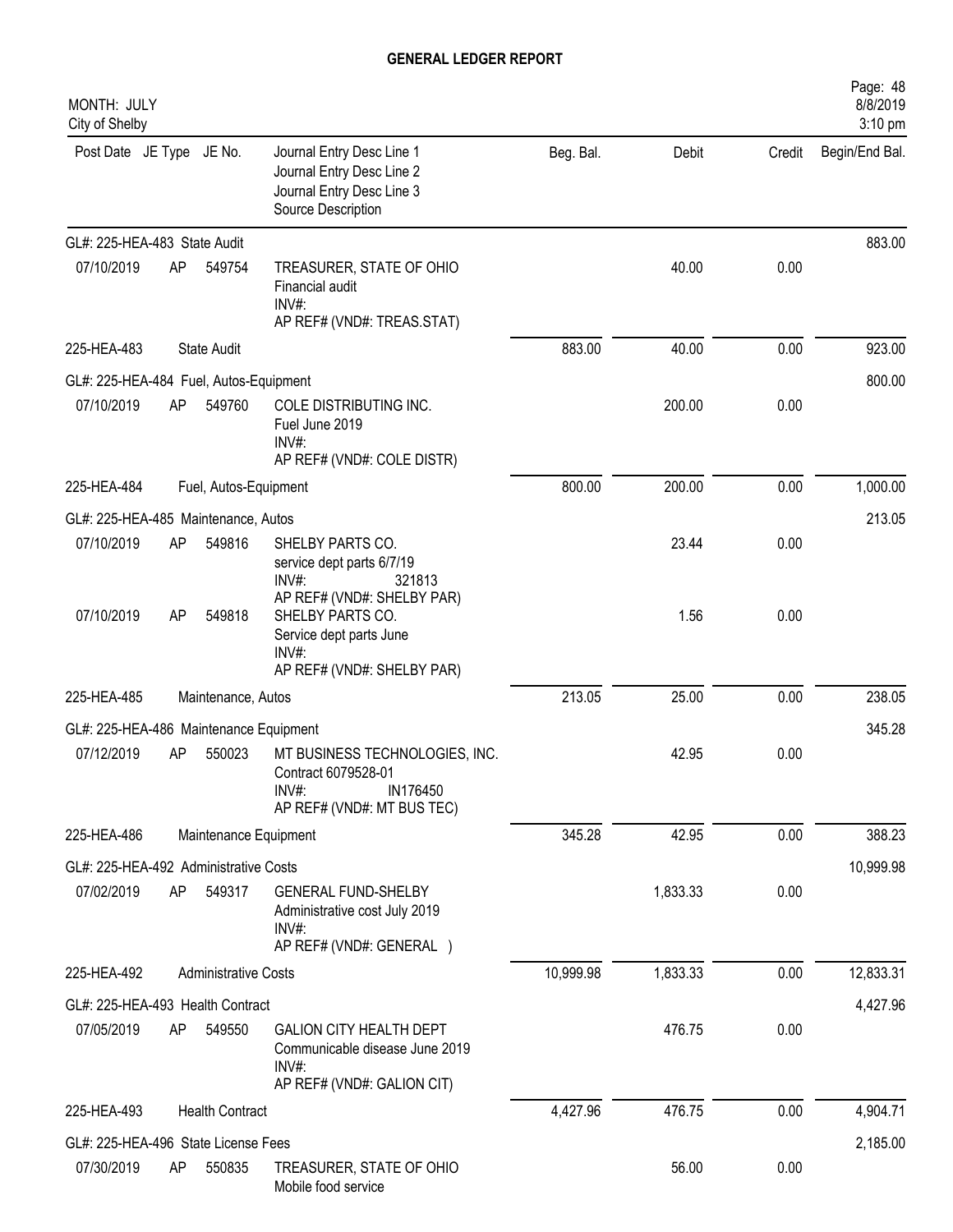| MONTH: JULY<br>City of Shelby             |    |                                 |                                                                                                                                                                                     |           |          |        | Page: 49<br>8/8/2019<br>3:10 pm |
|-------------------------------------------|----|---------------------------------|-------------------------------------------------------------------------------------------------------------------------------------------------------------------------------------|-----------|----------|--------|---------------------------------|
| Post Date JE Type JE No.                  |    |                                 | Journal Entry Desc Line 1<br>Journal Entry Desc Line 2<br>Journal Entry Desc Line 3<br>Source Description                                                                           | Beg. Bal. | Debit    | Credit | Begin/End Bal.                  |
| GL#: 225-HEA-496 State License Fees       |    |                                 | INV#:<br>AP REF# (VND#: TREAS.STAT)                                                                                                                                                 |           |          |        | 2,185.00                        |
| 225-HEA-496                               |    | <b>State License Fees</b>       |                                                                                                                                                                                     | 2,185.00  | 56.00    | 0.00   | 2,241.00                        |
| GL#: 225-HEA-497 BC & DC State Fee        |    |                                 |                                                                                                                                                                                     |           |          |        | 6,145.60                        |
| 07/10/2019                                | AP | 549756                          | TREASURER, STATE OF OHIO<br>Vital statistics 2nd qrt 2019<br>INV#:<br>AP REF# (VND#: TREAS.STAT)                                                                                    |           | 2,658.64 | 0.00   |                                 |
| 225-HEA-497                               |    | BC & DC State Fee               |                                                                                                                                                                                     | 6,145.60  | 2,658.64 | 0.00   | 8,804.24                        |
| GL#: 225-HEA-498 Burial Permits State Fee |    |                                 |                                                                                                                                                                                     |           |          |        | 267.50                          |
| 07/02/2019                                | AP | 549313                          | OHIO DIVISION OF REAL ESTATE<br>9 burial permits June 2019<br>INV#:<br>AP REF# (VND#: OHIO DIVIS)                                                                                   |           | 22.50    | 0.00   |                                 |
| 225-HEA-498                               |    | <b>Burial Permits State Fee</b> |                                                                                                                                                                                     | 267.50    | 22.50    | 0.00   | 290.00                          |
| GL#: 225-HEA-501 Computer support         |    |                                 |                                                                                                                                                                                     |           |          |        | 2,575.43                        |
| 225-HEA-501                               |    | Computer support                |                                                                                                                                                                                     | 2,575.43  | 0.00     | 0.00   | 2,575.43                        |
| GL#: 225-HEA-528 Postage                  |    |                                 |                                                                                                                                                                                     |           |          |        | 207.00                          |
| 225-HEA-528                               |    | Postage                         |                                                                                                                                                                                     | 207.00    | 0.00     | 0.00   | 207.00                          |
| GL#: 225-HEA-531 Miscellaneous            |    |                                 |                                                                                                                                                                                     |           |          |        | 33,383.86                       |
| 07/02/2019                                |    | AP 549301                       | DAS HARDWARE LLC<br>City Hall June 2019<br>INV#:                                                                                                                                    |           | 17.18    | 0.00   |                                 |
| 07/02/2019                                | AP | 549319                          | AP REF# (VND#: DAS HARDWA)<br>RESOURCE SOLUTIONS ASSOC LLC<br>June 2019 Accreditation Proj.<br>$INV#$ :<br>917                                                                      |           | 3,840.00 | 0.00   |                                 |
| 07/10/2019                                | AP | 549762                          | AP REF# (VND#: RESOURCE S)<br>AUTOMATIC DATA PROCESSING<br>Processing charges 6/22/19                                                                                               |           | 9.79     | 0.00   |                                 |
| 07/10/2019                                | AP | 549794                          | INV#:<br>538039706<br>AP REF# (VND#: ADP<br>UNIVAR USA, INC<br>Mosquito spray                                                                                                       |           | 3,070.00 | 0.00   |                                 |
| 07/17/2019                                | AP | 550138                          | INV#:<br>CX502456<br>AP REF# (VND#: UNIVAR USA)<br>AUTOMATIC DATA PROCESSING                                                                                                        |           | 10.50    | 0.00   |                                 |
| 07/24/2019                                | AP | 550515                          | processing charges through<br>INV#:<br>538791916<br>AP REF# (VND#: ADP<br>AUTOMATIC DATA PROCESSING<br>Human Capital through 7/15/19<br>$INV#$ :<br>539262095<br>AP REF# (VND#: ADP |           | 9.84     | 0.00   |                                 |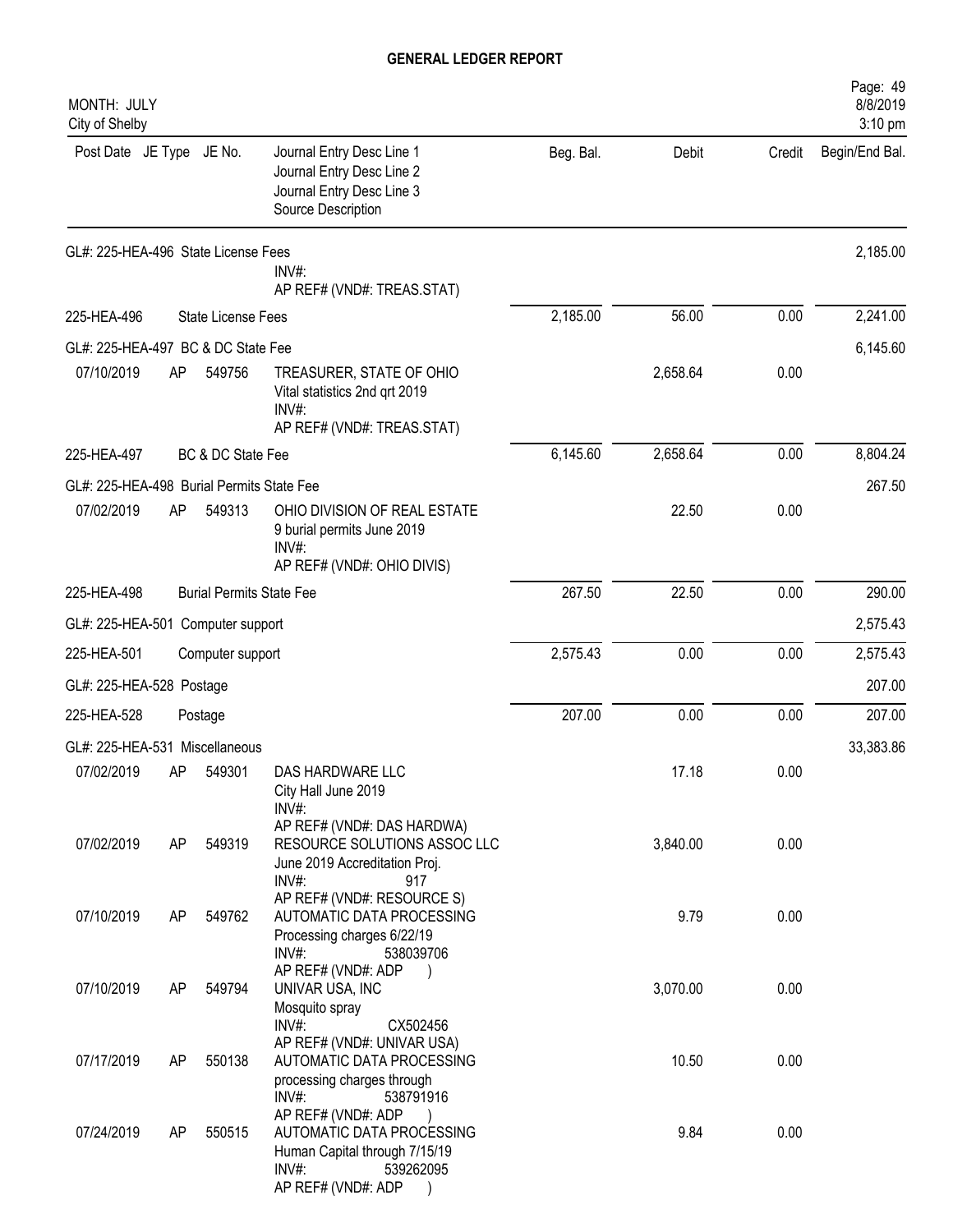| MONTH: JULY<br>City of Shelby          |      |                        |                                                                                                                                     |           |          |          | Page: 50<br>8/8/2019<br>3:10 pm |
|----------------------------------------|------|------------------------|-------------------------------------------------------------------------------------------------------------------------------------|-----------|----------|----------|---------------------------------|
| Post Date JE Type JE No.               |      |                        | Journal Entry Desc Line 1<br>Journal Entry Desc Line 2<br>Journal Entry Desc Line 3<br>Source Description                           | Beg. Bal. | Debit    | Credit   | Begin/End Bal.                  |
| GL#: 225-HEA-531 Miscellaneous         |      |                        |                                                                                                                                     |           |          |          | 33,383.86                       |
| 07/29/2019                             | AP   | 550705                 | BARNES/ANDREA//<br>Mosquitoe trapping 5 weeks<br>$INV#$ :                                                                           |           | 800.00   | 0.00     |                                 |
| 07/30/2019                             | AP   | 550857                 | AP REF# (VND#: BARNES/AND)<br><b>CAIN GRAPHICS</b><br>Lip balm & sunscreen combo<br>13238<br>$INV#$ :<br>AP REF# (VND#: CAIN GRAPH) |           | 595.00   | 0.00     |                                 |
| 225-HEA-531                            |      | Miscellaneous          |                                                                                                                                     | 33,383.86 | 8,352.31 | 0.00     | 41,736.17                       |
| GL#: 225-HEA-584 GAAP Conversion       |      |                        |                                                                                                                                     |           |          |          | 2,145.00                        |
| 07/17/2019                             | AP   | 550230                 | PLATTENBURG & ASSOCIATES INC<br>Final billing for GAAP<br>$INV#$ :<br>54019<br>AP REF# (VND#: PLATTENBUR)                           |           | 50.00    | 0.00     |                                 |
| 225-HEA-584                            |      | <b>GAAP Conversion</b> |                                                                                                                                     | 2,145.00  | 50.00    | 0.00     | 2,195.00                        |
| GL#: 225-HEA-625 Nuisance Abatement    |      |                        |                                                                                                                                     |           |          |          | 3,169.22                        |
| 07/18/2019                             | AP   | 550348                 | SHASKY SANITATION<br>Dumpsters for clean up days<br>$INV#$ :                                                                        |           | 2,000.00 | 0.00     |                                 |
| 07/18/2019                             | AP   | 550350                 | AP REF# (VND#: SHASKY SAN)<br>SHASKY SANITATION<br>Dumpsters for clean up days<br>INV#:<br>AP REF# (VND#: SHASKY SAN)               |           | 220.00   | 0.00     |                                 |
| 225-HEA-625                            |      | Nuisance Abatement     |                                                                                                                                     | 3,169.22  | 2,220.00 | 0.00     | 5,389.22                        |
| GL#: 225-HSA-531 Miscellaneous         |      |                        |                                                                                                                                     |           |          |          | 0.00                            |
| 07/24/2019                             | AP   | 550539                 | PUBLIC HEALTH ACCREDITATION BD<br><b>Annual Accreditation Services</b><br>INV#:<br>INV-41093<br>AP REF# (VND#: PHAB                 |           | 5,600.00 | 0.00     |                                 |
| 225-HSA-531                            |      | Miscellaneous          |                                                                                                                                     | 0.00      | 5,600.00 | 0.00     | 5,600.00                        |
| GL#: 225-IGT-128 Property tax rollback |      |                        |                                                                                                                                     |           |          |          | 14,808.52                       |
| 225-IGT-128                            |      | Property tax rollback  |                                                                                                                                     | 14,808.52 | 0.00     | 0.00     | 14,808.52                       |
| GL#: 225-IGT-142 State Grants or Aid   |      |                        |                                                                                                                                     |           |          |          | 4,337.02                        |
| 225-IGT-142                            |      | State Grants or Aid    |                                                                                                                                     | 4,337.02  | 0.00     | 0.00     | 4,337.02                        |
| GL#: 225-IGT-143 County Grant or Aid   |      |                        |                                                                                                                                     |           |          |          | 0.00                            |
| 07/16/2019                             | CR — | 550328                 | ACH lead grant from state<br>pio                                                                                                    |           | 0.00     | 4,000.00 |                                 |
| 225-IGT-143                            |      | County Grant or Aid    |                                                                                                                                     | 0.00      | 0.00     | 4,000.00 | 4,000.00                        |
| GL#: 225-LTX-111 REAL ESTATE TAXES     |      |                        |                                                                                                                                     |           |          |          | 109,782.22                      |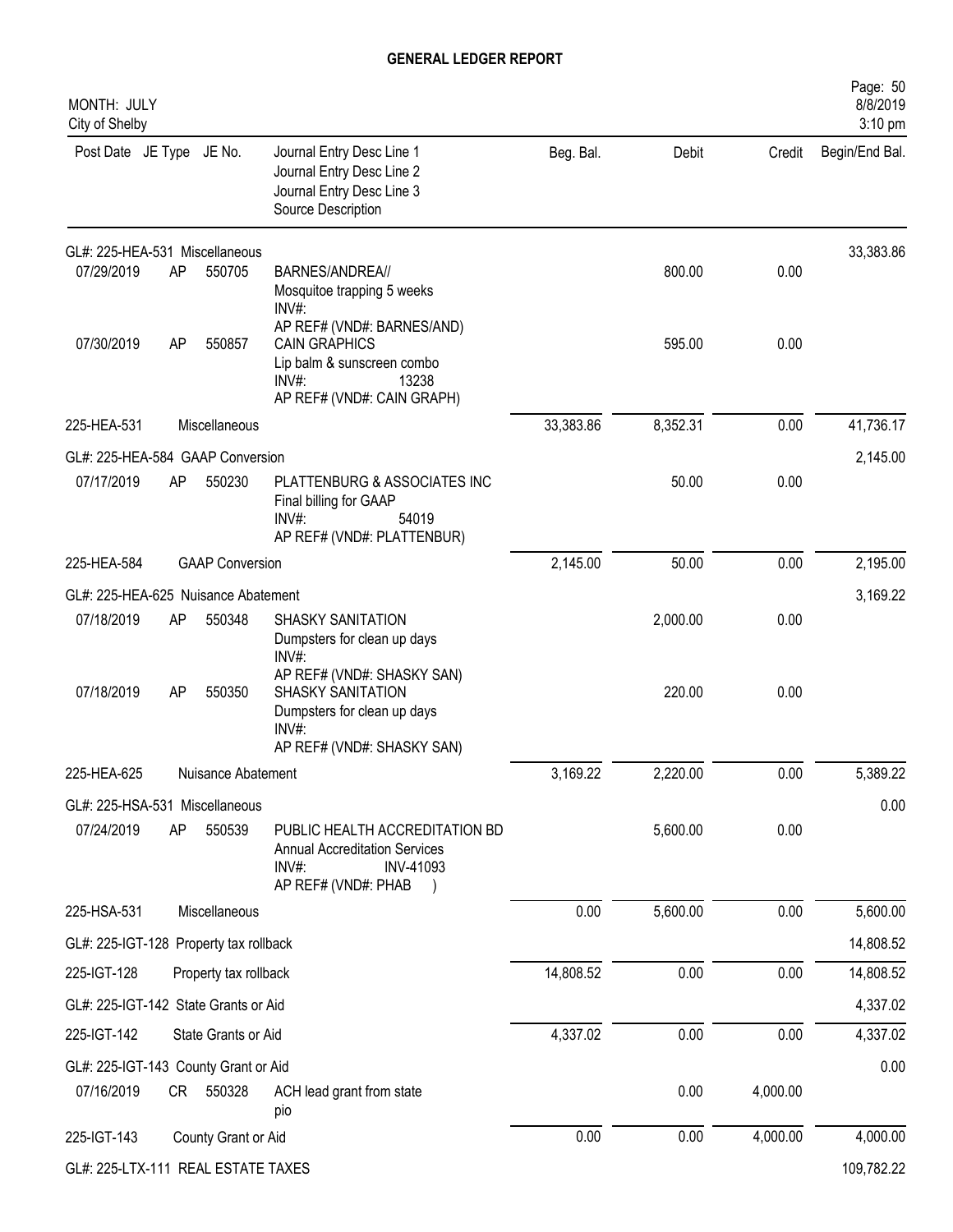| MONTH: JULY<br>City of Shelby               |      |                       |                                                                                                                          |            |       |        | Page: 51<br>8/8/2019<br>3:10 pm |
|---------------------------------------------|------|-----------------------|--------------------------------------------------------------------------------------------------------------------------|------------|-------|--------|---------------------------------|
| Post Date JE Type JE No.                    |      |                       | Journal Entry Desc Line 1<br>Journal Entry Desc Line 2<br>Journal Entry Desc Line 3<br>Source Description                | Beg. Bal.  | Debit | Credit | Begin/End Bal.                  |
| 225-LTX-111                                 |      | REAL ESTATE TAXES     |                                                                                                                          | 109,782.22 | 0.00  | 0.00   | 109,782.22                      |
|                                             |      |                       | GL#: 225-LTX-112 PERSONAL PROPERTY TAX                                                                                   |            |       |        | 1,702.03                        |
| 225-LTX-112                                 |      |                       | PERSONAL PROPERTY TAX                                                                                                    | 1,702.03   | 0.00  | 0.00   | 1,702.03                        |
| GL#: 225-LTX-113 Manufactured Home Tax      |      |                       |                                                                                                                          |            |       |        | 251.72                          |
| 225-LTX-113                                 |      | Manufactured Home Tax |                                                                                                                          | 251.72     | 0.00  | 0.00   | 251.72                          |
| GL#: 225-MIS-205 Miscellaneous Income       |      |                       |                                                                                                                          |            |       |        | 796.05                          |
| 225-MIS-205                                 |      | Miscellaneous Income  |                                                                                                                          | 796.05     | 0.00  | 0.00   | 796.05                          |
| GL#: 225-PAL-190 Pool license fees          |      |                       |                                                                                                                          |            |       |        | 640.00                          |
| 225-PAL-190                                 |      | Pool license fees     |                                                                                                                          | 640.00     | 0.00  | 0.00   | 640.00                          |
| GL#: 225-PAL-192 Mobile Food License        |      |                       |                                                                                                                          |            |       |        | 468.00                          |
| 07/20/2019                                  | CR . | 550397                | 1 mobile lic.@ 117.00, difference owed<br>Seltzer level 3@ 45.00, septic hauler @<br>85.00, trash hauler @ 100.00<br>pio |            | 0.00  | 117.00 |                                 |
| 225-PAL-192                                 |      | Mobile Food License   |                                                                                                                          | 468.00     | 0.00  | 117.00 | 585.00                          |
| GL#: 225-PAL-193 Vending Licenses           |      |                       |                                                                                                                          |            |       |        | 229.44                          |
| 225-PAL-193                                 |      | Vending Licenses      |                                                                                                                          | 229.44     | 0.00  | 0.00   | 229.44                          |
| GL#: 225-PAL-194 Commercial Food Licenses   |      |                       |                                                                                                                          |            |       |        | 14,864.63                       |
| 07/20/2019                                  | CR   | 550397                | 1 mobile lic.@ 117.00, difference owed<br>Seltzer level 3@ 45.00, septic hauler @<br>85.00, trash hauler @ 100.00<br>pio |            | 0.00  | 45.00  |                                 |
| 225-PAL-194                                 |      |                       | <b>Commercial Food Licenses</b>                                                                                          | 14,864.63  | 0.00  | 45.00  | 14,909.63                       |
| GL#: 225-PAL-195 Burial Permits             |      |                       |                                                                                                                          |            |       |        | 270.00                          |
| 07/12/2019                                  | CR   | 549989                | 7 burial permits, 9 birth, 16 death cert<br>pio                                                                          |            | 0.00  | 21.00  |                                 |
| 07/20/2019                                  | CR   | 550398                | 1 burial permit, 7 birth cert, 6 death                                                                                   |            | 0.00  | 3.00   |                                 |
| 07/25/2019                                  | CR   | 550604                | pio<br>1 burial permit, 6 birth certificates                                                                             |            | 0.00  | 3.00   |                                 |
| 07/31/2019                                  | CR   | 550941                | pio<br>17 burial permits, 10 birth certificates<br>pio                                                                   |            | 0.00  | 51.00  |                                 |
| 225-PAL-195                                 |      | <b>Burial Permits</b> |                                                                                                                          | 270.00     | 0.00  | 78.00  | 348.00                          |
| GL#: 225-PAL-196 Birth & Death Certificates |      |                       |                                                                                                                          |            |       |        | 11,550.00                       |
| 07/03/2019                                  | CR   | 549646                | 9 birth certificates, 2 death                                                                                            |            | 0.00  | 275.00 |                                 |
| 07/12/2019                                  | CR   | 549989                | pio<br>7 burial permits, 9 birth, 16 death cert                                                                          |            | 0.00  | 625.00 |                                 |
| 07/17/2019                                  | CR   | 550336                | pio<br>3 birth certificates<br>credit card payment                                                                       |            | 0.00  | 75.00  |                                 |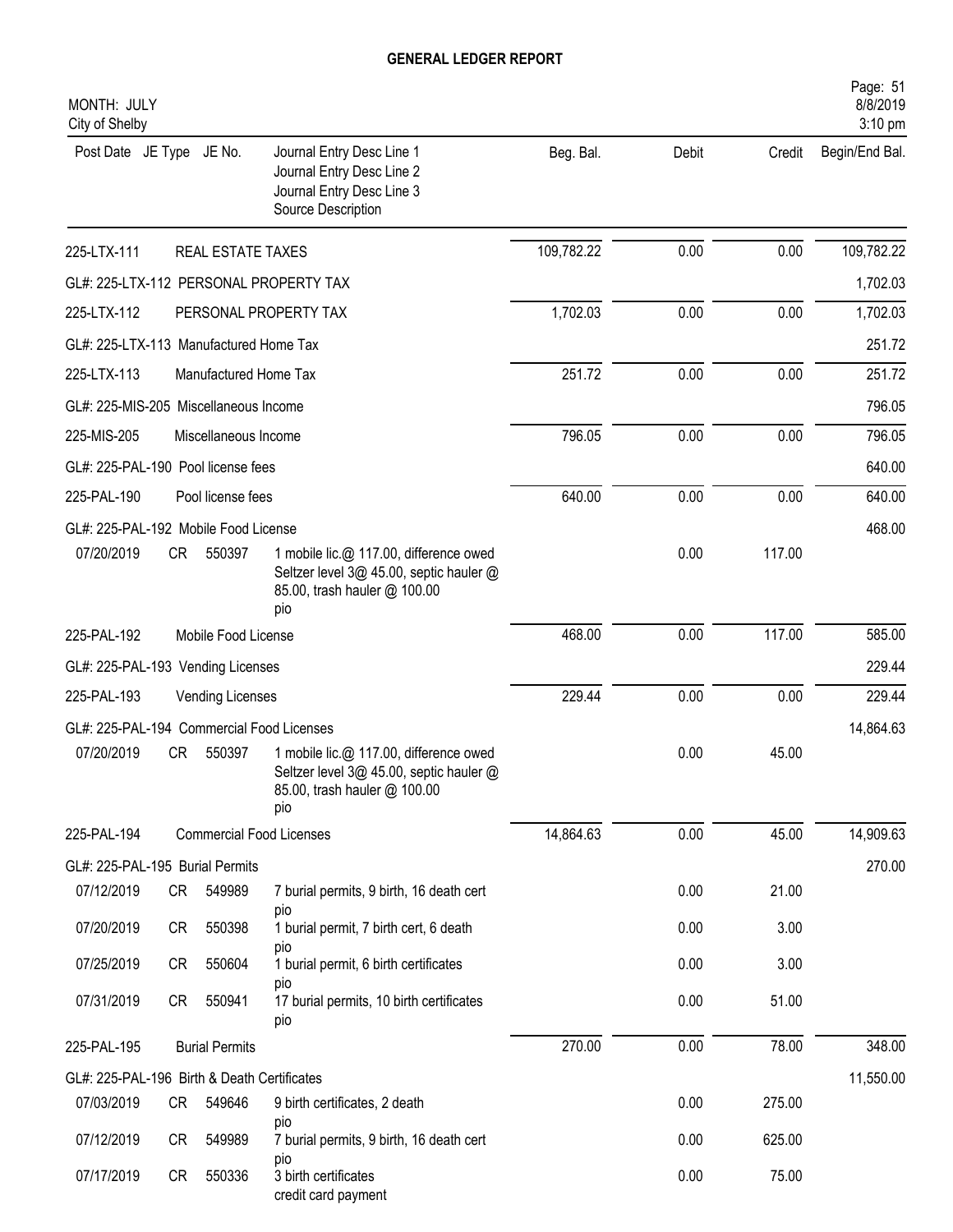| MONTH: JULY<br>City of Shelby               |           |                                       |                                                                                                                                 |           |           |          | Page: 52<br>8/8/2019<br>3:10 pm |
|---------------------------------------------|-----------|---------------------------------------|---------------------------------------------------------------------------------------------------------------------------------|-----------|-----------|----------|---------------------------------|
| Post Date JE Type JE No.                    |           |                                       | Journal Entry Desc Line 1<br>Journal Entry Desc Line 2<br>Journal Entry Desc Line 3<br>Source Description                       | Beg. Bal. | Debit     | Credit   | Begin/End Bal.                  |
| GL#: 225-PAL-196 Birth & Death Certificates |           |                                       |                                                                                                                                 |           |           |          | 11,550.00                       |
| 07/20/2019                                  | CR        | 550398                                | pio<br>1 burial permit, 7 birth cert, 6 death                                                                                   |           | 0.00      | 325.00   |                                 |
| 07/22/2019                                  | <b>CR</b> | 550590                                | pio<br>1 birth certificate<br>credit card payment                                                                               |           | 0.00      | 25.00    |                                 |
| 07/24/2019                                  | <b>CR</b> | 550598                                | pio<br>1 death certificate<br>credit card payment<br>pio                                                                        |           | 0.00      | 25.00    |                                 |
| 07/25/2019                                  | <b>CR</b> | 550603                                | 1 birth certificate<br>credit card payment<br>pio                                                                               |           | 0.00      | 25.00    |                                 |
| 07/25/2019                                  | <b>CR</b> | 550604                                | 1 burial permit, 6 birth certificates                                                                                           |           | 0.00      | 150.00   |                                 |
| 07/29/2019                                  | CR        | 550925                                | pio<br>1 birth certificate<br>credit card payment                                                                               |           | 0.00      | 25.00    |                                 |
| 07/31/2019                                  | <b>CR</b> | 550941                                | pio<br>17 burial permits, 10 birth certificates<br>pio                                                                          |           | 0.00      | 250.00   |                                 |
| 225-PAL-196                                 |           | <b>Birth &amp; Death Certificates</b> |                                                                                                                                 | 11,550.00 | 0.00      | 1,800.00 | 13,350.00                       |
|                                             |           |                                       | GL#: 225-PAL-197 Miscellaneous Lic. & Permits                                                                                   |           |           |          | 549.00                          |
| 07/03/2019                                  | CR        | 549647                                | 1 trash hauler permit                                                                                                           |           | 0.00      | 100.00   |                                 |
| 07/20/2019                                  | CR        | 550397                                | pio<br>1 mobile lic.@ 117.00, difference owed<br>Seltzer level 3@ 45.00, septic hauler @<br>85.00, trash hauler @ 100.00<br>pio |           | 0.00      | 185.00   |                                 |
| 225-PAL-197                                 |           |                                       | Miscellaneous Lic. & Permits                                                                                                    | 549.00    | 0.00      | 285.00   | 834.00                          |
|                                             |           |                                       | Fund: 225 - Health Fund Totals:                                                                                                 |           | 31,827.41 | 6,325.00 |                                 |
| GL#: 230-CAP-627 Easterling Park            |           |                                       |                                                                                                                                 |           |           |          | 1,432.00                        |
| 230-CAP-627                                 |           | <b>Easterling Park</b>                |                                                                                                                                 | 1,432.00  | 0.00      | 0.00     | 1,432.00                        |
| GL#: 230-CAP-628 Rabold Park                |           |                                       |                                                                                                                                 |           |           |          | 229.78                          |
| 07/18/2019                                  | AP        | 550310                                | DOG ON IT PARKS INC<br>Drinking fountain for dog park<br>$INV#$ :<br>13857<br>AP REF# (VND#: DOG ON IT)                         |           | 3,310.40  | 0.00     |                                 |
| 230-CAP-628                                 |           | Rabold Park                           |                                                                                                                                 | 229.78    | 3,310.40  | 0.00     | 3,540.18                        |
| GL#: 230-CAP-645 Pool Capital               |           |                                       |                                                                                                                                 |           |           |          | 2,296.91                        |
| 230-CAP-645                                 |           | Pool Capital                          |                                                                                                                                 | 2,296.91  | 0.00      | 0.00     | 2,296.91                        |
| GL#: 230-CAP-647 Blackfork Park             |           |                                       |                                                                                                                                 |           |           |          | 105,170.00                      |
| 07/10/2019                                  | AP        | 549926                                | <b>DAILY GLOBE</b><br><b>Black Fork Commons restroom</b>                                                                        |           | 400.00    | 0.00     |                                 |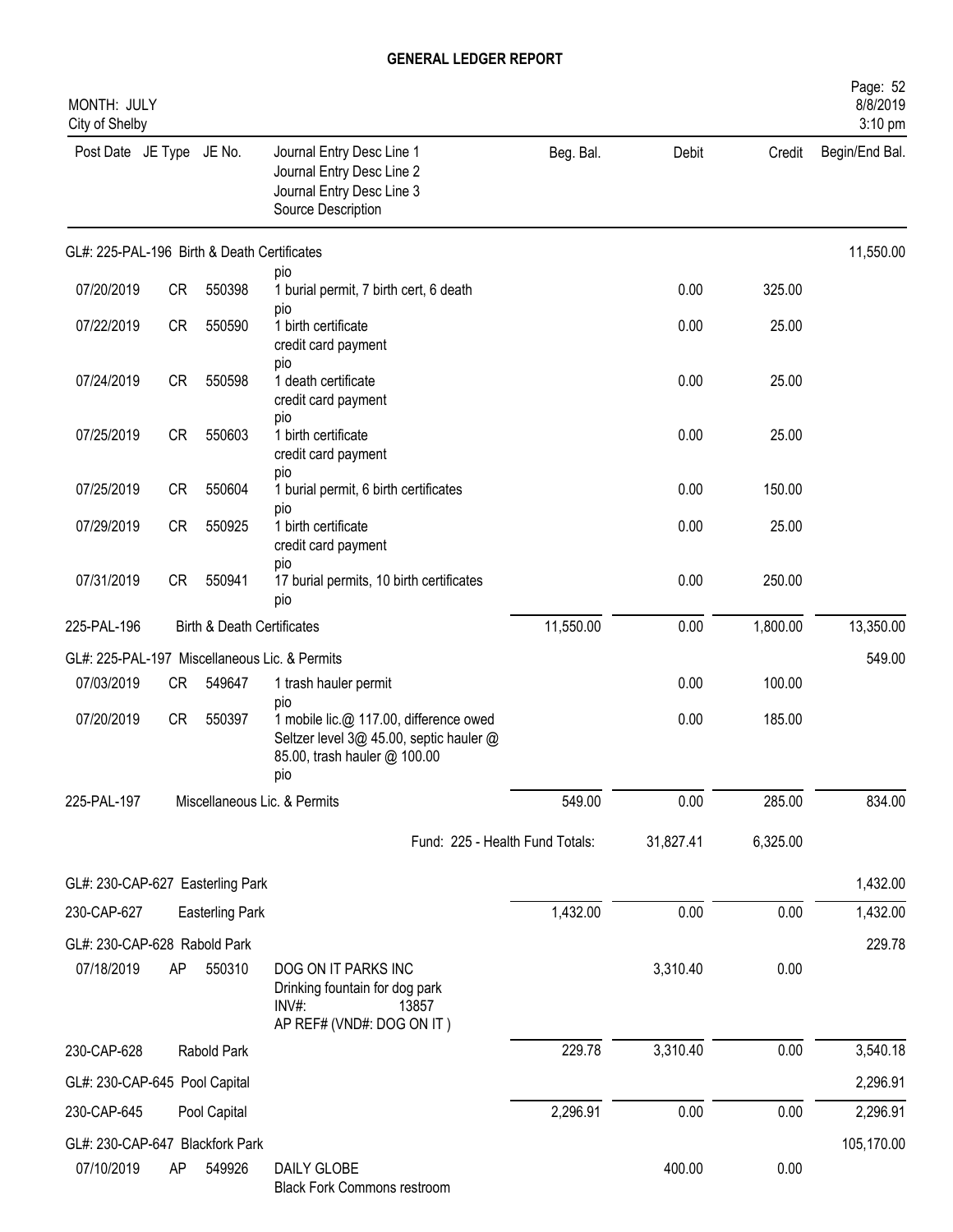| MONTH: JULY<br>City of Shelby   |           |                       |                                                                                                                      |            |           |          | Page: 53<br>8/8/2019<br>3:10 pm |
|---------------------------------|-----------|-----------------------|----------------------------------------------------------------------------------------------------------------------|------------|-----------|----------|---------------------------------|
| Post Date JE Type JE No.        |           |                       | Journal Entry Desc Line 1<br>Journal Entry Desc Line 2<br>Journal Entry Desc Line 3<br>Source Description            | Beg. Bal.  | Debit     | Credit   | Begin/End Bal.                  |
| GL#: 230-CAP-647 Blackfork Park |           |                       |                                                                                                                      |            |           |          | 105,170.00                      |
| 07/10/2019                      | AP        | 549928                | INV#:<br>AP REF# (VND#: DAILY GLOB)<br>DAILY GLOBE<br><b>Black Fork Commons restroom</b><br>INV#:                    |            | 49.77     | 0.00     |                                 |
| 07/10/2019                      | AP        | 549930                | AP REF# (VND#: DAILY GLOB)<br>FINNEGAN CONSTRUCTION, INC.<br>Amphitheater Project<br>INV#:                           |            | 19,840.00 | 0.00     |                                 |
| 07/10/2019                      | AP        | 549932                | AP REF# (VND#: FINNEGAN)<br>FINNEGAN CONSTRUCTION, INC.<br>Amphitheater Project<br>INV#:<br>AP REF# (VND#: FINNEGAN) |            | 1,941.50  | 0.00     |                                 |
| 230-CAP-647                     |           | <b>Blackfork Park</b> |                                                                                                                      | 105,170.00 | 22,231.27 | 0.00     | 127,401.27                      |
| GL#: 230-CFS-153 Recreation     |           |                       |                                                                                                                      |            |           |          | 22,002.00                       |
| 07/01/2019                      | CR        | 549653                | Pool deposits June 28 1996.25, 29th 1640<br>30th 1381.36                                                             |            | 0.00      | 5,017.61 |                                 |
| 07/02/2019                      | <b>CR</b> | 549654                | pio<br>Pool deposit Jult 1                                                                                           |            | 0.00      | 1,652.00 |                                 |
| 07/03/2019                      | <b>CR</b> | 549656                | pio<br>pool deposit Jul 2                                                                                            |            | 0.00      | 1,113.00 |                                 |
| 07/05/2019                      | <b>CR</b> | 549657                | pio<br>Pool deposit July 3                                                                                           |            | 0.00      | 432.00   |                                 |
| 07/08/2019                      | <b>CR</b> | 549994                | pio<br>Pool deposits July 4 1498.00,<br>Jul 5 1,145.30, Jul 6 441.00                                                 |            | 0.00      | 3,084.30 |                                 |
| 07/09/2019                      | CR        | 549995                | pio<br>Pool deposits Jul 7 404.00,<br>Jul 8 1,488.35                                                                 |            | 0.00      | 1,892.35 |                                 |
| 07/10/2019                      | <b>CR</b> | 549996                | pio<br>Pool deposit Jul 9                                                                                            |            | 0.00      | 817.50   |                                 |
| 07/11/2019                      | CR        | 549997                | pio<br>Pool deposit Jul 10                                                                                           |            | 0.00      | 1,499.10 |                                 |
| 07/15/2019                      | CR        | 550345                | pio<br>Pool deposits July 11, 633.00,<br>July 12 737.00, July 13 1,147.70,<br>July 14 847.50                         |            | 0.00      | 3,365.20 |                                 |
| 07/16/2019                      | CR        | 550346                | pio<br>Pool deposit July 15                                                                                          |            | 0.00      | 933.00   |                                 |
| 07/16/2019                      | CR        | 550347                | pio<br>Pool deposit, July 16                                                                                         |            | 0.00      | 188.25   |                                 |
| 07/20/2019                      | CR        | 550401                | pio<br>Pool deposits July 18 845.75<br>July 19 902.00                                                                |            | 0.00      | 1,747.75 |                                 |
| 07/22/2019                      | CR        | 550608                | pio<br>Pool deposits Jul 20 1,653.00,<br>Jul 21 796.25                                                               |            | 0.00      | 2,449.25 |                                 |
| 07/24/2019                      | CR        | 550609                | pio<br>Pool deposit July 23                                                                                          |            | 0.00      | 533.00   |                                 |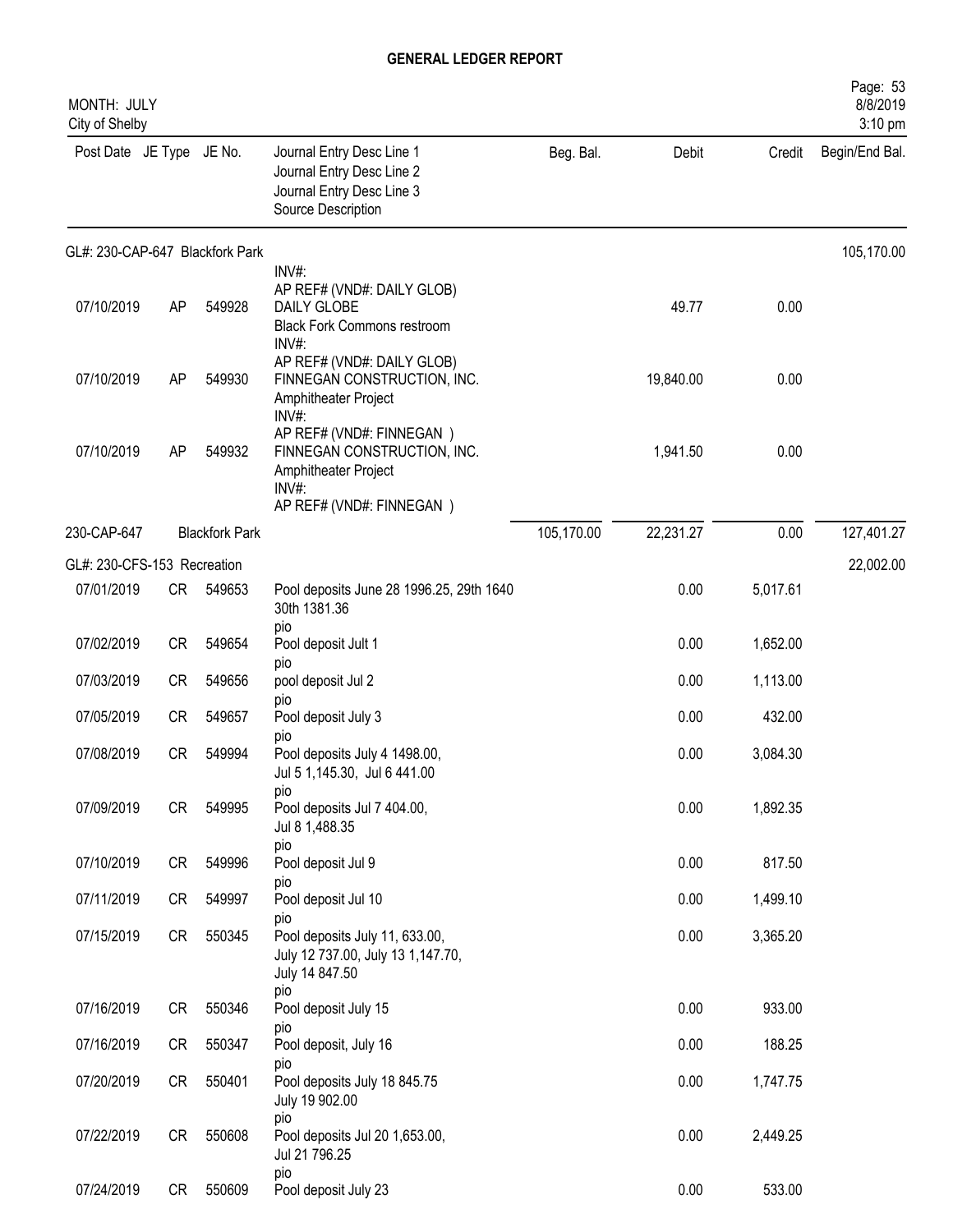| MONTH: JULY<br>City of Shelby          |           |                       |                                                                                                           |           |       |           | Page: 54<br>8/8/2019<br>3:10 pm |
|----------------------------------------|-----------|-----------------------|-----------------------------------------------------------------------------------------------------------|-----------|-------|-----------|---------------------------------|
| Post Date JE Type JE No.               |           |                       | Journal Entry Desc Line 1<br>Journal Entry Desc Line 2<br>Journal Entry Desc Line 3<br>Source Description | Beg. Bal. | Debit | Credit    | Begin/End Bal.                  |
| GL#: 230-CFS-153 Recreation            |           |                       |                                                                                                           |           |       |           | 22,002.00                       |
| 07/26/2019                             | CR        | 550683                | pio<br>Pool deposit, July 25                                                                              |           | 0.00  | 847.50    |                                 |
| 07/29/2019                             | CR        | 550945                | pio<br>Pool deposits July 26 722.25,<br>July 27 1,360.00, July 28 564.00                                  |           | 0.00  | 2,646.25  |                                 |
| 07/30/2019                             | <b>CR</b> | 550947                | pio<br>Pool deposit, July 29<br>pio                                                                       |           | 0.00  | 819.25    |                                 |
| 230-CFS-153                            |           | Recreation            |                                                                                                           | 22,002.00 | 0.00  | 29,037.31 | 51,039.31                       |
| GL#: 230-IGT-128 Property tax rollback |           |                       |                                                                                                           |           |       |           | 12,086.65                       |
| 230-IGT-128                            |           | Property tax rollback |                                                                                                           | 12,086.65 | 0.00  | 0.00      | 12,086.65                       |
| GL#: 230-LTX-111 REAL ESTATE TAXES     |           |                       |                                                                                                           |           |       |           | 88,842.85                       |
| 230-LTX-111                            |           | REAL ESTATE TAXES     |                                                                                                           | 88,842.85 | 0.00  | 0.00      | 88,842.85                       |
|                                        |           |                       | GL#: 230-LTX-112 PERSONAL PROPERTY TAX                                                                    |           |       |           | 1,343.72                        |
| 230-LTX-112                            |           |                       | PERSONAL PROPERTY TAX                                                                                     | 1,343.72  | 0.00  | 0.00      | 1,343.72                        |
| GL#: 230-LTX-113 Manufactured Home Tax |           |                       |                                                                                                           |           |       |           | 204.98                          |
| 230-LTX-113                            |           | Manufactured Home Tax |                                                                                                           | 204.98    | 0.00  | 0.00      | 204.98                          |
| GL#: 230-MIS-200 Interest              |           |                       |                                                                                                           |           |       |           | 32.14                           |
| 07/31/2019                             | CR        | 551122                | Interest park checking account<br>pio                                                                     |           | 0.00  | 5.50      |                                 |
| 230-MIS-200                            | Interest  |                       |                                                                                                           | 32.14     | 0.00  | 5.50      | 37.64                           |
| GL#: 230-MIS-201 Donations             |           |                       |                                                                                                           |           |       |           | 8,320.00                        |
| 07/08/2019                             | CR        | 549993                | Donation in memory of Robert Winck<br>pio                                                                 |           | 0.00  | 30.00     |                                 |
| 230-MIS-201                            |           | Donations             |                                                                                                           | 8,320.00  | 0.00  | 30.00     | 8,350.00                        |
| GL#: 230-MIS-202 Rent                  |           |                       |                                                                                                           |           |       |           | 2,825.00                        |
| 07/03/2019                             | CR        | 549655                | 1 park pavilion rental @ 45<br>pio                                                                        |           | 0.00  | 45.00     |                                 |
| 07/12/2019                             | CR        | 549998                | 7 park pavilion rentals @ 35 each                                                                         |           | 0.00  | 245.00    |                                 |
| 07/20/2019                             | CR        | 550400                | pio<br>1 Park pavilion rental @ 35                                                                        |           | 0.00  | 35.00     |                                 |
| 07/25/2019                             | CR        | 550610                | pio<br>Park pavilion rentals 2 @ 35, 1 @ 45                                                               |           | 0.00  | 115.00    |                                 |
| 07/30/2019                             | CR        | 550948                | pio<br>1 park pavilion rentals @ 35<br>pio                                                                |           | 0.00  | 35.00     |                                 |
| 230-MIS-202                            | Rent      |                       |                                                                                                           | 2,825.00  | 0.00  | 475.00    | 3,300.00                        |
| GL#: 230-MIS-205 Miscellaneous Income  |           |                       |                                                                                                           |           |       |           | 599.09                          |
| 230-MIS-205                            |           | Miscellaneous Income  |                                                                                                           | 599.09    | 0.00  | 0.00      | 599.09                          |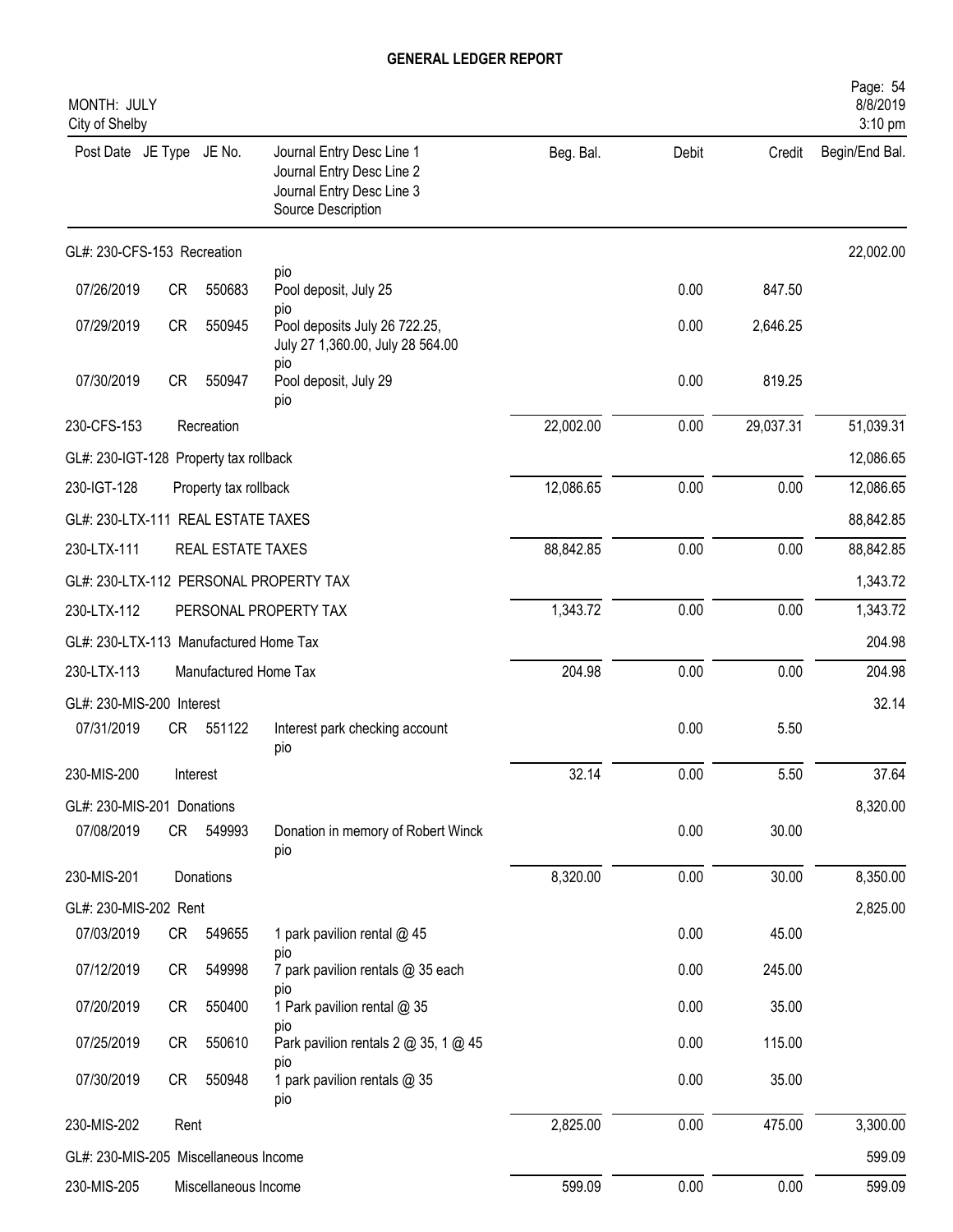| MONTH: JULY<br>City of Shelby         |             |                     |                                                                                                                              |           |          |            | Page: 55<br>8/8/2019<br>3:10 pm |
|---------------------------------------|-------------|---------------------|------------------------------------------------------------------------------------------------------------------------------|-----------|----------|------------|---------------------------------|
| Post Date JE Type JE No.              |             |                     | Journal Entry Desc Line 1<br>Journal Entry Desc Line 2<br>Journal Entry Desc Line 3<br>Source Description                    | Beg. Bal. | Debit    | Credit     | Begin/End Bal.                  |
| GL#: 230-OFI-226 Sale of Notes/Loans  |             |                     |                                                                                                                              |           |          |            | 0.00                            |
| 07/29/2019                            | <b>CR</b>   | 550946              | Loan received for Black Fork Commons<br>restroom project<br>pio                                                              |           | 0.00     | 100,000.00 |                                 |
| 230-OFI-226                           |             | Sale of Notes/Loans |                                                                                                                              | 0.00      | 0.00     | 100,000.00 | 100,000.00                      |
| GL#: 230-PRK-400 Wages                |             |                     |                                                                                                                              |           |          |            | 11,638.78                       |
| 07/10/2019                            | AP          | 549693              | CITY PAYROLL FUND<br>Wages 6/23/19-7/6/19<br>INV#:                                                                           |           | 895.00   | 0.00       |                                 |
| 07/24/2019                            | AP          | 550456              | AP REF# (VND#: CITY PAYRO)<br><b>CITY PAYROLL FUND</b><br>Wages 7/7/19-7/20/19<br>INV#                                       |           | 930.00   | 0.00       |                                 |
| 230-PRK-400                           |             | Wages               | AP REF# (VND#: CITY PAYRO)                                                                                                   | 11,638.78 | 1,825.00 | 0.00       | 13,463.78                       |
|                                       |             |                     |                                                                                                                              |           |          |            | 1,590.38                        |
| 07/05/2019                            | AP          | 549613              | GL#: 230-PRK-415 Public Employees Retire.System<br>OH PUBLIC EMPLOYEES RETIREMENT<br>Employer portion 5/26/19-               |           | 250.60   | 0.00       |                                 |
| 07/30/2019                            | AP          | 550780              | INV#:<br>AP REF# (VND#: OPERS<br>OH PUBLIC EMPLOYEES RETIREMENT<br>Employer portion 6/23/19-<br>INV#<br>AP REF# (VND#: OPERS |           | 250.60   | 0.00       |                                 |
| 230-PRK-415                           |             |                     | Public Employees Retire.System                                                                                               | 1,590.38  | 501.20   | 0.00       | 2,091.58                        |
| GL#: 230-PRK-417 FICA                 |             |                     |                                                                                                                              |           |          |            | 168.76                          |
| 07/10/2019                            | AP          | 549695              | PAYROLL FUND<br>FICA 6/23/19-7/6/19<br>INV#:                                                                                 |           | 12.98    | 0.00       |                                 |
| 07/24/2019                            | AP          | 550458              | AP REF# (VND#: PAYROLL FU)<br>PAYROLL FUND<br>FICA 7/7/19-7/20/19<br>$INV#$ :                                                |           | 13.48    | 0.00       |                                 |
| 230-PRK-417                           | <b>FICA</b> |                     | AP REF# (VND#: PAYROLL FU)                                                                                                   | 168.76    | 26.46    | 0.00       | 195.22                          |
| GL#: 230-PRK-419 Life Insurance       |             |                     |                                                                                                                              |           |          |            | 36.00                           |
| 07/02/2019                            | AP          | 549462              | AMERICAN UNITED LIFE INS CO<br>Poilcy G 00608125-0002-000<br>$INV#$ :<br>AP REF# (VND#: AMERICAN U)                          |           | 6.00     | 0.00       |                                 |
| 230-PRK-419                           |             | Life Insurance      |                                                                                                                              | 36.00     | 6.00     | 0.00       | 42.00                           |
| GL#: 230-PRK-420 Workers Compensation |             |                     |                                                                                                                              |           |          |            | 164.00                          |
| 07/05/2019                            | AP          | 549615              | BUREAU OF WORKERS COMPENSATION<br>Policy 37005502<br>INV#:                                                                   |           | 30.00    | 0.00       |                                 |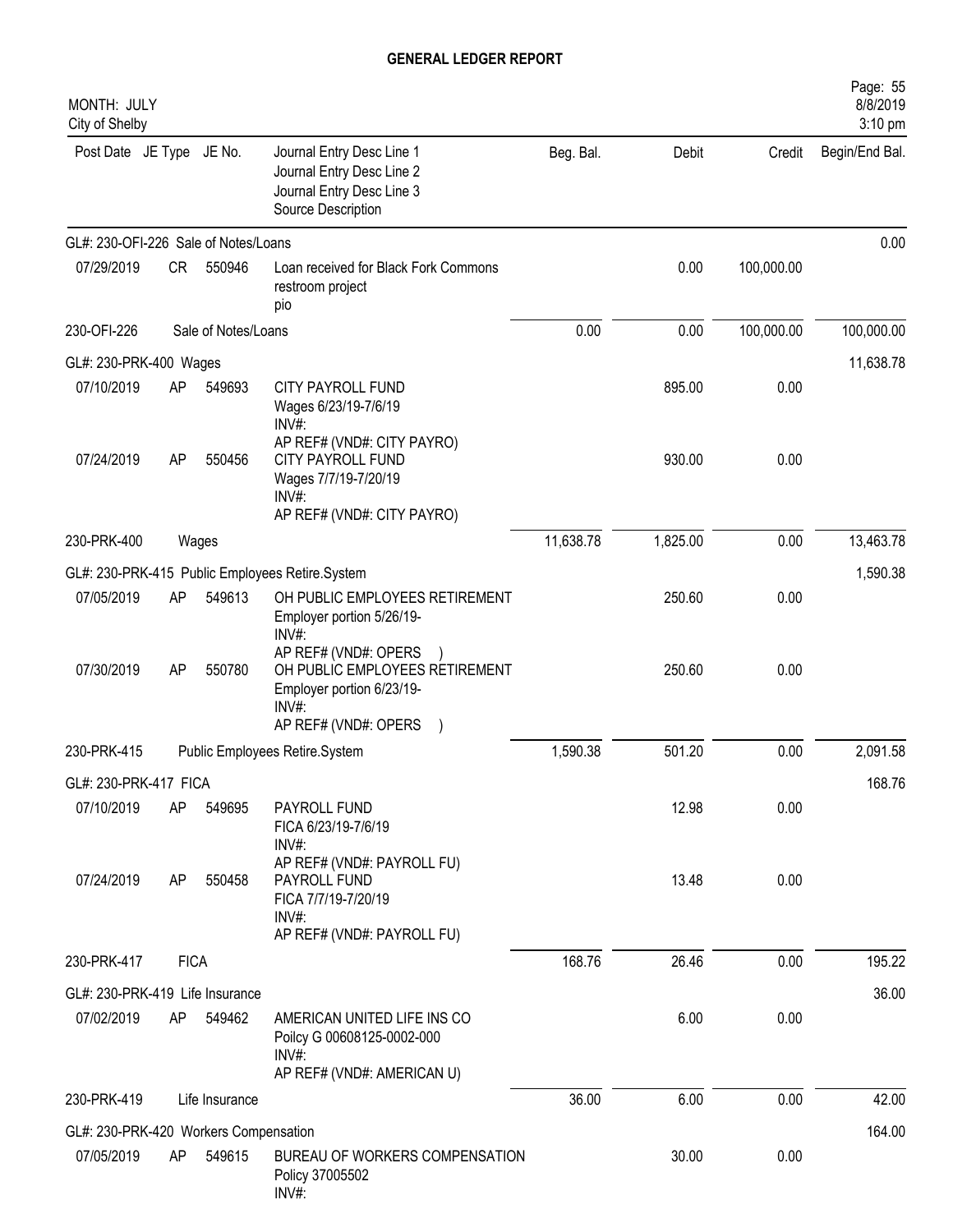| MONTH: JULY<br>City of Shelby                   |    |                             |                                                                                                                                  |           |        |        | Page: 56<br>8/8/2019<br>3:10 pm |
|-------------------------------------------------|----|-----------------------------|----------------------------------------------------------------------------------------------------------------------------------|-----------|--------|--------|---------------------------------|
| Post Date JE Type JE No.                        |    |                             | Journal Entry Desc Line 1<br>Journal Entry Desc Line 2<br>Journal Entry Desc Line 3<br>Source Description                        | Beg. Bal. | Debit  | Credit | Begin/End Bal.                  |
| GL#: 230-PRK-420 Workers Compensation           |    |                             |                                                                                                                                  |           |        |        | 164.00                          |
| 07/25/2019                                      | AP | 550628                      | AP REF# (VND#: BWC<br>COMPMANAGEMENT, INC<br>2020 group retro rating #6142<br>$INV#$ :<br>1202158c<br>AP REF# (VND#: COMPMANAGE) |           | 8.00   | 0.00   |                                 |
| 230-PRK-420                                     |    | <b>Workers Compensation</b> |                                                                                                                                  | 164.00    | 38.00  | 0.00   | 202.00                          |
| GL#: 230-PRK-428 Telephone                      |    |                             |                                                                                                                                  |           |        |        | 878.77                          |
| 07/05/2019                                      | AP | 549617                      | <b>CENTURYLINK</b><br>Acct 302298892<br>INV#:                                                                                    |           | 146.26 | 0.00   |                                 |
| 07/30/2019                                      | AP | 550782                      | AP REF# (VND#: CENTURY )<br><b>CENTURYLINK</b><br>Acct 302298892<br>INV#:<br>AP REF# (VND#: CENTURY )                            |           | 149.92 | 0.00   |                                 |
| 230-PRK-428                                     |    | Telephone                   |                                                                                                                                  | 878.77    | 296.18 | 0.00   | 1,174.95                        |
| GL#: 230-PRK-435 Property and Liability Insuran |    |                             |                                                                                                                                  |           |        |        | 652.00                          |
| 230-PRK-435                                     |    |                             | Property and Liability Insuran                                                                                                   | 652.00    | 0.00   | 0.00   | 652.00                          |
| GL#: 230-PRK-441 Auditor Fees                   |    |                             |                                                                                                                                  |           |        |        | 1,443.10                        |
| 230-PRK-441                                     |    | <b>Auditor Fees</b>         |                                                                                                                                  | 1,443.10  | 0.00   | 0.00   | 1,443.10                        |
| GL#: 230-PRK-443 DRETAC Fees                    |    |                             |                                                                                                                                  |           |        |        | 632.07                          |
| 230-PRK-443                                     |    | DRETAC Fees                 |                                                                                                                                  | 632.07    | 0.00   | 0.00   | 632.07                          |
|                                                 |    |                             |                                                                                                                                  |           |        |        |                                 |
| GL#: 230-PRK-472 Supplies<br>07/02/2019         | AP | 549464                      | G & L SUPPLY                                                                                                                     |           | 98.80  | 0.00   | 1,585.22                        |
| 07/02/2019                                      | AP | 549466                      | Towels & hand soap<br>$INV#$ :<br>614223<br>AP REF# (VND#: G & L SUPP)<br>DAS HARDWARE LLC<br>Park June 2019                     |           | 53.86  | 0.00   |                                 |
| 07/25/2019                                      | AP | 550636                      | INV#:<br>AP REF# (VND#: DAS HARDWA)<br>G & L SUPPLY<br>Restroom supplies 7/16/19<br>$INV#$ :<br>615578                           |           | 404.00 | 0.00   |                                 |
| 07/25/2019                                      | AP | 550638                      | AP REF# (VND#: G & L SUPP)<br>G & L SUPPLY<br>restroom supplies 7/16/19<br>$INV#$ :<br>615578b<br>AP REF# (VND#: G & L SUPP)     |           | 99.90  | 0.00   |                                 |
| 230-PRK-472                                     |    | Supplies                    |                                                                                                                                  | 1,585.22  | 656.56 | 0.00   | 2,241.78                        |
| GL#: 230-PRK-473 Office Supplies                |    |                             |                                                                                                                                  |           |        |        | 157.88                          |
| 230-PRK-473                                     |    | Office Supplies             |                                                                                                                                  | 157.88    | 0.00   | 0.00   | 157.88                          |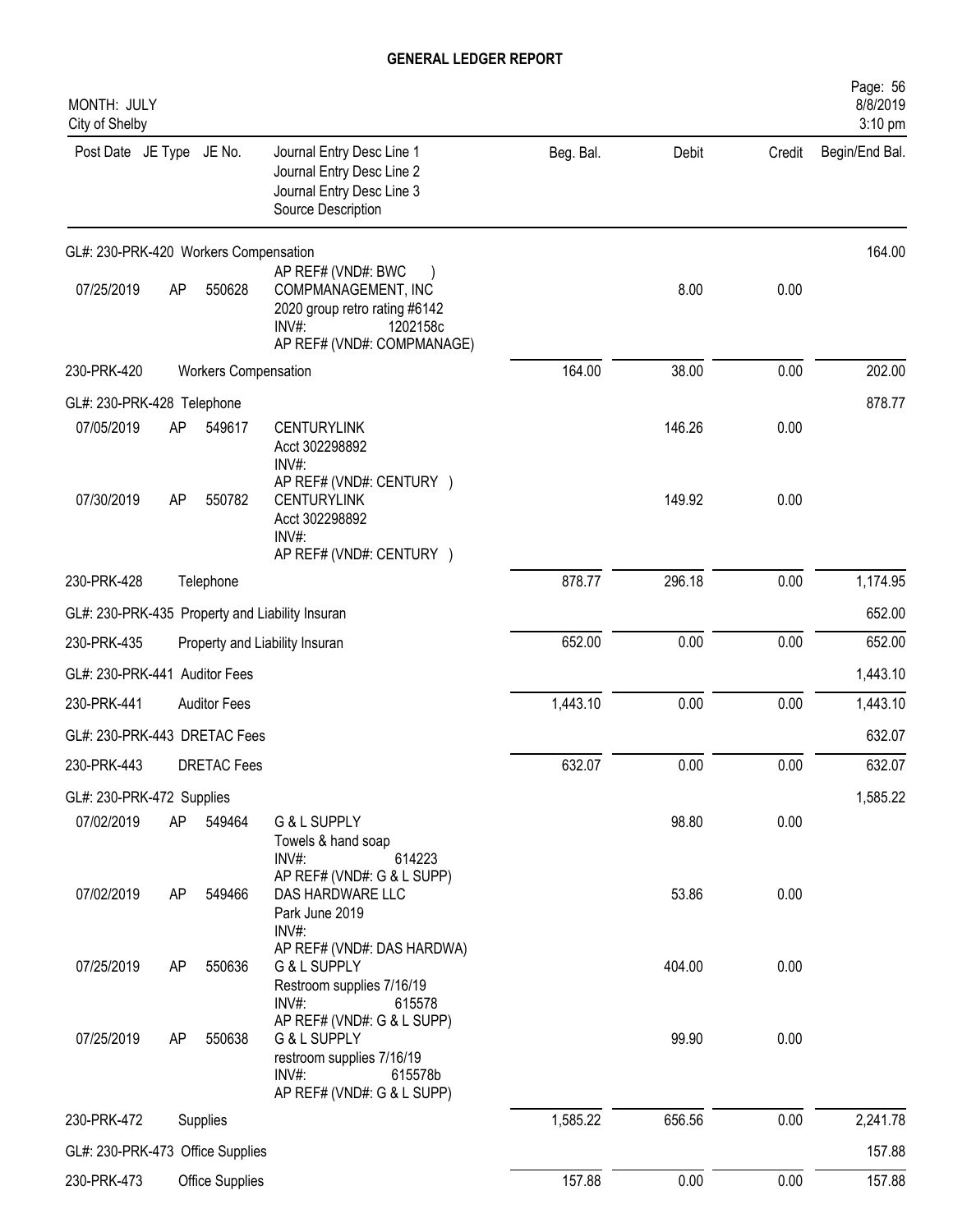| MONTH: JULY<br>City of Shelby          |    |                             |                                                                                                                                   |           |          |        | Page: 57<br>8/8/2019<br>3:10 pm |
|----------------------------------------|----|-----------------------------|-----------------------------------------------------------------------------------------------------------------------------------|-----------|----------|--------|---------------------------------|
| Post Date JE Type JE No.               |    |                             | Journal Entry Desc Line 1<br>Journal Entry Desc Line 2<br>Journal Entry Desc Line 3<br>Source Description                         | Beg. Bal. | Debit    | Credit | Begin/End Bal.                  |
| GL#: 230-PRK-483 State Audit           |    |                             |                                                                                                                                   |           |          |        | 1,048.00                        |
| 07/10/2019                             | AP | 549924                      | TREASURER, STATE OF OHIO<br><b>Financial Audit</b><br>$INV#$ :<br>AP REF# (VND#: TREAS.STAT)                                      |           | 50.00    | 0.00   |                                 |
| 230-PRK-483                            |    | State Audit                 |                                                                                                                                   | 1,048.00  | 50.00    | 0.00   | 1,098.00                        |
| GL#: 230-PRK-484 Fuel, Autos-Equipment |    |                             |                                                                                                                                   |           |          |        | 548.90                          |
| 230-PRK-484                            |    | Fuel, Autos-Equipment       |                                                                                                                                   | 548.90    | 0.00     | 0.00   | 548.90                          |
| GL#: 230-PRK-486 Maintenance Equipment |    |                             |                                                                                                                                   |           |          |        | 248.76                          |
| 07/02/2019                             | AP | 549468                      | GLENS SURPLUS SALES, INC.<br>pulley<br>INV#:                                                                                      |           | 7.98     | 0.00   |                                 |
| 07/30/2019                             | AP | 550784                      | AP REF# (VND#: GLENS SUR)<br>MID OHIO GRAVELY, INC.<br>Mower repairs and parts<br>INV#:<br>58337                                  |           | 66.59    | 0.00   |                                 |
| 07/30/2019                             | AP | 550786                      | AP REF# (VND#: MID OHIO )<br>AG PRO OHIO LLC<br>Oil, grease, & screws for park<br>$INV#$ :<br>012856<br>AP REF# (VND#: AG PRO OH) |           | 71.31    | 0.00   |                                 |
| 230-PRK-486                            |    | Maintenance Equipment       |                                                                                                                                   | 248.76    | 145.88   | 0.00   | 394.64                          |
| GL#: 230-PRK-492 Administrative Costs  |    |                             |                                                                                                                                   |           |          |        | 7,500.00                        |
| 07/02/2019                             | AP | 549478                      | <b>GENERAL FUND-SHELBY</b><br>Administrative cost July 2019<br>INV#:<br>AP REF# (VND#: GENERAL )                                  |           | 1,250.00 | 0.00   |                                 |
| 230-PRK-492                            |    | <b>Administrative Costs</b> |                                                                                                                                   | 7,500.00  | 1,250.00 | 0.00   | 8,750.00                        |
|                                        |    |                             | GL#: 230-PRK-507 Maintenance Building/Grounds                                                                                     |           |          |        | 3,303.46                        |
| 230-PRK-507                            |    |                             | Maintenance Building/Grounds                                                                                                      | 3,303.46  | 0.00     | 0.00   | 3,303.46                        |
| GL#: 230-PRK-512 Tree trimming/removal |    |                             |                                                                                                                                   |           |          |        | 0.00                            |
| 07/12/2019                             | AP | 550062                      | BLY/GARRY//<br>Removal of 7 stumps<br>100<br>INV#:                                                                                |           | 150.00   | 0.00   |                                 |
| 07/12/2019                             | AP | 550064                      | AP REF# (VND#: BLY/GARRY)<br>BLY/GARRY//<br>Removal of 7 stumps<br>100b<br>$INV#$ :<br>AP REF# (VND#: BLY/GARRY)                  |           | 25.00    | 0.00   |                                 |
| 230-PRK-512                            |    | Tree trimming/removal       |                                                                                                                                   | 0.00      | 175.00   | 0.00   | 175.00                          |
| GL#: 230-PRK-526 Diesel Fuel           |    |                             |                                                                                                                                   |           |          |        | 318.29                          |
| 230-PRK-526                            |    | Diesel Fuel                 |                                                                                                                                   | 318.29    | 0.00     | 0.00   | 318.29                          |
| GL#: 230-PRK-528 Postage               |    |                             |                                                                                                                                   |           |          |        | 50.00                           |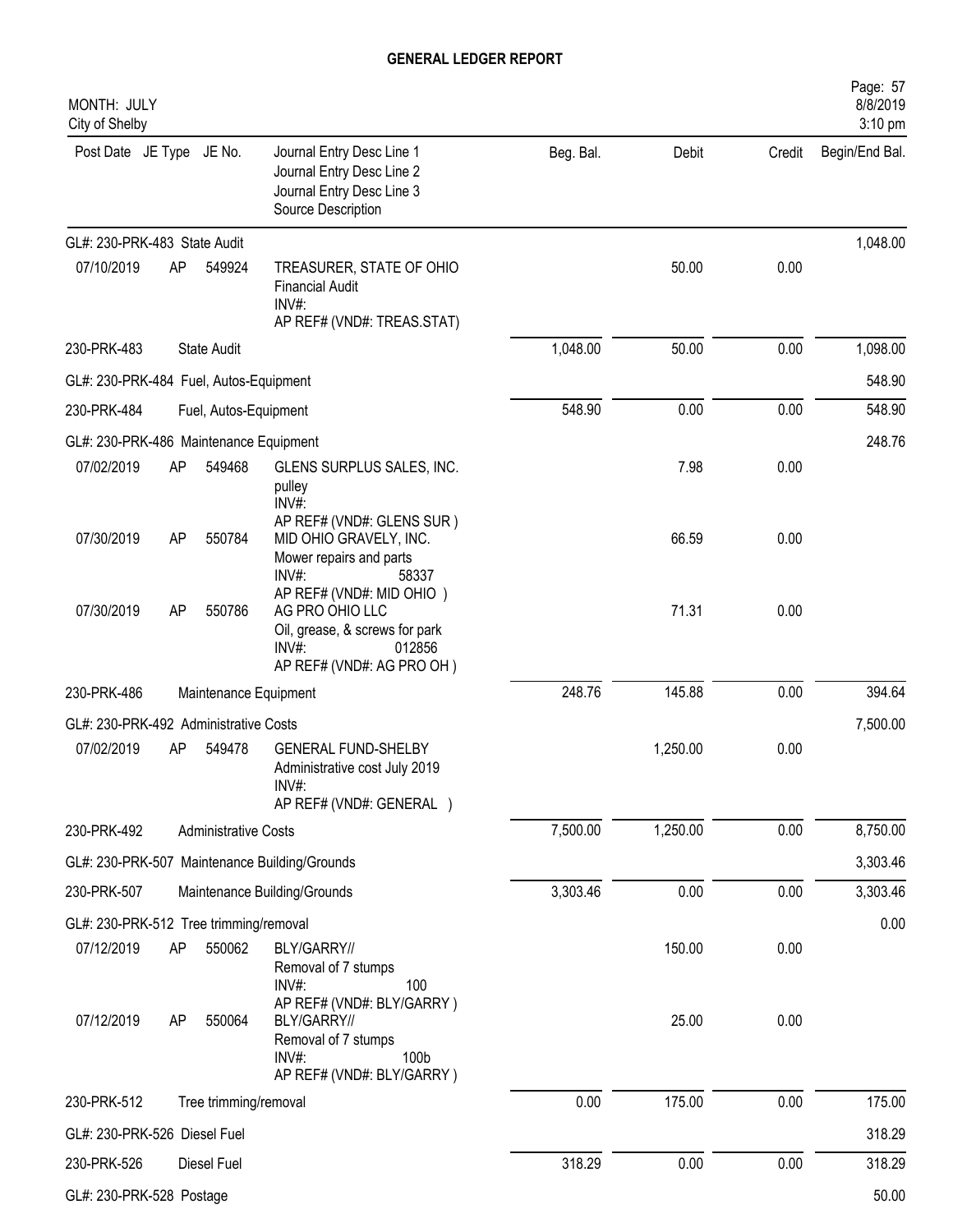| MONTH: JULY<br>City of Shelby              |           |                           |                                                                                                                                                     |           |        |        | Page: 58<br>8/8/2019<br>3:10 pm |
|--------------------------------------------|-----------|---------------------------|-----------------------------------------------------------------------------------------------------------------------------------------------------|-----------|--------|--------|---------------------------------|
| Post Date JE Type JE No.                   |           |                           | Journal Entry Desc Line 1<br>Journal Entry Desc Line 2<br>Journal Entry Desc Line 3<br>Source Description                                           | Beg. Bal. | Debit  | Credit | Begin/End Bal.                  |
| GL#: 230-PRK-528 Postage                   |           |                           |                                                                                                                                                     |           |        |        | 50.00                           |
| 230-PRK-528                                |           | Postage                   |                                                                                                                                                     | 50.00     | 0.00   | 0.00   | 50.00                           |
| GL#: 230-PRK-529 Small tools and equipment |           |                           |                                                                                                                                                     |           |        |        | 320.64                          |
| 07/02/2019                                 | AP        | 549466                    | DAS HARDWARE LLC<br>Park June 2019<br>$INV#$ :                                                                                                      |           | 45.55  | 0.00   |                                 |
| 07/02/2019                                 | AP        | 549472                    | AP REF# (VND#: DAS HARDWA)<br>LOWES COMPANIES, INC.<br>Park purchase 5/26/19<br>$INV#$ :<br>912537<br>AP REF# (VND#: LOWES )                        |           | 47.22  | 0.00   |                                 |
| 230-PRK-529                                |           | Small tools and equipment |                                                                                                                                                     | 320.64    | 92.77  | 0.00   | 413.41                          |
| GL#: 230-PRK-531 Miscellaneous             |           |                           |                                                                                                                                                     |           |        |        | 1,470.65                        |
| 07/10/2019                                 | AP        | 549922                    | AUTOMATIC DATA PROCESSING<br>Processing charges 6/22/19<br>$INV#$ :<br>538039706c                                                                   |           | 9.79   | 0.00   |                                 |
| 07/12/2019                                 | <b>AP</b> | 550074                    | AP REF# (VND#: ADP<br>PORTA-POT<br>July rental Parks<br>INV#:<br>56913                                                                              |           | 150.00 | 0.00   |                                 |
| 07/18/2019                                 | <b>AP</b> | 550308                    | AP REF# (VND#: PORTA-POT)<br>AUTOMATIC DATA PROCESSING<br>processing charges 7/6/19                                                                 |           | 10.49  | 0.00   |                                 |
| 07/25/2019                                 | AΡ        | 550626                    | INV#<br>538791916c<br>AP REF# (VND#: ADP<br>AUTOMATIC DATA PROCESSING<br>Human Capital through 7/15/19<br>INV#:<br>539262095c<br>AP REF# (VND#: ADP |           | 9.83   | 0.00   |                                 |
| 230-PRK-531                                |           | Miscellaneous             |                                                                                                                                                     | 1,470.65  | 180.11 | 0.00   | 1,650.76                        |
| GL#: 230-PRK-533 Maintenance-Parks         |           |                           |                                                                                                                                                     |           |        |        | 836.38                          |
| 07/02/2019                                 | AP        | 549466                    | DAS HARDWARE LLC<br>Park June 2019<br>INV#:                                                                                                         |           | 24.17  | 0.00   |                                 |
| 07/02/2019                                 | AP        | 549474                    | AP REF# (VND#: DAS HARDWA)<br>LOWES COMPANIES, INC.<br>park purchase 6/4/19                                                                         |           | 3.98   | 0.00   |                                 |
| 07/02/2019                                 | AP        | 549476                    | INV#:<br>912338<br>AP REF# (VND#: LOWES )<br>LOWES COMPANIES, INC.<br>park purchase 6/20/19                                                         |           | 1.90   | 0.00   |                                 |
| 07/25/2019                                 | AP        | 550640                    | INV#:<br>912828<br>AP REF# (VND#: LOWES<br><b>J &amp; B ACOUSTICAL</b><br>2 24x12 louvers                                                           |           | 200.00 | 0.00   |                                 |
|                                            |           |                           | INV#:<br>72144<br>AP REF# (VND#: J & B ACOU)                                                                                                        |           |        |        |                                 |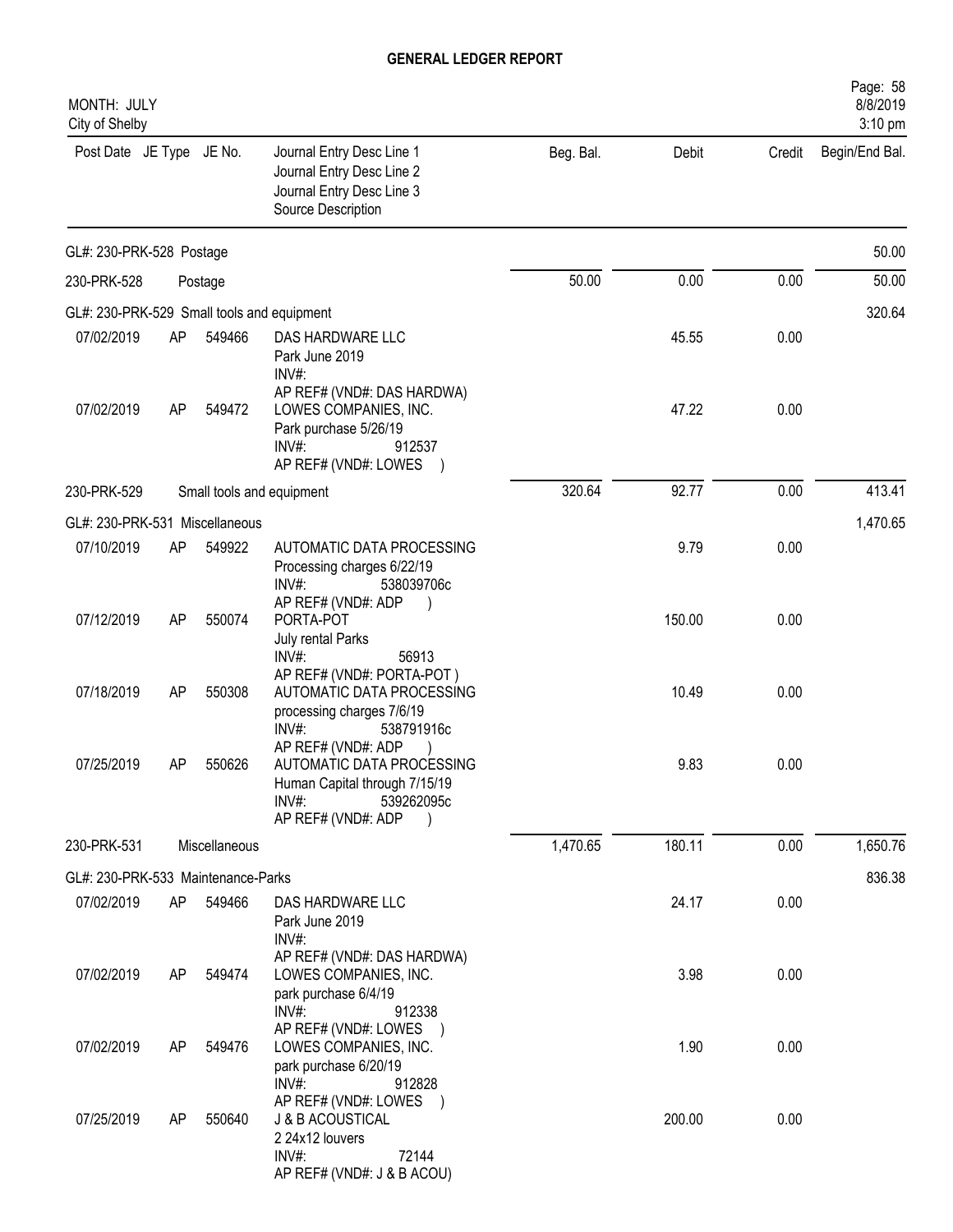| MONTH: JULY<br>City of Shelby             |    |                             |                                                                                                                             |           |          |        | Page: 59<br>8/8/2019<br>3:10 pm |
|-------------------------------------------|----|-----------------------------|-----------------------------------------------------------------------------------------------------------------------------|-----------|----------|--------|---------------------------------|
| Post Date JE Type JE No.                  |    |                             | Journal Entry Desc Line 1<br>Journal Entry Desc Line 2<br>Journal Entry Desc Line 3<br>Source Description                   | Beg. Bal. | Debit    | Credit | Begin/End Bal.                  |
| 230-PRK-533                               |    | Maintenance-Parks           |                                                                                                                             | 836.38    | 230.05   | 0.00   | 1,066.43                        |
| GL#: 230-PRK-584 GAAP Conversion          |    |                             |                                                                                                                             |           |          |        | 1,085.00                        |
| 230-PRK-584                               |    | <b>GAAP Conversion</b>      |                                                                                                                             | 1,085.00  | 0.00     | 0.00   | 1,085.00                        |
| GL#: 230-PRK-604 Temporary Labor Services |    |                             |                                                                                                                             |           |          |        | 19,489.92                       |
| 07/10/2019                                | AP | 549934                      | ADVANTAGE STAFFING LTD<br>Park wages 6/29/19<br>INV#:<br>40546                                                              |           | 1,886.99 | 0.00   |                                 |
| 07/12/2019                                | AP | 550070                      | AP REF# (VND#: ADVANTAGE)<br>ADVANTAGE STAFFING LTD<br>Park wages 7/6/19<br>$INV#$ :<br>40589                               |           | 1,621.68 | 0.00   |                                 |
| 07/25/2019                                | AP | 550632                      | AP REF# (VND#: ADVANTAGE)<br>ADVANTAGE STAFFING LTD<br>Park wages 7/13/19<br>$INV#$ :<br>40612                              |           | 1,921.34 | 0.00   |                                 |
| 07/30/2019                                | AP | 550788                      | AP REF# (VND#: ADVANTAGE)<br>ADVANTAGE STAFFING LTD<br>Park wages 7/20/19<br>$INV#$ :<br>40658<br>AP REF# (VND#: ADVANTAGE) |           | 1,971.65 | 0.00   |                                 |
| 230-PRK-604                               |    |                             | <b>Temporary Labor Services</b>                                                                                             | 19,489.92 | 7,401.66 | 0.00   | 26,891.58                       |
| GL#: 230-SWM-428 Telephone                |    |                             |                                                                                                                             |           |          |        | 389.95                          |
| 07/05/2019                                | AP | 549617                      | <b>CENTURYLINK</b><br>Acct 302298892<br>INV#:                                                                               |           | 64.86    | 0.00   |                                 |
| 07/30/2019                                | AP | 550782                      | AP REF# (VND#: CENTURY )<br><b>CENTURYLINK</b><br>Acct 302298892<br>INV#:<br>AP REF# (VND#: CENTURY )                       |           | 67.30    | 0.00   |                                 |
| 230-SWM-428                               |    | Telephone                   |                                                                                                                             | 389.95    | 132.16   | 0.00   | 522.11                          |
| GL#: 230-SWM-472 Supplies                 |    |                             |                                                                                                                             |           |          |        | 6.28                            |
| 230-SWM-472                               |    | Supplies                    |                                                                                                                             | 6.28      | 0.00     | 0.00   | 6.28                            |
| GL#: 230-SWM-486 Maintenance Equipment    |    |                             |                                                                                                                             |           |          |        | 704.69                          |
| 230-SWM-486                               |    | Maintenance Equipment       |                                                                                                                             | 704.69    | 0.00     | 0.00   | 704.69                          |
| GL#: 230-SWM-492 Administrative Costs     |    |                             |                                                                                                                             |           |          |        | 1,999.98                        |
| 07/02/2019                                | AP | 549478                      | <b>GENERAL FUND-SHELBY</b><br>Administrative cost July 2019<br>$INV#$ :<br>AP REF# (VND#: GENERAL )                         |           | 333.33   | 0.00   |                                 |
| 230-SWM-492                               |    | <b>Administrative Costs</b> |                                                                                                                             | 1,999.98  | 333.33   | 0.00   | 2,333.31                        |
|                                           |    |                             | GL#: 230-SWM-507 Maintenance Building/Grounds                                                                               |           |          |        | 209.96                          |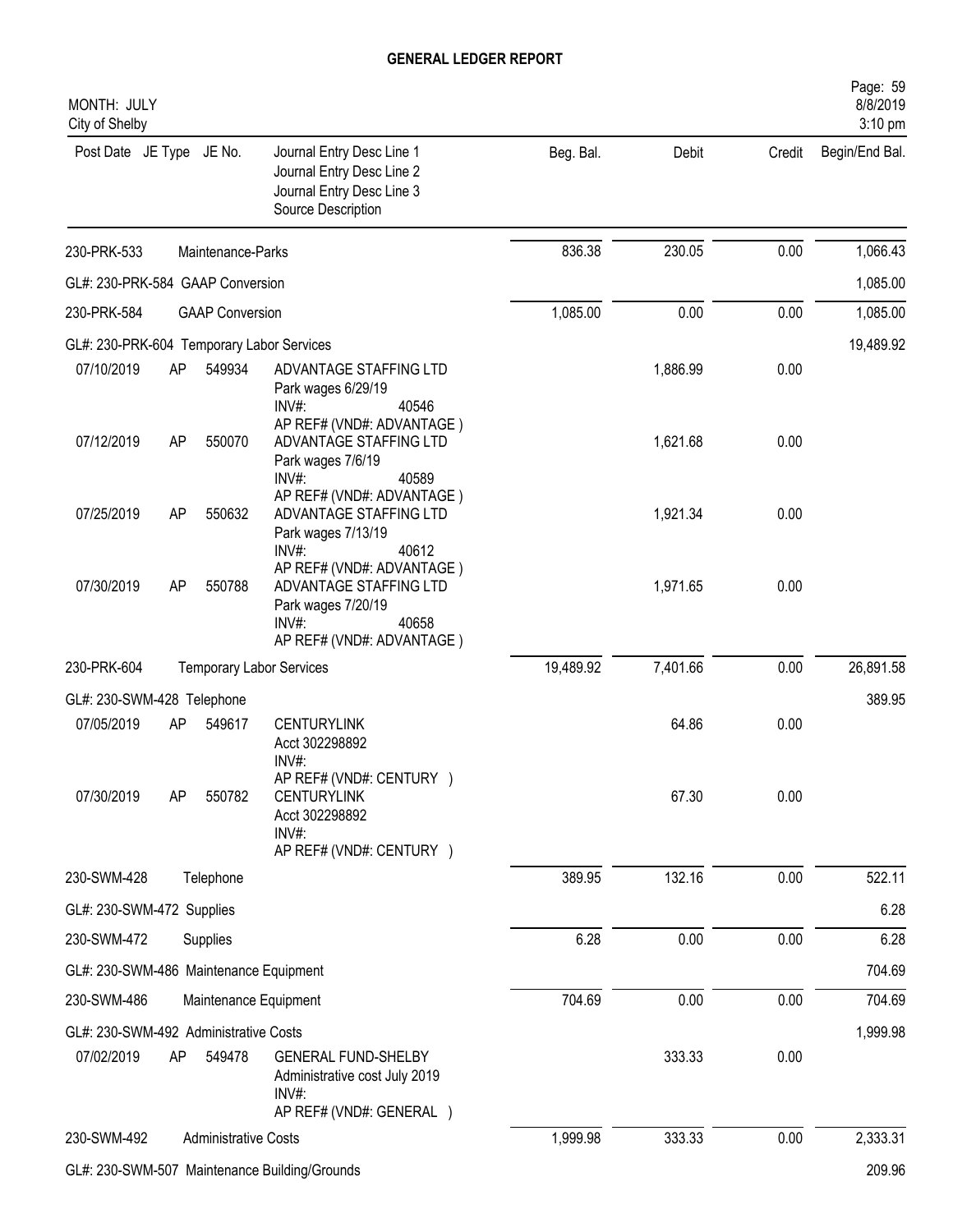| MONTH: JULY<br>City of Shelby          |    |               |                                                                                                                                               |           |           |        | Page: 60<br>8/8/2019<br>3:10 pm |
|----------------------------------------|----|---------------|-----------------------------------------------------------------------------------------------------------------------------------------------|-----------|-----------|--------|---------------------------------|
| Post Date JE Type JE No.               |    |               | Journal Entry Desc Line 1<br>Journal Entry Desc Line 2<br>Journal Entry Desc Line 3<br>Source Description                                     | Beg. Bal. | Debit     | Credit | Begin/End Bal.                  |
| 230-SWM-507                            |    |               | Maintenance Building/Grounds                                                                                                                  | 209.96    | 0.00      | 0.00   | 209.96                          |
| GL#: 230-SWM-519 Chemicals             |    |               |                                                                                                                                               |           |           |        | 4,575.42                        |
| 07/12/2019                             | AP | 550066        | NUCO2 LLC<br>Co <sub>2</sub> Bulk<br>INV#:<br>60018678<br>AP REF# (VND#: NUCO2 LLC)                                                           |           | 148.32    | 0.00   |                                 |
| 230-SWM-519                            |    | Chemicals     |                                                                                                                                               | 4,575.42  | 148.32    | 0.00   | 4,723.74                        |
| GL#: 230-SWM-531 Miscellaneous         |    |               |                                                                                                                                               |           |           |        | 580.00                          |
| 07/25/2019                             | AP | 550630        | ADKINS/LEIGH ANN//<br>Pool rental refund due to<br>INV#:<br>AP REF# (VND#: ADKINS/LEI)                                                        |           | 40.00     | 0.00   |                                 |
| 230-SWM-531                            |    | Miscellaneous |                                                                                                                                               | 580.00    | 40.00     | 0.00   | 620.00                          |
| GL#: 230-SWM-604                       |    |               | <b>Temporary Labor Services</b>                                                                                                               |           |           |        | 7,188.21                        |
| 07/10/2019                             | AP | 549936        | ADVANTAGE STAFFING LTD<br>Pool Wages 6/29/19<br>INV#:<br>40545                                                                                |           | 4,334.94  | 0.00   |                                 |
| 07/12/2019                             | AP | 550072        | AP REF# (VND#: ADVANTAGE)<br>ADVANTAGE STAFFING LTD<br>pool wages 7/6/19<br>$INV#$ :<br>40588                                                 |           | 3,967.13  | 0.00   |                                 |
| 07/25/2019                             | AP | 550634        | AP REF# (VND#: ADVANTAGE)<br>ADVANTAGE STAFFING LTD<br>Pool wages 7/13/19                                                                     |           | 4,461.30  | 0.00   |                                 |
| 07/30/2019                             | AP | 550790        | INV#:<br>40611<br>AP REF# (VND#: ADVANTAGE)<br>ADVANTAGE STAFFING LTD<br>Jordan Nelson wages 7/20/19                                          |           | 663.60    | 0.00   |                                 |
| 07/30/2019                             | AP | 550792        | INV#:<br>40662<br>AP REF# (VND#: ADVANTAGE)<br>ADVANTAGE STAFFING LTD<br>Pool wages 7/20/19<br>$INV#$ :<br>40657<br>AP REF# (VND#: ADVANTAGE) |           | 3,495.11  | 0.00   |                                 |
| 230-SWM-604                            |    |               | <b>Temporary Labor Services</b>                                                                                                               | 7,188.21  | 16,922.08 | 0.00   | 24,110.29                       |
| GL#: 230-SWM-649 Pool Concession Stand |    |               |                                                                                                                                               |           |           |        | 1,278.11                        |
| 07/02/2019                             | AP | 549470        | GORDON FOOD SERVICE INC<br>franks beef & pork, cheddar<br>$INV#$ :<br>814161864                                                               |           | 71.98     | 0.00   |                                 |
| 07/05/2019                             | AP | 549619        | AP REF# (VND#: GORDON FOO)<br>GORDON FOOD SERVICE INC<br>2 cases sauce                                                                        |           | 103.98    | 0.00   |                                 |
| 07/12/2019                             | AP | 550068        | INV#:<br>814162016<br>AP REF# (VND#: GORDON FOO)<br>GORDON FOOD SERVICE INC<br>Case of sauce<br>INV#:<br>814162218                            |           | 103.98    | 0.00   |                                 |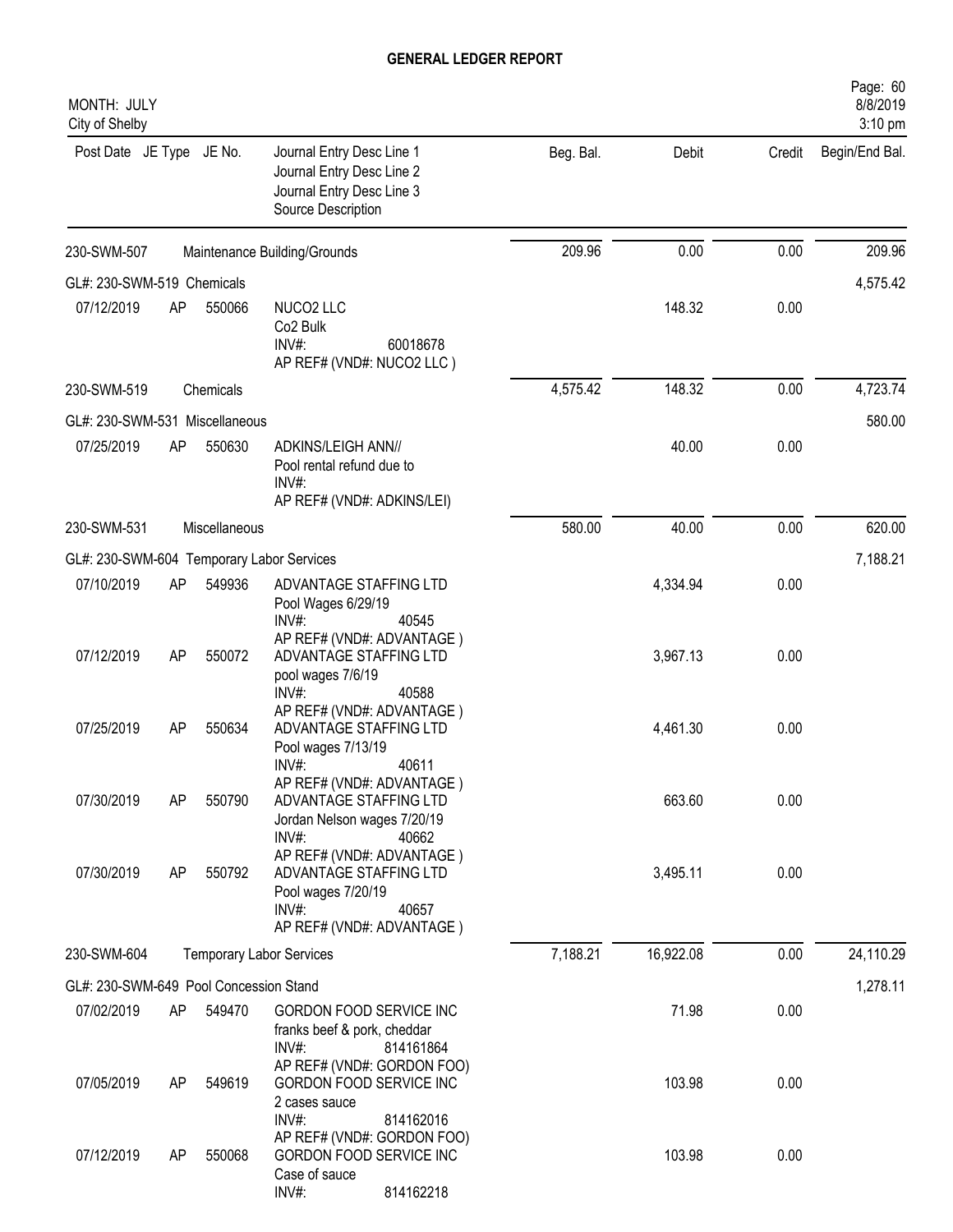| MONTH: JULY<br>City of Shelby             |             |                       |                                                                                                                             |                               |           |            | Page: 61<br>8/8/2019<br>3:10 pm |
|-------------------------------------------|-------------|-----------------------|-----------------------------------------------------------------------------------------------------------------------------|-------------------------------|-----------|------------|---------------------------------|
| Post Date JE Type JE No.                  |             |                       | Journal Entry Desc Line 1<br>Journal Entry Desc Line 2<br>Journal Entry Desc Line 3<br>Source Description                   | Beg. Bal.                     | Debit     | Credit     | Begin/End Bal.                  |
| GL#: 230-SWM-649 Pool Concession Stand    |             |                       |                                                                                                                             |                               |           |            | 1,278.11                        |
| 07/18/2019                                | AP          | 550304                | AP REF# (VND#: GORDON FOO)<br>GORDON FOOD SERVICE INC<br>condiment purchase 7/17/19<br>$INV#$ :<br>814162474                |                               | 95.47     | 0.00       |                                 |
| 07/18/2019                                | AP          | 550306                | AP REF# (VND#: GORDON FOO)<br><b>SAMS CLUB</b><br>Consession stand purchases<br>INV#:                                       |                               | 2,410.20  | 0.00       |                                 |
| 07/18/2019                                | AP          | 550312                | AP REF# (VND#: SAMS CLUB)<br>SHELBY HEALTH DEPARTMENT<br>Remianing due for 2019 food<br>INV#:                               |                               | 45.00     | 0.00       |                                 |
| 230-SWM-649                               |             | Pool Concession Stand | AP REF# (VND#: SHELBY HEA)                                                                                                  | 1,278.11                      | 2,830.61  | 0.00       | 4,108.72                        |
|                                           |             |                       |                                                                                                                             |                               |           |            |                                 |
|                                           |             |                       |                                                                                                                             | Fund: 230 - Park Fund Totals: | 58,823.04 | 129,547.81 |                                 |
| GL#: 232-CBG-536 Construction             |             |                       |                                                                                                                             |                               |           |            | 85.00                           |
| 07/24/2019                                | AP          | 550473                | <b>ENVIROHAB</b><br>Lead Assessment 22 & 26 Myrtle<br>INV#:                                                                 |                               | 1,600.00  | 0.00       |                                 |
| 07/24/2019                                | AP          | 550475                | AP REF# (VND#: ENVIROHAB)<br>CAROTHERS PEST CONTROL<br>Pest Inspection 22 & 26 Myrtle<br>INV#:<br>AP REF# (VND#: CAROTHERS) |                               | 180.00    | 0.00       |                                 |
| 232-CBG-536                               |             | Construction          |                                                                                                                             | 85.00                         | 1,780.00  | 0.00       | 1,865.00                        |
| GL#: 232-MIS-205 Miscellaneous Income     |             |                       |                                                                                                                             |                               |           |            | 2,087.00                        |
| 232-MIS-205                               |             | Miscellaneous Income  |                                                                                                                             | 2,087.00                      | 0.00      | 0.00       | 2,087.00                        |
|                                           |             |                       | Fund: 232 - Rehab Escrow Fund (HOME/CDBG) Totals:                                                                           |                               | 1,780.00  | 0.00       |                                 |
| GL#: 233-CFC-178 Miscellaneous Court Fees |             |                       |                                                                                                                             |                               |           |            | 13,342.16                       |
| 07/12/2019                                | CR          | 549984                | Court cost collected June 2019<br>pio                                                                                       |                               | 0.00      | 1,541.00   |                                 |
| 233-CFC-178                               |             |                       | Miscellaneous Court Fees                                                                                                    | 13,342.16                     | 0.00      | 1,541.00   | 14,883.16                       |
| GL#: 233-CPF-405 Court Officers Wages     |             |                       |                                                                                                                             |                               |           |            | 7,962.43                        |
| 233-CPF-405                               |             | Court Officers Wages  |                                                                                                                             | 7,962.43                      | 0.00      | 0.00       | 7,962.43                        |
|                                           |             |                       | GL#: 233-CPF-415 Public Employees Retire.System                                                                             |                               |           |            | 1,949.89                        |
| 233-CPF-415                               |             |                       | Public Employees Retire.System                                                                                              | 1,949.89                      | 0.00      | 0.00       | 1,949.89                        |
| GL#: 233-CPF-417 FICA                     |             |                       |                                                                                                                             |                               |           |            | 150.00                          |
| 233-CPF-417                               | <b>FICA</b> |                       |                                                                                                                             | 150.00                        | 0.00      | 0.00       | 150.00                          |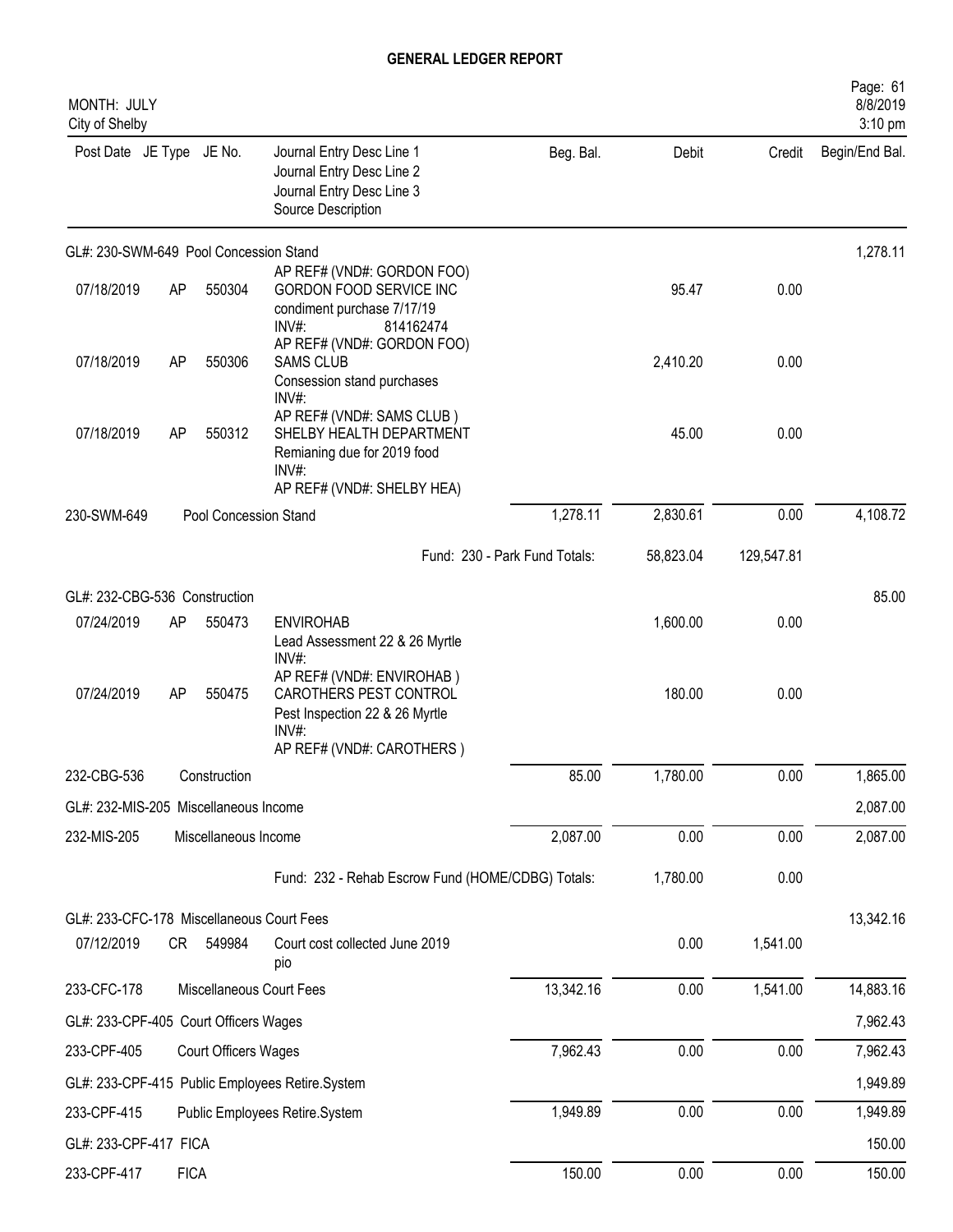| MONTH: JULY<br>City of Shelby         |    |                      |                                                                                                                  |           |        |        | Page: 62<br>8/8/2019<br>3:10 pm |
|---------------------------------------|----|----------------------|------------------------------------------------------------------------------------------------------------------|-----------|--------|--------|---------------------------------|
| Post Date JE Type JE No.              |    |                      | Journal Entry Desc Line 1<br>Journal Entry Desc Line 2<br>Journal Entry Desc Line 3<br>Source Description        | Beg. Bal. | Debit  | Credit | Begin/End Bal.                  |
| GL#: 233-CPF-420 Workers Compensation |    |                      |                                                                                                                  |           |        |        | 71.00                           |
| 07/05/2019                            | AP | 549542               | BUREAU OF WORKERS COMPENSATION<br>Policy 37005502<br>INV#:<br>1005934658<br>AP REF# (VND#: BWC                   |           | 15.00  | 0.00   |                                 |
| 07/24/2019                            | AP | 550513               | COMPMANAGEMENT, INC<br>2020 Group retro rating 6142<br>INV#:<br>1202158<br>AP REF# (VND#: COMPMANAGE)            |           | 4.00   | 0.00   |                                 |
| 233-CPF-420                           |    | Workers Compensation |                                                                                                                  | 71.00     | 19.00  | 0.00   | 90.00                           |
| GL#: 233-CPF-421 Unemployment         |    |                      |                                                                                                                  |           |        |        | 0.00                            |
| 07/12/2019                            | AP | 550003               | OHIO DEPT. OF JOB & FAMILY SER<br>employer # 0803787-00-9<br>INV#:<br>AP REF# (VND#: ODJFS )                     |           | 100.00 | 0.00   |                                 |
| 233-CPF-421                           |    | Unemployment         |                                                                                                                  | 0.00      | 100.00 | 0.00   | 100.00                          |
| GL#: 233-CPF-428 Telephone            |    |                      |                                                                                                                  |           |        |        | 371.74                          |
| 07/05/2019                            | AP | 549520               | <b>CENTURYLINK</b><br>acct 302298892<br>INV#:                                                                    |           | 63.30  | 0.00   |                                 |
| 07/29/2019                            | AP | 550699               | AP REF# (VND#: CENTURY )<br><b>CENTURYLINK</b><br>acct 302298892<br>INV#:<br>AP REF# (VND#: CENTURY )            |           | 65.34  | 0.00   |                                 |
| 233-CPF-428                           |    | Telephone            |                                                                                                                  | 371.74    | 128.64 | 0.00   | 500.38                          |
|                                       |    |                      | GL#: 233-CPF-471 Education, Mtgs. & Related Exp.                                                                 |           |        |        | 425.00                          |
| 233-CPF-471                           |    |                      | Education, Mtgs. & Related Exp.                                                                                  | 425.00    | 0.00   | 0.00   | 425.00                          |
| GL#: 233-CPF-472 Supplies             |    |                      |                                                                                                                  |           |        |        | 0.00                            |
| 07/17/2019                            | AP | 550140               | DUMBECK/MINDY//<br>Holster & cleaning kit<br>INV#:                                                               |           | 57.54  | 0.00   |                                 |
| 07/17/2019                            | AP | 550142               | AP REF# (VND#: DUMBECK,MI)<br>DUMBECK/MINDY//<br>Various firearm supplies<br>INV#:<br>AP REF# (VND#: DUMBECK,MI) |           | 172.08 | 0.00   |                                 |
| 233-CPF-472                           |    | Supplies             |                                                                                                                  | 0.00      | 229.62 | 0.00   | 229.62                          |
| GL#: 233-CPF-473 Office Supplies      |    |                      |                                                                                                                  |           |        |        | 95.91                           |
| 233-CPF-473                           |    | Office Supplies      |                                                                                                                  | 95.91     | 0.00   | 0.00   | 95.91                           |
| GL#: 233-CPF-492 Administrative Costs |    |                      |                                                                                                                  |           |        |        | 424.98                          |
| 07/02/2019                            | AP | 549317               | <b>GENERAL FUND-SHELBY</b><br>Administrative cost July 2019<br>INV#:                                             |           | 70.83  | 0.00   |                                 |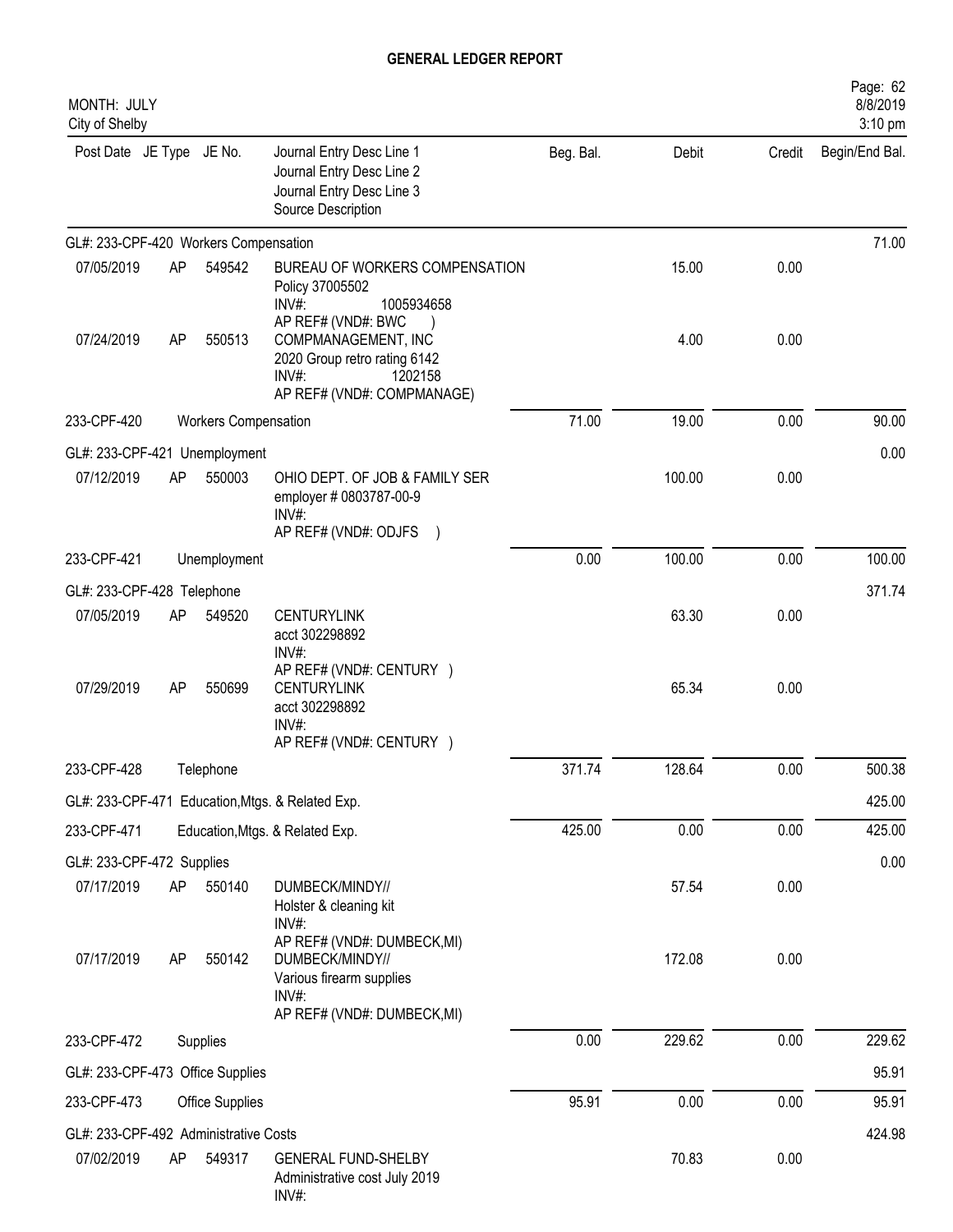| MONTH: JULY<br>City of Shelby             |    |                             |                                                                                                           |           |        |          | Page: 63<br>8/8/2019<br>3:10 pm |
|-------------------------------------------|----|-----------------------------|-----------------------------------------------------------------------------------------------------------|-----------|--------|----------|---------------------------------|
| Post Date JE Type JE No.                  |    |                             | Journal Entry Desc Line 1<br>Journal Entry Desc Line 2<br>Journal Entry Desc Line 3<br>Source Description | Beg. Bal. | Debit  | Credit   | Begin/End Bal.                  |
| GL#: 233-CPF-492 Administrative Costs     |    |                             | AP REF# (VND#: GENERAL )                                                                                  |           |        |          | 424.98                          |
| 233-CPF-492                               |    | <b>Administrative Costs</b> |                                                                                                           | 424.98    | 70.83  | 0.00     | 495.81                          |
| GL#: 233-CPF-531 Miscellaneous            |    |                             |                                                                                                           |           |        |          | 0.00                            |
| 07/30/2019                                | AP | 550845                      | ABRAXAS COUNSELING CENTER<br>June Counseling services<br>INV#:<br>0619SMC<br>AP REF# (VND#: ABRAXAS CO)   |           | 120.30 | 0.00     |                                 |
| 233-CPF-531                               |    | Miscellaneous               |                                                                                                           | 0.00      | 120.30 | 0.00     | 120.30                          |
| GL#: 233-MIS-205 Miscellaneous Income     |    |                             |                                                                                                           |           |        |          | 20.00                           |
| 233-MIS-205                               |    | Miscellaneous Income        |                                                                                                           | 20.00     | 0.00   | 0.00     | 20.00                           |
|                                           |    |                             | Fund: 233 - Court Probation Fund Totals:                                                                  |           | 668.39 | 1,541.00 |                                 |
|                                           |    |                             | GL#: 235-LET-471 Education, Mtgs. & Related Exp.                                                          |           |        |          | 1,435.00                        |
| 235-LET-471                               |    |                             | Education, Mtgs. & Related Exp.                                                                           | 1,435.00  | 0.00   | 0.00     | 1,435.00                        |
| GL#: 235-LET-531 Miscellaneous            |    |                             |                                                                                                           |           |        |          | 183.40                          |
| 235-LET-531                               |    | Miscellaneous               |                                                                                                           | 183.40    | 0.00   | 0.00     | 183.40                          |
| GL#: 235-MIS-205 Miscellaneous Income     |    |                             |                                                                                                           |           |        |          | 943.21                          |
| 07/16/2019                                | CR | 550331                      | Restitution from Shane Brown<br>pio                                                                       |           | 0.00   | 5.00     |                                 |
| 235-MIS-205                               |    | Miscellaneous Income        |                                                                                                           | 943.21    | 0.00   | $5.00$   | 948.21                          |
|                                           |    |                             | Fund: 235 - Law Enforcement Trust Fund Totals:                                                            |           | 0.00   | 5.00     |                                 |
| GL#: 236-CFC-178 Miscellaneous Court Fees |    |                             |                                                                                                           |           |        |          | 1,582.64                        |
| 07/12/2019                                | CR | 549980                      | IDAT from Plymouth court June 2019<br>pio                                                                 |           | 0.00   | 3.00     |                                 |
| 07/12/2019                                | CR | 549984                      | Court cost collected June 2019<br>pio                                                                     |           | 0.00   | 90.00    |                                 |
| 236-CFC-178                               |    | Miscellaneous Court Fees    |                                                                                                           | 1,582.64  | 0.00   | 93.00    | 1,675.64                        |
| GL#: 236-IDA-531 Miscellaneous            |    |                             |                                                                                                           |           |        |          | 979.62                          |
| 236-IDA-531                               |    | Miscellaneous               |                                                                                                           | 979.62    | 0.00   | 0.00     | 979.62                          |
|                                           |    |                             | Fund: 236 - Court I D A T Fund Totals:                                                                    |           | 0.00   | 93.00    |                                 |
| GL#: 237-CFC-178 Miscellaneous Court Fees |    |                             |                                                                                                           |           |        |          | 75.00                           |
| 237-CFC-178                               |    | Miscellaneous Court Fees    |                                                                                                           | 75.00     | 0.00   | 0.00     | 75.00                           |
|                                           |    |                             |                                                                                                           |           |        |          |                                 |
|                                           |    |                             | Fund: 237 - Court Enforce. & Educ. Fund Totals:                                                           |           | 0.00   | 0.00     |                                 |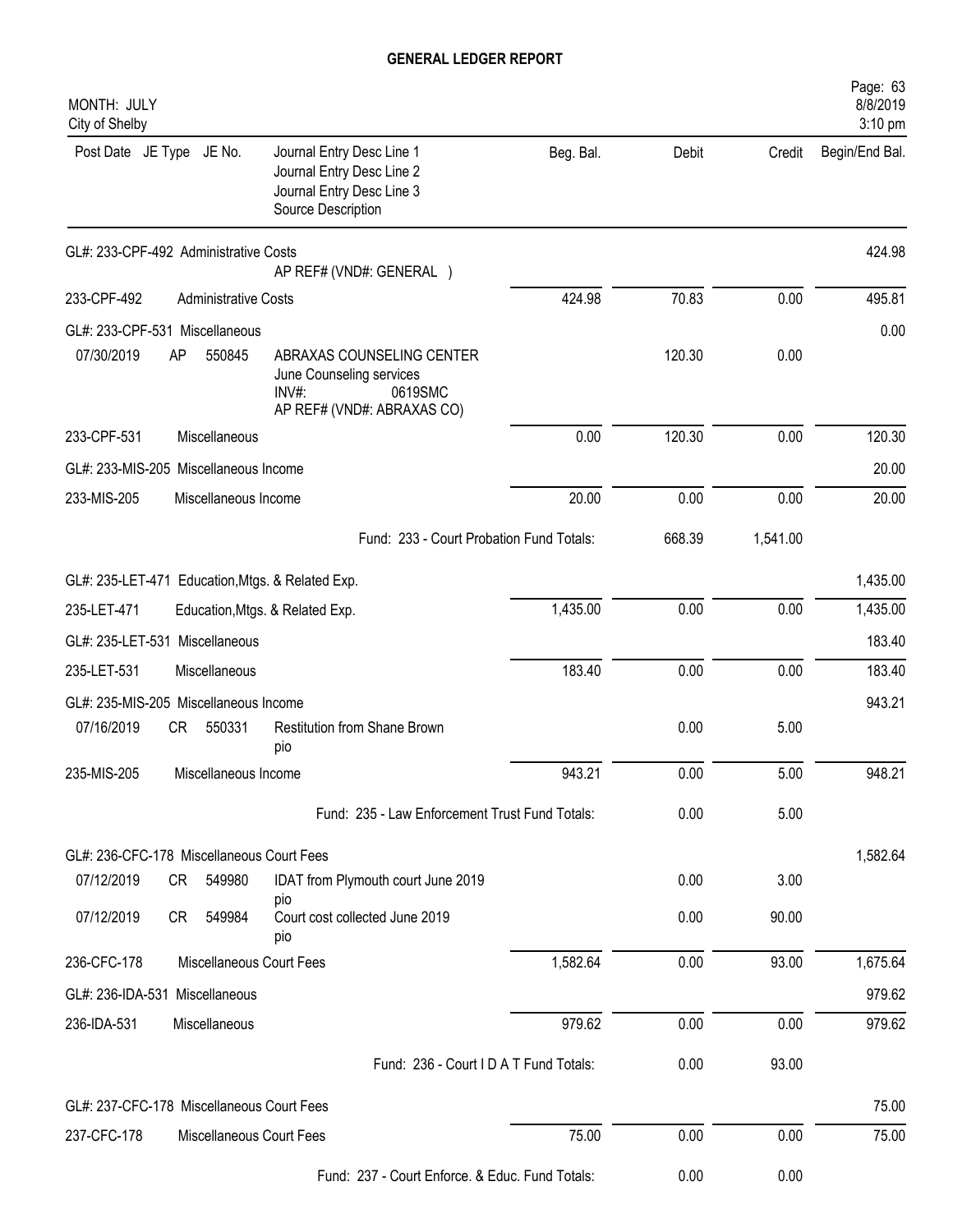| MONTH: JULY<br>City of Shelby             |    |                              |                                                                                                                   |           |           |        | Page: 64<br>8/8/2019<br>3:10 pm |
|-------------------------------------------|----|------------------------------|-------------------------------------------------------------------------------------------------------------------|-----------|-----------|--------|---------------------------------|
| Post Date JE Type JE No.                  |    |                              | Journal Entry Desc Line 1<br>Journal Entry Desc Line 2<br>Journal Entry Desc Line 3<br>Source Description         | Beg. Bal. | Debit     | Credit | Begin/End Bal.                  |
| GL#: 238-DAR-472 Supplies                 |    |                              |                                                                                                                   |           |           |        | 1,382.46                        |
| 238-DAR-472                               |    | Supplies                     |                                                                                                                   | 1,382.46  | 0.00      | 0.00   | 1,382.46                        |
|                                           |    |                              | Fund: 238 - DARE Fund Totals:                                                                                     |           | 0.00      | 0.00   |                                 |
| GL#: 239-CFC-178 Miscellaneous Court Fees |    |                              |                                                                                                                   |           |           |        | 5,655.83                        |
| 07/12/2019                                | CR | 549984                       | Court cost collected June 2019<br>pio                                                                             |           | 0.00      | 892.00 |                                 |
| 239-CFC-178                               |    |                              | Miscellaneous Court Fees                                                                                          | 5,655.83  | 0.00      | 892.00 | 6,547.83                        |
|                                           |    |                              | Fund: 239 - Court Computer Fund Totals:                                                                           |           | 0.00      | 892.00 |                                 |
| GL#: 241-CFC-178 Miscellaneous Court Fees |    |                              |                                                                                                                   |           |           |        | 1,080.00                        |
| 07/12/2019                                | CR | 549984                       | Court cost collected June 2019<br>pio                                                                             |           | 0.00      | 125.00 |                                 |
| 241-CFC-178                               |    |                              | Miscellaneous Court Fees                                                                                          | 1,080.00  | 0.00      | 125.00 | 1,205.00                        |
| GL#: 241-PCF-501 Computer support         |    |                              |                                                                                                                   |           |           |        | 250.83                          |
| 07/24/2019                                | AP | 550499                       | CHARTER COMM HOLDINGS LLC<br>acct 01075-321600202-1001<br>INV#:<br>321600202071619b<br>AP REF# (VND#: CHART COMM) |           | 42.91     | 0.00   |                                 |
| 241-PCF-501                               |    | Computer support             |                                                                                                                   | 250.83    | 42.91     | 0.00   | 293.74                          |
|                                           |    |                              | Fund: 241 - Police Computer Fund Totals:                                                                          |           | 42.91     | 125.00 |                                 |
| GL#: 242-CFC-178 Miscellaneous Court Fees |    |                              |                                                                                                                   |           |           |        | 1,260.46                        |
| 07/22/2019                                | CR | 550584                       | IDAM from OH Dept Public Safety June<br>2019<br>pio                                                               |           | 0.00      | 171.08 |                                 |
| 242-CFC-178                               |    |                              | Miscellaneous Court Fees                                                                                          | 1,260.46  | 0.00      | 171.08 | 1,431.54                        |
|                                           |    |                              | Fund: 242 - Court IDAM Fund Totals:                                                                               |           | 0.00      | 171.08 |                                 |
| GL#: 250-CBG-579 Home/Building Repair     |    |                              |                                                                                                                   |           |           |        | 15,044.00                       |
| 250-CBG-579                               |    | Home/Building Repair         |                                                                                                                   | 15,044.00 | 0.00      | 0.00   | 15,044.00                       |
| GL#: 250-CBG-621 General Adminstration    |    |                              |                                                                                                                   |           |           |        | 28,566.00                       |
| 07/18/2019                                | AP | 550286                       | OHIO REGIONAL DEVELOPMENT CORP<br>General Admin & fair housing<br>INV#:<br>AP REF# (VND#: ORDC                    |           | 17,132.00 | 0.00   |                                 |
| 250-CBG-621                               |    | <b>General Adminstration</b> |                                                                                                                   | 28,566.00 | 17,132.00 | 0.00   | 45,698.00                       |
| GL#: 250-CBG-650 Fair Housing             |    |                              |                                                                                                                   |           |           |        | 333.00                          |
| 07/18/2019                                | AP | 550286                       | OHIO REGIONAL DEVELOPMENT CORP                                                                                    |           | 666.00    | 0.00   |                                 |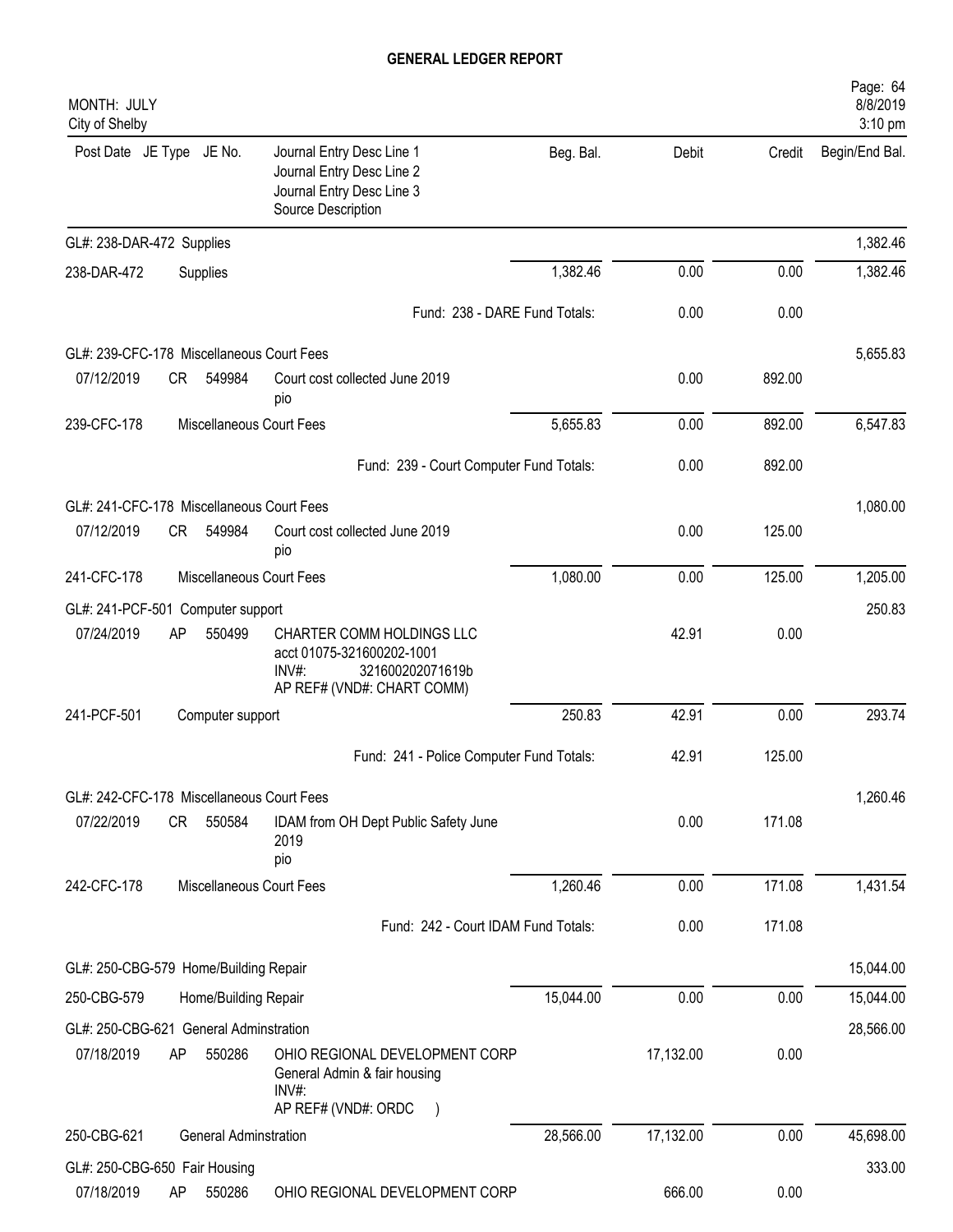| MONTH: JULY<br>City of Shelby                 |                        |                                                                                                           |           |           |           | Page: 65<br>8/8/2019<br>3:10 pm |
|-----------------------------------------------|------------------------|-----------------------------------------------------------------------------------------------------------|-----------|-----------|-----------|---------------------------------|
| Post Date JE Type JE No.                      |                        | Journal Entry Desc Line 1<br>Journal Entry Desc Line 2<br>Journal Entry Desc Line 3<br>Source Description | Beg. Bal. | Debit     | Credit    | Begin/End Bal.                  |
| GL#: 250-CBG-650 Fair Housing                 |                        | General Admin & fair housing                                                                              |           |           |           | 333.00                          |
|                                               |                        | INV#:<br>AP REF# (VND#: ORDC                                                                              |           |           |           |                                 |
| 250-CBG-650                                   | Fair Housing           |                                                                                                           | 333.00    | 666.00    | 0.00      | 999.00                          |
| GL#: 250-IGT-142 State Grants or Aid          |                        |                                                                                                           |           |           |           | 28,899.00                       |
| 07/17/2019<br>CR                              | 550337                 | ACH CHIP grant A-C-18-2DQ1<br>pio                                                                         |           | 0.00      | 17,798.00 |                                 |
| 250-IGT-142                                   | State Grants or Aid    |                                                                                                           | 28,899.00 | 0.00      | 17,798.00 | 46,697.00                       |
|                                               |                        | Fund: 250 - CDBG General Totals:                                                                          |           | 17,798.00 | 17,798.00 |                                 |
| GL#: 251-HPM-578 Private Rehabilitation       |                        |                                                                                                           |           |           |           | 636.00                          |
| 251-HPM-578                                   | Private Rehabilitation |                                                                                                           | 636.00    | 0.00      | 0.00      | 636.00                          |
| GL#: 251-IGT-142 State Grants or Aid          |                        |                                                                                                           |           |           |           | 85.00                           |
| 251-IGT-142                                   | State Grants or Aid    |                                                                                                           | 85.00     | 0.00      | 0.00      | 85.00                           |
|                                               |                        | Fund: 251 - Home Program Fund Totals:                                                                     |           | 0.00      | 0.00      |                                 |
| GL#: 253-FDF-531 Miscellaneous                |                        |                                                                                                           |           |           |           | 4,000.00                        |
| 253-FDF-531                                   | Miscellaneous          |                                                                                                           | 4,000.00  | 0.00      | 0.00      | 4,000.00                        |
|                                               |                        | Fund: 253 - Fire Damage Fund Totals:                                                                      |           | 0.00      | 0.00      |                                 |
|                                               |                        |                                                                                                           |           |           |           |                                 |
| GL#: 275-MIS-200 Interest<br>07/31/2019<br>CR | 551111                 | Interest sinking fund                                                                                     |           | 0.00      | 25.51     | 138.03                          |
|                                               |                        | pio                                                                                                       |           |           |           |                                 |
| 275-MIS-200                                   | Interest               |                                                                                                           | 138.03    | 0.00      | 25.51     | 163.54                          |
| GL#: 275-SBR-531 Miscellaneous                |                        |                                                                                                           |           |           |           | 25.00                           |
| 275-SBR-531                                   | Miscellaneous          |                                                                                                           | 25.00     | 0.00      | 0.00      | 25.00                           |
| GL#: 275-TRS-462 Transfer-Miscellaneous       |                        |                                                                                                           |           |           |           | 196.66                          |
| 275-TRS-462                                   | Transfer-Miscellaneous |                                                                                                           | 196.66    | 0.00      | 0.00      | 196.66                          |
|                                               |                        | Fund: 275 - Special Bond Retirement Fund Totals:                                                          |           | 0.00      | 25.51     |                                 |
| GL#: 282-MIS-205 Miscellaneous Income         |                        |                                                                                                           |           |           |           | 48,742.38                       |
| 282-MIS-205                                   | Miscellaneous Income   |                                                                                                           | 48,742.38 | 0.00      | 0.00      | 48,742.38                       |
| GL#: 282-SBR-503 Note/Loan Payment            |                        |                                                                                                           |           |           |           | 48,000.00                       |
| 282-SBR-503                                   | Note/Loan Payment      |                                                                                                           | 48,000.00 | 0.00      | 0.00      | 48,000.00                       |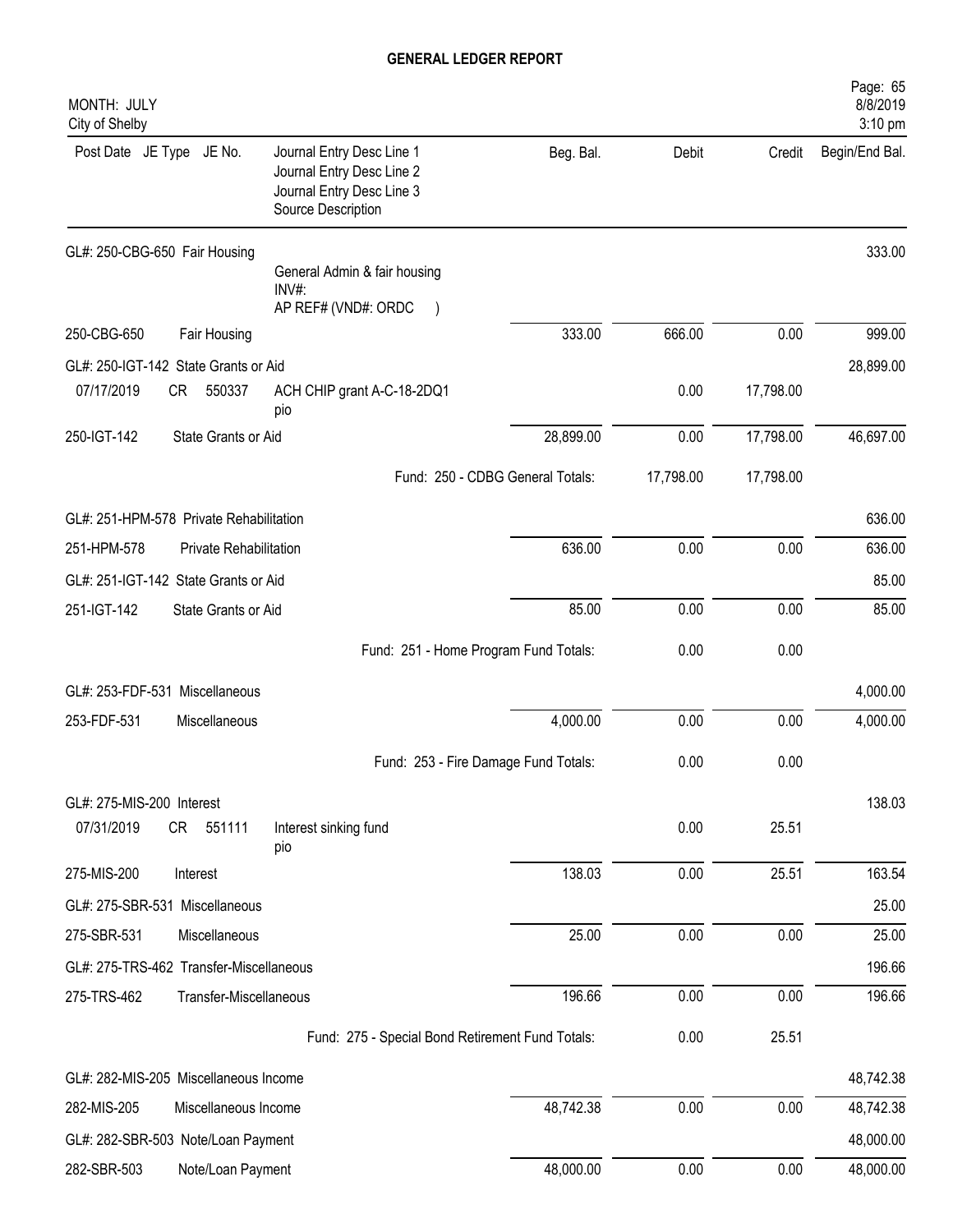| MONTH: JULY<br>City of Shelby                   |                                                                                                           |                          |        |        | Page: 66<br>8/8/2019<br>3:10 pm |
|-------------------------------------------------|-----------------------------------------------------------------------------------------------------------|--------------------------|--------|--------|---------------------------------|
| Post Date JE Type JE No.                        | Journal Entry Desc Line 1<br>Journal Entry Desc Line 2<br>Journal Entry Desc Line 3<br>Source Description | Beg. Bal.                | Debit  | Credit | Begin/End Bal.                  |
| GL#: 282-SBR-505 Interest Expense               |                                                                                                           |                          |        |        | 742.38                          |
| 282-SBR-505<br>Interest Expense                 |                                                                                                           | 742.38                   | 0.00   | 0.00   | 742.38                          |
|                                                 |                                                                                                           | Fund: 282 - USDA Totals: | 0.00   | 0.00   |                                 |
| GL#: 300-CAB-507 Maintenance Building/Grounds   |                                                                                                           |                          |        |        | 14,276.12                       |
| 300-CAB-507                                     | Maintenance Building/Grounds                                                                              | 14,276.12                | 0.00   | 0.00   | 14,276.12                       |
| GL#: 300-CAB-515 Equipment                      |                                                                                                           |                          |        |        | 10,000.00                       |
| 300-CAB-515<br>Equipment                        |                                                                                                           | 10,000.00                | 0.00   | 0.00   | 10,000.00                       |
| GL#: 300-MIS-200 Interest                       |                                                                                                           |                          |        |        | 471.46                          |
| 300-MIS-200<br>Interest                         |                                                                                                           | 471.46                   | 0.00   | 0.00   | 471.46                          |
| GL#: 300-MIS-211 Insurance/Fema Settlement      |                                                                                                           |                          |        |        | 1,000.00                        |
| 300-MIS-211<br>Insurance/Fema Settlement        |                                                                                                           | 1,000.00                 | 0.00   | 0.00   | 1,000.00                        |
| GL#: 300-MIS-483 State Audit                    |                                                                                                           |                          |        |        | 495.00                          |
| 07/10/2019<br>AP<br>549754                      | TREASURER, STATE OF OHIO<br>Financial audit<br>$INV#$ :<br>AP REF# (VND#: TREAS.STAT)                     |                          | 20.00  | 0.00   |                                 |
| 300-MIS-483<br><b>State Audit</b>               |                                                                                                           | 495.00                   | 20.00  | 0.00   | 515.00                          |
| GL#: 300-MIS-492 Administrative Costs           |                                                                                                           |                          |        |        | 3,750.00                        |
| 07/02/2019<br>AP<br>549317                      | <b>GENERAL FUND-SHELBY</b><br>Administrative cost July 2019<br>$INV#$ :<br>AP REF# (VND#: GENERAL )       |                          | 625.00 | 0.00   |                                 |
| 300-MIS-492<br><b>Administrative Costs</b>      |                                                                                                           | 3,750.00                 | 625.00 | 0.00   | 4,375.00                        |
| GL#: 300-MIS-584 GAAP Conversion                |                                                                                                           |                          |        |        | 2,145.00                        |
| 07/17/2019<br>550230<br>AP                      | PLATTENBURG & ASSOCIATES INC<br>Final billing for GAAP<br>INV#:<br>54019<br>AP REF# (VND#: PLATTENBUR)    |                          | 360.00 | 0.00   |                                 |
| 300-MIS-584<br><b>GAAP Conversion</b>           |                                                                                                           | 2,145.00                 | 360.00 | 0.00   | 2,505.00                        |
| GL#: 300-POL-530 Office Equipment/Furn/Fixtures |                                                                                                           |                          |        |        | 968.03                          |
| 300-POL-530                                     | Office Equipment/Furn/Fixtures                                                                            | 968.03                   | 0.00   | 0.00   | 968.03                          |
| GL#: 300-STR-507 Maintenance Building/Grounds   |                                                                                                           |                          |        |        | 992.00                          |
| 300-STR-507                                     | Maintenance Building/Grounds                                                                              | 992.00                   | 0.00   | 0.00   | 992.00                          |
| GL#: 300-TRS-240 Transfer City Income Tax       |                                                                                                           |                          |        |        | 70,261.53                       |
| 300-TRS-240<br>Transfer City Income Tax         |                                                                                                           | 70,261.53                | 0.00   | 0.00   | 70,261.53                       |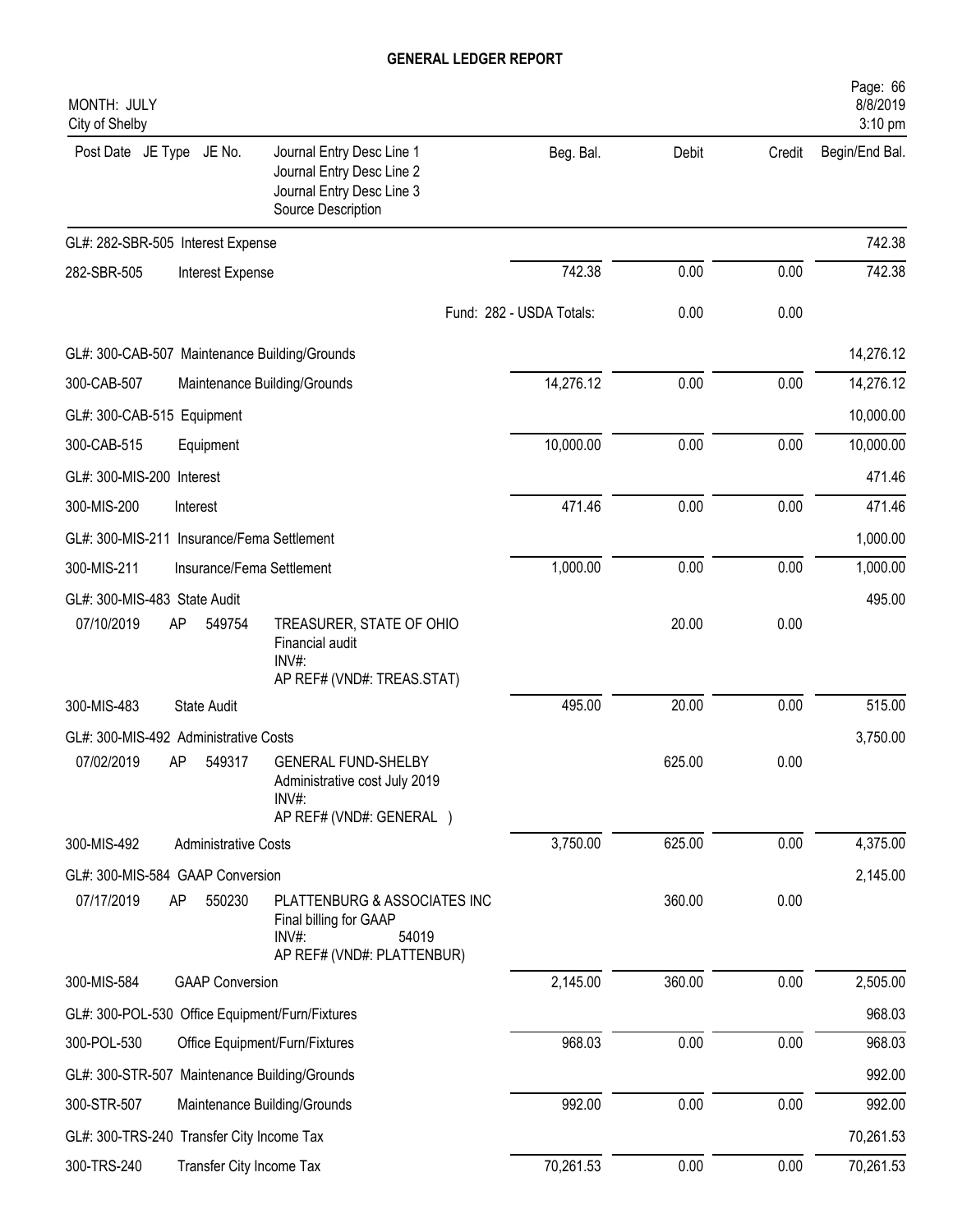| MONTH: JULY<br>City of Shelby             |    |                             |                                                                                                           |           |          |        | Page: 67<br>8/8/2019<br>3:10 pm |
|-------------------------------------------|----|-----------------------------|-----------------------------------------------------------------------------------------------------------|-----------|----------|--------|---------------------------------|
| Post Date JE Type JE No.                  |    |                             | Journal Entry Desc Line 1<br>Journal Entry Desc Line 2<br>Journal Entry Desc Line 3<br>Source Description | Beg. Bal. | Debit    | Credit | Begin/End Bal.                  |
|                                           |    |                             | Fund: 300 - Capital Improvement Fund Totals:                                                              |           | 1,005.00 | 0.00   |                                 |
| GL#: 304-CCI-515 Equipment                |    |                             |                                                                                                           |           |          |        | 9,110.00                        |
| 304-CCI-515                               |    | Equipment                   |                                                                                                           | 9,110.00  | 0.00     | 0.00   | 9,110.00                        |
| GL#: 304-CFC-170 Court Criminal Fines     |    |                             |                                                                                                           |           |          |        | 3,993.00                        |
| 07/12/2019                                | CR | 549984                      | Court cost collected June 2019<br>pio                                                                     |           | 0.00     | 577.00 |                                 |
| 304-CFC-170                               |    | <b>Court Criminal Fines</b> |                                                                                                           | 3,993.00  | 0.00     | 577.00 | 4,570.00                        |
| GL#: 304-CFC-173 Civil Court              |    |                             |                                                                                                           |           |          |        | 1,155.00                        |
| 07/12/2019                                | CR | 549984                      | Court cost collected June 2019<br>pio                                                                     |           | 0.00     | 195.00 |                                 |
| 304-CFC-173                               |    | Civil Court                 |                                                                                                           | 1,155.00  | 0.00     | 195.00 | 1,350.00                        |
|                                           |    |                             | Fund: 304 - Court Capital Improvement Fund Totals:                                                        |           | 0.00     | 772.00 |                                 |
| GL#: 352-SWF-483 State Audit              |    |                             |                                                                                                           |           |          |        | 112.00                          |
| 07/10/2019                                | AP | 549754                      | TREASURER, STATE OF OHIO<br>Financial audit<br>INV#:                                                      |           | 10.00    | 0.00   |                                 |
|                                           |    |                             | AP REF# (VND#: TREAS.STAT)                                                                                |           |          |        |                                 |
| 352-SWF-483                               |    | <b>State Audit</b>          |                                                                                                           | 112.00    | 10.00    | 0.00   | 122.00                          |
| GL#: 352-SWF-492 Administrative Costs     |    |                             |                                                                                                           |           |          |        | 375.00                          |
| 07/02/2019                                | AP | 549317                      | <b>GENERAL FUND-SHELBY</b><br>Administrative cost July 2019<br>INV#:                                      |           | 62.50    | 0.00   |                                 |
| 352-SWF-492                               |    | <b>Administrative Costs</b> | AP REF# (VND#: GENERAL )                                                                                  | 375.00    | 62.50    | 0.00   | 437.50                          |
|                                           |    |                             |                                                                                                           |           |          |        |                                 |
| GL#: 352-TRS-240 Transfer City Income Tax |    |                             |                                                                                                           | 8,179.70  | 0.00     | 0.00   | 8,179.70<br>8,179.70            |
| 352-TRS-240                               |    | Transfer City Income Tax    |                                                                                                           |           |          |        |                                 |
|                                           |    |                             | Fund: 352 - Sidewalk Fund Totals:                                                                         |           | 72.50    | 0.00   |                                 |
| GL#: 353-IGT-142 State Grants or Aid      |    |                             |                                                                                                           |           |          |        | 0.00                            |
| 353-IGT-142                               |    | State Grants or Aid         |                                                                                                           | 0.00      | 0.00     | 0.00   | 0.00                            |
| GL#: 353-SAC-483 State Audit              |    |                             |                                                                                                           |           |          |        | 355.00                          |
| 07/10/2019                                | AP | 549754                      | TREASURER, STATE OF OHIO<br>Financial audit<br>INV#:<br>AP REF# (VND#: TREAS.STAT)                        |           | 15.00    | 0.00   |                                 |
| 353-SAC-483                               |    | State Audit                 |                                                                                                           | 355.00    | 15.00    | 0.00   | 370.00                          |
|                                           |    |                             |                                                                                                           |           |          |        |                                 |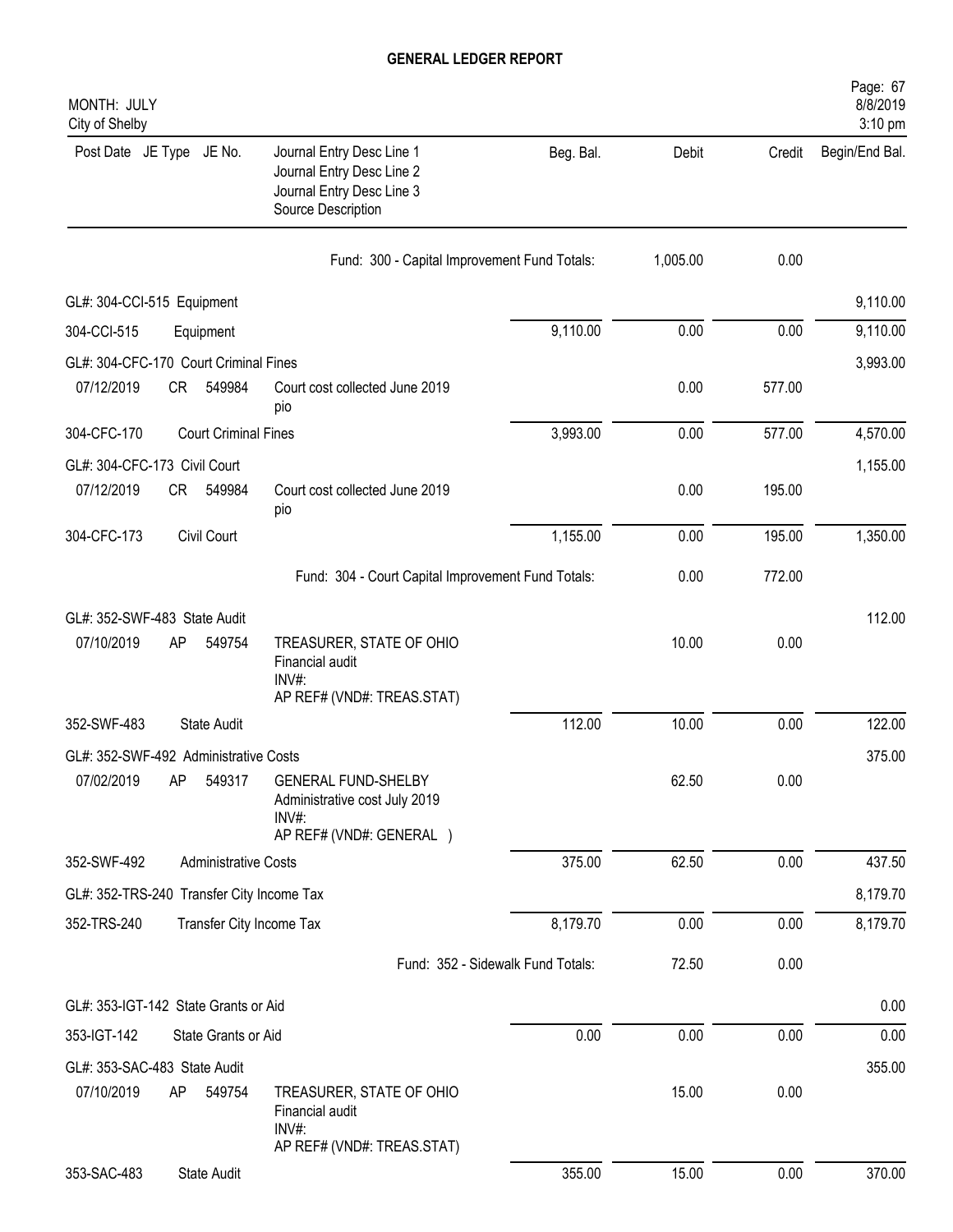| MONTH: JULY<br>City of Shelby               |    |                             |                                                                                                                                               |            |           |        | Page: 68<br>8/8/2019<br>3:10 pm |
|---------------------------------------------|----|-----------------------------|-----------------------------------------------------------------------------------------------------------------------------------------------|------------|-----------|--------|---------------------------------|
| Post Date JE Type JE No.                    |    |                             | Journal Entry Desc Line 1<br>Journal Entry Desc Line 2<br>Journal Entry Desc Line 3<br>Source Description                                     | Beg. Bal.  | Debit     | Credit | Begin/End Bal.                  |
| GL#: 353-SAC-492 Administrative Costs       |    |                             |                                                                                                                                               |            |           |        | 11,125.02                       |
| 07/02/2019                                  | AP | 549317                      | <b>GENERAL FUND-SHELBY</b><br>Administrative cost July 2019<br>$INV#$ :                                                                       |            | 1,854.17  | 0.00   |                                 |
|                                             |    | <b>Administrative Costs</b> | AP REF# (VND#: GENERAL )                                                                                                                      | 11,125.02  |           | 0.00   |                                 |
| 353-SAC-492                                 |    |                             |                                                                                                                                               |            | 1,854.17  |        | 12,979.19                       |
| GL#: 353-SAC-500 Engineering                |    |                             |                                                                                                                                               |            |           |        | 5,655.20                        |
| 353-SAC-500                                 |    | Engineering                 |                                                                                                                                               | 5,655.20   | 0.00      | 0.00   | 5,655.20                        |
| GL#: 353-SAC-514 Catch Basins<br>07/02/2019 | AP | 549305                      | LOWES COMPANIES, INC.                                                                                                                         |            | 594.66    | 0.00   | 0.00                            |
| 07/10/2019                                  | AP | 549718                      | Service Dept purchase 6/19/19<br>$INV#$ :<br>903830<br>AP REF# (VND#: LOWES<br>MORITZ CONCRETE INC<br>6 cubic yards 7/2/19<br>INV#:<br>100780 |            | 804.00    | 0.00   |                                 |
| 07/10/2019                                  | AP | 549720                      | AP REF# (VND#: MORITZ CON)<br>MORITZ CONCRETE INC<br>10 cubic yards 6/27/19<br>$INV#$ :<br>100652<br>AP REF# (VND#: MORITZ CON)               |            | 1,384.70  | 0.00   |                                 |
| 353-SAC-514                                 |    | <b>Catch Basins</b>         |                                                                                                                                               | 0.00       | 2,783.36  | 0.00   | 2,783.36                        |
| GL#: 353-SAC-535 Street Resurfacing         |    |                             |                                                                                                                                               |            |           |        | 27,701.77                       |
| 353-SAC-535                                 |    | <b>Street Resurfacing</b>   |                                                                                                                                               | 27,701.77  | 0.00      | 0.00   | 27,701.77                       |
| GL#: 353-SAC-601 Inspection Fees            |    |                             |                                                                                                                                               |            |           |        | 0.00                            |
| 07/17/2019                                  | AP | 550220                      | HALLS CONST MATERIALS TEST INC<br>Plant & field bituminous plant<br>$INV#$ :<br>2019-28<br>AP REF# (VND#: HALLS CONS)                         |            | 11,064.00 | 0.00   |                                 |
| 353-SAC-601                                 |    | Inspection Fees             |                                                                                                                                               | 0.00       | 11,064.00 | 0.00   | 11,064.00                       |
| GL#: 353-TRS-240 Transfer City Income Tax   |    |                             |                                                                                                                                               |            |           |        | 264,476.96                      |
| 353-TRS-240                                 |    | Transfer City Income Tax    |                                                                                                                                               | 264,476.96 | 0.00      | 0.00   | 264,476.96                      |
|                                             |    |                             | Fund: 353 - Streets, Alleys & Basin Rehab Totals:                                                                                             |            | 15,716.53 | 0.00   |                                 |
| GL#: 354-DBT-505 Interest Expense           |    |                             |                                                                                                                                               |            |           |        | 109,000.00                      |
| 354-DBT-505                                 |    | Interest Expense            |                                                                                                                                               | 109,000.00 | 0.00      | 0.00   | 109,000.00                      |
| GL#: 354-PCC-483 State Audit                |    |                             |                                                                                                                                               |            |           |        | 645.00                          |
| 07/10/2019                                  | AP | 549754                      | TREASURER, STATE OF OHIO<br>Financial audit<br>INV#:<br>AP REF# (VND#: TREAS.STAT)                                                            |            | 30.00     | 0.00   |                                 |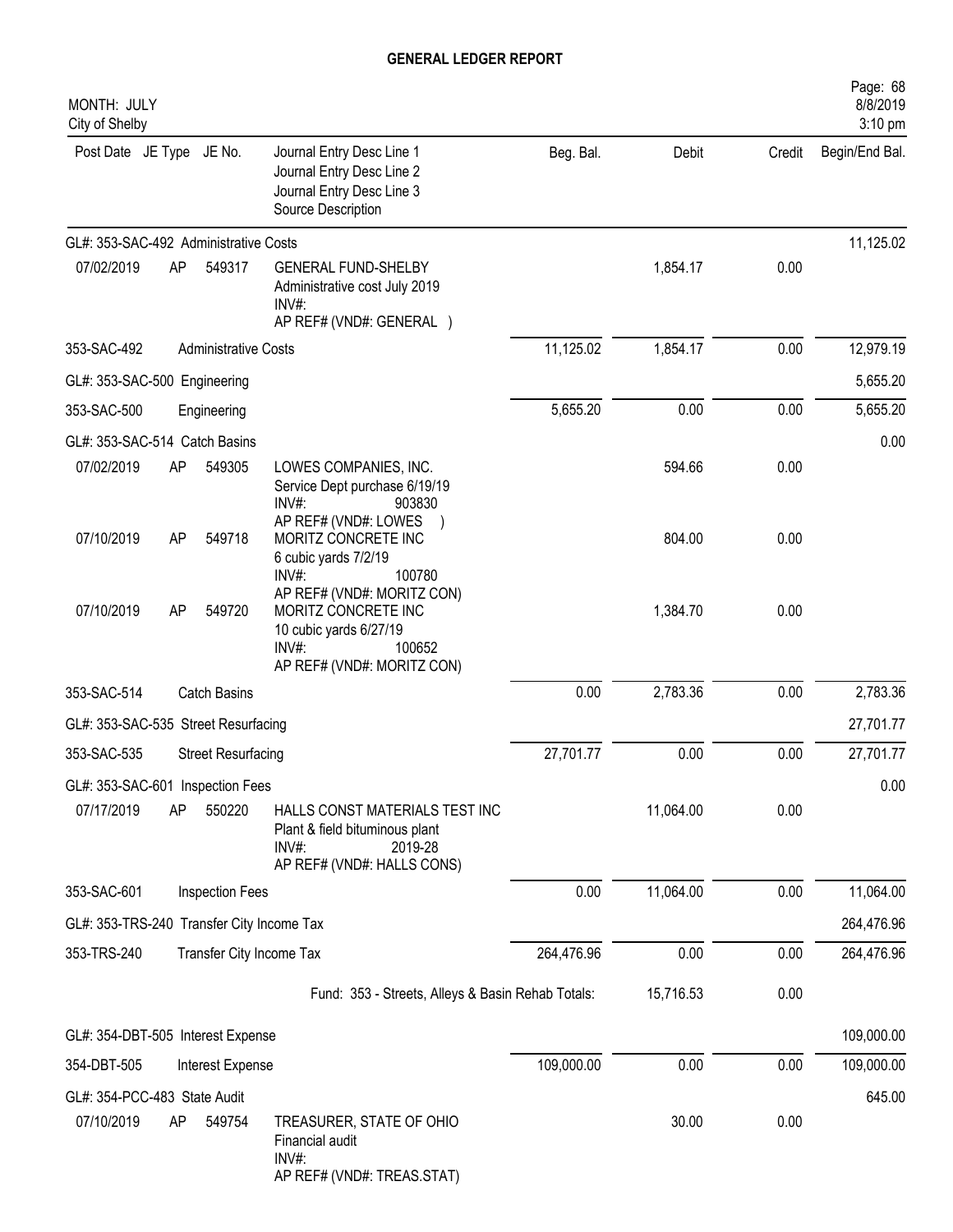| MONTH: JULY<br>City of Shelby             |                 |                             |                                                                                                           |            |              |                      | Page: 69<br>8/8/2019<br>3:10 pm |
|-------------------------------------------|-----------------|-----------------------------|-----------------------------------------------------------------------------------------------------------|------------|--------------|----------------------|---------------------------------|
| Post Date JE Type JE No.                  |                 |                             | Journal Entry Desc Line 1<br>Journal Entry Desc Line 2<br>Journal Entry Desc Line 3<br>Source Description | Beg. Bal.  | Debit        | Credit               | Begin/End Bal.                  |
| 354-PCC-483                               |                 | <b>State Audit</b>          |                                                                                                           | 645.00     | 30.00        | 0.00                 | 675.00                          |
| GL#: 354-PCC-492 Administrative Costs     |                 |                             |                                                                                                           |            |              |                      | 19,999.98                       |
| 07/02/2019                                | AP              | 549317                      | <b>GENERAL FUND-SHELBY</b><br>Administrative cost July 2019<br>INV#<br>AP REF# (VND#: GENERAL )           |            | 3,333.33     | 0.00                 |                                 |
| 354-PCC-492                               |                 | <b>Administrative Costs</b> |                                                                                                           | 19,999.98  | 3,333.33     | 0.00                 | 23,333.31                       |
| GL#: 354-PCC-531 Miscellaneous            |                 |                             |                                                                                                           |            |              |                      | 23,229.18                       |
| 07/05/2019                                | AP              | 549564                      | UNIVERSAL ENTERPRISES INC<br>Repair hot water heaters<br>INV#<br>105556<br>AP REF# (VND#: UNIVERSA E)     |            | 1,166.90     | 0.00                 |                                 |
| 354-PCC-531                               |                 | Miscellaneous               |                                                                                                           | 23,229.18  | 1,166.90     | 0.00                 | 24,396.08                       |
| GL#: 354-PCC-536 Construction             |                 |                             |                                                                                                           |            |              |                      | 18,099.19                       |
| 07/10/2019                                | AP              | 549740                      | AIR SOLUTIONS OF OHIO<br>Repair air conditioner<br>1007-3920<br>$INV#$ :<br>AP REF# (VND#: AIR SOLUTI)    |            | 780.22       | 0.00                 |                                 |
| 354-PCC-536                               |                 | Construction                |                                                                                                           | 18,099.19  | 780.22       | 0.00                 | 18,879.41                       |
| GL#: 354-TRS-240 Transfer City Income Tax |                 |                             |                                                                                                           |            |              |                      | 419,471.78                      |
| 354-TRS-240                               |                 | Transfer City Income Tax    |                                                                                                           | 419,471.78 | 0.00         | 0.00                 | 419,471.78                      |
|                                           |                 |                             | Fund: 354 - Police/Court Construction Fund Totals:                                                        |            | 5,310.45     | 0.00                 |                                 |
|                                           |                 |                             | GL#: 400-CAP-507 Maintenance Building/Grounds                                                             |            |              |                      | 48,269.85                       |
| 400-CAP-507                               |                 |                             | Maintenance Building/Grounds                                                                              | 48,269.85  | 0.00         | 0.00                 | 48,269.85                       |
| GL#: 400-CFS-154 Collections              |                 |                             |                                                                                                           |            |              |                      | 618,822.73                      |
| 07/01/2019                                | CR              | 549627                      | Utility deposit, water and sewer<br>pio                                                                   |            | 0.00         | 1,124.24             |                                 |
| 07/02/2019<br>07/03/2019                  | <b>CR</b><br>CR | 549633<br>549643            | Utility deposit, water and sewer<br>Utility deposit, water and sewer                                      |            | 0.00<br>0.00 | 1,732.10<br>4,041.37 |                                 |
| 07/08/2019                                | CR              | 549961                      | pio<br>Utility deposit, water and sewer<br>pio                                                            |            | 0.00         | 4,412.27             |                                 |
| 07/09/2019                                | CR              | 549968                      | Utility deposit, water and sewer                                                                          |            | 0.00         | 9,424.94             |                                 |
| 07/11/2019                                | CR              | 549975                      | pio<br>Utility deposit, water and sewer                                                                   |            | 0.00         | 26,098.26            |                                 |
| 07/11/2019                                | CR              | 549976                      | pio<br>Utility deposit, water and sewer                                                                   |            | 0.00         | 3,939.26             |                                 |
| 07/12/2019                                | CR              | 549985                      | pio<br>Utility deposit, water and sewer<br>pio                                                            |            | 0.00         | 27,216.51            |                                 |
| 07/15/2019                                | CR              | 550324                      | Utility deposit, water and sewer<br>pio                                                                   |            | 0.00         | 5,947.03             |                                 |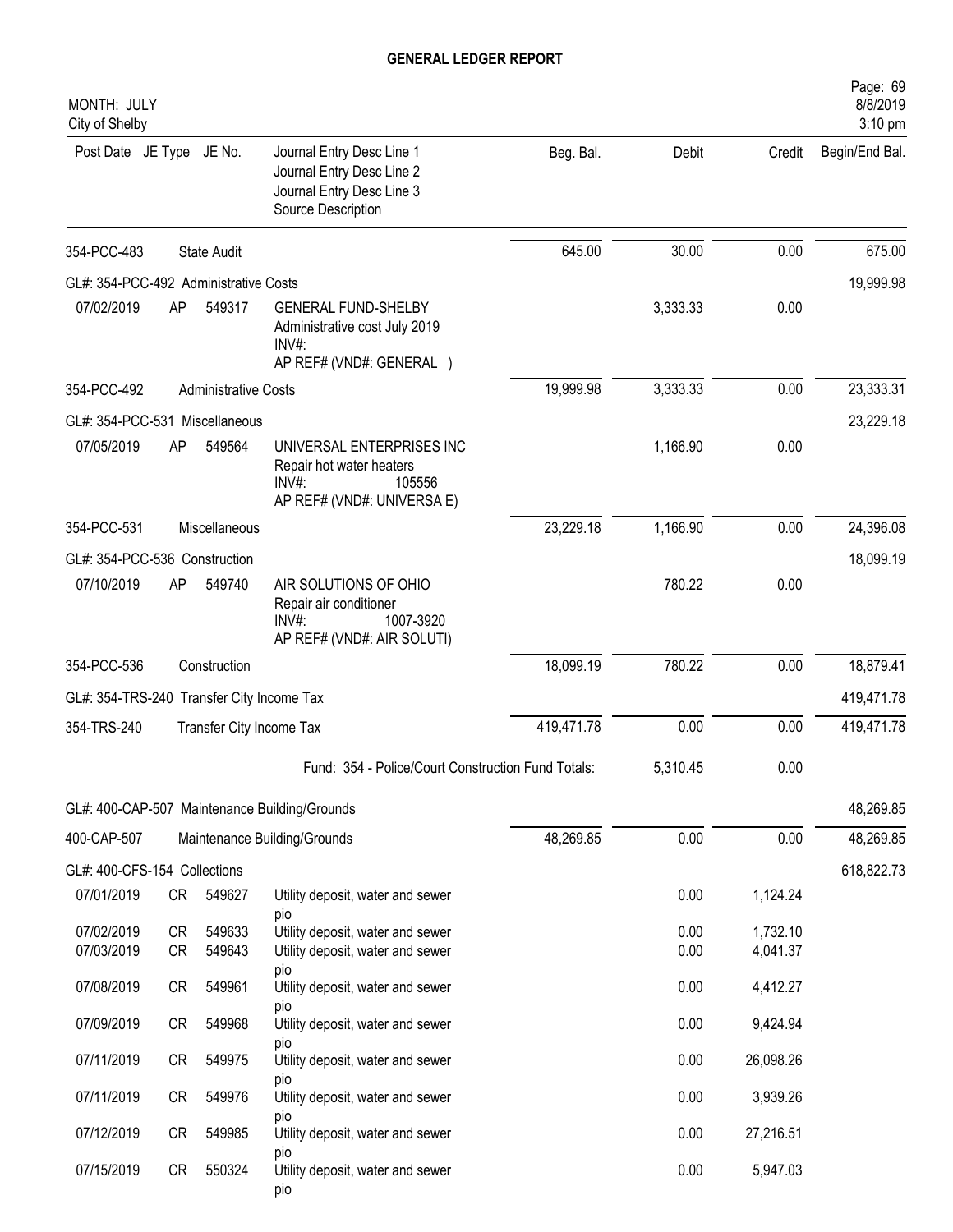| MONTH: JULY<br>City of Shelby          |           |                       |                                                                                                                |            |          |            | Page: 70<br>8/8/2019<br>3:10 pm |
|----------------------------------------|-----------|-----------------------|----------------------------------------------------------------------------------------------------------------|------------|----------|------------|---------------------------------|
| Post Date JE Type JE No.               |           |                       | Journal Entry Desc Line 1<br>Journal Entry Desc Line 2<br>Journal Entry Desc Line 3<br>Source Description      | Beg. Bal.  | Debit    | Credit     | Begin/End Bal.                  |
| GL#: 400-CFS-154 Collections           |           |                       |                                                                                                                |            |          |            | 618,822.73                      |
| 07/16/2019                             | CR        | 550332                | Utility deposit, water and sewer<br>pio                                                                        |            | 0.00     | 17,643.46  |                                 |
| 07/17/2019                             | <b>CR</b> | 550338                | Utility deposit, water and sewer                                                                               |            | 0.00     | 3,367.32   |                                 |
| 07/18/2019                             | <b>CR</b> | 550342                | pio<br>Utility deposit, water and sewer                                                                        |            | 0.00     | 917.97     |                                 |
| 07/19/2019                             | <b>CR</b> | 550390                | DIO<br>Utility deposit, water and sewer                                                                        |            | 0.00     | 1,547.85   |                                 |
| 07/22/2019                             | <b>CR</b> | 550586                | pio<br>Utility deposit, water and sewer                                                                        |            | 0.00     | 1,038.77   |                                 |
| 07/23/2019                             | <b>CR</b> | 550591                | pio<br>Utility deposit, water and sewer                                                                        |            | 0.00     | 1,013.00   |                                 |
| 07/24/2019                             | <b>CR</b> | 550600                | pio<br>Utility deposit, water and sewer                                                                        |            | 0.00     | 152.65     |                                 |
| 07/25/2019                             | CR        | 550606                | pio<br>Utility deposit, water and sewer                                                                        |            | 0.00     | 301.93     |                                 |
| 07/26/2019                             |           | 550679                | pio                                                                                                            |            | 0.00     |            |                                 |
|                                        | CR        |                       | Utility depoist, water and sewer<br>pio                                                                        |            |          | 589.93     |                                 |
| 07/29/2019                             | CR        | 550928                | Utility deposit, water and sewer<br>pio                                                                        |            | 0.00     | 464.93     |                                 |
| 07/30/2019                             | CR        | 550930                | Utility deposit, water and sewer<br>pio                                                                        |            | 0.00     | 757.58     |                                 |
| 07/31/2019                             | CR        | 550937                | Utility deposit, water and sewer<br>pio                                                                        |            | 0.00     | 248.19     |                                 |
| 400-CFS-154                            |           | Collections           |                                                                                                                | 618,822.73 | 0.00     | 111,979.56 | 730,802.29                      |
| GL#: 400-CFS-163 Misc Pumping/Leachate |           |                       |                                                                                                                |            |          |            | 0.00                            |
| 07/22/2019                             | CR        | 550586                | Utility deposit, water and sewer<br>pio                                                                        |            | 0.00     | 30.00      |                                 |
| 400-CFS-163                            |           | Misc Pumping/Leachate |                                                                                                                | 0.00       | 0.00     | 30.00      | 30.00                           |
|                                        |           |                       | GL#: 400-CPO-507 Maintenance Building/Grounds                                                                  |            |          |            | 35.96                           |
| 400-CPO-507                            |           |                       | Maintenance Building/Grounds                                                                                   | 35.96      | 0.00     | 0.00       | 35.96                           |
|                                        |           |                       | GL#: 400-CPO-530 Office Equipment/Furn/Fixtures                                                                |            |          |            | 1,113.66                        |
| 400-CPO-530                            |           |                       | Office Equipment/Furn/Fixtures                                                                                 | 1,113.66   | 0.00     | 0.00       | 1,113.66                        |
|                                        |           |                       | GL#: 400-DCP-507 Maintenance Building/Grounds                                                                  |            |          |            | 1,488.00                        |
| 400-DCP-507                            |           |                       | Maintenance Building/Grounds                                                                                   | 1,488.00   | 0.00     | 0.00       | 1,488.00                        |
| GL#: 400-DIS-400 Wages                 |           |                       |                                                                                                                |            |          |            | 96,977.49                       |
| 07/10/2019                             | AP        | 549681                | CITY PAYROLL FUND<br>Wages 6/23/19-7/6/19<br>$INV#$ :                                                          |            | 6,743.38 | 0.00       |                                 |
| 07/24/2019                             | AP        | 550435                | AP REF# (VND#: CITY PAYRO)<br>CITY PAYROLL FUND<br>Wages 7/7/19-7/20/19<br>INV#:<br>AP REF# (VND#: CITY PAYRO) |            | 6,772.61 | 0.00       |                                 |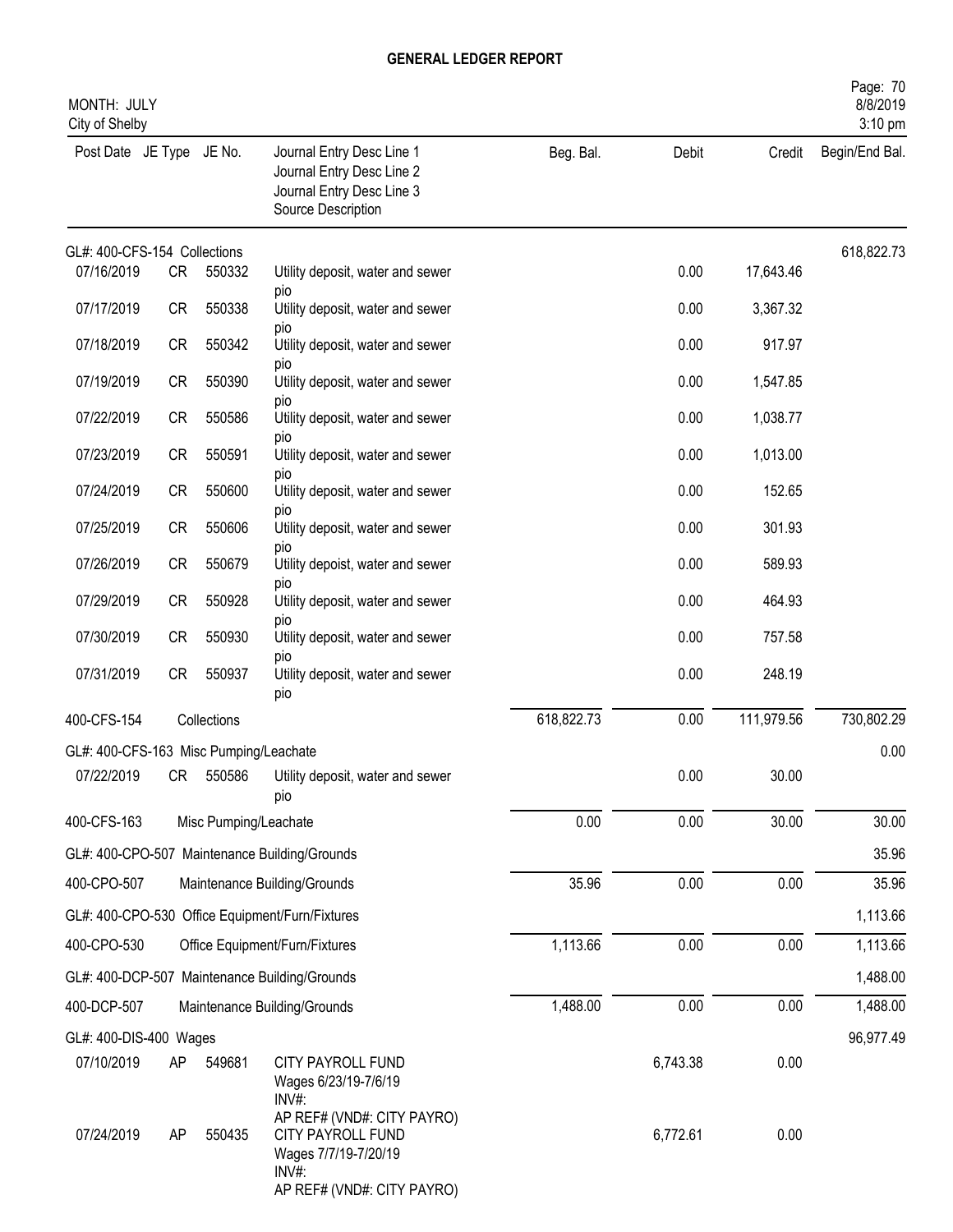| MONTH: JULY<br>City of Shelby         |             |                      |                                                                                                                                |           |           |        | Page: 71<br>8/8/2019<br>3:10 pm |
|---------------------------------------|-------------|----------------------|--------------------------------------------------------------------------------------------------------------------------------|-----------|-----------|--------|---------------------------------|
| Post Date JE Type JE No.              |             |                      | Journal Entry Desc Line 1<br>Journal Entry Desc Line 2<br>Journal Entry Desc Line 3<br>Source Description                      | Beg. Bal. | Debit     | Credit | Begin/End Bal.                  |
| 400-DIS-400                           | Wages       |                      |                                                                                                                                | 96,977.49 | 13,515.99 | 0.00   | 110,493.48                      |
|                                       |             |                      | GL#: 400-DIS-415 Public Employees Retire.System                                                                                |           |           |        | 12,094.31                       |
| 07/05/2019                            | AP          | 549544               | OH PUBLIC EMPLOYEES RETIREMENT<br>Employer portion 5/26/19-<br>$INV#$ :                                                        |           | 1,886.92  | 0.00   |                                 |
| 07/29/2019                            | AP          | 550715               | AP REF# (VND#: OPERS<br>OH PUBLIC EMPLOYEES RETIREMENT<br>Employer portion 6/23/19-<br>INV#:<br>AP REF# (VND#: OPERS           |           | 1,888.74  | 0.00   |                                 |
| 400-DIS-415                           |             |                      | Public Employees Retire.System                                                                                                 | 12,094.31 | 3,775.66  | 0.00   | 15,869.97                       |
| GL#: 400-DIS-417 FICA                 |             |                      |                                                                                                                                |           |           |        | 952.40                          |
| 07/10/2019                            | AP          | 549683               | PAYROLL FUND<br>FICA 6/23/19-7/6/19<br>$INV#$ :                                                                                |           | 70.31     | 0.00   |                                 |
| 07/24/2019                            | AP          | 550437               | AP REF# (VND#: PAYROLL FU)<br>PAYROLL FUND<br>FICA 7/7/19-7/20/19<br>$INV#$ :<br>AP REF# (VND#: PAYROLL FU)                    |           | 70.31     | 0.00   |                                 |
| 400-DIS-417                           | <b>FICA</b> |                      |                                                                                                                                | 952.40    | 140.62    | 0.00   | 1,093.02                        |
| GL#: 400-DIS-418 Hospitalization      |             |                      |                                                                                                                                |           |           |        | 37,597.68                       |
| 07/02/2019                            | AP          | 549291               | <b>US BANK ICS</b><br>Acct 19-OME095<br>INV#:<br>AP REF# (VND#: US BANK IC)                                                    |           | 6,266.28  | 0.00   |                                 |
| 400-DIS-418                           |             | Hospitalization      |                                                                                                                                | 37,597.68 | 6,266.28  | 0.00   | 43,863.96                       |
| GL#: 400-DIS-419 Life Insurance       |             |                      |                                                                                                                                |           |           |        | 233.28                          |
| 07/02/2019                            | AP          | 549293               | AMERICAN UNITED LIFE INS CO<br>policy G 00608125-002-000<br>$INV#$ :<br>AP REF# (VND#: AMERICAN U)                             |           | 38.88     | 0.00   |                                 |
| 400-DIS-419                           |             | Life Insurance       |                                                                                                                                | 233.28    | 38.88     | 0.00   | 272.16                          |
| GL#: 400-DIS-420 Workers Compensation |             |                      |                                                                                                                                |           |           |        | 1,253.00                        |
| 07/05/2019                            | AP          | 549542               | BUREAU OF WORKERS COMPENSATION<br>Policy 37005502<br>$INV#$ :<br>1005934658                                                    |           | 171.00    | 0.00   |                                 |
| 07/24/2019                            | AP          | 550513               | AP REF# (VND#: BWC<br>COMPMANAGEMENT, INC<br>2020 Group retro rating 6142<br>$INV#$ :<br>1202158<br>AP REF# (VND#: COMPMANAGE) |           | 44.00     | 0.00   |                                 |
| 400-DIS-420                           |             | Workers Compensation |                                                                                                                                | 1,253.00  | 215.00    | 0.00   | 1,468.00                        |
| GL#: 400-DIS-425 Natural Gas          |             |                      |                                                                                                                                |           |           |        | 1,521.26                        |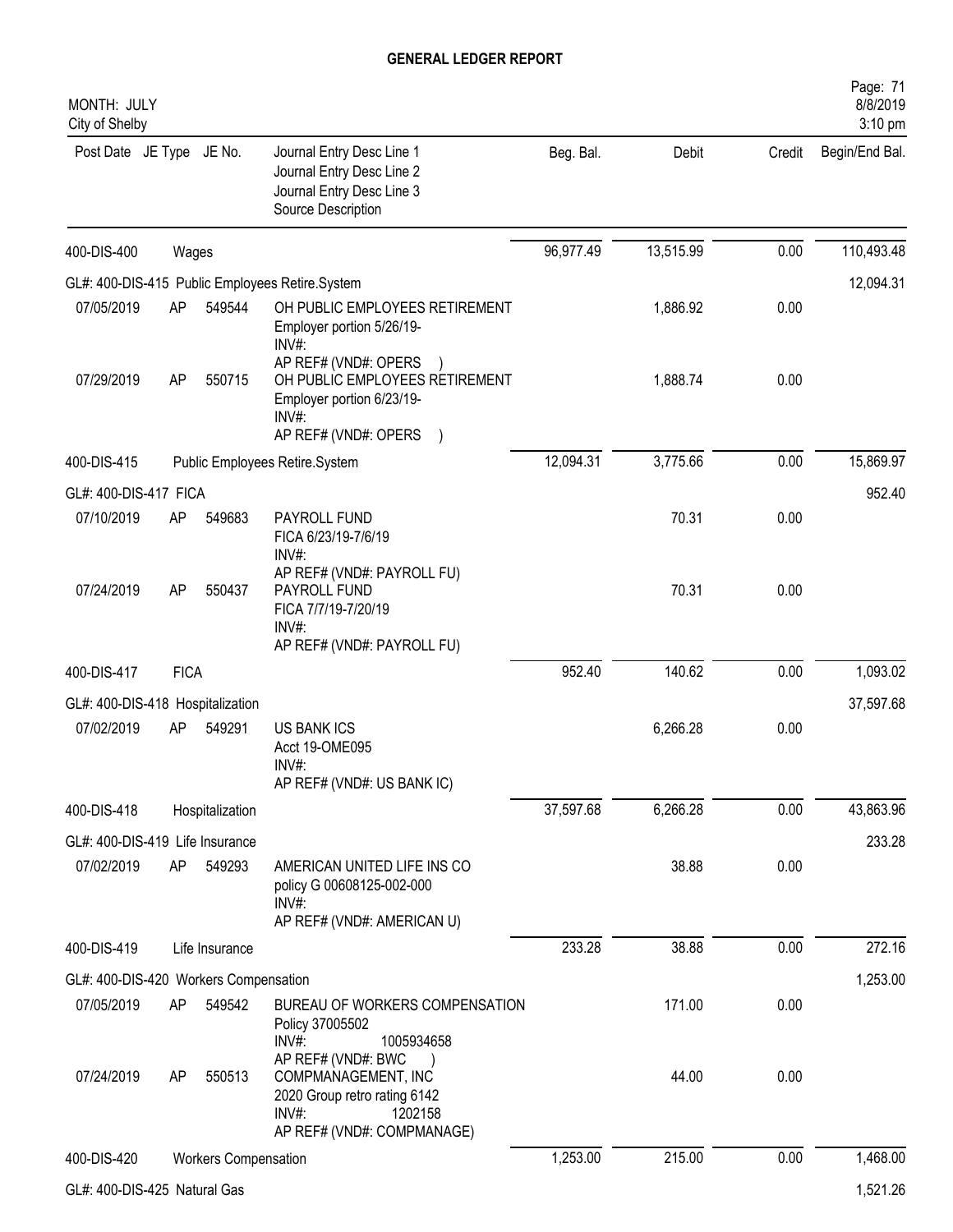| MONTH: JULY<br>City of Shelby                        |    |                       |                                                                                                                 |           |        |        | Page: 72<br>8/8/2019<br>3:10 pm |
|------------------------------------------------------|----|-----------------------|-----------------------------------------------------------------------------------------------------------------|-----------|--------|--------|---------------------------------|
| Post Date JE Type JE No.                             |    |                       | Journal Entry Desc Line 1<br>Journal Entry Desc Line 2<br>Journal Entry Desc Line 3<br>Source Description       | Beg. Bal. | Debit  | Credit | Begin/End Bal.                  |
| GL#: 400-DIS-425 Natural Gas                         |    |                       |                                                                                                                 |           |        |        | 1,521.26                        |
| 07/19/2019                                           | AP | 550381                | <b>COLUMBIA GAS</b><br>acct 124225390010003<br>$INV#$ :<br>39301<br>AP REF# (VND#: COL. GAS)                    |           | 42.93  | 0.00   |                                 |
| 400-DIS-425                                          |    | Natural Gas           |                                                                                                                 | 1,521.26  | 42.93  | 0.00   | 1,564.19                        |
| GL#: 400-DIS-428 Telephone                           |    |                       |                                                                                                                 |           |        |        | 364.51                          |
| 07/05/2019                                           | AP | 549520                | <b>CENTURYLINK</b><br>acct 302298892<br>INV#:                                                                   |           | 56.82  | 0.00   |                                 |
| 07/24/2019                                           | AP | 550499                | AP REF# (VND#: CENTURY )<br>CHARTER COMM HOLDINGS LLC<br>acct 01075-321600202-1001<br>INV#:<br>321600202071619b |           | 4.68   | 0.00   |                                 |
| 07/29/2019                                           | AP | 550699                | AP REF# (VND#: CHART COMM)<br><b>CENTURYLINK</b><br>acct 302298892<br>INV#:                                     |           | 58.32  | 0.00   |                                 |
|                                                      |    |                       | AP REF# (VND#: CENTURY )                                                                                        |           |        |        |                                 |
| 400-DIS-428                                          |    | Telephone             |                                                                                                                 | 364.51    | 119.82 | 0.00   | 484.33                          |
| GL#: 400-DIS-472 Supplies                            |    |                       |                                                                                                                 |           |        |        | 778.74                          |
| 400-DIS-472                                          |    | Supplies              |                                                                                                                 | 778.74    | 0.00   | 0.00   | 778.74                          |
| GL#: 400-DIS-473 Office Supplies                     |    |                       |                                                                                                                 |           |        |        | 81.90                           |
| 400-DIS-473                                          |    | Office Supplies       |                                                                                                                 | 81.90     | 0.00   | 0.00   | 81.90                           |
| GL#: 400-DIS-484 Fuel, Autos-Equipment<br>07/10/2019 | AP | 549760                | COLE DISTRIBUTING INC.<br>Fuel June 2019<br>$INV#$ :                                                            |           | 700.00 | 0.00   | 2,950.00                        |
|                                                      |    |                       | AP REF# (VND#: COLE DISTR)                                                                                      |           |        |        |                                 |
| 400-DIS-484                                          |    | Fuel, Autos-Equipment |                                                                                                                 | 2,950.00  | 700.00 | 0.00   | 3,650.00                        |
| GL#: 400-DIS-485 Maintenance, Autos                  |    |                       |                                                                                                                 |           |        |        | 1,206.95                        |
| 07/10/2019                                           | AP | 549818                | SHELBY PARTS CO.<br>Service dept parts June<br>INV#:                                                            |           | 100.00 | 0.00   |                                 |
| 07/10/2019                                           | AP | 549820                | AP REF# (VND#: SHELBY PAR)<br>SHELBY PARTS CO.<br>Service dept parts June<br>INV#:                              |           | 111.85 | 0.00   |                                 |
| 07/17/2019                                           | AP | 550184                | AP REF# (VND#: SHELBY PAR)<br>ADVANCE AUTO PARTS<br>Tail CT circuit board<br>INV#:<br>8690                      |           | 36.06  | 0.00   |                                 |
| 07/17/2019                                           | AP | 550190                | AP REF# (VND#: ADVANCE AU)<br>ADVANCE AUTO PARTS<br>trailer connector                                           |           | 33.23  | 0.00   |                                 |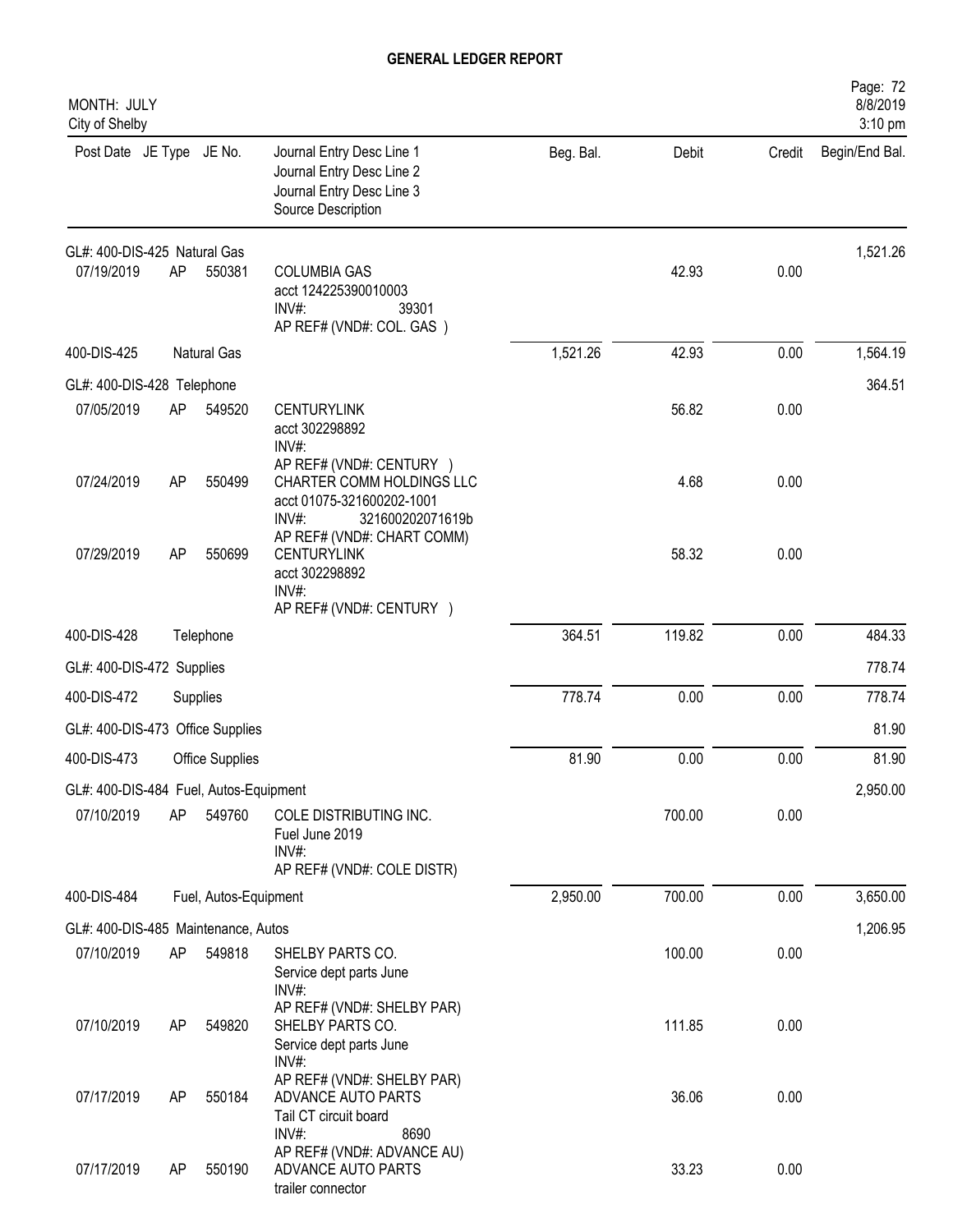| MONTH: JULY<br>City of Shelby                 |    |                           |                                                                                                                             |           |        |          | Page: 73<br>8/8/2019<br>3:10 pm |
|-----------------------------------------------|----|---------------------------|-----------------------------------------------------------------------------------------------------------------------------|-----------|--------|----------|---------------------------------|
| Post Date JE Type JE No.                      |    |                           | Journal Entry Desc Line 1<br>Journal Entry Desc Line 2<br>Journal Entry Desc Line 3<br>Source Description                   | Beg. Bal. | Debit  | Credit   | Begin/End Bal.                  |
| GL#: 400-DIS-485 Maintenance, Autos           |    |                           | INV#:<br>8207<br>AP REF# (VND#: ADVANCE AU)                                                                                 |           |        |          | 1,206.95                        |
| 400-DIS-485                                   |    | Maintenance, Autos        |                                                                                                                             | 1,206.95  | 281.14 | 0.00     | 1,488.09                        |
| GL#: 400-DIS-486 Maintenance Equipment        |    |                           |                                                                                                                             |           |        |          | 14,513.97                       |
| 07/02/2019                                    | AP | 549321                    | 7LSI LLC<br>time block<br>INV#:<br>2019--2024                                                                               |           | 85.00  | 0.00     |                                 |
| 07/25/2019                                    | AP | 550664                    | AP REF# (VND#: 7LSI LLC)<br>AG PRO OHIO LLC<br>Switches<br>INV#:<br>AP REF# (VND#: AG PRO OH)                               |           | 62.92  | 0.00     |                                 |
| 400-DIS-486                                   |    | Maintenance Equipment     |                                                                                                                             | 14,513.97 | 147.92 | 0.00     | 14,661.89                       |
| GL#: 400-DIS-500 Engineering                  |    |                           |                                                                                                                             |           |        |          | 1,058.34                        |
| 07/10/2019                                    | AP | 549790                    | F. E. KROCKA AND ASSOC. INC.<br>Contract engineering services<br>$INV#$ :<br>40871<br>AP REF# (VND#: KROCKA/F.E)            |           | 277.78 | 0.00     |                                 |
| 400-DIS-500                                   |    | Engineering               |                                                                                                                             | 1,058.34  | 277.78 | 0.00     | 1,336.12                        |
| GL#: 400-DIS-507 Maintenance Building/Grounds |    |                           |                                                                                                                             |           |        |          | 2,200.75                        |
| 400-DIS-507                                   |    |                           | Maintenance Building/Grounds                                                                                                | 2,200.75  | 0.00   | 0.00     | 2,200.75                        |
| GL#: 400-DIS-510 Clothing Allowance           |    |                           |                                                                                                                             |           |        |          | 336.48                          |
| 400-DIS-510                                   |    | <b>Clothing Allowance</b> |                                                                                                                             | 336.48    | 0.00   | 0.00     | 336.48                          |
| GL#: 400-DIS-515 Equipment                    |    |                           |                                                                                                                             |           |        |          | 921.08                          |
| 400-DIS-515                                   |    | Equipment                 |                                                                                                                             | 921.08    | 0.00   | 0.00     | 921.08                          |
| GL#: 400-DIS-529 Small tools and equipment    |    |                           |                                                                                                                             |           |        |          | 816.01                          |
| 400-DIS-529                                   |    | Small tools and equipment |                                                                                                                             | 816.01    | 0.00   | 0.00     | 816.01                          |
| GL#: 400-DIS-531 Miscellaneous                |    |                           |                                                                                                                             |           |        |          | 875.94                          |
| 400-DIS-531                                   |    | Miscellaneous             |                                                                                                                             | 875.94    | 0.00   | 0.00     | 875.94                          |
| GL#: 400-DIS-575 Safety Related               |    |                           |                                                                                                                             |           |        |          | 779.04                          |
| 400-DIS-575                                   |    | Safety Related            |                                                                                                                             | 779.04    | 0.00   | $0.00\,$ | 779.04                          |
| GL#: 400-DIS-630 Sewer Repairs                |    |                           |                                                                                                                             |           |        |          | 4,253.40                        |
| 07/10/2019                                    | AP | 549726                    | SIFFERLIN/JEREMY S.//<br>4 sticks rebar                                                                                     |           | 40.00  | 0.00     |                                 |
| 07/17/2019                                    | AP | 550170                    | INV#:<br>1063<br>AP REF# (VND#: SIFFERLIN/)<br><b>FERGUSON WATERWORKS</b><br>job name Pipe and Adapters<br>INV#:<br>0610390 |           | 731.88 | 0.00     |                                 |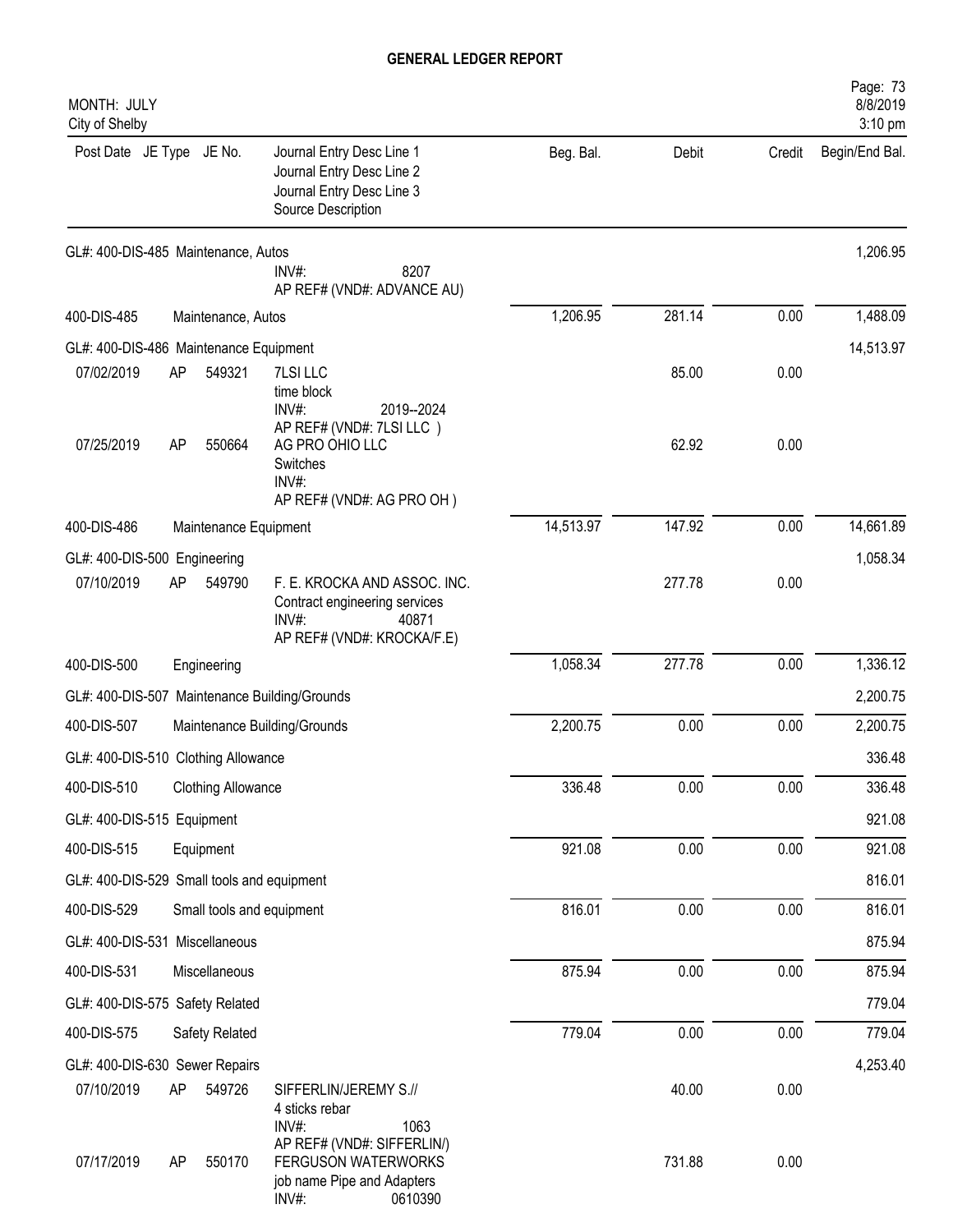| MONTH: JULY<br>City of Shelby    |    |                 |                                                                                                                                         |            |           |        | Page: 74<br>8/8/2019<br>3:10 pm |
|----------------------------------|----|-----------------|-----------------------------------------------------------------------------------------------------------------------------------------|------------|-----------|--------|---------------------------------|
| Post Date JE Type JE No.         |    |                 | Journal Entry Desc Line 1<br>Journal Entry Desc Line 2<br>Journal Entry Desc Line 3<br>Source Description                               | Beg. Bal.  | Debit     | Credit | Begin/End Bal.                  |
| GL#: 400-DIS-630 Sewer Repairs   |    |                 |                                                                                                                                         |            |           |        | 4,253.40                        |
| 07/25/2019                       | AP | 550666          | AP REF# (VND#: FERGUSON W)<br><b>FERGUSON WATERWORKS</b><br>Job name 15" bar guard<br>$INV#$ :<br>0610407<br>AP REF# (VND#: FERGUSON W) |            | 65.00     | 0.00   |                                 |
| 400-DIS-630                      |    | Sewer Repairs   |                                                                                                                                         | 4,253.40   | 836.88    | 0.00   | 5,090.28                        |
| GL#: 400-MFG-400 Wages           |    |                 |                                                                                                                                         |            |           |        | 146,186.69                      |
| 07/10/2019                       | AP | 549681          | CITY PAYROLL FUND<br>Wages 6/23/19-7/6/19<br>INV#:                                                                                      |            | 11,503.88 | 0.00   |                                 |
| 07/24/2019                       | AP | 550435          | AP REF# (VND#: CITY PAYRO)<br><b>CITY PAYROLL FUND</b><br>Wages 7/7/19-7/20/19<br>$INV#$ :<br>AP REF# (VND#: CITY PAYRO)                |            | 11,227.84 | 0.00   |                                 |
| 400-MFG-400                      |    | Wages           |                                                                                                                                         | 146,186.69 | 22,731.72 | 0.00   | 168,918.41                      |
|                                  |    |                 | GL#: 400-MFG-415 Public Employees Retire.System                                                                                         |            |           |        | 20,753.84                       |
| 07/05/2019                       | AP | 549544          | OH PUBLIC EMPLOYEES RETIREMENT<br>Employer portion 5/26/19-<br>$INV#$ :                                                                 |            | 3,175.81  | 0.00   |                                 |
| 07/29/2019                       | AP | 550715          | AP REF# (VND#: OPERS<br>OH PUBLIC EMPLOYEES RETIREMENT<br>Employer portion 6/23/19-<br>INV#:<br>AP REF# (VND#: OPERS                    |            | 3,175.47  | 0.00   |                                 |
| 400-MFG-415                      |    |                 | Public Employees Retire.System                                                                                                          | 20,753.84  | 6,351.28  | 0.00   | 27,105.12                       |
| GL#: 400-MFG-417 FICA            |    |                 |                                                                                                                                         |            |           |        | 2,119.71                        |
| 07/10/2019                       | AP | 549683          | PAYROLL FUND<br>FICA 6/23/19-7/6/19<br>INV#:                                                                                            |            | 166.80    | 0.00   |                                 |
| 07/24/2019                       | AP | 550437          | AP REF# (VND#: PAYROLL FU)<br>PAYROLL FUND<br>FICA 7/7/19-7/20/19<br>INV#:<br>AP REF# (VND#: PAYROLL FU)                                |            | 162.80    | 0.00   |                                 |
| 400-MFG-417                      |    | <b>FICA</b>     |                                                                                                                                         | 2,119.71   | 329.60    | 0.00   | 2,449.31                        |
| GL#: 400-MFG-418 Hospitalization |    |                 |                                                                                                                                         |            |           |        | 43,563.90                       |
| 07/02/2019                       | AP | 549291          | <b>US BANK ICS</b><br>Acct 19-OME095<br>$INV#$ :<br>AP REF# (VND#: US BANK IC)                                                          |            | 7,260.65  | 0.00   |                                 |
| 400-MFG-418                      |    | Hospitalization |                                                                                                                                         | 43,563.90  | 7,260.65  | 0.00   | 50,824.55                       |
| GL#: 400-MFG-419 Life Insurance  |    |                 |                                                                                                                                         |            |           |        | 360.00                          |
| 07/02/2019                       | AP | 549293          | AMERICAN UNITED LIFE INS CO                                                                                                             |            | 60.00     | 0.00   |                                 |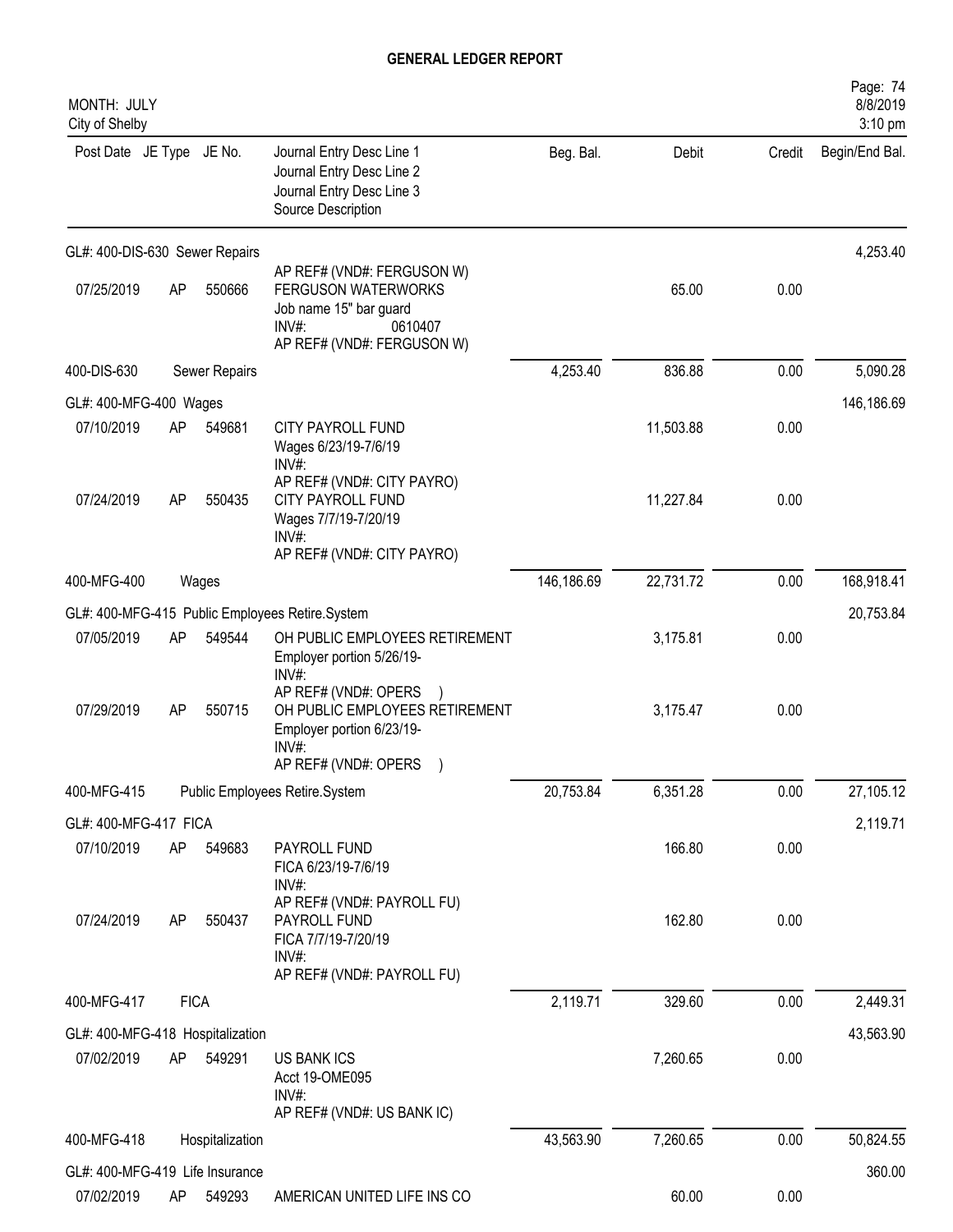| MONTH: JULY<br>City of Shelby                  |    |                             |                                                                                                                             |           |           |        | Page: 75<br>8/8/2019<br>3:10 pm |
|------------------------------------------------|----|-----------------------------|-----------------------------------------------------------------------------------------------------------------------------|-----------|-----------|--------|---------------------------------|
| Post Date JE Type JE No.                       |    |                             | Journal Entry Desc Line 1<br>Journal Entry Desc Line 2<br>Journal Entry Desc Line 3<br>Source Description                   | Beg. Bal. | Debit     | Credit | Begin/End Bal.                  |
| GL#: 400-MFG-419 Life Insurance                |    |                             | policy G 00608125-002-000<br>INV#:                                                                                          |           |           |        | 360.00                          |
|                                                |    |                             | AP REF# (VND#: AMERICAN U)                                                                                                  |           |           |        |                                 |
| 400-MFG-419                                    |    | Life Insurance              |                                                                                                                             | 360.00    | 60.00     | 0.00   | 420.00                          |
| GL#: 400-MFG-420 Workers Compensation          |    |                             |                                                                                                                             |           |           |        | 2,593.00                        |
| 07/05/2019                                     | AP | 549542                      | BUREAU OF WORKERS COMPENSATION<br>Policy 37005502<br>INV#:<br>1005934658                                                    |           | 380.00    | 0.00   |                                 |
| 07/24/2019                                     | AP | 550513                      | AP REF# (VND#: BWC<br>COMPMANAGEMENT, INC<br>2020 Group retro rating 6142<br>INV#:<br>1202158<br>AP REF# (VND#: COMPMANAGE) |           | 97.00     | 0.00   |                                 |
| 400-MFG-420                                    |    | <b>Workers Compensation</b> |                                                                                                                             | 2,593.00  | 477.00    | 0.00   | 3,070.00                        |
| GL#: 400-MFG-426 Electric                      |    |                             |                                                                                                                             |           |           |        | 94,249.89                       |
| 07/02/2019                                     | AP | 549279                      | MUNICIPAL UTILITIES<br>37.224.1<br>INV#:                                                                                    |           | 11,192.62 | 0.00   |                                 |
| 07/02/2019                                     | AP | 549281                      | AP REF# (VND#: MUNI UTILI)<br>MUNICIPAL UTILITIES<br>35.06.1<br>INV#:                                                       |           | 20.27     | 0.00   |                                 |
| 07/02/2019                                     | AP | 549283                      | AP REF# (VND#: MUNI UTILI)<br>MUNICIPAL UTILITIES<br>37.229.1<br>INV#:                                                      |           | 181.63    | 0.00   |                                 |
| 07/02/2019                                     | AP | 549285                      | AP REF# (VND#: MUNI UTILI)<br>MUNICIPAL UTILITIES<br>37.227.1<br>INV#:                                                      |           | 63.71     | 0.00   |                                 |
| 400-MFG-426                                    |    | Electric                    | AP REF# (VND#: MUNI UTILI)                                                                                                  | 94,249.89 | 11,458.23 | 0.00   | 105,708.12                      |
|                                                |    |                             |                                                                                                                             |           |           |        |                                 |
| GL#: 400-MFG-427 Water and Sewer<br>07/02/2019 | AP | 549279                      | MUNICIPAL UTILITIES                                                                                                         |           | 149.15    | 0.00   | 9,914.52                        |
|                                                |    |                             | 37.224.1<br>INV#:                                                                                                           |           |           |        |                                 |
| 07/02/2019                                     | AP | 549285                      | AP REF# (VND#: MUNI UTILI)<br>MUNICIPAL UTILITIES<br>37.227.1<br>INV#:                                                      |           | 40.85     | 0.00   |                                 |
| 07/02/2019                                     | AP | 549287                      | AP REF# (VND#: MUNI UTILI)<br>MUNICIPAL UTILITIES<br>37.226.2                                                               |           | 130.54    | 0.00   |                                 |
| 07/02/2019                                     | AP | 549289                      | INV#:<br>AP REF# (VND#: MUNI UTILI)<br>MUNICIPAL UTILITIES<br>37.225.1                                                      |           | 21.68     | 0.00   |                                 |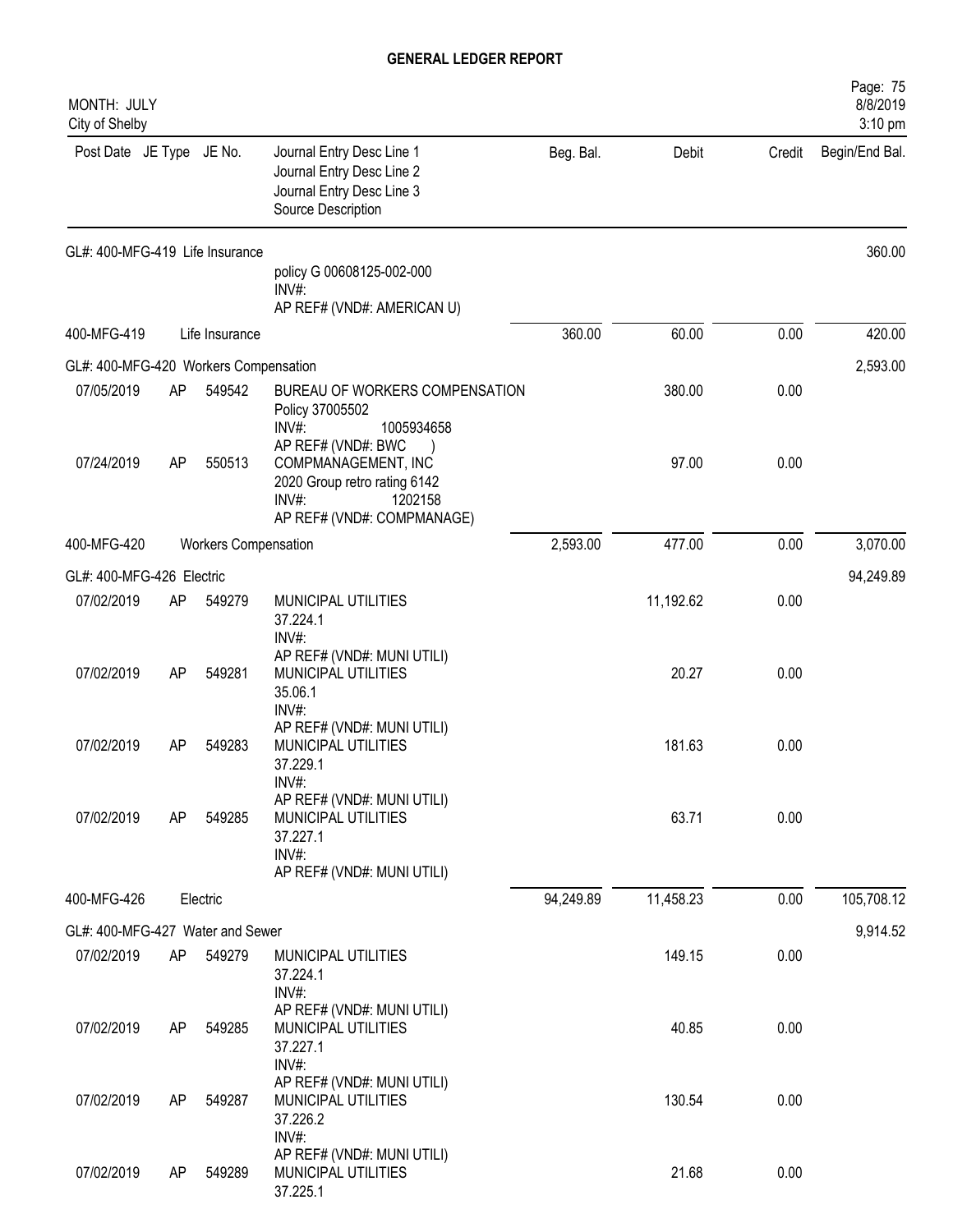| MONTH: JULY<br>City of Shelby    |    |                 |                                                                                                                                      |           |        |        | Page: 76<br>8/8/2019<br>3:10 pm |
|----------------------------------|----|-----------------|--------------------------------------------------------------------------------------------------------------------------------------|-----------|--------|--------|---------------------------------|
| Post Date JE Type JE No.         |    |                 | Journal Entry Desc Line 1<br>Journal Entry Desc Line 2<br>Journal Entry Desc Line 3<br>Source Description                            | Beg. Bal. | Debit  | Credit | Begin/End Bal.                  |
| GL#: 400-MFG-427 Water and Sewer |    |                 | INV#:<br>AP REF# (VND#: MUNI UTILI)                                                                                                  |           |        |        | 9,914.52                        |
| 400-MFG-427                      |    | Water and Sewer |                                                                                                                                      | 9,914.52  | 342.22 | 0.00   | 10,256.74                       |
| GL#: 400-MFG-428 Telephone       |    |                 |                                                                                                                                      |           |        |        | 1,159.51                        |
| 07/05/2019                       | AP | 549520          | <b>CENTURYLINK</b><br>acct 302298892<br>$INV#$ :                                                                                     |           | 153.55 | 0.00   |                                 |
| 07/24/2019                       | AP | 550499          | AP REF# (VND#: CENTURY )<br>CHARTER COMM HOLDINGS LLC<br>acct 01075-321600202-1001<br>INV#:<br>321600202071619b                      |           | 9.36   | 0.00   |                                 |
| 07/29/2019                       | AP | 550699          | AP REF# (VND#: CHART COMM)<br><b>CENTURYLINK</b><br>acct 302298892<br>INV#:<br>AP REF# (VND#: CENTURY )                              |           | 157.37 | 0.00   |                                 |
| 400-MFG-428                      |    | Telephone       |                                                                                                                                      | 1,159.51  | 320.28 | 0.00   | 1,479.79                        |
| GL#: 400-MFG-429 Propane         |    |                 |                                                                                                                                      |           |        |        | 4,294.95                        |
| 400-MFG-429                      |    | Propane         |                                                                                                                                      | 4,294.95  | 0.00   | 0.00   | 4,294.95                        |
| GL#: 400-MFG-471                 |    |                 | Education, Mtgs. & Related Exp.                                                                                                      |           |        |        | 1,049.28                        |
| 400-MFG-471                      |    |                 | Education, Mtgs. & Related Exp.                                                                                                      | 1,049.28  | 0.00   | 0.00   | 1,049.28                        |
| GL#: 400-MFG-472 Supplies        |    |                 |                                                                                                                                      |           |        |        | 1,342.27                        |
| 07/12/2019                       | AP | 550009          | WOLFF BROS SUPPLY, INC<br>order 6/29/19<br>INV#:<br>17073678<br>AP REF# (VND#: WOLFF BROS)                                           |           | 59.49  | 0.00   |                                 |
| 07/12/2019                       | AP | 550015          | G & L SUPPLY<br>Laundry detergent and towels<br>$INV#$ :<br>614220                                                                   |           | 272.27 | 0.00   |                                 |
| 07/24/2019                       | AP | 550511          | AP REF# (VND#: G & L SUPP)<br>DAS HARDWARE LLC<br>WWTP June 2019<br>INV#:                                                            |           | 83.40  | 0.00   |                                 |
| 07/30/2019                       | AP | 550829          | AP REF# (VND#: DAS HARDWA)<br>MATHESON TRI-GAS INC<br>Petroleum gas, liquefied<br>INV#:<br>20339315-00<br>AP REF# (VND#: MATHESON T) |           | 16.50  | 0.00   |                                 |
| 400-MFG-472                      |    | Supplies        |                                                                                                                                      | 1,342.27  | 431.66 | 0.00   | 1,773.93                        |
| GL#: 400-MFG-473 Office Supplies |    |                 |                                                                                                                                      |           |        |        | 100.42                          |
| 07/02/2019                       | AP | 549309          | QUILL CORPORATION<br>order 126008001<br>INV#:<br>8208430<br>AP REF# (VND#: QUILL CORP)                                               |           | 114.53 | 0.00   |                                 |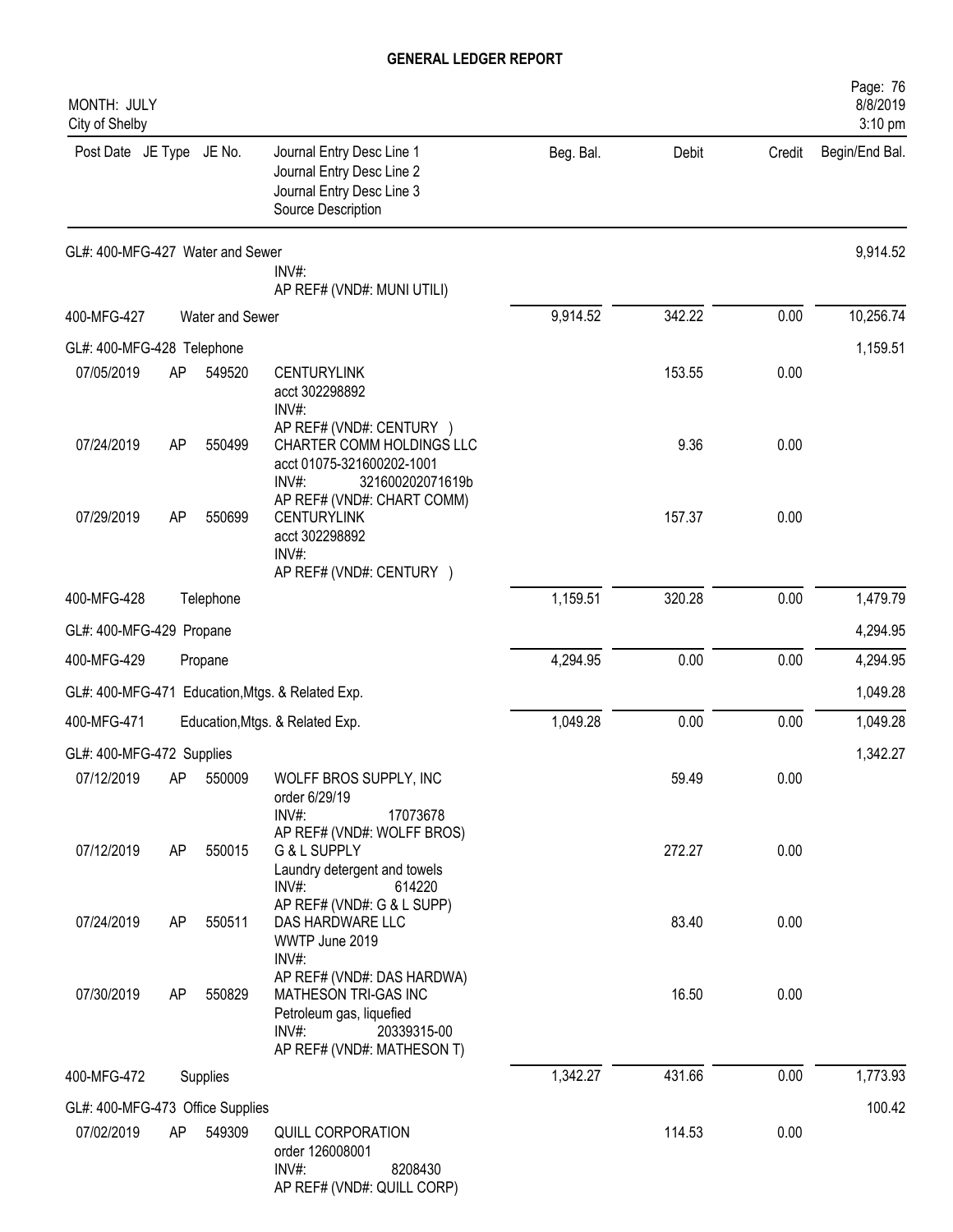| MONTH: JULY<br>City of Shelby                                                                                                                                       |           |          |        | Page: 77<br>8/8/2019<br>3:10 pm |
|---------------------------------------------------------------------------------------------------------------------------------------------------------------------|-----------|----------|--------|---------------------------------|
| Post Date JE Type JE No.<br>Journal Entry Desc Line 1<br>Journal Entry Desc Line 2<br>Journal Entry Desc Line 3<br>Source Description                               | Beg. Bal. | Debit    | Credit | Begin/End Bal.                  |
| GL#: 400-MFG-473 Office Supplies                                                                                                                                    |           |          |        | 100.42                          |
| 07/02/2019<br>AP<br>549311<br>QUILL CORPORATION<br>order 126026211<br>INV#:<br>8254894<br>AP REF# (VND#: QUILL CORP)                                                |           | 3.49     | 0.00   |                                 |
| 400-MFG-473<br><b>Office Supplies</b>                                                                                                                               | 100.42    | 118.02   | 0.00   | 218.44                          |
| GL#: 400-MFG-501 Computer support                                                                                                                                   |           |          |        | 85.00                           |
| 07/02/2019<br>AP<br>549321<br>7LSI LLC<br>time block<br>INV#:<br>2019--2024<br>AP REF# (VND#: 7LSI LLC)                                                             |           | 85.00    | 0.00   |                                 |
| 400-MFG-501<br>Computer support                                                                                                                                     | 85.00     | 85.00    | 0.00   | 170.00                          |
| GL#: 400-MFG-515 Equipment                                                                                                                                          |           |          |        | 76.46                           |
| 400-MFG-515<br>Equipment                                                                                                                                            | 76.46     | 0.00     | 0.00   | 76.46                           |
| GL#: 400-MFG-517 Lab/Misc. Testing                                                                                                                                  |           |          |        | 3,345.15                        |
| 07/24/2019<br>AP<br>550509<br>NSI SOLUTIONS INC.<br>NPW Coliforms/E Coli<br>$INV#$ :<br>368095<br>AP REF# (VND#: NSI SOLUTI)                                        |           | 465.00   | 0.00   |                                 |
| 400-MFG-517<br>Lab/Misc. Testing                                                                                                                                    | 3,345.15  | 465.00   | 0.00   | 3,810.15                        |
| GL#: 400-MFG-518 Lab Supplies                                                                                                                                       |           |          |        | 11,293.57                       |
| 400-MFG-518<br>Lab Supplies                                                                                                                                         | 11,293.57 | 0.00     | 0.00   | 11,293.57                       |
| GL#: 400-MFG-526 Diesel Fuel                                                                                                                                        |           |          |        | 2,728.94                        |
| 400-MFG-526<br>Diesel Fuel                                                                                                                                          | 2,728.94  | 0.00     | 0.00   | 2,728.94                        |
| GL#: 400-MFG-529 Small tools and equipment                                                                                                                          |           |          |        | 442.70                          |
| AP<br>07/12/2019<br>550011<br>XYLEM WATER SOLUTIONS USA INC<br>Tubing, sampler<br>INV#:<br>230834<br>AP REF# (VND#: XYLEM )                                         |           | 260.03   | 0.00   |                                 |
| 400-MFG-529<br>Small tools and equipment                                                                                                                            | 442.70    | 260.03   | 0.00   | 702.73                          |
| GL#: 400-MFG-530 Office Equipment/Furn/Fixtures                                                                                                                     |           |          |        | 5,349.85                        |
| 400-MFG-530<br>Office Equipment/Furn/Fixtures                                                                                                                       | 5,349.85  | 0.00     | 0.00   | 5,349.85                        |
| GL#: 400-MFG-531 Miscellaneous                                                                                                                                      |           |          |        | 1,138.76                        |
| 07/12/2019<br>550013<br>QUILL CORPORATION<br>AP<br>order 126121396<br>$INV#$ :<br>8315151                                                                           |           | 53.37    | 0.00   |                                 |
| AP REF# (VND#: QUILL CORP)<br>07/18/2019<br>550283<br>AP<br>TREASURER, STATE OF OHIO<br>Civil penalties for event<br>INV#:<br>1290840<br>AP REF# (VND#: TREAS.STAT) |           | 5,000.00 | 0.00   |                                 |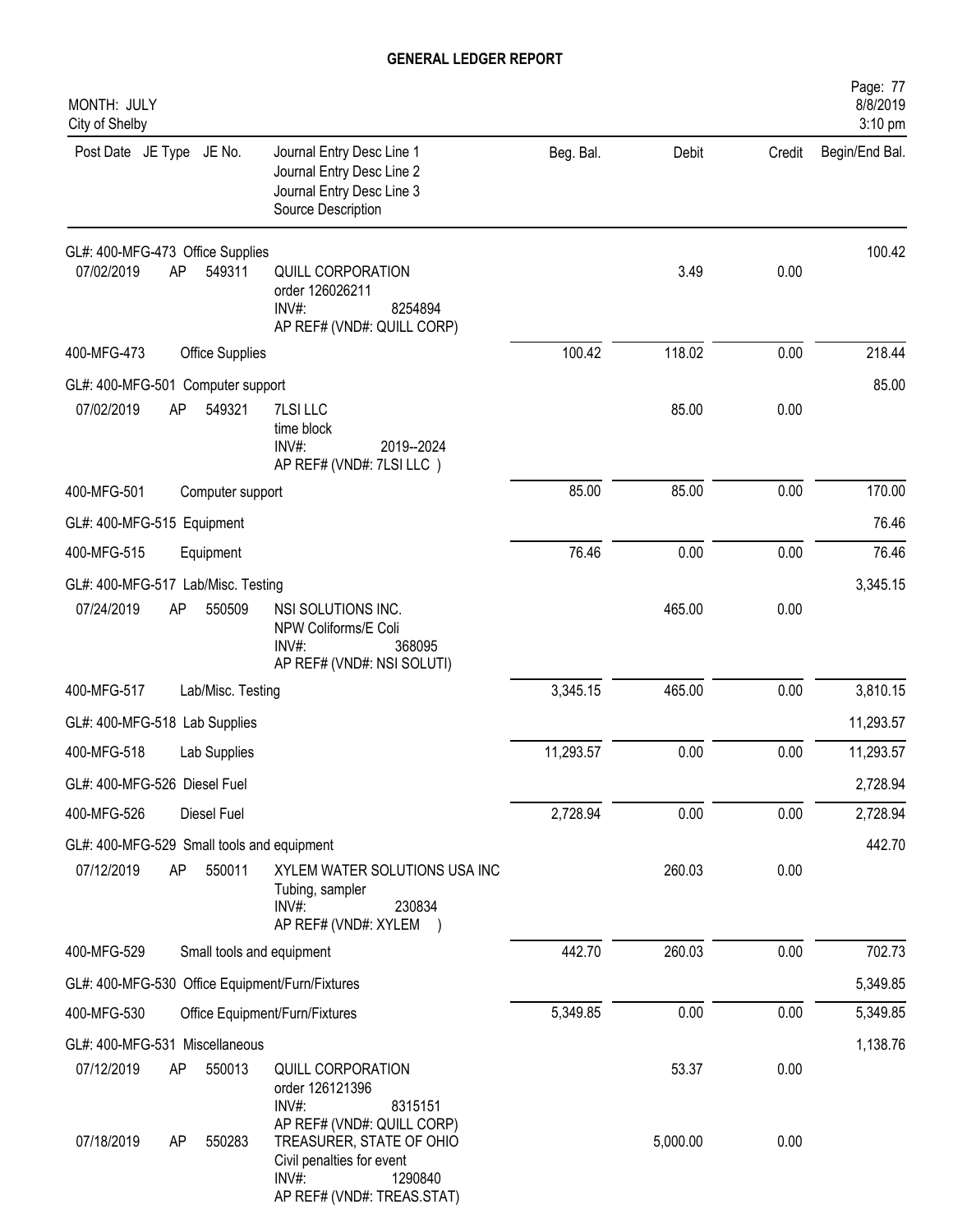| MONTH: JULY<br>City of Shelby                      |                             |                                                                                                                      |           |          |          | Page: 78<br>8/8/2019<br>3:10 pm |
|----------------------------------------------------|-----------------------------|----------------------------------------------------------------------------------------------------------------------|-----------|----------|----------|---------------------------------|
| Post Date JE Type JE No.                           |                             | Journal Entry Desc Line 1<br>Journal Entry Desc Line 2<br>Journal Entry Desc Line 3<br>Source Description            | Beg. Bal. | Debit    | Credit   | Begin/End Bal.                  |
| GL#: 400-MFG-531 Miscellaneous<br>07/24/2019<br>AP | 550507                      | <b>IDEXX DISTRIBUTION INC</b><br>WP 1001 Irradiated Colilert<br>$INV#$ :<br>3050408967<br>AP REF# (VND#: IDEXX DIST) |           | 979.01   | 0.00     | 1,138.76                        |
| 400-MFG-531                                        | Miscellaneous               |                                                                                                                      | 1,138.76  | 6,032.38 | 0.00     | 7,171.14                        |
| GL#: 400-MFG-537 EPA Fees and Permits              |                             |                                                                                                                      |           |          |          | 6,615.81                        |
| 400-MFG-537                                        | <b>EPA Fees and Permits</b> |                                                                                                                      | 6,615.81  | 0.00     | 0.00     | 6,615.81                        |
| GL#: 400-MFG-575 Safety Related                    |                             |                                                                                                                      |           |          |          | 258.98                          |
| 07/24/2019<br>AP                                   | 550503                      | A & M FIRE & SAFETY EQUIP. INC<br>fire extiguiser inspection<br>$INV#$ :<br>194554<br>AP REF# (VND#: A & M FIRE)     |           | 194.25   | 0.00     |                                 |
| 400-MFG-575                                        | Safety Related              |                                                                                                                      | 258.98    | 194.25   | 0.00     | 453.23                          |
| GL#: 400-MIS-205 Miscellaneous Income              |                             |                                                                                                                      |           |          |          | 7,881.86                        |
| 07/29/2019<br>CR                                   | 550926                      | Replacement for boiler damaged as result<br>of lightning at WWTP<br>pio                                              |           | 0.00     | 7,074.00 |                                 |
| 07/30/2019<br>CR                                   | 550935                      | Credit refund from Core & Main from<br>overpayment in 2017 for WWTP supplies<br>pio                                  |           | 0.00     | 7.50     |                                 |
| 400-MIS-205                                        | Miscellaneous Income        |                                                                                                                      | 7,881.86  | 0.00     | 7,081.50 | 14,963.36                       |
| GL#: 400-MTN-472 Supplies                          |                             |                                                                                                                      |           |          |          | 865.65                          |
| 07/24/2019<br>AP                                   | 550481                      | GLENS SURPLUS SALES, INC.<br>steel & spray paint<br>$INV#$ :<br>7793<br>AP REF# (VND#: GLENS SUR)                    |           | 33.42    | 0.00     |                                 |
| 400-MTN-472                                        | Supplies                    |                                                                                                                      | 865.65    | 33.42    | 0.00     | 899.07                          |
| GL#: 400-MTN-484 Fuel, Autos-Equipment             |                             |                                                                                                                      |           |          |          | 1,076.28                        |
| 07/10/2019<br>AP                                   | 549758                      | COLE DISTRIBUTING INC.<br>WWTP fuel 6/26/19<br>44054<br>INV#:<br>AP REF# (VND#: COLE DISTR)                          |           | 575.98   | 0.00     |                                 |
| 400-MTN-484                                        | Fuel, Autos-Equipment       |                                                                                                                      | 1,076.28  | 575.98   | 0.00     | 1,652.26                        |
| GL#: 400-MTN-485 Maintenance, Autos                |                             |                                                                                                                      |           |          |          | 198.62                          |
| 400-MTN-485                                        | Maintenance, Autos          |                                                                                                                      | 198.62    | 0.00     | 0.00     | 198.62                          |
| GL#: 400-MTN-486 Maintenance Equipment             |                             |                                                                                                                      |           |          |          | 5,633.24                        |
| 07/02/2019<br>AP                                   | 549321                      | 7LSI LLC<br>time block<br>INV#:<br>2019--2024<br>AP REF# (VND#: 7LSI LLC)                                            |           | 85.00    | 0.00     |                                 |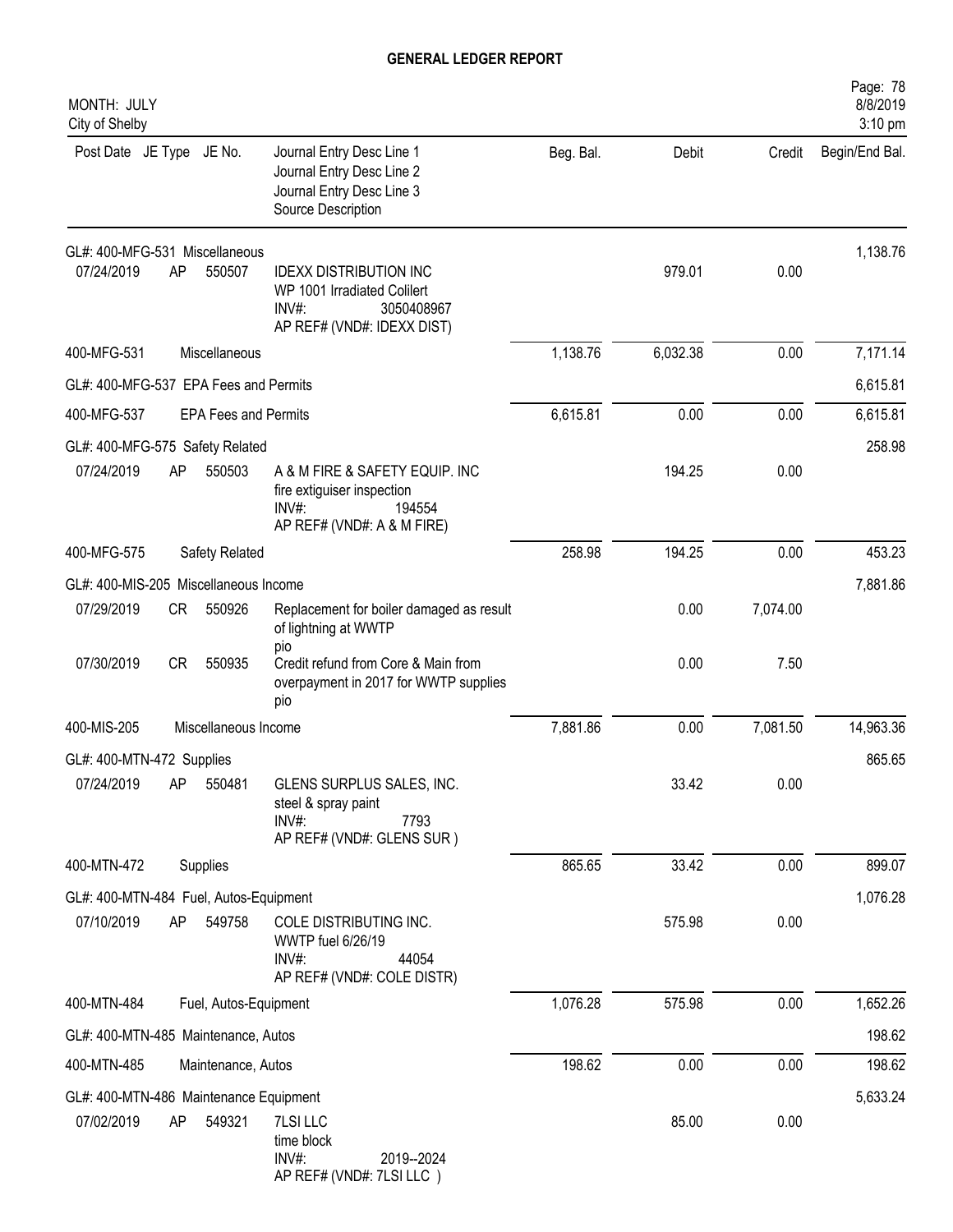| MONTH: JULY<br>City of Shelby       |    |                       |                                                                                                                               |           |          |        | Page: 79<br>8/8/2019<br>$3:10$ pm |
|-------------------------------------|----|-----------------------|-------------------------------------------------------------------------------------------------------------------------------|-----------|----------|--------|-----------------------------------|
| Post Date JE Type JE No.            |    |                       | Journal Entry Desc Line 1<br>Journal Entry Desc Line 2<br>Journal Entry Desc Line 3<br>Source Description                     | Beg. Bal. | Debit    | Credit | Begin/End Bal.                    |
| 400-MTN-486                         |    | Maintenance Equipment |                                                                                                                               | 5,633.24  | 85.00    | 0.00   | 5,718.24                          |
|                                     |    |                       | GL#: 400-MTN-507 Maintenance Building/Grounds                                                                                 |           |          |        | 4,185.33                          |
| 07/12/2019                          | AP | 550007                | BOB & BOB DOOR CO.<br>Service call 7/2/19<br>INV#:<br>56704                                                                   |           | 85.00    | 0.00   |                                   |
| 07/24/2019                          | AP | 550479                | AP REF# (VND#: BOB & BOB)<br><b>SWARTZ POTATO FARM</b><br>supplies 7/15/19<br>30366<br>$INV#$ :<br>AP REF# (VND#: SWARTZ POT) |           | 71.10    | 0.00   |                                   |
| 400-MTN-507                         |    |                       | Maintenance Building/Grounds                                                                                                  | 4,185.33  | 156.10   | 0.00   | 4,341.43                          |
| GL#: 400-MTN-520 Sludge Removal     |    |                       |                                                                                                                               |           |          |        | 96,140.48                         |
| 400-MTN-520                         |    | Sludge Removal        |                                                                                                                               | 96,140.48 | 0.00     | 0.00   | 96,140.48                         |
| GL#: 400-MTN-531 Miscellaneous      |    |                       |                                                                                                                               |           |          |        | 150.00                            |
| 400-MTN-531                         |    | Miscellaneous         |                                                                                                                               | 150.00    | 0.00     | 0.00   | 150.00                            |
| GL#: 400-OFC-400 Wages              |    |                       |                                                                                                                               |           |          |        | 1,819.74                          |
| 07/10/2019                          | AP | 549681                | CITY PAYROLL FUND<br>Wages 6/23/19-7/6/19<br>$INV#$ :                                                                         |           | 139.98   | 0.00   |                                   |
| 07/24/2019                          | AP | 550435                | AP REF# (VND#: CITY PAYRO)<br>CITY PAYROLL FUND<br>Wages 7/7/19-7/20/19<br>$INV#$ :<br>AP REF# (VND#: CITY PAYRO)             |           | 139.98   | 0.00   |                                   |
| 400-OFC-400                         |    | Wages                 |                                                                                                                               | 1,819.74  | 279.96   | 0.00   | 2,099.70                          |
| GL#: 400-OFC-404 Clerks wages       |    |                       |                                                                                                                               |           |          |        | 17,670.71                         |
| 07/10/2019                          | AP | 549681                | CITY PAYROLL FUND<br>Wages 6/23/19-7/6/19<br>INV#:                                                                            |           | 1,312.84 | 0.00   |                                   |
| 07/24/2019                          | AP | 550435                | AP REF# (VND#: CITY PAYRO)<br>CITY PAYROLL FUND<br>Wages 7/7/19-7/20/19<br>INV#:<br>AP REF# (VND#: CITY PAYRO)                |           | 1,411.26 | 0.00   |                                   |
| 400-OFC-404                         |    | Clerks wages          |                                                                                                                               | 17,670.71 | 2,724.10 | 0.00   | 20,394.81                         |
| GL#: 400-OFC-409 Meter Reader Wages |    |                       |                                                                                                                               |           |          |        | 11,663.61                         |
| 07/10/2019                          | AP | 549681                | CITY PAYROLL FUND<br>Wages 6/23/19-7/6/19<br>INV#:                                                                            |           | 897.20   | 0.00   |                                   |
| 07/24/2019                          | AP | 550435                | AP REF# (VND#: CITY PAYRO)<br>CITY PAYROLL FUND<br>Wages 7/7/19-7/20/19<br>$INV#$ :<br>AP REF# (VND#: CITY PAYRO)             |           | 897.20   | 0.00   |                                   |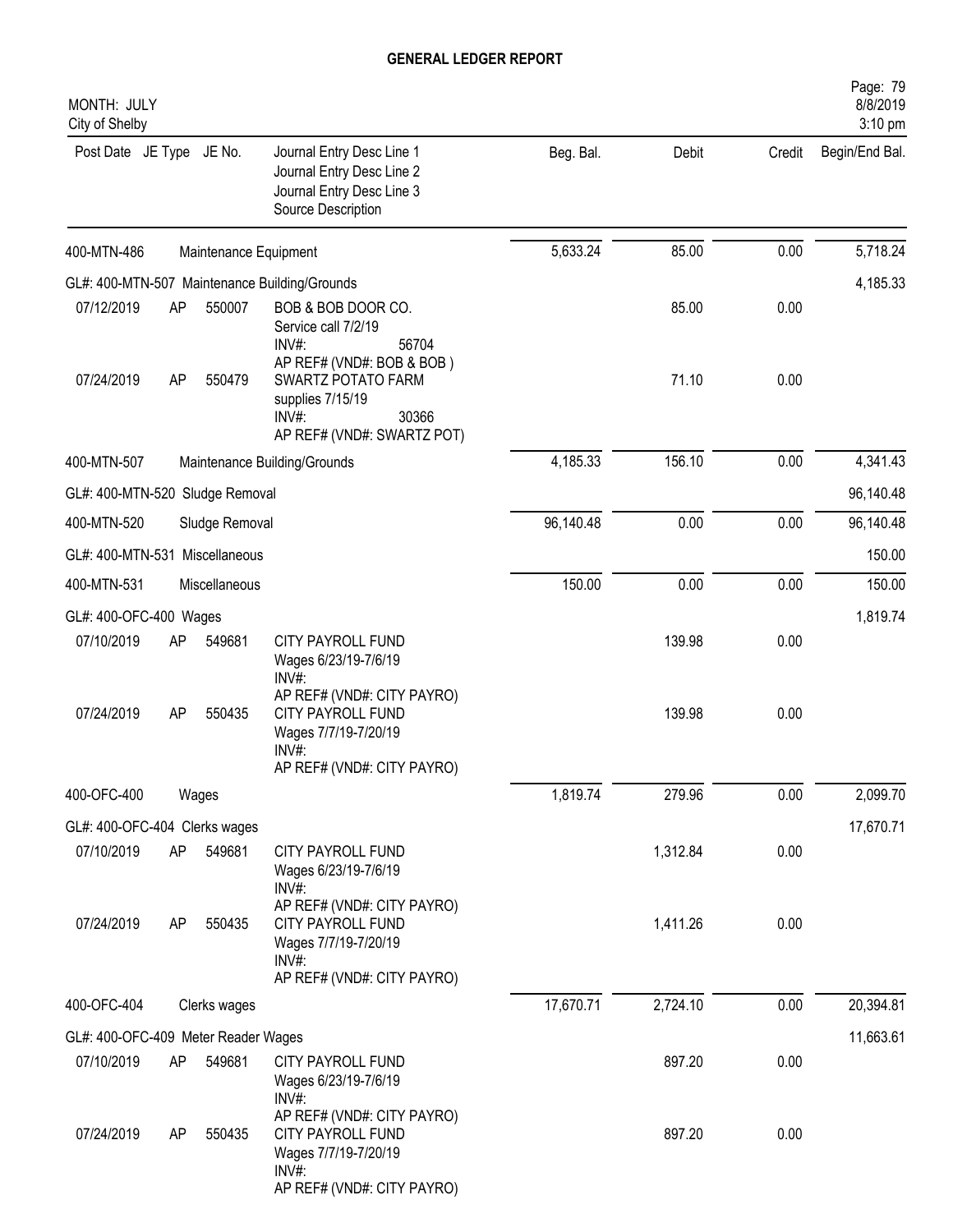| MONTH: JULY<br>City of Shelby         |             |                    |                                                                                                                         |           |          |        | Page: 80<br>8/8/2019<br>3:10 pm |
|---------------------------------------|-------------|--------------------|-------------------------------------------------------------------------------------------------------------------------|-----------|----------|--------|---------------------------------|
| Post Date JE Type JE No.              |             |                    | Journal Entry Desc Line 1<br>Journal Entry Desc Line 2<br>Journal Entry Desc Line 3<br>Source Description               | Beg. Bal. | Debit    | Credit | Begin/End Bal.                  |
| 400-OFC-409                           |             | Meter Reader Wages |                                                                                                                         | 11,663.61 | 1,794.40 | 0.00   | 13,458.01                       |
| GL#: 400-OFC-410 Janitors Wages       |             |                    |                                                                                                                         |           |          |        | 3,980.86                        |
| 07/10/2019                            | AP          | 549681             | CITY PAYROLL FUND<br>Wages 6/23/19-7/6/19<br>$INV#$ :                                                                   |           | 306.27   | 0.00   |                                 |
| 07/24/2019                            | AP          | 550435             | AP REF# (VND#: CITY PAYRO)<br>CITY PAYROLL FUND<br>Wages 7/7/19-7/20/19<br>INV#:<br>AP REF# (VND#: CITY PAYRO)          |           | 306.27   | 0.00   |                                 |
| 400-OFC-410                           |             | Janitors Wages     |                                                                                                                         | 3,980.86  | 612.54   | 0.00   | 4,593.40                        |
|                                       |             |                    | GL#: 400-OFC-415 Public Employees Retire.System                                                                         |           |          |        | 4,896.50                        |
| 07/05/2019                            | AP          | 549544             | OH PUBLIC EMPLOYEES RETIREMENT<br>Employer portion 5/26/19-<br>$INV#$ :                                                 |           | 760.27   | 0.00   |                                 |
| 07/29/2019                            | AP          | 550715             | AP REF# (VND#: OPERS<br>OH PUBLIC EMPLOYEES RETIREMENT<br>Employer portion 6/23/19-<br>$INV#$ :<br>AP REF# (VND#: OPERS |           | 757.58   | 0.00   |                                 |
| 400-OFC-415                           |             |                    | Public Employees Retire.System                                                                                          | 4,896.50  | 1,517.85 | 0.00   | 6,414.35                        |
| GL#: 400-OFC-417 FICA                 |             |                    |                                                                                                                         |           |          |        | 509.45                          |
| 07/10/2019                            | AP          | 549683             | PAYROLL FUND<br>FICA 6/23/19-7/6/19<br>INV#:                                                                            |           | 38.50    | 0.00   |                                 |
| 07/24/2019                            | AP          | 550437             | AP REF# (VND#: PAYROLL FU)<br>PAYROLL FUND<br>FICA 7/7/19-7/20/19<br>INV#:<br>AP REF# (VND#: PAYROLL FU)                |           | 39.94    | 0.00   |                                 |
| 400-OFC-417                           | <b>FICA</b> |                    |                                                                                                                         | 509.45    | 78.44    | 0.00   | 587.89                          |
| GL#: 400-OFC-418 Hospitalization      |             |                    |                                                                                                                         |           |          |        | 11,834.58                       |
| 07/02/2019                            | AP          | 549291             | <b>US BANK ICS</b><br>Acct 19-OME095<br>INV#:<br>AP REF# (VND#: US BANK IC)                                             |           | 1,972.43 | 0.00   |                                 |
| 400-OFC-418                           |             | Hospitalization    |                                                                                                                         | 11,834.58 | 1,972.43 | 0.00   | 13,807.01                       |
| GL#: 400-OFC-419 Life Insurance       |             |                    |                                                                                                                         |           |          |        | 106.56                          |
| 07/02/2019                            | AP          | 549293             | AMERICAN UNITED LIFE INS CO<br>policy G 00608125-002-000<br>$INV#$ :<br>AP REF# (VND#: AMERICAN U)                      |           | 17.76    | 0.00   |                                 |
| 400-OFC-419                           |             | Life Insurance     |                                                                                                                         | 106.56    | 17.76    | 0.00   | 124.32                          |
| GL#: 400-OFC-420 Workers Compensation |             |                    |                                                                                                                         |           |          |        | 527.00                          |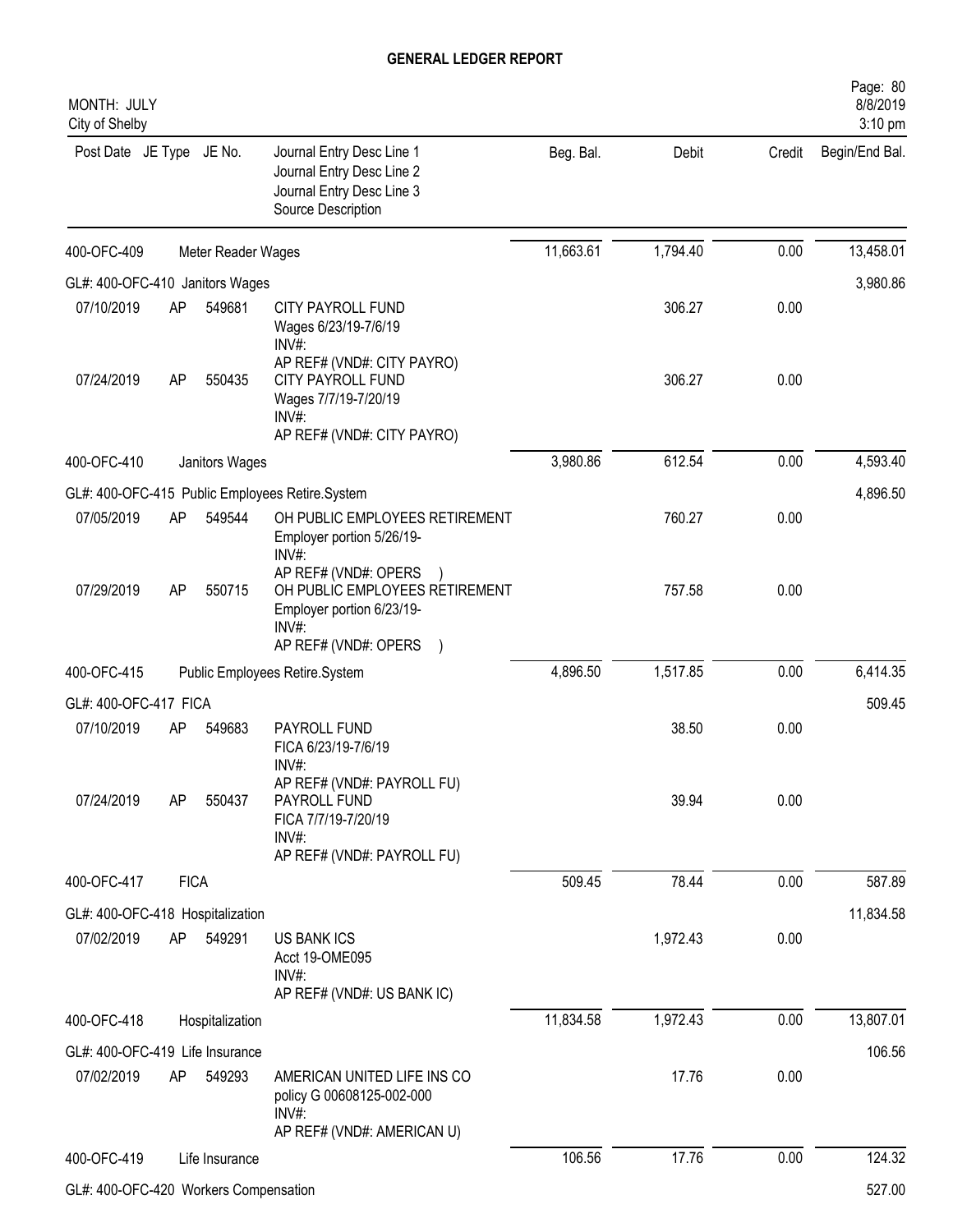| MONTH: JULY<br>City of Shelby           |    |                             |                                                                                                                             |           |          |        | Page: 81<br>8/8/2019<br>3:10 pm |
|-----------------------------------------|----|-----------------------------|-----------------------------------------------------------------------------------------------------------------------------|-----------|----------|--------|---------------------------------|
| Post Date JE Type JE No.                |    |                             | Journal Entry Desc Line 1<br>Journal Entry Desc Line 2<br>Journal Entry Desc Line 3<br>Source Description                   | Beg. Bal. | Debit    | Credit | Begin/End Bal.                  |
| GL#: 400-OFC-420 Workers Compensation   |    |                             |                                                                                                                             |           |          |        | 527.00                          |
| 07/05/2019                              | AP | 549542                      | BUREAU OF WORKERS COMPENSATION<br>Policy 37005502<br>INV#:<br>1005934658                                                    |           | 76.00    | 0.00   |                                 |
| 07/24/2019                              | AP | 550513                      | AP REF# (VND#: BWC<br>COMPMANAGEMENT, INC<br>2020 Group retro rating 6142<br>INV#:<br>1202158<br>AP REF# (VND#: COMPMANAGE) |           | 19.00    | 0.00   |                                 |
| 400-OFC-420                             |    | <b>Workers Compensation</b> |                                                                                                                             | 527.00    | 95.00    | 0.00   | 622.00                          |
| GL#: 400-OFC-428 Telephone              |    |                             |                                                                                                                             |           |          |        | 280.55                          |
| 07/05/2019                              | AP | 549520                      | <b>CENTURYLINK</b><br>acct 302298892<br>INV#:                                                                               |           | 42.67    | 0.00   |                                 |
| 07/24/2019                              | AP | 550499                      | AP REF# (VND#: CENTURY )<br>CHARTER COMM HOLDINGS LLC<br>acct 01075-321600202-1001<br>INV#<br>321600202071619b              |           | 4.68     | 0.00   |                                 |
| 07/29/2019                              | AP | 550699                      | AP REF# (VND#: CHART COMM)<br><b>CENTURYLINK</b><br>acct 302298892<br>INV#:<br>AP REF# (VND#: CENTURY )                     |           | 43.84    | 0.00   |                                 |
| 400-OFC-428                             |    | Telephone                   |                                                                                                                             | 280.55    | 91.19    | 0.00   | 371.74                          |
|                                         |    |                             | GL#: 400-OFC-435 Property and Liability Insuran                                                                             |           |          |        | 850.00                          |
| 07/30/2019                              | AP | 550831                      | AUTO-OWNERS INSURANCE<br>Flood Insurance 8/24/19<br>INV#:<br>AP REF# (VND#: AUTO-OWNER)                                     |           | 6,555.25 | 0.00   |                                 |
| 400-OFC-435                             |    |                             | Property and Liability Insuran                                                                                              | 850.00    | 6,555.25 | 0.00   | 7,405.25                        |
|                                         |    |                             | GL#: 400-OFC-471 Education, Mtgs. & Related Exp.                                                                            |           |          |        | 13.00                           |
| 07/12/2019                              | AP | 550017                      | RICHLAND COUNTY SAFETY COUNCIL<br>July 18th luncheon<br>INV#:                                                               |           | 13.00    | 0.00   |                                 |
|                                         |    |                             | AP REF# (VND#: RICH SAFET)                                                                                                  |           |          |        |                                 |
| 400-OFC-471                             |    |                             | Education, Mtgs. & Related Exp.                                                                                             | 13.00     | 13.00    | 0.00   | 26.00                           |
| GL#: 400-OFC-472 Supplies<br>07/02/2019 | AP | 549323                      | DAS HARDWARE LLC<br>Utility office June 2019                                                                                |           | 19.98    | 0.00   | 0.00                            |
|                                         |    |                             | $INV#$ :<br>AP REF# (VND#: DAS HARDWA)                                                                                      |           |          |        |                                 |
| 400-OFC-472                             |    | Supplies                    |                                                                                                                             | 0.00      | 19.98    | 0.00   | 19.98                           |
| GL#: 400-OFC-473 Office Supplies        |    |                             |                                                                                                                             |           |          |        | 1,592.72                        |
| 400-OFC-473                             |    | Office Supplies             |                                                                                                                             | 1,592.72  | 0.00     | 0.00   | 1,592.72                        |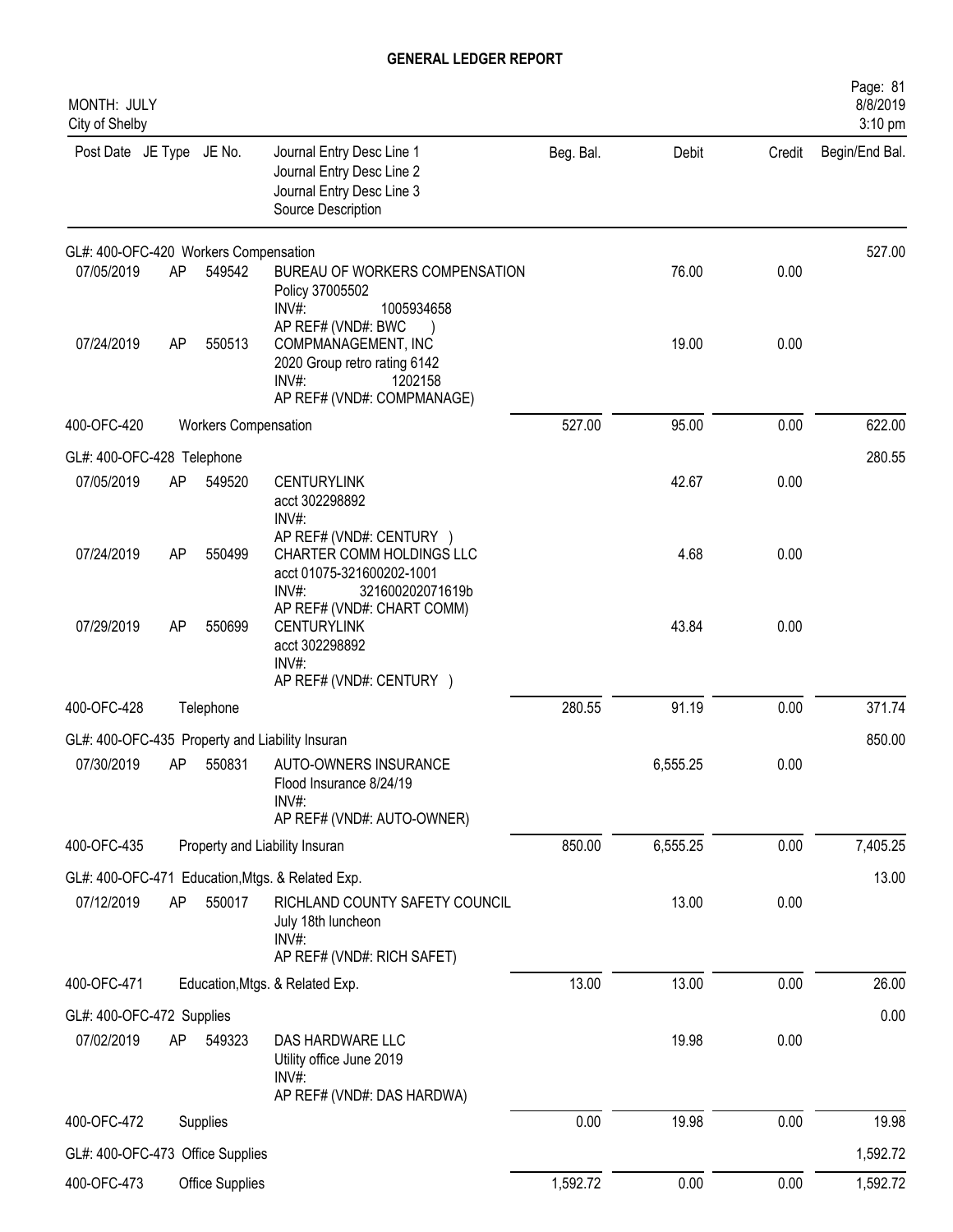| MONTH: JULY<br>City of Shelby          |                       |                       |                                                                                                                                                                   |           |          |        | Page: 82<br>8/8/2019<br>3:10 pm |
|----------------------------------------|-----------------------|-----------------------|-------------------------------------------------------------------------------------------------------------------------------------------------------------------|-----------|----------|--------|---------------------------------|
| Post Date JE Type JE No.               |                       |                       | Journal Entry Desc Line 1<br>Journal Entry Desc Line 2<br>Journal Entry Desc Line 3<br>Source Description                                                         | Beg. Bal. | Debit    | Credit | Begin/End Bal.                  |
| GL#: 400-OFC-483 State Audit           |                       |                       |                                                                                                                                                                   |           |          |        | 1,234.00                        |
| 07/10/2019                             | AP                    | 549754                | TREASURER, STATE OF OHIO<br>Financial audit<br>$INV#$ :<br>AP REF# (VND#: TREAS.STAT)                                                                             |           | 55.00    | 0.00   |                                 |
| 400-OFC-483                            |                       | <b>State Audit</b>    |                                                                                                                                                                   | 1,234.00  | 55.00    | 0.00   | 1,289.00                        |
| GL#: 400-OFC-484 Fuel, Autos-Equipment |                       |                       |                                                                                                                                                                   |           |          |        | 300.00                          |
| 07/10/2019                             | AP                    | 549760                | COLE DISTRIBUTING INC.<br>Fuel June 2019<br>$INV#$ :<br>AP REF# (VND#: COLE DISTR)                                                                                |           | 50.00    | 0.00   |                                 |
| 400-OFC-484                            | Fuel, Autos-Equipment |                       |                                                                                                                                                                   |           | 50.00    | 0.00   | 350.00                          |
| GL#: 400-OFC-485 Maintenance, Autos    |                       |                       |                                                                                                                                                                   |           |          |        | 121.44                          |
| 400-OFC-485                            |                       | Maintenance, Autos    |                                                                                                                                                                   | 121.44    | 0.00     | 0.00   | 121.44                          |
| GL#: 400-OFC-486 Maintenance Equipment |                       |                       |                                                                                                                                                                   |           |          |        | 409.98                          |
| 07/02/2019                             | AP                    | 549303                | MB GRAPHICS INC<br>Service and parts<br>INV#:<br>23968                                                                                                            |           | 186.71   | 0.00   |                                 |
| 07/02/2019                             | AP                    | 549321                | AP REF# (VND#: MB GRAPHIC)<br>7LSI LLC<br>time block<br>INV#:<br>2019--2024                                                                                       |           | 85.00    | 0.00   |                                 |
| 07/10/2019                             | <b>AP</b>             | 549780                | AP REF# (VND#: 7LSI LLC)<br>MT BUSINESS TECHNOLOGIES, INC.<br>Utility office                                                                                      |           | 28.50    | 0.00   |                                 |
| 07/10/2019                             | AP                    | 549782                | INV#:<br>IN163085<br>AP REF# (VND#: MT BUS TEC)<br>MT BUSINESS TECHNOLOGIES, INC.<br>Utility office                                                               |           | 6.73     | 0.00   |                                 |
| 07/17/2019                             | AP                    | 550232                | INV#:<br>IN158550<br>AP REF# (VND#: MT BUS TEC)<br>MT BUSINESS TECHNOLOGIES, INC.<br>contract 6079526-01                                                          |           | 28.99    | 0.00   |                                 |
| 07/30/2019                             | AP                    | 550837                | $INV#$ :<br>IN103661<br>AP REF# (VND#: MT BUS TEC)<br>MT BUSINESS TECHNOLOGIES, INC.<br>Contract 6079526-01                                                       |           | 28.72    | 0.00   |                                 |
| 07/30/2019                             | AP                    | 550839                | $INV#$ :<br>IN180898<br>AP REF# (VND#: MT BUS TEC)<br>MT BUSINESS TECHNOLOGIES, INC.<br>Contract CN01166-01<br>$INV#$ :<br>IN176454<br>AP REF# (VND#: MT BUS TEC) |           | 9.44     | 0.00   |                                 |
| 400-OFC-486                            |                       | Maintenance Equipment |                                                                                                                                                                   | 409.98    | 374.09   | 0.00   | 784.07                          |
| GL#: 400-OFC-492 Administrative Costs  |                       |                       |                                                                                                                                                                   |           |          |        | 31,249.98                       |
| 07/02/2019                             | AP                    | 549317                | <b>GENERAL FUND-SHELBY</b><br>Administrative cost July 2019                                                                                                       |           | 5,208.33 | 0.00   |                                 |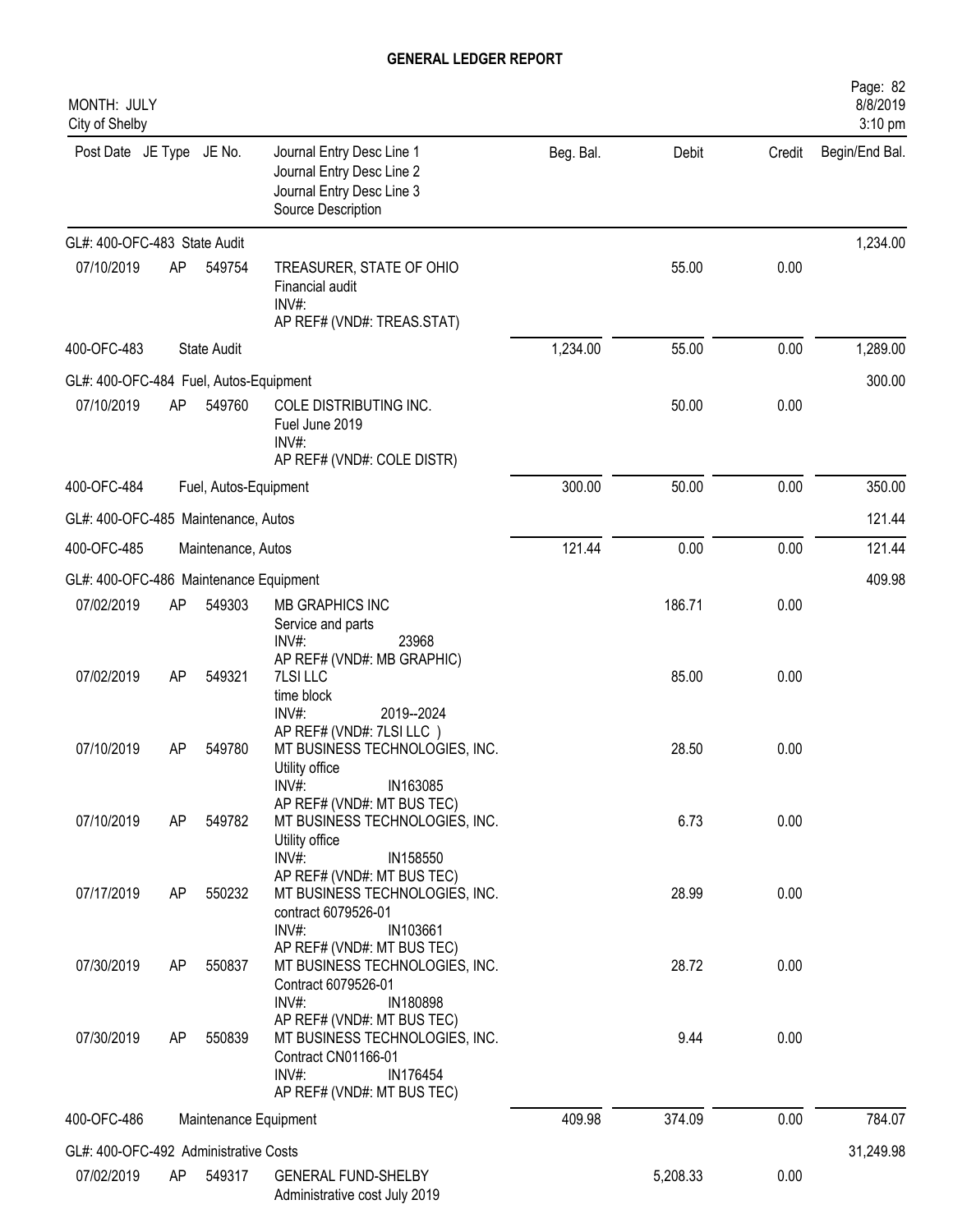| MONTH: JULY<br>City of Shelby         |     |                             |                                                                                                                              |           |          |        | Page: 83<br>8/8/2019<br>3:10 pm |
|---------------------------------------|-----|-----------------------------|------------------------------------------------------------------------------------------------------------------------------|-----------|----------|--------|---------------------------------|
| Post Date JE Type JE No.              |     |                             | Journal Entry Desc Line 1<br>Journal Entry Desc Line 2<br>Journal Entry Desc Line 3<br>Source Description                    | Beg. Bal. | Debit    | Credit | Begin/End Bal.                  |
| GL#: 400-OFC-492 Administrative Costs |     |                             | $INV#$ :<br>AP REF# (VND#: GENERAL )                                                                                         |           |          |        | 31,249.98                       |
| 400-OFC-492                           |     | <b>Administrative Costs</b> |                                                                                                                              | 31,249.98 | 5,208.33 | 0.00   | 36,458.31                       |
| GL#: 400-OFC-501 Computer support     |     |                             |                                                                                                                              |           |          |        | 1,729.64                        |
| 07/02/2019                            | AP  | 549321                      | 7LSI LLC<br>time block<br>INV#:<br>2019--2024<br>AP REF# (VND#: 7LSI LLC)                                                    |           | 85.00    | 0.00   |                                 |
| 400-OFC-501                           |     | Computer support            |                                                                                                                              | 1,729.64  | 85.00    | 0.00   | 1,814.64                        |
|                                       |     |                             | GL#: 400-OFC-507 Maintenance Building/Grounds                                                                                |           |          |        | 65.75                           |
| 400-OFC-507                           |     |                             | Maintenance Building/Grounds                                                                                                 | 65.75     | 0.00     | 0.00   | 65.75                           |
| GL#: 400-OFC-508 Real estate taxes    |     |                             |                                                                                                                              |           |          |        | 863.68                          |
| 400-OFC-508                           |     | Real estate taxes           |                                                                                                                              | 863.68    | 0.00     | 0.00   | 863.68                          |
| GL#: 400-OFC-510 Clothing Allowance   |     |                             |                                                                                                                              |           |          |        | 52.50                           |
| 400-OFC-510                           |     | <b>Clothing Allowance</b>   |                                                                                                                              | 52.50     | 0.00     | 0.00   | 52.50                           |
| GL#: 400-OFC-528 Postage              |     |                             |                                                                                                                              |           |          |        | 4,096.90                        |
| 07/24/2019                            | AP  | 550541                      | US POSTAL SERVICE<br>July utility bills postage<br>INV#:<br>AP REF# (VND#: U S POSTAL)                                       |           | 522.37   | 0.00   |                                 |
| 400-OFC-528                           |     | Postage                     |                                                                                                                              | 4,096.90  | 522.37   | 0.00   | 4,619.27                        |
|                                       |     |                             | GL#: 400-OFC-530 Office Equipment/Furn/Fixtures                                                                              |           |          |        | 0.00                            |
| 07/18/2019                            | AP  | 550354                      | <b>VECTOR SECURITY</b><br>Replace damaged DVR<br>$INV#$ :<br>64115150<br>AP REF# (VND#: VECTOR SEC)                          |           | 100.00   | 0.00   |                                 |
| 400-OFC-530                           |     |                             | Office Equipment/Furn/Fixtures                                                                                               | 0.00      | 100.00   | 0.00   | 100.00                          |
| GL#: 400-OFC-531 Miscellaneous        |     |                             |                                                                                                                              |           |          |        | 2,613.44                        |
| 07/10/2019                            | AP. | 549762                      | AUTOMATIC DATA PROCESSING<br>Processing charges 6/22/19<br>$INV#$ :<br>538039706<br>AP REF# (VND#: ADP                       |           | 29.37    | 0.00   |                                 |
| 07/17/2019                            | AP  | 550138                      | AUTOMATIC DATA PROCESSING<br>processing charges through<br>INV#:<br>538791916                                                |           | 31.49    | 0.00   |                                 |
| 07/24/2019                            | AP  | 550515                      | AP REF# (VND#: ADP<br>AUTOMATIC DATA PROCESSING<br>Human Capital through 7/15/19<br>INV#:<br>539262095<br>AP REF# (VND#: ADP |           | 29.51    | 0.00   |                                 |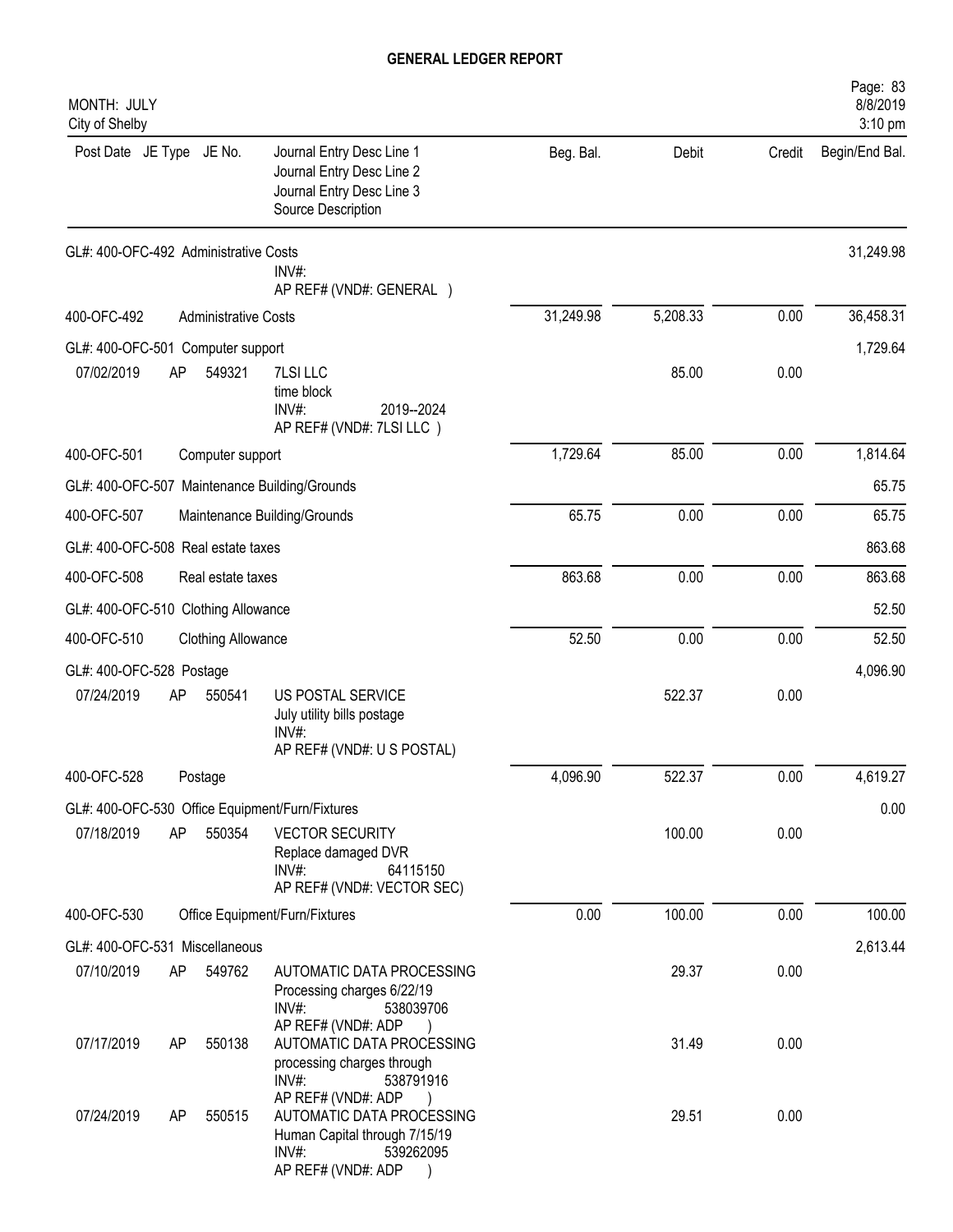| MONTH: JULY<br>City of Shelby    |           |                        |                                                                                                           |           |            |            | Page: 84<br>8/8/2019<br>3:10 pm |
|----------------------------------|-----------|------------------------|-----------------------------------------------------------------------------------------------------------|-----------|------------|------------|---------------------------------|
| Post Date JE Type JE No.         |           |                        | Journal Entry Desc Line 1<br>Journal Entry Desc Line 2<br>Journal Entry Desc Line 3<br>Source Description | Beg. Bal. | Debit      | Credit     | Begin/End Bal.                  |
| 400-OFC-531                      |           | Miscellaneous          |                                                                                                           | 2,613.44  | 90.37      | 0.00       | 2,703.81                        |
| GL#: 400-OFC-532 Labor Relations |           |                        |                                                                                                           |           |            |            | 399.75                          |
| 400-OFC-532                      |           | <b>Labor Relations</b> |                                                                                                           | 399.75    | 0.00       | 0.00       | 399.75                          |
| GL#: 400-OFC-575 Safety Related  |           |                        |                                                                                                           |           |            |            | 66.25                           |
| 400-OFC-575                      |           | Safety Related         |                                                                                                           | 66.25     | 0.00       | 0.00       | 66.25                           |
| GL#: 400-OFC-584 GAAP Conversion |           |                        |                                                                                                           |           |            |            | 2,176.00                        |
| 07/17/2019                       | AP        | 550230                 | PLATTENBURG & ASSOCIATES INC<br>Final billing for GAAP<br>54019<br>INV#<br>AP REF# (VND#: PLATTENBUR)     |           | 20.00      | 0.00       |                                 |
| 400-OFC-584                      |           | <b>GAAP Conversion</b> |                                                                                                           | 2,176.00  | 20.00      | 0.00       | 2,196.00                        |
|                                  |           |                        | Fund: 400 - Sewer Fund Totals:                                                                            |           | 106,403.78 | 119,091.06 |                                 |
| GL#: 401-CFS-154 Collections     |           |                        |                                                                                                           |           |            |            | 243,169.80                      |
| 07/01/2019                       | CR        | 549627                 | Utility deposit, water and sewer<br>pio                                                                   |           | 0.00       | 373.85     |                                 |
| 07/02/2019                       | <b>CR</b> | 549633                 | Utility deposit, water and sewer                                                                          |           | 0.00       | 898.85     |                                 |
| 07/03/2019                       | <b>CR</b> | 549643                 | Utility deposit, water and sewer<br>pio                                                                   |           | 0.00       | 1,669.47   |                                 |
| 07/08/2019                       | <b>CR</b> | 549961                 | Utility deposit, water and sewer                                                                          |           | 0.00       | 2,269.40   |                                 |
| 07/09/2019                       | <b>CR</b> | 549968                 | pio<br>Utility deposit, water and sewer                                                                   |           | 0.00       | 4,867.90   |                                 |
| 07/11/2019                       | CR        | 549975                 | pio<br>Utility deposit, water and sewer                                                                   |           | 0.00       | 10,122.15  |                                 |
| 07/11/2019                       | CR        | 549976                 | DIO<br>Utility deposit, water and sewer                                                                   |           | 0.00       | 2,063.56   |                                 |
| 07/12/2019                       |           | 549985                 | DIO                                                                                                       |           | 0.00       | 2,165.97   |                                 |
|                                  | CR        |                        | Utility deposit, water and sewer<br>pio                                                                   |           |            |            |                                 |
| 07/15/2019                       | CR        | 550324                 | Utility deposit, water and sewer<br>pio                                                                   |           | 0.00       | 2,946.59   |                                 |
| 07/16/2019                       | CR        | 550332                 | Utility deposit, water and sewer<br>pio                                                                   |           | 0.00       | 8,538.08   |                                 |
| 07/17/2019                       | <b>CR</b> | 550338                 | Utility deposit, water and sewer                                                                          |           | 0.00       | 1,734.41   |                                 |
| 07/18/2019                       | <b>CR</b> | 550342                 | pio<br>Utility deposit, water and sewer                                                                   |           | 0.00       | 510.12     |                                 |
| 07/19/2019                       | CR        | 550390                 | pio<br>Utility deposit, water and sewer                                                                   |           | 0.00       | 945.35     |                                 |
| 07/22/2019                       | <b>CR</b> | 550586                 | pio<br>Utility deposit, water and sewer                                                                   |           | 0.00       | 517.75     |                                 |
| 07/23/2019                       | CR        | 550591                 | pio<br>Utility deposit, water and sewer                                                                   |           | 0.00       | 445.09     |                                 |
|                                  |           |                        | pio                                                                                                       |           |            |            |                                 |
| 07/24/2019                       | CR        | 550600                 | Utility deposit, water and sewer<br>pio                                                                   |           | 0.00       | 84.68      |                                 |
| 07/25/2019                       | CR        | 550606                 | Utility deposit, water and sewer                                                                          |           | 0.00       | 105.12     |                                 |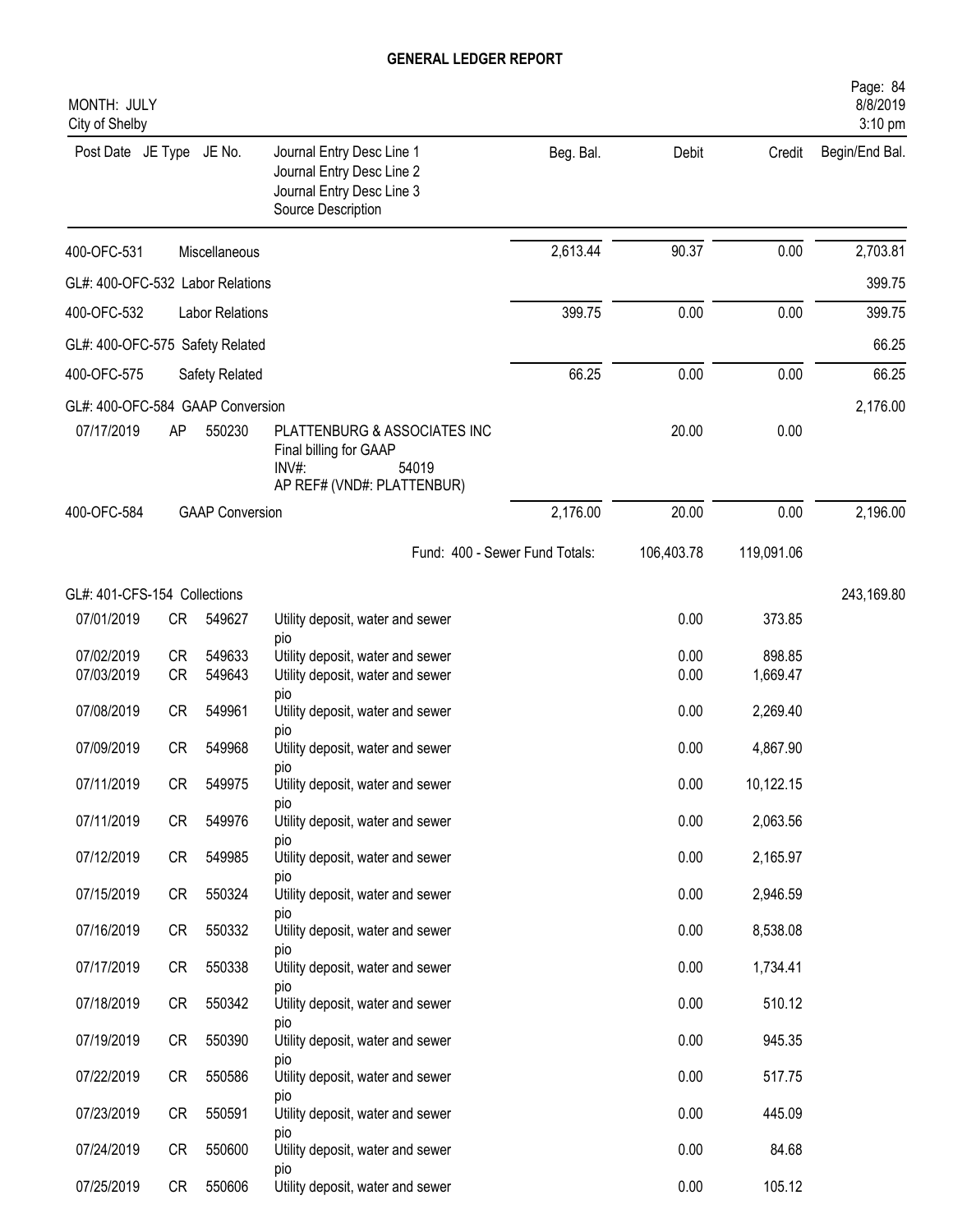| MONTH: JULY<br>City of Shelby         |           |                             |                                                                                                                 |            |           |           | Page: 85<br>8/8/2019<br>3:10 pm |
|---------------------------------------|-----------|-----------------------------|-----------------------------------------------------------------------------------------------------------------|------------|-----------|-----------|---------------------------------|
| Post Date JE Type JE No.              |           |                             | Journal Entry Desc Line 1<br>Journal Entry Desc Line 2<br>Journal Entry Desc Line 3<br>Source Description       | Beg. Bal.  | Debit     | Credit    | Begin/End Bal.                  |
| GL#: 401-CFS-154 Collections          |           |                             |                                                                                                                 |            |           |           | 243,169.80                      |
| 07/26/2019                            | <b>CR</b> | 550679                      | pio<br>Utility depoist, water and sewer                                                                         |            | 0.00      | 259.92    |                                 |
| 07/29/2019                            | <b>CR</b> | 550928                      | pio<br>Utility deposit, water and sewer                                                                         |            | 0.00      | 231.99    |                                 |
| 07/30/2019                            | <b>CR</b> | 550930                      | pio<br>Utility deposit, water and sewer                                                                         |            | 0.00      | 447.80    |                                 |
| 07/31/2019                            | <b>CR</b> | 550937                      | pio<br>Utility deposit, water and sewer<br>pio                                                                  |            | 0.00      | 166.31    |                                 |
| 401-CFS-154                           |           | Collections                 |                                                                                                                 | 243,169.80 | 0.00      | 41,364.36 | 284,534.16                      |
| GL#: 401-OFI-226 Sale of Notes/Loans  |           |                             |                                                                                                                 |            |           |           | 77,423.46                       |
| 401-OFI-226                           |           | Sale of Notes/Loans         |                                                                                                                 | 77,423.46  | 0.00      | 0.00      | 77,423.46                       |
| GL#: 401-SCI-483 State Audit          |           |                             |                                                                                                                 |            |           |           | 472.00                          |
| 07/10/2019                            | AP        | 549754                      | TREASURER, STATE OF OHIO<br>Financial audit<br>$INV#$ :<br>AP REF# (VND#: TREAS.STAT)                           |            | 20.00     | 0.00      |                                 |
| 401-SCI-483                           |           | <b>State Audit</b>          |                                                                                                                 | 472.00     | 20.00     | 0.00      | 492.00                          |
| GL#: 401-SCI-492 Administrative Costs |           |                             |                                                                                                                 |            |           |           | 10,750.02                       |
| 07/02/2019                            | AP        | 549317                      | <b>GENERAL FUND-SHELBY</b><br>Administrative cost July 2019<br>INV#:<br>AP REF# (VND#: GENERAL )                |            | 1,791.67  | 0.00      |                                 |
| 401-SCI-492                           |           | <b>Administrative Costs</b> |                                                                                                                 | 10,750.02  | 1,791.67  | 0.00      | 12,541.69                       |
| GL#: 401-SCI-500 Engineering          |           |                             |                                                                                                                 |            |           |           | 77,423.46                       |
| 401-SCI-500                           |           | Engineering                 |                                                                                                                 | 77,423.46  | 0.00      | 0.00      | 77,423.46                       |
| GL#: 401-SCI-531 Miscellaneous        |           |                             |                                                                                                                 |            |           |           | 1,713.00                        |
| 401-SCI-531                           |           | Miscellaneous               |                                                                                                                 | 1,713.00   | 0.00      | 0.00      | 1,713.00                        |
| GL#: 401-SCI-536 Construction         |           |                             |                                                                                                                 |            |           |           | 0.00                            |
| 07/12/2019                            | AP        | 550019                      | RUMPKE OF OHIO INC<br>sludge removal<br>$INV#$ :<br>1605005                                                     |            | 14,646.08 | 0.00      |                                 |
| 07/12/2019                            | AP        | 550021                      | AP REF# (VND#: RUMPKE)<br>RUMPKE OF OHIO INC<br>sludge removal<br>$INV#$ :<br>1620507<br>AP REF# (VND#: RUMPKE) |            | 1,613.38  | 0.00      |                                 |
| 401-SCI-536                           |           | Construction                |                                                                                                                 | 0.00       | 16,259.46 | 0.00      | 16,259.46                       |
|                                       |           |                             | Fund: 401 - San. Sewer Capital Improvement Totals:                                                              |            | 18,071.13 | 41,364.36 |                                 |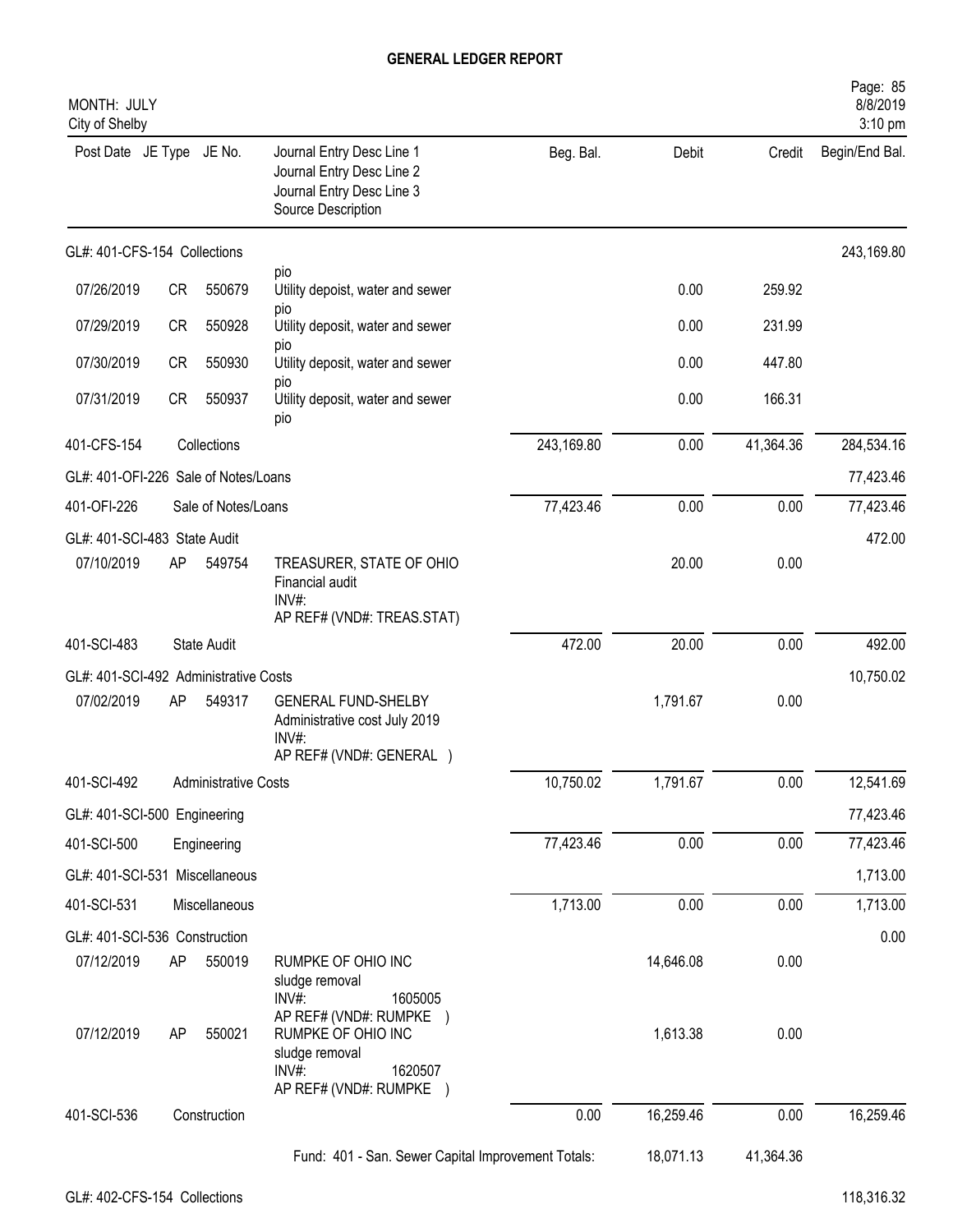| MONTH: JULY<br>City of Shelby |                        |                  |                                                                                                           |            |              |                  | Page: 86<br>8/8/2019<br>3:10 pm |
|-------------------------------|------------------------|------------------|-----------------------------------------------------------------------------------------------------------|------------|--------------|------------------|---------------------------------|
| Post Date JE Type JE No.      |                        |                  | Journal Entry Desc Line 1<br>Journal Entry Desc Line 2<br>Journal Entry Desc Line 3<br>Source Description | Beg. Bal.  | Debit        | Credit           | Begin/End Bal.                  |
| GL#: 402-CFS-154 Collections  |                        |                  |                                                                                                           |            |              |                  | 118,316.32                      |
| 07/01/2019                    | CR                     | 549627           | Utility deposit, water and sewer<br>pio                                                                   |            | 0.00         | 107.10           |                                 |
| 07/02/2019<br>07/03/2019      | <b>CR</b><br><b>CR</b> | 549633<br>549643 | Utility deposit, water and sewer<br>Utility deposit, water and sewer                                      |            | 0.00<br>0.00 | 238.86<br>766.09 |                                 |
| 07/08/2019                    | <b>CR</b>              | 549961           | pio<br>Utility deposit, water and sewer                                                                   |            | 0.00         | 700.11           |                                 |
| 07/09/2019                    | <b>CR</b>              | 549968           | pio<br>Utility deposit, water and sewer                                                                   |            | 0.00         | 1,523.87         |                                 |
| 07/11/2019                    | <b>CR</b>              | 549975           | DIO<br>Utility deposit, water and sewer                                                                   |            | 0.00         | 4,907.14         |                                 |
| 07/11/2019                    | <b>CR</b>              | 549976           | pio<br>Utility deposit, water and sewer                                                                   |            | 0.00         | 637.88           |                                 |
| 07/12/2019                    | <b>CR</b>              | 549985           | pio<br>Utility deposit, water and sewer                                                                   |            | 0.00         | 7,347.32         |                                 |
| 07/15/2019                    | <b>CR</b>              | 550324           | DIO<br>Utility deposit, water and sewer                                                                   |            | 0.00         | 964.20           |                                 |
| 07/16/2019                    | <b>CR</b>              | 550332           | pio<br>Utility deposit, water and sewer                                                                   |            | 0.00         | 2,844.08         |                                 |
| 07/17/2019                    | <b>CR</b>              | 550338           | pio<br>Utility deposit, water and sewer                                                                   |            | 0.00         | 553.25           |                                 |
| 07/18/2019                    | <b>CR</b>              | 550342           | pio<br>Utility deposit, water and sewer                                                                   |            | 0.00         | 145.90           |                                 |
| 07/19/2019                    | <b>CR</b>              | 550390           | pio<br>Utility deposit, water and sewer                                                                   |            | 0.00         | 229.61           |                                 |
| 07/22/2019                    | <b>CR</b>              | 550586           | pio<br>Utility deposit, water and sewer                                                                   |            | 0.00         | 177.65           |                                 |
| 07/23/2019                    | CR                     | 550591           | pio<br>Utility deposit, water and sewer                                                                   |            | 0.00         | 170.89           |                                 |
| 07/24/2019                    | <b>CR</b>              | 550600           | pio<br>Utility deposit, water and sewer                                                                   |            | 0.00         | 22.44            |                                 |
| 07/25/2019                    | CR                     | 550606           | pio<br>Utility deposit, water and sewer                                                                   |            | 0.00         | 31.70            |                                 |
| 07/26/2019                    | CR                     | 550679           | DIO<br>Utility depoist, water and sewer                                                                   |            | 0.00         | 106.11           |                                 |
|                               |                        |                  | pio                                                                                                       |            |              |                  |                                 |
| 07/29/2019                    | CR                     | 550928           | Utility deposit, water and sewer<br>pio                                                                   |            | 0.00         | 68.69            |                                 |
| 07/30/2019                    | CR                     | 550930           | Utility deposit, water and sewer<br>pio                                                                   |            | 0.00         | 107.59           |                                 |
| 07/31/2019                    | CR                     | 550937           | Utility deposit, water and sewer<br>pio                                                                   |            | 0.00         | 36.32            |                                 |
| 402-CFS-154                   |                        | Collections      |                                                                                                           | 118,316.32 | 0.00         | 21,686.80        | 140,003.12                      |
| GL#: 402-SIF-483 State Audit  |                        |                  |                                                                                                           |            |              |                  | 472.00                          |
| 07/10/2019                    | AP                     | 549754           | TREASURER, STATE OF OHIO<br>Financial audit<br>INV#:<br>AP REF# (VND#: TREAS.STAT)                        |            | 20.00        | 0.00             |                                 |
| 402-SIF-483                   |                        | State Audit      |                                                                                                           | 472.00     | 20.00        | 0.00             | 492.00                          |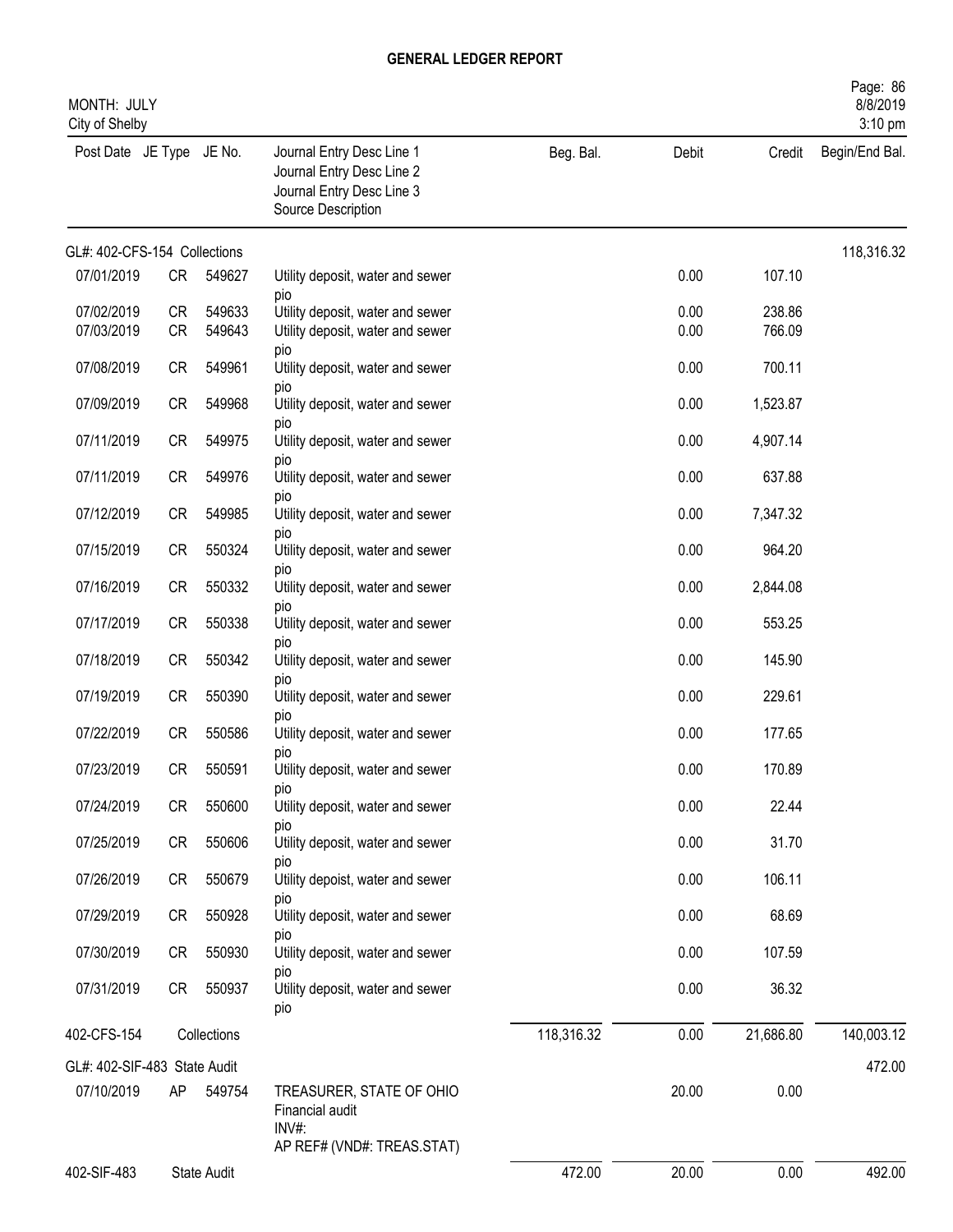| MONTH: JULY<br>City of Shelby         |                        |                             |                                                                                                                                         |           |              |                      | Page: 87<br>8/8/2019<br>3:10 pm |
|---------------------------------------|------------------------|-----------------------------|-----------------------------------------------------------------------------------------------------------------------------------------|-----------|--------------|----------------------|---------------------------------|
| Post Date JE Type JE No.              |                        |                             | Journal Entry Desc Line 1<br>Journal Entry Desc Line 2<br>Journal Entry Desc Line 3<br>Source Description                               | Beg. Bal. | Debit        | Credit               | Begin/End Bal.                  |
| GL#: 402-SIF-492 Administrative Costs |                        |                             |                                                                                                                                         |           |              |                      | 5,400.00                        |
| 07/02/2019                            | AP                     | 549317                      | <b>GENERAL FUND-SHELBY</b><br>Administrative cost July 2019<br>INV#:<br>AP REF# (VND#: GENERAL )                                        |           | 900.00       | 0.00                 |                                 |
| 402-SIF-492                           |                        | <b>Administrative Costs</b> |                                                                                                                                         | 5,400.00  | 900.00       | 0.00                 | 6,300.00                        |
| GL#: 402-SIF-500 Engineering          |                        |                             |                                                                                                                                         |           |              |                      | 11,550.00                       |
| 07/10/2019                            | AP                     | 549784                      | F. E. KROCKA AND ASSOC. INC.<br>Broadway Ave storm sewer<br>INV#:<br>40869                                                              |           | 840.00       | 0.00                 |                                 |
| 07/10/2019                            | AP                     | 549788                      | AP REF# (VND#: KROCKA/F.E)<br>F. E. KROCKA AND ASSOC. INC.<br>Simeon Ave sanitary sewer<br>INV#:<br>40870<br>AP REF# (VND#: KROCKA/F.E) |           | 3,585.00     | 0.00                 |                                 |
| 402-SIF-500                           |                        | Engineering                 |                                                                                                                                         | 11,550.00 | 4,425.00     | 0.00                 | 15,975.00                       |
| GL#: 402-SIF-531 Miscellaneous        |                        |                             |                                                                                                                                         |           |              |                      | 0.00                            |
| 07/24/2019                            | AP                     | 550443                      | TREASURER, STATE OF OHIO<br>Simeon Ave Sanitary Sewer<br>INV#:<br>AP REF# (VND#: TREAS.STAT)                                            |           | 960.00       | 0.00                 |                                 |
| 402-SIF-531                           |                        | Miscellaneous               |                                                                                                                                         | 0.00      | 960.00       | 0.00                 | 960.00                          |
| GL#: 402-SIF-536 Construction         |                        |                             |                                                                                                                                         |           |              |                      | 14,073.00                       |
| 07/18/2019                            | AP                     | 550352                      | <b>B K LAYER LLC</b><br>Broadway storm sewer project<br>$INV#$ :<br>AP REF# (VND#: B K LAYER)                                           |           | 79,474.00    | 0.00                 |                                 |
| 402-SIF-536                           |                        | Construction                |                                                                                                                                         | 14,073.00 | 79,474.00    | 0.00                 | 93,547.00                       |
| GL#: 402-SIF-630 Sewer Repairs        |                        |                             |                                                                                                                                         |           |              |                      | 6,681.04                        |
| 07/10/2019                            | AP                     | 549728                      | EJ USA INC<br>order 0001325874 6/13/19<br>110190041911<br>$INV#$ :<br>AP REF# (VND#: EJ USA INC)                                        |           | 2,816.24     | 0.00                 |                                 |
| 402-SIF-630                           |                        | Sewer Repairs               |                                                                                                                                         | 6,681.04  | 2,816.24     | 0.00                 | 9,497.28                        |
|                                       |                        |                             | Fund: 402 - Sewer Improvement Fund Totals:                                                                                              |           | 88,595.24    | 21,686.80            |                                 |
| GL#: 500-CFS-154 Collections          |                        |                             |                                                                                                                                         |           |              |                      | 874,125.33                      |
| 07/01/2019                            | CR                     | 549627                      | Utility deposit, water and sewer                                                                                                        |           | 0.00         | 984.47               |                                 |
| 07/02/2019<br>07/03/2019              | <b>CR</b><br><b>CR</b> | 549633<br>549643            | pio<br>Utility deposit, water and sewer<br>Utility deposit, water and sewer                                                             |           | 0.00<br>0.00 | 2,471.92<br>5,407.06 |                                 |
| 07/08/2019                            | CR                     | 549961                      | pio<br>Utility deposit, water and sewer<br>pio                                                                                          |           | 0.00         | 6,557.12             |                                 |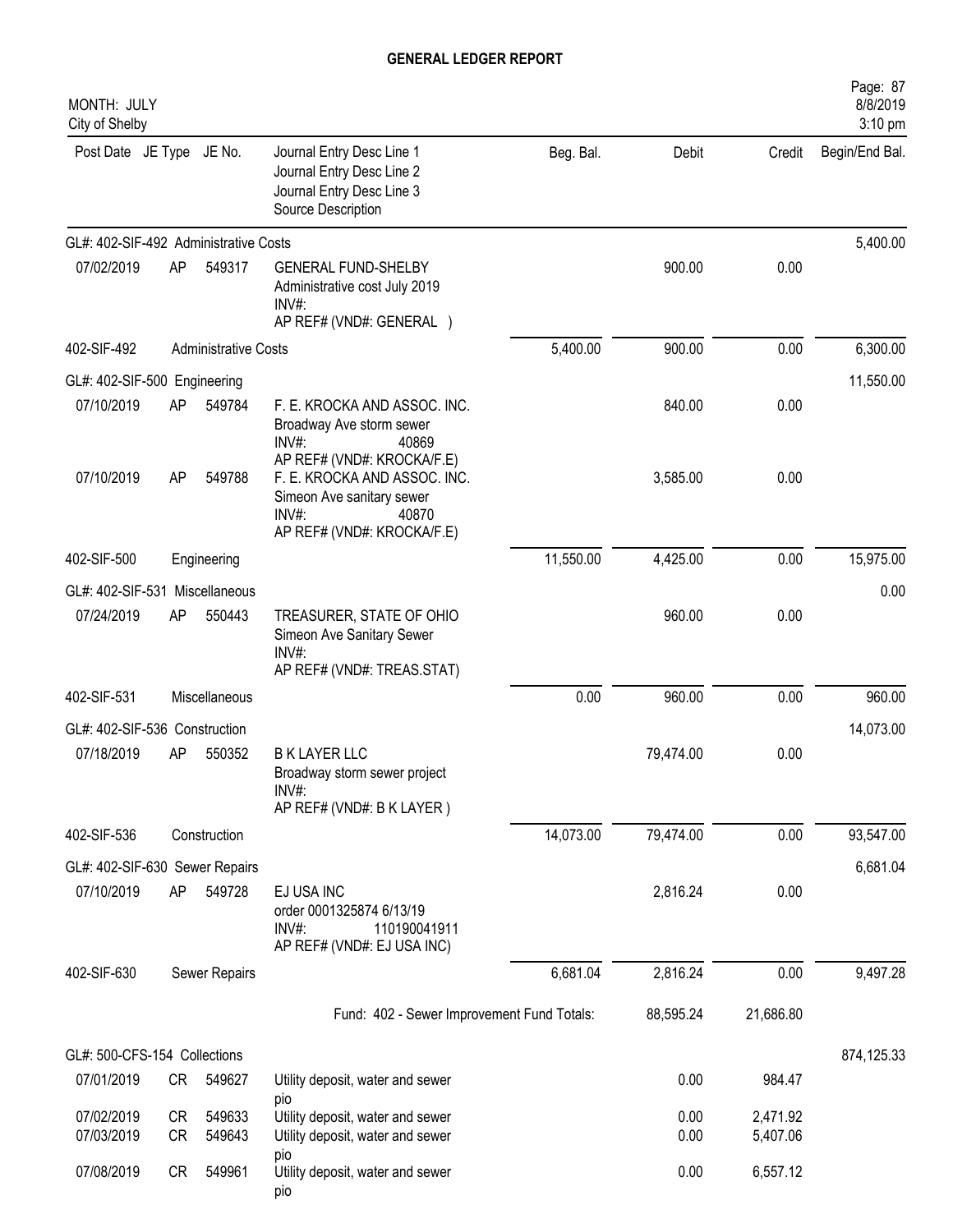| MONTH: JULY<br>City of Shelby     |           |             |                                                                                                           |            |       |            | Page: 88<br>8/8/2019<br>$3:10$ pm |
|-----------------------------------|-----------|-------------|-----------------------------------------------------------------------------------------------------------|------------|-------|------------|-----------------------------------|
| Post Date JE Type JE No.          |           |             | Journal Entry Desc Line 1<br>Journal Entry Desc Line 2<br>Journal Entry Desc Line 3<br>Source Description | Beg. Bal.  | Debit | Credit     | Begin/End Bal.                    |
| GL#: 500-CFS-154 Collections      |           |             |                                                                                                           |            |       |            | 874,125.33                        |
| 07/09/2019                        | CR        | 549968      | Utility deposit, water and sewer<br>pio                                                                   |            | 0.00  | 13,263.64  |                                   |
| 07/11/2019                        | <b>CR</b> | 549975      | Utility deposit, water and sewer                                                                          |            | 0.00  | 32,875.43  |                                   |
| 07/11/2019                        | <b>CR</b> | 549976      | pio<br>Utility deposit, water and sewer                                                                   |            | 0.00  | 5,188.21   |                                   |
| 07/12/2019                        | <b>CR</b> | 549985      | pio<br>Utility deposit, water and sewer                                                                   |            | 0.00  | 46,392.08  |                                   |
| 07/15/2019                        | <b>CR</b> | 550324      | pio<br>Utility deposit, water and sewer                                                                   |            | 0.00  | 7,856.38   |                                   |
| 07/16/2019                        | <b>CR</b> | 550332      | pio<br>Utility deposit, water and sewer                                                                   |            | 0.00  | 22,224.10  |                                   |
| 07/17/2019                        | CR        | 550338      | pio<br>Utility deposit, water and sewer                                                                   |            | 0.00  | 4,861.19   |                                   |
| 07/18/2019                        | <b>CR</b> | 550342      | pio<br>Utility deposit, water and sewer                                                                   |            | 0.00  | 1,319.85   |                                   |
| 07/19/2019                        | <b>CR</b> | 550390      | pio<br>Utility deposit, water and sewer                                                                   |            | 0.00  | 1,891.86   |                                   |
| 07/22/2019                        | <b>CR</b> | 550586      | pio<br>Utility deposit, water and sewer                                                                   |            | 0.00  | 1,414.19   |                                   |
| 07/23/2019                        | <b>CR</b> | 550591      | pio<br>Utility deposit, water and sewer                                                                   |            | 0.00  | 1,329.73   |                                   |
| 07/24/2019                        | <b>CR</b> | 550600      | pio<br>Utility deposit, water and sewer                                                                   |            | 0.00  | 211.92     |                                   |
| 07/25/2019                        | <b>CR</b> | 550606      | pio<br>Utility deposit, water and sewer                                                                   |            | 0.00  | 266.55     |                                   |
| 07/26/2019                        | <b>CR</b> | 550679      | pio<br>Utility depoist, water and sewer                                                                   |            | 0.00  | 885.96     |                                   |
| 07/29/2019                        | CR        | 550928      | pio<br>Utility deposit, water and sewer                                                                   |            | 0.00  | 639.26     |                                   |
| 07/30/2019                        | <b>CR</b> | 550930      | pio<br>Utility deposit, water and sewer                                                                   |            | 0.00  | 1,098.48   |                                   |
| 07/31/2019                        | <b>CR</b> | 550937      | pio<br>Utility deposit, water and sewer                                                                   |            | 0.00  | 379.84     |                                   |
|                                   |           |             | pio                                                                                                       |            |       |            |                                   |
| 500-CFS-154                       |           | Collections |                                                                                                           | 874,125.33 | 0.00  | 157,519.24 | 1,031,644.57                      |
| GL#: 500-CFS-156 Taps             |           |             |                                                                                                           |            |       |            | 0.00                              |
| 07/19/2019                        |           | CR 550390   | Utility deposit, water and sewer<br>pio                                                                   |            | 0.00  | 937.82     |                                   |
| 500-CFS-156                       | Taps      |             |                                                                                                           | 0.00       | 0.00  | 937.82     | 937.82                            |
| GL#: 500-CFS-157 Bulk Water Sales |           |             |                                                                                                           |            |       |            | 13,140.01                         |
| 07/01/2019                        | CR        | 549627      | Utility deposit, water and sewer                                                                          |            | 0.00  | 286.00     |                                   |
| 07/03/2019                        | CR        | 549643      | pio<br>Utility deposit, water and sewer                                                                   |            | 0.00  | 91.00      |                                   |
| 07/09/2019                        | CR        | 549968      | pio<br>Utility deposit, water and sewer                                                                   |            | 0.00  | 813.97     |                                   |
| 07/11/2019                        | <b>CR</b> | 549975      | pio<br>Utility deposit, water and sewer<br>pio                                                            |            | 0.00  | 511.11     |                                   |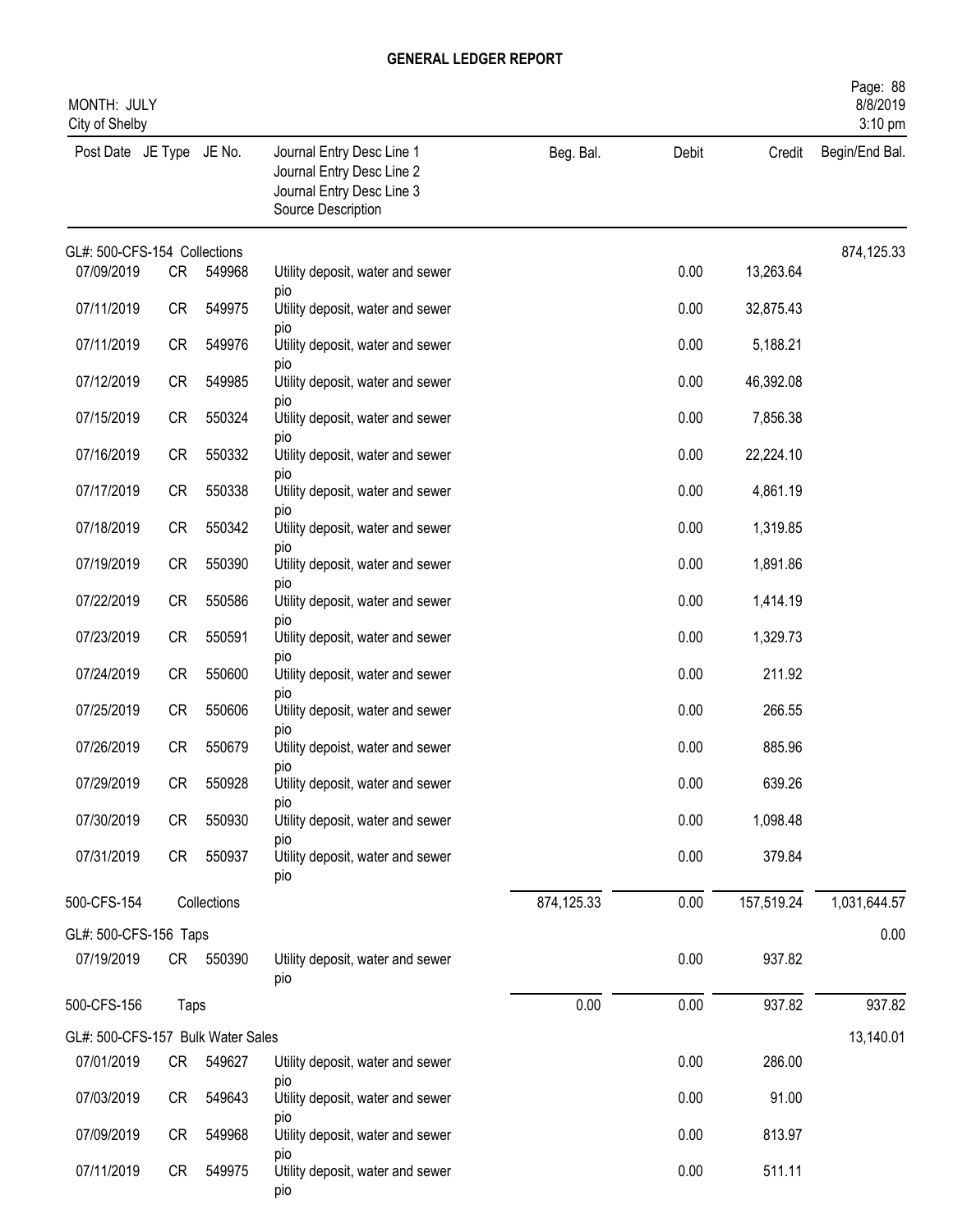| MONTH: JULY<br>City of Shelby       |           |                         |                                                                                                           |           |       |          | Page: 89<br>8/8/2019<br>3:10 pm |
|-------------------------------------|-----------|-------------------------|-----------------------------------------------------------------------------------------------------------|-----------|-------|----------|---------------------------------|
| Post Date JE Type JE No.            |           |                         | Journal Entry Desc Line 1<br>Journal Entry Desc Line 2<br>Journal Entry Desc Line 3<br>Source Description | Beg. Bal. | Debit | Credit   | Begin/End Bal.                  |
| GL#: 500-CFS-157 Bulk Water Sales   |           |                         |                                                                                                           |           |       |          | 13,140.01                       |
| 07/15/2019                          | <b>CR</b> | 550324                  | Utility deposit, water and sewer                                                                          |           | 0.00  | 813.97   |                                 |
| 07/29/2019                          | <b>CR</b> | 550928                  | pio<br>Utility deposit, water and sewer                                                                   |           | 0.00  | 39.00    |                                 |
| 07/31/2019                          | <b>CR</b> | 550937                  | pio<br>Utility deposit, water and sewer<br>pio                                                            |           | 0.00  | 130.00   |                                 |
| 500-CFS-157                         |           | <b>Bulk Water Sales</b> |                                                                                                           | 13,140.01 | 0.00  | 2,685.05 | 15,825.06                       |
| GL#: 500-CFS-161 Labor and Material |           |                         |                                                                                                           |           |       |          | 2,672.21                        |
| 07/16/2019                          | <b>CR</b> | 550332                  | Utility deposit, water and sewer<br>pio                                                                   |           | 0.00  | 91.03    |                                 |
| 07/19/2019                          | <b>CR</b> | 550390                  | Utility deposit, water and sewer<br>pio                                                                   |           | 0.00  | 1.00     |                                 |
| 500-CFS-161                         |           | Labor and Material      |                                                                                                           | 2,672.21  | 0.00  | 92.03    | 2,764.24                        |
| GL#: 500-CFS-162 On & Off           |           |                         |                                                                                                           |           |       |          | 1,975.00                        |
| 07/01/2019                          | CR        | 549627                  | Utility deposit, water and sewer<br>pio                                                                   |           | 0.00  | 10.00    |                                 |
| 07/02/2019                          | <b>CR</b> | 549633                  | Utility deposit, water and sewer                                                                          |           | 0.00  | 15.00    |                                 |
| 07/03/2019                          | <b>CR</b> | 549643                  | Utility deposit, water and sewer<br>pio                                                                   |           | 0.00  | 5.00     |                                 |
| 07/08/2019                          | <b>CR</b> | 549961                  | Utility deposit, water and sewer<br>pio                                                                   |           | 0.00  | 15.00    |                                 |
| 07/09/2019                          | <b>CR</b> | 549968                  | Utility deposit, water and sewer                                                                          |           | 0.00  | 40.00    |                                 |
| 07/11/2019                          | <b>CR</b> | 549975                  | pio<br>Utility deposit, water and sewer<br>pio                                                            |           | 0.00  | 80.00    |                                 |
| 07/11/2019                          | <b>CR</b> | 549976                  | Utility deposit, water and sewer                                                                          |           | 0.00  | 25.00    |                                 |
| 07/12/2019                          | CR        | 549985                  | pio<br>Utility deposit, water and sewer<br>pio                                                            |           | 0.00  | 20.00    |                                 |
| 07/15/2019                          | CR        | 550324                  | Utility deposit, water and sewer                                                                          |           | 0.00  | 15.00    |                                 |
| 07/16/2019                          | CR        | 550332                  | DIO<br>Utility deposit, water and sewer                                                                   |           | 0.00  | 115.00   |                                 |
| 07/17/2019                          | CR        | 550338                  | DIO<br>Utility deposit, water and sewer<br>pio                                                            |           | 0.00  | 15.00    |                                 |
| 07/18/2019                          | CR        | 550342                  | Utility deposit, water and sewer                                                                          |           | 0.00  | 10.00    |                                 |
| 07/19/2019                          | CR        | 550390                  | pio<br>Utility deposit, water and sewer                                                                   |           | 0.00  | 5.00     |                                 |
| 07/23/2019                          | CR        | 550591                  | pio<br>Utility deposit, water and sewer                                                                   |           | 0.00  | 15.00    |                                 |
| 07/24/2019                          | <b>CR</b> | 550600                  | pio<br>Utility deposit, water and sewer                                                                   |           | 0.00  | 10.00    |                                 |
| 07/26/2019                          | <b>CR</b> | 550679                  | DIO<br>Utility depoist, water and sewer                                                                   |           | 0.00  | 50.00    |                                 |
| 07/29/2019                          | <b>CR</b> | 550928                  | pio<br>Utility deposit, water and sewer                                                                   |           | 0.00  | 10.00    |                                 |
| 07/30/2019                          | CR        | 550930                  | pio<br>Utility deposit, water and sewer                                                                   |           | 0.00  | 5.00     |                                 |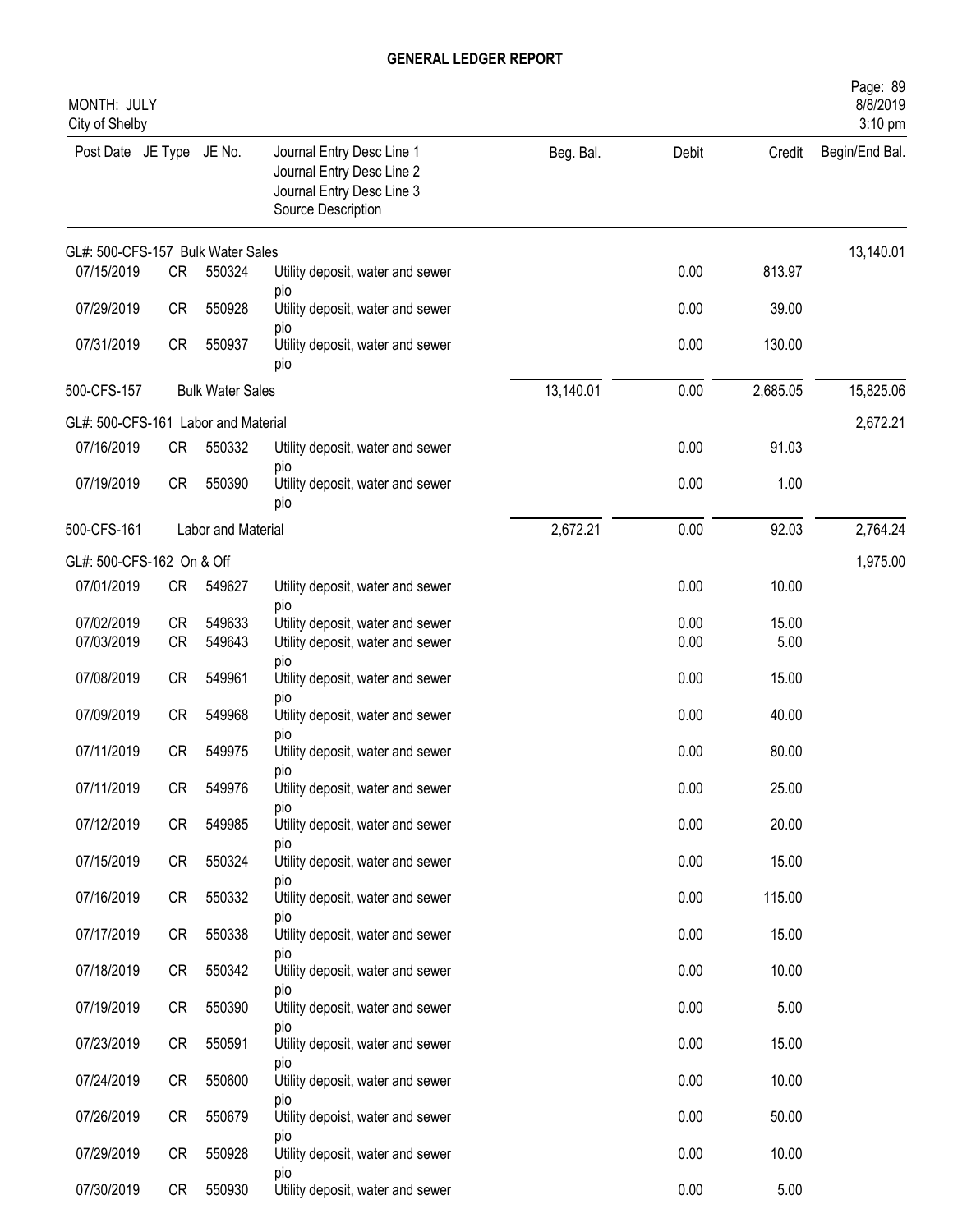| MONTH: JULY<br>City of Shelby |       |          |                                                                                                                        |            |           |        | Page: 90<br>8/8/2019<br>3:10 pm |
|-------------------------------|-------|----------|------------------------------------------------------------------------------------------------------------------------|------------|-----------|--------|---------------------------------|
| Post Date JE Type JE No.      |       |          | Journal Entry Desc Line 1<br>Journal Entry Desc Line 2<br>Journal Entry Desc Line 3<br>Source Description              | Beg. Bal.  | Debit     | Credit | Begin/End Bal.                  |
| GL#: 500-CFS-162 On & Off     |       |          |                                                                                                                        |            |           |        | 1,975.00                        |
| 07/31/2019                    | CR    | 550937   | pio<br>Utility deposit, water and sewer<br>pio                                                                         |            | 0.00      | 10.00  |                                 |
| 500-CFS-162                   |       | On & Off |                                                                                                                        | 1,975.00   | 0.00      | 470.00 | 2,445.00                        |
|                               |       |          | GL#: 500-CPO-507 Maintenance Building/Grounds                                                                          |            |           |        | 35.96                           |
| 500-CPO-507                   |       |          | Maintenance Building/Grounds                                                                                           | 35.96      | 0.00      | 0.00   | 35.96                           |
|                               |       |          | GL#: 500-CPO-530 Office Equipment/Furn/Fixtures                                                                        |            |           |        | 1,113.67                        |
| 500-CPO-530                   |       |          | Office Equipment/Furn/Fixtures                                                                                         | 1,113.67   | 0.00      | 0.00   | 1,113.67                        |
| GL#: 500-DCP-490 Hydrants     |       |          |                                                                                                                        |            |           |        | 3,357.86                        |
| 500-DCP-490                   |       | Hydrants |                                                                                                                        | 3,357.86   | 0.00      | 0.00   | 3,357.86                        |
|                               |       |          | GL#: 500-DCP-507 Maintenance Building/Grounds                                                                          |            |           |        | 992.00                          |
| 500-DCP-507                   |       |          | Maintenance Building/Grounds                                                                                           | 992.00     | 0.00      | 0.00   | 992.00                          |
| GL#: 500-DIS-400 Wages        |       |          |                                                                                                                        |            |           |        | 135, 135.54                     |
| 07/10/2019                    | AP    | 549681   | CITY PAYROLL FUND<br>Wages 6/23/19-7/6/19<br>$INV#$ :                                                                  |            | 9,946.85  | 0.00   |                                 |
| 07/24/2019                    | AP    | 550435   | AP REF# (VND#: CITY PAYRO)<br>CITY PAYROLL FUND<br>Wages 7/7/19-7/20/19<br>INV#:<br>AP REF# (VND#: CITY PAYRO)         |            | 10,482.24 | 0.00   |                                 |
| 500-DIS-400                   | Wages |          |                                                                                                                        | 135,135.54 | 20,429.09 | 0.00   | 155,564.63                      |
|                               |       |          | GL#: 500-DIS-415 Public Employees Retire.System                                                                        |            |           |        | 18,338.87                       |
| 07/05/2019                    | AP    | 549544   | OH PUBLIC EMPLOYEES RETIREMENT<br>Employer portion 5/26/19-<br>$INV#$ :                                                |            | 2,785.02  | 0.00   |                                 |
| 07/29/2019                    | AP    | 550715   | AP REF# (VND#: OPERS<br>OH PUBLIC EMPLOYEES RETIREMENT<br>Employer portion 6/23/19-<br>INV#:<br>AP REF# (VND#: OPERS ) |            | 2,786.28  | 0.00   |                                 |
| 500-DIS-415                   |       |          | Public Employees Retire.System                                                                                         | 18,338.87  | 5,571.30  | 0.00   | 23,910.17                       |
| GL#: 500-DIS-417 FICA         |       |          |                                                                                                                        |            |           |        | 1,975.33                        |
| 07/10/2019                    | AP    | 549683   | PAYROLL FUND<br>FICA 6/23/19-7/6/19<br>$INV#$ :                                                                        |            | 144.23    | 0.00   |                                 |
| 07/24/2019                    | AP    | 550437   | AP REF# (VND#: PAYROLL FU)<br>PAYROLL FUND<br>FICA 7/7/19-7/20/19<br>$INV#$ :<br>AP REF# (VND#: PAYROLL FU)            |            | 152.01    | 0.00   |                                 |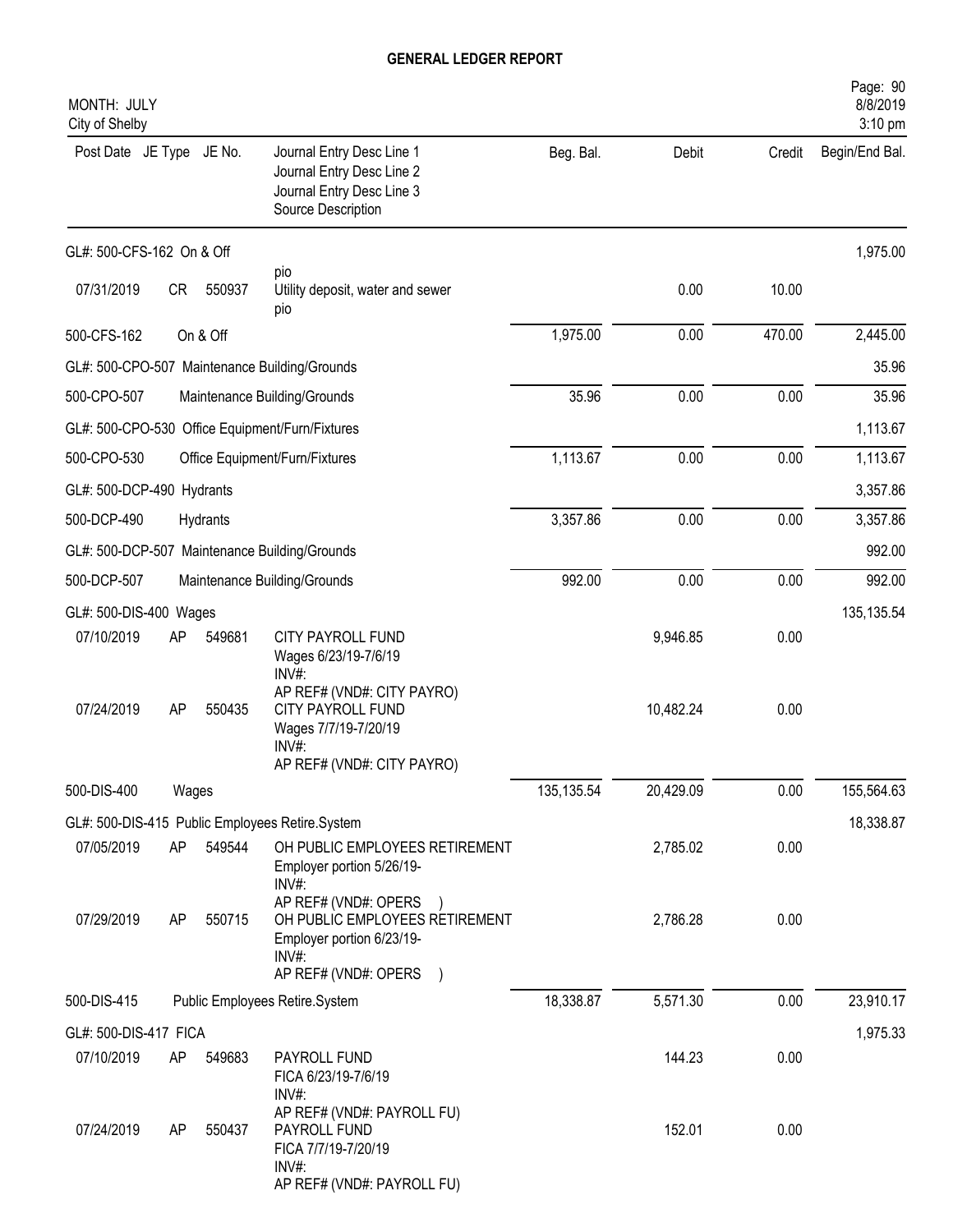| MONTH: JULY<br>City of Shelby         |             |                             |                                                                                                                             |           |          |        | Page: 91<br>8/8/2019<br>$3:10$ pm |
|---------------------------------------|-------------|-----------------------------|-----------------------------------------------------------------------------------------------------------------------------|-----------|----------|--------|-----------------------------------|
| Post Date JE Type JE No.              |             |                             | Journal Entry Desc Line 1<br>Journal Entry Desc Line 2<br>Journal Entry Desc Line 3<br>Source Description                   | Beg. Bal. | Debit    | Credit | Begin/End Bal.                    |
| 500-DIS-417                           | <b>FICA</b> |                             |                                                                                                                             | 1,975.33  | 296.24   | 0.00   | 2,271.57                          |
| GL#: 500-DIS-418 Hospitalization      |             |                             |                                                                                                                             |           |          |        | 30,244.32                         |
| 07/02/2019                            | AP          | 549291                      | <b>US BANK ICS</b><br>Acct 19-OME095<br>INV#:<br>AP REF# (VND#: US BANK IC)                                                 |           | 5,040.72 | 0.00   |                                   |
| 500-DIS-418                           |             | Hospitalization             |                                                                                                                             | 30,244.32 | 5,040.72 | 0.00   | 35,285.04                         |
| GL#: 500-DIS-419 Life Insurance       |             |                             |                                                                                                                             |           |          |        | 336.96                            |
| 07/02/2019                            | AP          | 549293                      | AMERICAN UNITED LIFE INS CO<br>policy G 00608125-002-000<br>INV#:<br>AP REF# (VND#: AMERICAN U)                             |           | 56.16    | 0.00   |                                   |
| 500-DIS-419                           |             | Life Insurance              |                                                                                                                             | 336.96    | 56.16    | 0.00   | 393.12                            |
| GL#: 500-DIS-420 Workers Compensation |             |                             |                                                                                                                             |           |          |        | 2,092.00                          |
| 07/05/2019                            | AP          | 549542                      | BUREAU OF WORKERS COMPENSATION<br>Policy 37005502<br>INV#:<br>1005934658                                                    |           | 303.00   | 0.00   |                                   |
| 07/24/2019                            | AP          | 550513                      | AP REF# (VND#: BWC<br>COMPMANAGEMENT, INC<br>2020 Group retro rating 6142<br>INV#:<br>1202158<br>AP REF# (VND#: COMPMANAGE) |           | 75.00    | 0.00   |                                   |
| 500-DIS-420                           |             | <b>Workers Compensation</b> |                                                                                                                             | 2,092.00  | 378.00   | 0.00   | 2,470.00                          |
| GL#: 500-DIS-425 Natural Gas          |             |                             |                                                                                                                             |           |          |        | 1,521.28                          |
| 07/19/2019                            | AP          | 550381                      | <b>COLUMBIA GAS</b><br>acct 124225390010003<br>$INV#$ :<br>39301<br>AP REF# (VND#: COL. GAS)                                |           | 42.93    | 0.00   |                                   |
| 500-DIS-425                           |             | Natural Gas                 |                                                                                                                             | 1,521.28  | 42.93    | 0.00   | 1,564.21                          |
| GL#: 500-DIS-428 Telephone            |             |                             |                                                                                                                             |           |          |        | 364.52                            |
| 07/05/2019                            | AP          | 549520                      | <b>CENTURYLINK</b><br>acct 302298892<br>$INV#$ :                                                                            |           | 56.82    | 0.00   |                                   |
| 07/24/2019                            | AP          | 550499                      | AP REF# (VND#: CENTURY )<br>CHARTER COMM HOLDINGS LLC<br>acct 01075-321600202-1001<br>INV#:<br>321600202071619b             |           | 4.68     | 0.00   |                                   |
| 07/29/2019                            | AP          | 550699                      | AP REF# (VND#: CHART COMM)<br><b>CENTURYLINK</b><br>acct 302298892<br>$INV#$ :<br>AP REF# (VND#: CENTURY )                  |           | 58.33    | 0.00   |                                   |
| 500-DIS-428                           |             | Telephone                   |                                                                                                                             | 364.52    | 119.83   | 0.00   | 484.35                            |
|                                       |             |                             | GL#: 500-DIS-471 Education, Mtgs. & Related Exp.                                                                            |           |          |        | 164.50                            |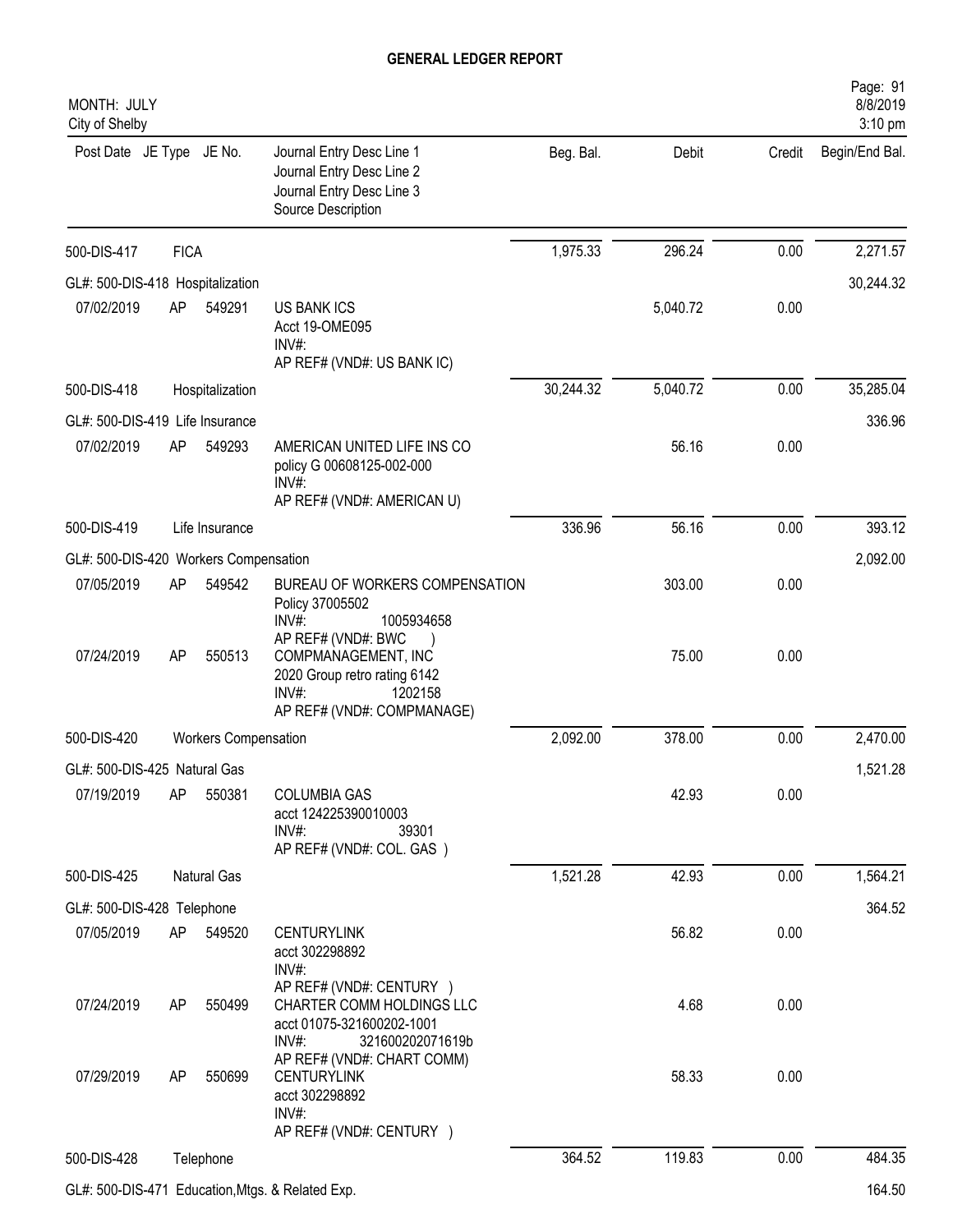| MONTH: JULY<br>City of Shelby          |    |                       |                                                                                                                           |           |        |        | Page: 92<br>8/8/2019<br>3:10 pm |
|----------------------------------------|----|-----------------------|---------------------------------------------------------------------------------------------------------------------------|-----------|--------|--------|---------------------------------|
| Post Date JE Type JE No.               |    |                       | Journal Entry Desc Line 1<br>Journal Entry Desc Line 2<br>Journal Entry Desc Line 3<br>Source Description                 | Beg. Bal. | Debit  | Credit | Begin/End Bal.                  |
|                                        |    |                       | GL#: 500-DIS-471 Education, Mtgs. & Related Exp.                                                                          |           |        |        | 164.50                          |
| 500-DIS-471                            |    |                       | Education, Mtgs. & Related Exp.                                                                                           | 164.50    | 0.00   | 0.00   | 164.50                          |
| GL#: 500-DIS-472 Supplies              |    |                       |                                                                                                                           |           |        |        | 1,011.22                        |
| 500-DIS-472                            |    | Supplies              |                                                                                                                           | 1,011.22  | 0.00   | 0.00   | 1,011.22                        |
| GL#: 500-DIS-473 Office Supplies       |    |                       |                                                                                                                           |           |        |        | 81.90                           |
| 500-DIS-473                            |    | Office Supplies       |                                                                                                                           | 81.90     | 0.00   | 0.00   | 81.90                           |
| GL#: 500-DIS-484 Fuel, Autos-Equipment |    |                       |                                                                                                                           |           |        |        | 3,220.00                        |
| 07/10/2019                             | AP | 549760                | COLE DISTRIBUTING INC.<br>Fuel June 2019<br>INV#:<br>AP REF# (VND#: COLE DISTR)                                           |           | 934.24 | 0.00   |                                 |
| 500-DIS-484                            |    | Fuel, Autos-Equipment |                                                                                                                           | 3,220.00  | 934.24 | 0.00   | 4,154.24                        |
| GL#: 500-DIS-485 Maintenance, Autos    |    |                       |                                                                                                                           |           |        |        | 1,752.17                        |
| 07/10/2019                             | AP | 549818                | SHELBY PARTS CO.<br>Service dept parts June<br>INV#:                                                                      |           | 100.00 | 0.00   |                                 |
| 07/17/2019                             | AP | 550186                | AP REF# (VND#: SHELBY PAR)<br>ADVANCE AUTO PARTS<br>Diesel exhaust fluid<br>INV#:<br>7015                                 |           | 14.71  | 0.00   |                                 |
| 07/17/2019                             | AP | 550188                | AP REF# (VND#: ADVANCE AU)<br>ADVANCE AUTO PARTS<br>Tail LGT Circuit borad<br>INV#:<br>8477<br>AP REF# (VND#: ADVANCE AU) |           | 26.09  | 0.00   |                                 |
| 500-DIS-485                            |    | Maintenance, Autos    |                                                                                                                           | 1,752.17  | 140.80 | 0.00   | 1,892.97                        |
| GL#: 500-DIS-486 Maintenance Equipment |    |                       |                                                                                                                           |           |        |        | 8,809.75                        |
| 07/02/2019                             | AP | 549321                | 7LSI LLC<br>time block<br>INV#:<br>2019--2024<br>AP REF# (VND#: 7LSI LLC)                                                 |           | 85.00  | 0.00   |                                 |
| 07/25/2019                             | AP | 550654                | SHELBY TIRE<br>2 trailer tires, water dept<br>INV#:<br>AP REF# (VND#: SHELBY TIR)                                         |           | 130.00 | 0.00   |                                 |
| 500-DIS-486                            |    | Maintenance Equipment |                                                                                                                           | 8,809.75  | 215.00 | 0.00   | 9,024.75                        |
| GL#: 500-DIS-490 Hydrants              |    |                       |                                                                                                                           |           |        |        | 3,357.86                        |
| 500-DIS-490                            |    | Hydrants              |                                                                                                                           | 3,357.86  | 0.00   | 0.00   | 3,357.86                        |
| GL#: 500-DIS-500 Engineering           |    |                       |                                                                                                                           |           |        |        | 1,058.34                        |
| 07/10/2019                             | AP | 549790                | F. E. KROCKA AND ASSOC. INC.<br>Contract engineering services<br>INV#:<br>40871                                           |           | 277.78 | 0.00   |                                 |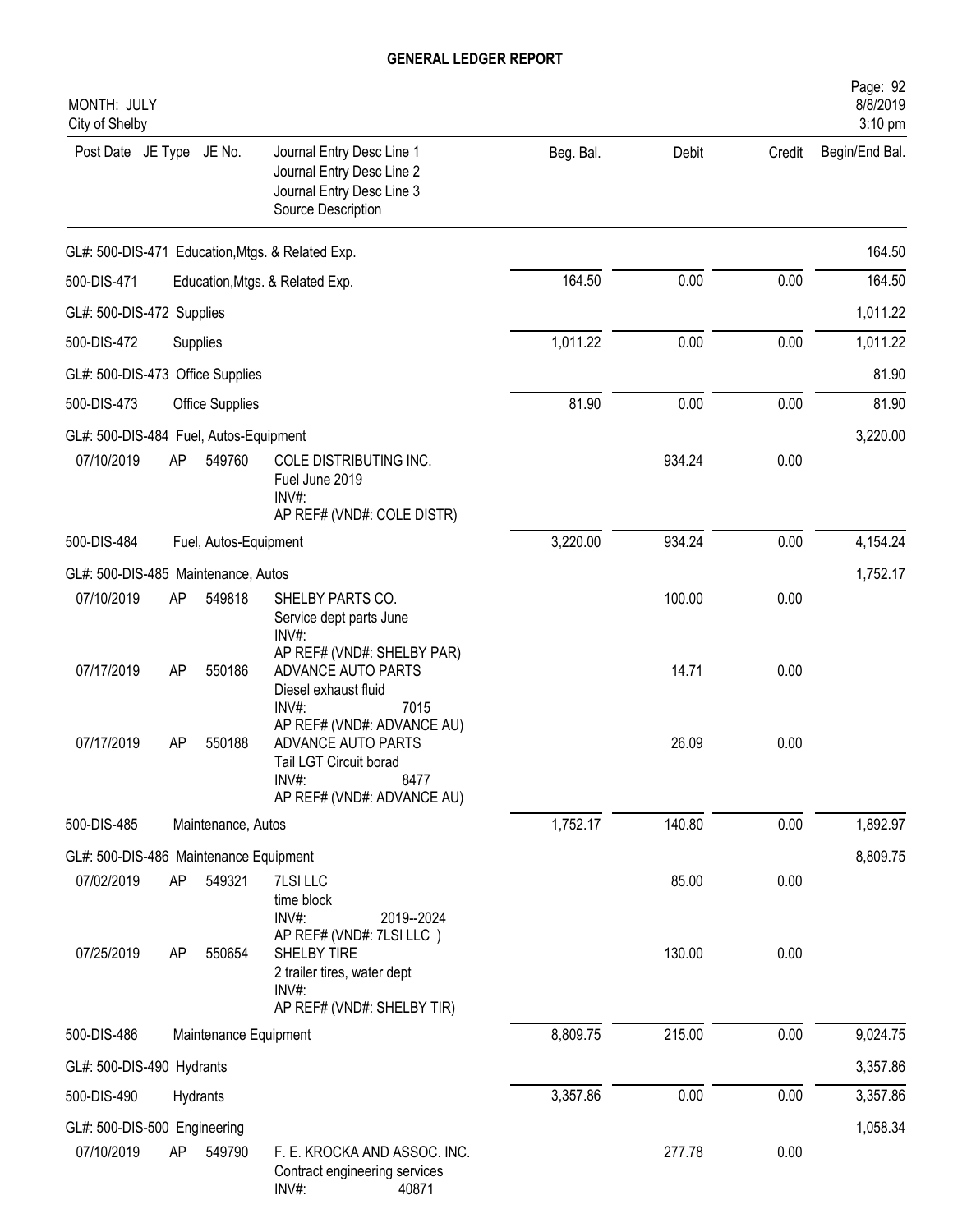| MONTH: JULY<br>City of Shelby                |    |                           |                                                                                                                                                                     |           |          |        | Page: 93<br>8/8/2019<br>3:10 pm |
|----------------------------------------------|----|---------------------------|---------------------------------------------------------------------------------------------------------------------------------------------------------------------|-----------|----------|--------|---------------------------------|
| Post Date JE Type JE No.                     |    |                           | Journal Entry Desc Line 1<br>Journal Entry Desc Line 2<br>Journal Entry Desc Line 3<br>Source Description                                                           | Beg. Bal. | Debit    | Credit | Begin/End Bal.                  |
| GL#: 500-DIS-500 Engineering                 |    |                           | AP REF# (VND#: KROCKA/F.E)                                                                                                                                          |           |          |        | 1,058.34                        |
| 500-DIS-500                                  |    | Engineering               |                                                                                                                                                                     | 1,058.34  | 277.78   | 0.00   | 1,336.12                        |
|                                              |    |                           | GL#: 500-DIS-507 Maintenance Building/Grounds                                                                                                                       |           |          |        | 3,692.15                        |
| 500-DIS-507                                  |    |                           | Maintenance Building/Grounds                                                                                                                                        | 3,692.15  | 0.00     | 0.00   | 3,692.15                        |
| GL#: 500-DIS-510 Clothing Allowance          |    |                           |                                                                                                                                                                     |           |          |        | 943.40                          |
| 500-DIS-510                                  |    | <b>Clothing Allowance</b> |                                                                                                                                                                     | 943.40    | 0.00     | 0.00   | 943.40                          |
| GL#: 500-DIS-515 Equipment                   |    |                           |                                                                                                                                                                     |           |          |        | 921.08                          |
| 500-DIS-515                                  |    | Equipment                 |                                                                                                                                                                     | 921.08    | 0.00     | 0.00   | 921.08                          |
| GL#: 500-DIS-521 Meters and Related Supplies |    |                           |                                                                                                                                                                     |           |          |        | 5,332.05                        |
| 07/17/2019                                   | AP | 550172                    | <b>FERGUSON WATERWORKS</b><br>job name Octave Promo<br>0609962<br>$INV#$ :<br>AP REF# (VND#: FERGUSON W)                                                            |           | 7,295.00 | 0.00   |                                 |
| 500-DIS-521                                  |    |                           | Meters and Related Supplies                                                                                                                                         | 5,332.05  | 7,295.00 | 0.00   | 12,627.05                       |
| GL#: 500-DIS-529 Small tools and equipment   |    |                           |                                                                                                                                                                     |           |          |        | 200.01                          |
| 07/10/2019                                   | AP | 549722                    | DAS HARDWARE LLC<br>Service Dept June 2019<br>$INV#$ :                                                                                                              |           | 80.22    | 0.00   |                                 |
| 07/10/2019                                   | AP | 549724                    | AP REF# (VND#: DAS HARDWA)<br>DAS HARDWARE LLC<br>Water Distribution June 2019<br>INV#:                                                                             |           | 9.98     | 0.00   |                                 |
| 07/17/2019                                   | AP | 550162                    | AP REF# (VND#: DAS HARDWA)<br>MHS INDUSTRIAL SUPPLY<br>Blue & green spray paint                                                                                     |           | 178.60   | 0.00   |                                 |
| 07/17/2019                                   | AP | 550164                    | INV#:<br><b>INV11440</b><br>AP REF# (VND#: MHS IND SU)<br>MHS INDUSTRIAL SUPPLY<br>sun safety glasses                                                               |           | 126.31   | 0.00   |                                 |
| 07/17/2019                                   | AP | 550166                    | $INV#$ :<br><b>INV11231</b><br>AP REF# (VND#: MHS IND SU)<br>MHS INDUSTRIAL SUPPLY<br>Shackle pad lock<br>$INV#$ :<br><b>INV11510</b><br>AP REF# (VND#: MHS IND SU) |           | 76.30    | 0.00   |                                 |
| 500-DIS-529                                  |    |                           | Small tools and equipment                                                                                                                                           | 200.01    | 471.41   | 0.00   | 671.42                          |
| GL#: 500-DIS-531 Miscellaneous               |    |                           |                                                                                                                                                                     |           |          |        | 611.65                          |
| 500-DIS-531                                  |    | Miscellaneous             |                                                                                                                                                                     | 611.65    | 0.00     | 0.00   | 611.65                          |
| GL#: 500-DIS-538 Repair water mains          |    |                           |                                                                                                                                                                     |           |          |        | 15,595.01                       |
| 07/17/2019                                   | AP | 550168                    | <b>FERGUSON WATERWORKS</b><br>job name saw blades                                                                                                                   |           | 1,571.15 | 0.00   |                                 |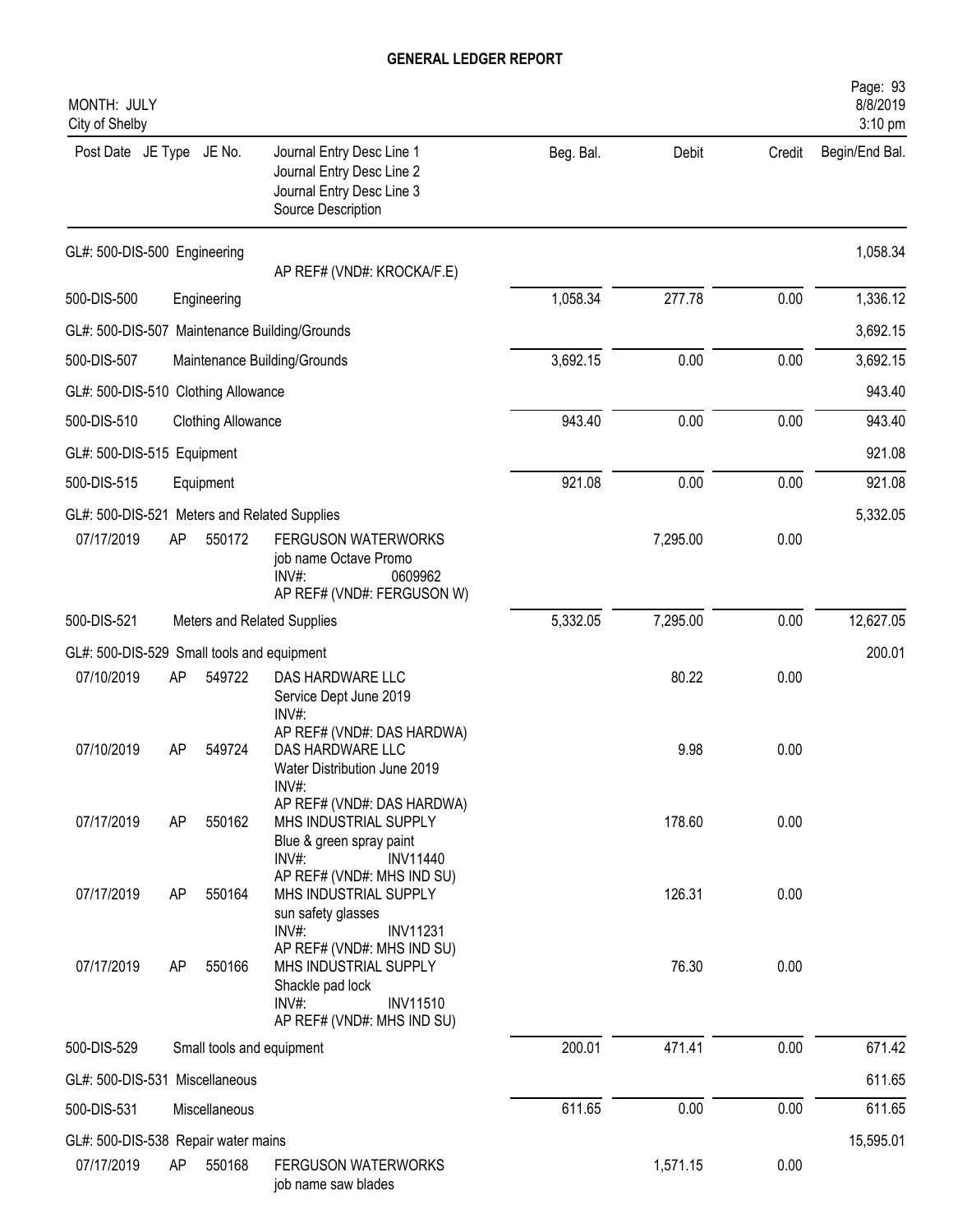| MONTH: JULY<br>City of Shelby                                                         |             |                    |                                                                                                                          |            |           |        | Page: 94<br>8/8/2019<br>3:10 pm |  |
|---------------------------------------------------------------------------------------|-------------|--------------------|--------------------------------------------------------------------------------------------------------------------------|------------|-----------|--------|---------------------------------|--|
| Post Date JE Type JE No.                                                              |             |                    | Journal Entry Desc Line 1<br>Journal Entry Desc Line 2<br>Journal Entry Desc Line 3<br>Source Description                | Beg. Bal.  | Debit     | Credit | Begin/End Bal.                  |  |
| GL#: 500-DIS-538 Repair water mains<br>INV#:<br>0606570<br>AP REF# (VND#: FERGUSON W) |             |                    |                                                                                                                          |            |           |        | 15,595.01                       |  |
| 500-DIS-538                                                                           |             | Repair water mains |                                                                                                                          | 15,595.01  | 1,571.15  | 0.00   | 17,166.16                       |  |
| GL#: 500-DIS-575 Safety Related                                                       |             |                    |                                                                                                                          |            |           |        | 210.00                          |  |
| 500-DIS-575                                                                           |             | Safety Related     |                                                                                                                          | 210.00     | 0.00      | 0.00   | 210.00                          |  |
| GL#: 500-MFG-400 Wages                                                                |             |                    |                                                                                                                          |            |           |        | 173,460.12                      |  |
| 07/10/2019                                                                            | AP          | 549681             | CITY PAYROLL FUND<br>Wages 6/23/19-7/6/19<br>$INV#$ :                                                                    |            | 13,165.36 | 0.00   |                                 |  |
| 07/24/2019                                                                            | AP          | 550435             | AP REF# (VND#: CITY PAYRO)<br><b>CITY PAYROLL FUND</b><br>Wages 7/7/19-7/20/19<br>$INV#$ :<br>AP REF# (VND#: CITY PAYRO) |            | 14,795.12 | 0.00   |                                 |  |
| 500-MFG-400                                                                           |             | Wages              |                                                                                                                          | 173,460.12 | 27,960.48 | 0.00   | 201,420.60                      |  |
|                                                                                       |             |                    | GL#: 500-MFG-415 Public Employees Retire.System                                                                          |            |           |        | 23,455.41                       |  |
| 07/05/2019                                                                            | AP          | 549544             | OH PUBLIC EMPLOYEES RETIREMENT<br>Employer portion 5/26/19-<br>INV#:                                                     |            | 3,511.04  | 0.00   |                                 |  |
| 07/29/2019                                                                            | AP          | 550715             | AP REF# (VND#: OPERS<br>OH PUBLIC EMPLOYEES RETIREMENT<br>Employer portion 6/23/19-<br>INV#:<br>AP REF# (VND#: OPERS )   |            | 3,563.12  | 0.00   |                                 |  |
| 500-MFG-415                                                                           |             |                    | Public Employees Retire.System                                                                                           | 23,455.41  | 7,074.16  | 0.00   | 30,529.57                       |  |
| GL#: 500-MFG-417 FICA                                                                 |             |                    |                                                                                                                          |            |           |        | 2,509.90                        |  |
| 07/10/2019                                                                            | AP          | 549683             | PAYROLL FUND<br>FICA 6/23/19-7/6/19<br>$INV#$ :                                                                          |            | 190.91    | 0.00   |                                 |  |
| 07/24/2019                                                                            | AP          | 550437             | AP REF# (VND#: PAYROLL FU)<br>PAYROLL FUND<br>FICA 7/7/19-7/20/19<br>INV#:<br>AP REF# (VND#: PAYROLL FU)                 |            | 214.51    | 0.00   |                                 |  |
| 500-MFG-417                                                                           | <b>FICA</b> |                    |                                                                                                                          | 2,509.90   | 405.42    | 0.00   | 2,915.32                        |  |
| GL#: 500-MFG-418 Hospitalization                                                      |             |                    |                                                                                                                          |            |           |        | 43,197.90                       |  |
| 07/02/2019                                                                            | AP          | 549291             | <b>US BANK ICS</b><br>Acct 19-OME095<br>INV#:<br>AP REF# (VND#: US BANK IC)                                              |            | 6,112.91  | 0.00   |                                 |  |
| 500-MFG-418                                                                           |             | Hospitalization    |                                                                                                                          | 43,197.90  | 6,112.91  | 0.00   | 49,310.81                       |  |
| GL#: 500-MFG-419 Life Insurance                                                       |             |                    |                                                                                                                          |            |           |        | 299.60                          |  |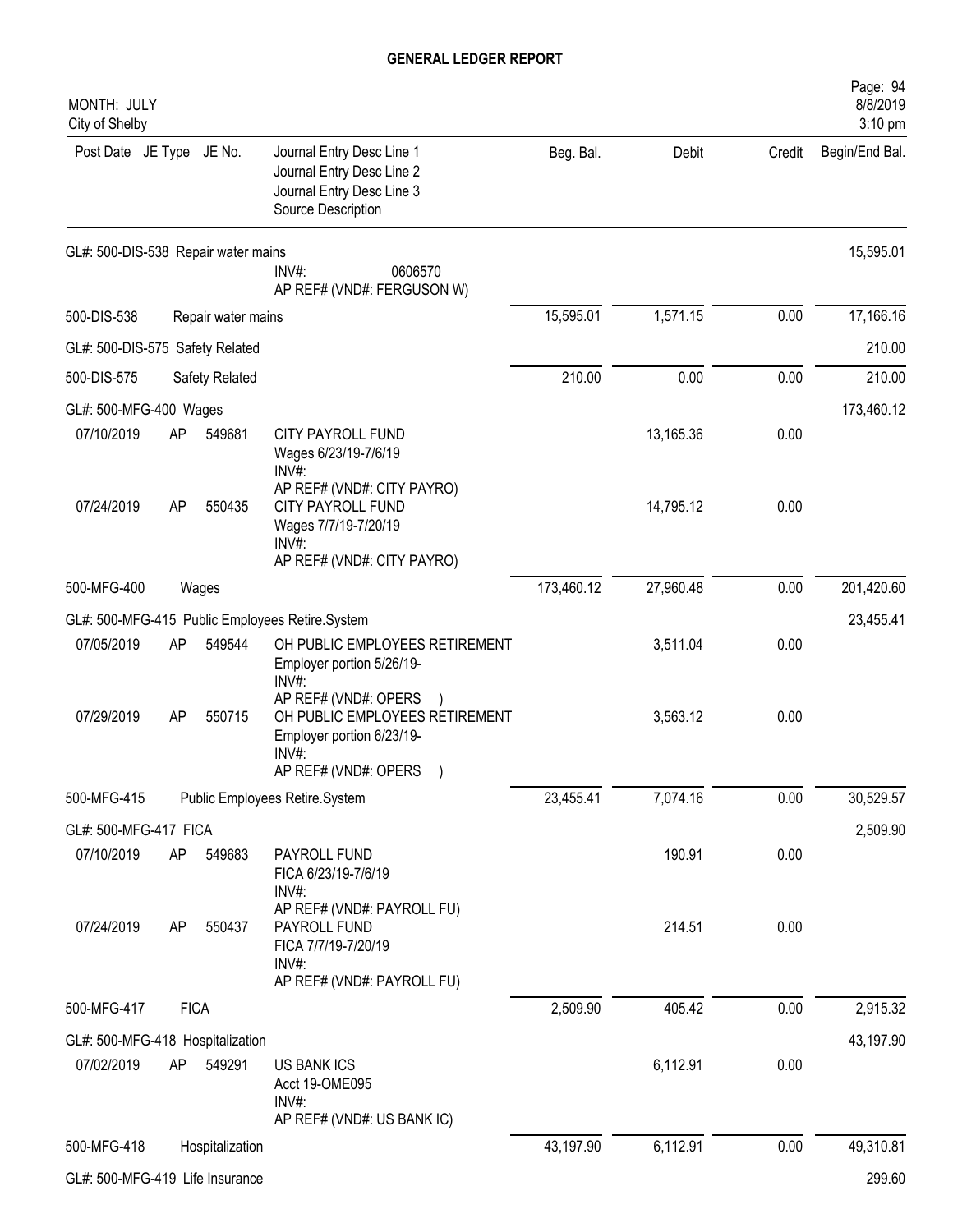| MONTH: JULY<br>City of Shelby         |           |                             |                                                                                                           |           |          |        | Page: 95<br>8/8/2019<br>3:10 pm |
|---------------------------------------|-----------|-----------------------------|-----------------------------------------------------------------------------------------------------------|-----------|----------|--------|---------------------------------|
| Post Date JE Type JE No.              |           |                             | Journal Entry Desc Line 1<br>Journal Entry Desc Line 2<br>Journal Entry Desc Line 3<br>Source Description | Beg. Bal. | Debit    | Credit | Begin/End Bal.                  |
| GL#: 500-MFG-419 Life Insurance       |           |                             |                                                                                                           |           |          |        | 299.60                          |
| 07/02/2019                            | <b>AP</b> | 549293                      | AMERICAN UNITED LIFE INS CO<br>policy G 00608125-002-000<br>INV#                                          |           | 45.00    | 0.00   |                                 |
| 500-MFG-419                           |           | Life Insurance              | AP REF# (VND#: AMERICAN U)                                                                                | 299.60    | 45.00    | 0.00   | 344.60                          |
| GL#: 500-MFG-420 Workers Compensation |           |                             |                                                                                                           |           |          |        | 2,990.00                        |
| 07/05/2019                            | AP        | 549542                      | BUREAU OF WORKERS COMPENSATION<br>Policy 37005502<br>INV#:<br>1005934658<br>AP REF# (VND#: BWC            |           | 457.00   | 0.00   |                                 |
| 07/24/2019                            | <b>AP</b> | 550513                      | COMPMANAGEMENT, INC<br>2020 Group retro rating 6142<br>INV#:<br>1202158<br>AP REF# (VND#: COMPMANAGE)     |           | 116.00   | 0.00   |                                 |
| 500-MFG-420                           |           | <b>Workers Compensation</b> |                                                                                                           | 2,990.00  | 573.00   | 0.00   | 3,563.00                        |
| GL#: 500-MFG-421                      |           | Unemployment                |                                                                                                           |           |          |        | 0.00                            |
| 07/12/2019                            | AP        | 550003                      | OHIO DEPT. OF JOB & FAMILY SER<br>employer # 0803787-00-9<br>$INV#$ :                                     |           | 235.42   | 0.00   |                                 |
| 500-MFG-421                           |           | Unemployment                | AP REF# (VND#: ODJFS                                                                                      | 0.00      | 235.42   | 0.00   | 235.42                          |
| GL#: 500-MFG-426 Electric             |           |                             |                                                                                                           |           |          |        |                                 |
| 07/10/2019                            | AP        | 549764                      | MUNICIPAL UTILITIES<br>33.333.1                                                                           |           | 13.65    | 0.00   | 105, 167. 77                    |
| 07/10/2019                            | AP        | 549766                      | INV#:<br>AP REF# (VND#: MUNI UTILI)<br>MUNICIPAL UTILITIES<br>13.54.1<br>INV#:                            |           | 84.23    | 0.00   |                                 |
| 07/10/2019                            | AP        | 549768                      | AP REF# (VND#: MUNI UTILI)<br>MUNICIPAL UTILITIES<br>13.55.1<br>INV#:                                     |           | 9.28     | 0.00   |                                 |
| 07/10/2019                            | AP        | 549770                      | AP REF# (VND#: MUNI UTILI)<br>MUNICIPAL UTILITIES<br>37.238.1<br>INV#:                                    |           | 1,973.85 | 0.00   |                                 |
| 07/10/2019                            | <b>AP</b> | 549772                      | AP REF# (VND#: MUNI UTILI)<br>MUNICIPAL UTILITIES<br>39.58.2<br>INV#:                                     |           | 36.50    | 0.00   |                                 |
| 07/10/2019                            | AP        | 549774                      | AP REF# (VND#: MUNI UTILI)<br>MUNICIPAL UTILITIES<br>39.111.1<br>INV#:                                    |           | 7,660.46 | 0.00   |                                 |
| 07/10/2019                            | AP        | 549776                      | AP REF# (VND#: MUNI UTILI)<br>MUNICIPAL UTILITIES                                                         |           | 83.78    | 0.00   |                                 |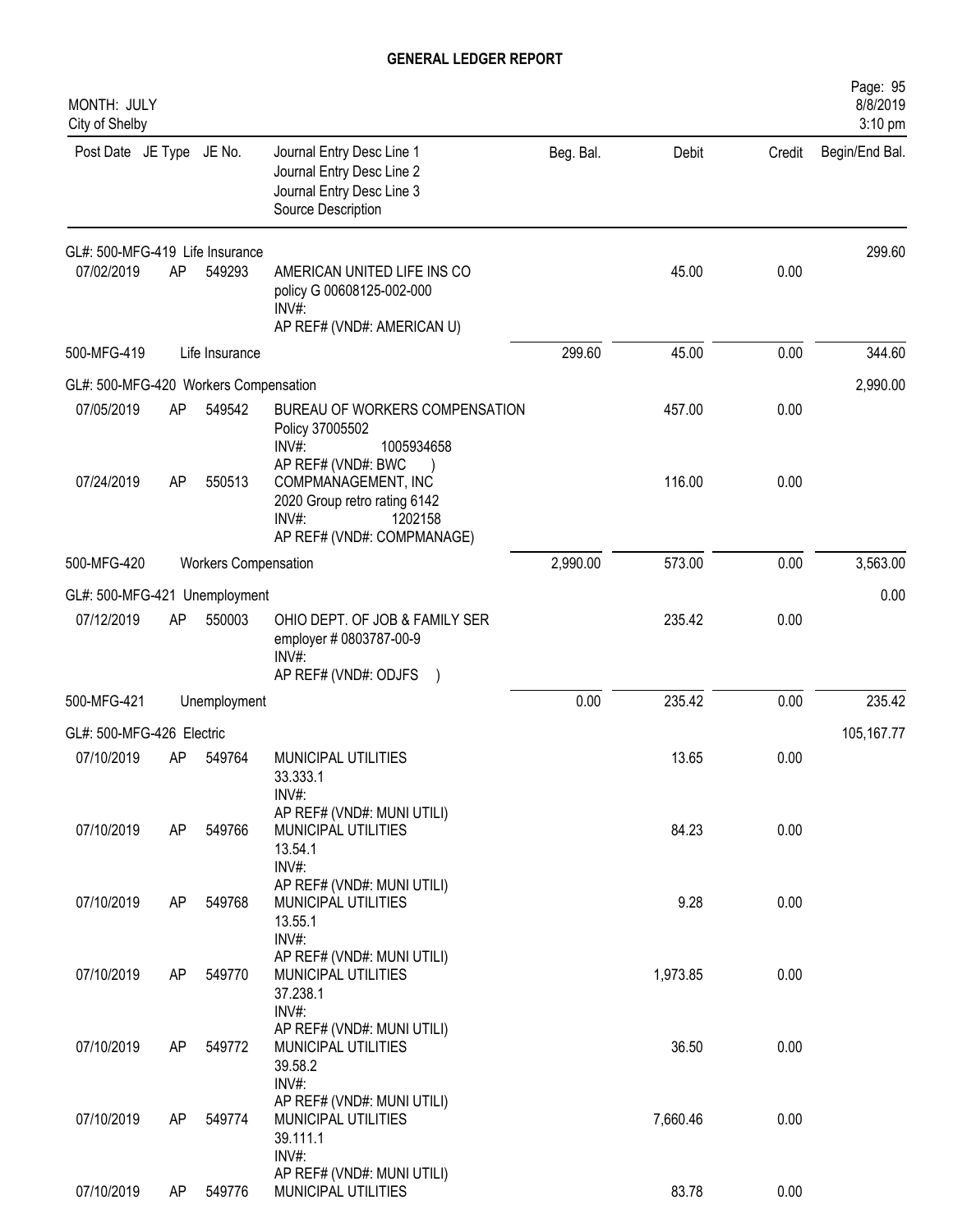| MONTH: JULY<br>City of Shelby                   |    |           |                                                                                                                    |              |           |        | Page: 96<br>8/8/2019<br>3:10 pm |
|-------------------------------------------------|----|-----------|--------------------------------------------------------------------------------------------------------------------|--------------|-----------|--------|---------------------------------|
| Post Date JE Type JE No.                        |    |           | Journal Entry Desc Line 1<br>Journal Entry Desc Line 2<br>Journal Entry Desc Line 3<br>Source Description          | Beg. Bal.    | Debit     | Credit | Begin/End Bal.                  |
| GL#: 500-MFG-426 Electric                       |    |           | 02.205.1<br>INV#:                                                                                                  |              |           |        | 105,167.77                      |
|                                                 |    |           | AP REF# (VND#: MUNI UTILI)                                                                                         |              |           |        |                                 |
| 500-MFG-426                                     |    | Electric  |                                                                                                                    | 105, 167. 77 | 9,861.75  | 0.00   | 115,029.52                      |
| GL#: 500-MFG-428 Telephone                      |    |           |                                                                                                                    |              |           |        | 1,520.89                        |
| 07/05/2019                                      | AP | 549520    | <b>CENTURYLINK</b><br>acct 302298892<br>$INV#$ :                                                                   |              | 247.52    | 0.00   |                                 |
| 07/24/2019                                      | AP | 550499    | AP REF# (VND#: CENTURY )<br>CHARTER COMM HOLDINGS LLC<br>acct 01075-321600202-1001<br>$INV#$ :<br>321600202071619b |              | 9.36      | 0.00   |                                 |
| 07/29/2019                                      | AP | 550699    | AP REF# (VND#: CHART COMM)<br><b>CENTURYLINK</b><br>acct 302298892<br>$INV#$ :<br>AP REF# (VND#: CENTURY )         |              | 255.00    | 0.00   |                                 |
| 500-MFG-428                                     |    | Telephone |                                                                                                                    | 1,520.89     | 511.88    | 0.00   | 2,032.77                        |
| GL#: 500-MFG-429 Propane                        |    |           |                                                                                                                    |              |           |        | 596.00                          |
| 500-MFG-429                                     |    | Propane   |                                                                                                                    | 596.00       | 0.00      | 0.00   | 596.00                          |
| GL#: 500-MFG-435 Property and Liability Insuran |    |           |                                                                                                                    |              |           |        | 0.00                            |
| 07/30/2019                                      | AP | 550833    | AUTO-OWNERS INSURANCE<br>Flood Insurance 8/24/19<br>INV#:                                                          |              | 26,221.00 | 0.00   |                                 |
|                                                 |    |           | AP REF# (VND#: AUTO-OWNER)                                                                                         |              |           |        |                                 |
| 500-MFG-435                                     |    |           | Property and Liability Insuran                                                                                     | 0.00         | 26,221.00 | 0.00   | 26,221.00                       |
|                                                 |    |           | GL#: 500-MFG-471 Education, Mtgs. & Related Exp.                                                                   |              |           |        | 2,274.00                        |
| 500-MFG-471                                     |    |           | Education, Mtgs. & Related Exp.                                                                                    | 2,274.00     | 0.00      | 0.00   | 2,274.00                        |
| GL#: 500-MFG-472 Supplies                       |    |           |                                                                                                                    |              |           |        | 2,473.55                        |
| 07/02/2019                                      | AP | 549275    | G & L SUPPLY<br>Floor finish<br>INV#:<br>613914                                                                    |              | 79.28     | 0.00   |                                 |
| 07/02/2019                                      | AP | 549307    | AP REF# (VND#: G & L SUPP)<br>LOWES COMPANIES, INC.<br>Water plant purchase 6/20/19<br>INV#:<br>902265             |              | 166.70    | 0.00   |                                 |
| 07/10/2019                                      | AP | 549802    | AP REF# (VND#: LOWES<br><b>REXEL INC</b><br>Bolts ordered 6/25/19                                                  |              | 9.52      | 0.00   |                                 |
| 07/10/2019                                      | AP | 549804    | $INV#$ :<br>S125101651.001<br>AP REF# (VND#: REXEL INC)<br>DAS HARDWARE LLC<br>Water plant June 2019<br>INV#:      |              | 311.94    | 0.00   |                                 |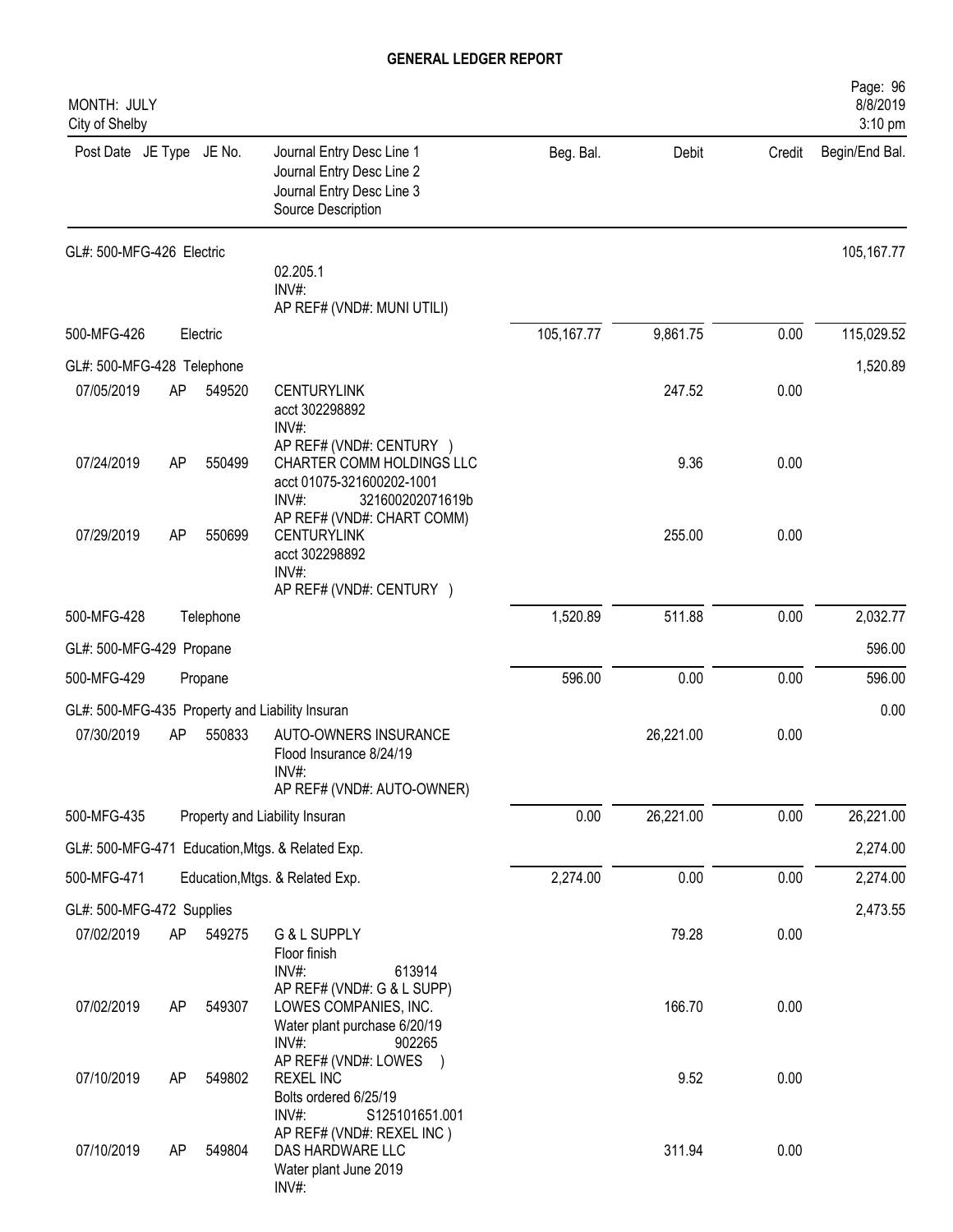| MONTH: JULY<br>City of Shelby       |    |                           |                                                                                                                                                 |           |          |        | Page: 97<br>8/8/2019<br>3:10 pm |
|-------------------------------------|----|---------------------------|-------------------------------------------------------------------------------------------------------------------------------------------------|-----------|----------|--------|---------------------------------|
| Post Date JE Type JE No.            |    |                           | Journal Entry Desc Line 1<br>Journal Entry Desc Line 2<br>Journal Entry Desc Line 3<br>Source Description                                       | Beg. Bal. | Debit    | Credit | Begin/End Bal.                  |
| GL#: 500-MFG-472 Supplies           |    |                           |                                                                                                                                                 |           |          |        | 2,473.55                        |
| 07/10/2019                          | AP | 549806                    | AP REF# (VND#: DAS HARDWA)<br>G & L SUPPLY<br>sanitouch roll<br>$INV#$ :<br>614387                                                              |           | 50.00    | 0.00   |                                 |
| 07/10/2019                          | AP | 549808                    | AP REF# (VND#: G & L SUPP)<br>G & L SUPPLY<br><b>Bounty Essential</b><br>INV#:<br>614316                                                        |           | 15.97    | 0.00   |                                 |
| 07/30/2019                          | AP | 550853                    | AP REF# (VND#: G & L SUPP)<br>LOWES COMPANIES, INC.<br>Water plant purchase 7/11/19<br>INV#:<br>902094<br>AP REF# (VND#: LOWES                  |           | 100.55   | 0.00   |                                 |
| 500-MFG-472                         |    | Supplies                  |                                                                                                                                                 | 2,473.55  | 733.96   | 0.00   | 3,207.51                        |
| GL#: 500-MFG-473 Office Supplies    |    |                           |                                                                                                                                                 |           |          |        | 1,112.71                        |
| 500-MFG-473                         |    | <b>Office Supplies</b>    |                                                                                                                                                 | 1,112.71  | 0.00     | 0.00   | 1,112.71                        |
| GL#: 500-MFG-501 Computer support   |    |                           |                                                                                                                                                 |           |          |        | 85.00                           |
| 07/02/2019                          | AP | 549321                    | 7LSI LLC<br>time block<br>INV#:<br>2019--2024<br>AP REF# (VND#: 7LSI LLC)                                                                       |           | 85.00    | 0.00   |                                 |
| 500-MFG-501                         |    | Computer support          |                                                                                                                                                 | 85.00     | 85.00    | 0.00   | 170.00                          |
| GL#: 500-MFG-510 Clothing Allowance |    |                           |                                                                                                                                                 |           |          |        | 703.40                          |
| 500-MFG-510                         |    | <b>Clothing Allowance</b> |                                                                                                                                                 | 703.40    | 0.00     | 0.00   | 703.40                          |
| GL#: 500-MFG-515 Equipment          |    |                           |                                                                                                                                                 |           |          |        | 21,968.68                       |
| 500-MFG-515                         |    | Equipment                 |                                                                                                                                                 | 21,968.68 | 0.00     | 0.00   | 21,968.68                       |
| GL#: 500-MFG-517 Lab/Misc. Testing  |    |                           |                                                                                                                                                 |           |          |        | 2,601.95                        |
| 07/05/2019                          | AP | 549566                    | CITY OF WILLARD<br>Water lab fees<br>INV#:<br><b>INV00181</b>                                                                                   |           | 150.00   | 0.00   |                                 |
| 07/17/2019                          | AP | 550218                    | AP REF# (VND#: CITY OF WI)<br><b>CITY OF GALION</b><br>Coliform test June<br>INV#:                                                              |           | 195.00   | 0.00   |                                 |
| 07/24/2019                          | AP | 550489                    | AP REF# (VND#: CITY-GALIO)<br>ALLOWAY ENVIR.TESTING SER.<br>May analysis                                                                        |           | 560.00   | 0.00   |                                 |
| 07/24/2019                          | AP | 550545                    | $INV#$ :<br>501459<br>AP REF# (VND#: ALLOWAY EN)<br>CITY OF WILLARD<br>Water lab fees<br>INV#:<br><b>INV00239</b><br>AP REF# (VND#: CITY OF WI) |           | 225.00   | 0.00   |                                 |
| 500-MFG-517                         |    | Lab/Misc. Testing         |                                                                                                                                                 | 2,601.95  | 1,130.00 | 0.00   | 3,731.95                        |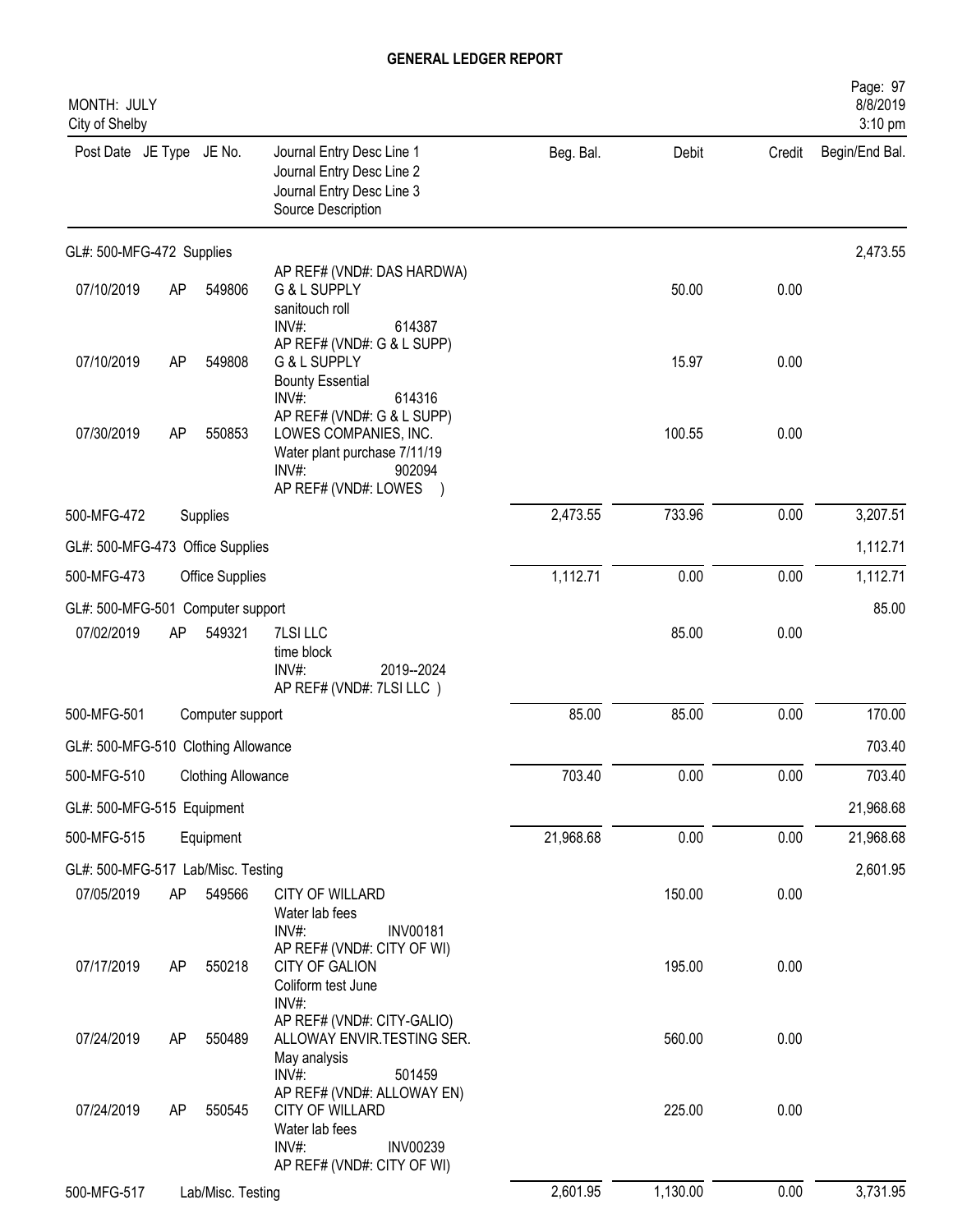| MONTH: JULY<br>City of Shelby              |    |                             |                                                                                                                         |           |           |        | Page: 98<br>8/8/2019<br>$3:10$ pm |
|--------------------------------------------|----|-----------------------------|-------------------------------------------------------------------------------------------------------------------------|-----------|-----------|--------|-----------------------------------|
| Post Date JE Type JE No.                   |    |                             | Journal Entry Desc Line 1<br>Journal Entry Desc Line 2<br>Journal Entry Desc Line 3<br>Source Description               | Beg. Bal. | Debit     | Credit | Begin/End Bal.                    |
| GL#: 500-MFG-518 Lab Supplies              |    |                             |                                                                                                                         |           |           |        | 2,218.69                          |
| 07/05/2019                                 | AP | 549546                      | USA BLUE BOOK<br>order 679400<br>$INV#$ :<br>930443<br>AP REF# (VND#: USA BLUE B)                                       |           | 2,051.05  | 0.00   |                                   |
| 500-MFG-518                                |    | Lab Supplies                |                                                                                                                         | 2,218.69  | 2,051.05  | 0.00   | 4,269.74                          |
| GL#: 500-MFG-519 Chemicals                 |    |                             |                                                                                                                         |           |           |        | 99,362.28                         |
| 07/10/2019                                 | AP | 549800                      | BONDED CHEMICALS, INC.<br>hydrofluorosilicic acid<br>INV#:<br>3131106<br>AP REF# (VND#: BONDED CHE)                     |           | 1,658.00  | 0.00   |                                   |
| 07/24/2019                                 | AP | 550491                      | BONDED CHEMICALS, INC.<br>Ferric Chloride Solution<br>INV#:<br>3131952                                                  |           | 6,703.76  | 0.00   |                                   |
| 07/24/2019                                 | AP | 550493                      | AP REF# (VND#: BONDED CHE)<br>BONDED CHEMICALS, INC.<br>Watercarb 800<br>INV#:<br>3131571<br>AP REF# (VND#: BONDED CHE) |           | 3,170.00  | 0.00   |                                   |
| 500-MFG-519                                |    | Chemicals                   |                                                                                                                         | 99,362.28 | 11,531.76 | 0.00   | 110,894.04                        |
| GL#: 500-MFG-529 Small tools and equipment |    |                             |                                                                                                                         |           |           |        | 210.51                            |
| 500-MFG-529                                |    |                             | Small tools and equipment                                                                                               | 210.51    | 0.00      | 0.00   | 210.51                            |
| GL#: 500-MFG-531 Miscellaneous             |    |                             |                                                                                                                         |           |           |        | 1,229.47                          |
| 07/05/2019                                 | AP | 549548                      | UNITED PARCEL SERVICE<br>6/11/19 & 6/17/19<br>INV#:<br>000001YY27259                                                    |           | 17.52     | 0.00   |                                   |
| 07/10/2019                                 | AP | 549730                      | AP REF# (VND#: UPS<br>UNITED PARCEL SERVICE<br>Packages 6/17/19 & 6/25/19<br>INV#:<br>000001YY27269                     |           | 16.41     | 0.00   |                                   |
| 07/24/2019                                 | AP | 550547                      | AP REF# (VND#: UPS<br>UNITED PARCEL SERVICE<br>acct 01YY27<br>$INV#$ :<br>000001YY27289<br>AP REF# (VND#: UPS           |           | 17.56     | 0.00   |                                   |
| 500-MFG-531                                |    | Miscellaneous               |                                                                                                                         | 1,229.47  | 51.49     | 0.00   | 1,280.96                          |
| GL#: 500-MFG-537 EPA Fees and Permits      |    |                             |                                                                                                                         |           |           |        | 1,886.23                          |
| 500-MFG-537                                |    | <b>EPA Fees and Permits</b> |                                                                                                                         | 1,886.23  | 0.00      | 0.00   | 1,886.23                          |
| GL#: 500-MFG-575 Safety Related            |    |                             |                                                                                                                         |           |           |        | 310.38                            |
| 07/24/2019                                 | AP | 550505                      | A & M FIRE & SAFETY EQUIP. INC<br>Fire extiguiser inspection<br>$INV#$ :<br>194553<br>AP REF# (VND#: A & M FIRE)        |           | 250.50    | 0.00   |                                   |
| 500-MFG-575                                |    | Safety Related              |                                                                                                                         | 310.38    | 250.50    | 0.00   | 560.88                            |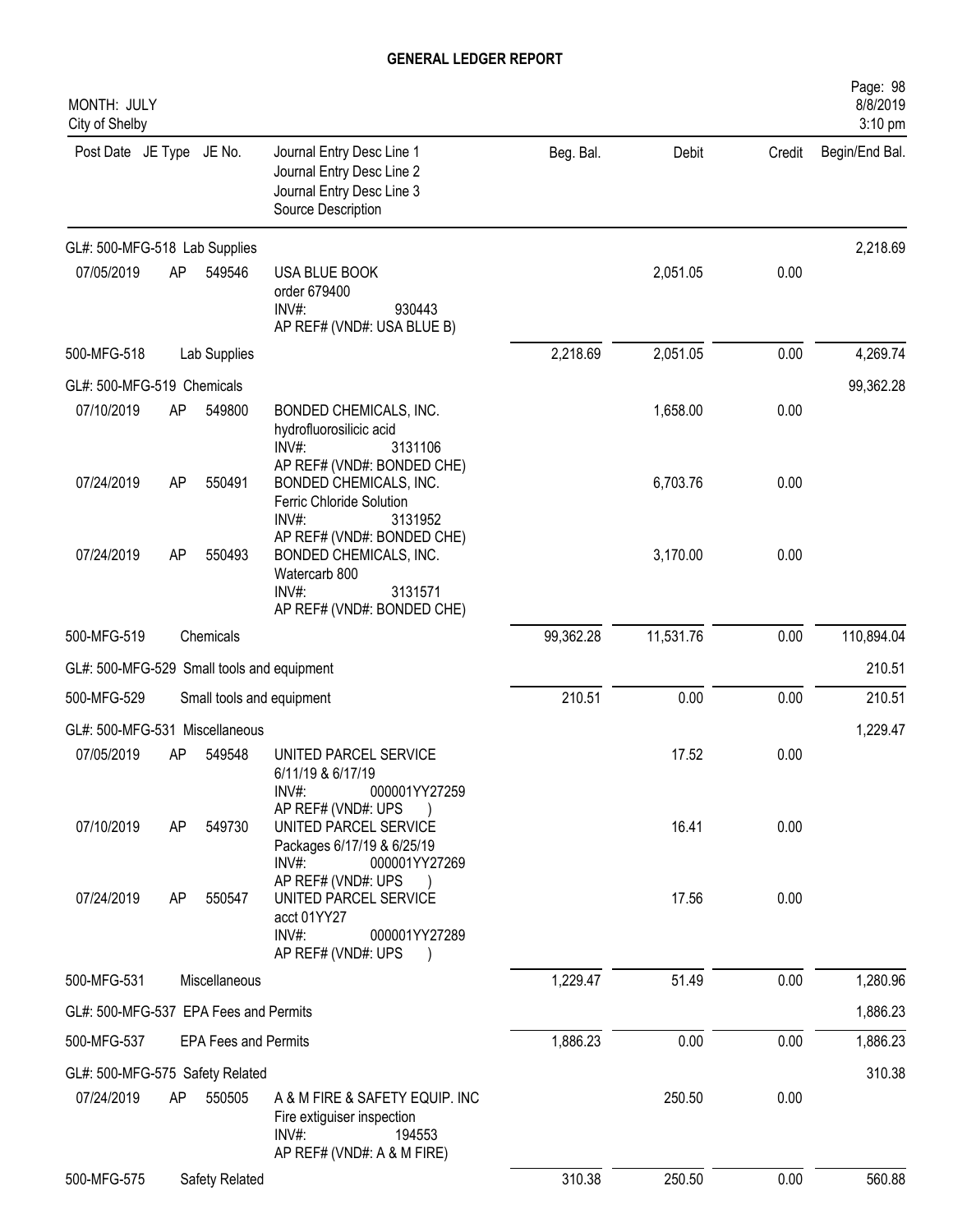| MONTH: JULY<br>City of Shelby          |                        |                       |                                                                                                           |           |              |                 | Page: 99<br>8/8/2019<br>3:10 pm |
|----------------------------------------|------------------------|-----------------------|-----------------------------------------------------------------------------------------------------------|-----------|--------------|-----------------|---------------------------------|
| Post Date JE Type JE No.               |                        |                       | Journal Entry Desc Line 1<br>Journal Entry Desc Line 2<br>Journal Entry Desc Line 3<br>Source Description | Beg. Bal. | Debit        | Credit          | Begin/End Bal.                  |
| GL#: 500-MFG-653 Reservoir Chemicals   |                        |                       |                                                                                                           |           |              |                 | 23,740.00                       |
| 07/30/2019                             | AP                     | 550859                | BONDED CHEMICALS, INC.<br>Greenclean Pro<br>3132439<br>$INV#$ :<br>AP REF# (VND#: BONDED CHE)             |           | 10,244.00    | 0.00            |                                 |
| 500-MFG-653                            |                        | Reservoir Chemicals   |                                                                                                           | 23,740.00 | 10,244.00    | 0.00            | 33,984.00                       |
| GL#: 500-MIS-204 Sale of Scrap         |                        |                       |                                                                                                           |           |              |                 | 2,435.50                        |
| 07/10/2019                             | CR                     | 549973                | Sale of scrap, water distribution<br>pio                                                                  |           | 0.00         | 682.00          |                                 |
| 500-MIS-204                            |                        | Sale of Scrap         |                                                                                                           | 2,435.50  | 0.00         | 682.00          | 3,117.50                        |
| GL#: 500-MIS-205 Miscellaneous Income  |                        |                       |                                                                                                           |           |              |                 | 4,351.65                        |
| 07/02/2019<br>07/08/2019               | <b>CR</b><br><b>CR</b> | 549633<br>549961      | Utility deposit, water and sewer<br>Utility deposit, water and sewer<br>pio                               |           | 0.00<br>0.00 | 100.00<br>25.00 |                                 |
| 07/11/2019                             | <b>CR</b>              | 549975                | Utility deposit, water and sewer<br>pio                                                                   |           | 0.00         | 90.00           |                                 |
| 07/22/2019                             | CR                     | 550586                | Utility deposit, water and sewer                                                                          |           | 0.00         | 50.00           |                                 |
| 07/22/2019                             | CR                     | 550586                | pio<br>Utility deposit, water and sewer<br>pio                                                            |           | 0.00         | 15.00           |                                 |
| 07/23/2019                             | <b>CR</b>              | 550591                | Utility deposit, water and sewer<br>pio                                                                   |           | 0.00         | 25.00           |                                 |
| 07/24/2019                             | <b>CR</b>              | 550600                | Utility deposit, water and sewer<br>pio                                                                   |           | 0.00         | 25.00           |                                 |
| 07/24/2019                             | <b>CR</b>              | 550600                | Utility deposit, water and sewer<br>pio                                                                   |           | 0.00         | 15.00           |                                 |
| 07/26/2019                             | CR                     | 550677                | 4 returned item fees @ 15 each, stop pay<br>placed on utility payments<br>pio                             |           | 0.00         | 60.00           |                                 |
| 07/29/2019                             | CR                     | 550928                | Utility deposit, water and sewer<br>pio                                                                   |           | 0.00         | 25.00           |                                 |
| 07/29/2019                             | CR                     | 550928                | Utility deposit, water and sewer                                                                          |           | 0.00         | 15.00           |                                 |
| 07/30/2019                             | CR                     | 550930                | pio<br>Utility deposit, water and sewer<br>pio                                                            |           | 0.00         | 25.00           |                                 |
| 07/30/2019                             | CR                     | 550930                | Utility deposit, water and sewer<br>pio                                                                   |           | 0.00         | 15.00           |                                 |
| 500-MIS-205                            |                        | Miscellaneous Income  |                                                                                                           | 4,351.65  | 0.00         | 485.00          | 4,836.65                        |
| GL#: 500-MTN-484 Fuel, Autos-Equipment |                        |                       |                                                                                                           |           |              |                 | 1,590.00                        |
| 07/10/2019                             | AP                     | 549760                | COLE DISTRIBUTING INC.<br>Fuel June 2019<br>$INV#$ :<br>AP REF# (VND#: COLE DISTR)                        |           | 400.00       | 0.00            |                                 |
| 500-MTN-484                            |                        | Fuel, Autos-Equipment |                                                                                                           | 1,590.00  | 400.00       | 0.00            | 1,990.00                        |
| GL#: 500-MTN-485 Maintenance, Autos    |                        |                       |                                                                                                           |           |              |                 | 1,001.86                        |
| 500-MTN-485                            |                        | Maintenance, Autos    |                                                                                                           | 1,001.86  | 0.00         | 0.00            | 1,001.86                        |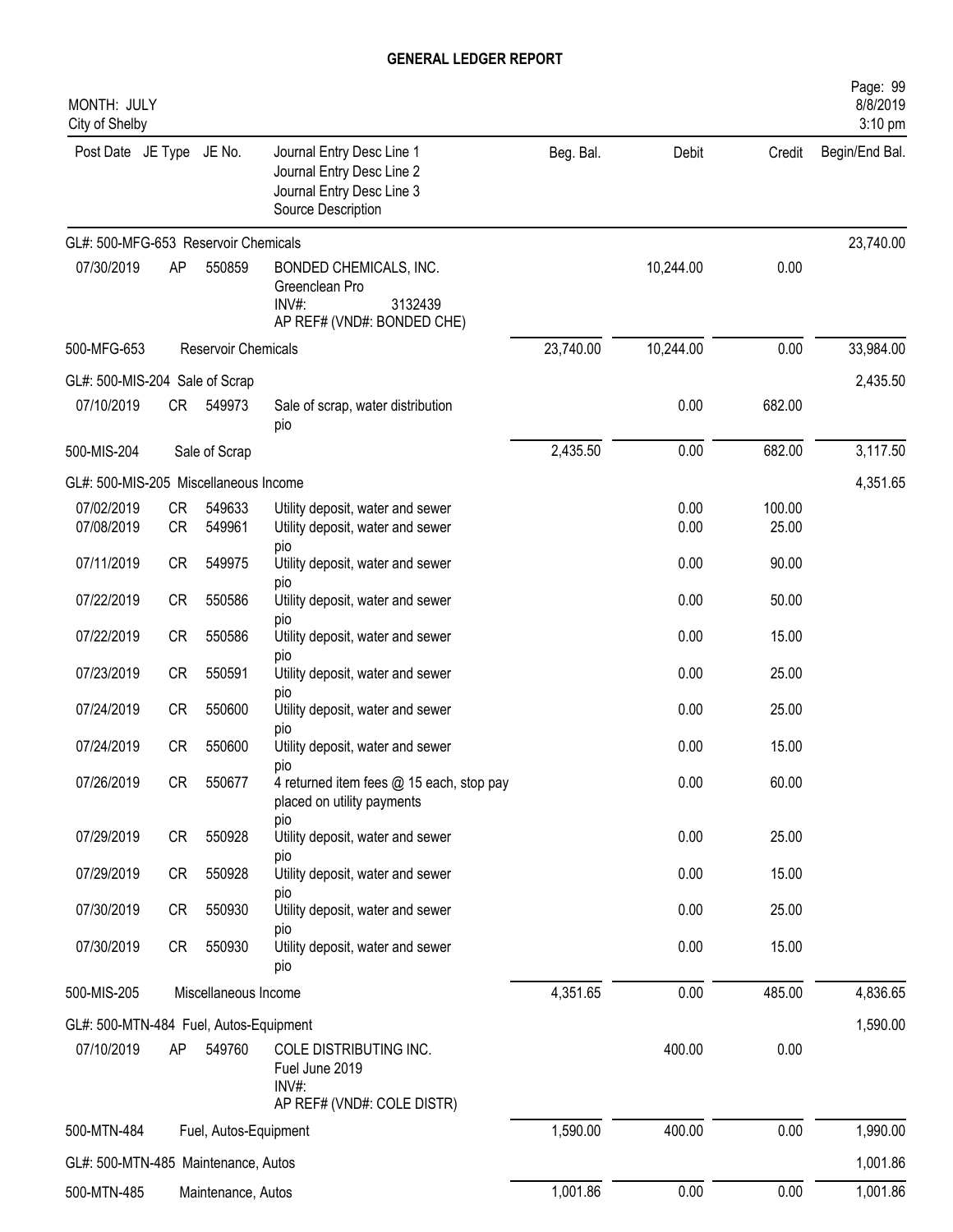| MONTH: JULY<br>City of Shelby          |    |                       |                                                                                                                                                                  |           |          |        | Page: 100<br>8/8/2019<br>3:10 pm |
|----------------------------------------|----|-----------------------|------------------------------------------------------------------------------------------------------------------------------------------------------------------|-----------|----------|--------|----------------------------------|
| Post Date JE Type JE No.               |    |                       | Journal Entry Desc Line 1<br>Journal Entry Desc Line 2<br>Journal Entry Desc Line 3<br>Source Description                                                        | Beg. Bal. | Debit    | Credit | Begin/End Bal.                   |
| GL#: 500-MTN-486 Maintenance Equipment |    |                       |                                                                                                                                                                  |           |          |        | 17,133.41                        |
| 07/02/2019                             | AP | 549321                | 7LSI LLC<br>time block<br>$INV#$ :<br>2019--2024                                                                                                                 |           | 85.00    | 0.00   |                                  |
| 07/10/2019                             | AP | 549778                | AP REF# (VND#: 7LSI LLC)<br>HOOVER INSTRUMENT SERVICE, INC<br>service call calibrate Vernon<br>$INV#$ :<br>191306                                                |           | 240.00   | 0.00   |                                  |
| 07/17/2019                             | AP | 550216                | AP REF# (VND#: HOOVER INS)<br><b>CLEARWATER SYSTEMS</b><br>Maintenance work 7/3/19<br>INV#:<br>1123072                                                           |           | 271.35   | 0.00   |                                  |
| 07/19/2019                             | AP | 550383                | AP REF# (VND#: CLEARWATER)<br>HOOVER INSTRUMENT SERVICE, INC<br>Service call                                                                                     |           | 140.00   | 0.00   |                                  |
| 07/19/2019                             | AP | 550385                | $INV#$ :<br>191407<br>AP REF# (VND#: HOOVER INS)<br>HOOVER INSTRUMENT SERVICE, INC<br>Service call, re-calibrate<br>INV#<br>191363<br>AP REF# (VND#: HOOVER INS) |           | 160.00   | 0.00   |                                  |
| 500-MTN-486                            |    | Maintenance Equipment |                                                                                                                                                                  | 17,133.41 | 896.35   | 0.00   | 18,029.76                        |
|                                        |    |                       | GL#: 500-MTN-507 Maintenance Building/Grounds                                                                                                                    |           |          |        | 2,809.25                         |
| 07/30/2019                             | AP | 550855                | LOWES COMPANIES, INC.<br>Water plant purchase 6/25/19<br>INV#:<br>902364<br>AP REF# (VND#: LOWES                                                                 |           | 544.15   | 0.00   |                                  |
| 500-MTN-507                            |    |                       | Maintenance Building/Grounds                                                                                                                                     | 2,809.25  | 544.15   | 0.00   | 3,353.40                         |
| GL#: 500-MTN-531 Miscellaneous         |    |                       |                                                                                                                                                                  |           |          |        | 2,022.65                         |
| 07/10/2019                             | AP | 549732                | PORTA-POT<br>July reservoir rental<br>$INV#$ :<br>56500<br>AP REF# (VND#: PORTA-POT)                                                                             |           | 150.00   | 0.00   |                                  |
| 500-MTN-531                            |    | Miscellaneous         |                                                                                                                                                                  | 2,022.65  | 150.00   | 0.00   | 2,172.65                         |
| GL#: 500-OFC-400 Wages                 |    |                       |                                                                                                                                                                  |           |          |        | 7,278.96                         |
| 07/10/2019                             | AP | 549681                | CITY PAYROLL FUND<br>Wages 6/23/19-7/6/19<br>INV#:                                                                                                               |           | 559.92   | 0.00   |                                  |
| 07/24/2019                             | AP | 550435                | AP REF# (VND#: CITY PAYRO)<br>CITY PAYROLL FUND<br>Wages 7/7/19-7/20/19<br>$INV#$ :<br>AP REF# (VND#: CITY PAYRO)                                                |           | 559.92   | 0.00   |                                  |
| 500-OFC-400                            |    | Wages                 |                                                                                                                                                                  | 7,278.96  | 1,119.84 | 0.00   | 8,398.80                         |
| GL#: 500-OFC-404 Clerks wages          |    |                       |                                                                                                                                                                  |           |          |        | 25,527.43                        |
| 07/10/2019                             | AP | 549681                | CITY PAYROLL FUND                                                                                                                                                |           | 2,260.82 | 0.00   |                                  |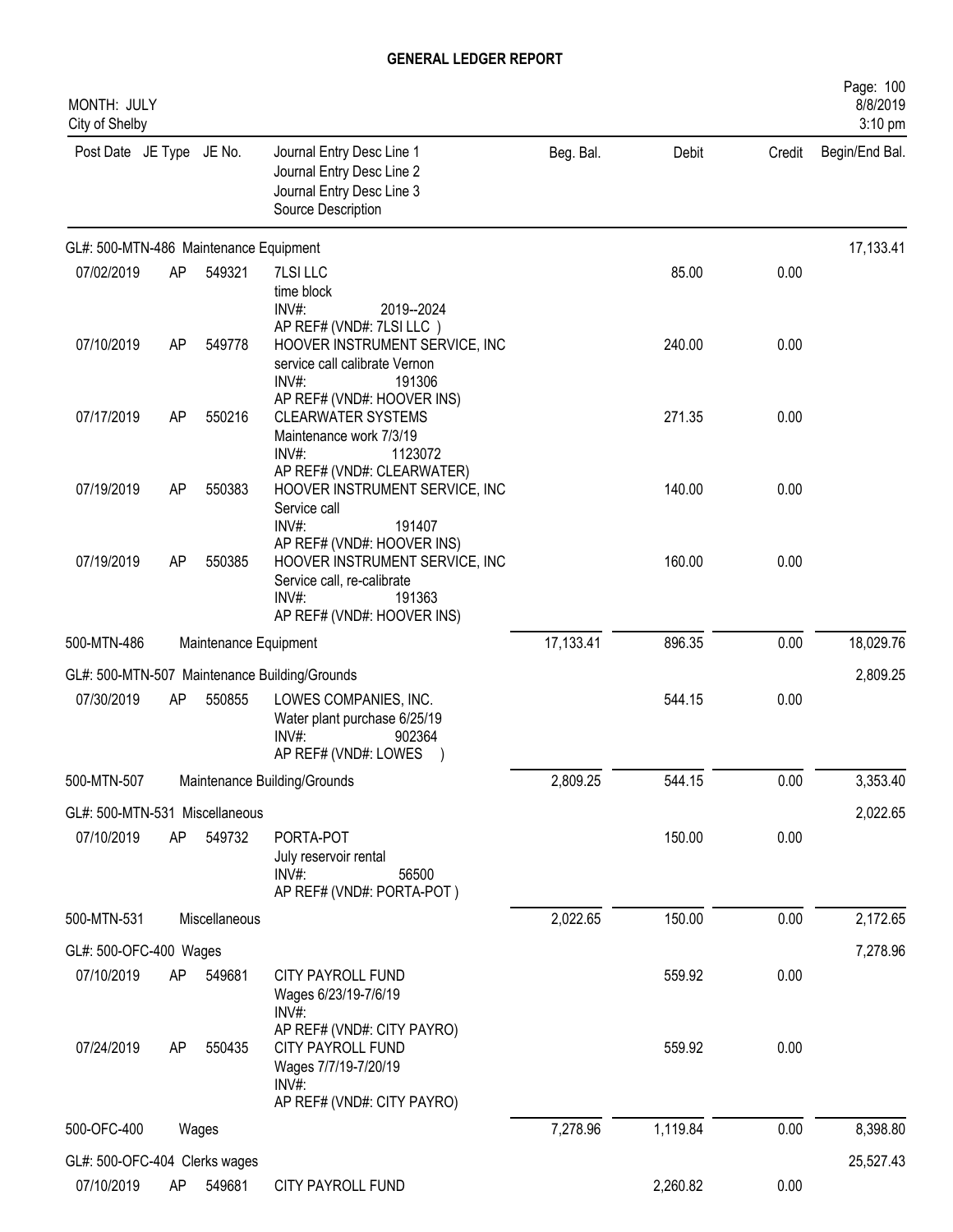| MONTH: JULY<br>City of Shelby       |             |                    |                                                                                                                                                          |           |          |        | Page: 101<br>8/8/2019<br>3:10 pm |
|-------------------------------------|-------------|--------------------|----------------------------------------------------------------------------------------------------------------------------------------------------------|-----------|----------|--------|----------------------------------|
| Post Date JE Type JE No.            |             |                    | Journal Entry Desc Line 1<br>Journal Entry Desc Line 2<br>Journal Entry Desc Line 3<br>Source Description                                                | Beg. Bal. | Debit    | Credit | Begin/End Bal.                   |
| GL#: 500-OFC-404 Clerks wages       |             |                    |                                                                                                                                                          |           |          |        | 25,527.43                        |
| 07/24/2019                          | AP          | 550435             | Wages 6/23/19-7/6/19<br>INV#<br>AP REF# (VND#: CITY PAYRO)<br><b>CITY PAYROLL FUND</b><br>Wages 7/7/19-7/20/19<br>$INV#$ :<br>AP REF# (VND#: CITY PAYRO) |           | 2,403.51 | 0.00   |                                  |
| 500-OFC-404                         |             | Clerks wages       |                                                                                                                                                          | 25,527.43 | 4,664.33 | 0.00   | 30,191.76                        |
| GL#: 500-OFC-409 Meter Reader Wages |             |                    |                                                                                                                                                          |           |          |        | 11,798.19                        |
| 07/10/2019                          | AP          | 549681             | CITY PAYROLL FUND<br>Wages 6/23/19-7/6/19<br>INV#:                                                                                                       |           | 897.20   | 0.00   |                                  |
| 07/24/2019                          | AP          | 550435             | AP REF# (VND#: CITY PAYRO)<br>CITY PAYROLL FUND<br>Wages 7/7/19-7/20/19<br>$INV#$ :<br>AP REF# (VND#: CITY PAYRO)                                        |           | 897.20   | 0.00   |                                  |
| 500-OFC-409                         |             | Meter Reader Wages |                                                                                                                                                          | 11,798.19 | 1,794.40 | 0.00   | 13,592.59                        |
| GL#: 500-OFC-410 Janitors Wages     |             |                    |                                                                                                                                                          |           |          |        | 4,375.58                         |
| 500-OFC-410                         |             | Janitors Wages     |                                                                                                                                                          | 4,375.58  | 0.00     | 0.00   | 4,375.58                         |
|                                     |             |                    | GL#: 500-OFC-415 Public Employees Retire.System                                                                                                          |           |          |        | 6,997.73                         |
| 07/05/2019                          | AP          | 549544             | OH PUBLIC EMPLOYEES RETIREMENT<br>Employer portion 5/26/19-<br>INV#:                                                                                     |           | 1,064.84 | 0.00   |                                  |
| 07/29/2019                          | AP          | 550715             | AP REF# (VND#: OPERS<br>OH PUBLIC EMPLOYEES RETIREMENT<br>Employer portion 6/23/19-<br>INV#:<br>AP REF# (VND#: OPERS )                                   |           | 1,061.02 | 0.00   |                                  |
| 500-OFC-415                         |             |                    | Public Employees Retire.System                                                                                                                           | 6,997.73  | 2,125.86 | 0.00   | 9,123.59                         |
| GL#: 500-OFC-417 FICA               |             |                    |                                                                                                                                                          |           |          |        | 715.47                           |
| 07/10/2019                          | AP          | 549683             | PAYROLL FUND<br>FICA 6/23/19-7/6/19<br>INV#:                                                                                                             |           | 53.91    | 0.00   |                                  |
| 07/24/2019                          | AP          | 550437             | AP REF# (VND#: PAYROLL FU)<br>PAYROLL FUND<br>FICA 7/7/19-7/20/19<br>$INV#$ :<br>AP REF# (VND#: PAYROLL FU)                                              |           | 55.99    | 0.00   |                                  |
| 500-OFC-417                         | <b>FICA</b> |                    |                                                                                                                                                          | 715.47    | 109.90   | 0.00   | 825.37                           |
| GL#: 500-OFC-418 Hospitalization    |             |                    |                                                                                                                                                          |           |          |        | 15,649.08                        |
| 07/02/2019                          | AP          | 549291             | <b>US BANK ICS</b><br>Acct 19-OME095<br>INV#:                                                                                                            |           | 2,608.18 | 0.00   |                                  |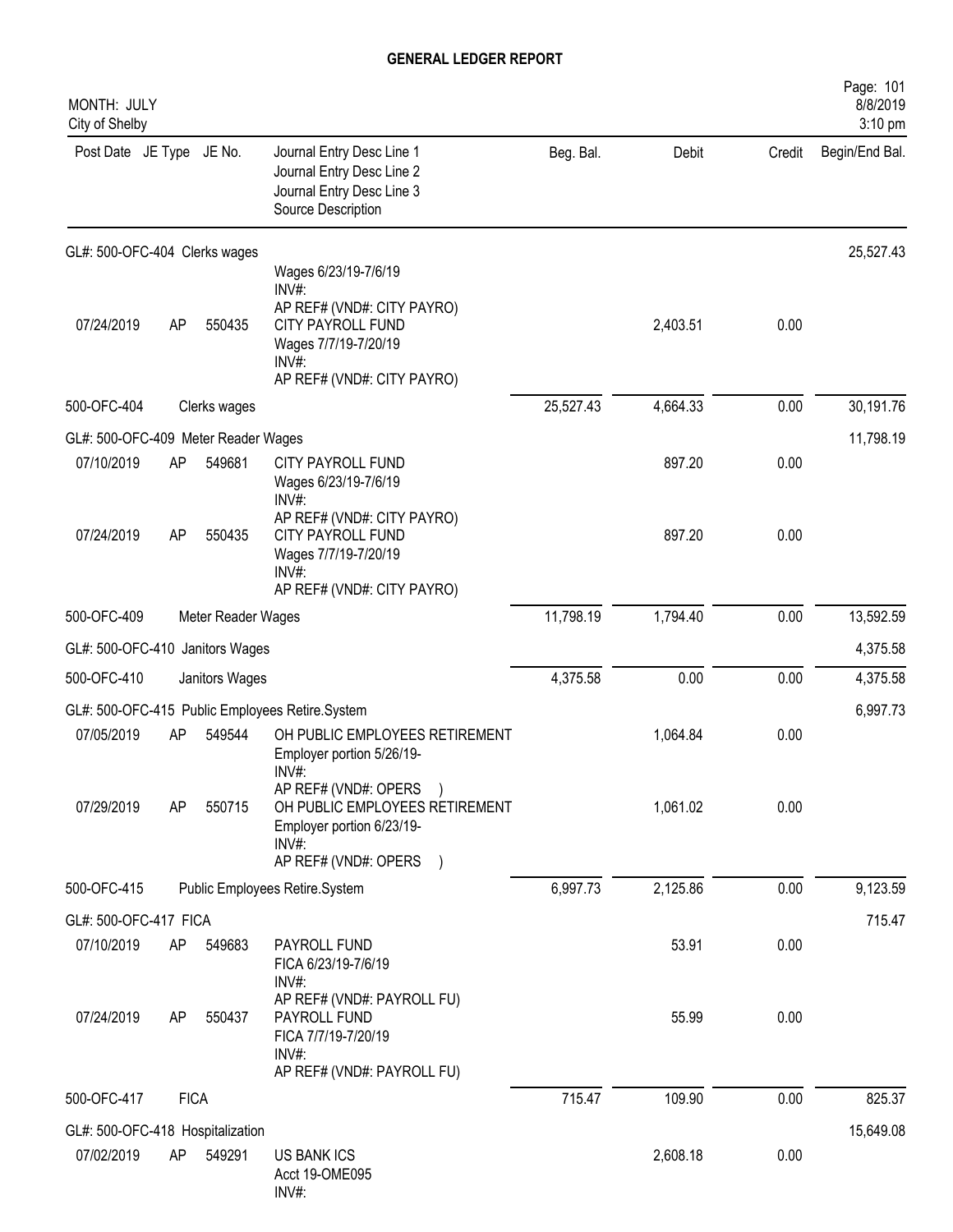| MONTH: JULY<br>City of Shelby         |    |                             |                                                                                                                 |           |          |        | Page: 102<br>8/8/2019<br>3:10 pm |
|---------------------------------------|----|-----------------------------|-----------------------------------------------------------------------------------------------------------------|-----------|----------|--------|----------------------------------|
| Post Date JE Type JE No.              |    |                             | Journal Entry Desc Line 1<br>Journal Entry Desc Line 2<br>Journal Entry Desc Line 3<br>Source Description       | Beg. Bal. | Debit    | Credit | Begin/End Bal.                   |
| GL#: 500-OFC-418 Hospitalization      |    |                             | AP REF# (VND#: US BANK IC)                                                                                      |           |          |        | 15,649.08                        |
| 500-OFC-418                           |    | Hospitalization             |                                                                                                                 | 15,649.08 | 2,608.18 | 0.00   | 18,257.26                        |
| GL#: 500-OFC-419 Life Insurance       |    |                             |                                                                                                                 |           |          |        | 143.28                           |
| 07/02/2019                            | AP | 549293                      | AMERICAN UNITED LIFE INS CO<br>policy G 00608125-002-000<br>$INV#$ :<br>AP REF# (VND#: AMERICAN U)              |           | 23.88    | 0.00   |                                  |
| 500-OFC-419                           |    | Life Insurance              |                                                                                                                 | 143.28    | 23.88    | 0.00   | 167.16                           |
| GL#: 500-OFC-420 Workers Compensation |    |                             |                                                                                                                 |           |          |        | 774.00                           |
| 07/05/2019                            | AP | 549542                      | BUREAU OF WORKERS COMPENSATION<br>Policy 37005502<br>$INV#$ :<br>1005934658<br>AP REF# (VND#: BWC               |           | 99.00    | 0.00   |                                  |
| 07/24/2019                            | AP | 550513                      | COMPMANAGEMENT, INC<br>2020 Group retro rating 6142<br>$INV#$ :<br>1202158<br>AP REF# (VND#: COMPMANAGE)        |           | 25.00    | 0.00   |                                  |
| 500-OFC-420                           |    | <b>Workers Compensation</b> |                                                                                                                 | 774.00    | 124.00   | 0.00   | 898.00                           |
| GL#: 500-OFC-428 Telephone            |    |                             |                                                                                                                 |           |          |        | 280.55                           |
| 07/05/2019                            | AP | 549520                      | <b>CENTURYLINK</b><br>acct 302298892<br>INV#:                                                                   |           | 42.67    | 0.00   |                                  |
| 07/24/2019                            | AP | 550499                      | AP REF# (VND#: CENTURY )<br>CHARTER COMM HOLDINGS LLC<br>acct 01075-321600202-1001<br>INV#:<br>321600202071619b |           | 4.68     | 0.00   |                                  |
| 07/29/2019                            | AP | 550699                      | AP REF# (VND#: CHART COMM)<br><b>CENTURYLINK</b><br>acct 302298892<br>INV#:<br>AP REF# (VND#: CENTURY )         |           | 43.84    | 0.00   |                                  |
| 500-OFC-428                           |    | Telephone                   |                                                                                                                 | 280.55    | 91.19    | 0.00   | 371.74                           |
|                                       |    |                             | GL#: 500-OFC-435 Property and Liability Insuran                                                                 |           |          |        | 850.00                           |
| 07/30/2019                            | AP | 550831                      | AUTO-OWNERS INSURANCE<br>Flood Insurance 8/24/19<br>INV#:<br>AP REF# (VND#: AUTO-OWNER)                         |           | 6,555.25 | 0.00   |                                  |
| 500-OFC-435                           |    |                             | Property and Liability Insuran                                                                                  | 850.00    | 6,555.25 | 0.00   | 7,405.25                         |
|                                       |    |                             | GL#: 500-OFC-471 Education, Mtgs. & Related Exp.                                                                |           |          |        | 13.00                            |
| 500-OFC-471                           |    |                             | Education, Mtgs. & Related Exp.                                                                                 | 13.00     | 0.00     | 0.00   | 13.00                            |
| GL#: 500-OFC-473 Office Supplies      |    |                             |                                                                                                                 |           |          |        | 1,241.00                         |
| 500-OFC-473                           |    | Office Supplies             |                                                                                                                 | 1,241.00  | 0.00     | 0.00   | 1,241.00                         |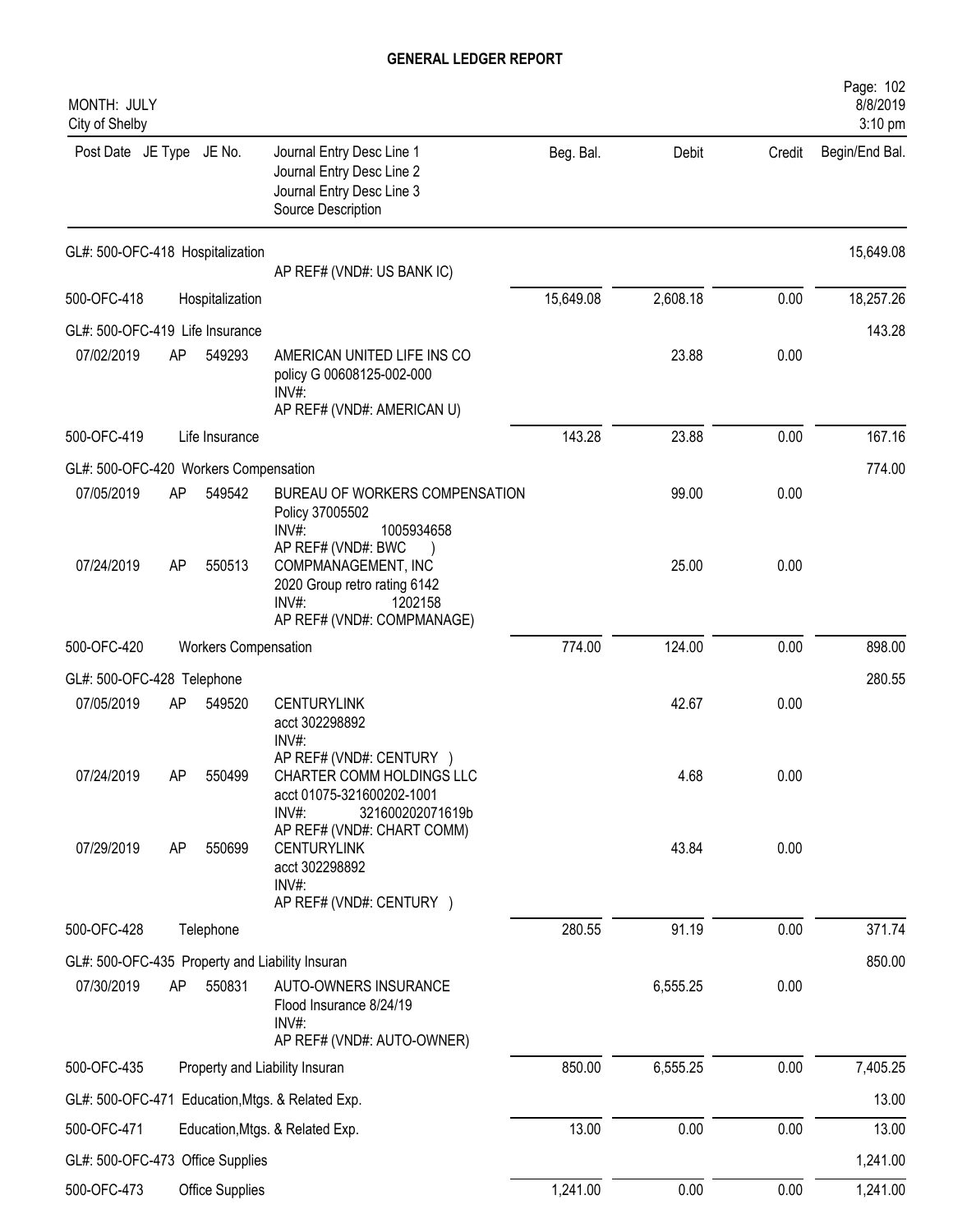| MONTH: JULY<br>City of Shelby          |    |                       |                                                                                                                                                             |           |          |        | Page: 103<br>8/8/2019<br>3:10 pm |
|----------------------------------------|----|-----------------------|-------------------------------------------------------------------------------------------------------------------------------------------------------------|-----------|----------|--------|----------------------------------|
| Post Date JE Type JE No.               |    |                       | Journal Entry Desc Line 1<br>Journal Entry Desc Line 2<br>Journal Entry Desc Line 3<br>Source Description                                                   | Beg. Bal. | Debit    | Credit | Begin/End Bal.                   |
| GL#: 500-OFC-483 State Audit           |    |                       |                                                                                                                                                             |           |          |        | 1,172.00                         |
| 07/10/2019                             | AP | 549754                | TREASURER, STATE OF OHIO<br>Financial audit<br>$INV#$ :<br>AP REF# (VND#: TREAS.STAT)                                                                       |           | 65.00    | 0.00   |                                  |
| 500-OFC-483                            |    | <b>State Audit</b>    |                                                                                                                                                             | 1,172.00  | 65.00    | 0.00   | 1,237.00                         |
| GL#: 500-OFC-484 Fuel, Autos-Equipment |    |                       |                                                                                                                                                             |           |          |        | 575.00                           |
| 07/10/2019                             | AP | 549760                | COLE DISTRIBUTING INC.<br>Fuel June 2019<br>INV#:<br>AP REF# (VND#: COLE DISTR)                                                                             |           | 100.00   | 0.00   |                                  |
| 500-OFC-484                            |    | Fuel, Autos-Equipment |                                                                                                                                                             | 575.00    | 100.00   | 0.00   | 675.00                           |
| GL#: 500-OFC-485 Maintenance, Autos    |    |                       |                                                                                                                                                             |           |          |        | 121.44                           |
| 500-OFC-485                            |    | Maintenance, Autos    |                                                                                                                                                             | 121.44    | 0.00     | 0.00   | 121.44                           |
| GL#: 500-OFC-486 Maintenance Equipment |    |                       |                                                                                                                                                             |           |          |        | 330.03                           |
| 07/02/2019                             | AP | 549303                | <b>MB GRAPHICS INC</b><br>Service and parts<br>INV#:<br>23968                                                                                               |           | 186.71   | 0.00   |                                  |
| 07/02/2019                             | AP | 549321                | AP REF# (VND#: MB GRAPHIC)<br>7LSI LLC<br>time block<br>INV#:<br>2019--2024                                                                                 |           | 85.00    | 0.00   |                                  |
| 07/10/2019                             | AP | 549780                | AP REF# (VND#: 7LSI LLC)<br>MT BUSINESS TECHNOLOGIES, INC.<br>Utility office                                                                                |           | 28.51    | 0.00   |                                  |
| 07/10/2019                             | AP | 549782                | $INV#$ :<br>IN163085<br>AP REF# (VND#: MT BUS TEC)<br>MT BUSINESS TECHNOLOGIES, INC.<br>Utility office                                                      |           | 6.74     | 0.00   |                                  |
| 07/17/2019                             | AP | 550232                | $INV#$ :<br>IN158550<br>AP REF# (VND#: MT BUS TEC)<br>MT BUSINESS TECHNOLOGIES, INC.<br>contract 6079526-01                                                 |           | 29.01    | 0.00   |                                  |
| 07/30/2019                             | AP | 550837                | INV#:<br>IN103661<br>AP REF# (VND#: MT BUS TEC)<br>MT BUSINESS TECHNOLOGIES, INC.<br>Contract 6079526-01                                                    |           | 28.73    | 0.00   |                                  |
| 07/30/2019                             | AP | 550839                | INV#:<br>IN180898<br>AP REF# (VND#: MT BUS TEC)<br>MT BUSINESS TECHNOLOGIES, INC.<br>Contract CN01166-01<br>INV#:<br>IN176454<br>AP REF# (VND#: MT BUS TEC) |           | 9.45     | 0.00   |                                  |
| 500-OFC-486                            |    | Maintenance Equipment |                                                                                                                                                             | 330.03    | 374.15   | 0.00   | 704.18                           |
| GL#: 500-OFC-492 Administrative Costs  |    |                       |                                                                                                                                                             |           |          |        | 37,999.98                        |
| 07/02/2019                             | AP | 549317                | <b>GENERAL FUND-SHELBY</b><br>Administrative cost July 2019                                                                                                 |           | 6,333.33 | 0.00   |                                  |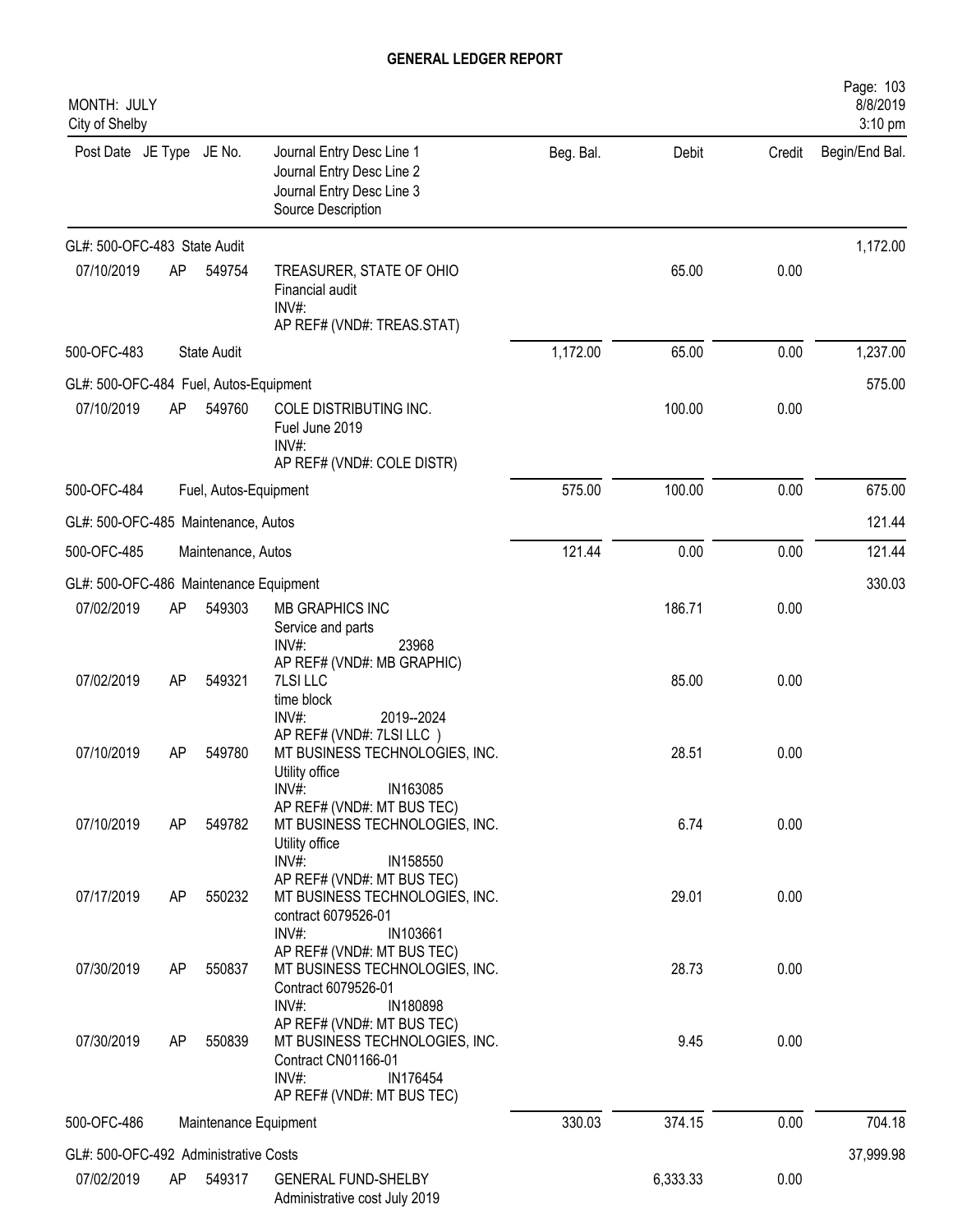| MONTH: JULY<br>City of Shelby                   |                             |                                                                                                                                 |           |          |        | Page: 104<br>8/8/2019<br>3:10 pm |
|-------------------------------------------------|-----------------------------|---------------------------------------------------------------------------------------------------------------------------------|-----------|----------|--------|----------------------------------|
| Post Date JE Type JE No.                        |                             | Journal Entry Desc Line 1<br>Journal Entry Desc Line 2<br>Journal Entry Desc Line 3<br>Source Description                       | Beg. Bal. | Debit    | Credit | Begin/End Bal.                   |
| GL#: 500-OFC-492 Administrative Costs           |                             | INV#:<br>AP REF# (VND#: GENERAL )                                                                                               |           |          |        | 37,999.98                        |
| 500-OFC-492                                     | <b>Administrative Costs</b> |                                                                                                                                 | 37,999.98 | 6,333.33 | 0.00   | 44,333.31                        |
| GL#: 500-OFC-501 Computer support               |                             |                                                                                                                                 |           |          |        | 1,729.66                         |
| 07/02/2019<br>AP                                | 549321                      | 7LSI LLC<br>time block<br>INV#:<br>2019--2024<br>AP REF# (VND#: 7LSI LLC)                                                       |           | 85.00    | 0.00   |                                  |
| 500-OFC-501                                     | Computer support            |                                                                                                                                 | 1,729.66  | 85.00    | 0.00   | 1,814.66                         |
| GL#: 500-OFC-507 Maintenance Building/Grounds   |                             |                                                                                                                                 |           |          |        | 65.75                            |
| 500-OFC-507                                     |                             | Maintenance Building/Grounds                                                                                                    | 65.75     | 0.00     | 0.00   | 65.75                            |
| GL#: 500-OFC-510 Clothing Allowance             |                             |                                                                                                                                 |           |          |        | 52.50                            |
| 500-OFC-510                                     | <b>Clothing Allowance</b>   |                                                                                                                                 | 52.50     | 0.00     | 0.00   | 52.50                            |
| GL#: 500-OFC-528 Postage                        |                             |                                                                                                                                 |           |          |        | 4,095.52                         |
| 07/24/2019<br>AP                                | 550541                      | US POSTAL SERVICE<br>July utility bills postage<br>INV#:<br>AP REF# (VND#: U S POSTAL)                                          |           | 522.38   | 0.00   |                                  |
| 500-OFC-528                                     | Postage                     |                                                                                                                                 | 4,095.52  | 522.38   | 0.00   | 4,617.90                         |
| GL#: 500-OFC-530 Office Equipment/Furn/Fixtures |                             |                                                                                                                                 |           |          |        | 0.00                             |
|                                                 |                             | 07/18/2019 AP 550354 VECTOR SECURITY<br>Replace damaged DVR<br>INV#:<br>64115150<br>AP REF# (VND#: VECTOR SEC)                  |           | 100.00   | 0.00   |                                  |
| 500-OFC-530                                     |                             | Office Equipment/Furn/Fixtures                                                                                                  | 0.00      | 100.00   | 0.00   | 100.00                           |
| GL#: 500-OFC-531 Miscellaneous                  |                             |                                                                                                                                 |           |          |        | 3,003.00                         |
| 07/10/2019<br>AP                                | 549762                      | AUTOMATIC DATA PROCESSING<br>Processing charges 6/22/19<br>$INV#$ :<br>538039706<br>AP REF# (VND#: ADP                          |           | 48.95    | 0.00   |                                  |
| 07/17/2019<br>AP                                | 550138                      | AUTOMATIC DATA PROCESSING<br>processing charges through<br>$INV#$ :<br>538791916                                                |           | 52.48    | 0.00   |                                  |
| 07/24/2019<br>AP                                | 550515                      | AP REF# (VND#: ADP<br>AUTOMATIC DATA PROCESSING<br>Human Capital through 7/15/19<br>$INV#$ :<br>539262095<br>AP REF# (VND#: ADP |           | 49.19    | 0.00   |                                  |
| 500-OFC-531                                     | Miscellaneous               |                                                                                                                                 | 3,003.00  | 150.62   | 0.00   | 3,153.62                         |
|                                                 |                             |                                                                                                                                 |           |          |        |                                  |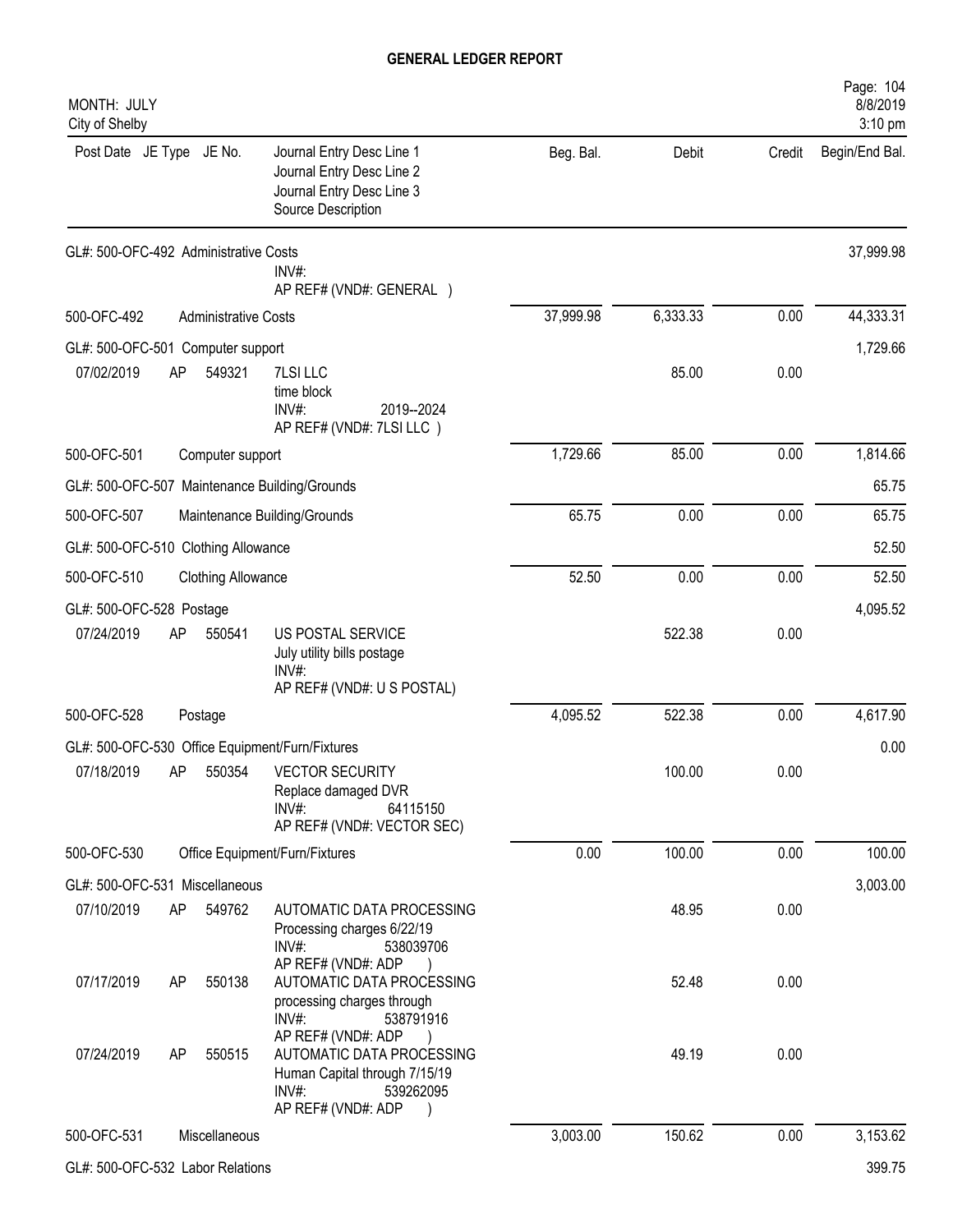| MONTH: JULY<br>City of Shelby    |           |                        |                                                                                                           |           |            |            | Page: 105<br>8/8/2019<br>3:10 pm |
|----------------------------------|-----------|------------------------|-----------------------------------------------------------------------------------------------------------|-----------|------------|------------|----------------------------------|
| Post Date JE Type JE No.         |           |                        | Journal Entry Desc Line 1<br>Journal Entry Desc Line 2<br>Journal Entry Desc Line 3<br>Source Description | Beg. Bal. | Debit      | Credit     | Begin/End Bal.                   |
| 500-OFC-532                      |           | <b>Labor Relations</b> |                                                                                                           | 399.75    | 0.00       | 0.00       | 399.75                           |
| GL#: 500-OFC-575 Safety Related  |           |                        |                                                                                                           |           |            |            | 66.25                            |
| 500-OFC-575                      |           | Safety Related         |                                                                                                           | 66.25     | 0.00       | 0.00       | 66.25                            |
| GL#: 500-OFC-584 GAAP Conversion |           |                        |                                                                                                           |           |            |            | 2,170.00                         |
| 07/17/2019                       | AP        | 550230                 | PLATTENBURG & ASSOCIATES INC<br>Final billing for GAAP<br>INV#:<br>54019<br>AP REF# (VND#: PLATTENBUR)    |           | 200.00     | 0.00       |                                  |
| 500-OFC-584                      |           | <b>GAAP Conversion</b> |                                                                                                           | 2,170.00  | 200.00     | 0.00       | 2,370.00                         |
|                                  |           |                        | Fund: 500 - Water Fund Totals:                                                                            |           | 177,056.24 | 162,871.14 |                                  |
| GL#: 501-CFS-154 Collections     |           |                        |                                                                                                           |           |            |            | 150,305.98                       |
| 07/01/2019                       | CR        | 549627                 | Utility deposit, water and sewer                                                                          |           | 0.00       | 228.60     |                                  |
| 07/02/2019                       | <b>CR</b> | 549633                 | pio<br>Utility deposit, water and sewer                                                                   |           | 0.00       | 546.09     |                                  |
| 07/03/2019                       | <b>CR</b> | 549643                 | Utility deposit, water and sewer                                                                          |           | 0.00       | 1,026.75   |                                  |
| 07/08/2019                       | <b>CR</b> | 549961                 | pio<br>Utility deposit, water and sewer<br>pio                                                            |           | 0.00       | 1,419.78   |                                  |
| 07/09/2019                       | <b>CR</b> | 549968                 | Utility deposit, water and sewer                                                                          |           | 0.00       | 2,983.15   |                                  |
| 07/11/2019                       | <b>CR</b> | 549975                 | pio<br>Utility deposit, water and sewer<br>pio                                                            |           | 0.00       | 6,226.72   |                                  |
| 07/11/2019                       | <b>CR</b> | 549976                 | Utility deposit, water and sewer                                                                          |           | 0.00       | 1,258.04   |                                  |
| 07/12/2019                       | CR        | 549985                 | pio<br>Utility deposit, water and sewer<br>pio                                                            |           | 0.00       | 1,289.58   |                                  |
| 07/15/2019                       | CR        | 550324                 | Utility deposit, water and sewer                                                                          |           | 0.00       | 1,753.65   |                                  |
| 07/16/2019                       | CR        | 550332                 | pio<br>Utility deposit, water and sewer                                                                   |           | 0.00       | 5,320.55   |                                  |
| 07/17/2019                       | CR        | 550338                 | pio<br>Utility deposit, water and sewer                                                                   |           | 0.00       | 1,055.18   |                                  |
| 07/18/2019                       | CR        | 550342                 | pio<br>Utility deposit, water and sewer<br>pio                                                            |           | 0.00       | 317.05     |                                  |
| 07/19/2019                       | CR        | 550390                 | Utility deposit, water and sewer                                                                          |           | 0.00       | 570.90     |                                  |
| 07/22/2019                       | CR        | 550586                 | pio<br>Utility deposit, water and sewer                                                                   |           | 0.00       | 312.40     |                                  |
| 07/23/2019                       | CR        | 550591                 | pio<br>Utility deposit, water and sewer                                                                   |           | 0.00       | 260.44     |                                  |
| 07/24/2019                       | CR        | 550600                 | pio<br>Utility deposit, water and sewer                                                                   |           | 0.00       | 51.70      |                                  |
| 07/25/2019                       | CR        | 550606                 | pio<br>Utility deposit, water and sewer                                                                   |           | 0.00       | 63.80      |                                  |
| 07/26/2019                       | CR        | 550679                 | pio<br>Utility depoist, water and sewer                                                                   |           | 0.00       | 158.40     |                                  |
| 07/29/2019                       | CR        | 550928                 | pio<br>Utility deposit, water and sewer                                                                   |           | 0.00       | 181.50     |                                  |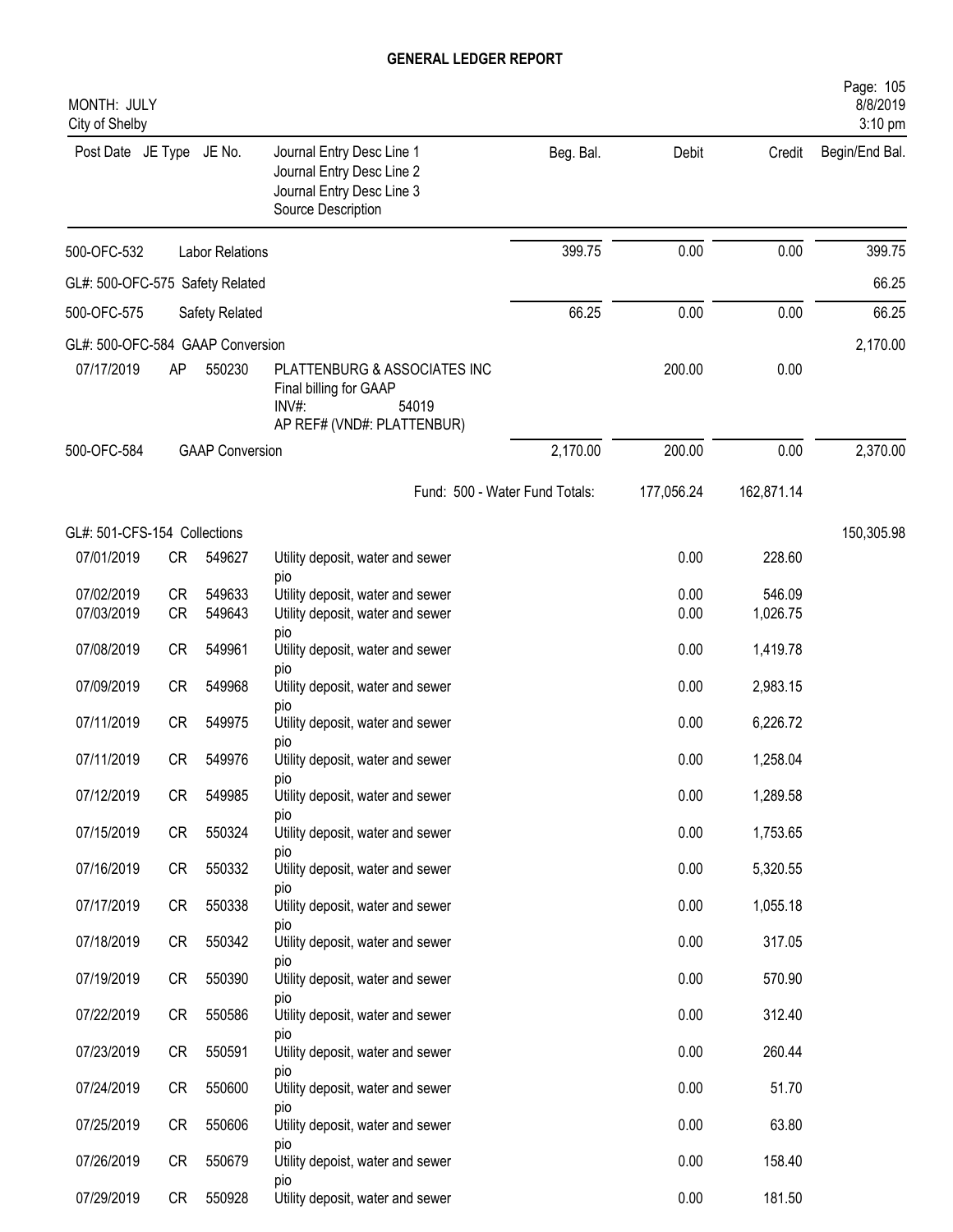| MONTH: JULY<br>City of Shelby         |          |                             |                                                                                                           |            |              |                  | Page: 106<br>8/8/2019<br>3:10 pm |
|---------------------------------------|----------|-----------------------------|-----------------------------------------------------------------------------------------------------------|------------|--------------|------------------|----------------------------------|
| Post Date JE Type JE No.              |          |                             | Journal Entry Desc Line 1<br>Journal Entry Desc Line 2<br>Journal Entry Desc Line 3<br>Source Description | Beg. Bal.  | Debit        | Credit           | Begin/End Bal.                   |
| GL#: 501-CFS-154 Collections          |          |                             |                                                                                                           |            |              |                  | 150,305.98                       |
| 07/30/2019                            | CR       | 550930                      | pio<br>Utility deposit, water and sewer                                                                   |            | 0.00         | 265.33           |                                  |
| 07/31/2019                            | CR       | 550937                      | pio<br>Utility deposit, water and sewer<br>pio                                                            |            | 0.00         | 98.45            |                                  |
| 501-CFS-154                           |          | Collections                 |                                                                                                           | 150,305.98 | 0.00         | 25,388.06        | 175,694.04                       |
| GL#: 501-DBT-503 Note/Loan Payment    |          |                             |                                                                                                           |            |              |                  | 134,384.23                       |
| 07/01/2019                            | AP       | 549206                      | OH WATER DEVELOPMENT AUTHORITY<br>WTP upgrade loan payment<br>INV#:<br>AP REF# (VND#: OWDA                |            | 136,232.01   | 0.00             |                                  |
| 501-DBT-503                           |          | Note/Loan Payment           |                                                                                                           | 134,384.23 | 136,232.01   | 0.00             | 270,616.24                       |
| GL#: 501-DBT-505 Interest Expense     |          |                             |                                                                                                           |            |              |                  | 9,496.50                         |
| 07/01/2019                            | AP       | 549206                      | OH WATER DEVELOPMENT AUTHORITY<br>WTP upgrade loan payment<br>$INV#$ :<br>AP REF# (VND#: OWDA             |            | 7,648.72     | 0.00             |                                  |
| 501-DBT-505                           |          | Interest Expense            |                                                                                                           | 9,496.50   | 7,648.72     | 0.00             | 17,145.22                        |
| GL#: 501-WTP-483 State Audit          |          |                             |                                                                                                           |            |              |                  | 294.00                           |
| 07/10/2019                            | AP       | 549754                      | TREASURER, STATE OF OHIO<br>Financial audit<br>$INV#$ :<br>AP REF# (VND#: TREAS.STAT)                     |            | 12.00        | 0.00             |                                  |
| 501-WTP-483                           |          | State Audit                 |                                                                                                           | 294.00     | 12.00        | 0.00             | 306.00                           |
| GL#: 501-WTP-492 Administrative Costs |          |                             |                                                                                                           |            |              |                  | 7,500.00                         |
| 07/02/2019                            | AP       | 549317                      | <b>GENERAL FUND-SHELBY</b><br>Administrative cost July 2019<br>INV#:                                      |            | 1,250.00     | 0.00             |                                  |
|                                       |          |                             | AP REF# (VND#: GENERAL )                                                                                  |            |              |                  |                                  |
| 501-WTP-492                           |          | <b>Administrative Costs</b> |                                                                                                           | 7,500.00   | 1,250.00     | 0.00             | 8,750.00                         |
| GL#: 501-WTP-515 Equipment            |          |                             |                                                                                                           |            |              |                  | 8,988.56                         |
| 501-WTP-515                           |          | Equipment                   |                                                                                                           | 8,988.56   | 0.00         | 0.00             | 8,988.56                         |
|                                       |          |                             | Fund: 501 - Water Treatment Plant Const. Totals:                                                          |            | 145,142.73   | 25,388.06        |                                  |
| GL#: 502-CFS-154 Collections          |          |                             |                                                                                                           |            |              |                  | 147,252.49                       |
| 07/01/2019                            | CR       | 549627                      | Utility deposit, water and sewer                                                                          |            | 0.00         | 147.86           |                                  |
| 07/02/2019<br>07/03/2019              | CR<br>CR | 549633<br>549643            | pio<br>Utility deposit, water and sewer<br>Utility deposit, water and sewer                               |            | 0.00<br>0.00 | 328.48<br>925.94 |                                  |
| 07/08/2019                            | CR       | 549961                      | pio<br>Utility deposit, water and sewer                                                                   |            | 0.00         | 1,003.76         |                                  |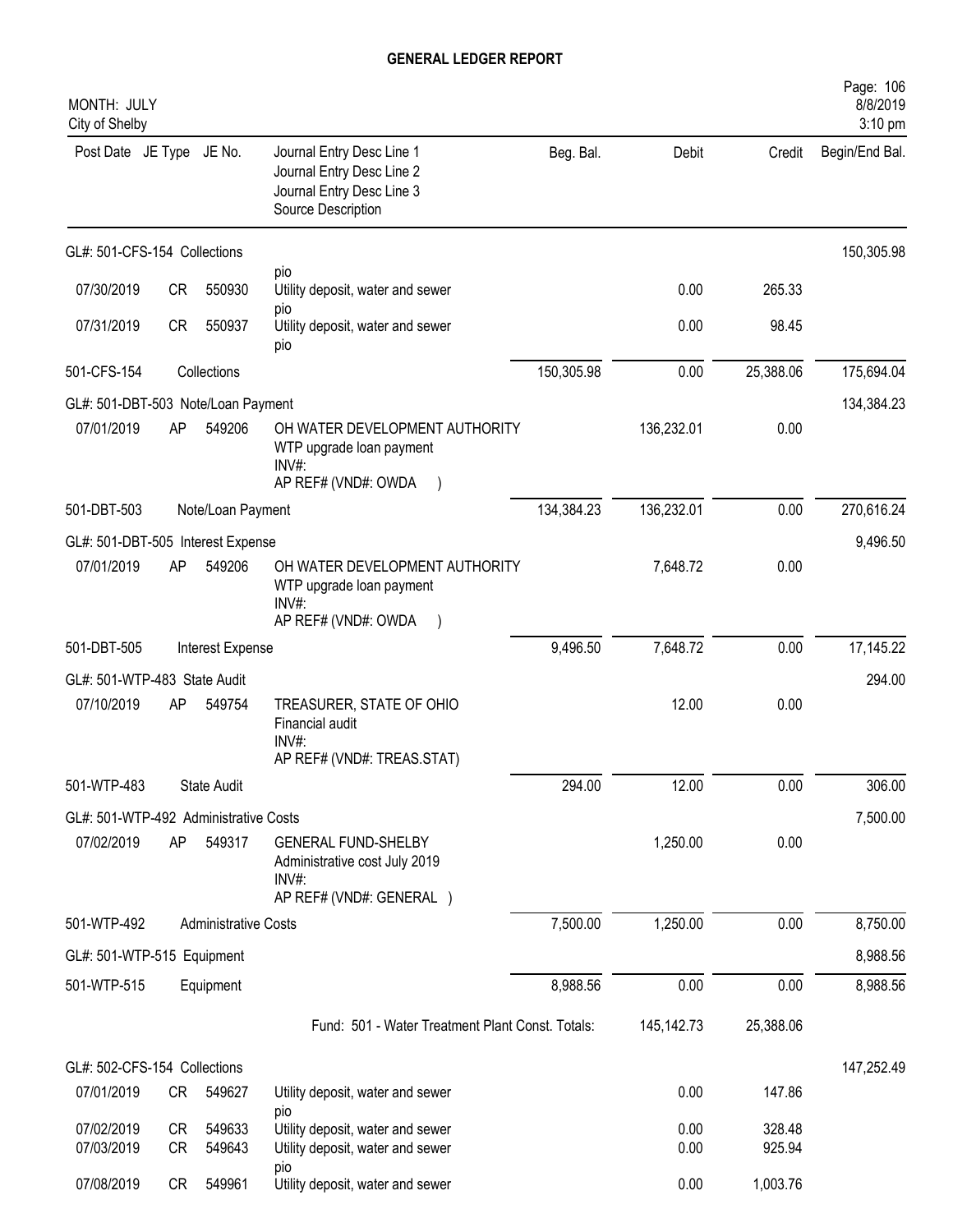| MONTH: JULY<br>City of Shelby      |           |                   |                                                                                                           |            |       |           | Page: 107<br>8/8/2019<br>3:10 pm |
|------------------------------------|-----------|-------------------|-----------------------------------------------------------------------------------------------------------|------------|-------|-----------|----------------------------------|
| Post Date JE Type JE No.           |           |                   | Journal Entry Desc Line 1<br>Journal Entry Desc Line 2<br>Journal Entry Desc Line 3<br>Source Description | Beg. Bal.  | Debit | Credit    | Begin/End Bal.                   |
| GL#: 502-CFS-154 Collections       |           |                   |                                                                                                           |            |       |           | 147,252.49                       |
| 07/09/2019                         | CR        | 549968            | pio<br>Utility deposit, water and sewer                                                                   |            | 0.00  | 2,381.19  |                                  |
| 07/11/2019                         | CR        | 549975            | pio<br>Utility deposit, water and sewer                                                                   |            | 0.00  | 5,978.36  |                                  |
| 07/11/2019                         | <b>CR</b> | 549976            | pio<br>Utility deposit, water and sewer                                                                   |            | 0.00  | 905.15    |                                  |
| 07/12/2019                         | <b>CR</b> | 549985            | pio<br>Utility deposit, water and sewer                                                                   |            | 0.00  | 7,969.41  |                                  |
| 07/15/2019                         | <b>CR</b> | 550324            | pio<br>Utility deposit, water and sewer                                                                   |            | 0.00  | 1,472.87  |                                  |
| 07/16/2019                         | <b>CR</b> | 550332            | pio<br>Utility deposit, water and sewer                                                                   |            | 0.00  | 4,546.69  |                                  |
| 07/17/2019                         | CR        | 550338            | pio<br>Utility deposit, water and sewer                                                                   |            | 0.00  | 909.35    |                                  |
| 07/18/2019                         | CR        | 550342            | pio<br>Utility deposit, water and sewer                                                                   |            | 0.00  | 207.89    |                                  |
| 07/19/2019                         | CR        | 550390            | pio<br>Utility deposit, water and sewer                                                                   |            | 0.00  | 390.49    |                                  |
| 07/22/2019                         | CR        | 550586            | pio<br>Utility deposit, water and sewer                                                                   |            | 0.00  | 256.34    |                                  |
| 07/23/2019                         | <b>CR</b> | 550591            | pio<br>Utility deposit, water and sewer                                                                   |            | 0.00  | 245.50    |                                  |
| 07/24/2019                         | <b>CR</b> | 550600            | pio<br>Utility deposit, water and sewer                                                                   |            | 0.00  | 25.14     |                                  |
| 07/25/2019                         | <b>CR</b> | 550606            | pio<br>Utility deposit, water and sewer                                                                   |            | 0.00  | 50.17     |                                  |
| 07/26/2019                         | <b>CR</b> | 550679            | pio<br>Utility depoist, water and sewer                                                                   |            | 0.00  | 184.36    |                                  |
| 07/29/2019                         | CR        | 550928            | pio<br>Utility deposit, water and sewer                                                                   |            | 0.00  | 113.16    |                                  |
| 07/30/2019                         | CR        | 550930            | pio<br>Utility deposit, water and sewer                                                                   |            | 0.00  | 193.50    |                                  |
| 07/31/2019                         | CR        | 550937            | pio<br>Utility deposit, water and sewer                                                                   |            | 0.00  | 48.62     |                                  |
|                                    |           |                   | pio                                                                                                       |            |       |           |                                  |
| 502-CFS-154                        |           | Collections       |                                                                                                           | 147,252.49 | 0.00  | 28,284.23 | 175,536.72                       |
| GL#: 502-DBT-503 Note/Loan Payment |           |                   |                                                                                                           |            |       |           | 18,295.50                        |
| 502-DBT-503                        |           | Note/Loan Payment |                                                                                                           | 18,295.50  | 0.00  | 0.00      | 18,295.50                        |
| GL#: 502-WCI-483 State Audit       |           |                   |                                                                                                           |            |       |           | 1,235.00                         |
| 07/10/2019                         | AP        | 549754            | TREASURER, STATE OF OHIO<br>Financial audit<br>$INV#$ :                                                   |            | 55.00 | 0.00      |                                  |
|                                    |           |                   | AP REF# (VND#: TREAS.STAT)                                                                                |            |       |           |                                  |
| 502-WCI-483                        |           | State Audit       |                                                                                                           | 1,235.00   | 55.00 | 0.00      | 1,290.00                         |
| GL#: 502-WCI-490 Hydrants          |           |                   |                                                                                                           |            |       |           | 6,624.97                         |
| 502-WCI-490                        |           | Hydrants          |                                                                                                           | 6,624.97   | 0.00  | 0.00      | 6,624.97                         |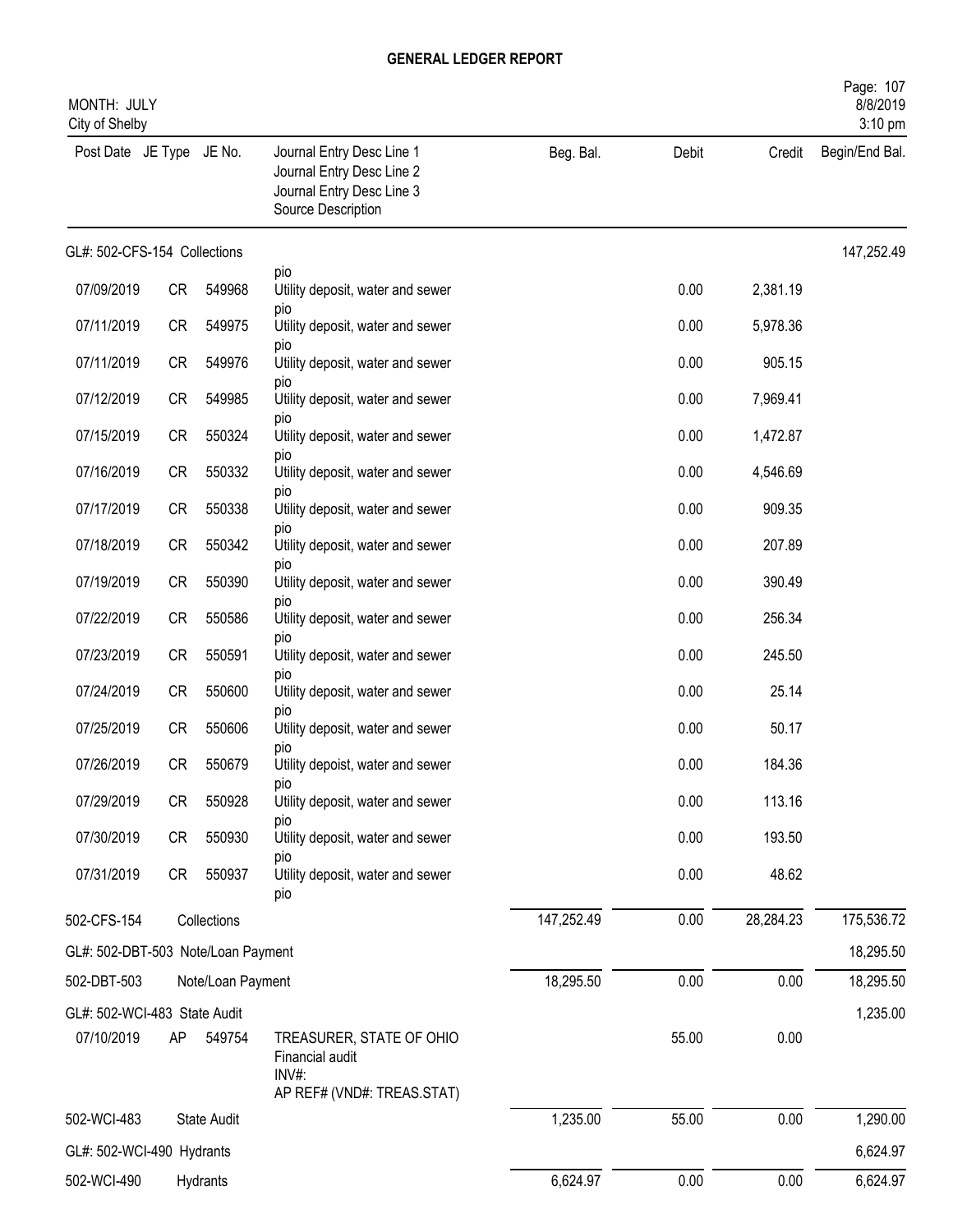| MONTH: JULY<br>City of Shelby         |    |                             |                                                                                                                                           |           |           |           | Page: 108<br>8/8/2019<br>3:10 pm |
|---------------------------------------|----|-----------------------------|-------------------------------------------------------------------------------------------------------------------------------------------|-----------|-----------|-----------|----------------------------------|
| Post Date JE Type JE No.              |    |                             | Journal Entry Desc Line 1<br>Journal Entry Desc Line 2<br>Journal Entry Desc Line 3<br>Source Description                                 | Beg. Bal. | Debit     | Credit    | Begin/End Bal.                   |
| GL#: 502-WCI-492 Administrative Costs |    |                             |                                                                                                                                           |           |           |           | 7,200.00                         |
| 07/02/2019                            | AP | 549317                      | <b>GENERAL FUND-SHELBY</b><br>Administrative cost July 2019<br>INV#:<br>AP REF# (VND#: GENERAL )                                          |           | 1,200.00  | 0.00      |                                  |
| 502-WCI-492                           |    | <b>Administrative Costs</b> |                                                                                                                                           | 7,200.00  | 1,200.00  | 0.00      | 8,400.00                         |
| GL#: 502-WCI-515 Equipment            |    |                             |                                                                                                                                           |           |           |           | 2,238.50                         |
| 502-WCI-515                           |    | Equipment                   |                                                                                                                                           | 2,238.50  | 0.00      | 0.00      | 2,238.50                         |
| GL#: 502-WCI-536 Construction         |    |                             |                                                                                                                                           |           |           |           | 2,530.00                         |
| 502-WCI-536                           |    | Construction                |                                                                                                                                           | 2,530.00  | 0.00      | 0.00      | 2,530.00                         |
|                                       |    |                             | Fund: 502 - Water Capital Improvement Totals:                                                                                             |           | 1,255.00  | 28,284.23 |                                  |
| GL#: 600-CAP-500 Engineering          |    |                             |                                                                                                                                           |           |           |           | 73,096.00                        |
| 07/10/2019                            | AP | 549903                      | MESA ASSOCIATES INC<br>Phase 5 JV5 generator install<br>INV#:<br>150526                                                                   |           | 20,345.00 | 0.00      |                                  |
| 07/29/2019                            | AP | 550744                      | AP REF# (VND#: MESA ASSOC)<br><b>MESA ASSOCIATES INC</b><br>JV5 diesel generator install<br>INV#:<br>151136<br>AP REF# (VND#: MESA ASSOC) |           | 20,345.00 | 0.00      |                                  |
| 600-CAP-500                           |    | Engineering                 |                                                                                                                                           | 73,096.00 | 40,690.00 | 0.00      | 113,786.00                       |
|                                       |    |                             | GL#: 600-CAP-507 Maintenance Building/Grounds                                                                                             |           |           |           | 2,795.00                         |
| 600-CAP-507                           |    |                             | Maintenance Building/Grounds                                                                                                              | 2,795.00  | 0.00      | 0.00      | 2,795.00                         |
| GL#: 600-CAP-515 Equipment            |    |                             |                                                                                                                                           |           |           |           | 32,804.86                        |
| 600-CAP-515                           |    | Equipment                   |                                                                                                                                           | 32,804.86 | 0.00      | 0.00      | 32,804.86                        |
| GL#: 600-CAP-531 Miscellaneous        |    |                             |                                                                                                                                           |           |           |           | 0.00                             |
| 07/29/2019                            | AP | 550754                      | <b>BRICKER &amp; ECKLER LLP</b><br>Solar PPA<br>INV#:<br>7449.9<br>AP REF# (VND#: BRICKER & )                                             |           | 2,992.50  | 0.00      |                                  |
| 600-CAP-531                           |    | Miscellaneous               |                                                                                                                                           | 0.00      | 2,992.50  | 0.00      | 2,992.50                         |
| GL#: 600-CFS-154 Collections          |    |                             |                                                                                                                                           |           |           |           | 5,608,106.59                     |
| 07/01/2019                            | CR | 549628                      | Utility deposit, electric                                                                                                                 |           | 0.00      | 5,305.43  |                                  |
| 07/01/2019                            | CR | 549629                      | pio<br>Utility deposit, ACH electric                                                                                                      |           | 0.00      | 266.36    |                                  |
| 07/02/2019                            | CR | 549634                      | pio<br>Utility deposit, electric<br>pio                                                                                                   |           | 0.00      | 8,007.72  |                                  |
| 07/02/2019                            | CR | 549635                      | Utility deposit ACH electric                                                                                                              |           | 0.00      | 1,275.61  |                                  |
| 07/03/2019                            | CR | 549644                      | pio<br>Utility deposit, electric                                                                                                          |           | 0.00      | 18,226.63 |                                  |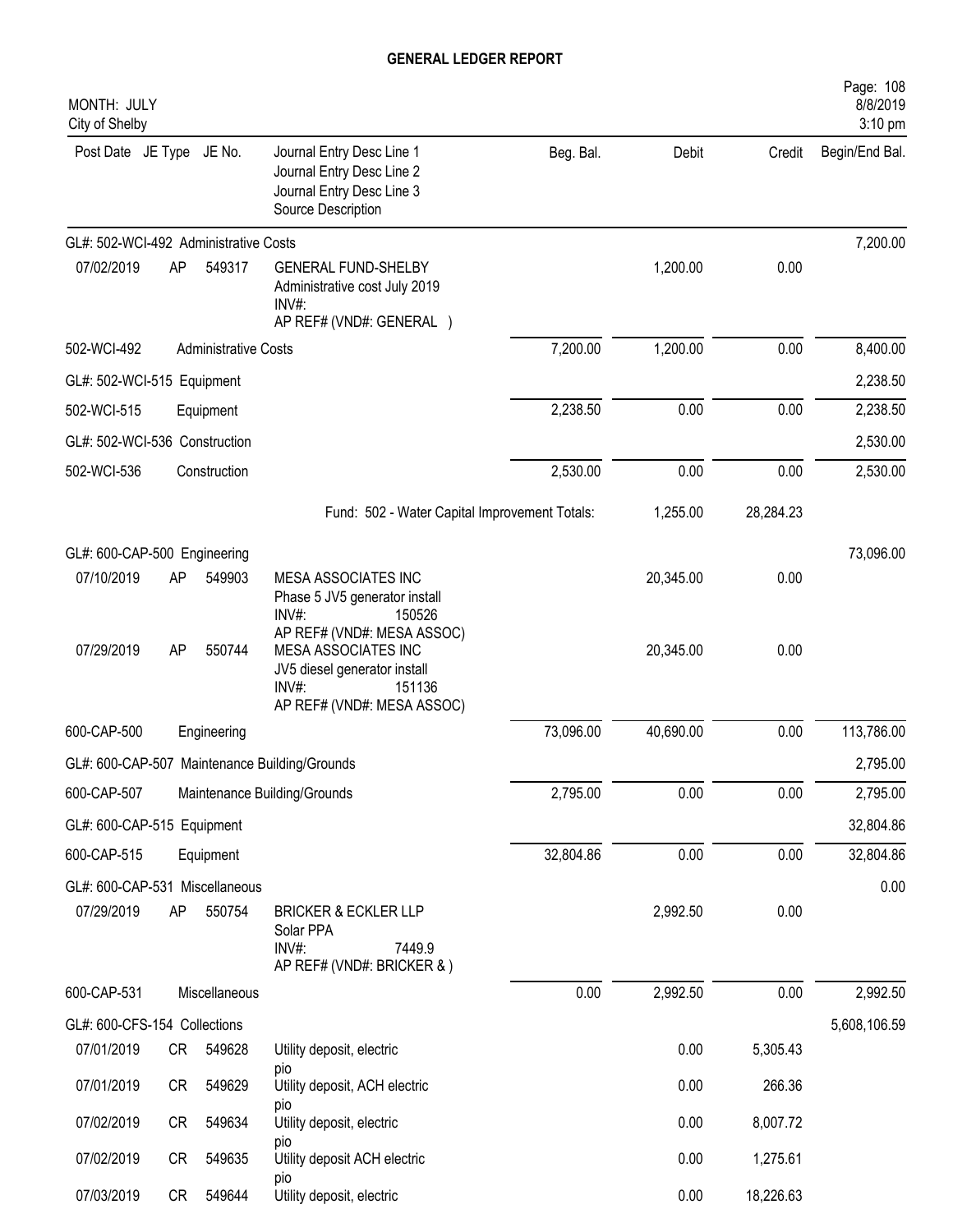| MONTH: JULY<br>City of Shelby |           |        |                                                                                                           |           |       |            | Page: 109<br>8/8/2019<br>3:10 pm |
|-------------------------------|-----------|--------|-----------------------------------------------------------------------------------------------------------|-----------|-------|------------|----------------------------------|
| Post Date JE Type JE No.      |           |        | Journal Entry Desc Line 1<br>Journal Entry Desc Line 2<br>Journal Entry Desc Line 3<br>Source Description | Beg. Bal. | Debit | Credit     | Begin/End Bal.                   |
| GL#: 600-CFS-154 Collections  |           |        |                                                                                                           |           |       |            | 5,608,106.59                     |
| 07/03/2019                    | CR        | 549645 | pio<br>Utility deposit, ACH electric                                                                      |           | 0.00  | 1,270.34   |                                  |
| 07/08/2019                    | <b>CR</b> | 549962 | pio<br>Utility deposit, electric                                                                          |           | 0.00  | 32,591.87  |                                  |
| 07/08/2019                    | CR        | 549963 | pio<br>Utility deposit, ACH electric                                                                      |           | 0.00  | 399.98     |                                  |
| 07/09/2019                    | CR        | 549969 | pio<br>Utility deposit, electric                                                                          |           | 0.00  | 33,674.92  |                                  |
| 07/09/2019                    | CR        | 549970 | pio<br>Utility deposit, ACH electric                                                                      |           | 0.00  | 16,354.49  |                                  |
| 07/11/2019                    | <b>CR</b> | 549977 | pio<br>Utility deposit, electric                                                                          |           | 0.00  | 214,387.43 |                                  |
| 07/11/2019                    | <b>CR</b> | 549978 | pio<br>Utility deposit, electric                                                                          |           | 0.00  | 23,930.32  |                                  |
| 07/11/2019                    | <b>CR</b> | 549979 | pio<br>Utility deposit, ACH electric                                                                      |           | 0.00  | 99,211.86  |                                  |
| 07/12/2019                    | CR        | 549986 | pio<br>Utility deposit, Electric                                                                          |           | 0.00  | 75,059.14  |                                  |
| 07/12/2019                    | CR        | 549987 | pio<br>Utility deposit, ACH electric                                                                      |           | 0.00  | 606.38     |                                  |
| 07/15/2019                    | CR        | 550325 | pio<br>Utility depsoit, electric                                                                          |           | 0.00  | 43,962.57  |                                  |
| 07/15/2019                    | <b>CR</b> | 550326 | pio<br>Utility deposit, ACH electric                                                                      |           | 0.00  | 1,637.64   |                                  |
| 07/16/2019                    | <b>CR</b> | 550333 | pio<br>Utility deposit, electric                                                                          |           | 0.00  | 189,409.47 |                                  |
| 07/16/2019                    | <b>CR</b> | 550334 | pio<br>Utility deposit, ACH electric                                                                      |           | 0.00  | 4,136.94   |                                  |
| 07/17/2019                    | CR        | 550339 | pio<br>Utility deposit, electric                                                                          |           | 0.00  | 18,577.81  |                                  |
| 07/17/2019                    | CR        | 550340 | pio<br>Utility deposit, ACH electric                                                                      |           | 0.00  | 2,168.65   |                                  |
| 07/18/2019                    | CR        | 550343 | pio<br>Utility deposit, electric                                                                          |           | 0.00  | 4,001.55   |                                  |
| 07/18/2019                    | CR        | 550344 | pio<br>Utility deposit, ACH electric                                                                      |           | 0.00  | 3,383.40   |                                  |
| 07/19/2019                    | CR        | 550391 | pio<br>Utility deposit, electric                                                                          |           | 0.00  | 3,902.50   |                                  |
| 07/19/2019                    | CR        | 550392 | pio<br>Utility deposit, ACH electric                                                                      |           | 0.00  | 1,336.80   |                                  |
| 07/22/2019                    | CR        | 550587 | pio<br>Utility deposit, electric                                                                          |           | 0.00  | 5,025.92   |                                  |
| 07/22/2019                    | CR        | 550588 | pio<br>Utility deposit, ACH electric                                                                      |           | 0.00  | 507.33     |                                  |
| 07/23/2019                    | CR        | 550592 | pio<br>Utility deposit, electric                                                                          |           | 0.00  | 2,618.42   |                                  |
| 07/23/2019                    | CR        | 550593 | pio<br>Utility deposit, ACH electric                                                                      |           | 0.00  | 2,382.68   |                                  |
| 07/24/2019                    | CR        | 550601 | pio<br>Utility deposit, electric                                                                          |           | 0.00  | 863.48     |                                  |
|                               |           |        | pio                                                                                                       |           |       |            |                                  |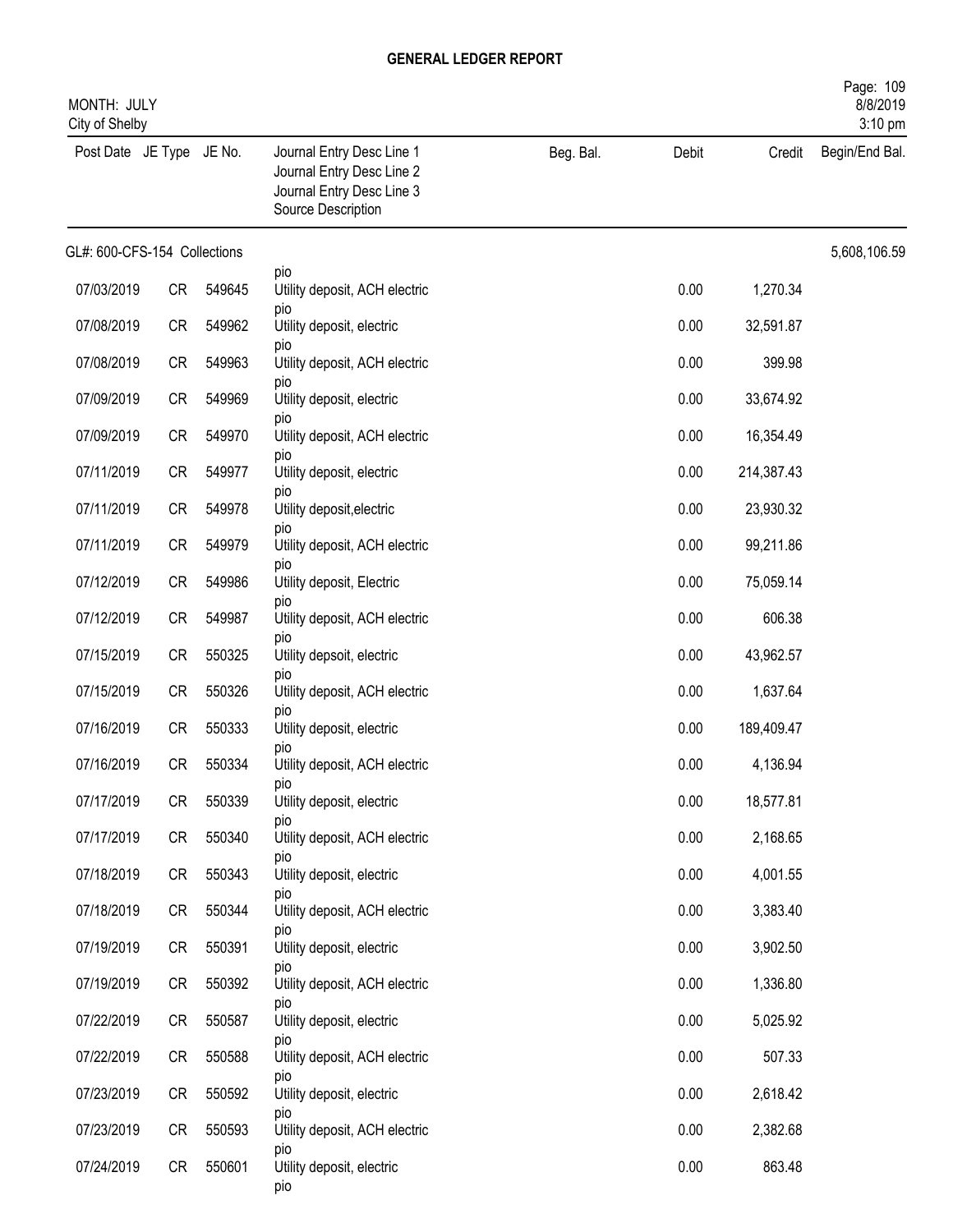| MONTH: JULY<br>City of Shelby       |           |                    |                                                                                                           |              |       |            | Page: 110<br>8/8/2019<br>3:10 pm |
|-------------------------------------|-----------|--------------------|-----------------------------------------------------------------------------------------------------------|--------------|-------|------------|----------------------------------|
| Post Date JE Type JE No.            |           |                    | Journal Entry Desc Line 1<br>Journal Entry Desc Line 2<br>Journal Entry Desc Line 3<br>Source Description | Beg. Bal.    | Debit | Credit     | Begin/End Bal.                   |
| GL#: 600-CFS-154 Collections        |           |                    |                                                                                                           |              |       |            | 5,608,106.59                     |
| 07/24/2019                          | CR        | 550602             | Utility deposit, ACH electric<br>pio                                                                      |              | 0.00  | 138.00     |                                  |
| 07/25/2019                          | <b>CR</b> | 550607             | Utility deposit, electric                                                                                 |              | 0.00  | 2,041.92   |                                  |
| 07/26/2019                          | <b>CR</b> | 550680             | pio<br>Utility deposit, electric                                                                          |              | 0.00  | 1,533.61   |                                  |
| 07/26/2019                          | <b>CR</b> | 550681             | pio<br>Utility deposit, ACH electric                                                                      |              | 0.00  | 198.00     |                                  |
| 07/29/2019                          | <b>CR</b> | 550929             | pio<br>Utility deposit, electric                                                                          |              | 0.00  | 2,783.31   |                                  |
| 07/30/2019                          | <b>CR</b> | 550931             | pio<br>Utility depoist, electric                                                                          |              | 0.00  | 3,311.34   |                                  |
| 07/30/2019                          | <b>CR</b> | 550932             | pio<br>Utility deposit, ACH electric                                                                      |              | 0.00  | 1,920.48   |                                  |
| 07/31/2019                          | <b>CR</b> | 550938             | pio<br>Utility deposit, electric<br>pio                                                                   |              | 0.00  | 1,602.03   |                                  |
| 600-CFS-154                         |           | Collections        |                                                                                                           | 5,608,106.59 | 0.00  | 828,012.33 | 6,436,118.92                     |
| GL#: 600-CFS-161 Labor and Material |           |                    |                                                                                                           |              |       |            | 5,553.12                         |
| 07/02/2019                          | CR        | 549634             | Utility deposit, electric                                                                                 |              | 0.00  | 3,730.17   |                                  |
| 07/19/2019                          | <b>CR</b> | 550391             | pio<br>Utility deposit, electric<br>pio                                                                   |              | 0.00  | 1.00       |                                  |
| 600-CFS-161                         |           | Labor and Material |                                                                                                           | 5,553.12     | 0.00  | 3,731.17   | 9,284.29                         |
| GL#: 600-CFS-162 On & Off           |           |                    |                                                                                                           |              |       |            | 7,855.00                         |
| 07/01/2019                          |           | CR 549628          | Utility deposit, electric                                                                                 |              | 0.00  | 5.00       |                                  |
| 07/02/2019                          | <b>CR</b> | 549634             | pio<br>Utility deposit, electric<br>pio                                                                   |              | 0.00  | 25.00      |                                  |
| 07/03/2019                          | CR        | 549644             | Utility deposit, electric                                                                                 |              | 0.00  | 5.00       |                                  |
| 07/08/2019                          | CR        | 549962             | pio<br>Utility deposit, electric                                                                          |              | 0.00  | 15.00      |                                  |
| 07/09/2019                          | CR        | 549969             | pio<br>Utility deposit, electric                                                                          |              | 0.00  | 45.00      |                                  |
| 07/11/2019                          | CR        | 549977             | pio<br>Utility deposit, electric                                                                          |              | 0.00  | 100.00     |                                  |
| 07/11/2019                          | CR        | 549978             | pio<br>Utility deposit, electric                                                                          |              | 0.00  | 30.00      |                                  |
| 07/12/2019                          | CR        | 549986             | pio<br>Utility deposit, Electric                                                                          |              | 0.00  | 25.00      |                                  |
| 07/15/2019                          | CR        | 550325             | pio<br>Utility depsoit, electric                                                                          |              | 0.00  | 15.00      |                                  |
| 07/16/2019                          | CR        | 550333             | pio<br>Utility deposit, electric                                                                          |              | 0.00  | 45.00      |                                  |
| 07/17/2019                          | CR        | 550339             | pio<br>Utility deposit, electric                                                                          |              | 0.00  | 525.00     |                                  |
| 07/18/2019                          | CR        | 550343             | pio<br>Utility deposit, electric<br>pio                                                                   |              | 0.00  | 450.00     |                                  |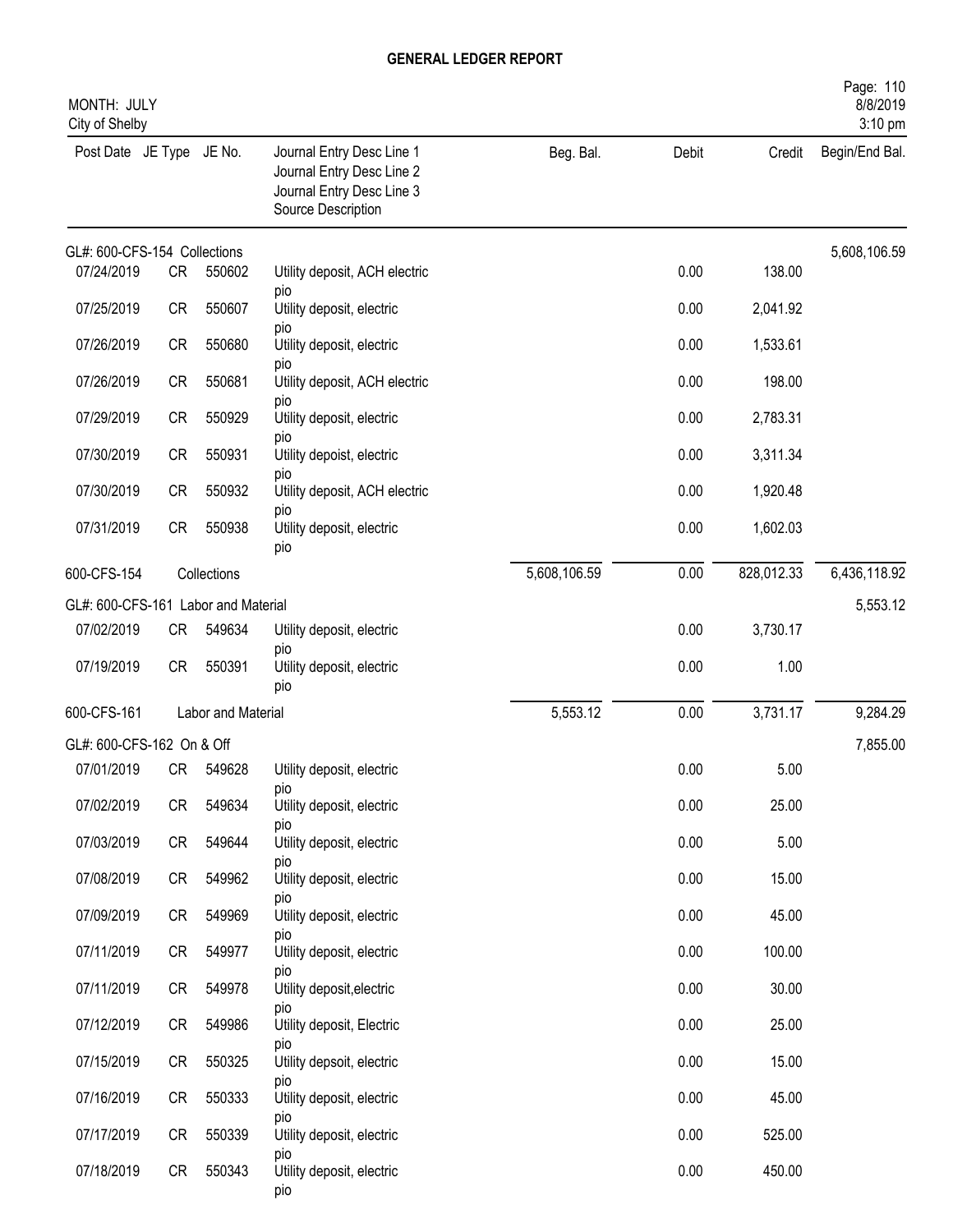| MONTH: JULY<br>City of Shelby    |           |                        |                                                                                                                   |           |          |          | Page: 111<br>8/8/2019<br>3:10 pm |
|----------------------------------|-----------|------------------------|-------------------------------------------------------------------------------------------------------------------|-----------|----------|----------|----------------------------------|
| Post Date JE Type JE No.         |           |                        | Journal Entry Desc Line 1<br>Journal Entry Desc Line 2<br>Journal Entry Desc Line 3<br>Source Description         | Beg. Bal. | Debit    | Credit   | Begin/End Bal.                   |
| GL#: 600-CFS-162 On & Off        |           |                        |                                                                                                                   |           |          |          | 7,855.00                         |
| 07/19/2019                       | CR        | 550391                 | Utility deposit, electric<br>pio                                                                                  |           | 0.00     | 65.00    |                                  |
| 07/22/2019                       | <b>CR</b> | 550587                 | Utility deposit, electric                                                                                         |           | 0.00     | 125.00   |                                  |
| 07/23/2019                       | <b>CR</b> | 550592                 | pio<br>Utility deposit, electric                                                                                  |           | 0.00     | 55.00    |                                  |
| 07/24/2019                       | <b>CR</b> | 550601                 | pio<br>Utility deposit, electric                                                                                  |           | 0.00     | 10.00    |                                  |
| 07/26/2019                       | <b>CR</b> | 550680                 | pio<br>Utility deposit, electric<br>pio                                                                           |           | 0.00     | 20.00    |                                  |
| 07/29/2019                       | <b>CR</b> | 550929                 | Utility deposit, electric                                                                                         |           | 0.00     | 10.00    |                                  |
| 07/30/2019                       | <b>CR</b> | 550931                 | pio<br>Utility depoist, electric                                                                                  |           | 0.00     | 100.00   |                                  |
| 07/31/2019                       | CR        | 550938                 | pio<br>Utility deposit, electric<br>pio                                                                           |           | 0.00     | 10.00    |                                  |
| 600-CFS-162                      |           | On & Off               |                                                                                                                   | 7,855.00  | 0.00     | 1,680.00 | 9,535.00                         |
|                                  |           |                        | GL#: 600-CPO-507 Maintenance Building/Grounds                                                                     |           |          |          | 71.92                            |
| 600-CPO-507                      |           |                        | Maintenance Building/Grounds                                                                                      | 71.92     | 0.00     | 0.00     | 71.92                            |
|                                  |           |                        | GL#: 600-CPO-530 Office Equipment/Furn/Fixtures                                                                   |           |          |          | 2,276.10                         |
| 600-CPO-530                      |           |                        | Office Equipment/Furn/Fixtures                                                                                    | 2,276.10  | 0.00     | 0.00     | 2,276.10                         |
| GL#: 600-DCP-515 Equipment       |           |                        |                                                                                                                   |           |          |          | 7,972.00                         |
| 600-DCP-515                      |           | Equipment              |                                                                                                                   | 7,972.00  | 0.00     | 0.00     | 7,972.00                         |
|                                  |           |                        | GL#: 600-DCP-521 Meters and Related Supplies                                                                      |           |          |          | 7,000.00                         |
| 600-DCP-521                      |           |                        | Meters and Related Supplies                                                                                       | 7,000.00  | 0.00     | 0.00     | 7,000.00                         |
| GL#: 600-DCP-539 Traffic Signals |           |                        |                                                                                                                   |           |          |          | 1,542.50                         |
| 07/25/2019                       | AP        | 550619                 | RICHLAND ENGINEERING LIMITED<br>Smiley/Gamble intersection pro<br>INV#:<br>119017-3<br>AP REF# (VND#: RICH ENGIN) |           | 2,026.00 | 0.00     |                                  |
| 600-DCP-539                      |           | <b>Traffic Signals</b> |                                                                                                                   | 1,542.50  | 2,026.00 | 0.00     | 3,568.50                         |
| GL#: 600-DCP-553 Street Lighting |           |                        |                                                                                                                   |           |          |          | 5,999.40                         |
| 600-DCP-553                      |           | <b>Street Lighting</b> |                                                                                                                   | 5,999.40  | 0.00     | 0.00     | 5,999.40                         |
| GL#: 600-DCP-572 System Upgrades |           |                        |                                                                                                                   |           |          |          | 7,376.54                         |
| 07/18/2019                       | AP        | 550289                 | MHS INDUSTRIAL SUPPLY<br>Green parking lot paint<br>INV#:<br><b>INV11469</b>                                      |           | 204.72   | 0.00     |                                  |
| 07/29/2019                       | AP        | 550748                 | AP REF# (VND#: MHS IND SU)<br>MHS INDUSTRIAL SUPPLY<br>Electric vehicle charging<br><b>INV11769</b><br>INV#:      |           | 42.33    | 0.00     |                                  |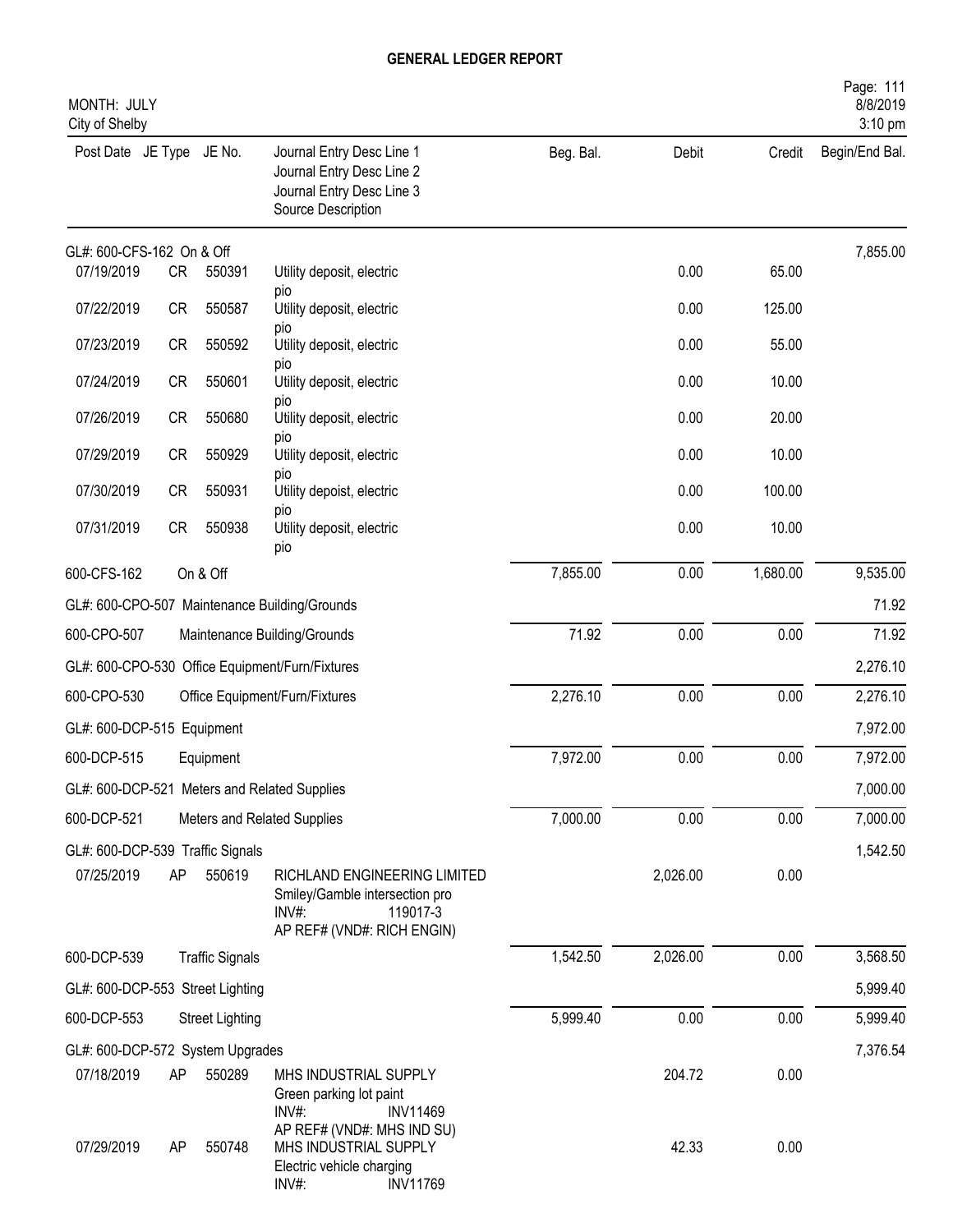| MONTH: JULY<br>City of Shelby                  |             |                     |                                                                                                                          |            |           |        | Page: 112<br>8/8/2019<br>3:10 pm |
|------------------------------------------------|-------------|---------------------|--------------------------------------------------------------------------------------------------------------------------|------------|-----------|--------|----------------------------------|
| Post Date JE Type JE No.                       |             |                     | Journal Entry Desc Line 1<br>Journal Entry Desc Line 2<br>Journal Entry Desc Line 3<br>Source Description                | Beg. Bal.  | Debit     | Credit | Begin/End Bal.                   |
| GL#: 600-DCP-572 System Upgrades               |             |                     | AP REF# (VND#: MHS IND SU)                                                                                               |            |           |        | 7,376.54                         |
| 600-DCP-572                                    |             | System Upgrades     |                                                                                                                          | 7,376.54   | 247.05    | 0.00   | 7,623.59                         |
| GL#: 600-DCP-582 SCADA System                  |             |                     |                                                                                                                          |            |           |        | 957.50                           |
| 600-DCP-582                                    |             | <b>SCADA System</b> |                                                                                                                          | 957.50     | 0.00      | 0.00   | 957.50                           |
| GL#: 600-DIS-400 Wages                         |             |                     |                                                                                                                          |            |           |        | 193,437.96                       |
| 07/10/2019                                     | AP          | 549687              | <b>CITY PAYROLL FUND</b><br>Wages 6/23/19-7/6/19<br>$INV#$ :                                                             |            | 14,284.29 | 0.00   |                                  |
| 07/24/2019                                     | AP          | 550450              | AP REF# (VND#: CITY PAYRO)<br><b>CITY PAYROLL FUND</b><br>Wages 7/7/19-7/20/19<br>$INV#$ :<br>AP REF# (VND#: CITY PAYRO) |            | 14,169.05 | 0.00   |                                  |
| 600-DIS-400                                    | Wages       |                     |                                                                                                                          | 193,437.96 | 28,453.34 | 0.00   | 221,891.30                       |
|                                                |             |                     | GL#: 600-DIS-415 Public Employees Retire.System                                                                          |            |           |        | 24,472.92                        |
| 07/05/2019                                     | AP          | 549598              | OH PUBLIC EMPLOYEES RETIREMENT<br>Employer portion 5/26/19-<br>INV#                                                      |            | 3,946.46  | 0.00   |                                  |
| 07/29/2019                                     | AP          | 550752              | AP REF# (VND#: OPERS<br>OH PUBLIC EMPLOYEES RETIREMENT<br>Employer portion 6/23/19-<br>INV#:<br>AP REF# (VND#: OPERS     |            | 3,980.03  | 0.00   |                                  |
| 600-DIS-415                                    |             |                     | Public Employees Retire.System                                                                                           | 24,472.92  | 7,926.49  | 0.00   | 32,399.41                        |
| GL#: 600-DIS-417 FICA                          |             |                     |                                                                                                                          |            |           |        | 2,760.14                         |
| 07/10/2019                                     | AP          | 549689              | PAYROLL FUND<br>FICA 6/23/19-7/6/19<br>INV#:                                                                             |            | 207.13    | 0.00   |                                  |
| 07/24/2019                                     | AP          | 550452              | AP REF# (VND#: PAYROLL FU)<br>PAYROLL FUND<br>FICA 7/7/19-7/20/19<br>$INV#$ :                                            |            | 205.45    | 0.00   |                                  |
|                                                |             |                     | AP REF# (VND#: PAYROLL FU)                                                                                               |            |           |        |                                  |
| 600-DIS-417                                    | <b>FICA</b> |                     |                                                                                                                          | 2,760.14   | 412.58    | 0.00   | 3,172.72                         |
| GL#: 600-DIS-418 Hospitalization<br>07/02/2019 | AP          | 549401              | <b>US BANK ICS</b><br>acct 19-OME095<br>INV#:                                                                            |            | 8,978.93  | 0.00   | 48,983.25                        |
|                                                |             |                     | AP REF# (VND#: US BANK IC)                                                                                               |            |           |        |                                  |
| 600-DIS-418                                    |             | Hospitalization     |                                                                                                                          | 48,983.25  | 8,978.93  | 0.00   | 57,962.18                        |
| GL#: 600-DIS-419 Life Insurance                |             |                     |                                                                                                                          |            |           |        | 446.40                           |
| 07/02/2019                                     | AP          | 549399              | AMERICAN UNITED LIFE INS CO                                                                                              |            | 80.40     | 0.00   |                                  |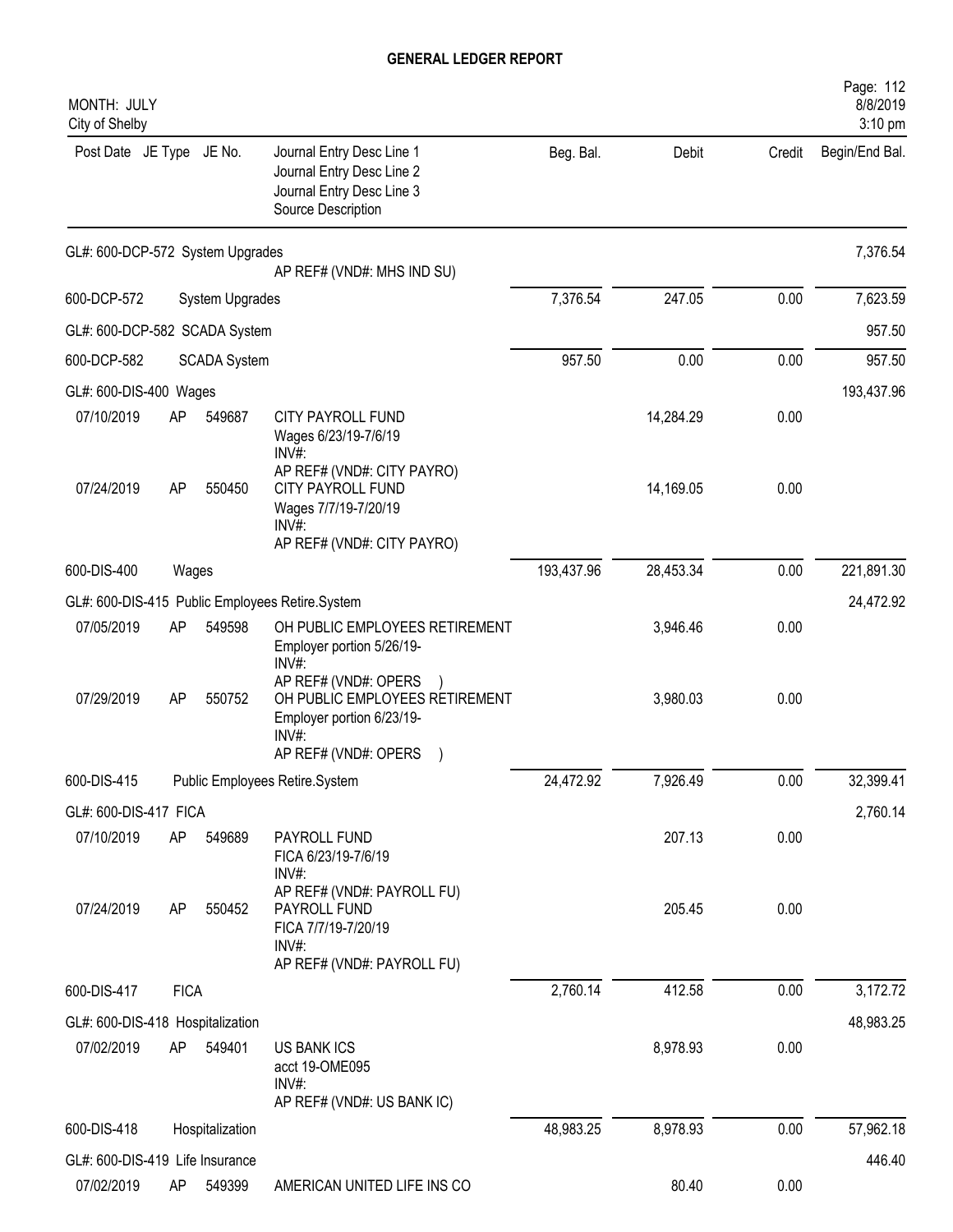| MONTH: JULY<br>City of Shelby         |    |                             |                                                                                                                        |           |          |        | Page: 113<br>8/8/2019<br>3:10 pm |
|---------------------------------------|----|-----------------------------|------------------------------------------------------------------------------------------------------------------------|-----------|----------|--------|----------------------------------|
| Post Date JE Type JE No.              |    |                             | Journal Entry Desc Line 1<br>Journal Entry Desc Line 2<br>Journal Entry Desc Line 3<br>Source Description              | Beg. Bal. | Debit    | Credit | Begin/End Bal.                   |
| GL#: 600-DIS-419 Life Insurance       |    |                             | Policy G 00608125-0002-000                                                                                             |           |          |        | 446.40                           |
|                                       |    |                             | $INV#$ :<br>AP REF# (VND#: AMERICAN U)                                                                                 |           |          |        |                                  |
| 600-DIS-419                           |    | Life Insurance              |                                                                                                                        | 446.40    | 80.40    | 0.00   | 526.80                           |
| GL#: 600-DIS-420 Workers Compensation |    |                             |                                                                                                                        |           |          |        | 4,262.11                         |
| 07/05/2019                            | AP | 549600                      | BUREAU OF WORKERS COMPENSATION<br>Policy 37005502<br>INV#:                                                             |           | 835.00   | 0.00   |                                  |
| 07/25/2019                            | AP | 550615                      | AP REF# (VND#: BWC<br>COMPMANAGEMENT, INC<br>2020 groug retro #6142<br>INV#:<br>1202158b<br>AP REF# (VND#: COMPMANAGE) |           | 213.00   | 0.00   |                                  |
| 600-DIS-420                           |    | <b>Workers Compensation</b> |                                                                                                                        | 4,262.11  | 1,048.00 | 0.00   | 5,310.11                         |
| GL#: 600-DIS-421                      |    | Unemployment                |                                                                                                                        |           |          |        | 0.00                             |
| 07/12/2019                            | AP | 550038                      | OHIO DEPT. OF JOB & FAMILY SER<br>employer # 0803787-00-9<br>$INV#$ :                                                  |           | 100.00   | 0.00   |                                  |
|                                       |    |                             | AP REF# (VND#: ODJFS                                                                                                   |           |          |        |                                  |
| 600-DIS-421                           |    | Unemployment                |                                                                                                                        | 0.00      | 100.00   | 0.00   | 100.00                           |
| GL#: 600-DIS-427                      |    | Water and Sewer             |                                                                                                                        |           |          |        | 301.53                           |
| 07/02/2019                            | AP | 549421                      | MUNICIPAL UTILITIES<br>40.225.1<br>INV#<br>AP REF# (VND#: MUNI UTILI)                                                  |           | 58.98    | 0.00   |                                  |
| 600-DIS-427                           |    | Water and Sewer             |                                                                                                                        | 301.53    | 58.98    | 0.00   | 360.51                           |
| GL#: 600-DIS-428 Telephone            |    |                             |                                                                                                                        |           |          |        | 2,037.73                         |
| 07/05/2019                            | AP | 549602                      | <b>CENTURYLINK</b><br>Acct 302298892<br>INV#:                                                                          |           | 325.96   | 0.00   |                                  |
| 07/25/2019                            | AP | 550617                      | AP REF# (VND#: CENTURY )<br>CHARTER COMM HOLDINGS LLC<br>acct 01075-321600202-1001<br>INV#:<br>321600202071619c        |           | 18.73    | 0.00   |                                  |
| 07/29/2019                            | AP | 550756                      | AP REF# (VND#: CHART COMM)<br><b>CENTURYLINK</b><br>Acct 302298892<br>INV#:<br>AP REF# (VND#: CENTURY )                |           | 336.29   | 0.00   |                                  |
| 600-DIS-428                           |    | Telephone                   |                                                                                                                        | 2,037.73  | 680.98   | 0.00   | 2,718.71                         |
| GL#: 600-DIS-429 Propane              |    |                             |                                                                                                                        |           |          |        | 207.00                           |
| 07/02/2019                            | AP | 549423                      | SHELBY CARRY OUT INC<br>Tow Motor propane 6/25/19<br>INV#:                                                             |           | 32.00    | 0.00   |                                  |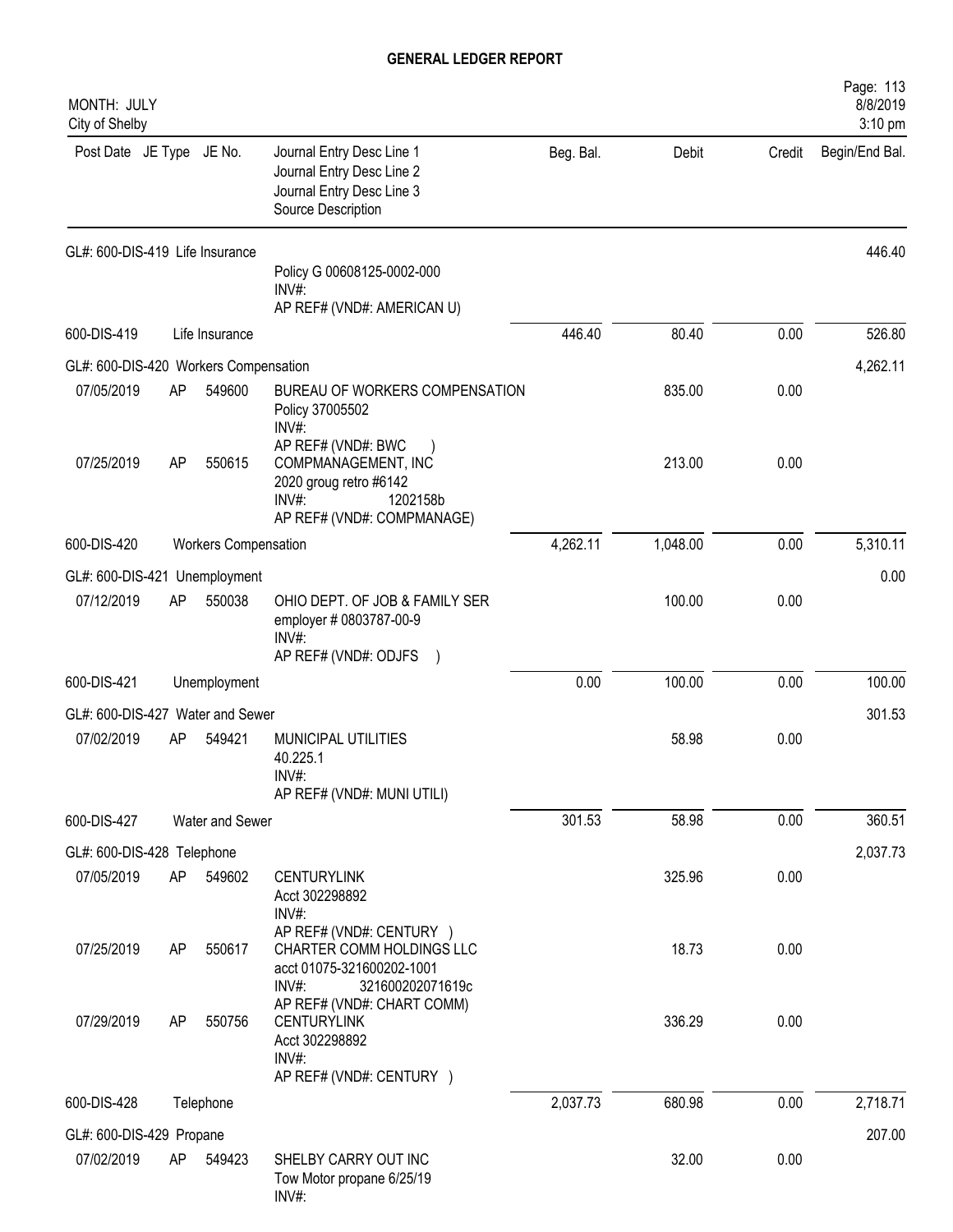| MONTH: JULY<br>City of Shelby          |    |                       |                                                                                                                                               |           |        |        | Page: 114<br>8/8/2019<br>3:10 pm |
|----------------------------------------|----|-----------------------|-----------------------------------------------------------------------------------------------------------------------------------------------|-----------|--------|--------|----------------------------------|
| Post Date JE Type JE No.               |    |                       | Journal Entry Desc Line 1<br>Journal Entry Desc Line 2<br>Journal Entry Desc Line 3<br>Source Description                                     | Beg. Bal. | Debit  | Credit | Begin/End Bal.                   |
| GL#: 600-DIS-429 Propane               |    |                       | AP REF# (VND#: SHELBY CAR)                                                                                                                    |           |        |        | 207.00                           |
| 600-DIS-429                            |    | Propane               |                                                                                                                                               | 207.00    | 32.00  | 0.00   | 239.00                           |
|                                        |    |                       | GL#: 600-DIS-471 Education, Mtgs. & Related Exp.                                                                                              |           |        |        | 3,790.00                         |
| 600-DIS-471                            |    |                       | Education, Mtgs. & Related Exp.                                                                                                               | 3,790.00  | 0.00   | 0.00   | 3,790.00                         |
| GL#: 600-DIS-472 Supplies              |    |                       |                                                                                                                                               |           |        |        | 1,219.06                         |
| 07/12/2019                             | AP | 550044                | DAS HARDWARE LLC<br>Line dept June 2019<br>INV#:                                                                                              |           | 304.37 | 0.00   |                                  |
| 07/12/2019                             | AP | 550048                | AP REF# (VND#: DAS HARDWA)<br>MHS INDUSTRIAL SUPPLY<br><b>IB Profen</b><br>INV#:<br><b>INV11441</b>                                           |           | 12.18  | 0.00   |                                  |
| 07/12/2019                             | AP | 550050                | AP REF# (VND#: MHS IND SU)<br>AKRON COTTON PRODUCTS, INC.<br><b>Huck Towels</b><br>30056<br>$INV#$ :                                          |           | 346.00 | 0.00   |                                  |
| 07/29/2019                             | AP | 550748                | AP REF# (VND#: AKRON COTT)<br>MHS INDUSTRIAL SUPPLY<br>Electric vehicle charging<br>$INV#$ :<br><b>INV11769</b><br>AP REF# (VND#: MHS IND SU) |           | 10.42  | 0.00   |                                  |
| 600-DIS-472                            |    | Supplies              |                                                                                                                                               | 1,219.06  | 672.97 | 0.00   | 1,892.03                         |
| GL#: 600-DIS-473 Office Supplies       |    |                       |                                                                                                                                               |           |        |        | 28.60                            |
| 600-DIS-473                            |    | Office Supplies       |                                                                                                                                               | 28.60     | 0.00   | 0.00   | 28.60                            |
| GL#: 600-DIS-484 Fuel, Autos-Equipment |    |                       |                                                                                                                                               |           |        |        | 7,428.61                         |
| 07/10/2019                             | AP | 549897                | COLE DISTRIBUTING INC.<br>Fuel June 2019<br>INV#:<br>AP REF# (VND#: COLE DISTR)                                                               |           | 900.00 | 0.00   |                                  |
| 600-DIS-484                            |    | Fuel, Autos-Equipment |                                                                                                                                               | 7,428.61  | 900.00 | 0.00   | 8,328.61                         |
| GL#: 600-DIS-485 Maintenance, Autos    |    |                       |                                                                                                                                               |           |        |        | 1,682.30                         |
| 07/02/2019                             | AP | 549383                | GLENS SURPLUS SALES, INC.<br>jack<br>INV#:<br>7784                                                                                            |           | 79.98  | 0.00   |                                  |
| 07/18/2019                             | AP | 550297                | AP REF# (VND#: GLENS SUR)<br>ADVANCE AUTO PARTS<br>Trailer wire<br>INV#:<br>8191<br>AP REF# (VND#: ADVANCE AU)                                |           | 19.37  | 0.00   |                                  |
| 600-DIS-485                            |    | Maintenance, Autos    |                                                                                                                                               | 1,682.30  | 99.35  | 0.00   | 1,781.65                         |
| GL#: 600-DIS-486 Maintenance Equipment |    |                       |                                                                                                                                               |           |        |        | 12,117.52                        |
| 07/02/2019                             | AP | 549381                | 7LSI LLC<br>Time block                                                                                                                        |           | 170.00 | 0.00   |                                  |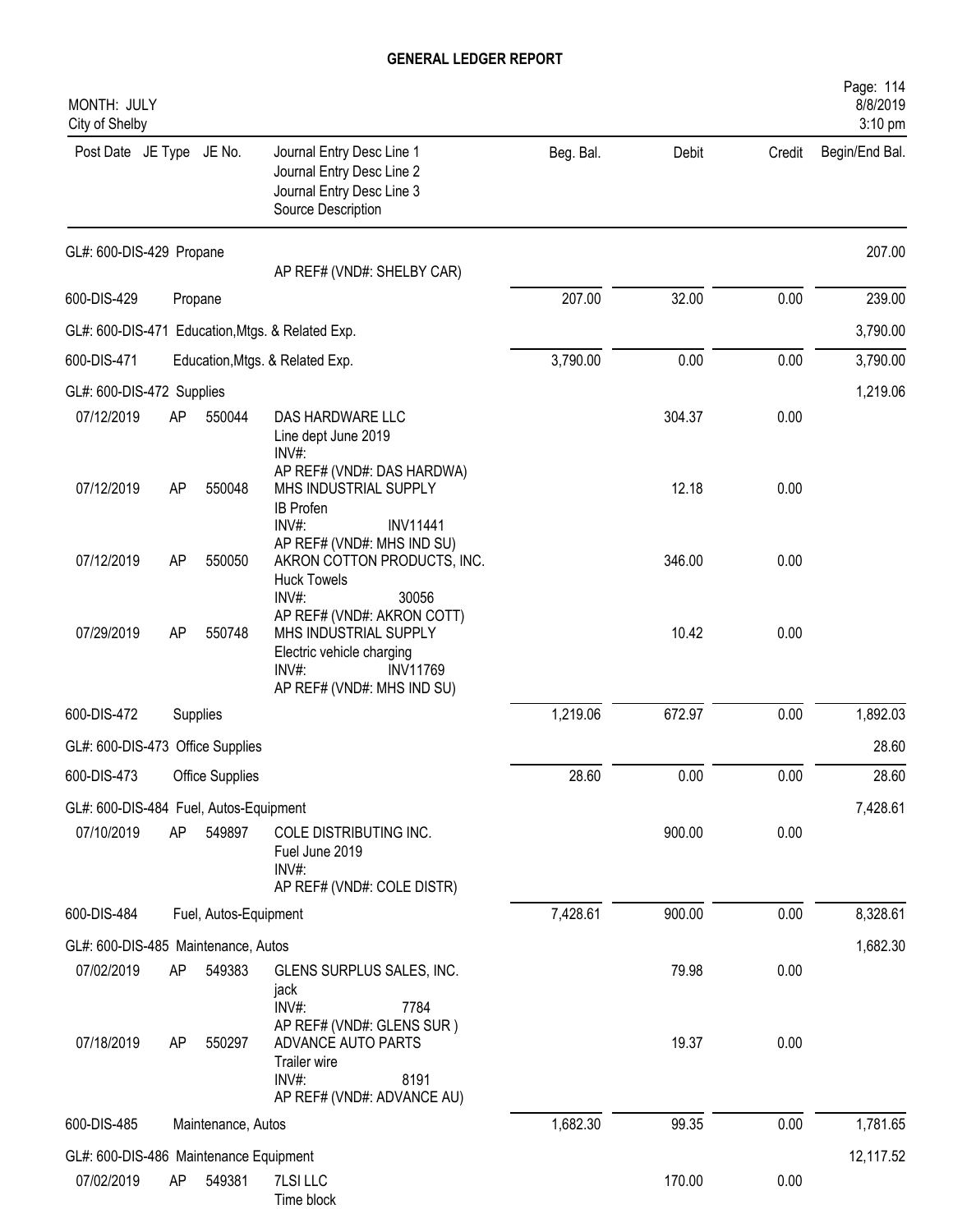| MONTH: JULY<br>City of Shelby                 |                              |                                                                                                           |            |           |        | Page: 115<br>8/8/2019<br>3:10 pm |
|-----------------------------------------------|------------------------------|-----------------------------------------------------------------------------------------------------------|------------|-----------|--------|----------------------------------|
| Post Date JE Type JE No.                      |                              | Journal Entry Desc Line 1<br>Journal Entry Desc Line 2<br>Journal Entry Desc Line 3<br>Source Description | Beg. Bal.  | Debit     | Credit | Begin/End Bal.                   |
| GL#: 600-DIS-486 Maintenance Equipment        | $INV#$ :                     | 2019-2024b<br>AP REF# (VND#: 7LSI LLC)                                                                    |            |           |        | 12,117.52                        |
| 600-DIS-486                                   | Maintenance Equipment        |                                                                                                           | 12,117.52  | 170.00    | 0.00   | 12,287.52                        |
| GL#: 600-DIS-500 Engineering                  |                              |                                                                                                           |            |           |        | 2,358.34                         |
| 07/10/2019<br>AP                              | 549883<br>$INV#$ :           | F. E. KROCKA AND ASSOC. INC.<br>Contract engineering services<br>40871b<br>AP REF# (VND#: KROCKA/F.E)     |            | 277.78    | 0.00   |                                  |
| 600-DIS-500<br>Engineering                    |                              |                                                                                                           | 2,358.34   | 277.78    | 0.00   | 2,636.12                         |
| GL#: 600-DIS-507 Maintenance Building/Grounds |                              |                                                                                                           |            |           |        | 1,232.32                         |
| 600-DIS-507                                   | Maintenance Building/Grounds |                                                                                                           | 1,232.32   | 0.00      | 0.00   | 1,232.32                         |
| GL#: 600-DIS-510 Clothing Allowance           |                              |                                                                                                           |            |           |        | 58.86                            |
| 600-DIS-510                                   | <b>Clothing Allowance</b>    |                                                                                                           | 58.86      | 0.00      | 0.00   | 58.86                            |
| GL#: 600-DIS-512 Tree trimming/removal        |                              |                                                                                                           |            |           |        | 18,304.00                        |
| 07/12/2019<br>AP                              | 550046<br>$INV#$ :           | OBERLANDERS TREE & LANDSCAPE<br>June tree work<br>44238<br>AP REF# (VND#: OBERLANDER)                     |            | 12,839.01 | 0.00   |                                  |
| 600-DIS-512                                   | Tree trimming/removal        |                                                                                                           | 18,304.00  | 12,839.01 | 0.00   | 31,143.01                        |
| GL#: 600-DIS-515 Equipment                    |                              |                                                                                                           |            |           |        | 3,962.52                         |
| 07/02/2019<br>AP 549407                       | INV#:                        | POWER LINE SUPPLY CO<br>Die insert Y46 series pair<br>56375716<br>AP REF# (VND#: POWER LINE)              |            | 336.32    | 0.00   |                                  |
| 600-DIS-515<br>Equipment                      |                              |                                                                                                           | 3,962.52   | 336.32    | 0.00   | 4,298.84                         |
| GL#: 600-DIS-521 Meters and Related Supplies  |                              |                                                                                                           |            |           |        | 6,575.12                         |
| 600-DIS-521                                   | Meters and Related Supplies  |                                                                                                           | 6,575.12   | 0.00      | 0.00   | 6,575.12                         |
| GL#: 600-DIS-529 Small tools and equipment    |                              |                                                                                                           |            |           |        | 6,039.54                         |
| 600-DIS-529                                   | Small tools and equipment    |                                                                                                           | 6,039.54   | 0.00      | 0.00   | 6,039.54                         |
| GL#: 600-DIS-531 Miscellaneous                |                              |                                                                                                           |            |           |        | 182,689.84                       |
| 07/18/2019<br>AP                              | 550360<br>$INV#$ :           | LINEJUNK.COM<br>A Lineman job posting, 1 month<br>1039<br>AP REF# (VND#: LINEJUNK)                        |            | 300.00    | 0.00   |                                  |
| 600-DIS-531                                   | Miscellaneous                |                                                                                                           | 182,689.84 | 300.00    | 0.00   | 182,989.84                       |
| GL#: 600-DIS-539 Traffic Signals              |                              |                                                                                                           |            |           |        | 7,876.41                         |
| 07/10/2019<br>AP                              | 549905                       | <b>VERIZON WIRELESS</b><br>machine 2 machine                                                              |            | 10.07     | 0.00   |                                  |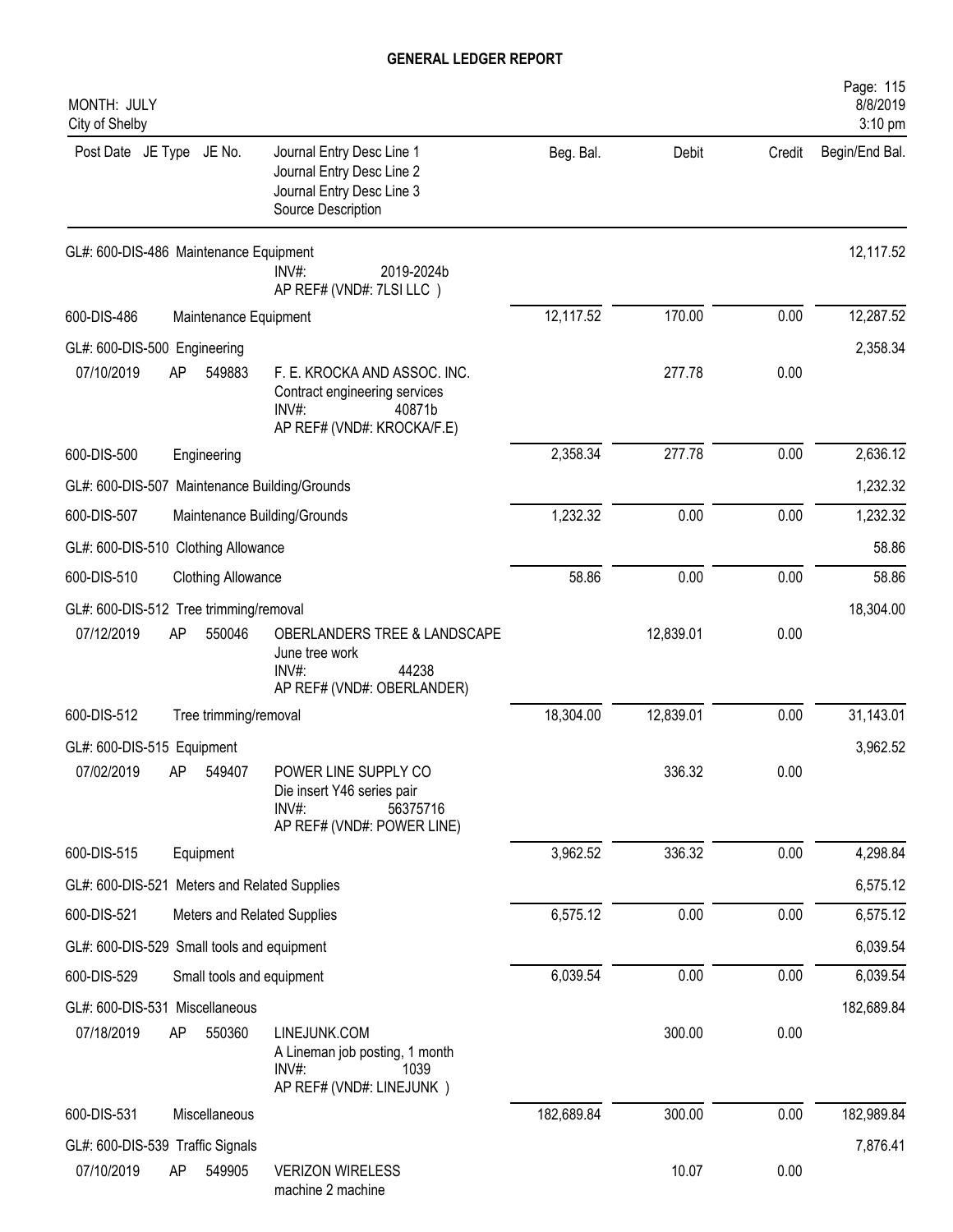| MONTH: JULY<br>City of Shelby             |           |                          |                                                                                                                 |           |          |        | Page: 116<br>8/8/2019<br>3:10 pm |
|-------------------------------------------|-----------|--------------------------|-----------------------------------------------------------------------------------------------------------------|-----------|----------|--------|----------------------------------|
| Post Date JE Type JE No.                  |           |                          | Journal Entry Desc Line 1<br>Journal Entry Desc Line 2<br>Journal Entry Desc Line 3<br>Source Description       | Beg. Bal. | Debit    | Credit | Begin/End Bal.                   |
| GL#: 600-DIS-539 Traffic Signals          |           |                          | INV#:<br>9832811972<br>AP REF# (VND#: VERIZON WI)                                                               |           |          |        | 7,876.41                         |
| 600-DIS-539                               |           | <b>Traffic Signals</b>   |                                                                                                                 | 7,876.41  | 10.07    | 0.00   | 7,886.48                         |
| GL#: 600-DIS-542 Utility Poles            |           |                          |                                                                                                                 |           |          |        | 24,995.00                        |
| 600-DIS-542                               |           | <b>Utility Poles</b>     |                                                                                                                 | 24,995.00 | 0.00     | 0.00   | 24,995.00                        |
| GL#: 600-DIS-543 Maintenance substation   |           |                          |                                                                                                                 |           |          |        | 3,250.00                         |
| 07/02/2019                                | AP        | 549411                   | TAYLOR TELE COMMUNICATIONS INC<br>Assess tornado damage<br>$INV#$ :<br>80492<br>AP REF# (VND#: TAYLOR TEL)      |           | 1,350.00 | 0.00   |                                  |
| 600-DIS-543                               |           | Maintenance substation   |                                                                                                                 | 3,250.00  | 1,350.00 | 0.00   | 4,600.00                         |
|                                           |           |                          | GL#: 600-DIS-550 Overhead distribution supplies                                                                 |           |          |        | 15,962.62                        |
| 07/02/2019                                | AP        | 549405                   | ANIXTER INC.<br>Vinyl electric tape<br>INV#:<br>4283105-00<br>AP REF# (VND#: ANIXTER IN)                        |           | 1,170.00 | 0.00   |                                  |
| 07/29/2019                                | <b>AP</b> | 550750                   | ANIXTER INC.<br>hard hat ratchet sus white<br>$INV#$ :<br>4278769-00<br>AP REF# (VND#: ANIXTER IN)              |           | 40.00    | 0.00   |                                  |
| 600-DIS-550                               |           |                          | Overhead distribution supplies                                                                                  | 15,962.62 | 1,210.00 | 0.00   | 17,172.62                        |
|                                           |           |                          | GL#: 600-DIS-551 Underground Distrib. Supplies                                                                  |           |          |        | 3,842.01                         |
| 07/18/2019                                | AP        | 550291                   | <b>GRAYBAR ELECTRIC CO.</b><br>Multi Vapor ED28 HOR CLR<br>$INV#$ :<br>9311087061<br>AP REF# (VND#: GRAYBAR EL) |           | 205.44   | 0.00   |                                  |
| 07/29/2019                                | AP        | 550746                   | <b>GRAYBAR ELECTRIC CO.</b><br>Car Charger<br>INV#:<br>9310607650<br>AP REF# (VND#: GRAYBAR EL)                 |           | 37.89    | 0.00   |                                  |
| 600-DIS-551                               |           |                          | Underground Distrib. Supplies                                                                                   | 3,842.01  | 243.33   | 0.00   | 4,085.34                         |
| GL#: 600-DIS-552 Transformers, Pole Mount |           |                          |                                                                                                                 |           |          |        | 13,835.00                        |
| 600-DIS-552                               |           | Transformers, Pole Mount |                                                                                                                 | 13,835.00 | 0.00     | 0.00   | 13,835.00                        |
| GL#: 600-DIS-554 Security Lighting        |           |                          |                                                                                                                 |           |          |        | 3,283.75                         |
| 600-DIS-554                               |           | Security Lighting        |                                                                                                                 | 3,283.75  | 0.00     | 0.00   | 3,283.75                         |
| GL#: 600-DIS-575 Safety Related           |           |                          |                                                                                                                 |           |          |        | 7,092.59                         |
| 600-DIS-575                               |           | Safety Related           |                                                                                                                 | 7,092.59  | 0.00     | 0.00   | 7,092.59                         |
| GL#: 600-MFG-400 Wages<br>07/10/2019      | AP        | 549687                   | CITY PAYROLL FUND<br>Wages 6/23/19-7/6/19                                                                       |           | 4,641.18 | 0.00   | 67,567.85                        |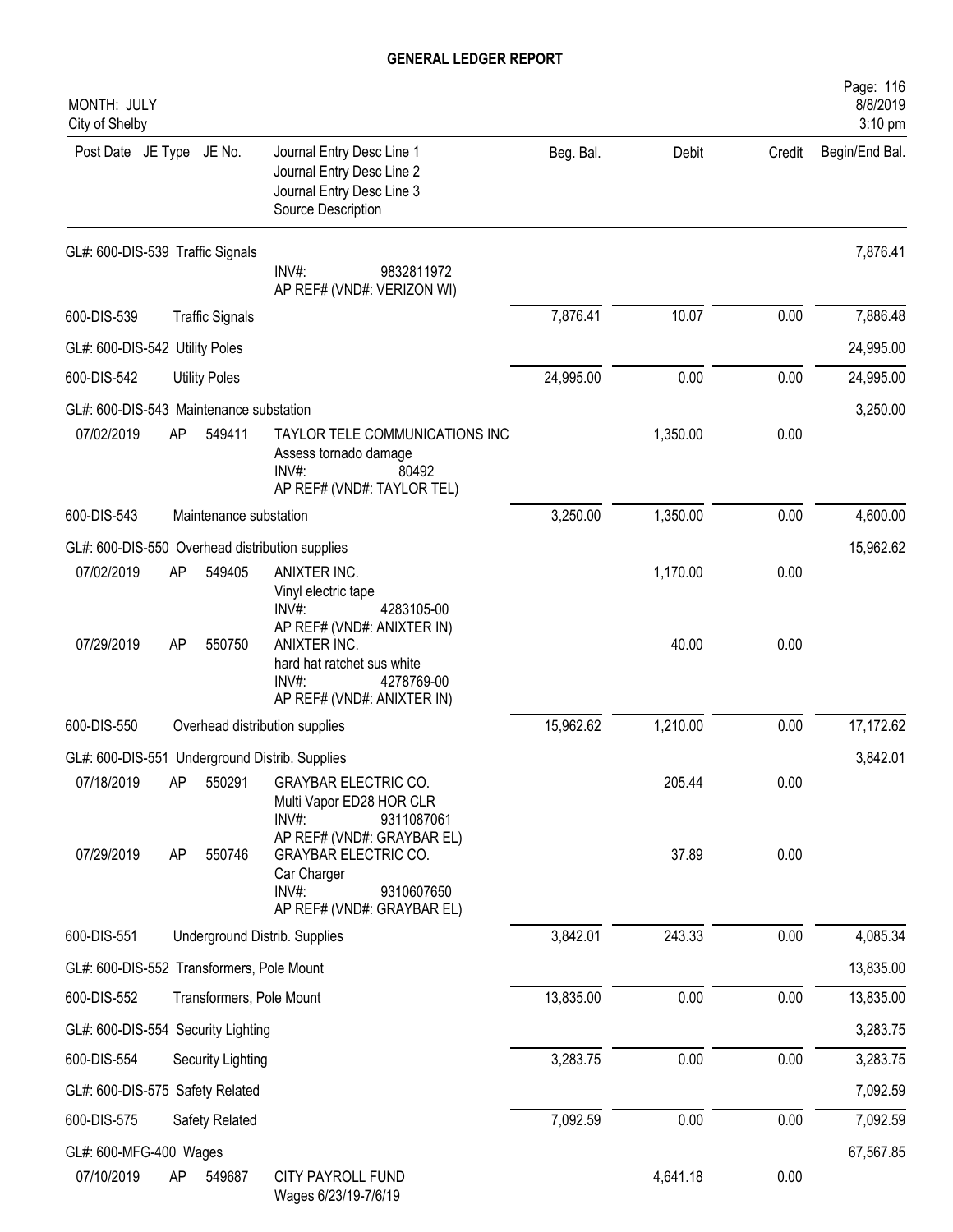| MONTH: JULY<br>City of Shelby                       |             |                 |                                                                                                                                |           |           |        | Page: 117<br>8/8/2019<br>3:10 pm |
|-----------------------------------------------------|-------------|-----------------|--------------------------------------------------------------------------------------------------------------------------------|-----------|-----------|--------|----------------------------------|
| Post Date JE Type JE No.                            |             |                 | Journal Entry Desc Line 1<br>Journal Entry Desc Line 2<br>Journal Entry Desc Line 3<br>Source Description                      | Beg. Bal. | Debit     | Credit | Begin/End Bal.                   |
| GL#: 600-MFG-400 Wages                              |             |                 |                                                                                                                                |           |           |        | 67,567.85                        |
| 07/24/2019                                          | AP          | 550450          | INV#:<br>AP REF# (VND#: CITY PAYRO)<br><b>CITY PAYROLL FUND</b><br>Wages 7/7/19-7/20/19<br>INV#:<br>AP REF# (VND#: CITY PAYRO) |           | 6,941.83  | 0.00   |                                  |
| 600-MFG-400                                         |             | Wages           |                                                                                                                                | 67,567.85 | 11,583.01 | 0.00   | 79,150.86                        |
|                                                     |             |                 | GL#: 600-MFG-415 Public Employees Retire.System                                                                                |           |           |        | 8,621.95                         |
| 07/05/2019                                          | AP          | 549598          | OH PUBLIC EMPLOYEES RETIREMENT<br>Employer portion 5/26/19-<br>INV#:                                                           |           | 1,257.15  | 0.00   |                                  |
| 07/29/2019                                          | AP          | 550752          | AP REF# (VND#: OPERS<br>OH PUBLIC EMPLOYEES RETIREMENT<br>Employer portion 6/23/19-<br>INV#<br>AP REF# (VND#: OPERS            |           | 1,400.95  | 0.00   |                                  |
| 600-MFG-415                                         |             |                 | Public Employees Retire.System                                                                                                 | 8,621.95  | 2,658.10  | 0.00   | 11,280.05                        |
| GL#: 600-MFG-417 FICA                               |             |                 |                                                                                                                                |           |           |        | 968.32                           |
| 07/10/2019                                          | AP          | 549689          | PAYROLL FUND<br>FICA 6/23/19-7/6/19<br>$INV#$ :                                                                                |           | 67.29     | 0.00   |                                  |
| 07/24/2019                                          | AP          | 550452          | AP REF# (VND#: PAYROLL FU)<br>PAYROLL FUND<br>FICA 7/7/19-7/20/19<br>INV#:<br>AP REF# (VND#: PAYROLL FU)                       |           | 100.65    | 0.00   |                                  |
| 600-MFG-417                                         | <b>FICA</b> |                 |                                                                                                                                | 968.32    | 167.94    | 0.00   | 1,136.26                         |
| GL#: 600-MFG-418 Hospitalization                    |             |                 |                                                                                                                                |           |           |        | 19,561.32                        |
| 07/02/2019                                          | AP          | 549401          | <b>US BANK ICS</b><br>acct 19-OME095<br>INV#:<br>AP REF# (VND#: US BANK IC)                                                    |           | 3,260.22  | 0.00   |                                  |
| 600-MFG-418                                         |             | Hospitalization |                                                                                                                                | 19,561.32 | 3,260.22  | 0.00   | 22,821.54                        |
| GL#: 600-MFG-419 Life Insurance                     |             |                 |                                                                                                                                |           |           |        | 144.00                           |
| 07/02/2019                                          | AP          | 549399          | AMERICAN UNITED LIFE INS CO<br>Policy G 00608125-0002-000<br>$INV#$ :<br>AP REF# (VND#: AMERICAN U)                            |           | 24.00     | 0.00   |                                  |
| 600-MFG-419                                         |             | Life Insurance  |                                                                                                                                | 144.00    | 24.00     | 0.00   | 168.00                           |
|                                                     |             |                 |                                                                                                                                |           |           |        |                                  |
| GL#: 600-MFG-420 Workers Compensation<br>07/05/2019 | AP          | 549600          | BUREAU OF WORKERS COMPENSATION<br>Policy 37005502<br>$INV#$ :<br>AP REF# (VND#: BWC                                            |           | 304.11    | 0.00   | 1,572.44                         |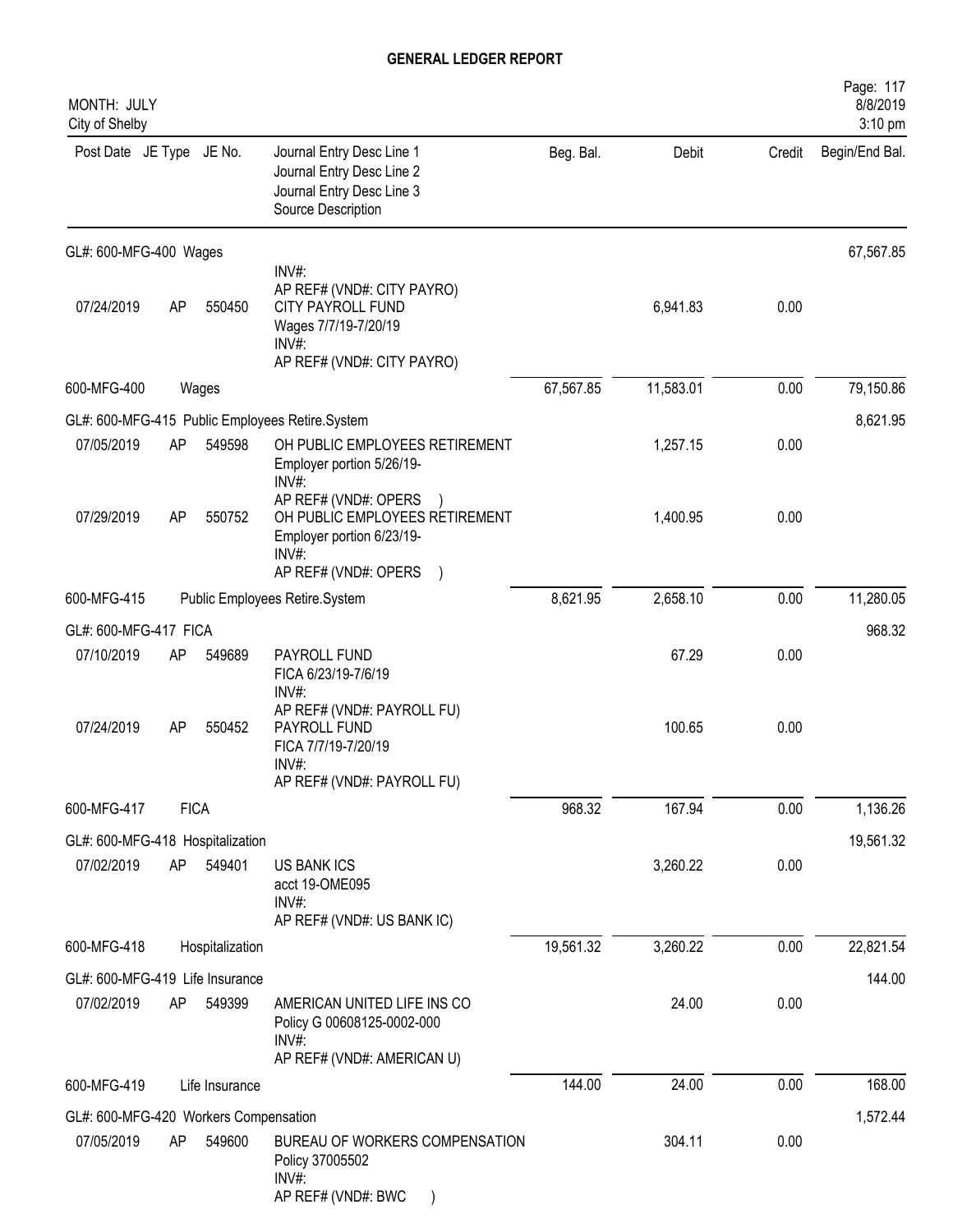| MONTH: JULY<br>City of Shelby         |    |                             |                                                                                                                      |           |        |        | Page: 118<br>8/8/2019<br>3:10 pm |
|---------------------------------------|----|-----------------------------|----------------------------------------------------------------------------------------------------------------------|-----------|--------|--------|----------------------------------|
| Post Date JE Type JE No.              |    |                             | Journal Entry Desc Line 1<br>Journal Entry Desc Line 2<br>Journal Entry Desc Line 3<br>Source Description            | Beg. Bal. | Debit  | Credit | Begin/End Bal.                   |
| GL#: 600-MFG-420 Workers Compensation |    |                             |                                                                                                                      |           |        |        | 1,572.44                         |
| 07/25/2019                            | AP | 550615                      | COMPMANAGEMENT, INC<br>2020 groug retro #6142<br>$INV#$ :<br>1202158b<br>AP REF# (VND#: COMPMANAGE)                  |           | 78.00  | 0.00   |                                  |
| 600-MFG-420                           |    | <b>Workers Compensation</b> |                                                                                                                      | 1,572.44  | 382.11 | 0.00   | 1,954.55                         |
| GL#: 600-MFG-425 Natural Gas          |    |                             |                                                                                                                      |           |        |        | 5,651.04                         |
| 07/18/2019                            | AP | 550372                      | <b>COLUMBIA GAS</b><br>acct 158815320070000<br>$INV#$ :<br>45966<br>AP REF# (VND#: COL. GAS)                         |           | 257.49 | 0.00   |                                  |
| 600-MFG-425                           |    | <b>Natural Gas</b>          |                                                                                                                      | 5,651.04  | 257.49 | 0.00   | 5,908.53                         |
| GL#: 600-MFG-427 Water and Sewer      |    |                             |                                                                                                                      |           |        |        | 533.80                           |
| 07/02/2019                            | AP | 549419                      | MUNICIPAL UTILITIES<br>26.21.1<br>INV#:<br>AP REF# (VND#: MUNI UTILI)                                                |           | 100.28 | 0.00   |                                  |
| 600-MFG-427                           |    | Water and Sewer             |                                                                                                                      | 533.80    | 100.28 | 0.00   | 634.08                           |
| GL#: 600-MFG-428 Telephone            |    |                             |                                                                                                                      |           |        |        | 192.65                           |
| 07/25/2019                            | AP | 550617                      | CHARTER COMM HOLDINGS LLC<br>acct 01075-321600202-1001<br>$INV#$ :<br>321600202071619c<br>AP REF# (VND#: CHART COMM) |           | 18.73  | 0.00   |                                  |
| 600-MFG-428                           |    | Telephone                   |                                                                                                                      | 192.65    | 18.73  | 0.00   | 211.38                           |
| GL#: 600-MFG-436 Auto Insurance       |    |                             |                                                                                                                      |           |        |        | 0.00                             |
| 07/02/2019                            | AP | 549353                      | WICHERT INSURANCE SERVICES INC<br>Add 2019 Pro Fuel Trailer<br>$INV#$ :<br>1229233<br>AP REF# (VND#: WICHERT IN)     |           | 147.00 | 0.00   |                                  |
| 600-MFG-436                           |    | Auto Insurance              |                                                                                                                      | 0.00      | 147.00 | 0.00   | 147.00                           |
| GL#: 600-MFG-472 Supplies             |    |                             |                                                                                                                      |           |        |        | 1,450.92                         |
| 07/02/2019                            | AP | 549387                      | DAS HARDWARE LLC<br>Light Plant June 2019<br>INV#:                                                                   |           | 144.59 | 0.00   |                                  |
| 07/18/2019                            | AP | 550366                      | AP REF# (VND#: DAS HARDWA)<br>SUMMERS RUBBER COMPANY<br>12RLA 12G-12MPX 72in<br>INV#:<br>E82687-001                  |           | 64.50  | 0.00   |                                  |
| 07/18/2019                            | AP | 550368                      | AP REF# (VND#: SUMMERS )<br>SHELBY PARTS CO.<br>Light plant purchase 6/29/19<br>$INV#$ :<br>321965                   |           | 104.15 | 0.00   |                                  |
| 07/18/2019                            | AP | 550370                      | AP REF# (VND#: SHELBY PAR)<br>SHELBY PARTS CO.<br>Light plant purchase 6/17/19                                       |           | 59.68  | 0.00   |                                  |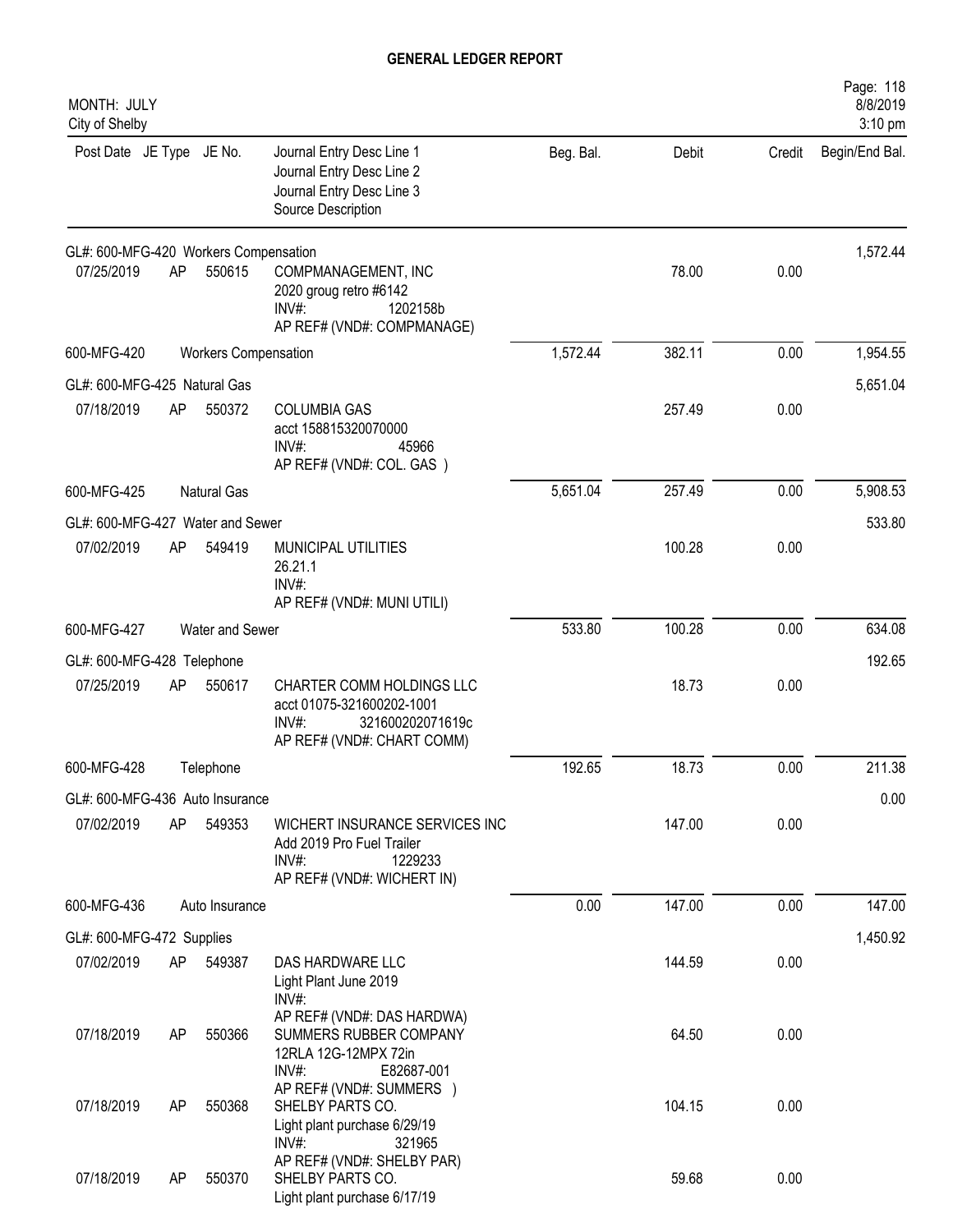| MONTH: JULY<br>City of Shelby              |    |                           |                                                                                                                                             |              |            |        | Page: 119<br>8/8/2019<br>3:10 pm |
|--------------------------------------------|----|---------------------------|---------------------------------------------------------------------------------------------------------------------------------------------|--------------|------------|--------|----------------------------------|
| Post Date JE Type JE No.                   |    |                           | Journal Entry Desc Line 1<br>Journal Entry Desc Line 2<br>Journal Entry Desc Line 3<br>Source Description                                   | Beg. Bal.    | Debit      | Credit | Begin/End Bal.                   |
| GL#: 600-MFG-472 Supplies                  |    |                           | INV#:<br>321877<br>AP REF# (VND#: SHELBY PAR)                                                                                               |              |            |        | 1,450.92                         |
| 600-MFG-472                                |    | Supplies                  |                                                                                                                                             | 1,450.92     | 372.92     | 0.00   | 1,823.84                         |
| GL#: 600-MFG-473 Office Supplies           |    |                           |                                                                                                                                             |              |            |        | 186.63                           |
| 600-MFG-473                                |    | <b>Office Supplies</b>    |                                                                                                                                             | 186.63       | 0.00       | 0.00   | 186.63                           |
| GL#: 600-MFG-500 Engineering<br>07/02/2019 | AP | 549417                    | <b>GPD ASSOCIATES</b><br>Design architect/engineer<br>INV#:<br>2019004.00-4<br>AP REF# (VND#: GPD ASSOCI)                                   |              | 199.50     | 0.00   | 7,132.20                         |
| 600-MFG-500                                |    | Engineering               |                                                                                                                                             | 7,132.20     | 199.50     | 0.00   | 7,331.70                         |
| GL#: 600-MFG-501 Computer support          |    |                           |                                                                                                                                             |              |            |        | 6,731.00                         |
| 07/02/2019                                 | AP | 549381                    | 7LSI LLC<br>Time block<br>INV#:<br>2019-2024b                                                                                               |              | 170.00     | 0.00   |                                  |
| 07/12/2019                                 | AP | 550040                    | AP REF# (VND#: 7LSI LLC)<br>ADVANCED CONTROL SYSTEMS INC<br>billing period 7/1/19-9/30/19<br>IVC000008446<br>$INV#$ :<br>AP REF# (VND#: ACS |              | 3,252.00   | 0.00   |                                  |
| 600-MFG-501                                |    | Computer support          |                                                                                                                                             | 6,731.00     | 3,422.00   | 0.00   | 10,153.00                        |
| GL#: 600-MFG-510 Clothing Allowance        |    |                           |                                                                                                                                             |              |            |        | 322.85                           |
| 600-MFG-510                                |    | <b>Clothing Allowance</b> |                                                                                                                                             | 322.85       | 0.00       | 0.00   | 322.85                           |
| GL#: 600-MFG-517 Lab/Misc. Testing         |    |                           |                                                                                                                                             |              |            |        | 750.00                           |
| 600-MFG-517                                |    | Lab/Misc. Testing         |                                                                                                                                             | 750.00       | 0.00       | 0.00   | 750.00                           |
| GL#: 600-MFG-523 Purchase power            |    |                           |                                                                                                                                             |              |            |        | 4,213,868.91                     |
| 07/12/2019                                 | AP | 550042                    | AMERICAN ELECTRIC POWER<br>purchase power June 2019<br>INV#:<br>175-21195934                                                                |              | 302,790.91 | 0.00   |                                  |
| 07/18/2019                                 | AP | 550362                    | AP REF# (VND#: AEP<br>AMP-OHIO, INC.<br>Purchase power June 2019<br>$INV#$ :<br>206851<br>AP REF# (VND#: AMPO, INC.)                        |              | 343,589.45 | 0.00   |                                  |
| 600-MFG-523                                |    | Purchase power            |                                                                                                                                             | 4,213,868.91 | 646,380.36 | 0.00   | 4,860,249.27                     |
| GL#: 600-MFG-526 Diesel Fuel               |    |                           |                                                                                                                                             |              |            |        | 15,013.54                        |
| 07/10/2019                                 | AP | 549895                    | COLE DISTRIBUTING INC.<br>Fuel June 2019<br>$INV#$ :<br>AP REF# (VND#: COLE DISTR)                                                          |              | 4,758.00   | 0.00   |                                  |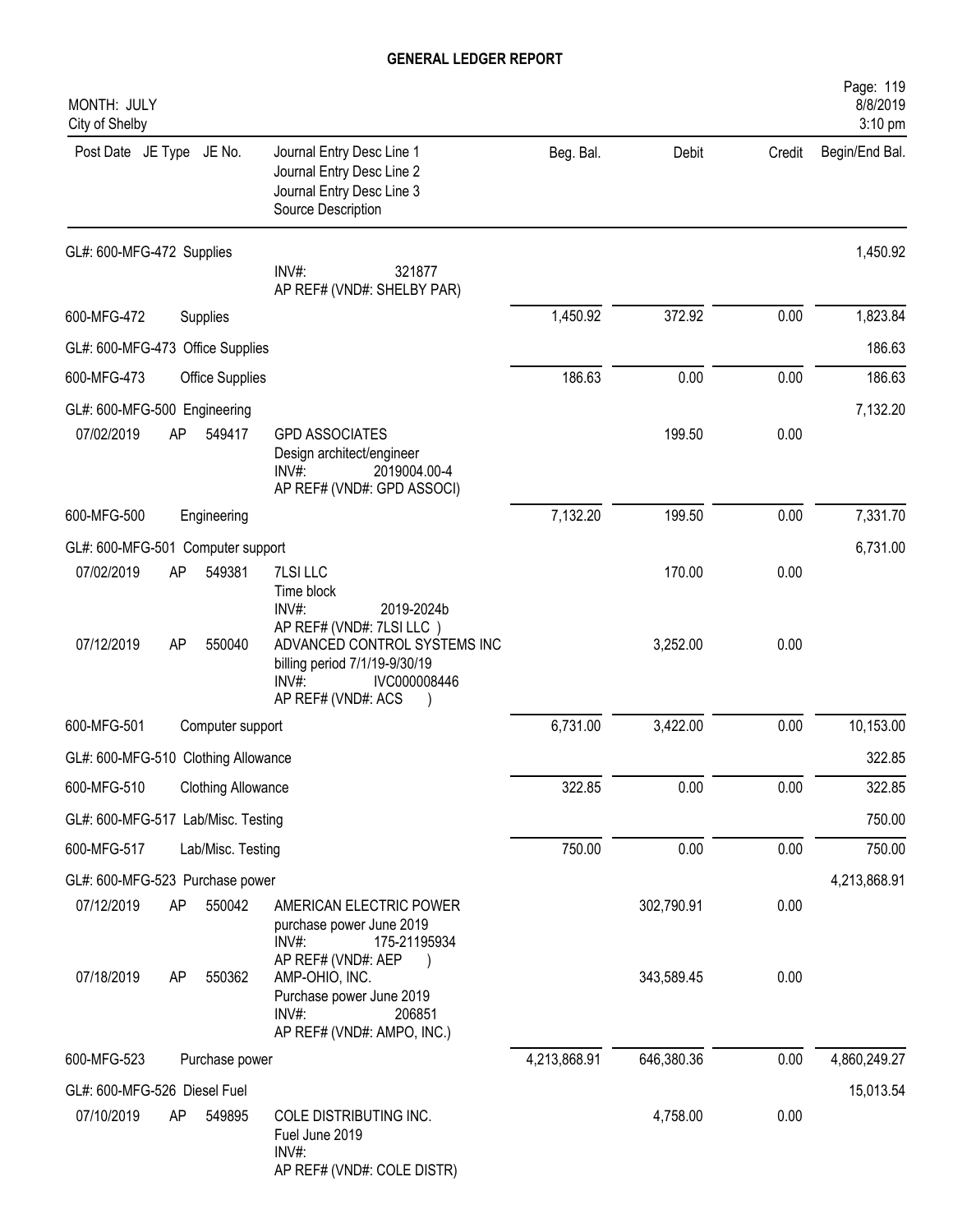| MONTH: JULY<br>City of Shelby              |           |                             |                                                                                                             |           |          |           | Page: 120<br>8/8/2019<br>3:10 pm |
|--------------------------------------------|-----------|-----------------------------|-------------------------------------------------------------------------------------------------------------|-----------|----------|-----------|----------------------------------|
| Post Date JE Type JE No.                   |           |                             | Journal Entry Desc Line 1<br>Journal Entry Desc Line 2<br>Journal Entry Desc Line 3<br>Source Description   | Beg. Bal. | Debit    | Credit    | Begin/End Bal.                   |
| 600-MFG-526                                |           | <b>Diesel Fuel</b>          |                                                                                                             | 15,013.54 | 4,758.00 | 0.00      | 19,771.54                        |
| GL#: 600-MFG-528 Postage                   |           |                             |                                                                                                             |           |          |           | 100.00                           |
| 600-MFG-528                                |           | Postage                     |                                                                                                             | 100.00    | 0.00     | 0.00      | 100.00                           |
| GL#: 600-MFG-529 Small tools and equipment |           |                             |                                                                                                             |           |          |           | 200.00                           |
| 600-MFG-529                                |           |                             | Small tools and equipment                                                                                   | 200.00    | 0.00     | 0.00      | 200.00                           |
| GL#: 600-MFG-531 Miscellaneous             |           |                             |                                                                                                             |           |          |           | 676.90                           |
| 600-MFG-531                                |           | Miscellaneous               |                                                                                                             | 676.90    | 0.00     | 0.00      | 676.90                           |
| GL#: 600-MFG-537 EPA Fees and Permits      |           |                             |                                                                                                             |           |          |           | 50.00                            |
| 600-MFG-537                                |           | <b>EPA Fees and Permits</b> |                                                                                                             | 50.00     | 0.00     | 0.00      | 50.00                            |
| GL#: 600-MFG-617 Leases-Equipment          |           |                             |                                                                                                             |           |          |           | 208.73                           |
| 07/02/2019                                 | AP        | 549413                      | <b>VECTOR SECURITY</b><br>security monitoring utility<br>$INV#$ :<br>63980663<br>AP REF# (VND#: VECTOR SEC) |           | 36.23    | 0.00      |                                  |
| 600-MFG-617                                |           | Leases-Equipment            |                                                                                                             | 208.73    | 36.23    | 0.00      | 244.96                           |
| GL#: 600-MIS-200 Interest                  |           |                             |                                                                                                             |           |          |           | 27,094.73                        |
| 07/08/2019                                 | <b>CR</b> | 549965                      | Interest received from Electric CD                                                                          |           | 0.00     | 43,873.00 |                                  |
| 07/31/2019                                 | <b>CR</b> | 551114                      | pio<br>Interest electric checking account<br>checking 31.84, sweep 2830.64<br>pio                           |           | 0.00     | 2,862.48  |                                  |
| 600-MIS-200                                |           | Interest                    |                                                                                                             | 27,094.73 | 0.00     | 46,735.48 | 73,830.21                        |
| GL#: 600-MIS-201 Donations                 |           |                             |                                                                                                             |           |          |           | 1,867.70                         |
| 07/01/2019                                 | CR        | 549628                      | Utility deposit, electric                                                                                   |           | 0.00     | 0.60      |                                  |
| 07/02/2019                                 | CR        | 549634                      | pio<br>Utility deposit, electric                                                                            |           | 0.00     | 5.25      |                                  |
| 07/03/2019                                 | CR        | 549644                      | pio<br>Utility deposit, electric                                                                            |           | 0.00     | 14.85     |                                  |
| 07/08/2019                                 | CR        | 549962                      | pio<br>Utility deposit, electric                                                                            |           | 0.00     | 18.75     |                                  |
| 07/09/2019                                 | CR        | 549969                      | pio<br>Utility deposit, electric                                                                            |           | 0.00     | 24.75     |                                  |
| 07/11/2019                                 | CR        | 549977                      | pio<br>Utility deposit, electric                                                                            |           | 0.00     | 93.15     |                                  |
| 07/11/2019                                 | CR        | 549978                      | pio<br>Utility deposit, electric                                                                            |           | 0.00     | 15.90     |                                  |
| 07/12/2019                                 | CR        | 549986                      | pio<br>Utility deposit, Electric                                                                            |           | 0.00     | 16.80     |                                  |
| 07/15/2019                                 | CR        | 550325                      | pio<br>Utility depsoit, electric                                                                            |           | 0.00     | 23.25     |                                  |
| 07/16/2019                                 | CR        | 550333                      | pio<br>Utility deposit, electric<br>pio                                                                     |           | 0.00     | 67.50     |                                  |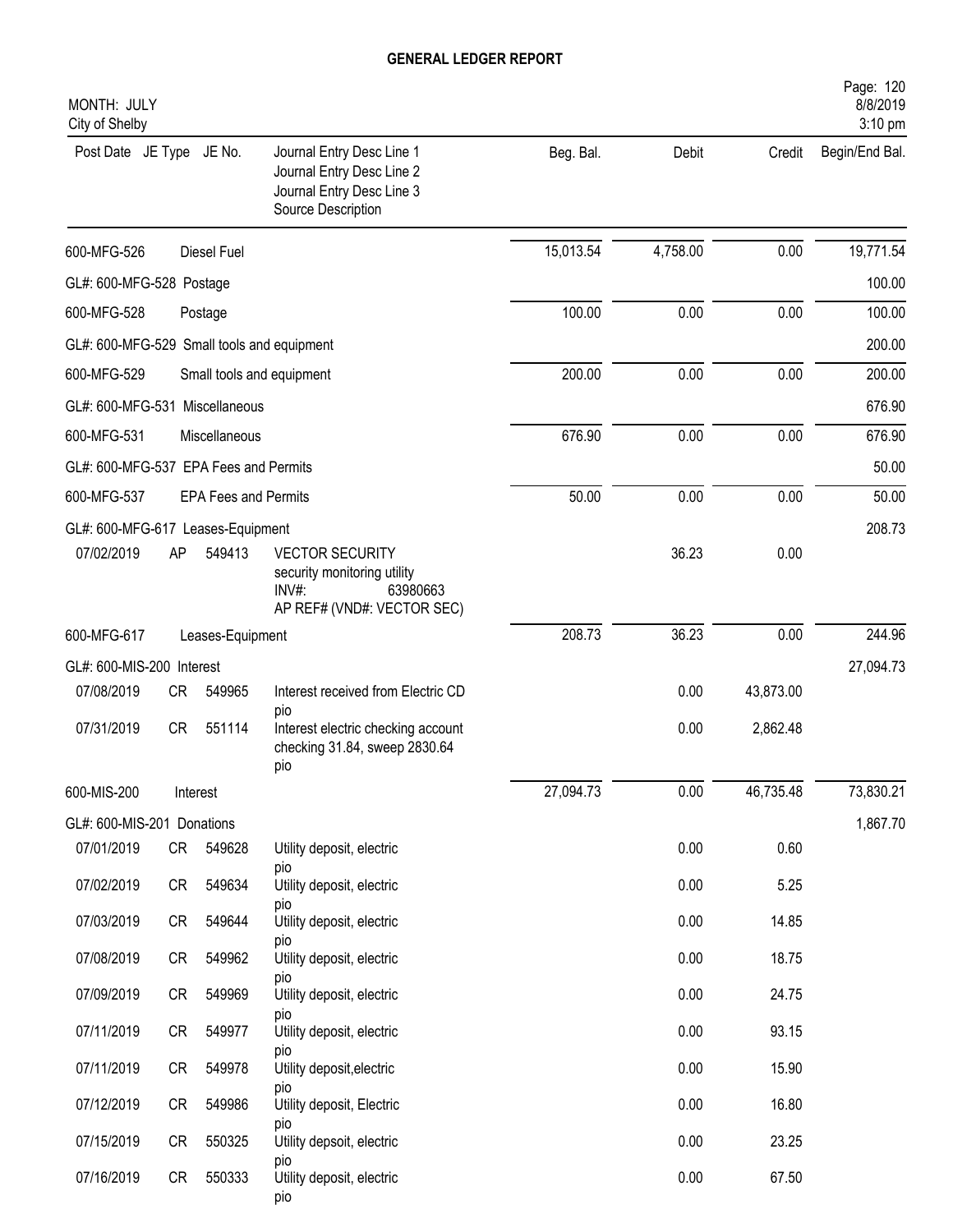| MONTH: JULY<br>City of Shelby         |           |                      |                                                                                                                          |           |           |        | Page: 121<br>8/8/2019<br>3:10 pm |
|---------------------------------------|-----------|----------------------|--------------------------------------------------------------------------------------------------------------------------|-----------|-----------|--------|----------------------------------|
| Post Date JE Type JE No.              |           |                      | Journal Entry Desc Line 1<br>Journal Entry Desc Line 2<br>Journal Entry Desc Line 3<br>Source Description                | Beg. Bal. | Debit     | Credit | Begin/End Bal.                   |
| GL#: 600-MIS-201 Donations            |           |                      |                                                                                                                          |           |           |        | 1,867.70                         |
| 07/17/2019                            | <b>CR</b> | 550339               | Utility deposit, electric<br>pio                                                                                         |           | 0.00      | 15.30  |                                  |
| 07/18/2019                            | <b>CR</b> | 550343               | Utility deposit, electric<br>pio                                                                                         |           | 0.00      | 3.75   |                                  |
| 07/19/2019                            | <b>CR</b> | 550391               | Utility deposit, electric<br>pio                                                                                         |           | 0.00      | 4.50   |                                  |
| 600-MIS-201                           |           | Donations            |                                                                                                                          | 1,867.70  | 0.00      | 304.35 | 2,172.05                         |
| GL#: 600-MIS-202 Rent                 |           |                      |                                                                                                                          |           |           |        | 48,262.08                        |
| 07/18/2019                            | <b>CR</b> | 550343               | Utility deposit, electric<br>pio                                                                                         |           | 0.00      | 360.00 |                                  |
| 07/23/2019                            | <b>CR</b> | 550592               | Utility deposit, electric<br>pio                                                                                         |           | 0.00      | 60.67  |                                  |
| 600-MIS-202                           | Rent      |                      |                                                                                                                          | 48,262.08 | 0.00      | 420.67 | 48,682.75                        |
| GL#: 600-MIS-204 Sale of Scrap        |           |                      |                                                                                                                          |           |           |        | 2,719.29                         |
| 600-MIS-204                           |           | Sale of Scrap        |                                                                                                                          | 2,719.29  | 0.00      | 0.00   | 2,719.29                         |
| GL#: 600-MIS-205 Miscellaneous Income |           |                      |                                                                                                                          |           |           |        | 5,792.74                         |
| 07/02/2019                            | <b>CR</b> | 549634               | Utility deposit, electric                                                                                                |           | 0.00      | 7.00   |                                  |
| 07/03/2019                            | <b>CR</b> | 549644               | pio<br>Utility deposit, electric<br>pio                                                                                  |           | 0.00      | 15.00  |                                  |
| 07/08/2019                            | <b>CR</b> | 549962               | Utility deposit, electric                                                                                                |           | 0.00      | 1.75   |                                  |
| 07/22/2019                            | <b>CR</b> | 550587               | pio<br>Utility deposit, electric                                                                                         |           | 0.00      | 1.75   |                                  |
| 07/23/2019                            | <b>CR</b> | 550592               | pio<br>Utility deposit, electric<br>pio                                                                                  |           | 0.00      | 45.00  |                                  |
| 07/23/2019                            | <b>CR</b> | 550592               | Utility deposit, electric                                                                                                |           | 0.00      | 1.75   |                                  |
| 07/26/2019                            | CR        | 550678               | pio<br>2 returned item fees @ 1.75 each. stop<br>pay placed on utility payment                                           |           | 0.00      | 3.50   |                                  |
| 07/29/2019                            | CR        | 550927               | pio<br>Refund from fraud claimin 2018. Official<br>Payment did audit and determined refund<br>is due back to city<br>pio |           | 0.00      | 800.00 |                                  |
| 600-MIS-205                           |           | Miscellaneous Income |                                                                                                                          | 5,792.74  | 0.00      | 875.75 | 6,668.49                         |
| GL#: 600-MIS-209 Kwh Tax-Electric     |           |                      |                                                                                                                          |           |           |        | 18,244.09                        |
| 07/01/2019                            | CR        | 549628               | Utility deposit, electric                                                                                                |           | 0.00      | 180.08 |                                  |
| 07/02/2019                            | CR        | 549634               | pio<br>Utility deposit, electric<br>pio                                                                                  |           | 0.00      | 349.32 |                                  |
| 07/03/2019                            | CR        | 549644               | Utility deposit, electric                                                                                                |           | 0.00      | 713.20 |                                  |
| 07/05/2019                            | AP        | 549604               | pio<br><b>GENERAL FUND-SHELBY</b><br>KWH tax June 2019                                                                   |           | 25,764.00 | 0.00   |                                  |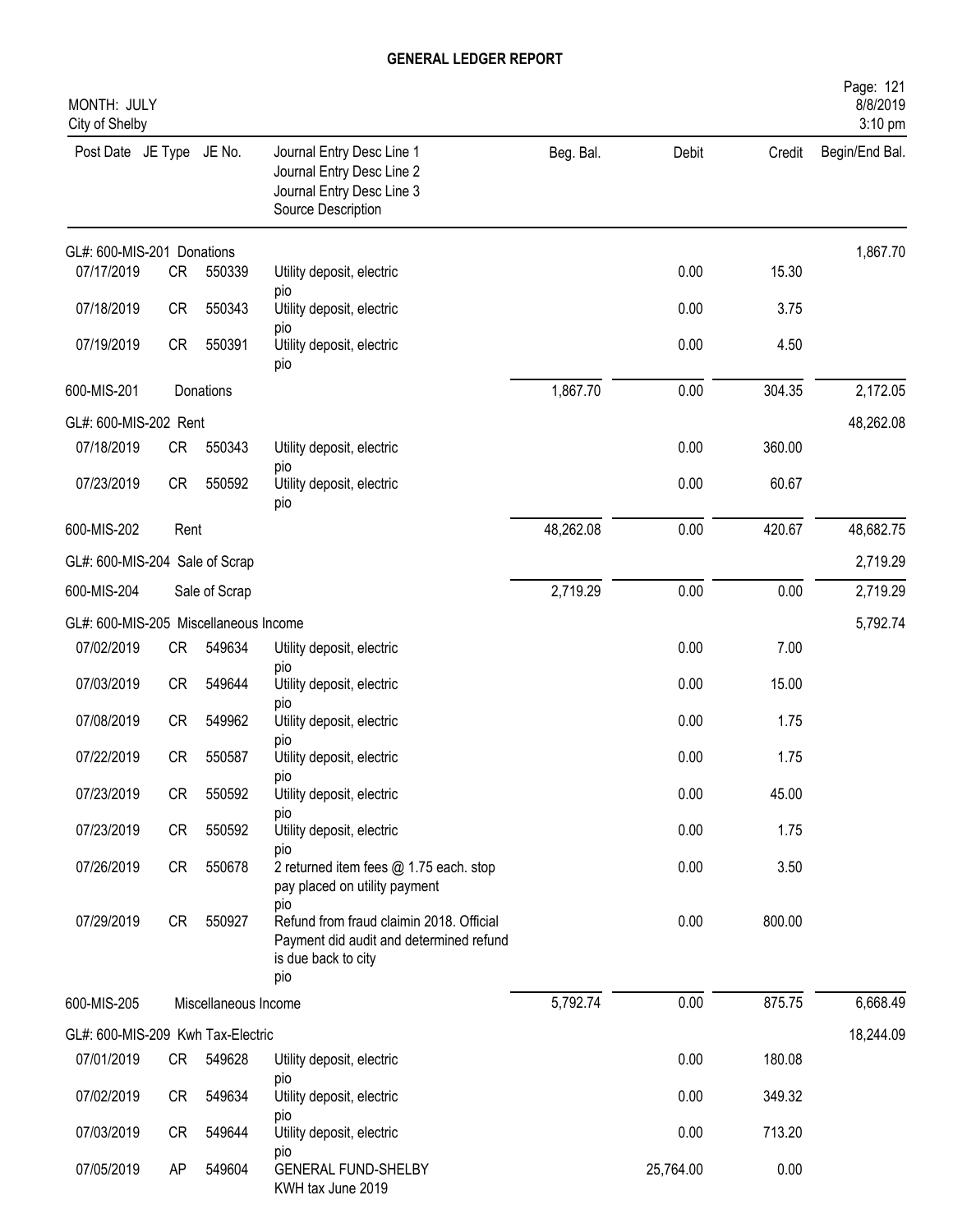| Page: 122<br>8/8/2019<br>MONTH: JULY<br>3:10 pm<br>City of Shelby |           |                    |                                                                                                           |           |           |           |                |  |  |
|-------------------------------------------------------------------|-----------|--------------------|-----------------------------------------------------------------------------------------------------------|-----------|-----------|-----------|----------------|--|--|
| Post Date JE Type JE No.                                          |           |                    | Journal Entry Desc Line 1<br>Journal Entry Desc Line 2<br>Journal Entry Desc Line 3<br>Source Description | Beg. Bal. | Debit     | Credit    | Begin/End Bal. |  |  |
| GL#: 600-MIS-209 Kwh Tax-Electric                                 |           |                    |                                                                                                           |           |           |           | 18,244.09      |  |  |
|                                                                   |           |                    | INV#:<br>AP REF# (VND#: GENERAL )                                                                         |           |           |           |                |  |  |
| 07/08/2019                                                        | CR        | 549962             | Utility deposit, electric                                                                                 |           | 0.00      | 1,141.48  |                |  |  |
| 07/09/2019                                                        | <b>CR</b> | 549969             | pio<br>Utility deposit, electric                                                                          |           | 0.00      | 1,807.97  |                |  |  |
| 07/11/2019                                                        | <b>CR</b> | 549977             | pio<br>Utility deposit, electric                                                                          |           | 0.00      | 10,322.89 |                |  |  |
| 07/11/2019                                                        | <b>CR</b> | 549978             | pio<br>Utility deposit, electric                                                                          |           | 0.00      | 1,261.38  |                |  |  |
| 07/12/2019                                                        | <b>CR</b> | 549986             | pio<br>Utility deposit, Electric                                                                          |           | 0.00      | 2,534.99  |                |  |  |
| 07/15/2019                                                        | <b>CR</b> | 550325             | pio<br>Utility depsoit, electric                                                                          |           | 0.00      | 1,632.80  |                |  |  |
| 07/16/2019                                                        | <b>CR</b> | 550333             | pio<br>Utility deposit, electric                                                                          |           | 0.00      | 6,777.90  |                |  |  |
| 07/17/2019                                                        | <b>CR</b> | 550339             | pio<br>Utility deposit, electric                                                                          |           | 0.00      | 735.27    |                |  |  |
| 07/18/2019                                                        | <b>CR</b> | 550343             | pio<br>Utility deposit, electric                                                                          |           | 0.00      | 229.12    |                |  |  |
| 07/19/2019                                                        | <b>CR</b> | 550391             | pio                                                                                                       |           | 0.00      | 172.06    |                |  |  |
|                                                                   |           |                    | Utility deposit, electric<br>pio                                                                          |           |           |           |                |  |  |
| 07/22/2019                                                        | <b>CR</b> | 550587             | Utility deposit, electric<br>pio                                                                          |           | 0.00      | 170.72    |                |  |  |
| 07/23/2019                                                        | <b>CR</b> | 550592             | Utility deposit, electric<br>pio                                                                          |           | 0.00      | 160.67    |                |  |  |
| 07/24/2019                                                        | <b>CR</b> | 550601             | Utility deposit, electric<br>pio                                                                          |           | 0.00      | 33.02     |                |  |  |
| 07/25/2019                                                        | <b>CR</b> | 550607             | Utility deposit, electric                                                                                 |           | 0.00      | 38.08     |                |  |  |
| 07/26/2019                                                        | <b>CR</b> | 550680             | pio<br>Utility deposit, electric                                                                          |           | 0.00      | 93.49     |                |  |  |
| 07/29/2019                                                        | CR        | 550929             | pio<br>Utility deposit, electric                                                                          |           | 0.00      | 77.58     |                |  |  |
| 07/30/2019                                                        | CR        | 550931             | pio<br>Utility depoist, electric                                                                          |           | 0.00      | 133.50    |                |  |  |
| 07/31/2019                                                        | CR        | 550938             | pio<br>Utility deposit, electric<br>pio                                                                   |           | 0.00      | 68.24     |                |  |  |
| 600-MIS-209                                                       |           | Kwh Tax-Electric   |                                                                                                           | 18,244.09 | 25,764.00 | 28,633.76 | 21,113.85      |  |  |
| GL#: 600-MTN-472 Supplies                                         |           |                    |                                                                                                           |           |           |           | 284.56         |  |  |
| 07/02/2019                                                        | AP        | 549385             | MATHESON TRI-GAS INC<br>Acetylene June 2019<br>INV#:<br>19968997<br>AP REF# (VND#: MATHESON T)            |           | 48.90     | 0.00      |                |  |  |
| 600-MTN-472                                                       |           | Supplies           |                                                                                                           | 284.56    | 48.90     | 0.00      | 333.46         |  |  |
| GL#: 600-MTN-485 Maintenance, Autos                               |           |                    |                                                                                                           |           |           |           | 161.97         |  |  |
| 600-MTN-485                                                       |           | Maintenance, Autos |                                                                                                           | 161.97    | 0.00      | 0.00      | 161.97         |  |  |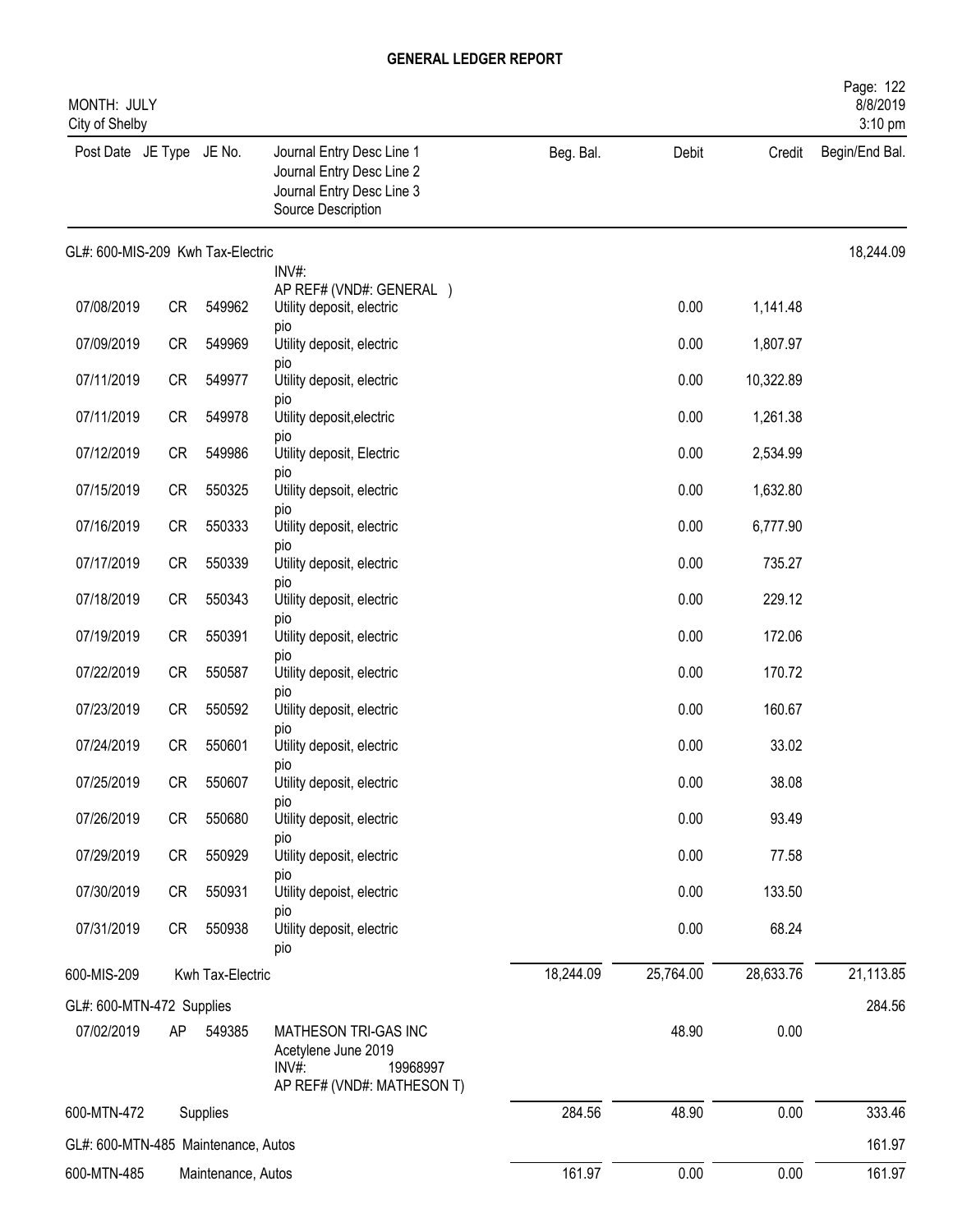| MONTH: JULY<br>City of Shelby              |    |                           |                                                                                                                                  |           |          |        | Page: 123<br>8/8/2019<br>3:10 pm |
|--------------------------------------------|----|---------------------------|----------------------------------------------------------------------------------------------------------------------------------|-----------|----------|--------|----------------------------------|
| Post Date JE Type JE No.                   |    |                           | Journal Entry Desc Line 1<br>Journal Entry Desc Line 2<br>Journal Entry Desc Line 3<br>Source Description                        | Beg. Bal. | Debit    | Credit | Begin/End Bal.                   |
| GL#: 600-MTN-486 Maintenance Equipment     |    |                           |                                                                                                                                  |           |          |        | 3,606.31                         |
| 07/02/2019                                 | AP | 549381                    | 7LSI LLC<br>Time block<br>INV#:<br>2019-2024b                                                                                    |           | 170.00   | 0.00   |                                  |
| 07/02/2019                                 | AP | 549393                    | AP REF# (VND#: 7LSI LLC)<br>A & M FIRE & SAFETY EQUIP. INC<br>various supplies<br>$INV#$ :<br>194492                             |           | 266.32   | 0.00   |                                  |
| 07/02/2019                                 | AP | 549395                    | AP REF# (VND#: A & M FIRE)<br>A & M FIRE & SAFETY EQUIP. INC<br>various supplies<br>194534<br>INV#:                              |           | 113.47   | 0.00   |                                  |
| 07/02/2019                                 | AP | 549397                    | AP REF# (VND#: A & M FIRE)<br>A & M FIRE & SAFETY EQUIP. INC<br>bracket & filter plates<br>INV#:<br>194638                       |           | 19.00    | 0.00   |                                  |
| 07/02/2019                                 | AP | 549409                    | AP REF# (VND#: A & M FIRE)<br>REX PIPE & SUPPLY CO. INC<br>NIBCO T480-Y-LF 2 THRD<br>INV#:<br>S023531095.001                     |           | 142.60   | 0.00   |                                  |
| 07/10/2019                                 | AP | 549891                    | AP REF# (VND#: REX PIPE)<br>COLE DISTRIBUTING INC.<br>Nozzel<br>INV#:<br>167535                                                  |           | 391.00   | 0.00   |                                  |
| 07/10/2019                                 | AP | 549893                    | AP REF# (VND#: COLE DISTR)<br>COLE DISTRIBUTING INC.<br>25 15WD40<br>$INV#$ :<br>165952                                          |           | 313.50   | 0.00   |                                  |
| 07/12/2019                                 | AP | 550052                    | AP REF# (VND#: COLE DISTR)<br>AKRON COTTON PRODUCTS, INC.<br><b>Huck Towels</b><br>INV#:<br>30056b<br>AP REF# (VND#: AKRON COTT) |           | 116.14   | 0.00   |                                  |
| 600-MTN-486                                |    | Maintenance Equipment     |                                                                                                                                  | 3,606.31  | 1,532.03 | 0.00   | 5,138.34                         |
|                                            |    |                           | GL#: 600-MTN-507 Maintenance Building/Grounds                                                                                    |           |          |        | 452.39                           |
| 07/02/2019                                 | AP | 549387                    | DAS HARDWARE LLC<br>Light Plant June 2019<br>INV#:<br>AP REF# (VND#: DAS HARDWA)                                                 |           | 100.00   | 0.00   |                                  |
| 600-MTN-507                                |    |                           | Maintenance Building/Grounds                                                                                                     | 452.39    | 100.00   | 0.00   | 552.39                           |
| GL#: 600-MTN-529 Small tools and equipment |    |                           |                                                                                                                                  |           |          |        | 265.65                           |
| 600-MTN-529                                |    | Small tools and equipment |                                                                                                                                  | 265.65    | 0.00     | 0.00   | 265.65                           |
| GL#: 600-MTN-575 Safety Related            |    |                           |                                                                                                                                  |           |          |        | 496.25                           |
| 600-MTN-575                                |    | Safety Related            |                                                                                                                                  | 496.25    | 0.00     | 0.00   | 496.25                           |
| GL#: 600-OFC-400 Wages<br>07/10/2019       | AP | 549687                    | CITY PAYROLL FUND<br>Wages 6/23/19-7/6/19                                                                                        |           | 2,099.69 | 0.00   | 27,445.97                        |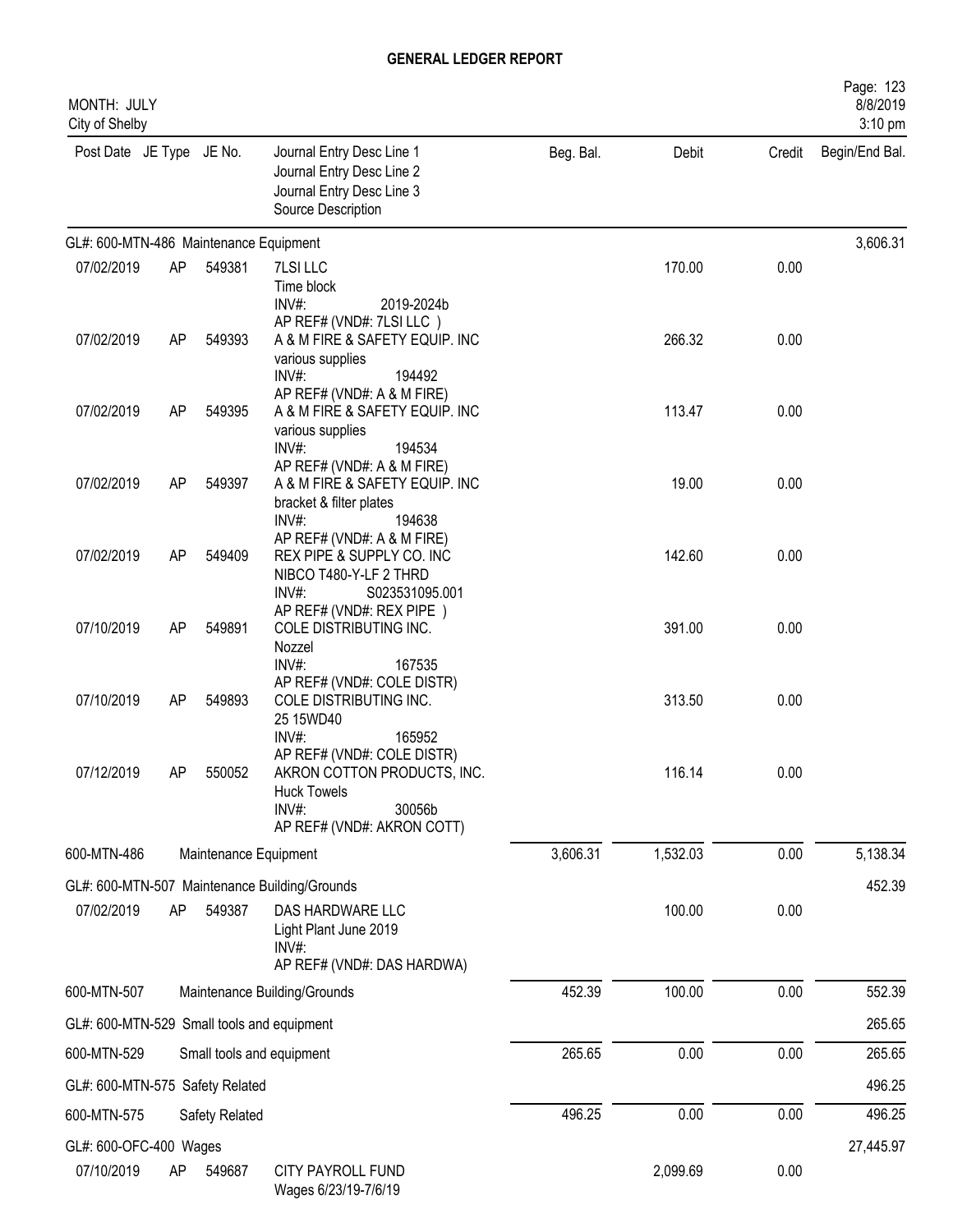| MONTH: JULY<br>City of Shelby    |             |                |                                                                                                                                |           |           |        | Page: 124<br>8/8/2019<br>3:10 pm |
|----------------------------------|-------------|----------------|--------------------------------------------------------------------------------------------------------------------------------|-----------|-----------|--------|----------------------------------|
| Post Date JE Type JE No.         |             |                | Journal Entry Desc Line 1<br>Journal Entry Desc Line 2<br>Journal Entry Desc Line 3<br>Source Description                      | Beg. Bal. | Debit     | Credit | Begin/End Bal.                   |
| GL#: 600-OFC-400 Wages           |             |                |                                                                                                                                |           |           |        | 27,445.97                        |
| 07/24/2019                       | AP          | 550450         | INV#:<br>AP REF# (VND#: CITY PAYRO)<br><b>CITY PAYROLL FUND</b><br>Wages 7/7/19-7/20/19<br>INV#:<br>AP REF# (VND#: CITY PAYRO) |           | 2,124.69  | 0.00   |                                  |
| 600-OFC-400                      |             | Wages          |                                                                                                                                | 27,445.97 | 4,224.38  | 0.00   | 31,670.35                        |
| GL#: 600-OFC-404 Clerks wages    |             |                |                                                                                                                                |           |           |        | 57,408.45                        |
| 07/10/2019                       | AP          | 549687         | CITY PAYROLL FUND<br>Wages 6/23/19-7/6/19<br>INV#:                                                                             |           | 4,871.76  | 0.00   |                                  |
| 07/24/2019                       | <b>AP</b>   | 550450         | AP REF# (VND#: CITY PAYRO)<br>CITY PAYROLL FUND<br>Wages 7/7/19-7/20/19<br>$INV#$ :<br>AP REF# (VND#: CITY PAYRO)              |           | 5,203.62  | 0.00   |                                  |
| 600-OFC-404                      |             | Clerks wages   |                                                                                                                                | 57,408.45 | 10,075.38 | 0.00   | 67,483.83                        |
| GL#: 600-OFC-410 Janitors Wages  |             |                |                                                                                                                                |           |           |        | 8,663.08                         |
| 600-OFC-410                      |             | Janitors Wages |                                                                                                                                | 8,663.08  | 0.00      | 0.00   | 8,663.08                         |
|                                  |             |                | GL#: 600-OFC-415 Public Employees Retire.System                                                                                |           |           |        | 13,455.90                        |
| 07/05/2019                       | AP          | 549598         | OH PUBLIC EMPLOYEES RETIREMENT<br>Employer portion 5/26/19-<br>INV#:                                                           |           | 2,003.10  | 0.00   |                                  |
| 07/29/2019                       | AP          | 550752         | AP REF# (VND#: OPERS )<br>OH PUBLIC EMPLOYEES RETIREMENT<br>Employer portion 6/23/19-<br>$INV#$ :<br>AP REF# (VND#: OPERS )    |           | 1,994.82  | 0.00   |                                  |
| 600-OFC-415                      |             |                | Public Employees Retire.System                                                                                                 | 13,455.90 | 3,997.92  | 0.00   | 17,453.82                        |
| GL#: 600-OFC-417 FICA            |             |                |                                                                                                                                |           |           |        | 1,367.47                         |
| 07/10/2019                       | AP          | 549689         | PAYROLL FUND<br>FICA 6/23/19-7/6/19<br>$INV#$ :                                                                                |           | 101.08    | 0.00   |                                  |
| 07/24/2019                       | AP          | 550452         | AP REF# (VND#: PAYROLL FU)<br>PAYROLL FUND<br>FICA 7/7/19-7/20/19<br>$INV#$ :<br>AP REF# (VND#: PAYROLL FU)                    |           | 106.26    | 0.00   |                                  |
| 600-OFC-417                      | <b>FICA</b> |                |                                                                                                                                | 1,367.47  | 207.34    | 0.00   | 1,574.81                         |
| GL#: 600-OFC-418 Hospitalization |             |                |                                                                                                                                |           |           |        | 31,200.30                        |
| 07/02/2019                       | AP          | 549401         | <b>US BANK ICS</b><br>acct 19-OME095<br>$INV#$ :<br>AP REF# (VND#: US BANK IC)                                                 |           | 5,200.05  | 0.00   |                                  |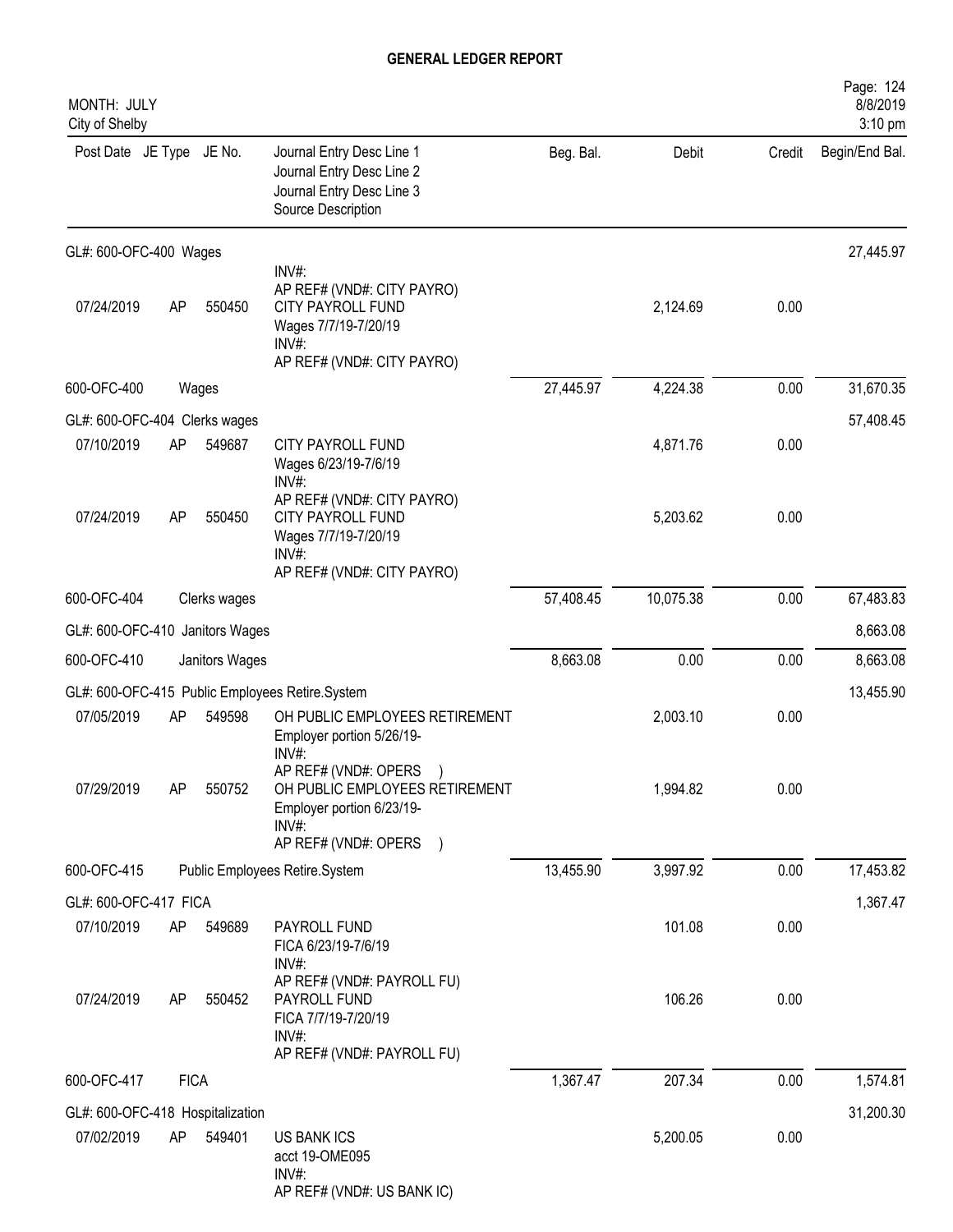| MONTH: JULY<br>City of Shelby         |    |                             |                                                                                                                           |           |           |        | Page: 125<br>8/8/2019<br>3:10 pm |
|---------------------------------------|----|-----------------------------|---------------------------------------------------------------------------------------------------------------------------|-----------|-----------|--------|----------------------------------|
| Post Date JE Type JE No.              |    |                             | Journal Entry Desc Line 1<br>Journal Entry Desc Line 2<br>Journal Entry Desc Line 3<br>Source Description                 | Beg. Bal. | Debit     | Credit | Begin/End Bal.                   |
| 600-OFC-418                           |    | Hospitalization             |                                                                                                                           | 31,200.30 | 5,200.05  | 0.00   | 36,400.35                        |
| GL#: 600-OFC-419 Life Insurance       |    |                             |                                                                                                                           |           |           |        | 182.16                           |
| 07/02/2019                            | AP | 549399                      | AMERICAN UNITED LIFE INS CO<br>Policy G 00608125-0002-000<br>INV#:<br>AP REF# (VND#: AMERICAN U)                          |           | 30.36     | 0.00   |                                  |
| 600-OFC-419                           |    | Life Insurance              |                                                                                                                           | 182.16    | 30.36     | 0.00   | 212.52                           |
| GL#: 600-OFC-420 Workers Compensation |    |                             |                                                                                                                           |           |           |        | 1,611.00                         |
| 07/05/2019                            | AP | 549600                      | BUREAU OF WORKERS COMPENSATION<br>Policy 37005502<br>INV#:                                                                |           | 230.00    | 0.00   |                                  |
| 07/25/2019                            | AP | 550615                      | AP REF# (VND#: BWC<br>COMPMANAGEMENT, INC<br>2020 groug retro #6142<br>$INV#$ :<br>1202158b<br>AP REF# (VND#: COMPMANAGE) |           | 58.00     | 0.00   |                                  |
| 600-OFC-420                           |    | <b>Workers Compensation</b> |                                                                                                                           | 1,611.00  | 288.00    | 0.00   | 1,899.00                         |
| GL#: 600-OFC-428 Telephone            |    |                             |                                                                                                                           |           |           |        | 561.06                           |
| 07/05/2019                            | AP | 549602                      | <b>CENTURYLINK</b><br>Acct 302298892<br>$INV#$ :                                                                          |           | 85.34     | 0.00   |                                  |
| 07/25/2019                            | AP | 550617                      | AP REF# (VND#: CENTURY )<br>CHARTER COMM HOLDINGS LLC<br>acct 01075-321600202-1001<br>INV#:<br>321600202071619c           |           | 9.36      | 0.00   |                                  |
| 07/29/2019                            | AP | 550756                      | AP REF# (VND#: CHART COMM)<br><b>CENTURYLINK</b><br>Acct 302298892<br>INV#:<br>AP REF# (VND#: CENTURY )                   |           | 87.69     | 0.00   |                                  |
| 600-OFC-428                           |    | Telephone                   |                                                                                                                           | 561.06    | 182.39    | 0.00   | 743.45                           |
|                                       |    |                             | GL#: 600-OFC-435 Property and Liability Insuran                                                                           |           |           |        | 2,770.00                         |
| 07/31/2019                            | AP | 550891                      | AUTO-OWNERS INSURANCE<br>Flood Insurance 8/24/19<br>INV#:<br>AP REF# (VND#: AUTO-OWNER)                                   |           | 13,110.50 | 0.00   |                                  |
| 600-OFC-435                           |    |                             | Property and Liability Insuran                                                                                            | 2,770.00  | 13,110.50 | 0.00   | 15,880.50                        |
| GL#: 600-OFC-472 Supplies             |    |                             |                                                                                                                           |           |           |        | 13.28                            |
| 600-OFC-472                           |    | Supplies                    |                                                                                                                           | 13.28     | 0.00      | 0.00   | 13.28                            |
| GL#: 600-OFC-473 Office Supplies      |    |                             |                                                                                                                           |           |           |        | 2,255.23                         |
| 600-OFC-473                           |    | <b>Office Supplies</b>      |                                                                                                                           | 2,255.23  | 0.00      | 0.00   | 2,255.23                         |
| GL#: 600-OFC-483 State Audit          |    |                             |                                                                                                                           |           |           |        | 8,533.70                         |
| 07/10/2019                            | AP | 549899                      | TREASURER, STATE OF OHIO                                                                                                  |           | 350.00    | 0.00   |                                  |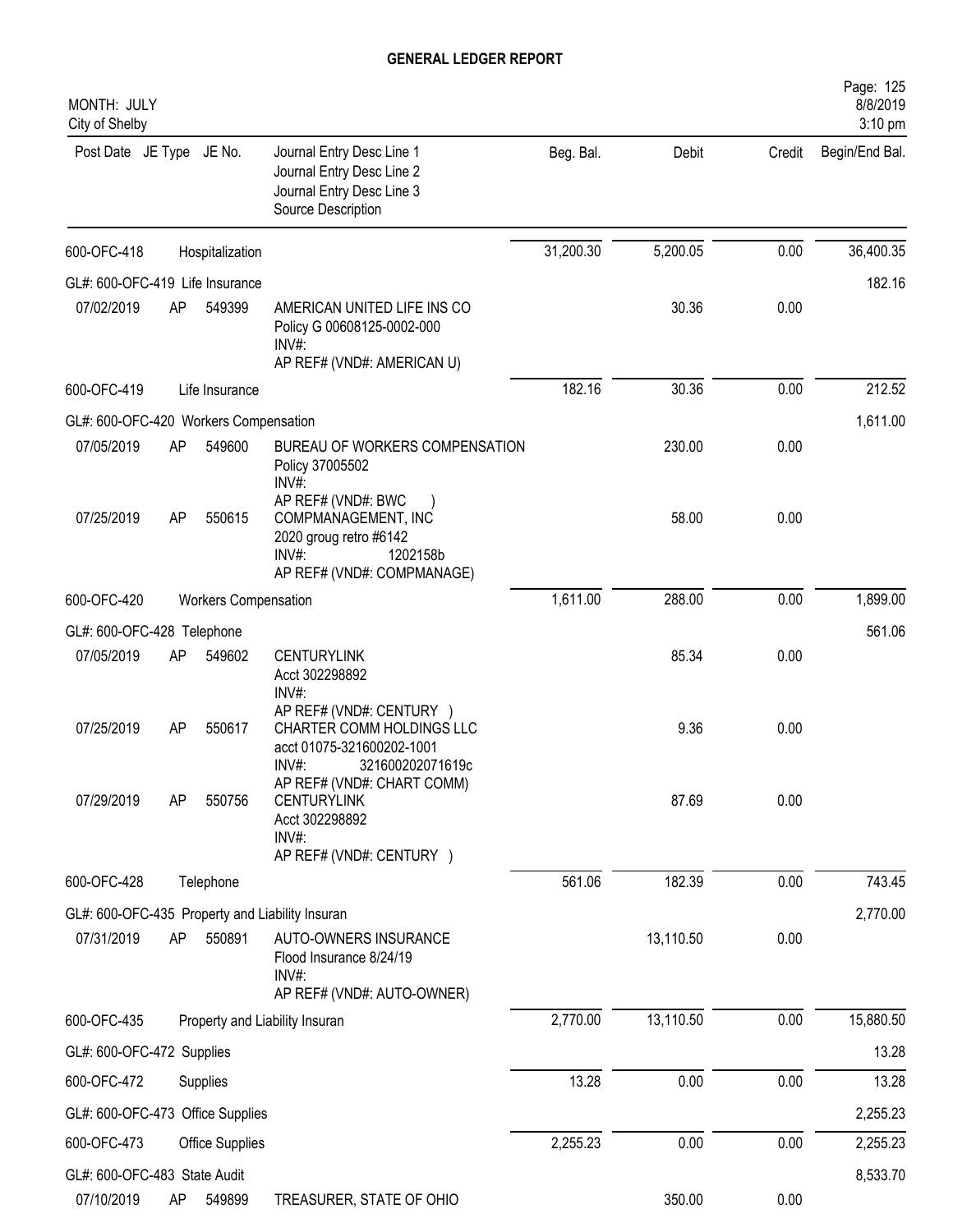| MONTH: JULY<br>City of Shelby          |    |                       |                                                                                                                                            |           |           |        | Page: 126<br>8/8/2019<br>3:10 pm |
|----------------------------------------|----|-----------------------|--------------------------------------------------------------------------------------------------------------------------------------------|-----------|-----------|--------|----------------------------------|
| Post Date JE Type JE No.               |    |                       | Journal Entry Desc Line 1<br>Journal Entry Desc Line 2<br>Journal Entry Desc Line 3<br>Source Description                                  | Beg. Bal. | Debit     | Credit | Begin/End Bal.                   |
| GL#: 600-OFC-483 State Audit           |    |                       |                                                                                                                                            |           |           |        | 8,533.70                         |
|                                        |    |                       | Financial audit<br>INV#:<br>AP REF# (VND#: TREAS.STAT)                                                                                     |           |           |        |                                  |
| 600-OFC-483                            |    | <b>State Audit</b>    |                                                                                                                                            | 8,533.70  | 350.00    | 0.00   | 8,883.70                         |
| GL#: 600-OFC-484 Fuel, Autos-Equipment |    |                       |                                                                                                                                            |           |           |        | 395.00                           |
| 07/10/2019                             | AP | 549897                | COLE DISTRIBUTING INC.<br>Fuel June 2019<br>INV#:                                                                                          |           | 75.00     | 0.00   |                                  |
|                                        |    |                       | AP REF# (VND#: COLE DISTR)                                                                                                                 |           |           |        |                                  |
| 600-OFC-484                            |    | Fuel, Autos-Equipment |                                                                                                                                            | 395.00    | 75.00     | 0.00   | 470.00                           |
| GL#: 600-OFC-485 Maintenance, Autos    |    |                       |                                                                                                                                            |           |           |        | 242.88                           |
| 600-OFC-485                            |    | Maintenance, Autos    |                                                                                                                                            | 242.88    | 0.00      | 0.00   | 242.88                           |
| GL#: 600-OFC-486 Maintenance Equipment |    |                       |                                                                                                                                            |           |           |        | 590.02                           |
| 07/02/2019                             | AP | 549381                | 7LSI LLC<br>Time block<br>$INV#$ :<br>2019-2024b                                                                                           |           | 170.00    | 0.00   |                                  |
| 07/02/2019                             | AP | 549389                | AP REF# (VND#: 7LSI LLC)<br><b>MB GRAPHICS INC</b><br>Service and parts                                                                    |           | 373.42    | 0.00   |                                  |
| 07/10/2019                             | AP | 549885                | 23968b<br>$INV#$ :<br>AP REF# (VND#: MB GRAPHIC)<br>MT BUSINESS TECHNOLOGIES, INC.<br>Utility office                                       |           | 57.01     | 0.00   |                                  |
| 07/10/2019                             | AP | 549887                | IN163085b<br>INV#:<br>AP REF# (VND#: MT BUS TEC)<br>MT BUSINESS TECHNOLOGIES, INC.<br>Utility office<br>$INV#$ :<br>IN158550b              |           | 13.48     | 0.00   |                                  |
| 07/18/2019                             | AP | 550293                | AP REF# (VND#: MT BUS TEC)<br>MT BUSINESS TECHNOLOGIES, INC.<br>Contract 6079526-01<br>$INV#$ :<br>IN103661b                               |           | 58.03     | 0.00   |                                  |
| 07/31/2019                             | AP | 550887                | AP REF# (VND#: MT BUS TEC)<br>MT BUSINESS TECHNOLOGIES, INC.<br>Contract 6079526-01<br>INV#:<br>IN180898b                                  |           | 57.45     | 0.00   |                                  |
| 07/31/2019                             | AP | 550889                | AP REF# (VND#: MT BUS TEC)<br>MT BUSINESS TECHNOLOGIES, INC.<br>Contract CN01166-01<br>$INV#$ :<br>IN176454b<br>AP REF# (VND#: MT BUS TEC) |           | 18.90     | 0.00   |                                  |
| 600-OFC-486                            |    | Maintenance Equipment |                                                                                                                                            | 590.02    | 748.29    | 0.00   | 1,338.31                         |
| GL#: 600-OFC-492 Administrative Costs  |    |                       |                                                                                                                                            |           |           |        | 274,999.98                       |
| 07/02/2019                             | AP | 549415                | <b>GENERAL FUND-SHELBY</b><br>administrative cost July 2019<br>INV#:                                                                       |           | 45,833.33 | 0.00   |                                  |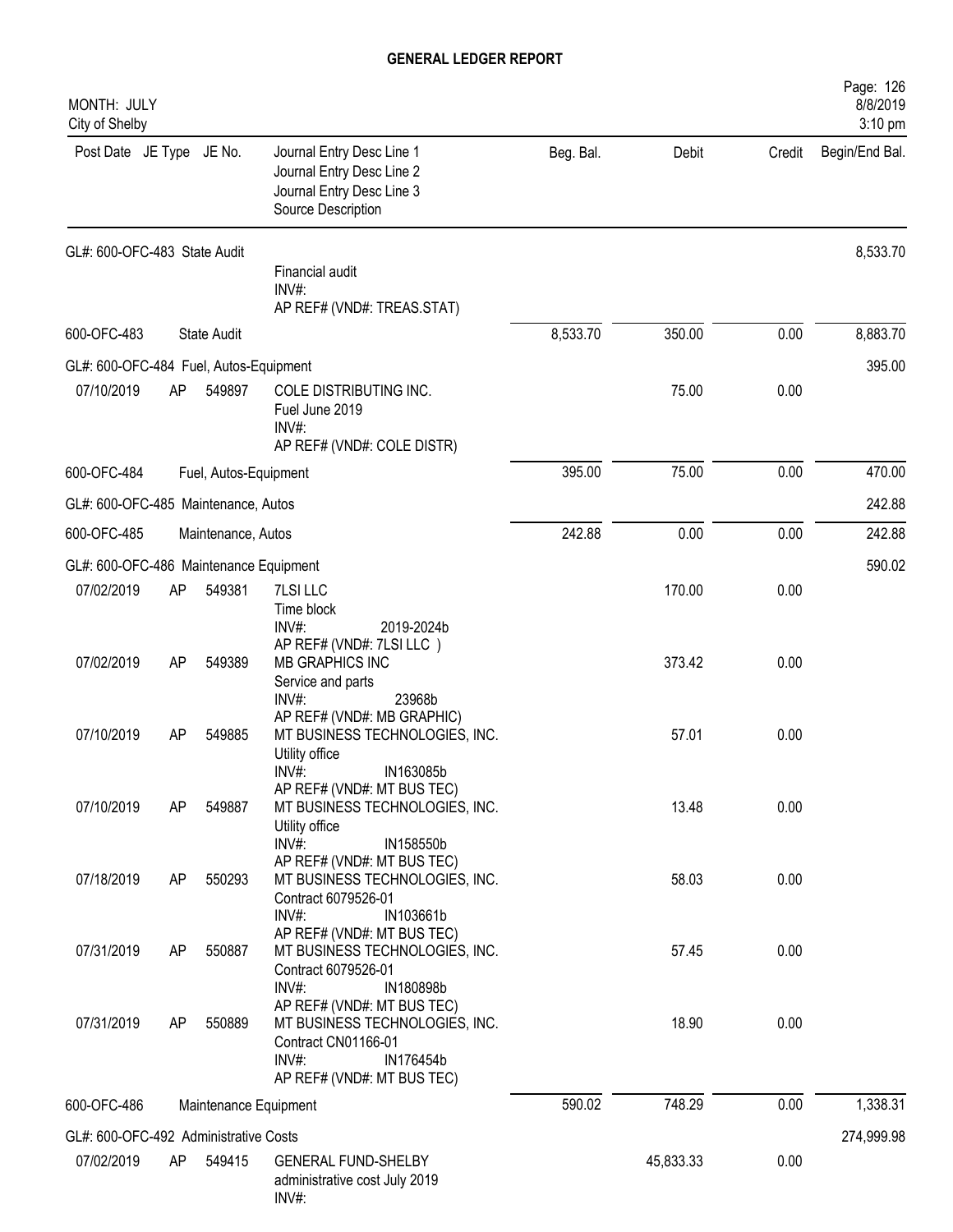| MONTH: JULY<br>City of Shelby                   |                             |                                                                                                             |            |           |        | Page: 127<br>8/8/2019<br>3:10 pm |
|-------------------------------------------------|-----------------------------|-------------------------------------------------------------------------------------------------------------|------------|-----------|--------|----------------------------------|
| Post Date JE Type JE No.                        |                             | Journal Entry Desc Line 1<br>Journal Entry Desc Line 2<br>Journal Entry Desc Line 3<br>Source Description   | Beg. Bal.  | Debit     | Credit | Begin/End Bal.                   |
| GL#: 600-OFC-492 Administrative Costs           |                             | AP REF# (VND#: GENERAL )                                                                                    |            |           |        | 274,999.98                       |
| 600-OFC-492                                     | <b>Administrative Costs</b> |                                                                                                             | 274,999.98 | 45,833.33 | 0.00   | 320,833.31                       |
| GL#: 600-OFC-501 Computer support               |                             |                                                                                                             |            |           |        | 3,529.31                         |
| 07/02/2019<br>AP                                | 549381                      | 7LSI LLC<br>Time block<br>INV#:<br>2019-2024b<br>AP REF# (VND#: 7LSI LLC)                                   |            | 170.00    | 0.00   |                                  |
| 600-OFC-501                                     | Computer support            |                                                                                                             | 3,529.31   | 170.00    | 0.00   | 3,699.31                         |
| GL#: 600-OFC-506 Refunds                        |                             |                                                                                                             |            |           |        | 697.96                           |
| 600-OFC-506                                     | Refunds                     |                                                                                                             | 697.96     | 0.00      | 0.00   | 697.96                           |
| GL#: 600-OFC-507 Maintenance Building/Grounds   |                             |                                                                                                             |            |           |        | 131.50                           |
| 07/02/2019<br>AP                                | 549391                      | A & M FIRE & SAFETY EQUIP. INC<br>Fire extg. utility office<br>INV#<br>194551<br>AP REF# (VND#: A & M FIRE) |            | 42.25     | 0.00   |                                  |
| 600-OFC-507                                     |                             | Maintenance Building/Grounds                                                                                | 131.50     | 42.25     | 0.00   | 173.75                           |
| GL#: 600-OFC-508 Real estate taxes              |                             |                                                                                                             |            |           |        | 1,046.10                         |
| 600-OFC-508                                     | Real estate taxes           |                                                                                                             | 1,046.10   | 0.00      | 0.00   | 1,046.10                         |
| GL#: 600-OFC-510 Clothing Allowance             |                             |                                                                                                             |            |           |        | 105.00                           |
| 600-OFC-510                                     | <b>Clothing Allowance</b>   |                                                                                                             | 105.00     | 0.00      | 0.00   | 105.00                           |
| GL#: 600-OFC-528 Postage                        |                             |                                                                                                             |            |           |        | 8,101.00                         |
| 07/25/2019<br>AP                                | 550611                      | US POSTAL SERVICE<br>Postage for July utility bills<br>$INV#$ :<br>AP REF# (VND#: U S POSTAL)               |            | 1,044.75  | 0.00   |                                  |
| 600-OFC-528                                     | Postage                     |                                                                                                             | 8,101.00   | 1,044.75  | 0.00   | 9,145.75                         |
| GL#: 600-OFC-530 Office Equipment/Furn/Fixtures |                             |                                                                                                             |            |           |        | 0.00                             |
| 07/18/2019<br>AP                                | 550364                      | <b>VECTOR SECURITY</b><br>Replace damaged DVR<br>$INV#$ :<br>64115150b<br>AP REF# (VND#: VECTOR SEC)        |            | 225.00    | 0.00   |                                  |
| 600-OFC-530                                     |                             | Office Equipment/Furn/Fixtures                                                                              | 0.00       | 225.00    | 0.00   | 225.00                           |
| GL#: 600-OFC-531 Miscellaneous                  |                             |                                                                                                             |            |           |        | 14,002.52                        |
| 07/10/2019<br>AP                                | 549889                      | AUTOMATIC DATA PROCESSING<br>Processing charges 6/22/19<br>$INV#$ :<br>538039706b                           |            | 156.62    | 0.00   |                                  |
| 07/10/2019<br>AP                                | 549901                      | AP REF# (VND#: ADP<br>DAILY GLOBE<br>Ordinance 6/21/19<br>INV#:                                             |            | 153.58    | 0.00   |                                  |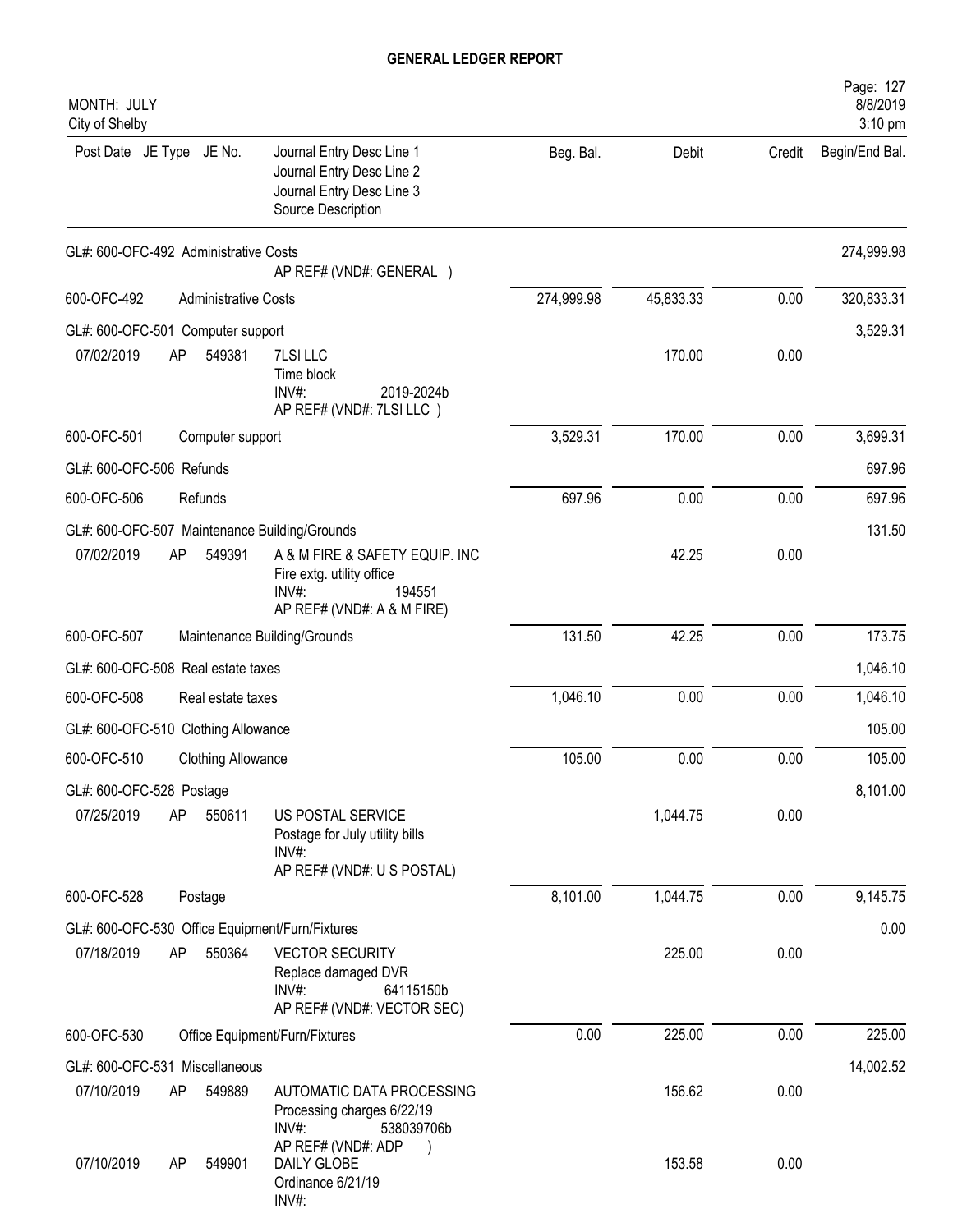| MONTH: JULY<br>City of Shelby          |    |                        |                                                                                                                                  |           |          |        | Page: 128<br>8/8/2019<br>3:10 pm |
|----------------------------------------|----|------------------------|----------------------------------------------------------------------------------------------------------------------------------|-----------|----------|--------|----------------------------------|
| Post Date JE Type JE No.               |    |                        | Journal Entry Desc Line 1<br>Journal Entry Desc Line 2<br>Journal Entry Desc Line 3<br>Source Description                        | Beg. Bal. | Debit    | Credit | Begin/End Bal.                   |
| GL#: 600-OFC-531 Miscellaneous         |    |                        |                                                                                                                                  |           |          |        | 14,002.52                        |
| 07/10/2019                             | AP | 549907                 | AP REF# (VND#: DAILY GLOB)<br>OFFICIAL PAYMENTS CORPORATION<br>charge back from 2/19/19<br>INV#:<br>1000003543                   |           | 168.14   | 0.00   |                                  |
| 07/18/2019                             | AP | 550295                 | AP REF# (VND#: OFFICIAL P)<br>AUTOMATIC DATA PROCESSING<br>Processing charges 7/6/19<br>INV#:                                    |           | 167.94   | 0.00   |                                  |
| 07/25/2019                             | AP | 550613                 | AP REF# (VND#: ADP<br>AUTOMATIC DATA PROCESSING<br>Human Capital through 7/15/19<br>$INV#$ :<br>539262095b<br>AP REF# (VND#: ADP |           | 157.39   | 0.00   |                                  |
| 600-OFC-531                            |    | Miscellaneous          |                                                                                                                                  | 14,002.52 | 803.67   | 0.00   | 14,806.19                        |
| GL#: 600-OFC-532 Labor Relations       |    |                        |                                                                                                                                  |           |          |        | 3,183.81                         |
| 600-OFC-532                            |    | <b>Labor Relations</b> |                                                                                                                                  | 3,183.81  | 0.00     | 0.00   | 3,183.81                         |
| GL#: 600-OFC-544 Shade Tree Collection |    |                        |                                                                                                                                  |           |          |        | 1,914.22                         |
| 07/02/2019                             | AP | 549403                 | SHADE TREE TRUST FUND<br>Shade Tree collected June 2019<br>$INV#$ :<br>AP REF# (VND#: SHADE TREE)                                |           | 312.16   | 0.00   |                                  |
| 600-OFC-544                            |    | Shade Tree Collection  |                                                                                                                                  | 1,914.22  | 312.16   | 0.00   | 2,226.38                         |
| GL#: 600-OFC-575 Safety Related        |    |                        |                                                                                                                                  |           |          |        | 132.50                           |
| 600-OFC-575                            |    | Safety Related         |                                                                                                                                  | 132.50    | 0.00     | 0.00   | 132.50                           |
|                                        |    |                        | GL#: 600-OFC-576 Electric Dues/Professional Ser                                                                                  |           |          |        | 30,868.75                        |
| 07/31/2019                             | AP | 550885                 | AMP-OHIO, INC.<br>2019 OMEA Annual Dues<br>$INV#$ :<br>207267<br>AP REF# (VND#: AMPO, INC.)                                      |           | 7,301.93 | 0.00   |                                  |
| 600-OFC-576                            |    |                        | Electric Dues/Professional Ser                                                                                                   | 30,868.75 | 7,301.93 | 0.00   | 38,170.68                        |
| GL#: 600-OFC-584 GAAP Conversion       |    |                        |                                                                                                                                  |           |          |        | 3,828.00                         |
| 600-OFC-584                            |    | <b>GAAP Conversion</b> |                                                                                                                                  | 3,828.00  | 0.00     | 0.00   | 3,828.00                         |
| GL#: 600-OFC-617 Leases-Equipment      |    |                        |                                                                                                                                  |           |          |        | 196.02                           |
| 07/02/2019                             | AP | 549413                 | <b>VECTOR SECURITY</b><br>security monitoring utility<br>INV#:<br>63980663<br>AP REF# (VND#: VECTOR SEC)                         |           | 34.02    | 0.00   |                                  |
| 600-OFC-617                            |    | Leases-Equipment       |                                                                                                                                  | 196.02    | 34.02    | 0.00   | 230.04                           |
| GL#: 600-OFC-622 Electric Kwh Tax      |    |                        |                                                                                                                                  |           |          |        | 22,092.92                        |
| 07/09/2019                             | AP | 549676                 | TREASURER, STATE OF OHIO<br>KWH tax June 2019                                                                                    |           | 3,128.00 | 0.00   |                                  |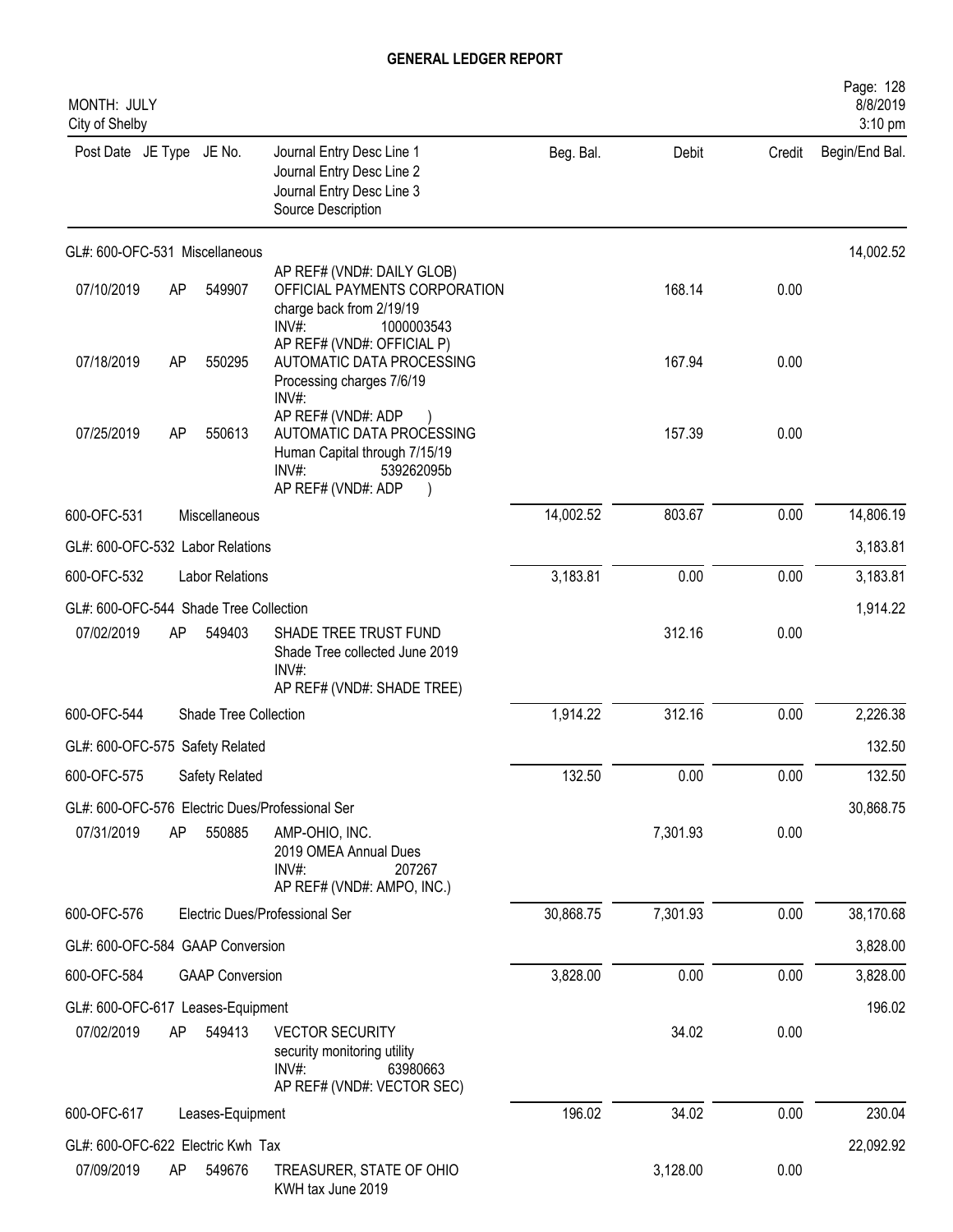| MONTH: JULY<br>City of Shelby            |           |                                |                                                                                                                           |                                   |            |            | Page: 129<br>8/8/2019<br>3:10 pm |
|------------------------------------------|-----------|--------------------------------|---------------------------------------------------------------------------------------------------------------------------|-----------------------------------|------------|------------|----------------------------------|
| Post Date JE Type JE No.                 |           |                                | Journal Entry Desc Line 1<br>Journal Entry Desc Line 2<br>Journal Entry Desc Line 3<br>Source Description                 | Beg. Bal.                         | Debit      | Credit     | Begin/End Bal.                   |
| GL#: 600-OFC-622 Electric Kwh Tax        |           |                                | INV#:<br>AP REF# (VND#: TREAS.STAT)                                                                                       |                                   |            |            | 22,092.92                        |
| 600-OFC-622                              |           | Electric Kwh Tax               |                                                                                                                           | 22,092.92                         | 3,128.00   | 0.00       | 25,220.92                        |
| GL#: 600-TRS-241 Transfers Miscellaneous |           |                                |                                                                                                                           |                                   |            |            | 1,196.71                         |
| 600-TRS-241                              |           | <b>Transfers Miscellaneous</b> |                                                                                                                           | 1,196.71                          | 0.00       | 0.00       | 1,196.71                         |
|                                          |           |                                |                                                                                                                           | Fund: 600 - Electric Fund Totals: | 910,733.62 | 910,393.51 |                                  |
| GL#: 601-CFS-165 Deposits                |           |                                |                                                                                                                           |                                   |            |            | 45,400.00                        |
| 07/02/2019                               | <b>CR</b> | 549636                         | Customer electric deposits                                                                                                |                                   | 0.00       | 1,300.00   |                                  |
| 07/08/2019                               | CR        | 549964                         | pio<br>Customer electric deposits                                                                                         |                                   | 0.00       | 600.00     |                                  |
| 07/09/2019                               | <b>CR</b> | 549971                         | pio<br>Customer electric deposits                                                                                         |                                   | 0.00       | 500.00     |                                  |
| 07/12/2019                               | <b>CR</b> | 549988                         | pio<br>Customer electric deposits                                                                                         |                                   | 0.00       | 1,000.00   |                                  |
| 07/15/2019                               | <b>CR</b> | 550327                         | pio<br>Customer electric deposits                                                                                         |                                   | 0.00       | 600.00     |                                  |
| 07/17/2019                               | <b>CR</b> | 550341                         | pio<br>Customer electric deposits                                                                                         |                                   | 0.00       | 600.00     |                                  |
| 07/19/2019                               | <b>CR</b> | 550393                         | pio<br>Customer electric deposits                                                                                         |                                   | 0.00       | 900.00     |                                  |
| 07/23/2019                               | <b>CR</b> | 550594                         | pio<br>Customer electric deposits                                                                                         |                                   | 0.00       | 2,100.00   |                                  |
| 07/26/2019                               | CR        | 550682                         | pio<br>Customer electric deposits                                                                                         |                                   | 0.00       | 1,200.00   |                                  |
| 07/30/2019                               | CR        | 550933                         | pio<br>Customer electic deposits<br>pio                                                                                   |                                   | 0.00       | 800.00     |                                  |
| 601-CFS-165                              |           | Deposits                       |                                                                                                                           | 45,400.00                         | 0.00       | 9,600.00   | 55,000.00                        |
| GL#: 601-LCD-506 Refunds                 |           |                                |                                                                                                                           |                                   |            |            | 53,782.60                        |
| 07/02/2019                               | AP        | 549351                         | MUNICIPAL LIGHT FUND<br>overpay acct 23.38.10 for<br>$INV#$ :                                                             |                                   | 3.00       | 0.00       |                                  |
| 07/02/2019                               | AP        | 549355                         | AP REF# (VND#: MUNI LIGHT)<br><b>BALL/CRYSTAL A//</b><br>refund acct 29.450.23<br>INV#:                                   |                                   | 1.47       | 0.00       |                                  |
| 07/02/2019                               | AP        | 549357                         | AP REF# (VND#: BALL/CRYST)<br>BINDAL/LYDIA//<br>refund acct 33.244.47                                                     |                                   | 168.93     | 0.00       |                                  |
| 07/02/2019                               | AP        | 549359                         | INV#:<br>AP REF# (VND#: BINDAL/LYD)<br>EILRICH/JORDAN J//<br>refund acct 04.176.18<br>INV#:<br>AP REF# (VND#: EILRICH/JO) |                                   | 73.60      | 0.00       |                                  |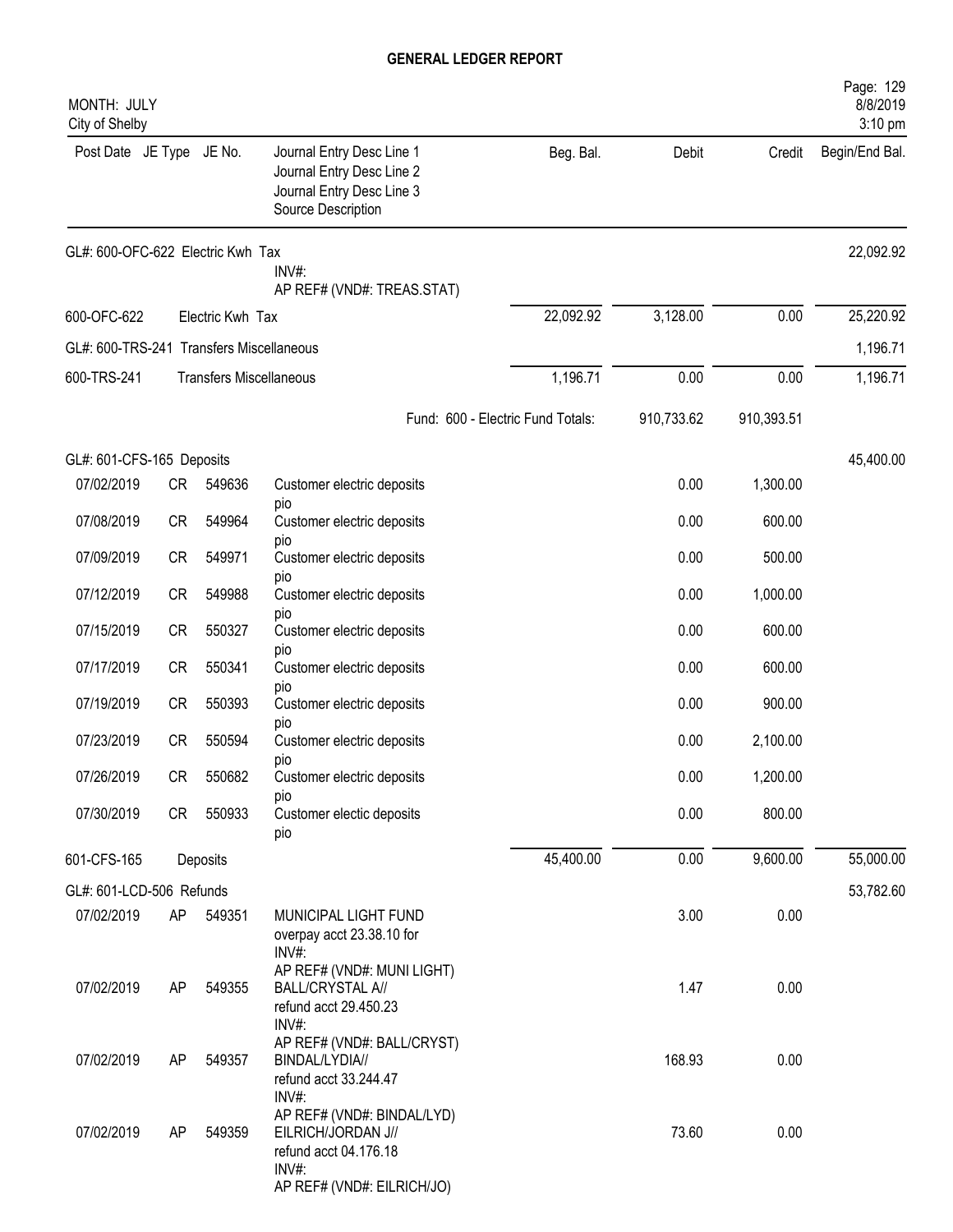| Page: 130<br>MONTH: JULY<br>8/8/2019<br>City of Shelby<br>3:10 pm |    |          |                                                                                                                                  |           |          |        |                |  |  |  |
|-------------------------------------------------------------------|----|----------|----------------------------------------------------------------------------------------------------------------------------------|-----------|----------|--------|----------------|--|--|--|
| Post Date JE Type JE No.                                          |    |          | Journal Entry Desc Line 1<br>Journal Entry Desc Line 2<br>Journal Entry Desc Line 3<br>Source Description                        | Beg. Bal. | Debit    | Credit | Begin/End Bal. |  |  |  |
| GL#: 601-LCD-506 Refunds                                          |    |          |                                                                                                                                  |           |          |        | 53,782.60      |  |  |  |
| 07/02/2019                                                        | AP | 549361   | <b>GESSINGER/SHAUN J//</b><br>refund acct 17.208.33<br>INV#:                                                                     |           | 29.44    | 0.00   |                |  |  |  |
| 07/02/2019                                                        | AP | 549363   | AP REF# (VND#: GESSINGER/)<br>HARTGE/ANDREA L//<br>refund acct 04.90.4<br>INV#:                                                  |           | 120.94   | 0.00   |                |  |  |  |
| 07/02/2019                                                        | AP | 549365   | AP REF# (VND#: HARTGE/AND)<br>JOHNSON/SARAH B//<br>refund acct 33.248.36<br>$INV#$ :                                             |           | 75.68    | 0.00   |                |  |  |  |
| 07/02/2019                                                        | AP | 549367   | AP REF# (VND#: JOHNSON/SA)<br>KOCAMAN/ANGELA G//<br>refund acct 05.3.30<br>$INV#$ :                                              |           | 247.22   | 0.00   |                |  |  |  |
| 07/02/2019                                                        | AP | 549369   | AP REF# (VND#: KOCAMAN/AN)<br>MUNICIPAL LIGHT FUND<br>used security deposits<br>INV#:                                            |           | 4,527.98 | 0.00   |                |  |  |  |
| 07/02/2019                                                        | AP | 549371   | AP REF# (VND#: MUNI LIGHT)<br>MUNICIPAL LIGHT FUND<br>refund 23.67.14 Charles Powers<br>INV#:                                    |           | 32.54    | 0.00   |                |  |  |  |
| 07/02/2019                                                        | AP | 549373   | AP REF# (VND#: MUNI LIGHT)<br>MUNICIPAL LIGHT FUND<br>refund 10.107.23 Charlie<br>$INV#$ :                                       |           | 238.90   | 0.00   |                |  |  |  |
| 07/02/2019                                                        | AP | 549375   | AP REF# (VND#: MUNI LIGHT)<br>OREWILER/PATRICIA A//<br>refund acct 18.108.37<br>INV#:                                            |           | 104.03   | 0.00   |                |  |  |  |
| 07/02/2019                                                        | AP | 549377   | AP REF# (VND#: OREWILER/P)<br>STAHL/RALPH E//<br>refund acct 27.40.33<br>$INV#$ :                                                |           | 98.10    | 0.00   |                |  |  |  |
| 07/02/2019                                                        | AP | 549379   | AP REF# (VND#: STAHL/RALP)<br>WILLIAMS/KATIE M//<br>refund acct 37.24.15<br>INV#:                                                |           | 181.17   | 0.00   |                |  |  |  |
| 07/05/2019                                                        | AP | 549606   | AP REF# (VND#: WILLIAM/KA)<br>MUNICIPAL LIGHT FUND<br><b>Applied Security Deposits</b><br>$INV#$ :<br>AP REF# (VND#: MUNI LIGHT) |           | 3,400.00 | 0.00   |                |  |  |  |
| 601-LCD-506                                                       |    | Refunds  |                                                                                                                                  | 53,782.60 | 9,303.00 | 0.00   | 63,085.60      |  |  |  |
| GL#: 601-MIS-200 Interest                                         |    |          |                                                                                                                                  |           |          |        | 942.93         |  |  |  |
| 601-MIS-200                                                       |    | Interest |                                                                                                                                  | 942.93    | 0.00     | 0.00   | 942.93         |  |  |  |
| GL#: 601-TRS-462 Transfer-Miscellaneous                           |    |          |                                                                                                                                  |           |          |        | 1,196.71       |  |  |  |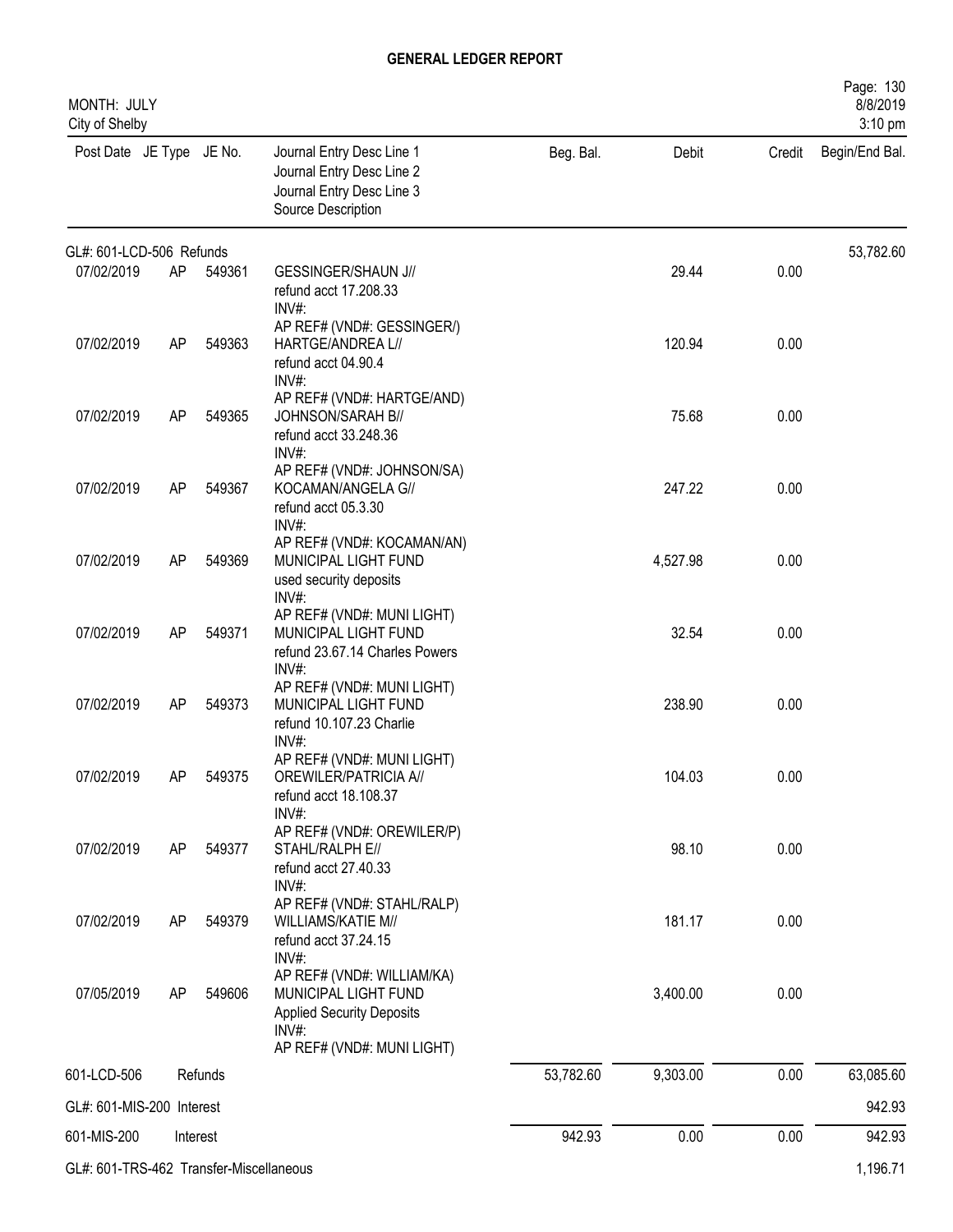| MONTH: JULY<br>City of Shelby     |    |                        |                                                                                                            |           |          |          | Page: 131<br>8/8/2019<br>3:10 pm |
|-----------------------------------|----|------------------------|------------------------------------------------------------------------------------------------------------|-----------|----------|----------|----------------------------------|
| Post Date JE Type JE No.          |    |                        | Journal Entry Desc Line 1<br>Journal Entry Desc Line 2<br>Journal Entry Desc Line 3<br>Source Description  | Beg. Bal. | Debit    | Credit   | Begin/End Bal.                   |
| 601-TRS-462                       |    | Transfer-Miscellaneous |                                                                                                            | 1,196.71  | 0.00     | 0.00     | 1,196.71                         |
|                                   |    |                        | Fund: 601 - Light Customer Deposit Fund Totals:                                                            |           | 9,303.00 | 9,600.00 |                                  |
| GL#: 602-MIS-200 Interest         |    |                        |                                                                                                            |           |          |          | 1,261.84                         |
| 07/31/2019                        | CR | 551110                 | Light debt reserve interest<br>pio                                                                         |           | 0.00     | 233.55   |                                  |
| 602-MIS-200                       |    | Interest               |                                                                                                            | 1,261.84  | 0.00     | 233.55   | 1,495.39                         |
|                                   |    |                        | Fund: 602 - Light Debt Reserve Fund Totals:                                                                |           | 0.00     | 233.55   |                                  |
| GL#: 650-CAB-425 Natural Gas      |    |                        |                                                                                                            |           |          |          | 2,583.82                         |
| 07/29/2019                        | AP | 550725                 | <b>COLUMBIA GAS</b><br>acct 124015720020007<br>INV#:<br>40151<br>AP REF# (VND#: COL. GAS)                  |           | 132.79   | 0.00     |                                  |
| 650-CAB-425                       |    | <b>Natural Gas</b>     |                                                                                                            | 2,583.82  | 132.79   | 0.00     | 2,716.61                         |
| GL#: 650-CAB-427 Water and Sewer  |    |                        |                                                                                                            |           |          |          | 775.03                           |
| 07/05/2019                        | AP | 549570                 | MUNICIPAL UTILITIES<br>43.100.2<br>INV#:                                                                   |           | 504.07   | 0.00     |                                  |
| 07/30/2019                        | AP | 550851                 | AP REF# (VND#: MUNI UTILI)<br>MUNICIPAL UTILITIES<br>43.100.2<br>INV#:<br>AP REF# (VND#: MUNI UTILI)       |           | 245.23   | 0.00     |                                  |
| 650-CAB-427                       |    | Water and Sewer        |                                                                                                            | 775.03    | 749.30   | 0.00     | 1,524.33                         |
| GL#: 650-CAB-472 Supplies         |    |                        |                                                                                                            |           |          |          | 278.20                           |
| 650-CAB-472                       |    | Supplies               |                                                                                                            | 278.20    | 0.00     | 0.00     | 278.20                           |
|                                   |    |                        | GL#: 650-CAB-507 Maintenance Building/Grounds                                                              |           |          |          | 2,908.94                         |
| 650-CAB-507                       |    |                        | Maintenance Building/Grounds                                                                               | 2,908.94  | 0.00     | 0.00     | 2,908.94                         |
| GL#: 650-CAB-531 Miscellaneous    |    |                        |                                                                                                            |           |          |          | 100.85                           |
| 650-CAB-531                       |    | Miscellaneous          |                                                                                                            | 100.85    | 0.00     | 0.00     | 100.85                           |
| GL#: 650-CAB-617 Leases-Equipment |    |                        |                                                                                                            |           |          |          | 538.62                           |
| 07/05/2019                        | AP | 549568                 | <b>VECTOR SECURITY</b><br>Secutiry monitoring city hall<br>INV#:<br>63980703<br>AP REF# (VND#: VECTOR SEC) |           | 109.02   | 0.00     |                                  |
| 07/29/2019                        | AP | 550723                 | <b>VECTOR SECURITY</b><br>Security & Fire Monitoring<br>$INV#$ :<br>64164654<br>AP REF# (VND#: VECTOR SEC) |           | 109.02   | 0.00     |                                  |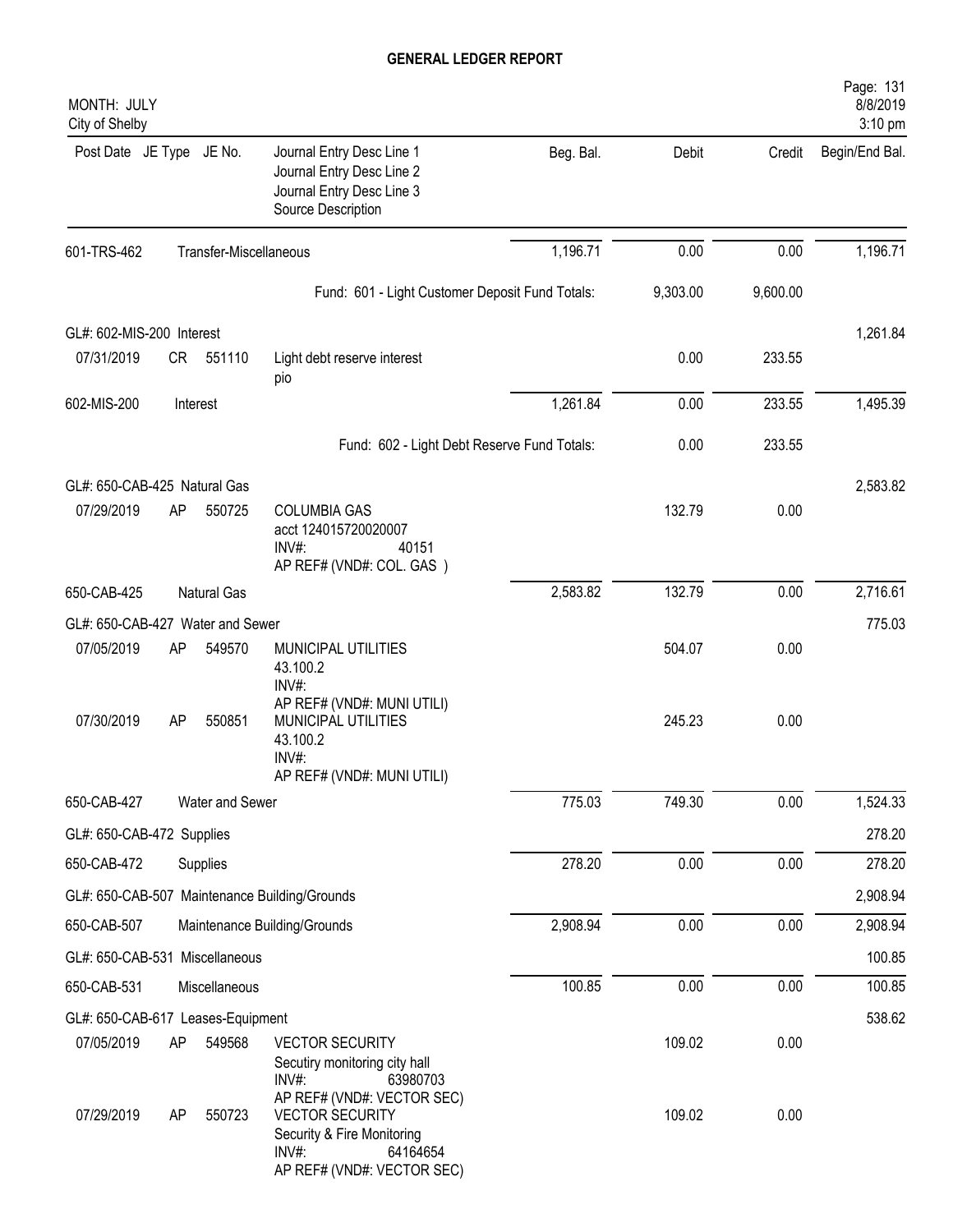| MONTH: JULY<br>City of Shelby                  |                                                                                                           |            |           |        | Page: 132<br>8/8/2019<br>3:10 pm |
|------------------------------------------------|-----------------------------------------------------------------------------------------------------------|------------|-----------|--------|----------------------------------|
| Post Date JE Type JE No.                       | Journal Entry Desc Line 1<br>Journal Entry Desc Line 2<br>Journal Entry Desc Line 3<br>Source Description | Beg. Bal.  | Debit     | Credit | Begin/End Bal.                   |
| 650-CAB-617<br>Leases-Equipment                |                                                                                                           | 538.62     | 218.04    | 0.00   | 756.66                           |
| GL#: 650-TRS-244 Transfer General Fund         |                                                                                                           |            |           |        | 10,000.00                        |
| 650-TRS-244                                    | <b>Transfer General Fund</b>                                                                              | 10,000.00  | 0.00      | 0.00   | 10,000.00                        |
|                                                | Fund: 650 - City Administration & Bldgs. Totals:                                                          |            | 1,100.13  | 0.00   |                                  |
| GL#: 700-IGT-128 Property tax rollback         |                                                                                                           |            |           |        | 2,457.35                         |
| 700-IGT-128<br>Property tax rollback           |                                                                                                           | 2,457.35   | 0.00      | 0.00   | 2,457.35                         |
| GL#: 700-LTX-111 REAL ESTATE TAXES             |                                                                                                           |            |           |        | 18,087.94                        |
| 700-LTX-111                                    | REAL ESTATE TAXES                                                                                         | 18,087.94  | 0.00      | 0.00   | 18,087.94                        |
| GL#: 700-LTX-112 PERSONAL PROPERTY TAX         |                                                                                                           |            |           |        | 268.74                           |
| 700-LTX-112                                    | PERSONAL PROPERTY TAX                                                                                     | 268.74     | 0.00      | 0.00   | 268.74                           |
| GL#: 700-LTX-113 Manufactured Home Tax         |                                                                                                           |            |           |        | 41.62                            |
| 700-LTX-113                                    | Manufactured Home Tax                                                                                     | 41.62      | 0.00      | 0.00   | 41.62                            |
| GL#: 700-PPF-416 Policemen and Firemen Pension |                                                                                                           |            |           |        | 103,064.51                       |
| 07/12/2019<br>AP<br>550005                     | OHIO POLICE & FIRE PENSION<br>employer portion 5/26/19-<br>$INV#$ :<br>AP REF# (VND#: OP&FP               |            | 17,375.65 | 0.00   |                                  |
| 700-PPF-416                                    | Policemen and Firemen Pension                                                                             | 103,064.51 | 17,375.65 | 0.00   | 120,440.16                       |
| GL#: 700-PPF-441 Auditor Fees                  |                                                                                                           |            |           |        | 293.67                           |
| 700-PPF-441<br><b>Auditor Fees</b>             |                                                                                                           | 293.67     | 0.00      | 0.00   | 293.67                           |
| GL#: 700-PPF-443 DRETAC Fees                   |                                                                                                           |            |           |        | 128.67                           |
| 700-PPF-443<br><b>DRETAC Fees</b>              |                                                                                                           | 128.67     | 0.00      | 0.00   | 128.67                           |
| GL#: 700-TRS-244 Transfer General Fund         |                                                                                                           |            |           |        | 90,000.00                        |
| 700-TRS-244                                    | <b>Transfer General Fund</b>                                                                              | 90,000.00  | 0.00      | 0.00   | 90,000.00                        |
|                                                | Fund: 700 - Police Pension Fund Totals:                                                                   |            | 17,375.65 | 0.00   |                                  |
| GL#: 701-FPF-416 Policemen and Firemen Pension |                                                                                                           |            |           |        | 110,340.89                       |
| 07/12/2019<br>AP<br>550005                     | OHIO POLICE & FIRE PENSION<br>employer portion 5/26/19-<br>INV#:                                          |            | 15,365.08 | 0.00   |                                  |
|                                                | AP REF# (VND#: OP&FP )                                                                                    |            |           |        |                                  |
| 701-FPF-416                                    | Policemen and Firemen Pension                                                                             | 110,340.89 | 15,365.08 | 0.00   | 125,705.97                       |
| GL#: 701-FPF-441 Auditor Fees                  |                                                                                                           |            |           |        | 293.67                           |
| 701-FPF-441<br><b>Auditor Fees</b>             |                                                                                                           | 293.67     | 0.00      | 0.00   | 293.67                           |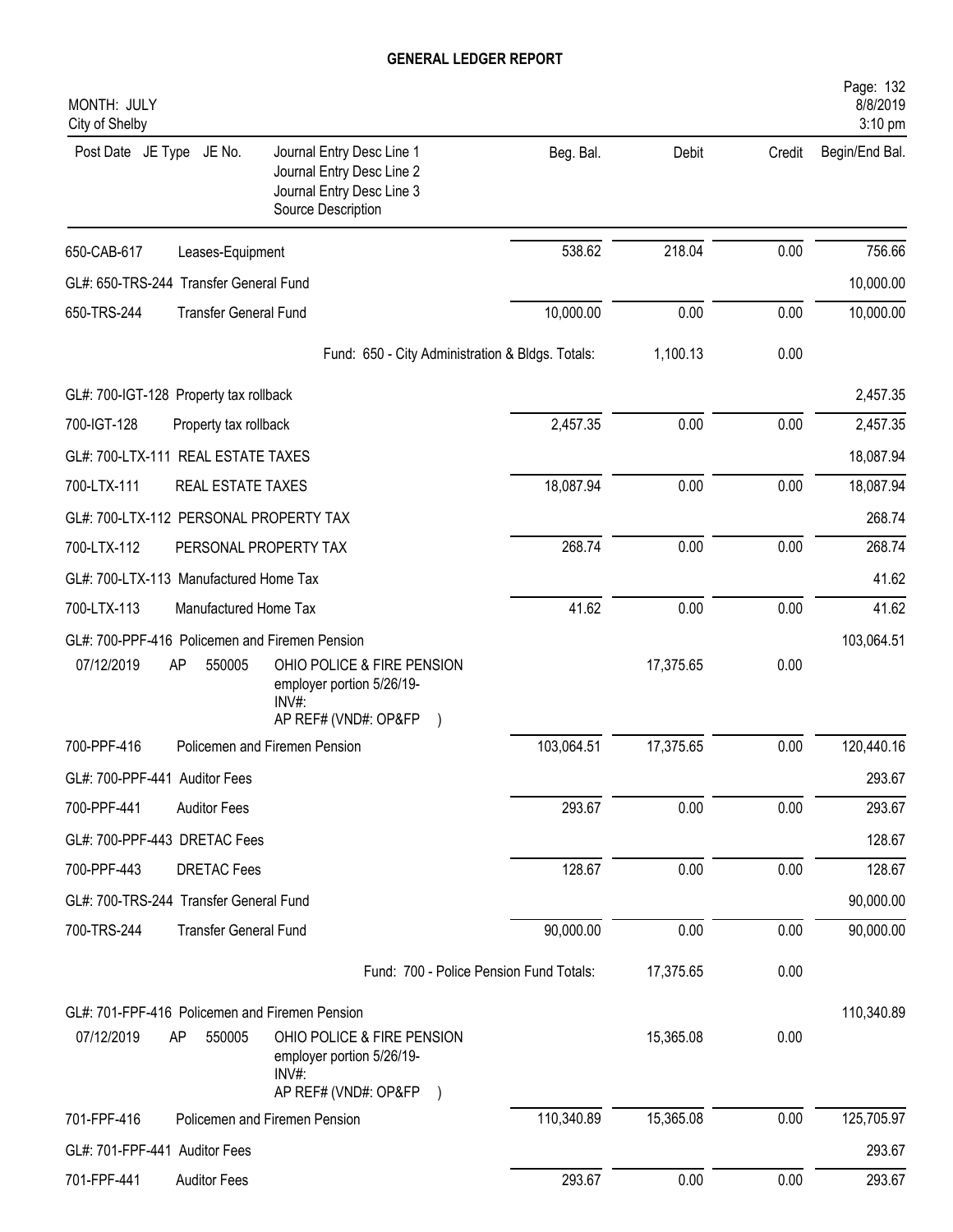| MONTH: JULY<br>City of Shelby          |                              |                                                                                                           |                                       |           |        | Page: 133<br>8/8/2019<br>3:10 pm |
|----------------------------------------|------------------------------|-----------------------------------------------------------------------------------------------------------|---------------------------------------|-----------|--------|----------------------------------|
| Post Date JE Type                      | JE No.                       | Journal Entry Desc Line 1<br>Journal Entry Desc Line 2<br>Journal Entry Desc Line 3<br>Source Description | Beg. Bal.                             | Debit     | Credit | Begin/End Bal.                   |
| GL#: 701-FPF-443 DRETAC Fees           |                              |                                                                                                           |                                       |           |        | 128.67                           |
| 701-FPF-443                            | <b>DRETAC</b> Fees           |                                                                                                           | 128.67                                | 0.00      | 0.00   | 128.67                           |
| GL#: 701-IGT-128 Property tax rollback |                              |                                                                                                           |                                       |           |        | 2,457.35                         |
| 701-IGT-128                            | Property tax rollback        |                                                                                                           | 2,457.35                              | 0.00      | 0.00   | 2,457.35                         |
| GL#: 701-LTX-111 REAL ESTATE TAXES     |                              |                                                                                                           |                                       |           |        | 18,087.94                        |
| 701-LTX-111                            | REAL ESTATE TAXES            |                                                                                                           | 18,087.94                             | 0.00      | 0.00   | 18,087.94                        |
| GL#: 701-LTX-112 PERSONAL PROPERTY TAX |                              |                                                                                                           |                                       |           |        | 268.74                           |
| 701-LTX-112                            | PERSONAL PROPERTY TAX        |                                                                                                           | 268.74                                | 0.00      | 0.00   | 268.74                           |
| GL#: 701-LTX-113 Manufactured Home Tax |                              |                                                                                                           |                                       |           |        | 41.62                            |
| 701-LTX-113                            | Manufactured Home Tax        |                                                                                                           | 41.62                                 | 0.00      | 0.00   | 41.62                            |
| GL#: 701-TRS-244 Transfer General Fund |                              |                                                                                                           |                                       |           |        | 90,000.00                        |
| 701-TRS-244                            | <b>Transfer General Fund</b> |                                                                                                           | 90,000.00                             | 0.00      | 0.00   | 90,000.00                        |
|                                        |                              |                                                                                                           | Fund: 701 - Fire Pension Fund Totals: | 15,365.08 | 0.00   |                                  |
| GL#: 702-IGT-141 Federal Grants or Aid |                              |                                                                                                           |                                       |           |        | 1,042.50                         |
| 702-IGT-141                            | Federal Grants or Aid        |                                                                                                           | 1,042.50                              | 0.00      | 0.00   | 1,042.50                         |
| GL#: 702-MIS-201 Donations             |                              |                                                                                                           |                                       |           |        | 100.00                           |
| 702-MIS-201                            | Donations                    |                                                                                                           | 100.00                                | 0.00      | 0.00   | 100.00                           |
| GL#: 702-MIS-206 Work release          |                              |                                                                                                           |                                       |           |        | 75.00                            |
| 702-MIS-206                            | Work release                 |                                                                                                           | 75.00                                 | 0.00      | 0.00   | 75.00                            |
| GL#: 702-PEF-510 Clothing Allowance    |                              |                                                                                                           |                                       |           |        | 17,615.50                        |
| 702-PEF-510                            | <b>Clothing Allowance</b>    |                                                                                                           | 17,615.50                             | 0.00      | 0.00   | 17,615.50                        |
| GL#: 702-PEF-515 Equipment             |                              |                                                                                                           |                                       |           |        | 580.72                           |
| 702-PEF-515                            | Equipment                    |                                                                                                           | 580.72                                | 0.00      | 0.00   | 580.72                           |
| GL#: 702-TRS-244 Transfer General Fund |                              |                                                                                                           |                                       |           |        | 16,000.00                        |
| 702-TRS-244                            | <b>Transfer General Fund</b> |                                                                                                           | 16,000.00                             | 0.00      | 0.00   | 16,000.00                        |
|                                        |                              | Fund: 702 - Police Equipment Fund Totals:                                                                 |                                       | 0.00      | 0.00   |                                  |
| GL#: 703-DBT-503 Note/Loan Payment     |                              |                                                                                                           |                                       |           |        | 48,000.00                        |
| 703-DBT-503                            | Note/Loan Payment            |                                                                                                           | 48,000.00                             | 0.00      | 0.00   | 48,000.00                        |
| GL#: 703-DBT-505 Interest Expense      |                              |                                                                                                           |                                       |           |        | 742.38                           |
| 703-DBT-505                            | Interest Expense             |                                                                                                           | 742.38                                | 0.00      | 0.00   | 742.38                           |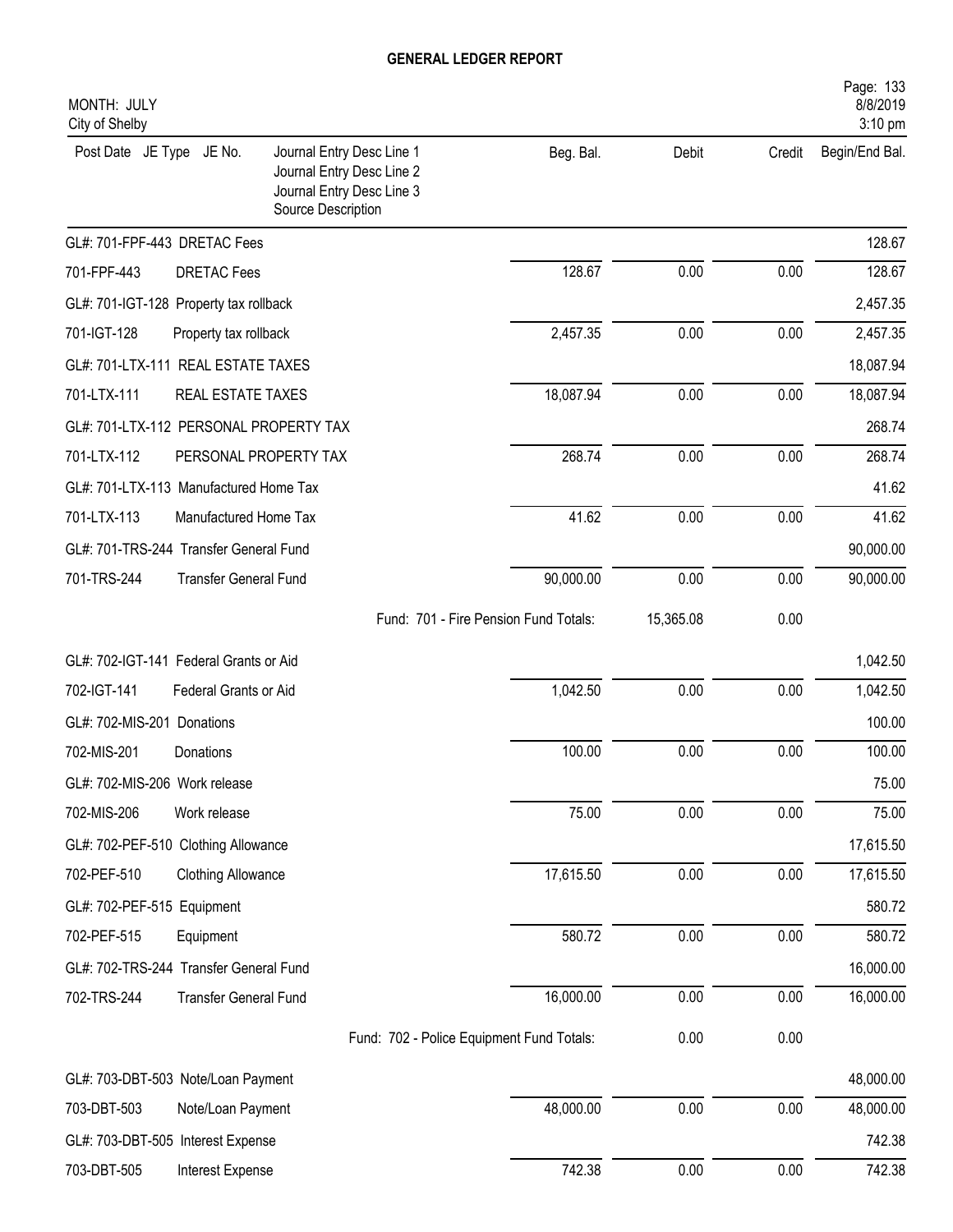| MONTH: JULY<br>City of Shelby            |    |                             |                                                                                                                                                           |           |           |        | Page: 134<br>8/8/2019<br>3:10 pm |
|------------------------------------------|----|-----------------------------|-----------------------------------------------------------------------------------------------------------------------------------------------------------|-----------|-----------|--------|----------------------------------|
| Post Date JE Type JE No.                 |    |                             | Journal Entry Desc Line 1<br>Journal Entry Desc Line 2<br>Journal Entry Desc Line 3<br>Source Description                                                 | Beg. Bal. | Debit     | Credit | Begin/End Bal.                   |
| GL#: 703-FEF-486 Maintenance Equipment   |    |                             |                                                                                                                                                           |           |           |        | 9,597.77                         |
| 07/02/2019                               | AP | 549295                      | ROLLNRACK LLC<br><b>RollNRack Power Roller</b><br>INV#:<br>19118                                                                                          |           | 94.00     | 0.00   |                                  |
| 07/05/2019                               | AP | 549536                      | AP REF# (VND#: ROLLNRACK)<br><b>KNOX MARINE</b><br>Engine flush muffs<br>11655a<br>$INV#$ :                                                               |           | 64.95     | 0.00   |                                  |
| 07/17/2019                               | AP | 550174                      | AP REF# (VND#: KNOX MARIN)<br>ADVANCE AUTO PARTS<br>fire purchase 6/10/19<br>$INV#$ :<br>8193                                                             |           | 40.45     | 0.00   |                                  |
| 07/17/2019                               | AP | 550176                      | AP REF# (VND#: ADVANCE AU)<br>ADVANCE AUTO PARTS<br>fire purchase 6/19/19<br>INV#:<br>8650                                                                |           | 12.93     | 0.00   |                                  |
| 07/17/2019                               | AP | 550178                      | AP REF# (VND#: ADVANCE AU)<br>ADVANCE AUTO PARTS<br>fire purchase 6/13/19<br>INV#:<br>8373                                                                |           | 47.50     | 0.00   |                                  |
| 07/17/2019                               | AP | 550180                      | AP REF# (VND#: ADVANCE AU)<br>ADVANCE AUTO PARTS<br>fire purchase 6/17/19<br>$INV#$ :<br>8490                                                             |           | 27.96     | 0.00   |                                  |
| 07/17/2019                               | AP | 550224                      | AP REF# (VND#: ADVANCE AU)<br><b>BIOMEDICAL INSTRUMENTATION SER</b><br>Zoll machine performance check<br>$INV#$ :<br>219161<br>AP REF# (VND#: BIOMEDICAL) |           | 172.42    | 0.00   |                                  |
| 703-FEF-486<br>Maintenance Equipment     |    | 9,597.77                    | 460.21                                                                                                                                                    | 0.00      | 10,057.98 |        |                                  |
| GL#: 703-FEF-492 Administrative Costs    |    |                             |                                                                                                                                                           |           | 10,999.98 |        |                                  |
| 07/02/2019                               | AP | 549317                      | <b>GENERAL FUND-SHELBY</b><br>Administrative cost July 2019<br>$INV#$ :<br>AP REF# (VND#: GENERAL )                                                       |           | 1,833.33  | 0.00   |                                  |
| 703-FEF-492                              |    | <b>Administrative Costs</b> |                                                                                                                                                           | 10,999.98 | 1,833.33  | 0.00   | 12,833.31                        |
|                                          |    |                             | GL#: 703-FEF-507 Maintenance Building/Grounds                                                                                                             |           |           |        | 2,408.47                         |
| 07/05/2019                               | AP | 549560                      | DAS HARDWARE LLC<br>Fire Dept June 2019<br>INV#:<br>AP REF# (VND#: DAS HARDWA)                                                                            |           | 35.27     | 0.00   |                                  |
| 703-FEF-507                              |    |                             | Maintenance Building/Grounds                                                                                                                              | 2,408.47  | 35.27     | 0.00   | 2,443.74                         |
| GL#: 703-FEF-510 Clothing Allowance      |    |                             |                                                                                                                                                           |           |           |        | 11,700.00                        |
| 703-FEF-510                              |    | <b>Clothing Allowance</b>   |                                                                                                                                                           | 11,700.00 | 0.00      | 0.00   | 11,700.00                        |
|                                          |    |                             |                                                                                                                                                           |           |           |        |                                  |
| GL#: 703-FEF-515 Equipment<br>07/05/2019 | AP | 549552                      | HURSH DRUGS INC<br>order35949000                                                                                                                          |           | 186.34    | 0.00   | 39,460.71                        |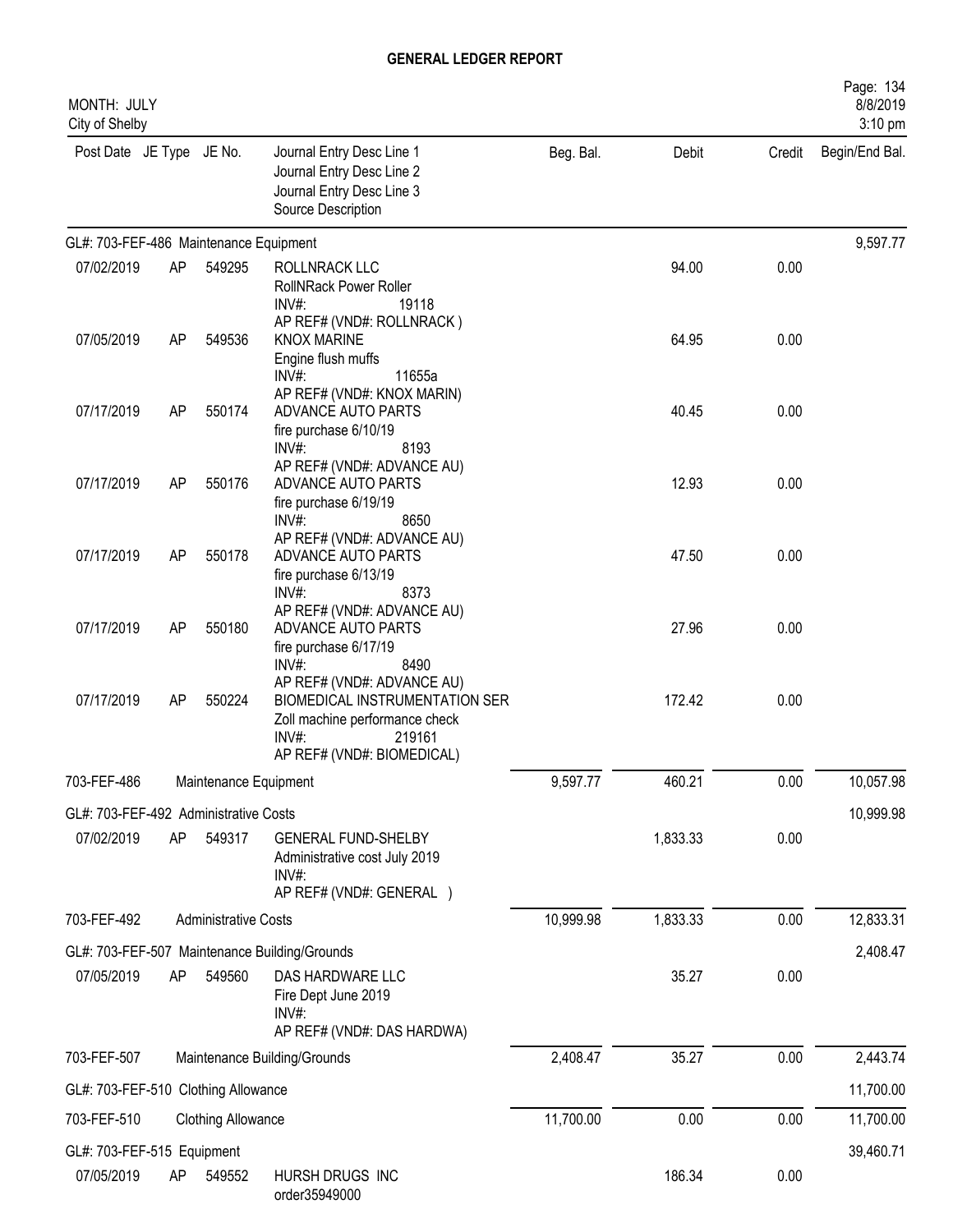| MONTH: JULY<br>City of Shelby          |                                                                                                                                                          |           |          |           | Page: 135<br>8/8/2019<br>3:10 pm |
|----------------------------------------|----------------------------------------------------------------------------------------------------------------------------------------------------------|-----------|----------|-----------|----------------------------------|
| Post Date JE Type JE No.               | Journal Entry Desc Line 1<br>Journal Entry Desc Line 2<br>Journal Entry Desc Line 3<br>Source Description                                                | Beg. Bal. | Debit    | Credit    | Begin/End Bal.                   |
| GL#: 703-FEF-515 Equipment             | INV#:<br>35949000<br>AP REF# (VND#: HURSH DRUG)                                                                                                          |           |          |           | 39,460.71                        |
| 703-FEF-515<br>Equipment               |                                                                                                                                                          | 39,460.71 | 186.34   | 0.00      | 39,647.05                        |
| GL#: 703-FEF-531 Miscellaneous         |                                                                                                                                                          |           |          |           | 1,896.58                         |
| 07/10/2019<br>AP                       | 549798<br>VASU COMMUNICATIONS, INC.<br>Milestone renewal 5 year<br>INV#:<br>139000285-1<br>AP REF# (VND#: VASU COMMU)                                    |           | 2,334.00 | 0.00      |                                  |
| 07/17/2019<br>AP                       | 550194<br><b>AMAZON INC</b><br>bags<br>INV#:<br>468556443398                                                                                             |           | 56.73    | 0.00      |                                  |
| 07/17/2019<br><b>AP</b>                | AP REF# (VND#: AMAZON INC)<br>550222<br>CHARTER COMM HOLDINGS LLC<br>acct 01075-341515201-5001<br>INV#:<br>341515201070619<br>AP REF# (VND#: CHART COMM) |           | 152.61   | 0.00      |                                  |
| 703-FEF-531<br>Miscellaneous           |                                                                                                                                                          | 1,896.58  | 2,543.34 | 0.00      | 4,439.92                         |
| GL#: 703-FEF-564 Service Vehicle       |                                                                                                                                                          |           |          |           | 14,000.00                        |
| 703-FEF-564<br>Service Vehicle         |                                                                                                                                                          | 14,000.00 | 0.00     | 0.00      | 14,000.00                        |
| GL#: 703-IGT-141 Federal Grants or Aid |                                                                                                                                                          |           |          |           | 66,823.00                        |
| 703-IGT-141                            | Federal Grants or Aid                                                                                                                                    | 66,823.00 | 0.00     | 0.00      | 66,823.00                        |
| GL#: 703-MIS-201 Donations             |                                                                                                                                                          |           |          |           | 29,982.03                        |
| 07/03/2019<br>CR                       | 549639<br>Donation from Ohio Health to purchase<br>Lucas Device from Stryker                                                                             |           | 0.00     | 13,079.00 |                                  |
| 07/08/2019<br>CR                       | pio<br>Memorial donation on behalf of Edward<br>549960<br>Auer                                                                                           |           | 0.00     | 325.00    |                                  |
| 07/15/2019<br>CR                       | pio<br>550319<br>Donation in memory of Ed Auer<br>pio                                                                                                    |           | 0.00     | 10.00     |                                  |
| 703-MIS-201                            | Donations                                                                                                                                                |           | 0.00     | 13,414.00 | 43,396.03                        |
| GL#: 703-MIS-205 Miscellaneous Income  |                                                                                                                                                          |           |          |           | 10,445.54                        |
| 07/20/2019<br>CR                       | 550394<br>CPR money                                                                                                                                      |           | 0.00     | 45.00     |                                  |
| 07/25/2019<br>CR                       | pio<br>550605<br>CPR training @ health fair for Richland<br>County Safety Council                                                                        |           | 0.00     | 50.00     |                                  |
| 07/31/2019<br>CR                       | pio<br>550942<br>Medicount reimbursement June 2019<br>pio                                                                                                |           | 0.00     | 974.14    |                                  |
| 703-MIS-205                            | Miscellaneous Income                                                                                                                                     | 10,445.54 | 0.00     | 1,069.14  | 11,514.68                        |
|                                        | Fund: 703 - Fire Equipment Fund Totals:                                                                                                                  |           | 5,058.49 | 14,483.14 |                                  |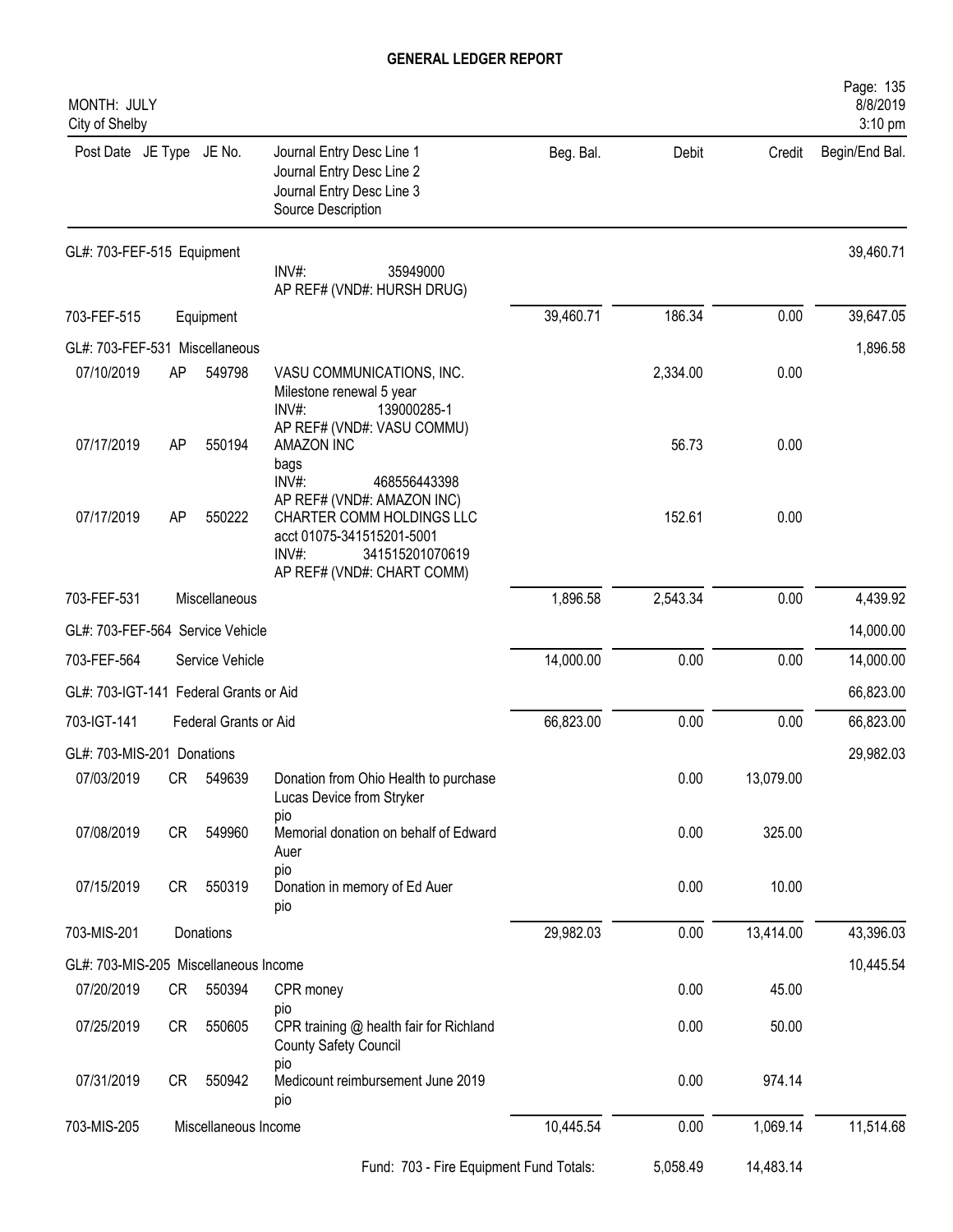| MONTH: JULY<br>City of Shelby         |           |                      |                                                                                                           |           |              |                | Page: 136<br>8/8/2019<br>3:10 pm |
|---------------------------------------|-----------|----------------------|-----------------------------------------------------------------------------------------------------------|-----------|--------------|----------------|----------------------------------|
| Post Date JE Type JE No.              |           |                      | Journal Entry Desc Line 1<br>Journal Entry Desc Line 2<br>Journal Entry Desc Line 3<br>Source Description | Beg. Bal. | Debit        | Credit         | Begin/End Bal.                   |
| GL#: 705-OFI-205 Miscellaneous Income |           |                      |                                                                                                           |           |              |                | 2,064.22                         |
| 07/02/2019                            | CR        | 549638               | Shade tree collected June 2019<br>pio                                                                     |           | 0.00         | 312.16         |                                  |
| 705-OFI-205                           |           | Miscellaneous Income |                                                                                                           | 2,064.22  | 0.00         | 312.16         | 2,376.38                         |
| GL#: 705-STT-511 Tree planting        |           |                      |                                                                                                           |           |              |                | 310.48                           |
| 705-STT-511                           |           | Tree planting        |                                                                                                           | 310.48    | 0.00         | 0.00           | 310.48                           |
| GL#: 705-STT-531 Miscellaneous        |           |                      |                                                                                                           |           |              |                | 95.00                            |
| 705-STT-531                           |           | Miscellaneous        |                                                                                                           | 95.00     | 0.00         | 0.00           | 95.00                            |
|                                       |           |                      | Fund: 705 - Shade Tree Trust Fund Totals:                                                                 |           | 0.00         | 312.16         |                                  |
| GL#: 706-MIS-201 Donations            |           |                      |                                                                                                           |           |              |                | 13,103.77                        |
| 07/01/2019                            | CR        | 549627               | Utility deposit, water and sewer                                                                          |           | 0.00         | 21.00          |                                  |
| 07/02/2019<br>07/03/2019              | CR<br>CR  | 549633<br>549643     | <b>DIO</b><br>Utility deposit, water and sewer<br>Utility deposit, water and sewer                        |           | 0.00<br>0.00 | 39.00<br>87.00 |                                  |
|                                       |           |                      | pio                                                                                                       |           |              |                |                                  |
| 07/08/2019                            | <b>CR</b> | 549961               | Utility deposit, water and sewer<br>pio                                                                   |           | 0.00         | 120.45         |                                  |
| 07/09/2019                            | <b>CR</b> | 549968               | Utility deposit, water and sewer<br>pio                                                                   |           | 0.00         | 255.91         |                                  |
| 07/11/2019                            | <b>CR</b> | 549975               | Utility deposit, water and sewer                                                                          |           | 0.00         | 628.35         |                                  |
| 07/11/2019                            | <b>CR</b> | 549976               | pio<br>Utility deposit, water and sewer<br>pio                                                            |           | 0.00         | 99.00          |                                  |
| 07/12/2019                            | CR        | 549985               | Utility deposit, water and sewer                                                                          |           | 0.00         | 102.00         |                                  |
| 07/15/2019                            | CR        | 550324               | pio<br>Utility deposit, water and sewer                                                                   |           | 0.00         | 136.03         |                                  |
| 07/16/2019                            | CR        | 550332               | pio<br>Utility deposit, water and sewer                                                                   |           | 0.00         | 352.00         |                                  |
| 07/17/2019                            | CR        | 550338               | pio<br>Utility deposit, water and sewer                                                                   |           | 0.00         | 94.00          |                                  |
| 07/18/2019                            | CR        | 550342               | pio<br>Utility deposit, water and sewer                                                                   |           | 0.00         | 34.00          |                                  |
| 07/19/2019                            | CR        | 550390               | pio<br>Utility deposit, water and sewer                                                                   |           | 0.00         | 35.00          |                                  |
| 07/22/2019                            | CR        | 550586               | pio<br>Utility deposit, water and sewer                                                                   |           | 0.00         | 22.00          |                                  |
| 07/23/2019                            | CR        | 550591               | pio<br>Utility deposit, water and sewer                                                                   |           | 0.00         | 17.30          |                                  |
| 07/24/2019                            | CR        | 550600               | pio<br>Utility deposit, water and sewer                                                                   |           | 0.00         | 5.00           |                                  |
| 07/25/2019                            | CR        | 550606               | pio<br>Utility deposit, water and sewer                                                                   |           | 0.00         | 10.00          |                                  |
| 07/26/2019                            | CR        | 550679               | pio<br>Utility depoist, water and sewer                                                                   |           | 0.00         | 19.00          |                                  |
| 07/29/2019                            | CR        | 550928               | pio<br>Utility deposit, water and sewer                                                                   |           | 0.00         | 11.00          |                                  |